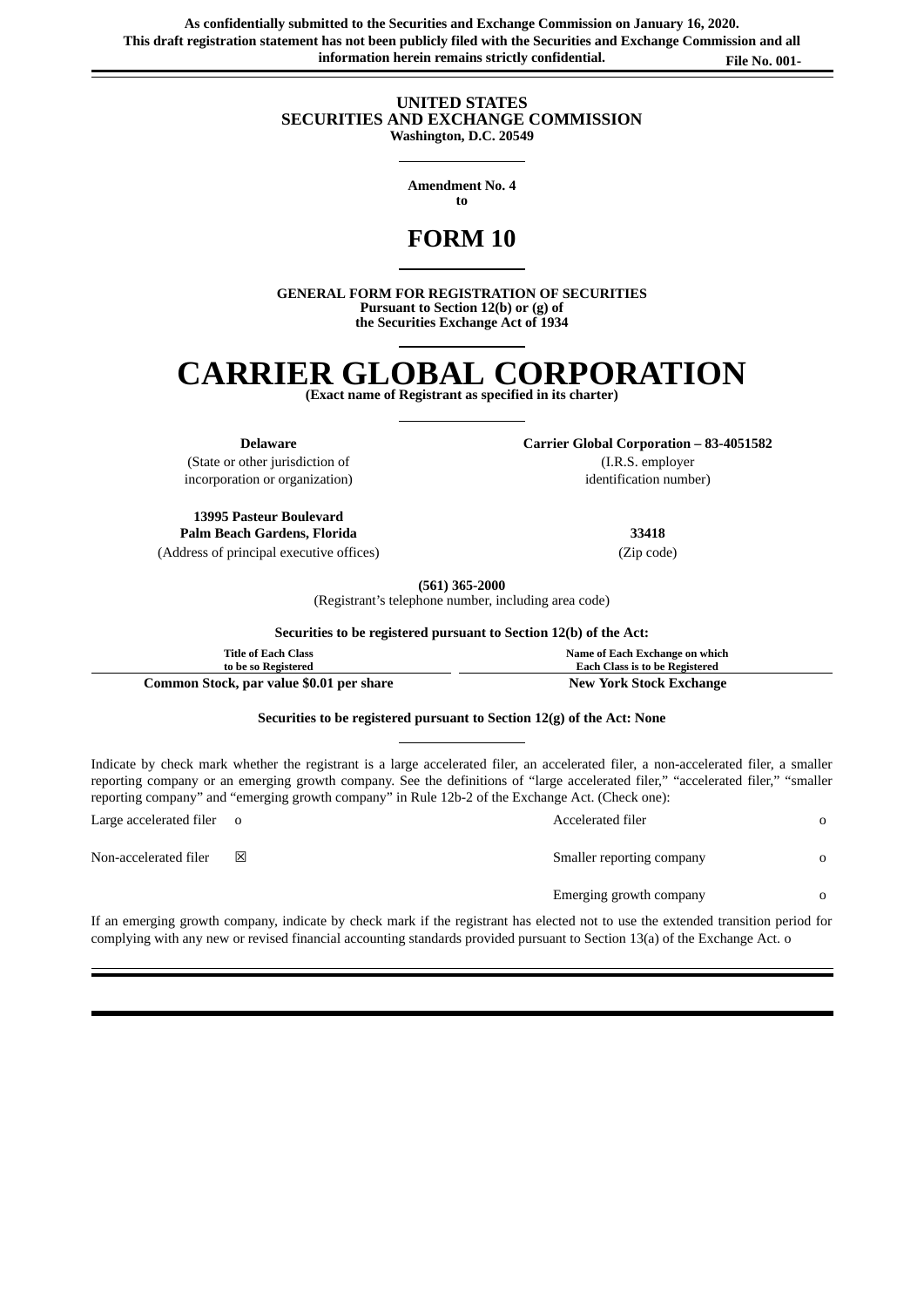### **CARRIER GLOBAL CORPORATION**

### **INFORMATION REQUIRED IN REGISTRATION STATEMENT CROSS-REFERENCE SHEET BETWEEN INFORMATION STATEMENT AND ITEMS OF FORM 10**

Certain information required to be included herein is incorporated by reference to specifically identified portions of the body of the information statement filed herewith as Exhibit 99.1. None of the information contained in the information statement shall be incorporated by reference herein or deemed to be a part hereof unless such information is specifically incorporated by reference.

### **Item 1.** *Business.*

The information required by this item is contained under the sections of the information statement entitled "Information Statement Summary," "Risk Factors," "Cautionary Note Regarding Forward-Looking Statements," "The Separation and Distribution," "Management's Discussion and Analysis of Financial Condition and Results of Operations," "Business," "Certain Relationships and Related Party Transactions" and "Where You Can Find More Information." Those sections are incorporated herein by reference.

### **Item 1A.** *Risk Factors.*

The information required by this item is contained under the section of the information statement entitled "Risk Factors." That section is incorporated herein by reference.

### **Item 2.** *Financial Information.*

The information required by this item is contained under the sections of the information statement entitled "Capitalization," "Selected Historical Combined Financial Data of Carrier," "Unaudited Pro Forma Combined Financial Information," "Management's Discussion and Analysis of Financial Condition and Results of Operations" and "Index to Combined Financial Statements" and the financial statements referenced therein. Those sections are incorporated herein by reference.

#### **Item 3.** *Properties.*

The information required by this item is contained under the section of the information statement entitled "Business." That section is incorporated herein by reference.

### **Item 4.** *Security Ownership of Certain Beneficial Owners and Management.*

The information required by this item is contained under the section of the information statement entitled "Security Ownership of Certain Beneficial Owners and Management." That section is incorporated herein by reference.

### **Item 5.** *Directors and Executive Officers.*

The information required by this item is contained under the sections of the information statement entitled "Management" and "Directors." Those sections are incorporated herein by reference.

#### **Item 6.** *Executive Compensation.*

The information required by this item is contained under the sections of the information statement entitled "Director Compensation" and "Executive Compensation." Those sections are incorporated herein by reference.

### **Item 7.** *Certain Relationships and Related Transactions.*

The information required by this item is contained under the sections of the information statement entitled "Management," "Directors" and "Certain Relationships and Related Party Transactions." Those sections are incorporated herein by reference.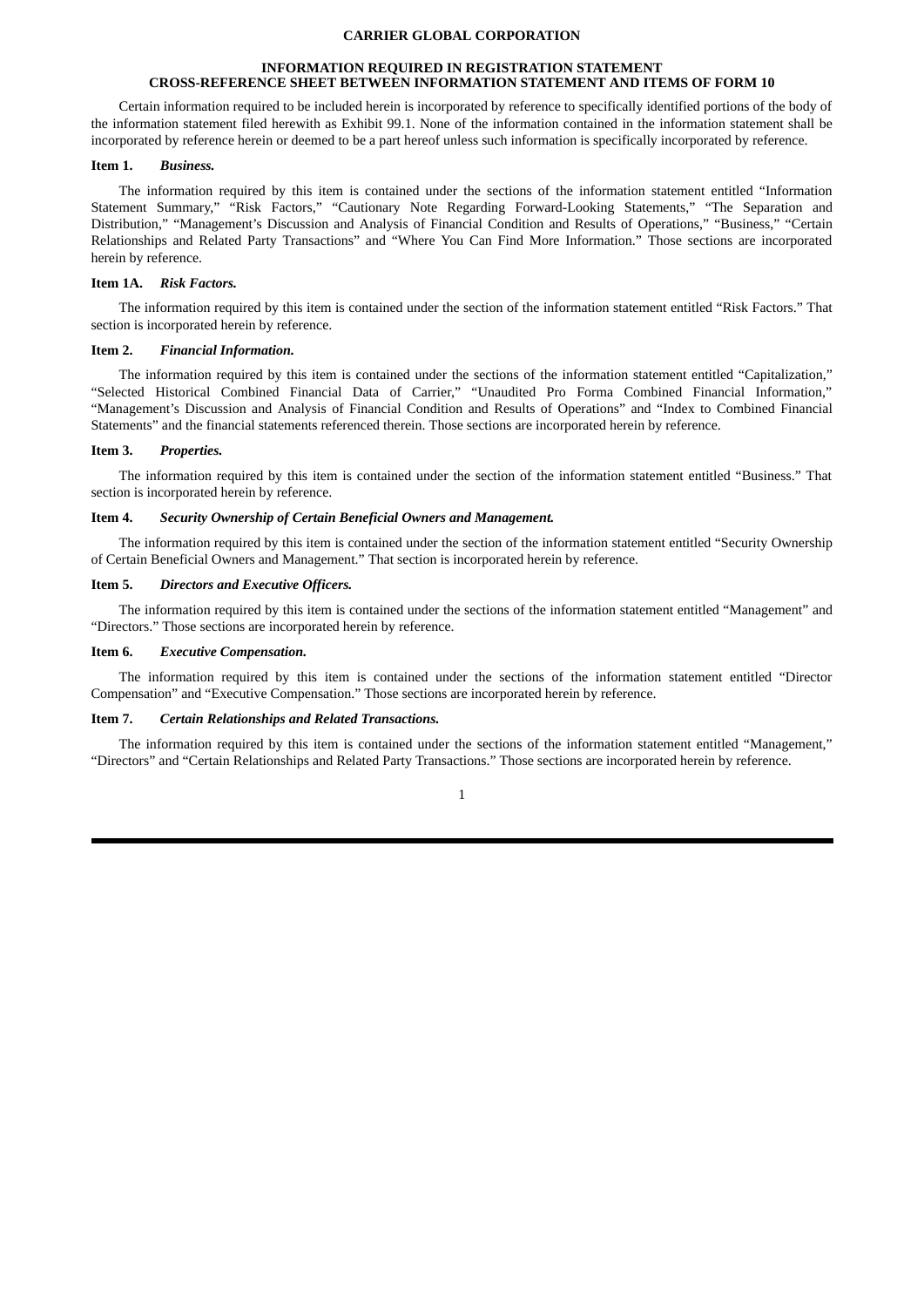#### **Item 8.** *Legal Proceedings.*

The information required by this item is contained under the section of the information statement entitled "Business—Legal Proceedings." That section is incorporated herein by reference.

#### **Item 9.** *Market Price of, and Dividends on, the Registrant's Common Equity and Related Shareowner Matters.*

The information required by this item is contained under the sections of the information statement entitled "The Separation and Distribution," "Dividend Policy," "Capitalization" and "Description of Carrier Capital Stock." Those sections are incorporated herein by reference.

### **Item 10.** *Recent Sales of Unregistered Securities.*

The information required by this item is contained under the sections of the information statement entitled "Description of Material Indebtedness" and "Description of Carrier Capital Stock—Sale of Unregistered Securities." Those sections are incorporated herein by reference.

### **Item 11.** *Description of Registrant's Securities to be Registered.*

The information required by this item is contained under the sections of the information statement entitled "The Separation and Distribution," "Dividend Policy" and "Description of Carrier Capital Stock." Those sections are incorporated herein by reference.

#### **Item 12.** *Indemnification of Directors and Officers.*

The information required by this item is contained under the section of the information statement entitled "Description of Carrier Capital Stock—Charter and Bylaw Provisions." That section is incorporated herein by reference.

#### **Item 13.** *Financial Statements and Supplementary Data.*

The information required by this item is contained under the section of the information statement entitled "Index to Combined Financial Statements" and the financial statements referenced therein. That section is incorporated herein by reference.

#### **Item 14.** *Changes in and Disagreements with Accountants on Accounting and Financial Disclosure.*

None.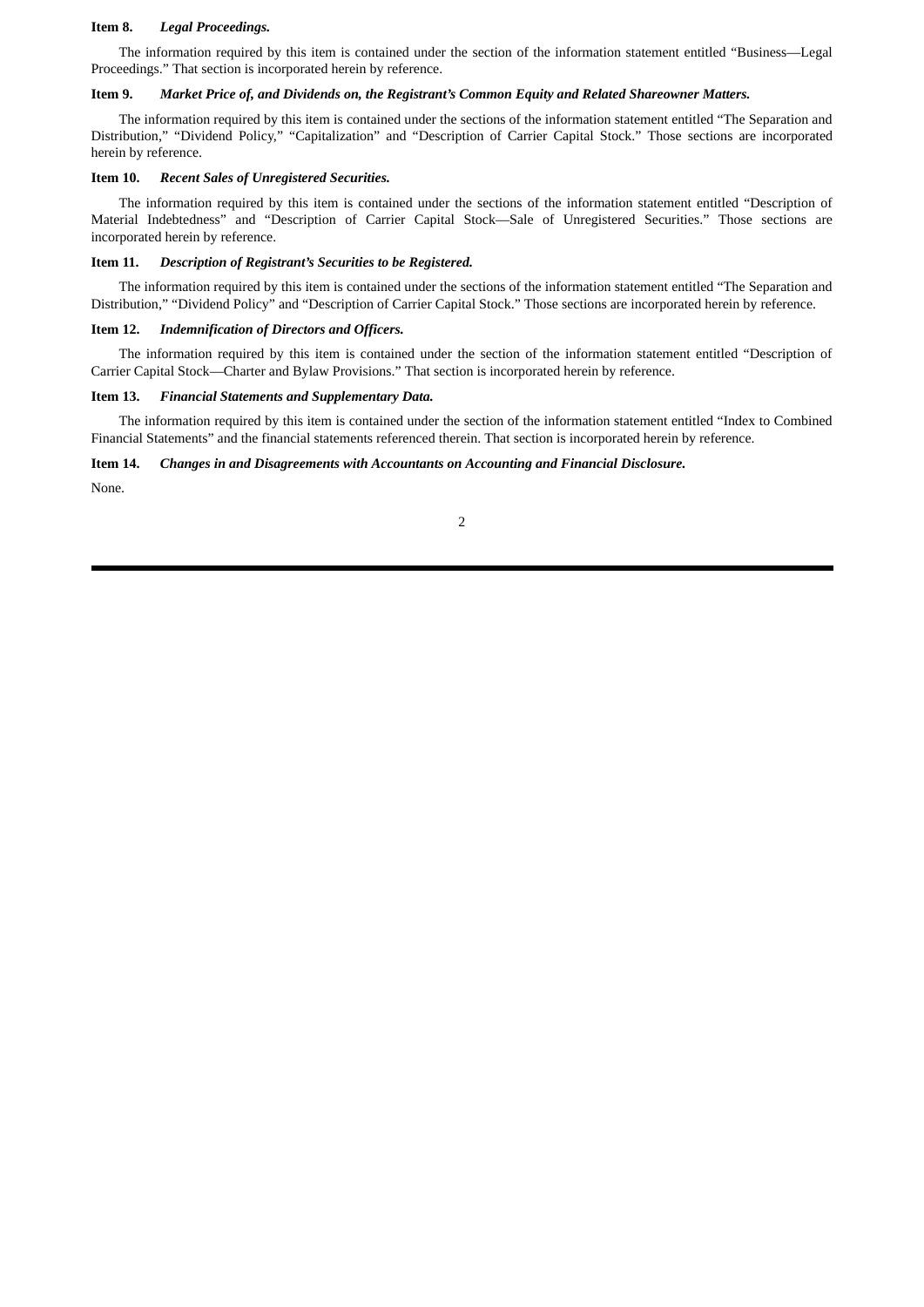### **Item 15.** *Financial Statements and Exhibits.*

### *(a) Financial Statements*

The information required by this item is contained under the sections of the information statement entitled "Unaudited Pro Forma Combined Financial Information" and "Index to Combined Financial Statements" and the financial statements referenced therein. Those sections are incorporated herein by reference.

### *(b) Exhibits*

The following documents are filed as exhibits hereto:

| <b>Exhibit</b><br>Number | <b>Exhibit Description</b>                                                                                                                                                                                                                                                                                            |  |
|--------------------------|-----------------------------------------------------------------------------------------------------------------------------------------------------------------------------------------------------------------------------------------------------------------------------------------------------------------------|--|
| 2.1                      | Form of Separation and Distribution Agreement by and among United Technologies Corporation, Otis Worldwide<br>Corporation and Carrier Global Corporation**                                                                                                                                                            |  |
| 2.2                      | Agreement and Plan of Merger, dated as of June 9, 2019, by and among United Technologies Corporation, Light Merger<br>Sub Corp. and Raytheon Company, incorporated by reference to United Technologies Corporation's Current Report on<br>Form 8-K (Commission file number 1-812) filed with the SEC on June 10, 2019 |  |
| 3.1                      | Form of Amended and Restated Certificate of Incorporation of Carrier Global Corporation**                                                                                                                                                                                                                             |  |
| 3.2                      | Form of Amended and Restated Bylaws of Carrier Global Corporation**                                                                                                                                                                                                                                                   |  |
| 10.1                     | Form of Transition Services Agreement by and among United Technologies Corporation, Otis Worldwide Corporation<br>and Carrier Global Corporation**                                                                                                                                                                    |  |
| 10.2                     | Form of Tax Matters Agreement by and among United Technologies Corporation, Otis Worldwide Corporation and<br>Carrier Global Corporation**                                                                                                                                                                            |  |
| 10.3                     | Form of Employee Matters Agreement by and among United Technologies Corporation, Otis Worldwide Corporation<br>and Carrier Global Corporation**                                                                                                                                                                       |  |
| 10.4                     | Form of Intellectual Property Agreement by and among United Technologies Corporation, Otis Worldwide Corporation<br>and Carrier Global Corporation**                                                                                                                                                                  |  |
| 10.5                     | Form of Carrier Global Corporation 2020 Long-Term Incentive Plan**                                                                                                                                                                                                                                                    |  |
| 10.6                     | Form of Carrier Global Corporation Change in Control Severance Plan**                                                                                                                                                                                                                                                 |  |
| 10.7                     | Form of Carrier Global Corporation Executive Annual Bonus Plan**                                                                                                                                                                                                                                                      |  |
| 10.8                     | Schedule of Terms for Restricted Stock Unit Awards granted under the Carrier Global Corporation 2020 Long-Term<br>Incentive Plan**                                                                                                                                                                                    |  |
| 10.9                     | Schedule of Terms for Restricted Stock Unit Awards (Off-Cycle) granted under the Carrier Global Corporation 2020<br>Long-Term Incentive Plan**                                                                                                                                                                        |  |
| 10.10                    | Schedule of Terms for Stock Appreciation Right Awards granted under the Carrier Global Corporation 2020 Long-Term<br>Incentive Plan**                                                                                                                                                                                 |  |
| 10.11                    | Schedule of Terms for Stock Appreciation Right Awards (Off-Cycle) granted under the Carrier Global Corporation 2020<br>Long-Term Incentive Plan**                                                                                                                                                                     |  |
| 10.12                    | Schedule of Terms for Performance Share Unit Awards granted under the Carrier Global Corporation 2020 Long-Term<br>Incentive Plan**                                                                                                                                                                                   |  |
| 10.13                    | Schedule of Terms for Non-Qualified Stock Option Awards granted under the Carrier Global Corporation 2020 Long-<br>Term Incentive Plan**                                                                                                                                                                              |  |
| 10.14                    | Carrier Global Corporation Deferred Compensation Plan                                                                                                                                                                                                                                                                 |  |
| 10.15                    | Carrier Global Corporation Savings Restoration Plan                                                                                                                                                                                                                                                                   |  |
| 10.16                    | Carrier Global Corporation Company Automatic Contribution Excess Plan                                                                                                                                                                                                                                                 |  |
| 10.17                    | Carrier Global Corporation LTIP Performance Share Unit Deferral Plan                                                                                                                                                                                                                                                  |  |
| 10.18                    | Form of Carrier Global Corporation Pension Preservation Plan                                                                                                                                                                                                                                                          |  |
| 10.19                    | Certain Legacy United Technologies Corporation Executive Leadership Group Agreements                                                                                                                                                                                                                                  |  |
| 10.20                    | Legacy Schedule of Terms for United Technologies Corporation Executive Leadership Group Restricted Stock Unit<br><b>Retention Awards</b>                                                                                                                                                                              |  |
| 10.21                    | Form of Carrier Global Corporation Board of Directors Deferred Stock Unit Plan                                                                                                                                                                                                                                        |  |
| 10.22                    | Form of French Sub-Plan for Restricted Stock Units granted under the Carrier Global Corporation 2020 Long-Term<br><b>Incentive Plan</b>                                                                                                                                                                               |  |
| 10.23                    | Offer Letter with Timothy McLevish, dated September 6, 2019                                                                                                                                                                                                                                                           |  |
| 21.1                     | List of Subsidiaries**                                                                                                                                                                                                                                                                                                |  |
| 99.1                     | Information Statement of Carrier Global Corporation, preliminary and subject to completion, dated December 18,<br>2019**                                                                                                                                                                                              |  |

\*\* Previously filed.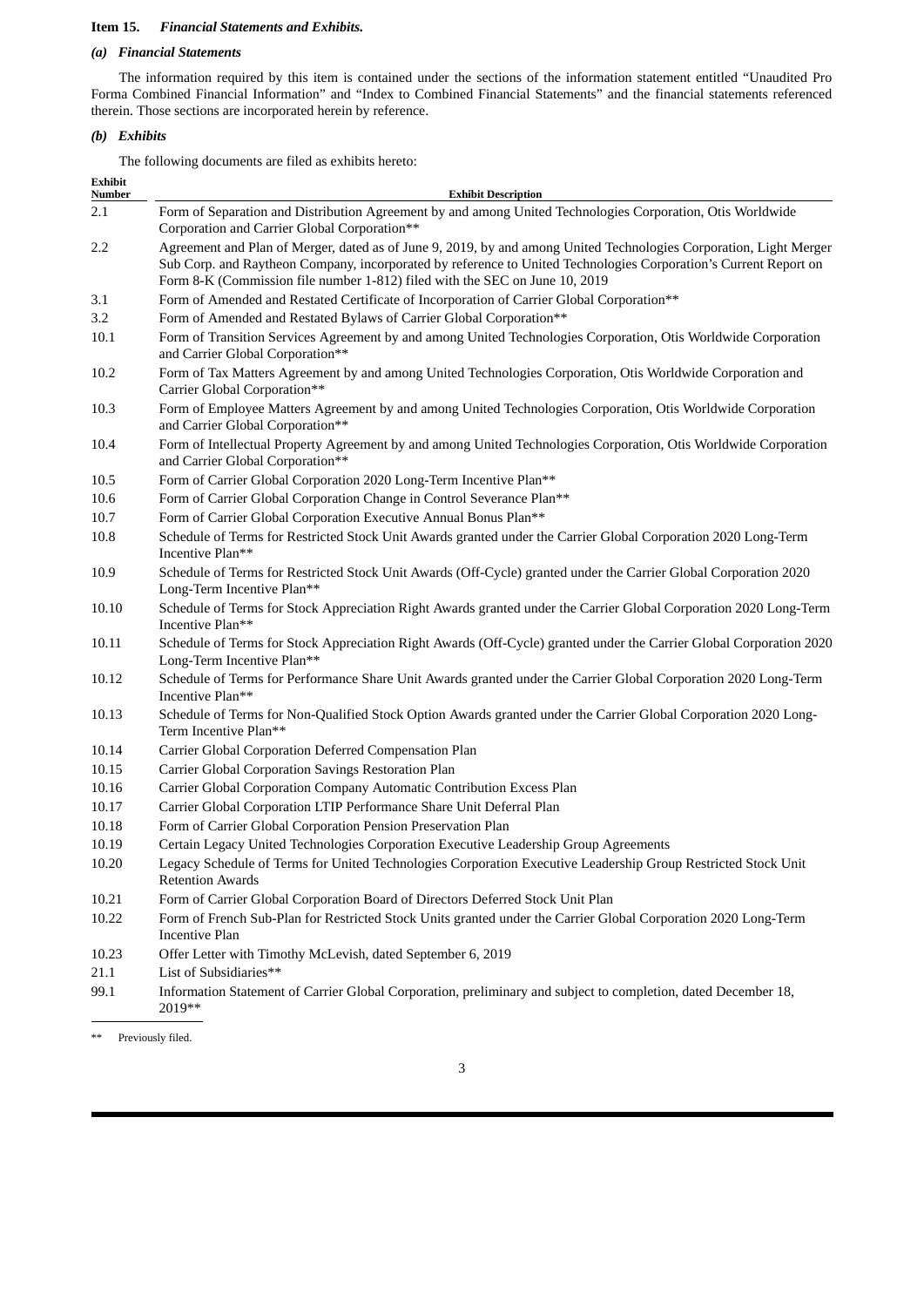### **SIGNATURES**

Pursuant to the requirements of Section 12 of the Securities Exchange Act of 1934, the registrant has duly caused this registration statement to be signed on its behalf by the undersigned, thereunto duly authorized.

### CARRIER GLOBAL CORPORATION

By:

Name: David Gitlin Title: President and Chief Executive Officer

Date: [ ], 2020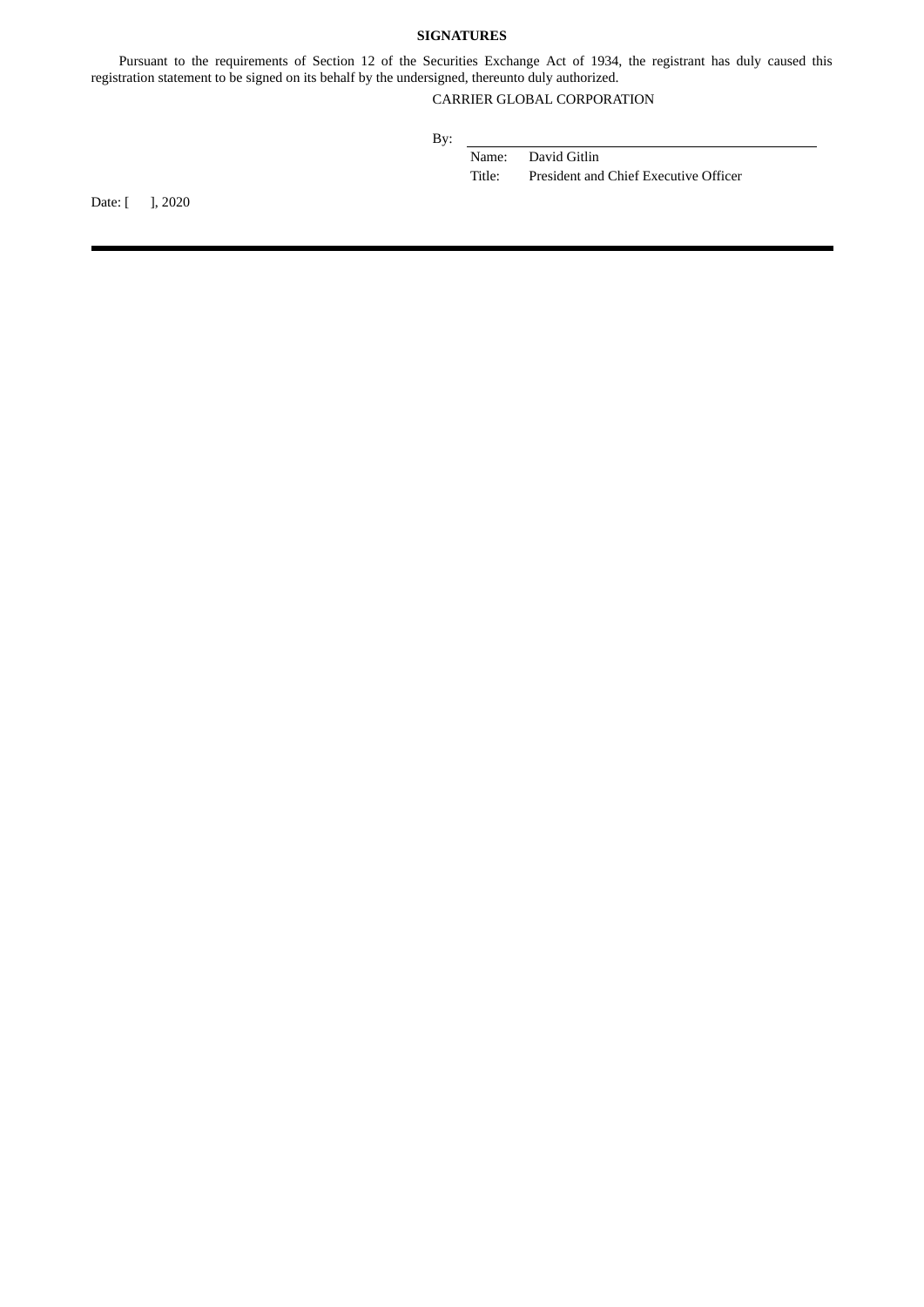# **CARRIER GLOBAL CORPORATION DEFERRED COMPENSATION PLAN (Effective as of January 1, 2020)**

# **ARTICLE I – PREAMBLE**

### **Section 1.1 – Purpose of the Plan**

The Carrier Global Corporation Deferred Compensation Plan (the "Plan") is hereby established effective January 1, 2020 (the "Effective Date") for the benefit of eligible Carrier executives seeking to defer Compensation.

# **Section 1.2 – Spin-off from UTC**

On November 26, 2018, United Technologies Corporation ("UTC") announced its intention to separate into three independent companies: UTC, Carrier Global Corporation (the "Corporation") and Otis Worldwide Corporation ("Otis"), through spin-off transactions expected to be completed by mid-year 2020. The transaction by which the Corporation ceases to be a Subsidiary of UTC is referred to herein as the "Spin-off." In connection with the Spin-off, and pursuant to the terms of the Employee Matters Agreement to be entered into by and among the Corporation, UTC, and Otis (the "Employee Matters Agreement"), the Corporation and the Plan shall assume all obligations and liabilities of UTC and its Subsidiaries under the UTC DCP and the Prior Plan with respect to "Carrier Group Employees" and "Former Carrier Group Employees" (as such terms are defined in the Employee Matters Agreement, and collectively referred to as "Carrier Employees"). Any benefits due under the UTC DCP or the Prior Plan with respect to Carrier Employees or Beneficiaries of Carrier Employees will now be the responsibility of the Corporation and this Plan or the Prior Plan, as applicable, and any such benefits accrued but not yet paid under the UTC DCP or the Prior Plan immediately prior to the Effective Date will be administered and paid under the terms of the Plan or the Prior Plan, as applicable. All investment and distribution elections and designations of Beneficiary made under the UTC DCP and/or the Prior Plan by a Carrier Employee or a Beneficiary of a Carrier Employee and in effect immediately prior to the Effective Date will continue to apply and shall be administered under the Plan or the Prior Plan, as applicable, until such election or designation expires or is otherwise changed or revoked in accordance with the terms of the applicable plan. All valid domestic relations orders filed with the UTC DCP and/or the Prior Plan as of immediately prior to the Effective Date with respect to the benefit of a Carrier Employee shall continue to apply under the Plan or the Prior Plan, as applicable.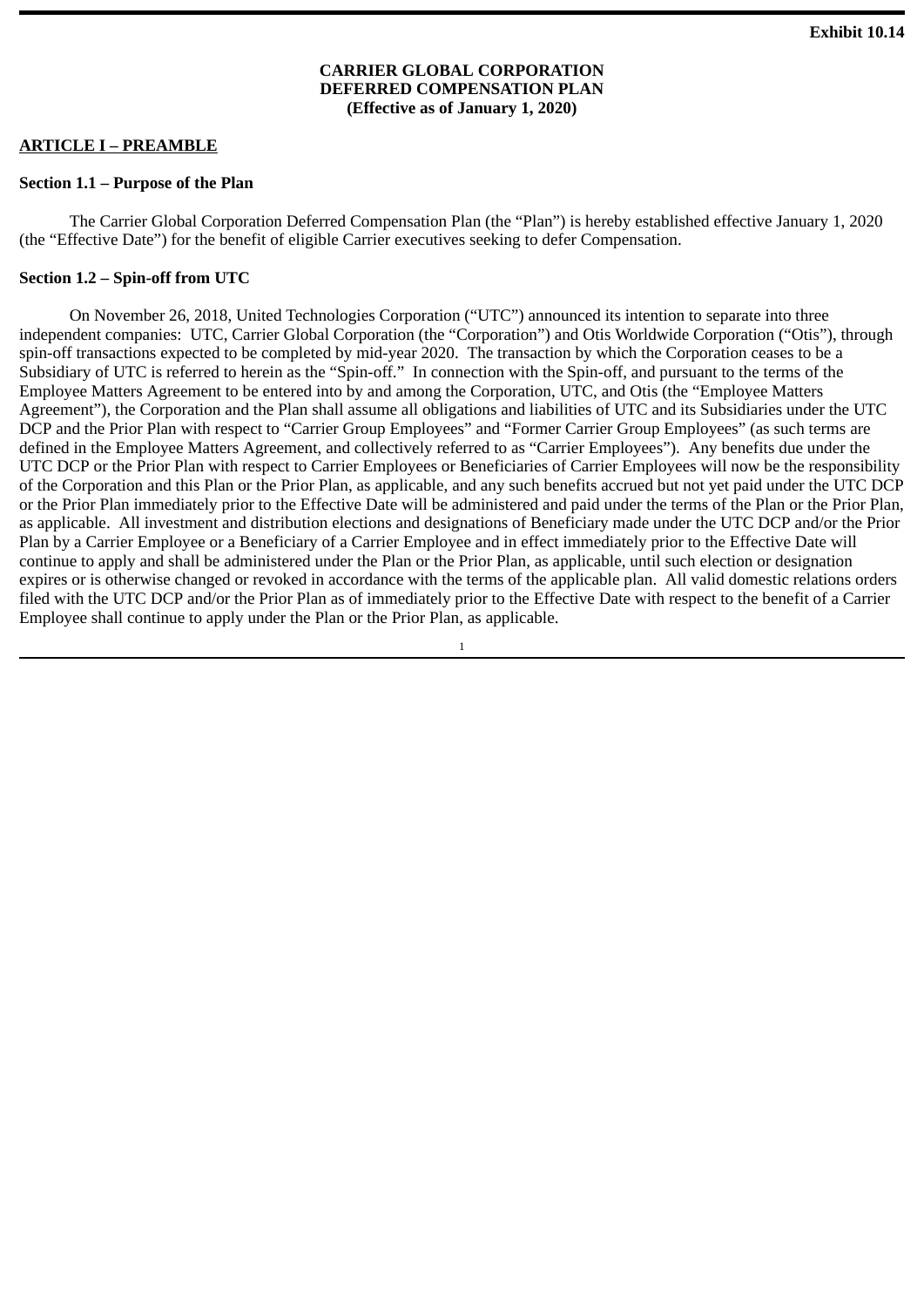# **Section 1.3 – Effective Date of Plan**

The Plan applies to deferrals that were earned or vested after December 31, 2004. Amounts that were earned and vested (within the meaning of Section 409A) before January 1, 2005, and any subsequent increases in these amounts that are permitted to be treated as grandfathered benefits under Section 409A, are subject to and shall continue to be governed by the terms of the Prior Plan as set forth in Appendix A, but deeming any references to UTC in such plan to apply to the Corporation.

# **ARTICLE II – DEFINITIONS**

For purposes of the Plan, the following terms are defined as set forth below:

- (a) *Beneficiary* means the person, persons, entity or entities designated on an electronic or written form by the Participant to receive the value of his or her Plan Account in the event of the Participant's death in accordance with the terms of the Plan. If the Participant fails to designate a Beneficiary, or the Beneficiary (and any *contingent* Beneficiary) does not survive the Participant, the value of the Participant's Plan Account will be paid to the Participant's estate.
- (b) *Benefit Restoration Contribution* means a contribution by the Corporation to the Participant's Plan Account to recognize the reduction in the value of employer matching or other contributions under the Qualified Savings Plan or the Savings Restoration Plan, as a result of the reduction of such Participant's Compensation pursuant to the Plan.
- (c) *Carrier Company* means (i) prior to the Spin-off, UTC or any entity controlled by or under common control with UTC within the meaning of Section 414(b) or (c) of the Code and (ii) from and after the Spin-off, the Corporation and any entity controlled by or under common control with the Corporation within the meaning of Section 414(b) or (c) of the Code (but under both (i) and (ii) substituting "at least 20 percent" for "at least 80 percent" as the control threshold used in applying Sections 414(b) and (c)).

 $\overline{2}$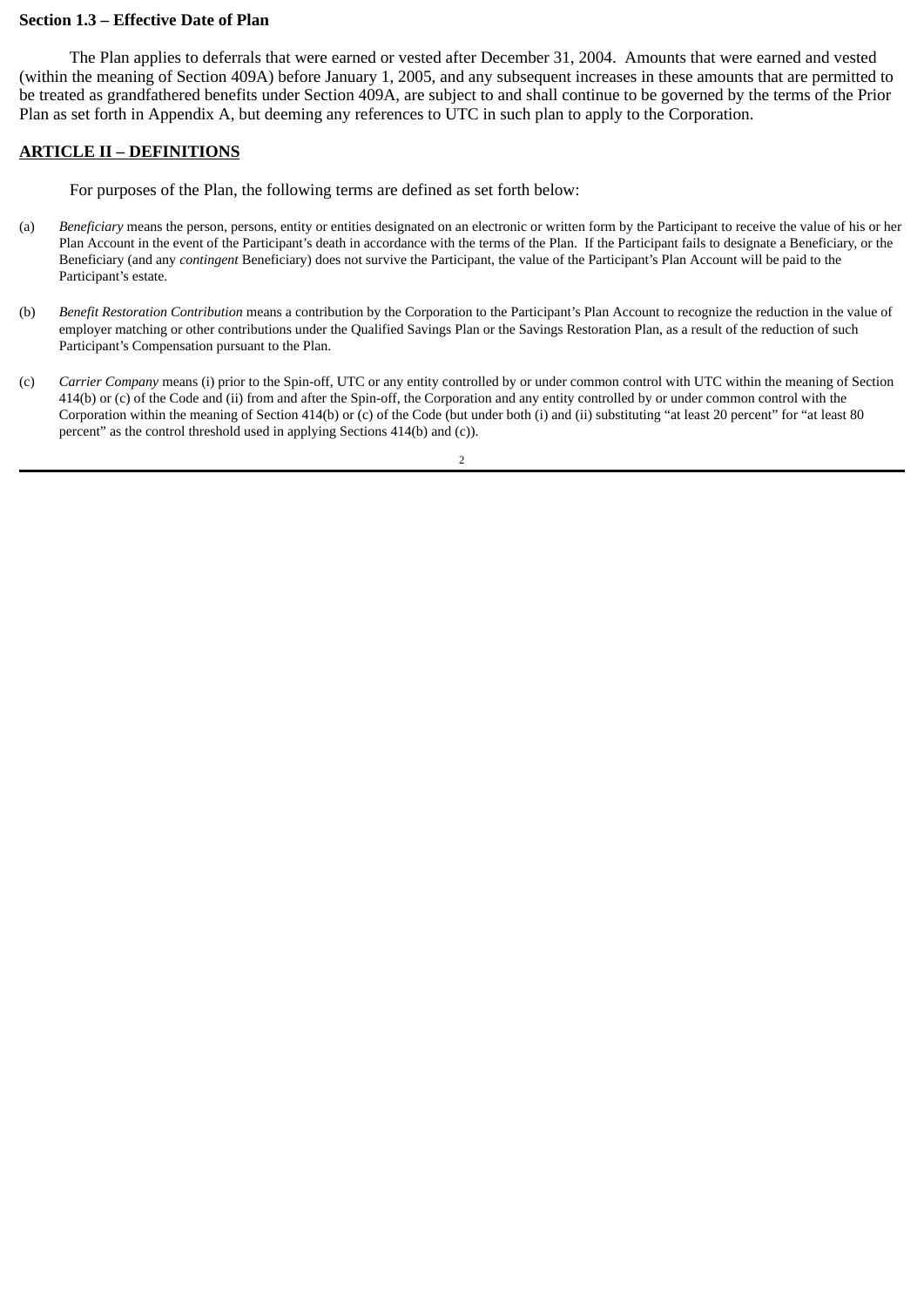- (d) *Code* means the Internal Revenue Code of 1986, as amended from time to time, and any successor thereto. Reference to any section of the Internal Revenue Code shall include any final regulations or other applicable guidance. References to "Section 409A" shall refer to Section 409A of the Code and regulations and guidance issued thereunder by the Internal Revenue Service as from time to time in effect.
- (e) *Committee* means the Carrier Benefit Plan Committee, which is responsible for the administration of the Plan. The Committee may delegate administrative responsibilities to individuals and entities as it shall determine.
- (f) *Common Stock* means the common stock of United Technologies Corporation until the Spin-off and means the common stock of Carrier Global Corporation from and after such date.
- (g) *Compensation* means base salary and Incentive Compensation Payments otherwise payable to a Participant by a UTC Company and considered to be wages for purposes of federal income tax withholding, but before any deferral of Compensation pursuant to the Plan. Compensation does not include foreign-service premiums and allowances, compensation realized from long-term incentive plan awards or other types of awards.
- (h) *Corporation* means Carrier Global Corporation, or any successor thereto.
- (i) *Default Investment Option* means the Investment Fund designated by the Plan or selected by the Committee on behalf of all Participants at the time they first become eligible to participate in the Plan. The Default Investment Option shall be the income fund, unless otherwise determined in the sole discretion of the Committee.
- (j) *Deferral Period* means the period prior to the receipt of Compensation deferred hereunder.
- (k) *Disability* means permanent and total disability as determined under the Corporation's long-term disability plan applicable to the Participant or, if there is no such plan applicable to the Participant, "Disability" means a determination of total disability by the Social Security Administration.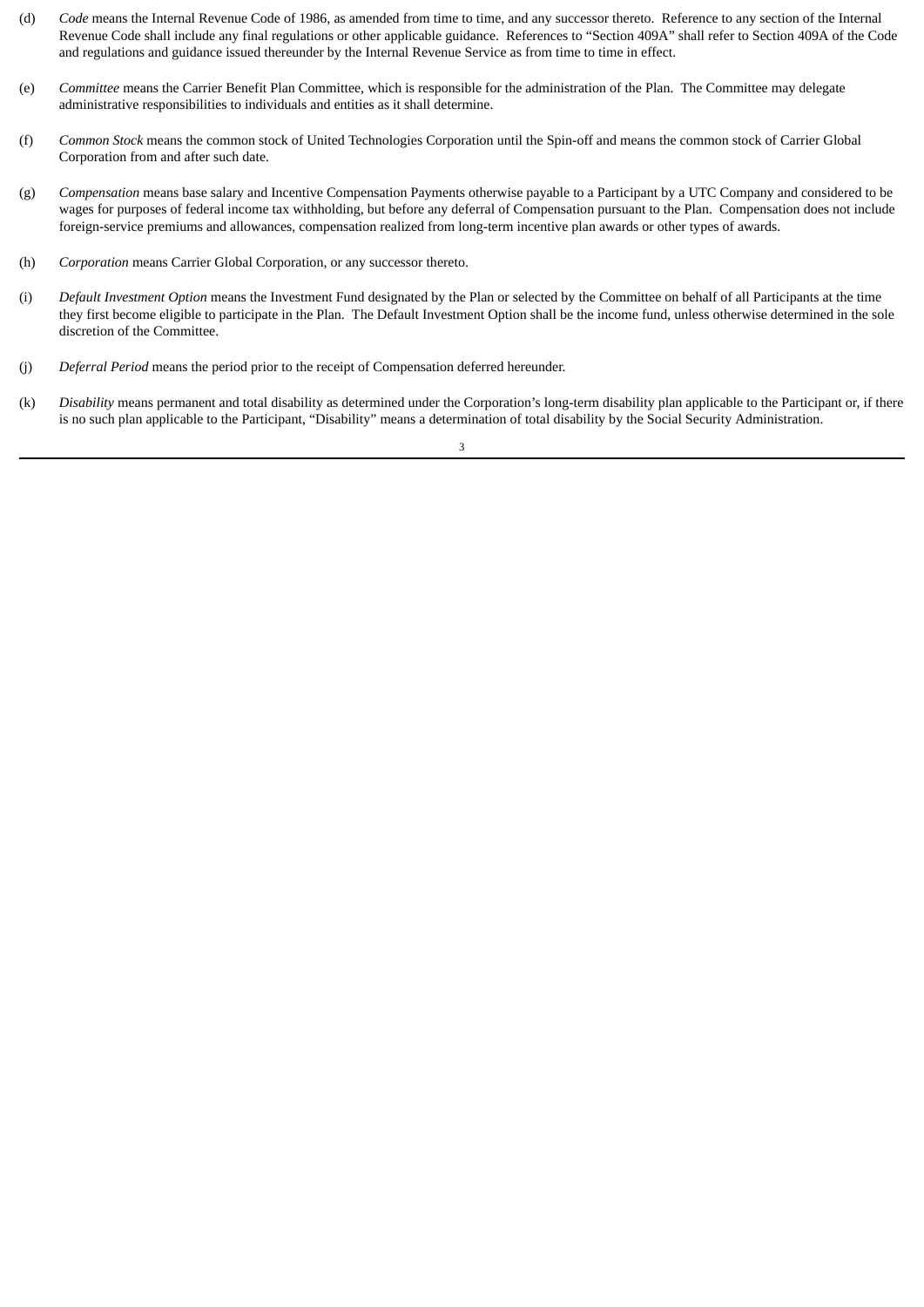- (l) *Election Form* means the enrollment form provided by the Committee to Participants electronically or in paper form for the purpose of deferring Compensation under the Plan. Each Participant's Election Form must contain such information as the Committee may require, including: the amount to be deferred from base salary and/or from any Incentive Compensation Payment, as applicable; the respective amounts to be allocated to the Participant's Retirement Account and/or Special Purpose Account or Accounts; the percentage allocation among the Investment Funds with respect to each such Account; and, if not previously elected for an Account, the method of distribution of each such Account; and the Deferral Period for each Special Purpose Account. There will be a separate Election Form for each calendar year.
- (m) *ERISA* means the Employee Retirement Income Security Act of 1974, as amended.
- (n) *Incentive Compensation Payment* means amounts meeting the definition of "performance-based compensation" under Section 409A awarded to a Participant pursuant to the Corporation's executive annual bonus plan.
- (o) *Investment Fund* means a hypothetical fund that tracks the value of an investment option as may be established by the Committee from time to time. Investment Funds shall be valued in the manner set forth under Section 5.3. The value of Participants' Accounts shall be adjusted to replicate the performance of the applicable Investment Funds. Amounts credited to any Investment Fund do not result in any investment in actual assets corresponding to the Investment Fund.
- (p) *Participant* means an executive (*i.e.*, band E-1 or higher) who (i) is determined by the Committee to be within a select group of management or highly compensated employees of the Corporation or one of its Subsidiaries, (ii) is paid from a U.S. payroll, receives compensation subject to federal income tax withholding and files a U.S. income tax return, or is grandfathered in from a prior plan, and (iii) elects to defer Compensation under the Plan. A Participant who has previously deferred Compensation under the Plan but who ceases to be eligible under the preceding sentence shall not be eligible to further defer Compensation under Section 3.1 but shall remain a Participant under the Plan with respect to his or her Plan Account until it is distributed or forfeited in accordance with the terms of the Plan.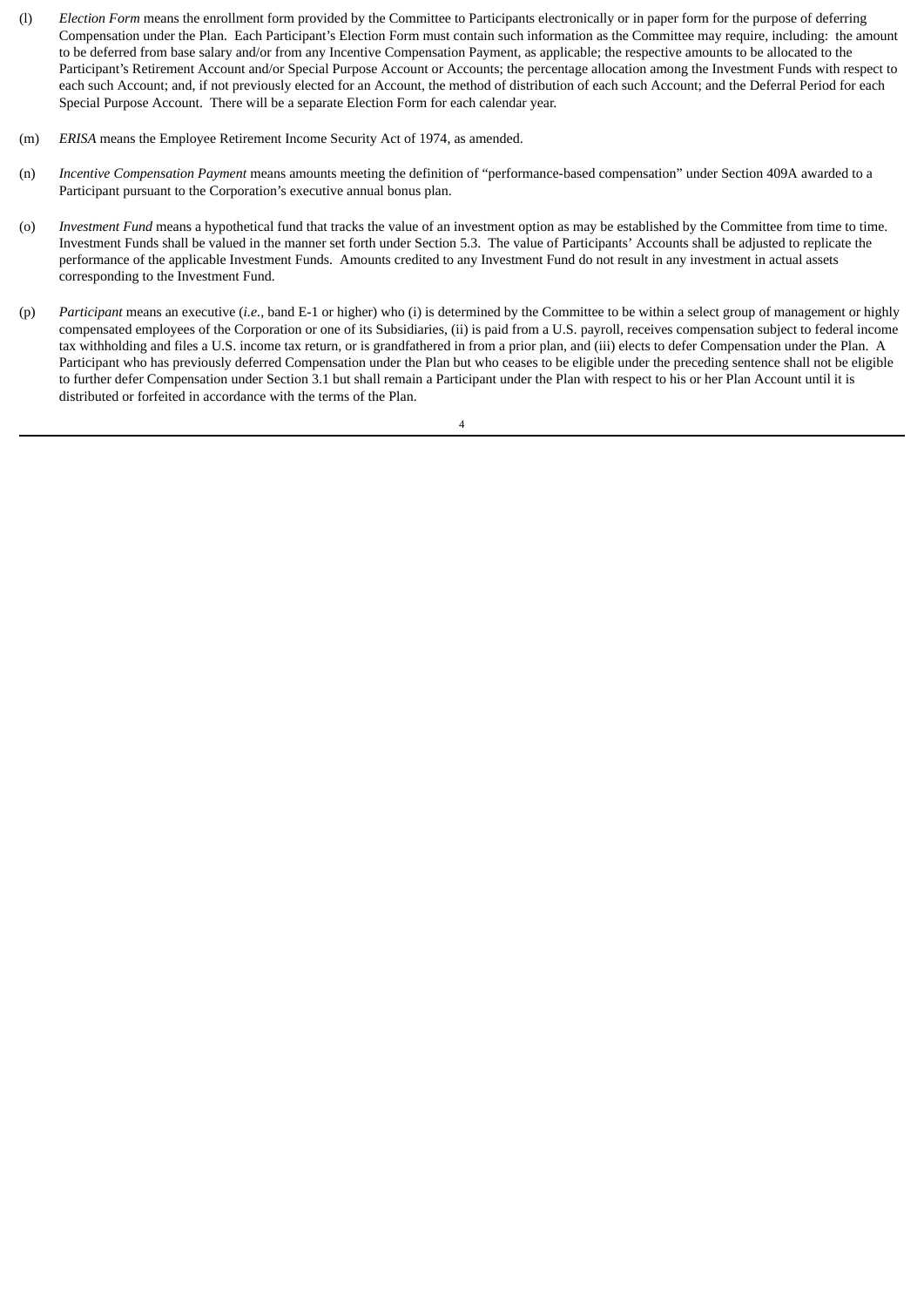- (q) *Plan* means the Carrier Global Corporation Deferred Compensation Plan, as amended from time to time.
- (r) *Plan Account* means the aggregate value of all Special Purpose Accounts and the Retirement Account, but excluding accounts under the Prior Plan. Accounts under the Prior Plan will be valued and administered separately in accordance with the terms and procedures in effect under the Prior Plan.
- (s) *Prior Plan* means the United Technologies Corporation Deferred Compensation Plan, as in effect on September 1, 2002, as set forth in Appendix A. All amounts earned and vested under the Prior Plan, and any subsequent increases in these amounts that are permitted to be treated as grandfathered benefits under Section 409A, shall continue to be subject to the terms and conditions of the Prior Plan.
- (t) *Qualified Saving Plan* means the United Technologies Corporation Employee Savings Plan until the Spin-off date and means the Carrier Retirement Savings Plan from and after the Spin-off date.
- (u) *Retirement* means Separation from Service on or after the attainment of age fifty (50).
- (v) *Retirement Account* means a Plan Account maintained on behalf of the Participant that is targeted for distribution following the Participant's Retirement.
- (w) *Retirement Date* means the date of a Participant's Retirement.
- (x) *Savings Restoration Plan* means the Corporation's Savings Restoration Plan.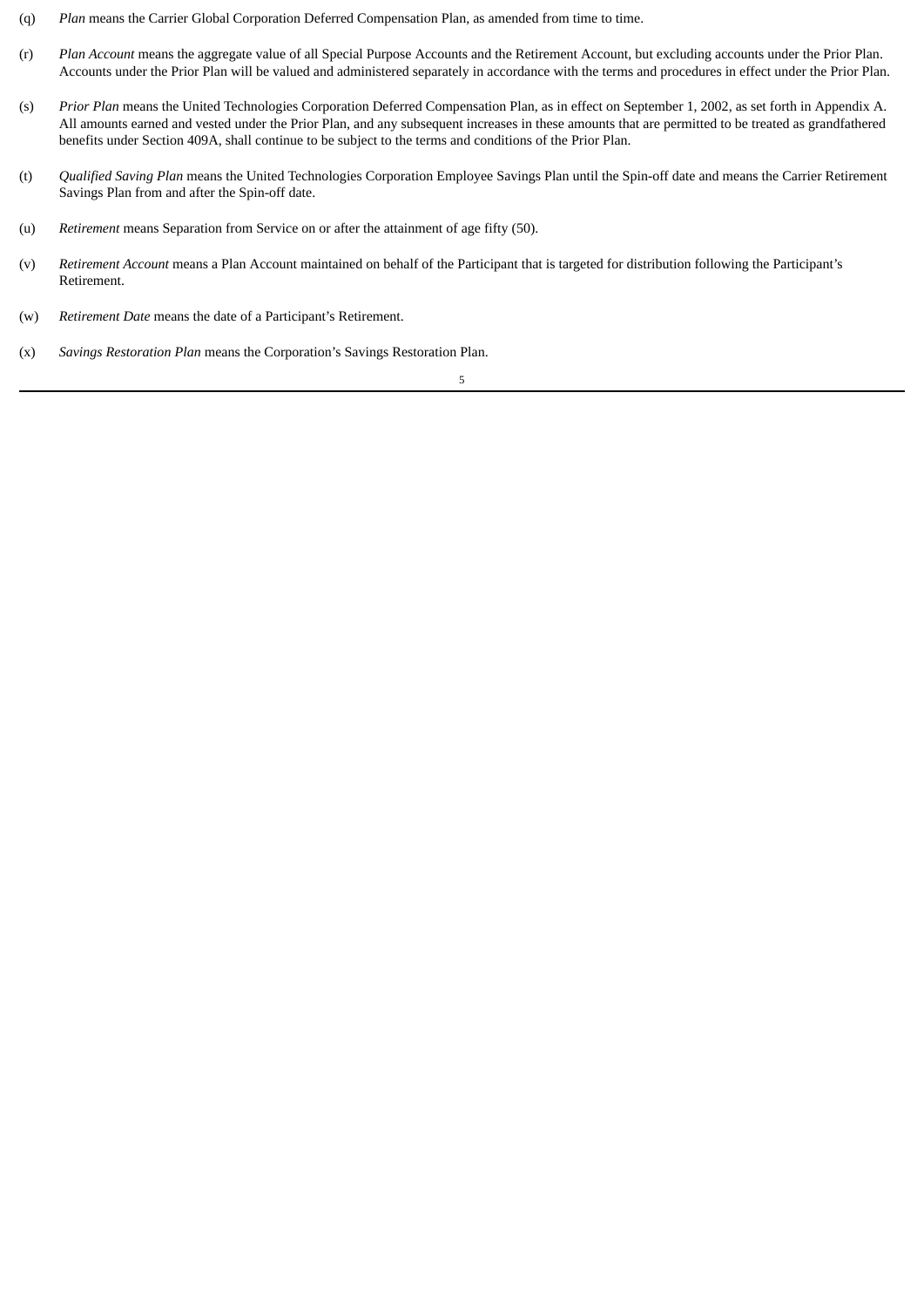- (y) *Separation from Service* means a Participant's termination of employment with all Carrier Companies, other than by reason of death. A Separation from Service will be deemed to occur where the Participant and the Carrier Company that employs the Participant reasonably anticipate that the bona fide level of services the Participant will perform (whether as an employee or as an independent contractor) for Carrier Companies will be permanently reduced to a level that is less than thirty-seven and a half percent (37.5%) of the average level of bona fide services the Participant performed during the immediately preceding thirty-six (36) months (or the entire period the Participant has provided services if the Participant has been providing services to the Carrier Companies for less than thirty-six (36) months). A Participant shall not be considered to have had a Separation from Service as a result of a transfer from one Carrier Company to another Carrier Company. For the avoidance of doubt, a transfer of employment from an entity that constitutes a Carrier Company prior to the Spin-off to an entity that constitutes a Carrier Company following the Spin-off shall not constitute a Separation from Service under the Plan or with respect to benefits transferred to the Plan if such transfer is made in connection with the Spin-off, but a transfer from a Carrier Company to UTC or Otis (or one of their affiliates) after the Spin-off (and that otherwise satisfies the definition of a Separation from Service) shall constitute a Separation from Service.
- (z) *Special Purpose Account* means a Plan Account maintained on behalf of the Participant with a targeted distribution date in the calendar year specified by the Participant. The minimum Deferral Period for a Special Purpose Account is five (5) calendar years following the end of the calendar year with respect to which the Account is established.
- (aa) *Specified Employee* means, for the period (i) until the Corporation's first specified employee effective date following the Spin-off, those officers and executives of the Corporation and its Subsidiaries who were identified as specified employees of UTC on the "specified employee identification date" preceding such specified employee effective date (as such terms are defined by Treas. Regs. Sec. 1.409A-1(i)(3) and (4)); and (ii) from and after the Corporation's first specified employee effective date following the Spin-off, each of the fifty (50) highest-paid officers and other executives of the Corporation and its affiliates (determined for this purpose under Treas. Regs. Sec. 1.409A-1(g)), effective annually as of April 1st, based on compensation reported in Box 1 of Form W-2, but including amounts that are excluded from taxable income as a result of elective deferrals to qualified plans and pre-tax contributions. Foreign compensation earned by a nonresident alien that is not effectively connected with the conduct of a trade or business in the United States will not be used to determine Specified Employees following the Spin-off.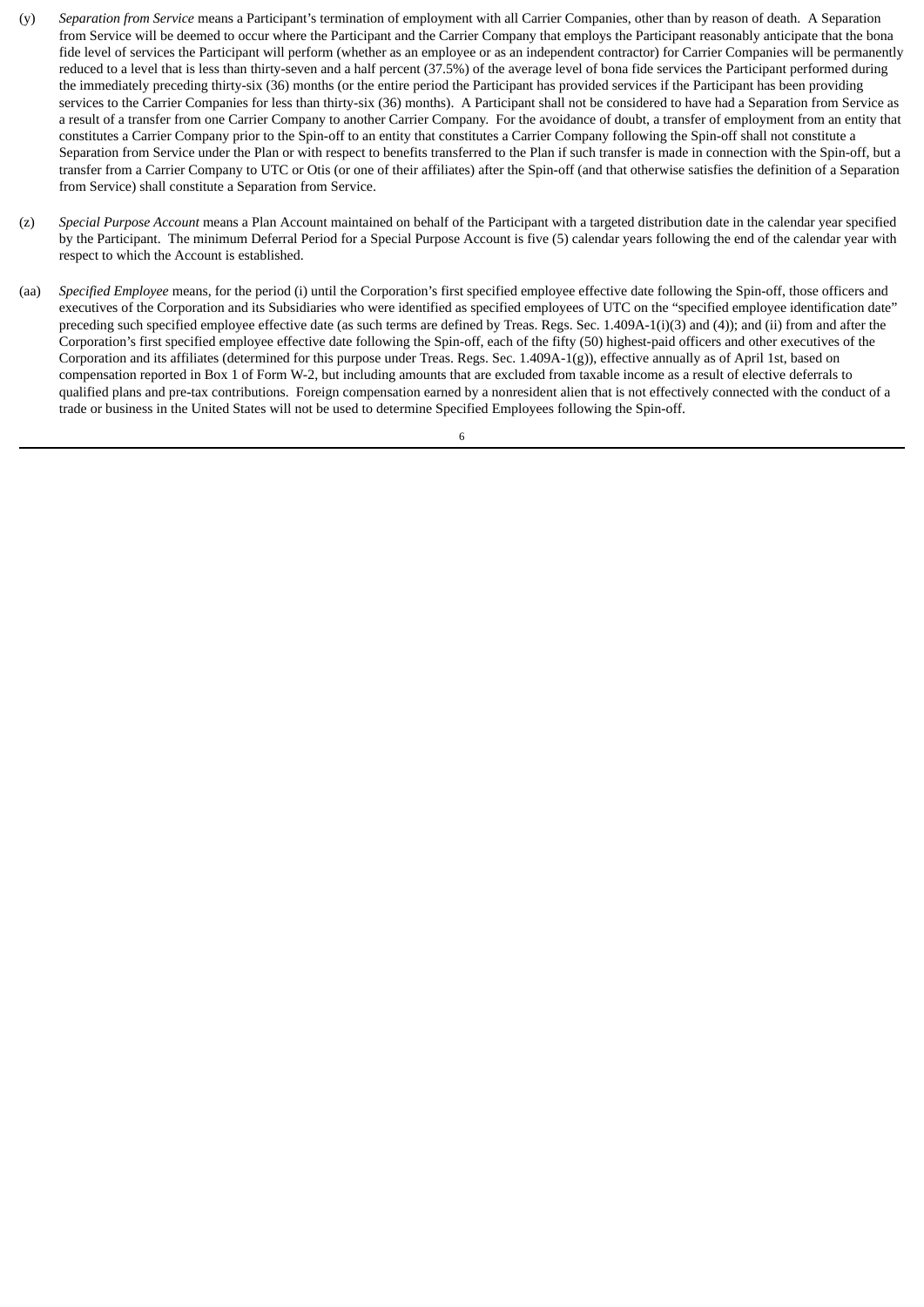- (bb) *Spin-off* has the meaning set forth in Section 1.2.
- (cc) *Subsidiary* means any corporation, partnership, joint venture, limited company or other entity during any period in which at least a fifty percent (50%) voting or profits interest is owned, directly or indirectly, by the Corporation or any successor to the Corporation.
- (dd) *UTC Common Stock* means the common stock of United Technologies Corporation.
- (ee) *UTC DCP* means the United Technologies Corporation Deferred Compensation Plan as in effect immediately prior to the Spin-off.

# **ARTICLE III – ELIGIBILITY AND PARTICIPATION**

# **Section 3.1 – Eligibility**

Each eligible Participant as of the annual enrollment period as specified by the Committee will be eligible to elect to defer Compensation under the Plan in accordance with the terms of the Plan and the rules and procedures established by the Committee. Newly hired executives (or employees promoted to executive level) are eligible to elect to defer base salary during the current calendar year by filing an Election Form within thirty (30) calendar days from their hire date or promotion date and such election shall apply to Compensation for services performed commencing with the first payroll period after the election becomes effective.

# **Section 3.2 – Participation**

Each eligible Participant may elect to participate in the Plan with respect to any calendar year for which the Committee offers the opportunity to defer Compensation by timely filing an Election Form, properly completed in accordance with Section 4.1. Participation in the Plan is voluntary.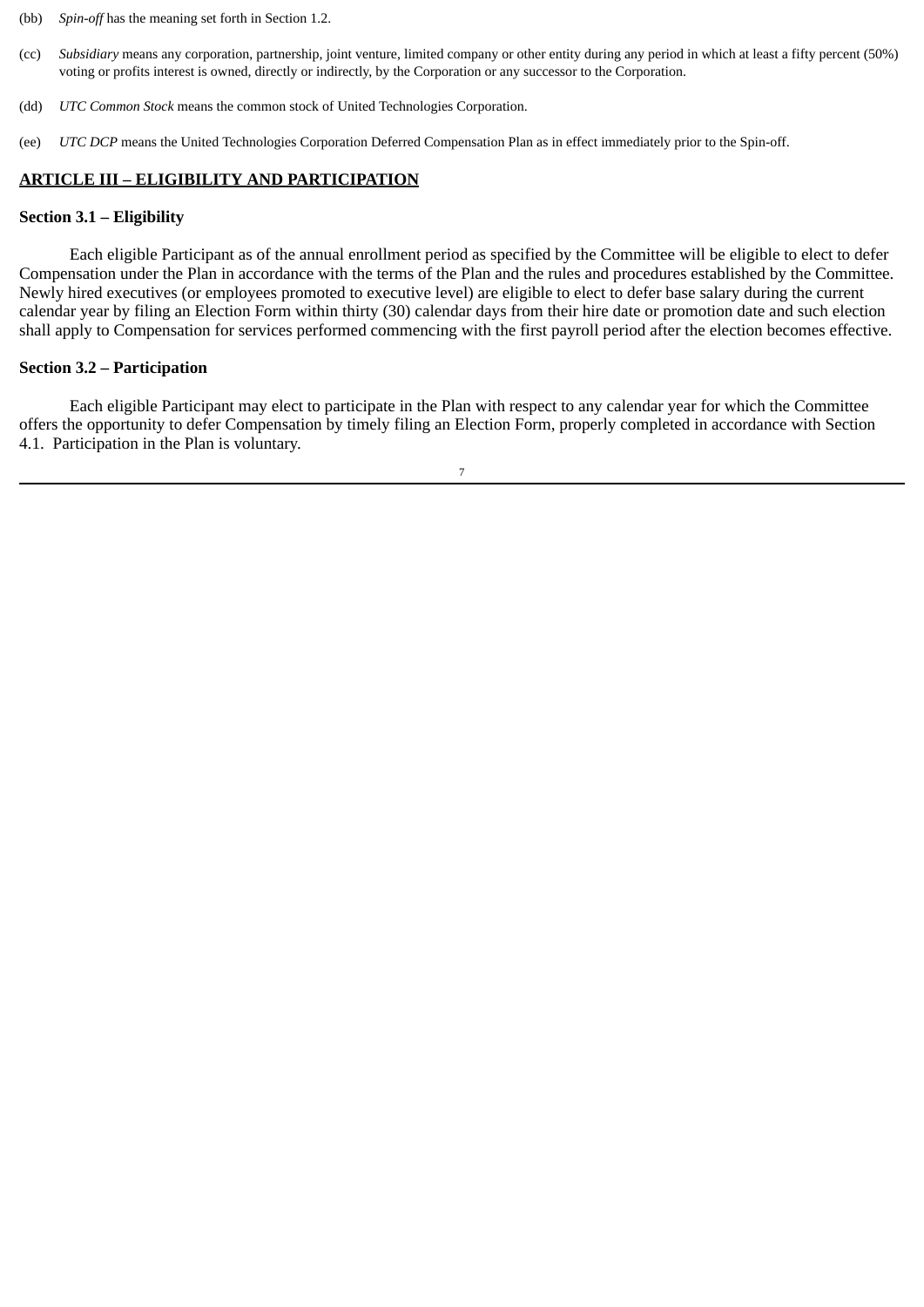# **ARTICLE IV – PARTICIPANT ELECTIONS AND DESIGNATIONS**

# **Section 4.1 – Election**

An eligible Participant may, on or before the election deadline established by the Committee, file an Election Form to defer Compensation.

# **Section 4.2 – Election Amount**

An eligible Participant must designate on the Election Form the percentage of base salary that will be deferred and/or the percentage of any Incentive Compensation Payment otherwise payable with respect to services performed during such calendar year that will be deferred under the Plan. Unless otherwise determined by the Committee, the maximum amount that a Participant may defer under the Plan for any calendar year is fifty percent (50%) of base salary and/or seventy percent (70%) of any Incentive Compensation Payment.

# **Section 4.3 – Election Date**

For an election to defer base salary, an Election Form must be completed no later than the December 31 immediately preceding the calendar year to which the election applies, or such earlier date as the Committee may specify. A deferral election shall be effective only if the individual making the election is an eligible Participant at the election deadline. Except as provided below in Section 4.7 (Change in Distribution Election), the choices reflected on the Participant's Election Form shall be irrevocable on the election deadline. If an eligible Participant fails to submit a properly completed Election Form by the election deadline, he or she will be ineligible to defer base salary under the Plan for the immediately following calendar year (or for the remainder of the current calendar year for a newly eligible executive).

For an election to defer any Incentive Compensation Payment for services to be performed in the current calendar year and otherwise payable in the immediately following calendar year, an Election Form must be completed and submitted no later than June 30 of the current calendar year, or such earlier date as the Committee may specify for the deferral of "performance-based compensation" under Section 409A. A deferral election shall be effective only if the individual making the election is still an eligible Participant as of the election deadline. Except as provided below in Section 4.7 (Change in Distribution Election), the choices reflected on the Participant's Election Form shall be irrevocable on the election deadline. If an eligible Participant fails to submit a properly completed Election Form by the election deadline, he or she will be ineligible to defer any Incentive Compensation Payment under the Plan for services performed in the current calendar year.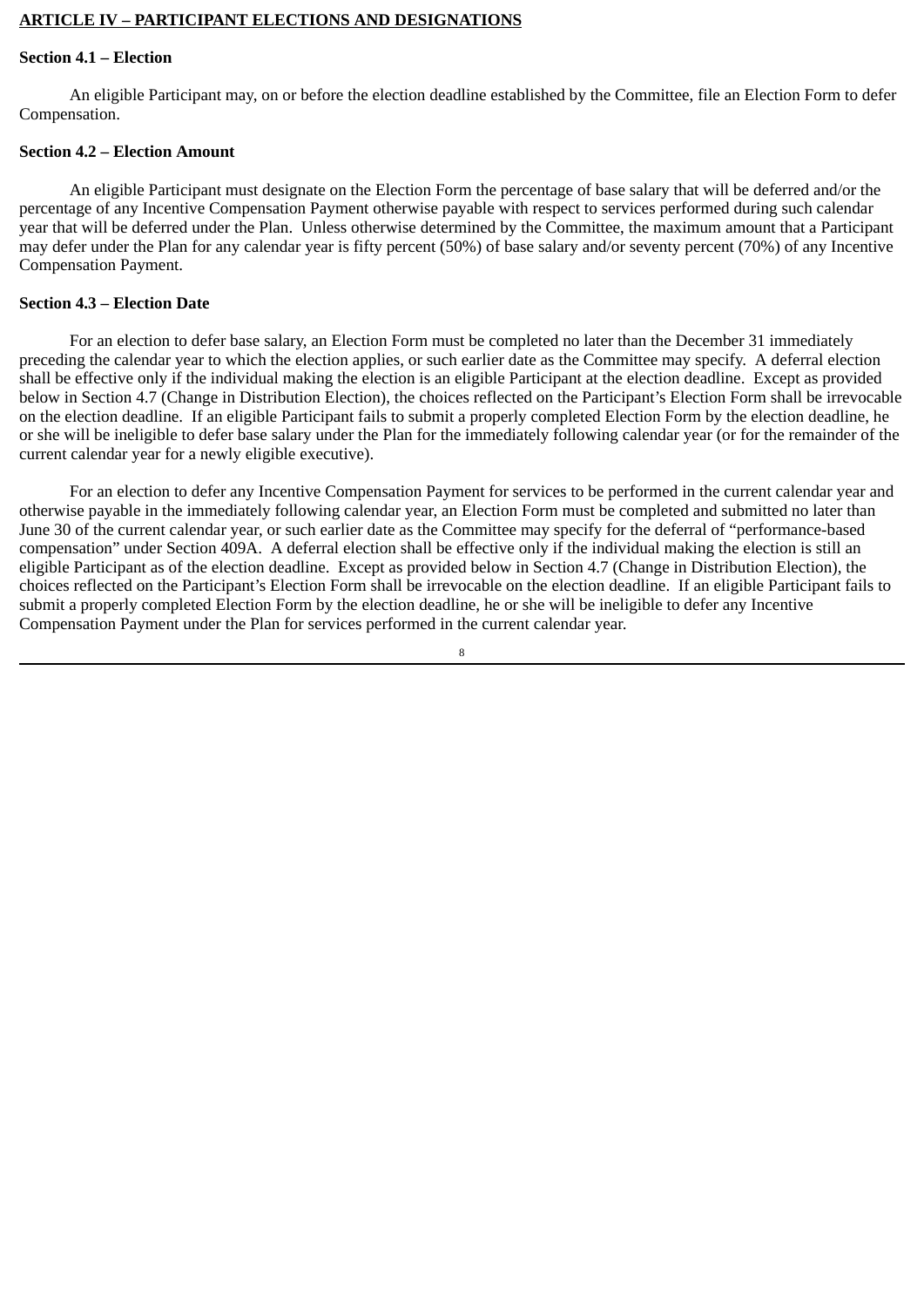# **Section 4.4 – Deferral Period**

Each Participant shall specify in the Election Form, in whole percentages, how the amounts to be deferred are to be allocated among the Participant's Retirement Account and any Special Purpose Accounts. To the extent that the Participant fails to make an effective allocation among the available accounts, the deferral shall be allocated entirely to the Participant's Retirement Account. A Participant may elect to defer into a Special Purpose Account that has not previously been established, with a Deferral Period ending on a specific deferral date that is at least five (5) calendar years following the end of the calendar year in which the Account is established.

# **Section 4.5 – Distribution Election**

At the time the Participant first elects to defer an amount to his or her Retirement Account or to a Special Purpose Account, the Participant may elect to have his or her Retirement or Special Purpose Account distributed in a lump sum or in two (2) to fifteen (15) annual installments. The Participant may elect a different form of distribution for the Retirement Account and for each Special Purpose Account. If no distribution election is made with respect to a Participant's Retirement Account or Special Purpose Account, the Account will be distributed in a lump sum at the time as set forth in Section 6.1.

# **Section 4.6 – Investment Fund Allocations**

When completing the Election Form, the Participant must allocate the amounts to be deferred, in whole percentages, among the available Investment Funds. To the extent that the Participant fails to make an effective allocation among the available Investment Funds, the deferral shall be allocated entirely to the Default Investment Option.

Participants may change the investment allocation of their existing Plan Accounts or future deferrals as permitted by the Committee.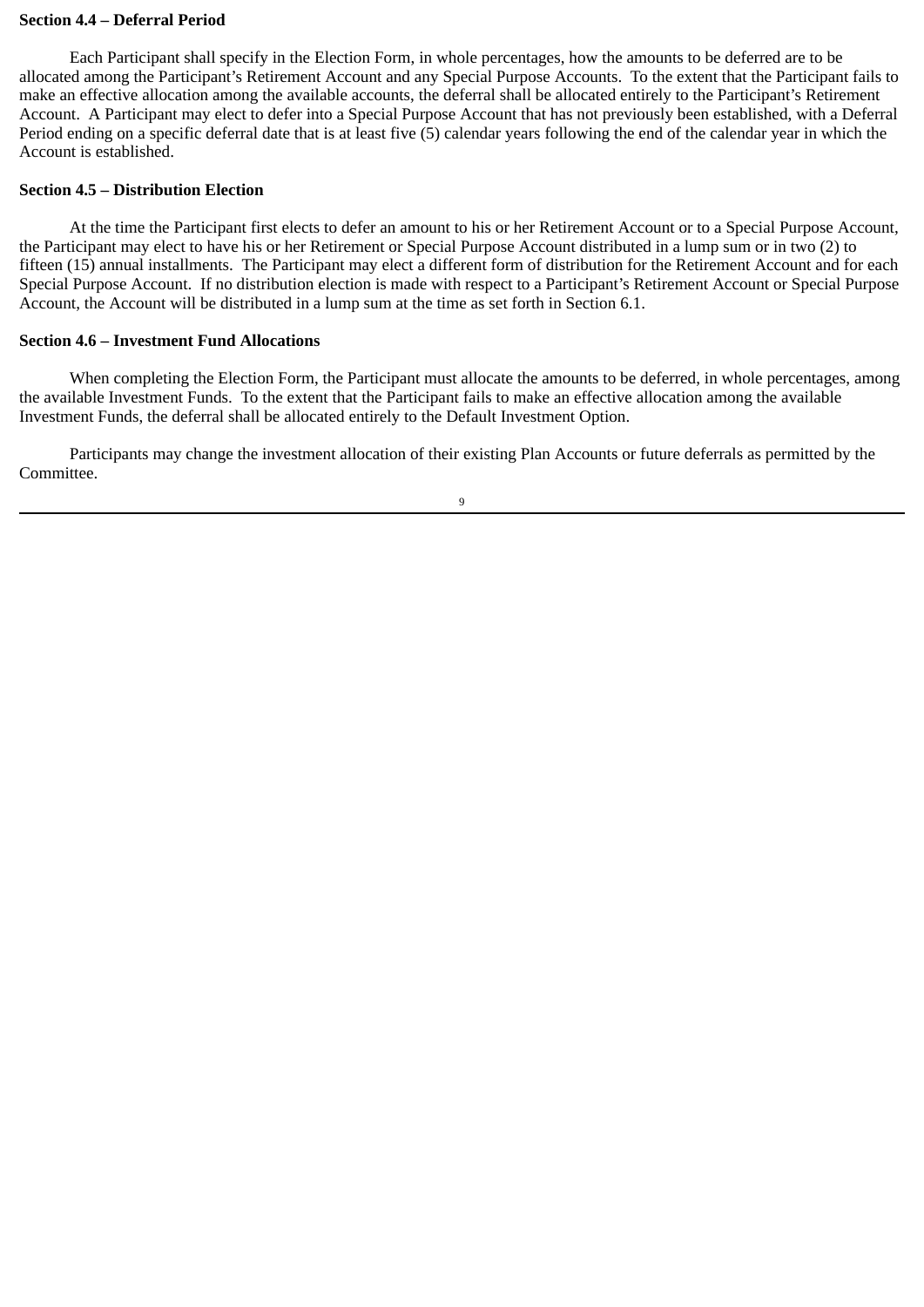# **Section 4.7 – Change in Distribution Election**

A Participant who has made an election to defer Compensation under the Plan may make an irrevocable election to extend the Deferral Period for a Retirement Account and/or any Special Purpose Account. A Participant may also make an irrevocable election to change the form of distribution for the Retirement and/or any Special Purpose Account. A Participant may change his or her election, as provided in this Section 4.7, for some accounts and not for others. For each Special Purpose Account, the extended Deferral Period shall end not less than five (5) years following the date on which distribution would otherwise have occurred. For the Retirement Account, the extended Deferral Period shall be at least five (5) years from the date on which the Retirement Account would otherwise have commenced payment. A deferral extension election and/or change to the form of distribution must meet all of the below requirements:

- (a) the new election must be made at least twelve (12) months prior to the earlier of the date on which payments will commence under the current election and/or the date of a Separation from Service following attainment of age fifty (50); and the new election shall be ineffective if the Participant incurs a Separation from Service within twelve (12) months after the date of the new election;
- (b) the new election will not take effect until at least twelve (12) months after the date when the new election is submitted in a manner acceptable to the Committee; and
- (c) the new payment commencement date must be five (5) years later than the date on which payments would commence under the current election.

A Participant may change his or her election up to a maximum of three (3) times for the Retirement Account and up to a maximum of three (3) times for each Special Purpose Account.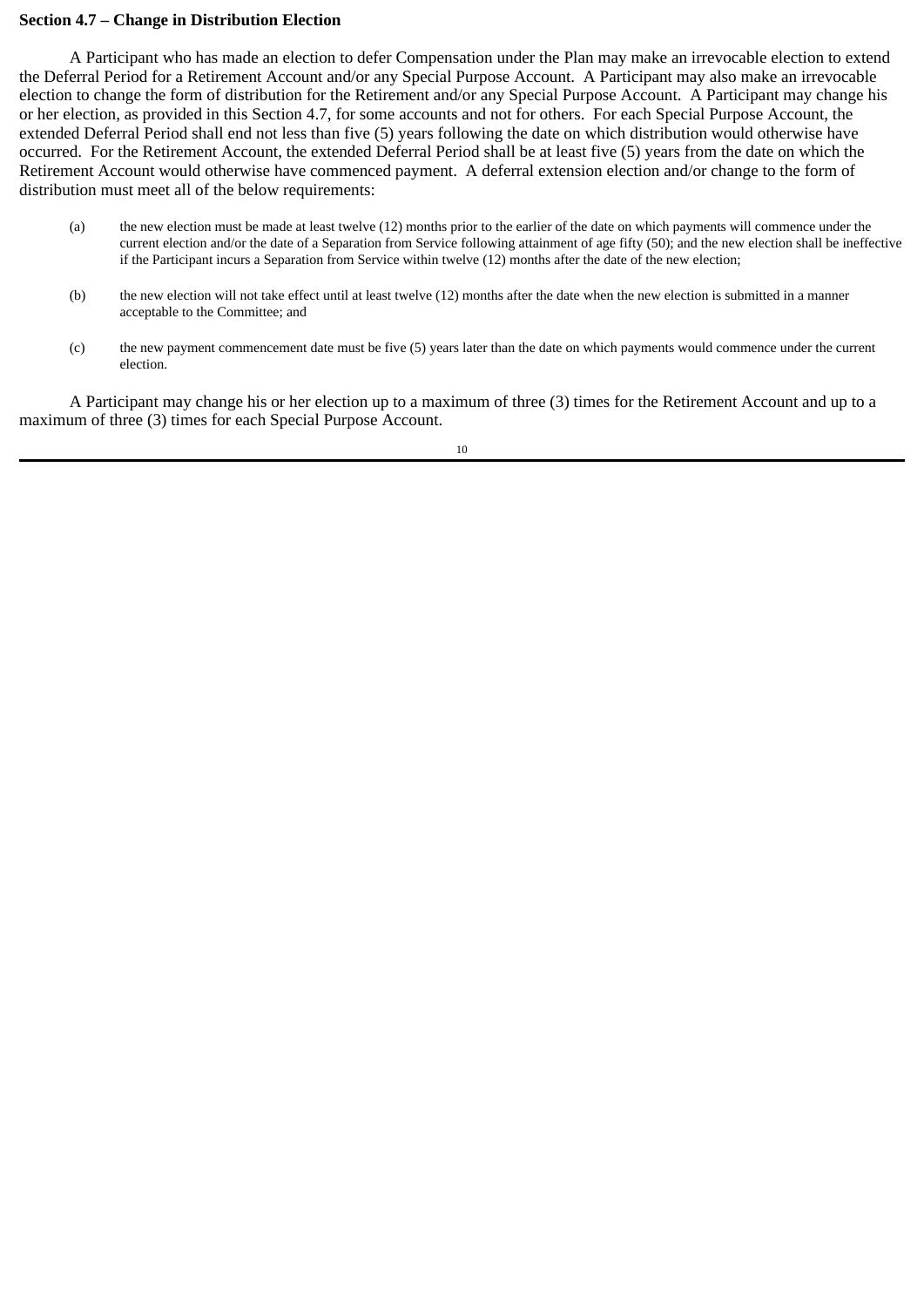### **Section 4.8 – Designation of Beneficiary**

Each Participant shall designate a Beneficiary for his or her Plan Account on an electronic or written form provided by the Committee. A Participant may change such designation on an electronic or written form acceptable to the Committee and any change will be effective on the date received by the Committee. Designations received after the Participant's death will not be effective. If a Beneficiary designation is not filed with the Committee before the Participant's death, or if the Beneficiary (and any contingent Beneficiary) does not survive the Participant, the value of the Participant's Plan Account will be paid to the Participant's estate. If a Participant designates the Participant's spouse as the Participant's Beneficiary, that designation shall not be revoked or otherwise altered or affected by any: (a) change in the marital status of the Participant; (b) agreement between the Participant and such spouse; or (c) judicial decree (such as a divorce decree) affecting any rights that the Participant and such spouse might have as a result of their marriage, separation, or divorce; it being the intent of the Plan that any change in the designation of a Beneficiary hereunder may be made by the Participant only in accordance with the procedures set forth in this Section 4.8. In the event of the death of a Participant, distributions shall be made in accordance with Section 6.5.

# **ARTICLE V – PLAN ACCOUNTS**

# **Section 5.1 – Accounts**

Deferred amounts that were earned and vested before January 1, 2005, and any subsequent increases in these amounts that are permitted to be treated as grandfathered benefits under Section 409A, shall be maintained in separate accounts and shall remain subject to the terms and conditions of the Prior Plan, except that any updated investment fund options shall also apply to accounts under the Prior Plan, provided such change would not be deemed a material modification to the Prior Plan. The Prior Plan accounts are not intended to be subject to Section 409A. No amendment to Appendix A that would constitute a "material modification" for purposes of Section 409A shall be effective unless the amending instrument states that it is intended to materially modify Appendix A and to cause the Prior Plan to become subject to Section 409A. Although the Prior Plan accounts are not intended to be subject to Section 409A, neither the Carrier Companies nor any director, officer, or other representative of a Carrier Company shall be liable for any adverse tax consequence suffered by a Participant or Beneficiary if a Prior Plan account becomes subject to Section 409A.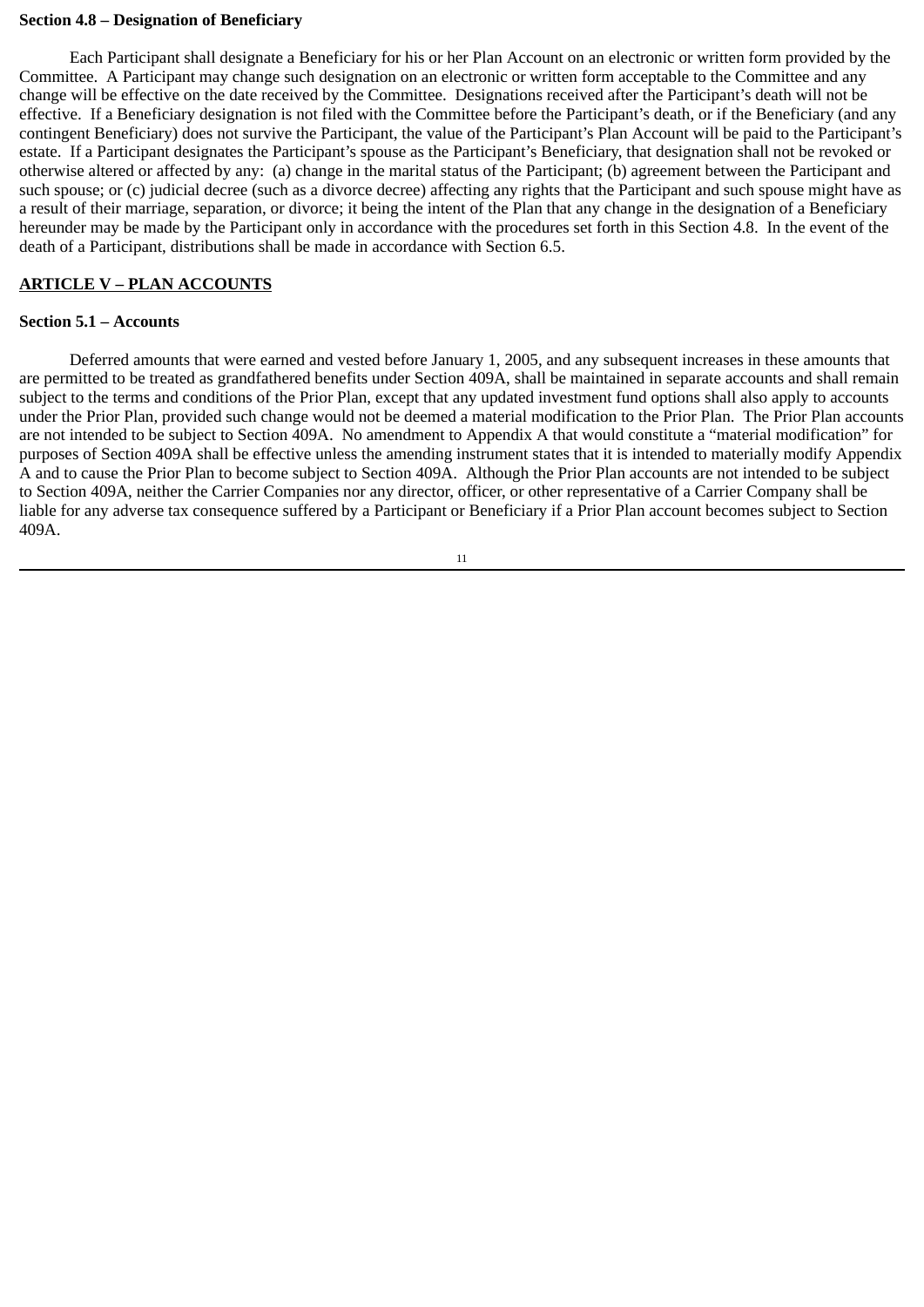Deferred amounts that were earned or vested after December 31, 2004 will be allocated to a Retirement Account and/or one or more Special Purpose Accounts as elected by the Participant. The Committee will establish the maximum number of Special Purpose Accounts.

Participants' Plan Accounts shall be allocated or reallocated among Investment Funds in accordance with each Participant's instructions in the manner set forth in Section 4.6.

# **Section 5.2 – Valuation of UTC Stock Unit Fund**

Until the Spin-off, deferred compensation allocated to the UTC stock unit fund will be converted to UTC deferred stock units, including fractional units. Upon the Spin-off, UTC deferred stock units will be converted into Carrier deferred stock units, including fractional units, in accordance with the Employee Matters Agreement. A UTC or Carrier deferred stock unit, as the case may be, shall have a value equal to the closing price of one share of the underlying Common Stock as reported on the composite tape of the New York Stock Exchange. The number of deferred stock units will be calculated by dividing the amount of Compensation deferred by the closing price of the applicable Common Stock on the date when the deferred amount is credited. Deferred stock units will be credited with dividend equivalent payments equal to the declared dividend on the underlying Common Stock (if any). Such dividend equivalent payments will be converted to additional deferred stock units and fractional units using the closing price of the underlying Common Stock as of the date such dividends are credited.

# **Section 5.3 – Valuation of Investment Funds**

Deferred compensation allocated to Investment Funds will be converted to the applicable Investment Fund units based on the closing share price of that Investment Fund as of the date the deferred amount is credited to the Participant's applicable Investment Fund. The value of the units of an Investment Fund will fluctuate on each business day based on the performance of the applicable Investment Fund.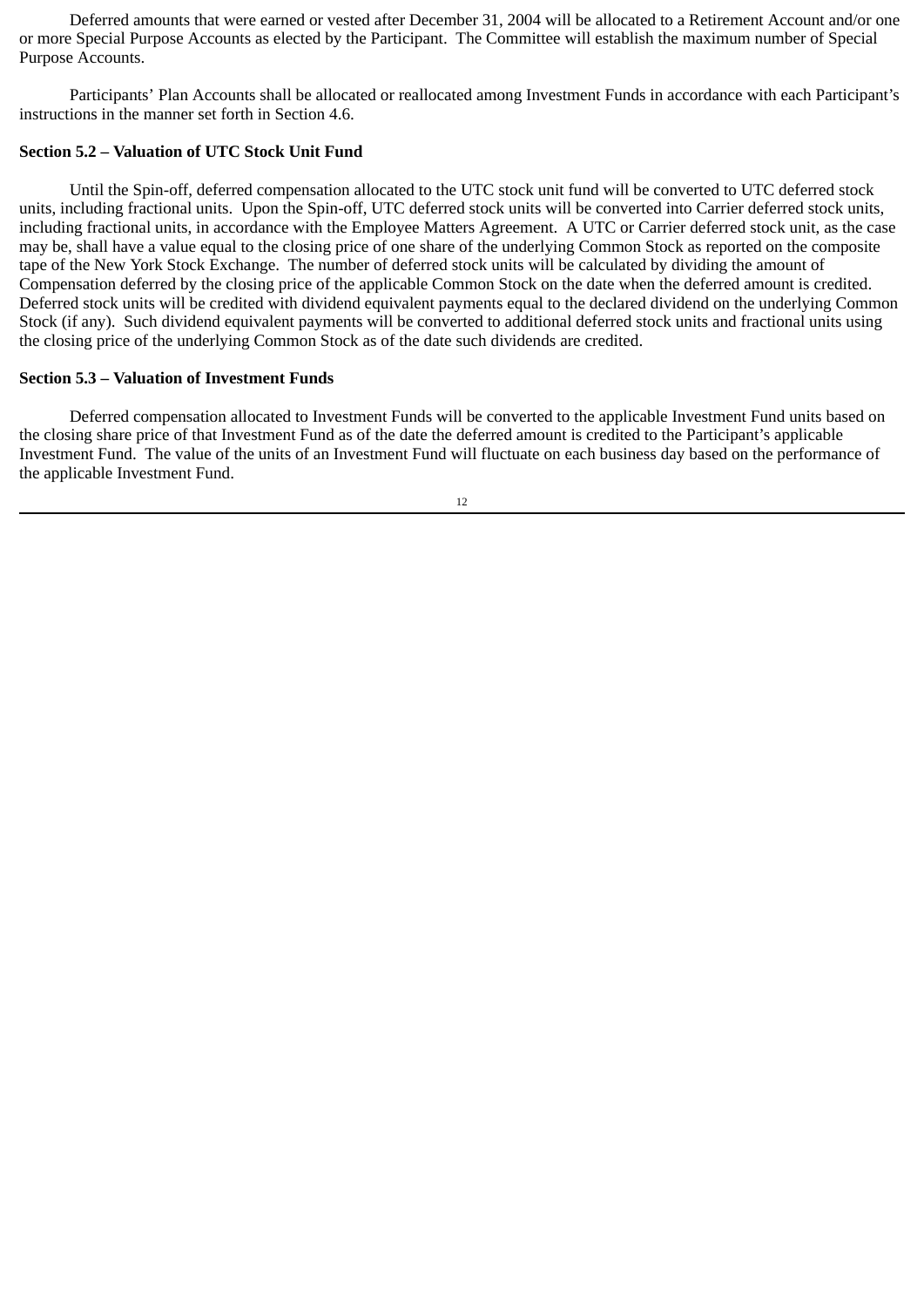# **Section 5.4 – Allocation to Accounts**

During the year of deferral, deferred amounts other than Benefit Restoration Contributions will be allocated to the Participant's Plan Account and Investment Funds as of the date, or as soon as administratively practicable after the date, on which the deferred amounts would otherwise have been paid to the Participant.

# **Section 5.5 – Crediting of Benefit Restoration Contribution**

At the end of each calendar year, the Committee will determine if a Participant is eligible for a Benefit Restoration Contribution, and will credit the amount of such Benefit Restoration Contribution to the affected Participant's Plan Account as of the last business day of the calendar year. Any such amounts will be allocated on a pro rata basis to the Participant's Retirement Account and Special Purpose Accounts and Investment Funds in accordance with the Participant's deferral elections on file for that calendar year.

# **Section 5.6 – Reports to Participants**

The Committee will provide or make available detailed information to Participants regarding the value of Plan Accounts, distribution elections, Beneficiary designations, Investment Fund allocations and credited values for Retirement and Special Purpose Accounts. No Carrier Company, no director, officer or employee of a Carrier Company, and no entity retained by a Carrier Company to provide Plan services shall have any liability to any Participant or Beneficiary for any failure or delay in providing such information, or for the results of any error (including any failure to implement any Investment Fund allocation) disclosed in such information.

# **ARTICLE VI – DISTRIBUTION OF ACCOUNTS**

# **Section 6.1 – Timing of Plan Distributions**

Except as provided in Section 4.7 (Change in Distribution Election), Section 6.3 (Separation from Service before Attaining Age Fifty (50)), Section 6.4 (Separation from Service of Specified Employees), and Section 6.5 (Death), the value of a Participant's Retirement Account will be distributed (or begin to be distributed) to the Participant in April of the calendar year following the Retirement Date. The value of a Participant's Special Purpose Account will be distributed (or begin to be distributed) to the Participant in April of the year specified in the Participant's initial election or in any change in election under Section 4.7. This means, for example, that if a deferral election specifies a Deferral Period until 2020, distribution will occur in April 2020.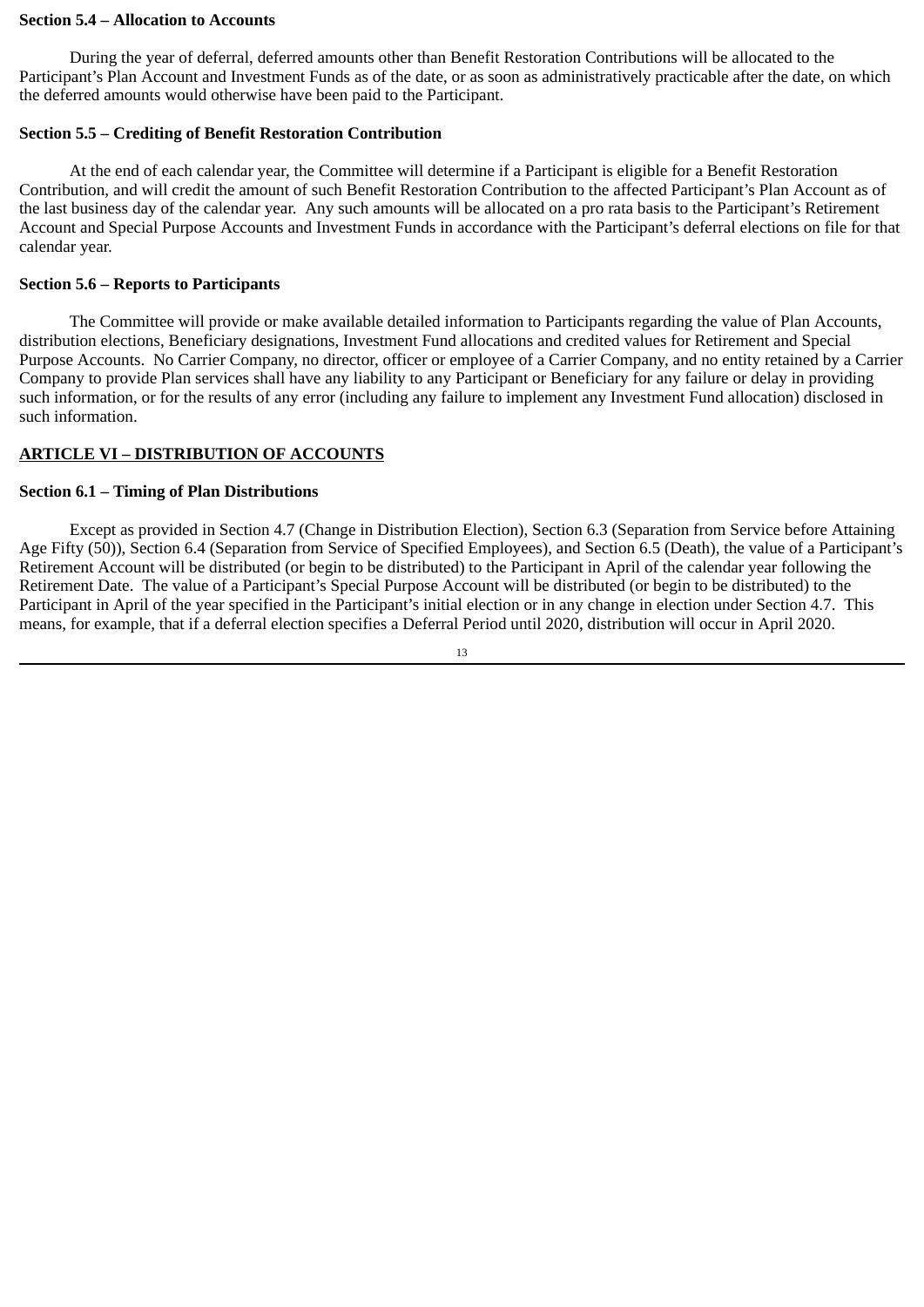# **Section 6.2 – Method of Distribution**

Except as provided in Section 6.3 (Separation from Service before Attaining Age Fifty (50)) and Section 6.5 (Death), each Retirement and Special Purpose Account will be distributed to the Participant in a single lump-sum cash payment, or in a series of annual cash installment payments, in accordance with the Participant's election on file with respect to each such account. Annual installments shall be payable to the Participant beginning on the payment commencement date and continuing as of each anniversary of the payment commencement date thereafter until all installments have been paid. To determine the amount of each installment, the value of the Participant's Plan Account on the payment date will be multiplied by a fraction, the numerator of which is one and the denominator of which is the number of scheduled installments that remain unpaid.

# **Section 6.3 – Separation from Service before Attaining Age Fifty (50)**

If a Participant's Separation from Service occurs before the Participant attains age fifty (50), the full value of the Participant's Plan Account will be distributed to the Participant in a lump-sum payment in April following the Participant's Separation from Service (or, if the Participant is a Specified Employee at the time of his or her Separation from Service, on the date provided in Section 6.4 below, if later) regardless of the distribution option elected and regardless of any change in the distribution election.

| × |  |
|---|--|
|   |  |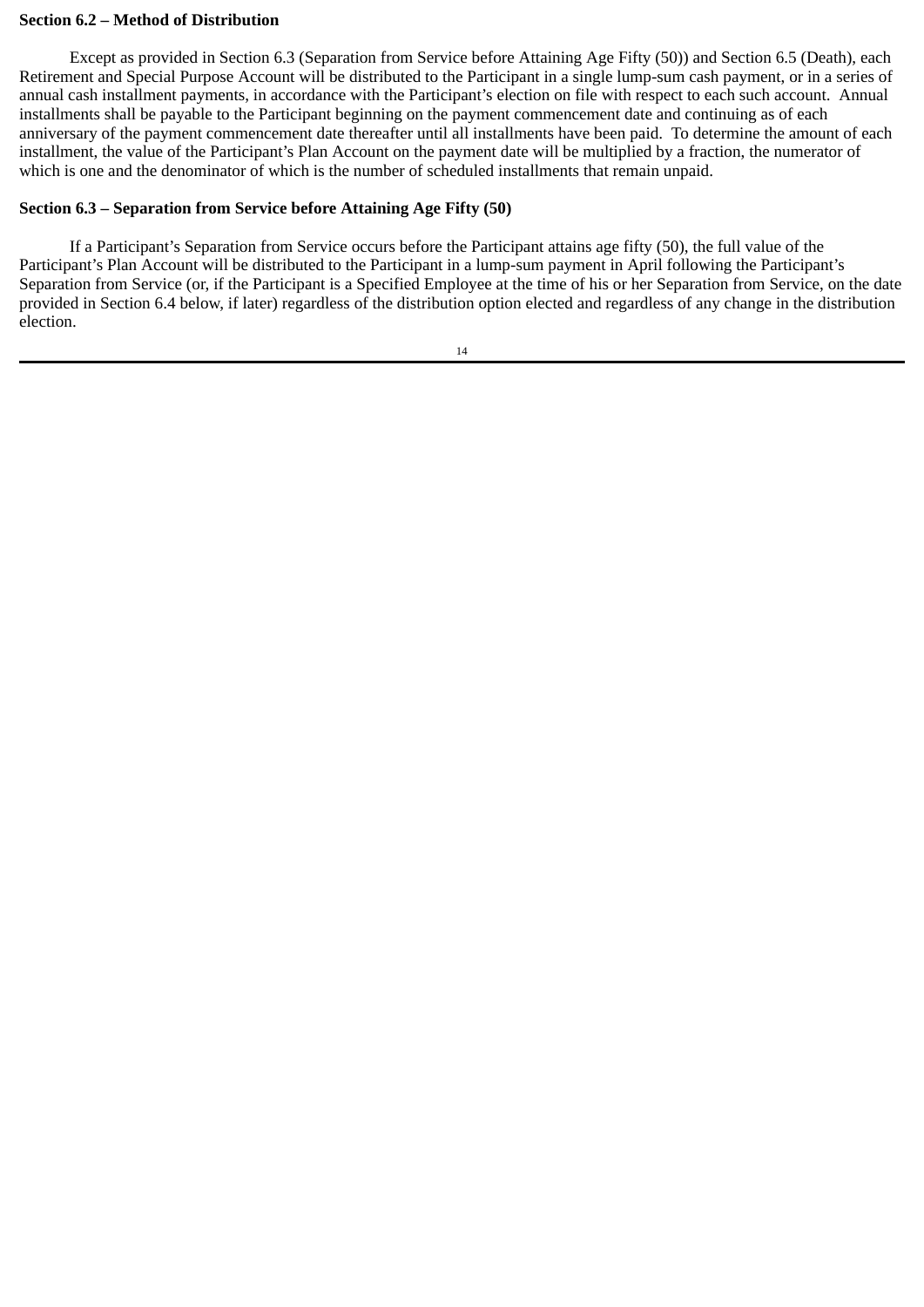# **Section 6.4 – Separation from Service of Specified Employees**

Distributions to Specified Employees made on account of a Separation from Service will not be made or commence earlier than the first (1st) day of the seventh (7th) month following the date of Separation from Service. The Plan Account shall continue to accrue hypothetical investment gains and losses as provided in Article V until the distribution date. In the case of a distribution in installments, the date of subsequent installments shall not be affected by the delay of any installment hereunder.

# **Section 6.5 – Death**

In the event of the death of a Participant before the Participant's Plan Account has been fully distributed, the full remaining value of the Participant's Plan Account will be distributed to the designated Beneficiary or the Participant's estate in a lump sum no later than December 31st of the year following the year in which the death occurred. Upon notification of death, pending distribution, the value of Participant's Plan Accounts will be allocated to the Default Investment Option.

# **Section 6.6 – Accelerated Distribution in the Case of an Unforeseeable Emergency**

(a) The Committee may, upon a Participant's written application, agree to an accelerated distribution of some or all of the value of Participant's Plan Account upon the showing of an unforeseeable emergency. An "unforeseeable emergency" is a severe financial hardship to the Participant resulting from (i) an illness or accident of the Participant, the Participant's spouse, the Participant's Beneficiary, or the Participant's dependent (as defined in Section 152 of the Code, without regard to Section 152(b)  $(1)$ ,  $(b)(2)$ , and  $(d)(1)(B)$  of the Code); (ii) loss of the Participant's property due to casualty; or (iii) other similar extraordinary and unforeseeable circumstances arising as a result of events beyond the control of the Participant. Whether a Participant is faced with an unforeseeable emergency permitting a distribution is to be determined based on the relevant facts and circumstances of each case. Acceleration will not be granted if the emergency is or may be relieved through reimbursement or compensation from insurance or otherwise, by liquidation of the Participant's assets (to the extent the liquidation of such assets would not cause severe financial hardship), or by cessation of deferrals under the Plan.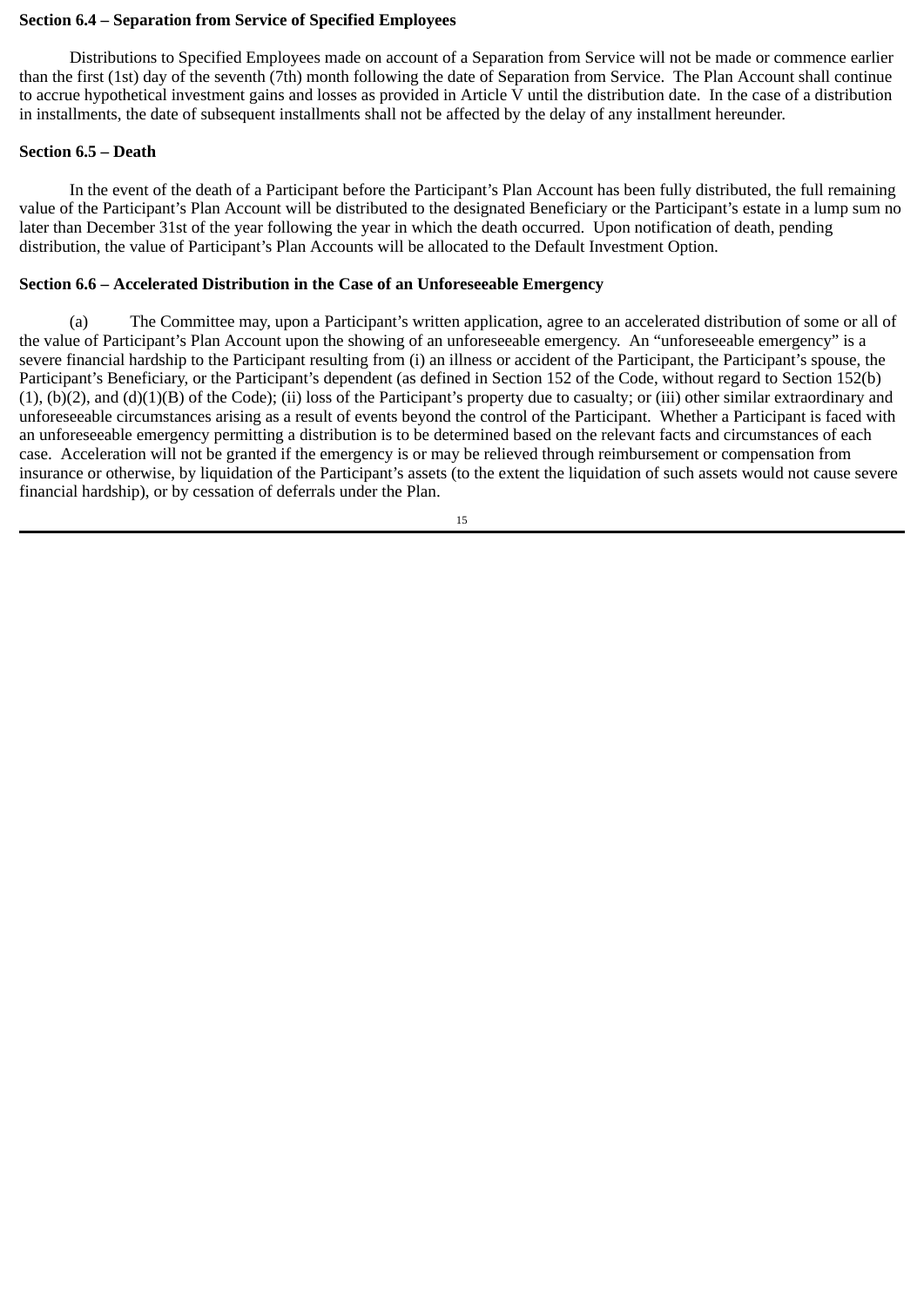(b) Distributions on account of an "unforeseeable emergency," as defined in Section 6.6(a), shall be limited to the amount reasonably necessary to satisfy the emergency need. Such amount may include amounts necessary to pay any federal, state, local, or foreign income taxes or penalties reasonably anticipated to result from the distribution.

(c) The Committee will determine from which Special Purpose or Retirement Accounts and associated Investment Funds hardship distributions will be made. Any Participant who is an officer or director of the Corporation within the meaning of Section 16 of the Securities Exchange Act of 1934 is not eligible for distributions on account of an unforeseeable emergency.

# **Section 6.7 – Disability**

In the event of the Disability of a Participant that qualifies as a "Separation from Service" for purposes of Section 409A, the Participant's Plan Accounts will be distributed in accordance with the Participant's elections on file.

# **Section 6.8 – Administrative Adjustments in Payment Date**

A payment is treated as being made on the date when it is due under the Plan if the payment is made on the due date specified by the Plan, or on a later date that is either (a) in the same calendar year (for a payment whose specified due date is on or before September 30), or (b) by the fifteenth (15th) day of the third (3rd) calendar month following the date specified by the Plan (for a payment whose specified due date is on or after October 1). A payment is also treated as being made on the date when it is due under the Plan if the payment is made not more than thirty (30) days before the due date specified by the Plan. In no event will a payment to a Specified Employee be made or commence earlier than the first (1st) day of the seventh (7th) month following the date of Separation from Service. A Participant may not, directly or indirectly, designate the taxable year of a payment made in reliance on the administrative rules in this Section 6.8.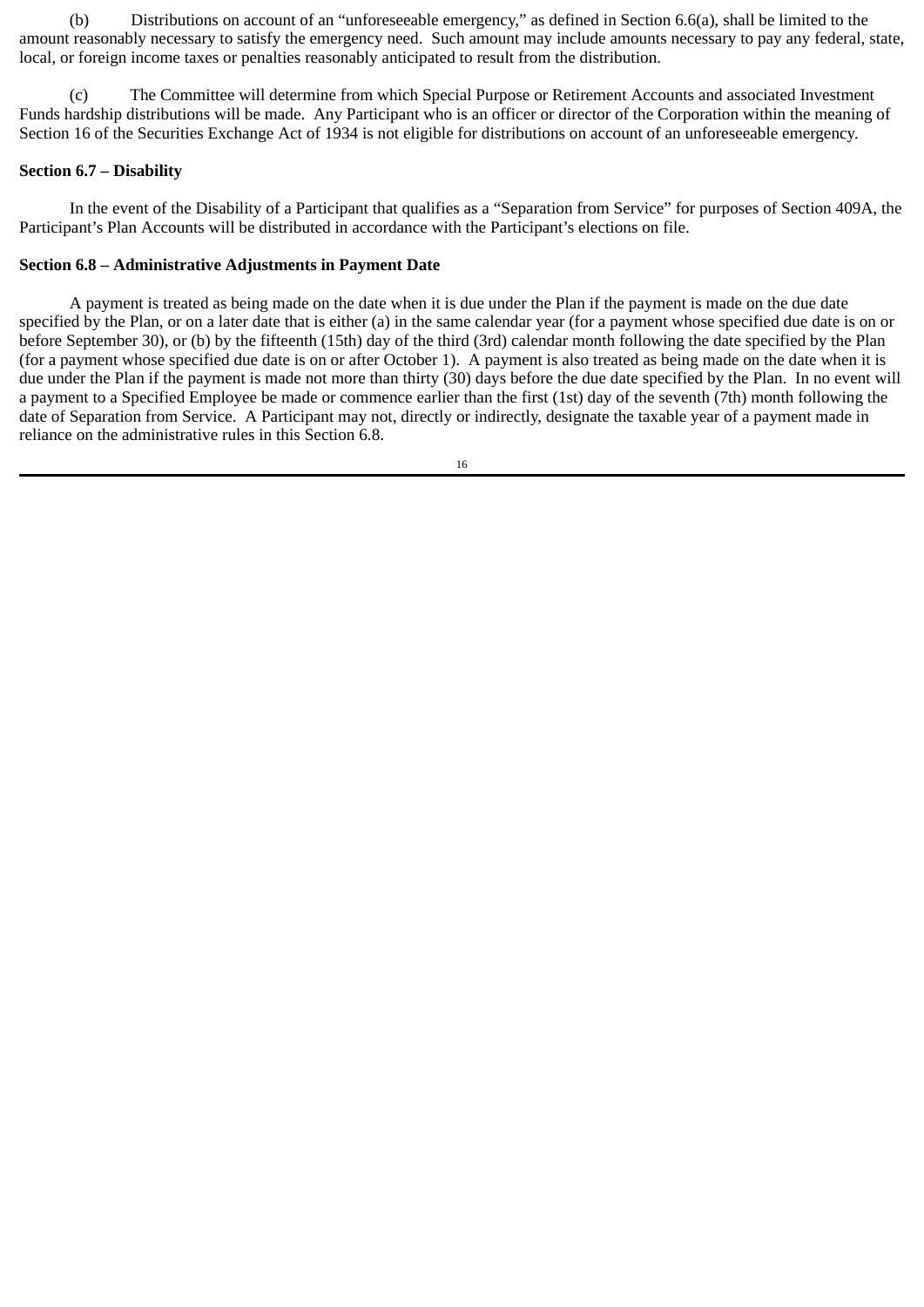### **Section 6.9 – Minimum Balance Payout Provisions**

If a Participant's Plan Account balance under the Plan (and under all other nonqualified deferred compensation plans that are required to be aggregated with the Plan under Section 409A), determined at the time of the Participant's Separation from Service, is less than the amount set as the limit on elective deferrals under Section 402(g)(1)(B) of the Code in effect for the year in which the Participant's Separation from Service occurs, the Committee retains discretion to distribute the Participant's entire Plan Account (and the Participant's entire interest in any other nonqualified deferred compensation plan that is required to be aggregated with the Plan) in a lump sum in the month of April following the Participant's Separation from Service, even if the Participant has elected to receive a different form of distribution. Any exercise of the Committee's discretion taken pursuant to this Section 6.9 shall be evidenced in writing, no later than the payment date.

# **ARTICLE VII – AMENDMENT AND TERMINATION OF PLAN**

# **Section 7.1 – Amendment**

The Corporation may, at any time, amend the Plan in whole or in part, provided that no amendment may decrease the value of any Plan Accounts as of the date of such amendment. In the event of any change in law or regulation relating to the Plan or the tax treatment of Plan Accounts, the Plan shall, without further action by the Committee, be deemed to be amended to comply with any such change in law or regulation effective as of the first date necessary to prevent the taxation, constructive receipt or deemed distribution of Plan Accounts prior to the date Plan Accounts would be distributed under the provisions of Article VI. To the extent any rule or procedure adopted by the Committee is inconsistent with a provision of the Plan that is administrative, technical or ministerial in nature, the Plan shall be deemed amended to the extent of the inconsistency.

# **Section 7.2 – Plan Suspension and Termination**

(a) The Committee may, at any time, suspend or terminate the Plan with respect to new or existing Election Forms if, in its sole judgment, the continuance of the Plan, the tax, accounting, or other effects thereof, or potential payments thereunder would not be in the best interest of the Corporation or for any other reason.

(b) In the event of the suspension of the Plan, no additional deferrals or Benefit Restoration Contributions shall be made under the Plan. All previous deferrals and Benefit Restoration Contributions shall accumulate and be distributed in accordance with the otherwise applicable provisions of the Plan and the applicable elections on file.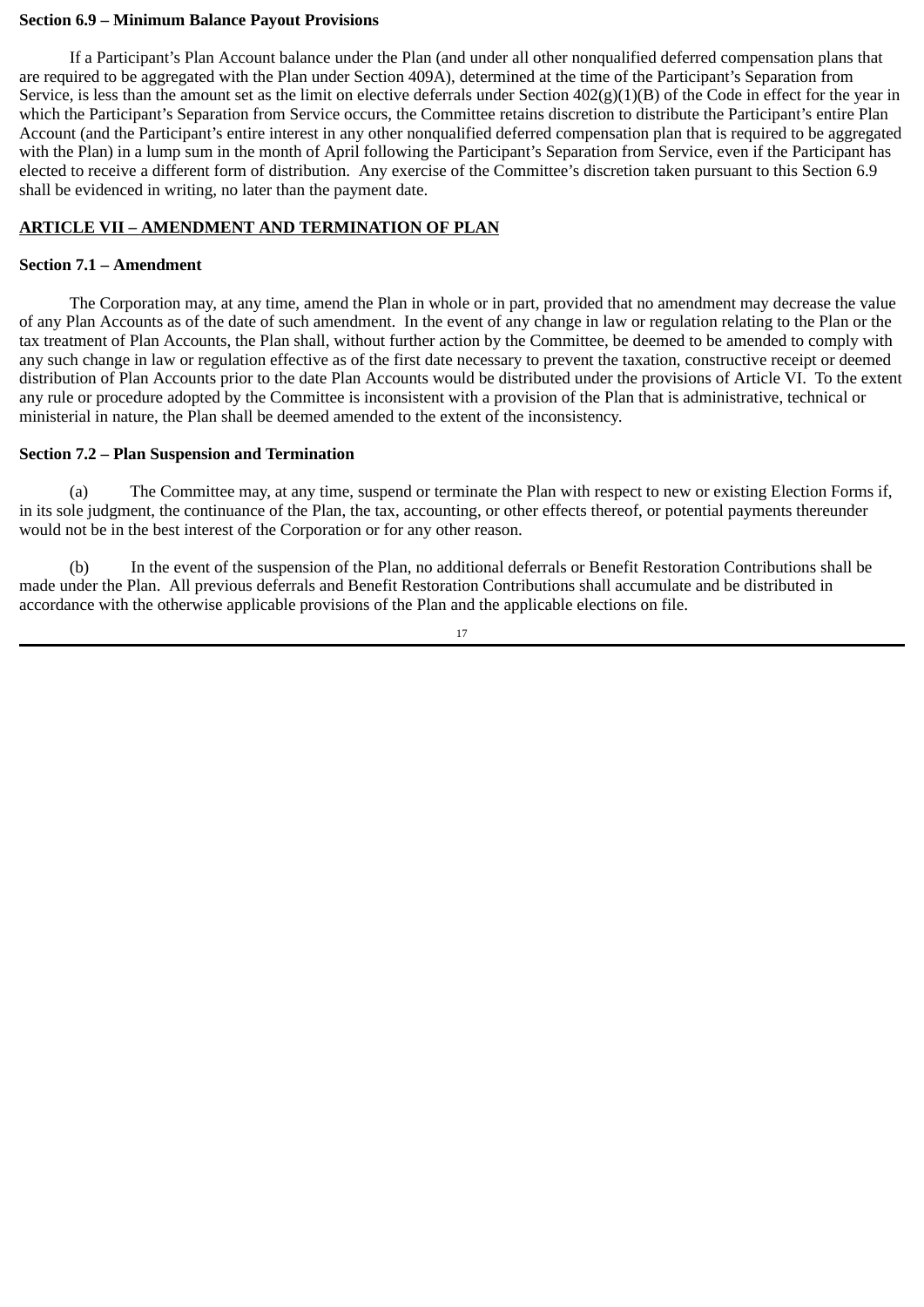(c) Upon the termination of the Plan with respect to all Participants, and the termination of all arrangements sponsored by the Corporation or its affiliates that would be aggregated with the Plan under Section 409A, the Corporation shall have the right, in its sole discretion, and notwithstanding any elections made by the Participant, to pay the Participant's Plan Account in a lump sum, to the extent permitted under Section 409A. All payments that may be made pursuant to this Section 7.2 shall be made no earlier than the thirteenth (13th) month and no later than the twenty-fourth (24th) month after the termination of the Plan. The Corporation may not accelerate payments pursuant to this Section 7.2 if the termination of the Plan is proximate to a downturn in the Corporation's financial health within the meaning of Treas. Regs. Sec. 1.409A-3(j)(4)(ix)(C)(1). If the Corporation exercises its discretion to accelerate payments under this Section 7.2, it shall not adopt any new arrangement that would have been aggregated with the Plan under Section 409A within three (3) years following the date of the Plan's termination. The Committee may also provide for distribution of Plan Accounts following a termination of the Plan under any other circumstances permitted by Section 409A.

# **Section 7.3 – No Consent Required**

The consent of any Participant, Beneficiary, or other person shall not be required with respect to any amendment, suspension, or termination of the Plan.

# **ARTICLE VIII – GENERAL PROVISIONS**

# **Section 8.1 – Unsecured General Creditor**

The Corporation's obligations under the Plan constitute an unfunded and unsecured promise to pay money in the future. Participants' and Beneficiaries' rights under the Plan are solely those of a general unsecured creditor of the Corporation. No assets will be placed in trust, set aside or otherwise segregated to fund or offset liabilities in respect of the Plan or Participants' Plan Accounts.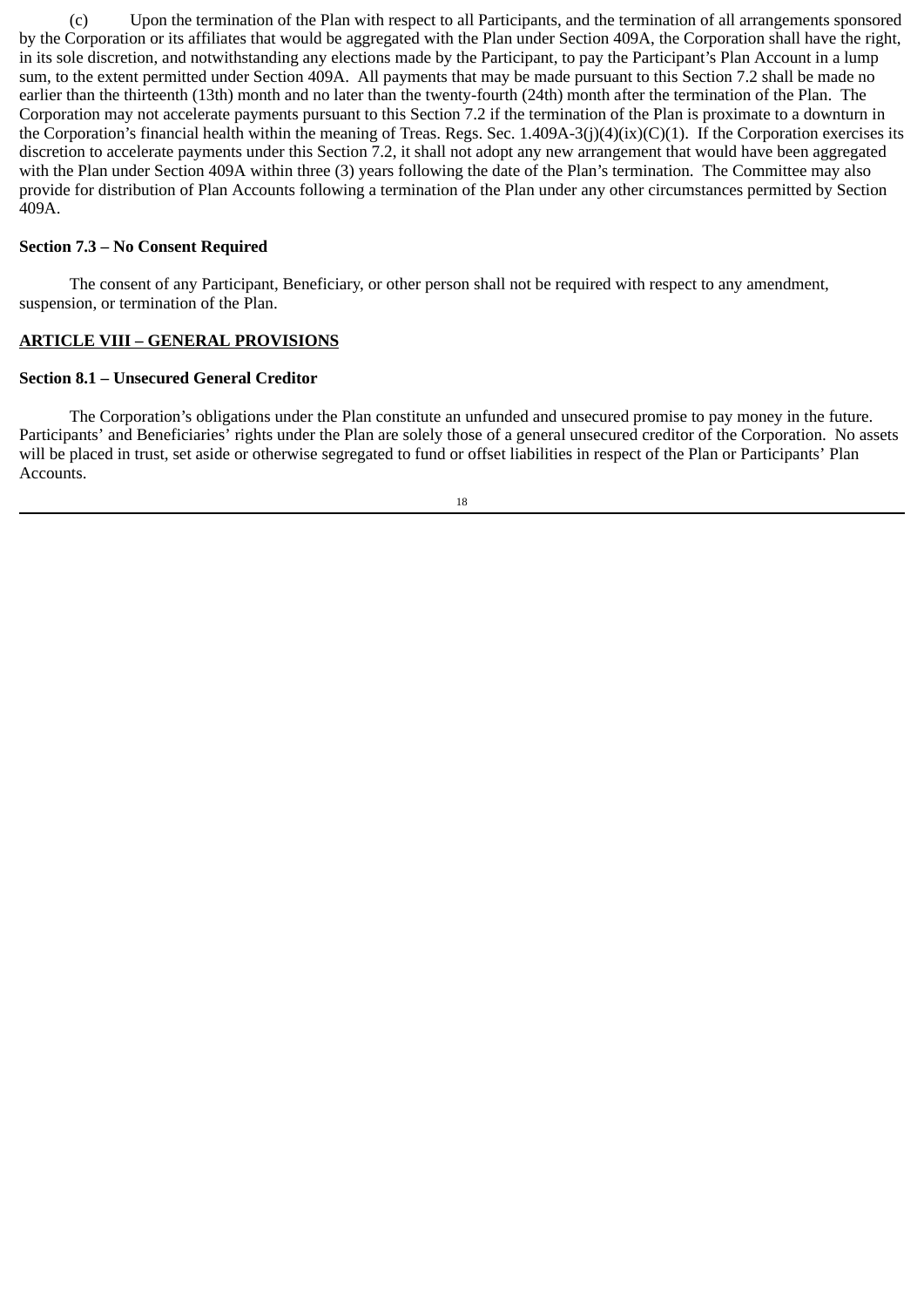# **Section 8.2 – Nonassignability**

(a) Except as provided in subsection (b) or (c) below, no Participant or Beneficiary or any other person shall have the right to sell, assign, transfer, pledge, or otherwise encumber any interest in the Plan and all Plan Accounts and the rights to all payments are unassignable and non-transferable. Plan Accounts or payment hereunder, prior to actual payment, will not be subject to attachment or seizure for the payment of any debts, judgments or other obligations. Plan Accounts or other Plan benefits will not be transferred by operation of law in the event of a Participant's or any Beneficiary's bankruptcy or insolvency.

(b) The Plan shall comply with the terms of any valid domestic relations order submitted to the Committee. Any payment of a Participant's Plan Account to a party other than the Participant pursuant to the terms of a domestic relations order shall be charged against and reduce the Participant's Plan Account. Neither the Plan, the Corporation, the Committee, nor any other party shall be liable in any manner to any person, including but not limited to any Participant or Beneficiary, for complying with the terms of a domestic relations order.

(c) To the extent that any Participant, Beneficiary or other person receives an excess or erroneous payment under the Plan, the amount of such excess or erroneous payment shall be held in a constructive trust for the benefit of the Corporation and the Plan, and shall be repaid by such person upon demand. The Committee may reduce any other benefit payable to such person, or may pursue any remedy available at law or equity to recover the amount of such excess or erroneous payment or the proceeds thereof. Notwithstanding the foregoing, the amount payable to a Participant or Beneficiary may be offset by any amount owed to any Carrier Company to the extent permitted by Section 409A.

# **Section 8.3 – No Contract of Employment**

Participation in the Plan shall not be construed to constitute a direct or indirect contract of employment between any Carrier Company and any Participant. Participants and Beneficiaries will have no rights against any Carrier Company resulting from participation in the Plan other than as specifically provided herein. Nothing in the Plan shall be deemed to give a Participant the right to be retained in the service of any Carrier Company for any length of time or to interfere with the right of any Carrier Company to terminate a Participant's employment.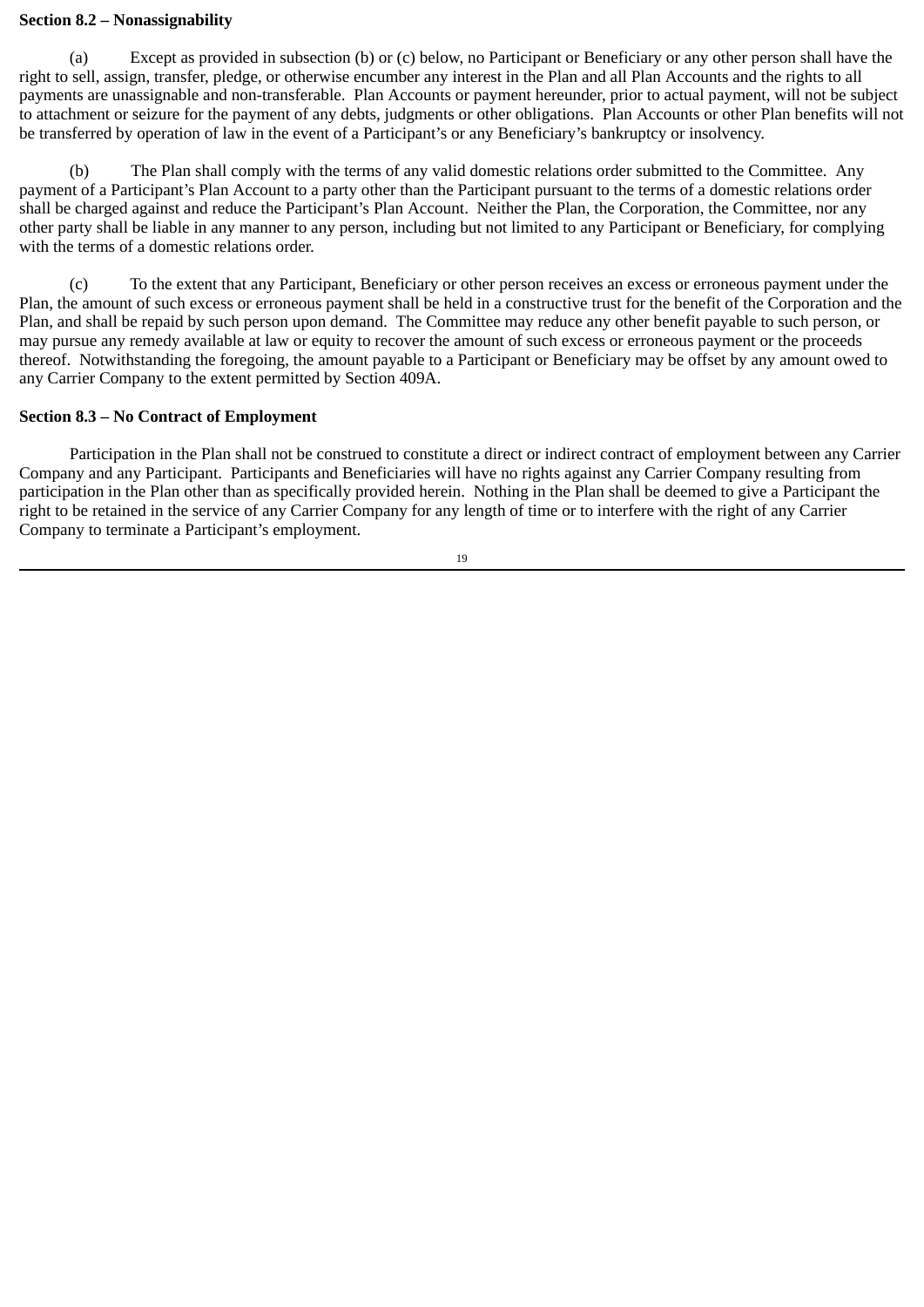# **Section 8.4 – Governing Law**

The provisions of the Plan will be construed and interpreted according to the laws of the State of Delaware, to the extent not preempted by federal law.

# **Section 8.5 – Validity**

If any provision of the Plan is held to be illegal or invalid for any reason, the remaining provisions of the Plan will be construed and enforced as if such illegal and invalid provision had never been inserted herein.

# **Section 8.6 – Notice**

Any notice or filing required or permitted to be given to the Committee under the Plan shall be sufficient if sent by firstclass mail, to the Carrier Global Corporation, 13995 Pasteur Boulevard, Palm Beach Gardens, FL 33418, Attn: Carrier Benefit Plan Committee. Any notice or filing required or permitted to be given to any Participant or Beneficiary under the Plan shall be sufficient if provided either electronically, hand-delivered, or mailed to the address (or email address, as the case may be) of the Participant or Beneficiary then listed on the records of the Corporation. Any such notice will be deemed given as of the date of delivery or, if delivery is made by mail, as of the date shown on the postmark or email system.

# **Section 8.7 – Successors**

The provisions of the Plan shall bind and inure to the benefit of the Corporation and its successors and assigns. The term "successors" as used herein shall include any corporate or other business entity, which by merger, consolidation, purchase or otherwise acquires all or substantially all of the business and assets of the Corporation, and successors of any such corporation or other business entity.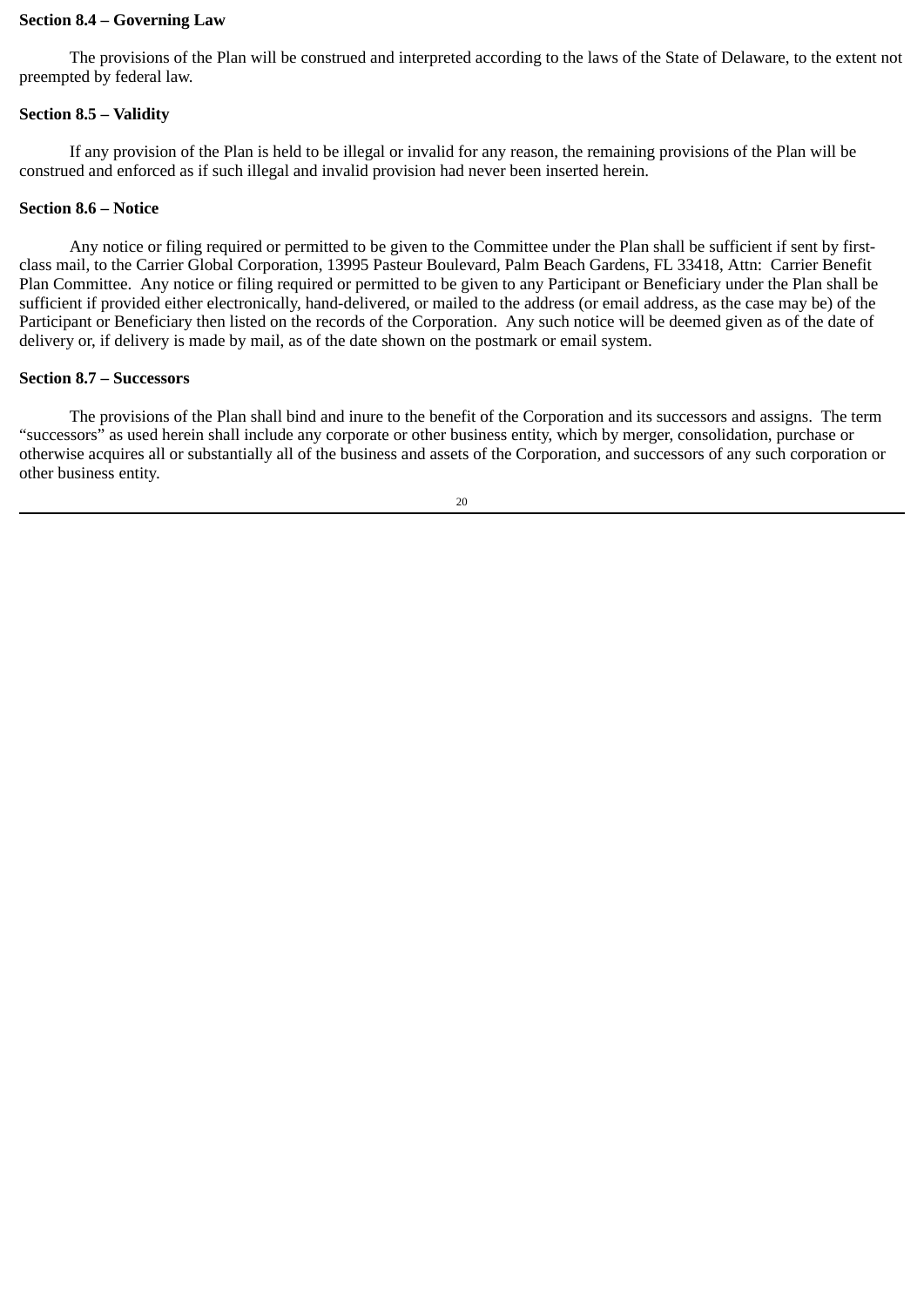### **Section 8.8 – Incompetence**

If the Committee determines, upon evidence satisfactory to the Committee, that any Participant or Beneficiary to whom a benefit is payable under the Plan is unable to care for his or her affairs because of illness or accident, any payment due (unless prior claim therefor shall have been made by a duly authorized guardian or other legal representative) may be paid, upon appropriate indemnification of the Committee and the Corporation, to the spouse of the Participant or other person deemed by the Committee to have incurred expenses for the benefit of and on behalf of such Participant or Beneficiary. Any such payment from a Participant's Plan Account shall be a complete discharge of any liability under the Plan with respect to the amount so paid.

# **Section 8.9 – Section 409A Compliance**

To the extent that rights or payments under the Plan are subject to Section 409A, the Plan shall be construed and administered in compliance with the conditions of Section 409A and regulations and other guidance issued pursuant to Section 409A for deferral of income taxation until the time the compensation is paid. Any distribution election that would not comply with Section 409A shall not be effective for purposes of the Plan. To the extent that a provision of this Plan does not comply with Section 409A, such provision shall be void and without effect. The Corporation does not warrant that the Plan will comply with Section 409A with respect to any Participant or with respect to any payment. In no event shall any Carrier Company, any director, officer, or employee of a Carrier Company (other than the Participant), or any member of the Committee be liable for any additional tax, interest, or penalty incurred by a Participant or Beneficiary as a result of the Plan's failure to satisfy the requirements of Section 409A, or as a result of the Plan's failure to satisfy any other requirements of applicable tax laws.

# **Section 8.10 – Withholding Taxes**

The Committee may make any appropriate arrangements to deduct from all deferrals and payments under the Plan any taxes that the Committee reasonably determines to be required by law to be withheld from such credits and payments.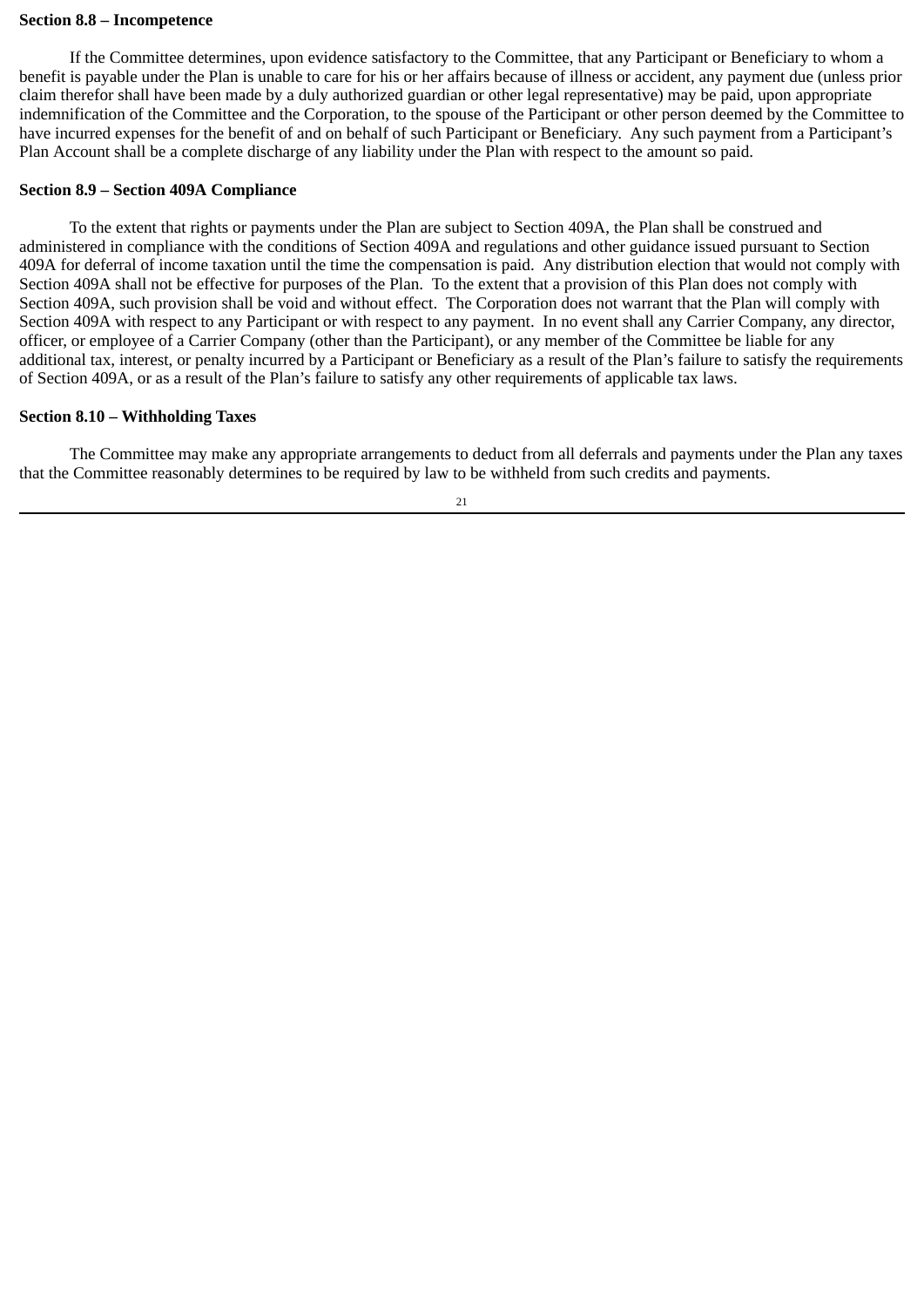# **ARTICLE IX – ADMINISTRATION AND CLAIMS**

# **Section 9.1 – Plan Administration**

The Committee shall be solely responsible for the administration and operation of the Plan and shall be the "administrator" of the Plan for purposes of ERISA. The Committee shall have full and exclusive authority and discretion to interpret the provisions of the Plan and to establish such administrative procedures as it deems necessary and appropriate to carry out the purposes of the Plan. All decisions and interpretations of the Committee shall be final and binding on all parties.

Any person claiming a benefit, requesting an interpretation or ruling under the Plan, or requesting information under the Plan shall present the request in writing to the Committee at Carrier Global Corporation, Palm Beach Gardens, FL 33418, Attn: Benefit Plan Committee. The Committee shall respond in writing as soon as practicable.

# **Section 9.2 – Claim Procedures**

A Participant or Beneficiary who believes that he or she has been denied a benefit to which he or she is entitled under the Plan (referred to in this Section 9.2 as a "Claimant") may file a written request with the Committee setting forth the claim. The Committee shall consider and resolve the claim as set forth below.

(a) Upon receipt of a claim, the Committee shall advise the Claimant that a response will be forthcoming within ninety (90) days. The Committee may, however, extend the response period for up to an additional ninety (90) days for reasonable cause, and shall notify the Claimant of the reason for the extension and the expected response date. The Committee shall respond to the claim within the specified period.

(b) If the claim is denied, in whole or part, the Committee shall provide the Claimant with a written decision, using language calculated to be understood by the Claimant, setting forth (i) the specific reason or reasons for such denial; (ii) the specific reference to relevant provisions of this Plan on which such denial is based; (iii) a description of any additional material or information necessary for the Claimant to perfect his or her claim and an explanation why such material or such information is necessary; (iv) appropriate information as to the steps to be taken if the Claimant wishes to submit the claim for review; (v) the time limits for requesting a review of the claim; and (vi) the Claimant's right to bring an action for benefits under Section 502(a) of ERISA.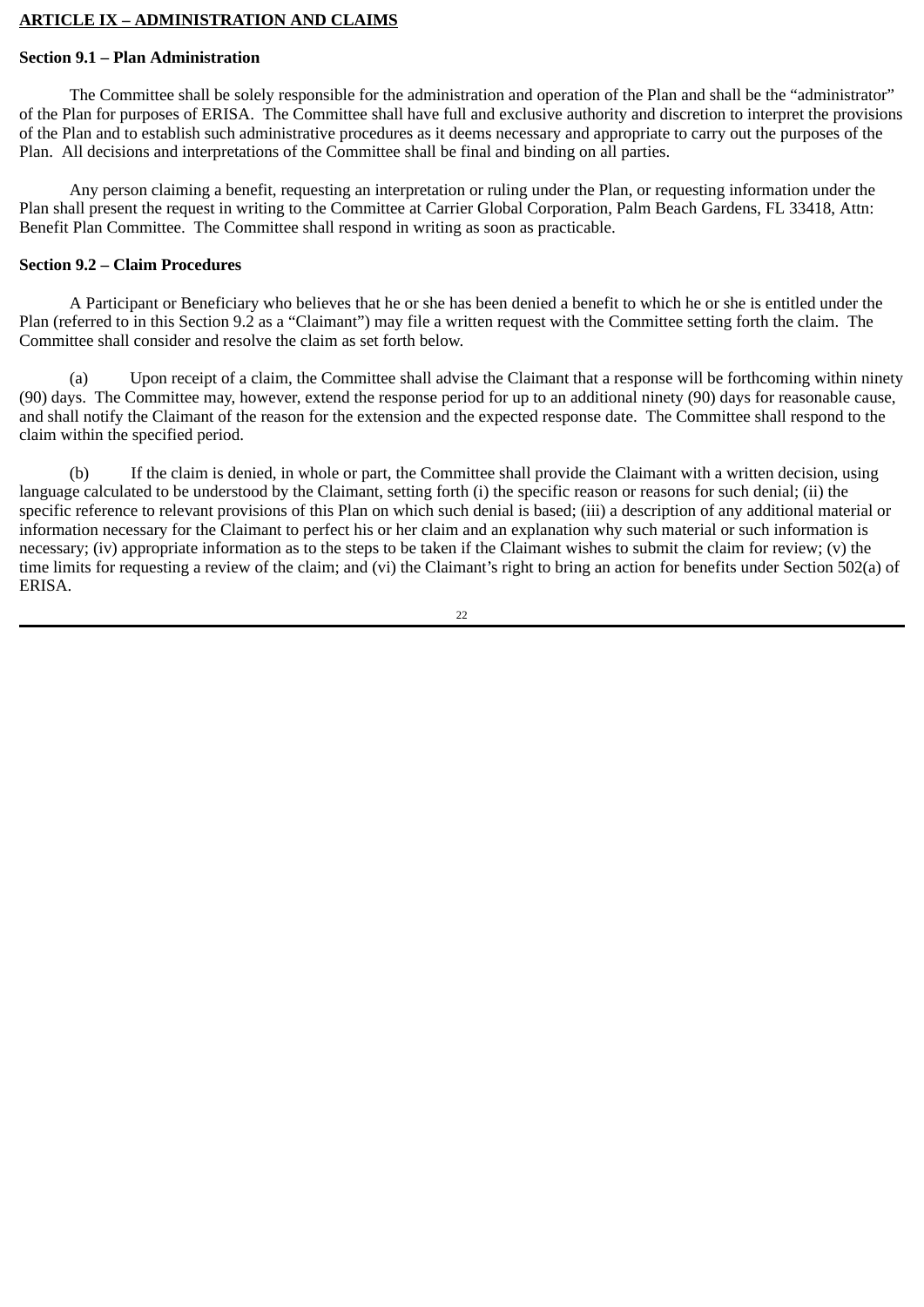(c) Within sixty (60) days after the Claimant's receipt of the written decision denying the claim in whole or in part, the Claimant may request in writing that the Committee review the determination. The Claimant or his or her duly authorized representative may, but need not, review the relevant documents and submit issues and comments in writing for consideration by the Committee. If the Claimant does not request a review of the initial determination within such sixty (60)-day period, the Claimant shall be barred from challenging the determination.

(d) Within sixty (60) days after the Committee receives a request for review, it will review the initial determination. If special circumstances require that the sixty (60)-day time period be extended, the Committee will so notify the Claimant and will render the decision as soon as possible, but no later than one hundred twenty (120) days after receipt of the request for review.

(e) All decisions on review shall be final and binding with respect to all concerned parties. The decision on review shall set forth, in a manner calculated to be understood by the Claimant, (i) the specific reasons for the decision, including references to the relevant Plan provisions upon which the decision is based; (ii) the Claimant's right to receive, upon request and free of charge, reasonable access to and copies of all documents, records, and other information, relevant to his or her benefits; and (iii) the Claimant's right to bring an action for benefits under Section 502(a) of ERISA.

# **CERTAIN REGULATORY MATTERS**

The Plan is subject to ERISA. Because the Plan is an unfunded plan maintained by an employer primarily for the purpose of providing deferred compensation for a select group of management or highly compensated employees, the Plan is exempt from most of ERISA's requirements. Although the Plan is subject to Part 1 (Reporting and Disclosure) and Part 5 (Administration and Enforcement) of Title I, Subtitle B of ERISA, the Department of Labor has issued a regulation that exempts the Plan from most of ERISA's reporting and disclosure requirements.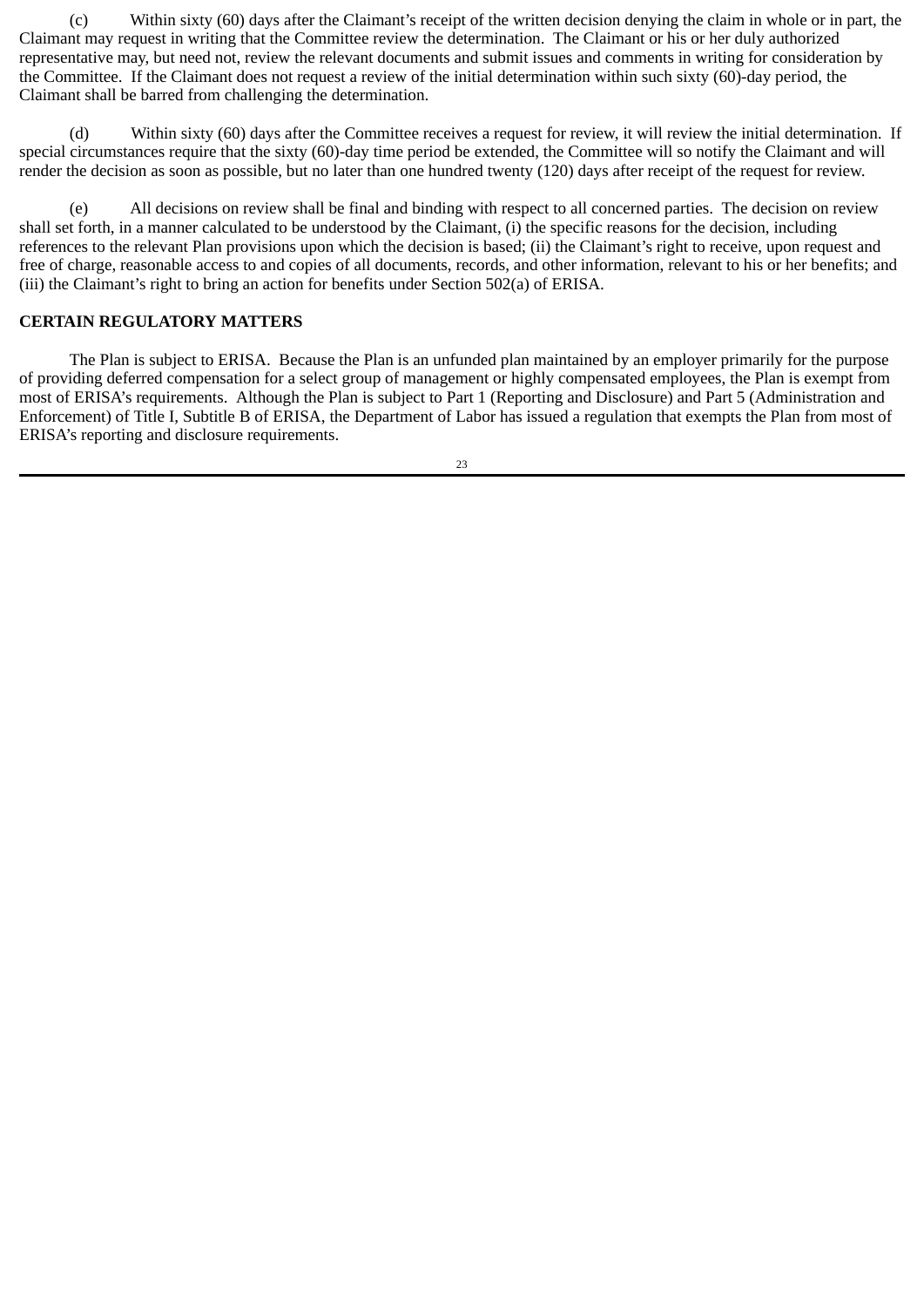# **TO WHOM SHOULD QUESTIONS CONCERNING THE PLAN BE DIRECTED?**

All questions concerning the operation of the Plan (including information concerning the administrators of the Plan) should be directed to:

> Carrier Global Corporation 13995 Pasteur Boulevard Palm Beach Gardens, FL 33418 Attn: Benefit Plan Committee Telephone: 561-365-2000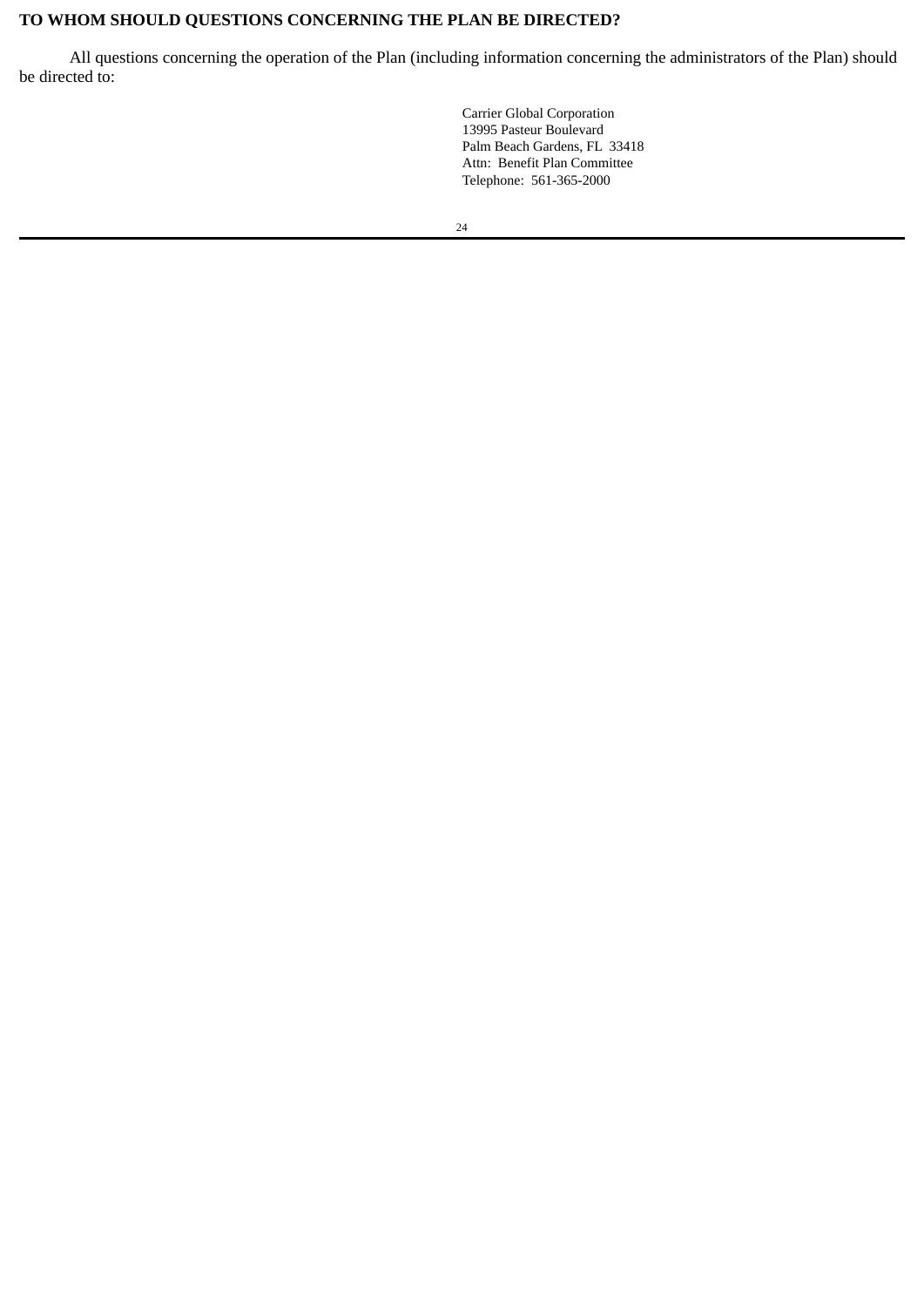# **Appendix A**

This Appendix A sets forth the United Technologies Corporation Deferred Compensation Plan, as in effect on September 1, 2002 (the "Prior Plan"), and as modified thereafter from time to time in a manner that does not constitute a "material modification" for purposes of Section 409A. Amounts that were earned and vested (within the meaning of Section 409A) prior to January 1, 2005, and any subsequent increases in these amounts that are permitted to be treated as grandfathered benefits under Section 409A, are generally subject to and shall continue to be governed by the terms of the Prior Plan. The administrative and account investment provisions in the Prior Plan may be superseded by the corresponding administrative provisions of the Carrier Global Corporation Deferred Compensation Plan, as such may be amended from time to time.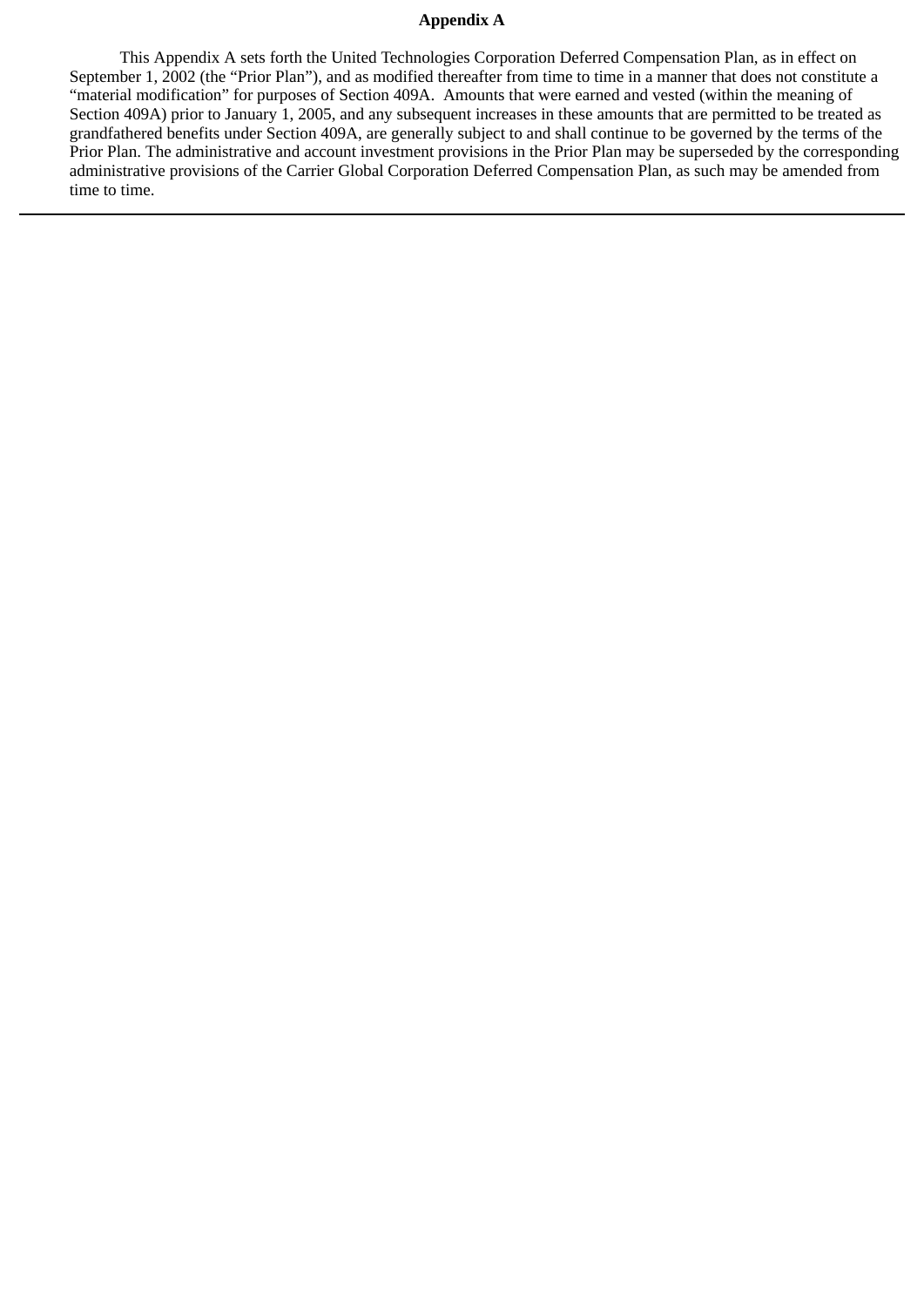UNITED TECHNOLOGIES CORPORATION

DEFERRED COMPENSATION PLAN

Effective September 1, 2002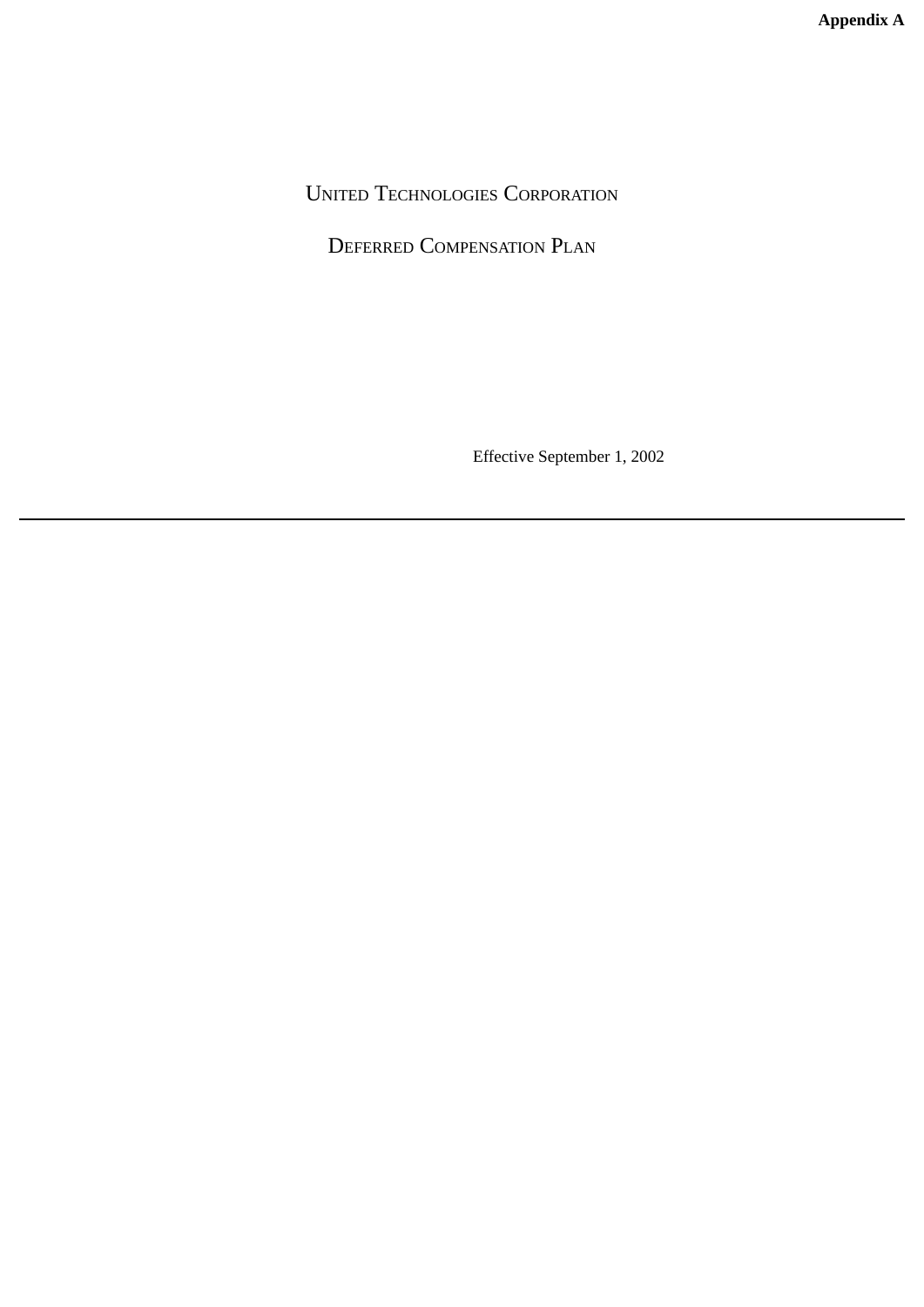# **UNITED TECHNOLOGIES CORPORATION DEFERRED COMPENSATION PLAN**

# **(As amended and restated effective September 1, 2002)**

# **ARTICLE I - PREAMBLE**

United Technologies Corporation established the United Technologies Deferred Compensation Plan effective April 1, 1985. Pursuant to such Plan, certain eligible executives of the Corporation deferred all or a portion of their compensation earned with respect to 1985 and 1986. No compensation earned after 1986 was deferred under the Plan until the Plan was amended and restated effective December 15, 1993 to offer eligible executives the opportunity to defer all or a portion of Compensation earned or otherwise payable in 1994 and subsequent years. The Plan is hereby amended and restated, effective September 1, 2002, to reflect administrative changes and enhancements.

# **ARTICLE II - DEFINITIONS**

*Beneficiary* means the person, persons or entity designated by the Participant to receive the value of his or her Plan Accounts in the event of the Participant's death. If the Participant fails to designate a Beneficiary, or the Beneficiary (and any contingent Beneficiary) does not survive the Participant, the value of the Participant's Plan Accounts will be paid to the estate of the Participant.

*Benefit Reduction* means either a reduction in a Participant's (or the Participant's Beneficiary's) benefit under any of the Corporation's defined benefit pension plans or a reduction in the value of employer matching or other contributions under any of the Corporation's savings or other tax qualified defined contribution retirement plans as a result of the reduction of such Participant's Compensation pursuant to the Plan.

*Class Year* means each calendar year for which Compensation has been deferred pursuant to the Plan prior to 2003.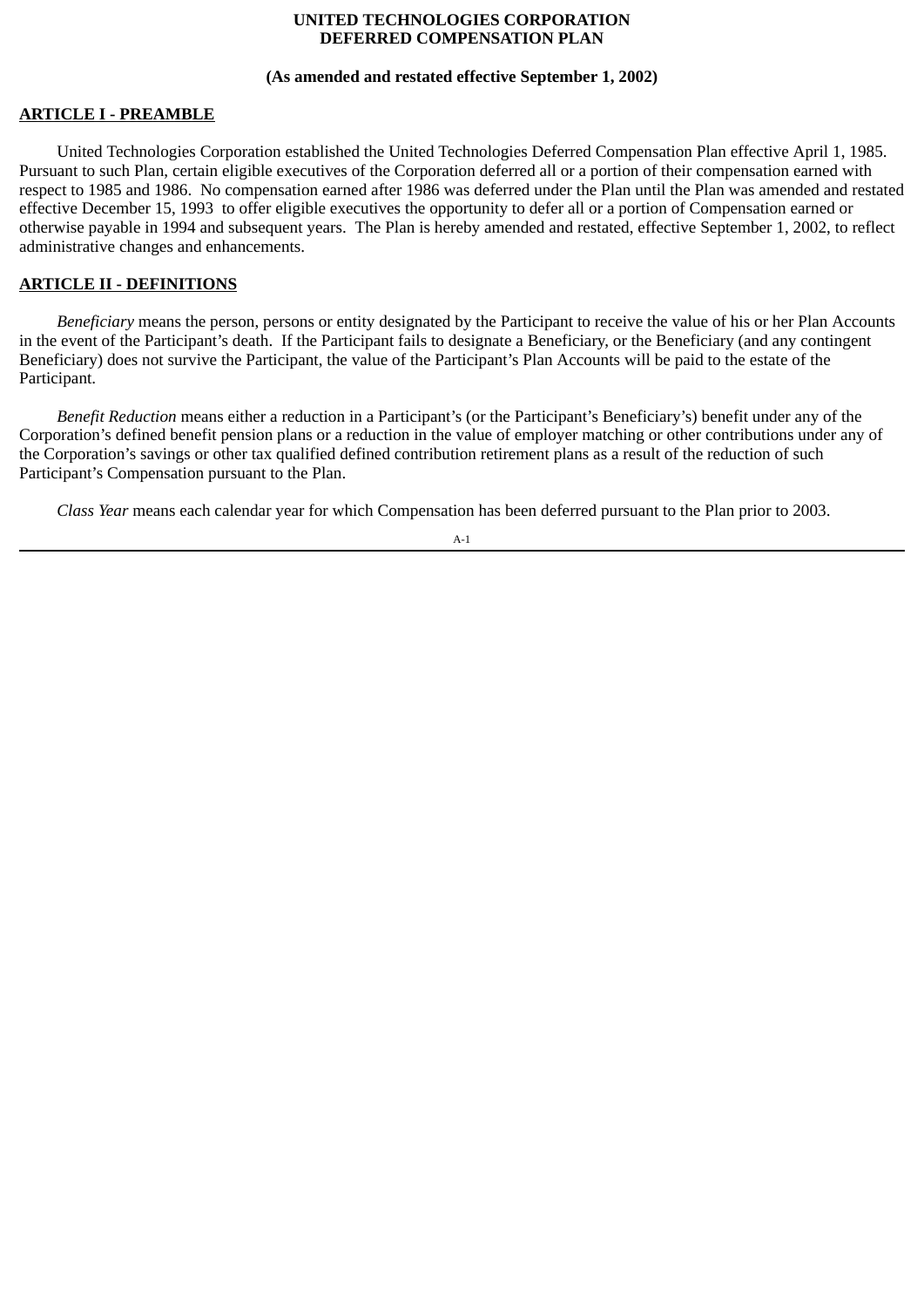*Class Year Account* means the account established for each Participant for each Class Year for which Compensation has been deferred under the Plan prior to January 1, 2003.

*Committee* means the United Technologies Corporation Deferred Compensation Committee, which is responsible for the administration of the Plan. The Corporation's Pension Administration Committee shall appoint the Committee's members.

*Compensation* means base salary and Incentive Compensation Payments otherwise payable to a Participant and considered to be wages for purposes of federal income tax withholding, but before any deferral of Compensation pursuant to the Plan. Compensation does not include foreign service premiums and allowances, compensation realized from Long Term Incentive Plan awards or other types of awards.

*Corporation* means United Technologies Corporation, its divisions, affiliates and subsidiaries.

*Credited Interest Account* means the Investment Fund that is valued in the manner set forth in Section 5.2.

*Deferral Period* means the period prior to the receipt of Compensation deferred hereunder.

*Election Form* means the enrollment form provided by the Committee to Participants electronically or in paper form for the purpose of deferring Compensation under the Plan. Each Participant's Election Form must specify such information as the Committee shall determine, including: the amount to be deferred from base salary paid in the following calendar year and/or from any Incentive Compensation Payment earned with respect to the following calendar year; the respective amounts to be allocated to the Participant's Retirement Account and/or Special Purpose Account or Accounts; the percentage allocation among the Investment Funds with respect to each such Account; the method of distribution of each such Account; and the Deferral Period for each Special Purpose Account. A separate Election Form will apply to each calendar year.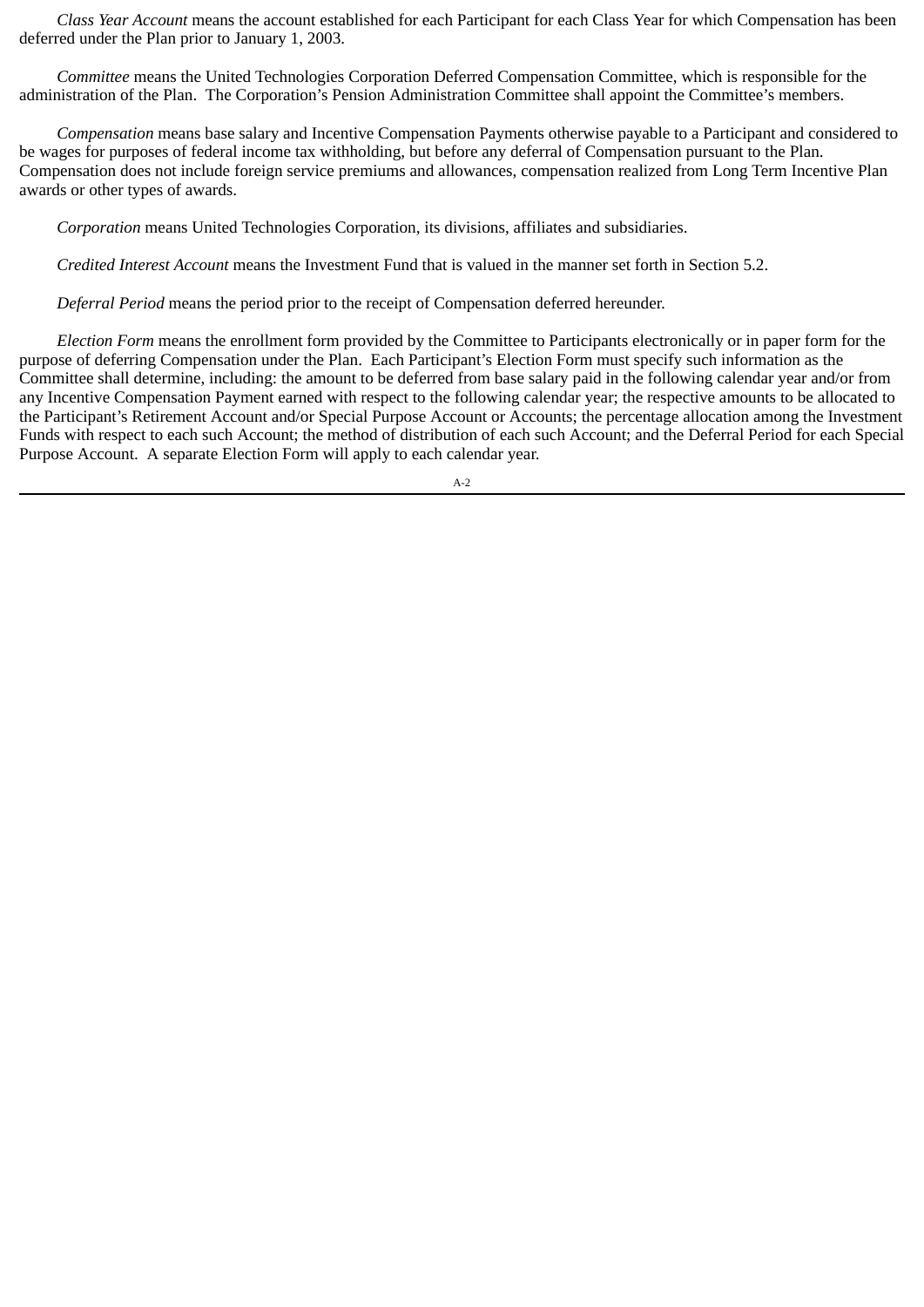*Incentive Compensation Payment* means amounts awarded to a Participant pursuant to the Corporation's Annual Executive Incentive Compensation Plan.

*Investment Fund* means a hypothetical fund that tracks the value of such investment option as may be established by the Committee from time to time. The value of Participants' Accounts shall be adjusted to replicate the performance of the applicable Investment Fund. Amounts allocated to any Investment Fund do not result in any investment in actual assets corresponding to the Investment Fund.

*Participant* means an executive of the Corporation who is paid from a U.S. payroll, files a U.S. income tax return, and who elects to defer Compensation under the Plan.

*Plan* means the United Technologies Corporation Deferred Compensation Plan as amended and restated effective September 1, 2002, and as amended from time to time thereafter.

*Plan Accounts* means the aggregate value of all Class Year Accounts, Special Purpose Accounts, and Retirement Account, but excluding accounts under the Prior Plan. Accounts under the Prior Plan will be valued and administered separately in accordance with the terms and procedures in effect under the Prior Plan.

*Prior Plan* means the United Technologies Corporation Deferred Compensation Plan, as in effect prior to December 15, 1993. All amounts deferred and credited under the Prior Plan shall continue to be subject to the terms and conditions of the Prior Plan and shall not be affected by this amendment and restatement.

*Retirement Account* means a Plan Account maintained on behalf of the Participant that will be distributed in the manner elected by the Participant commencing in April of the calendar year following the Participant's Retirement Date.

*Retirement* means attainment of age 65; attainment of at least age 55 and a minimum of 10 or more years of "continuous service" (as defined in one of the Corporation's retirement plans); or termination of employment on or after age 50 and before age 55, with a combination of age and years of service equal to at least 65 (the "Rule of 65").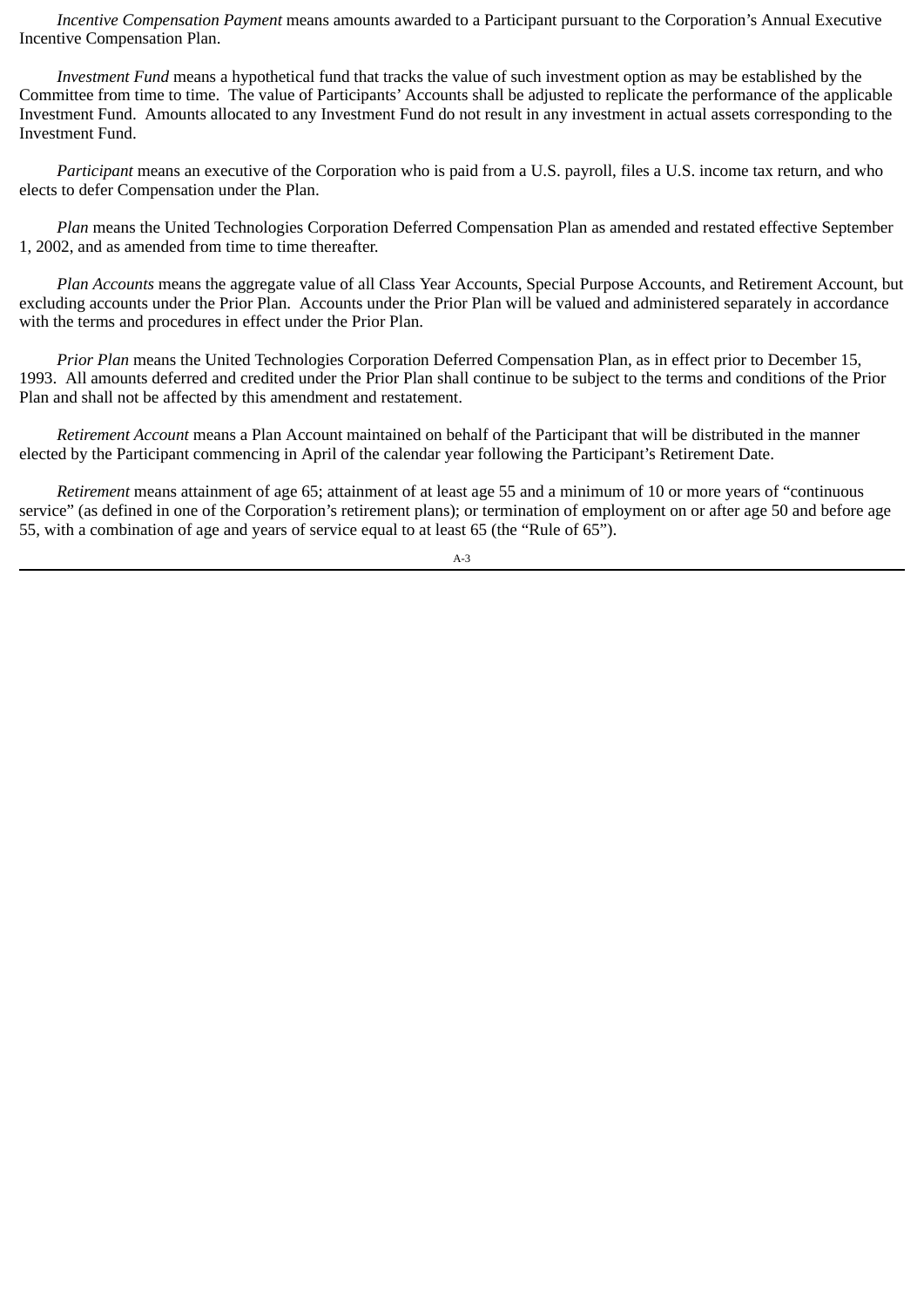*Retirement Date* means the date a Participant terminates employment from the Corporation on or after attaining eligibility for Retirement.

*S&P 500 Account* means an Investment Fund that is valued in the manner set forth in Section 5.4.

*Special Purpose Account* means a Plan Account maintained on behalf of the Participant that will be distributed in the manner elected by the Participant commencing in April of the calendar year specified by the Participant. The minimum Deferral Period is five (5) calendar years following the end of the calendar year for which the Account is established.

*UTC Common Stock* means the common stock of United Technologies Corporation.

*UTC Stock Unit Account* means the Investment Fund that is valued in the manner set forth in Section 5.3.

# **ARTICLE III - ELIGIBILITY AND PARTICIPATION**

# **Section 3.1 - Eligibility**

Each employee of the Corporation who is classified as an eligible Participant as of December 31 will be eligible to elect to defer Compensation under the Plan in respect of the subsequent calendar year in accordance with the terms of the Plan and the rules and procedures established by the Committee.

# **Section 3.2 - Participation**

Each eligible Participant may elect to participate in the Plan with respect to any calendar year for which the Committee offers the opportunity to defer Compensation by timely filing with the Committee an Election Form, properly completed in accordance with Section 4.1. Participation in the Plan is entirely voluntary.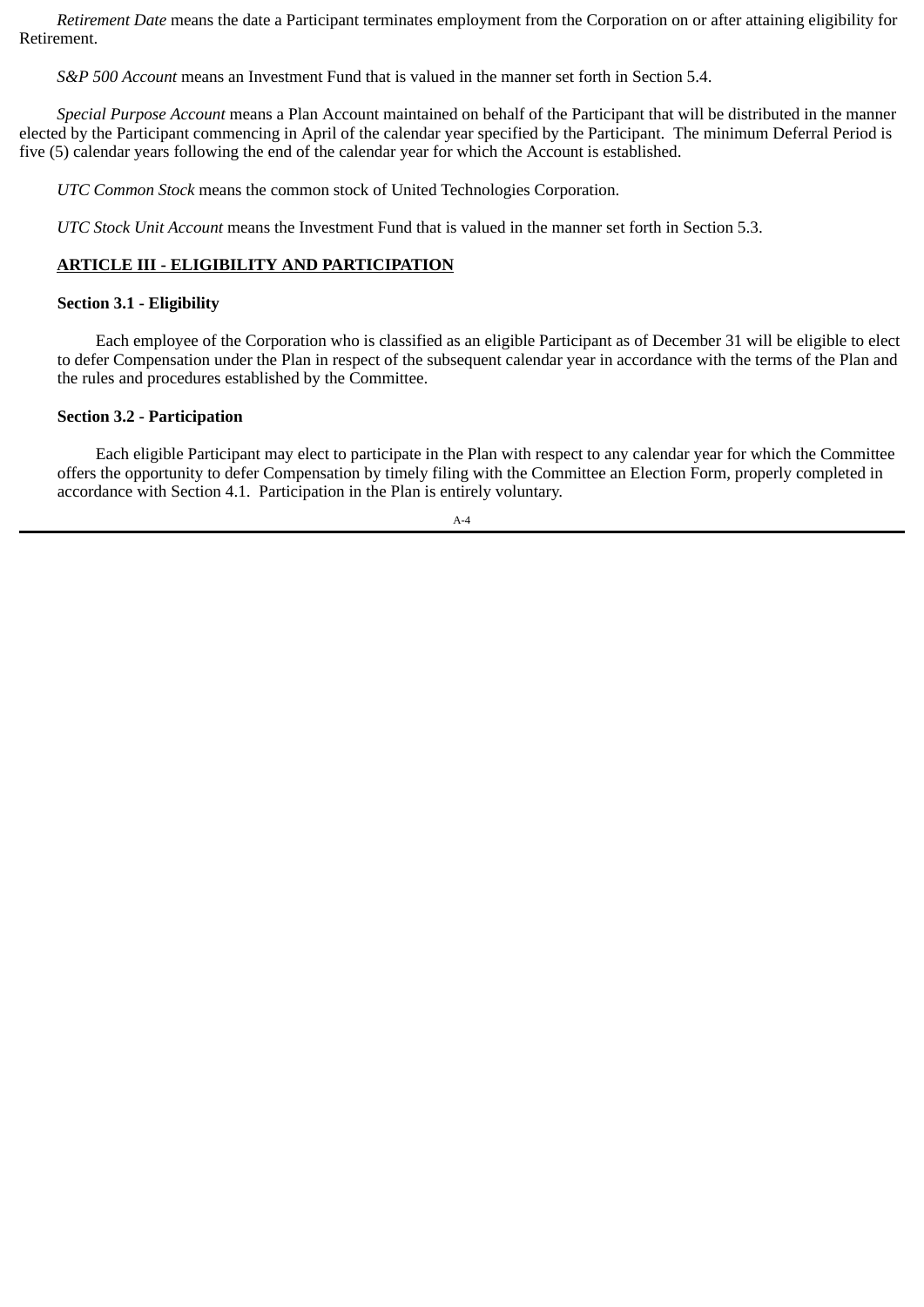# **ARTICLE IV - PARTICIPANT ELECTIONS**

# **Section 4.1 - Election**

An eligible Participant may participate in the Plan by executing the Election Form provided by the Committee for the subsequent calendar year. The eligible Participant must designate the dollar amount of base salary that will be deferred during such calendar year, and/or the percentage or dollar amount of any Incentive Compensation Payment otherwise payable during such calendar year that will be deferred under the Plan. The minimum dollar amount that a Participant may defer under the Plan for any calendar year is \$5,000. Any deferral election made in the Election Form is irrevocable and must be completed and returned to the Committee no later than the December 31 immediately preceding the calendar year to which the election applies, or such earlier date as the Committee may specify. If an eligible executive fails to return a properly completed Election Form by such date, the executive will be ineligible to defer Compensation under the Plan for the following calendar year.

# **Section 4.2 - Investment Fund Allocations**

When completing the Election Form, the Participant must allocate the amounts to be deferred, in whole percentages divisible by 10, among the available Investment Funds.

Participants may reallocate their existing post-1993 Class Year Accounts, Special Purpose Accounts and Retirement Account among the available Investment Funds as permitted by the Committee, generally once per year. Such reallocations shall be in whole percentages divisible by 10 and, unless otherwise specified by the Committee, shall be effective January 1 of the calendar year following the date of the reallocation election.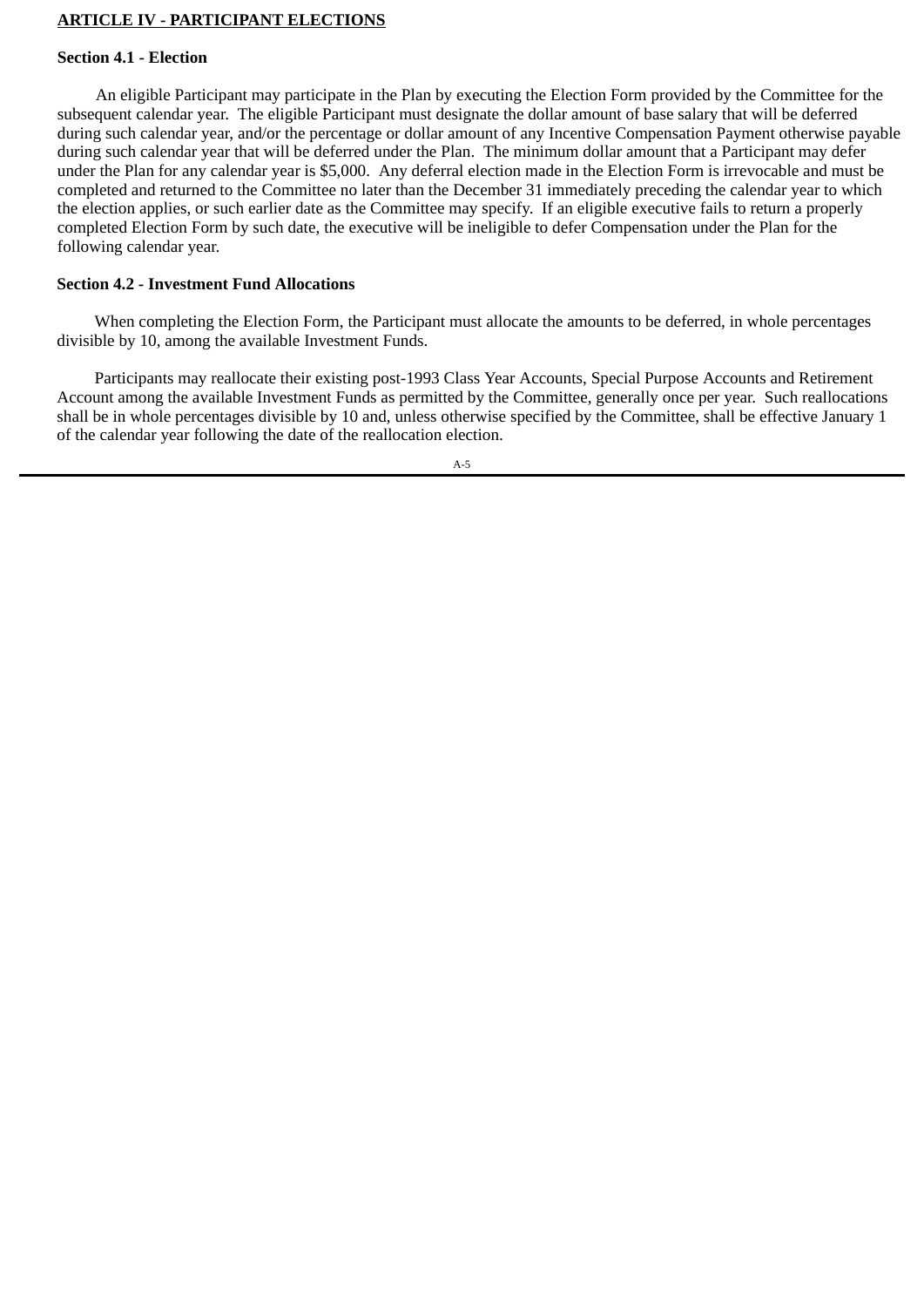### **Section 4.3 - Designation of Beneficiary**

Each Participant shall designate a Beneficiary for his or her Plan Accounts on a form provided by the Committee. Such designation may be changed on a form acceptable to the Committee at any time by the Participant. In the event that no Beneficiary designation is filed with the Committee, or if the Beneficiary (and contingent Beneficiary) does not survive the Participant, all amounts deferred hereunder will be paid to the estate of the Participant in a lump sum. If a Participant designates the Participant's spouse as the Participant's Beneficiary, that designation shall not be revoked or otherwise altered or affected by any: (a) change in the marital status of the Participant; (b) agreement between the Participant and such spouse; or (c) judicial decree (such as a divorce decree) affecting any rights that the Participant and such spouse might have as a result of their marriage, separation, or divorce; it being the intent of the Plan that any change in the designation of a Beneficiary hereunder may be made by the Participant only in accordance with the procedures set forth in this Section 4.3. In the event of the death of a Participant, distributions shall be made in accordance with Section 6.4.

## **Section 4.4 - Deferral Period**

Each Participant shall specify in the Election Form the Deferral Period for amounts to be deferred in the following calendar year. The minimum Deferral Period for a Special Purpose Account is five (5) calendar years following the end of the calendar year in which the Account is established. Participants may defer Compensation into a Retirement Account until April of the calendar year following their Retirement Date.

## **Section 4.5 - Distribution Schedule**

Each Participant shall specify in the Election Form whether the value of the Participant's Retirement or Special Purpose Account shall be distributed in a single lump-sum cash payment or in a series of annual cash installment payments for a specified number of years (not to exceed 15 years).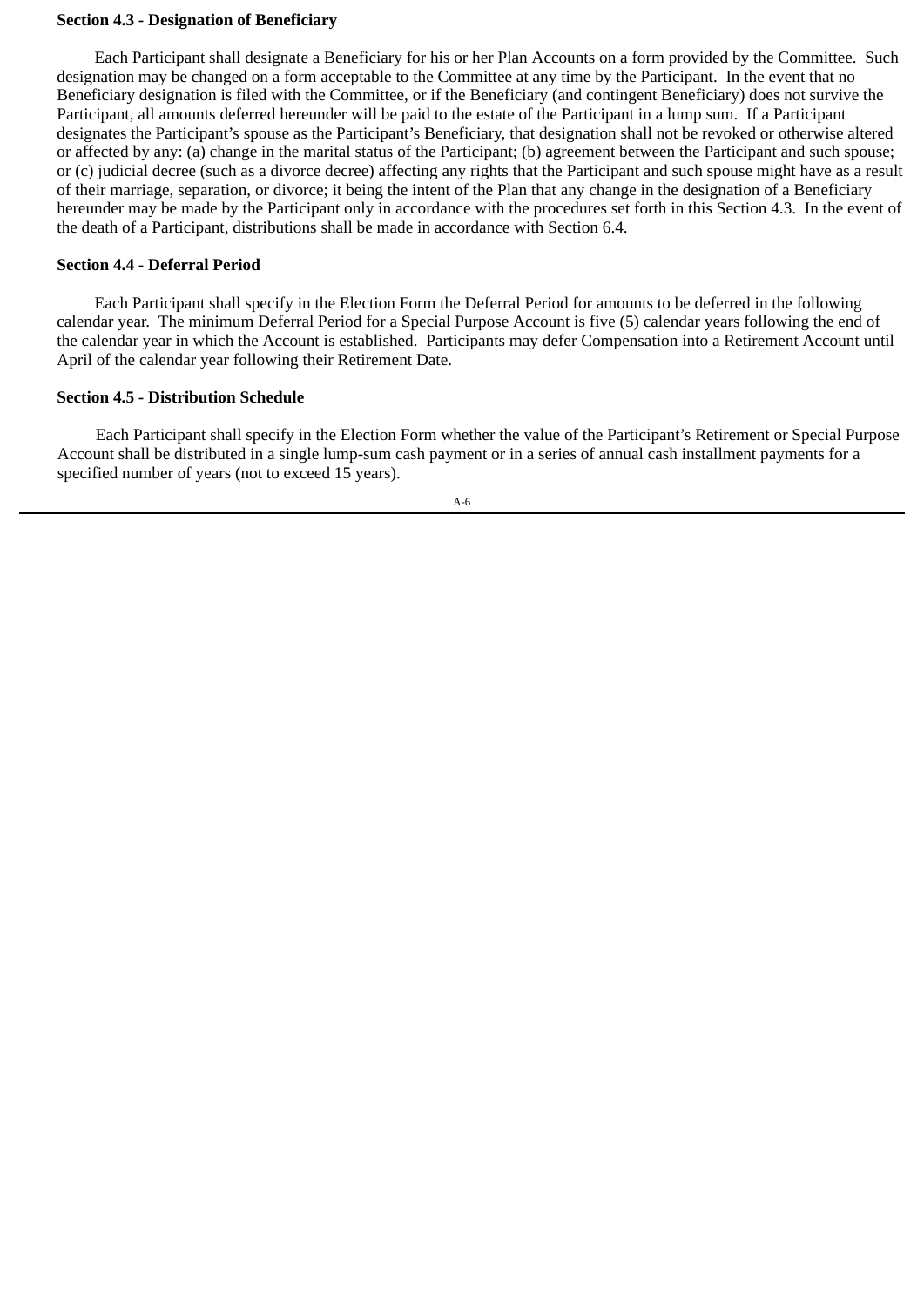## **ARTICLE V - PLAN ACCOUNTS**

## **Section 5.1 - Accounts**

Prior to 2003, the Committee established a Class Year Account for each Participant with respect to each Class Year for which the Participant elected to defer Compensation under the Plan. Each Class Year Account will be maintained separately.

Amounts deferred in 2003 and subsequent calendar years will be allocated to a Retirement Account and/or one or more Special Purpose Accounts as elected by the Participant. The Committee will establish the maximum number of Special Purpose Accounts.

Participants' Plan Accounts shall be allocated or reallocated among Investment Funds in accordance with each Participant's instructions in the manner set forth in Section 4.2.

## **Section 5.2 - Valuation of Credited Interest Account**

Deferred amounts allocated to the Credited Interest Account will be credited with a rate of interest equal to the average interest rate on 10-Year Treasury Bonds as of the last business day of each month from January through October in the prior calendar year, plus 1%.

## **Section 5.3 - Valuation of UTC Stock Unit Account**

Deferred Compensation allocated to the UTC Stock Unit Account will be converted to Stock Units, or fractional Stock Units. A UTC Stock Unit is equal to the closing price of one share of UTC Common Stock as reported on the composite tape of the New York Stock Exchange. The number of Stock Units will be calculated by dividing the amount of Compensation deferred by the closing price of UTC Common Stock on the date the deferred amounts otherwise would have been paid. Stock Units held in the UTC Stock Unit Account will be credited with a dividend payment equal to the Corporation's declared dividend on UTC Common Stock (if any). Such dividend equivalent payments will be converted to additional Stock Units or fractional units using the closing price of UTC Common Stock as of the date such dividends are credited to the Participant's UTC Stock Unit Account.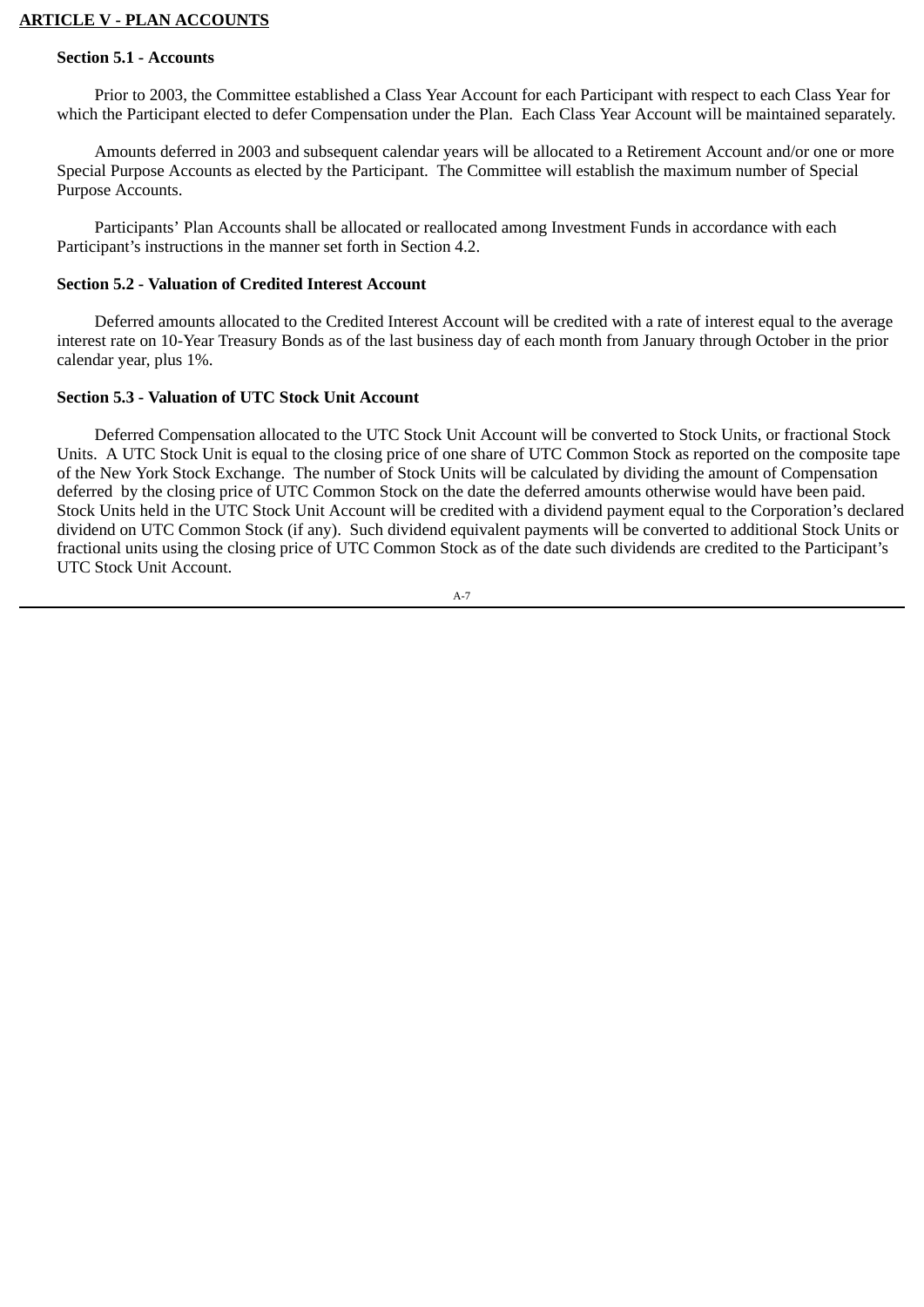#### **Section 5.4 – Valuation of S&P 500 Account**

Deferred amounts allocated to the S&P 500 Account will be converted to S&P Account units based on the closing share price of the Vanguard 500 Index Fund as of date the deferred amount is credited to the Participant's S&P 500 Account. The value of the S&P 500 Account units will fluctuate on a daily basis based on the performance of the Vanguard 500 Index Fund.

#### **Section 5.5 - Allocation to Accounts**

During the year of deferral, deferred amounts will be allocated to the Participant's Plan Accounts and Investment Funds as of the date the deferred amounts would otherwise have been paid.

#### **Section 5.6 - Reports to Participants**

The Committee will provide or make available detailed information to Participants regarding the value of Plan Accounts, distribution elections, Beneficiary designations, Investment Fund allocations and credited values for Class Year, Retirement and Special Purpose Accounts, not less than once per year. Such information may be provided via electronic media as determined by the Committee.

## **ARTICLE VI - DISTRIBUTION OF ACCOUNTS**

#### **Section 6.1 - Timing of Plan Distributions**

The value of a Participant's Retirement Account will be distributed (or begin to be distributed) in April of the calendar year following the Retirement Date. The value of a Participant's Special Purpose Account will be distributed (or begin to be distributed) in April of the specified year. This means, for example, that if a deferral election specifies a Deferral Period until 2015, distribution will occur in April of 2015.

The value of a Participant's Class Year Account will be distributed (or begin to be distributed) in April of the last year of the Deferral Period. Upon Retirement, the value of a Participant's Class Year Account will be distributed (or begin to be distributed) in April next following the Retirement Date, or in April of the calendar year following the Retirement Date, as elected.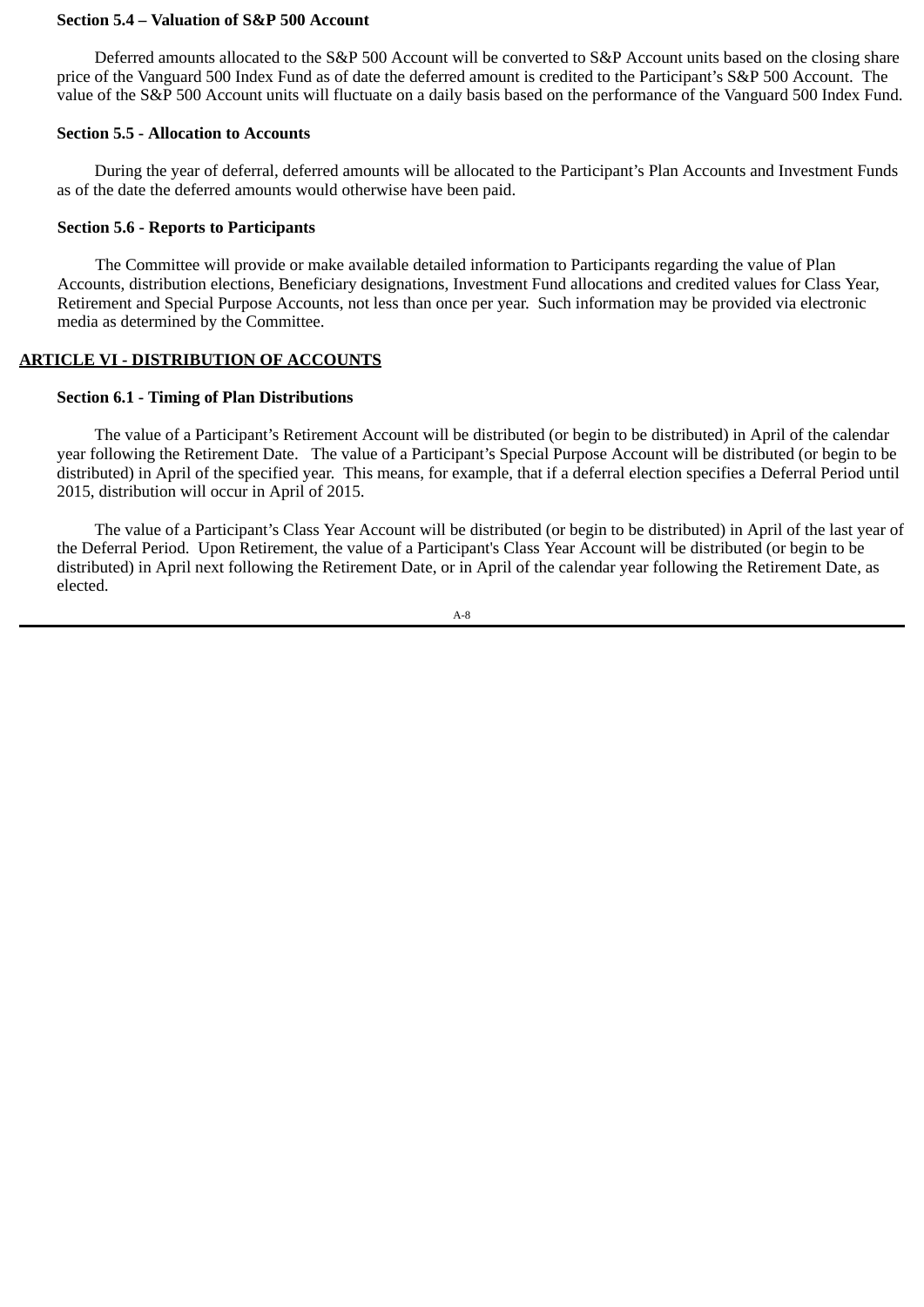## **Section 6.2 - Method of Distribution**

Each Class Year, Retirement and Special Purpose Account will be distributed in a single lump-sum cash payment, or in a series of annual cash installment payments, in accordance with the Participant's election with respect to each such Account.

## **Section 6.3 - Termination of Employment**

In the event of termination of employment prior to a Participant's Retirement Date, during or after the Deferral Period with respect to any Class Year, Retirement or Special Purpose Account, the full value of the Participant's Plan Accounts will be distributed in a lump-sum cash payment in April following the date of termination, regardless of the distribution option elected.

# **Section 6.4 - Distribution in the Event of Death**

In the event of the death of a Participant prior to attaining eligibility for Retirement, and before the end of the Deferral Period with respect to any Plan Account, the full value of such Plan Accounts will be distributed to the designated Beneficiary in a lump sum as soon as administratively feasible.

In the event of the death of a Participant prior to attaining eligibility for Retirement, but after the end of the Deferral Period with respect to any Plan Account, the full value of such Plan Accounts will be distributed to the designated Beneficiary in accordance with the Participant's distribution election on file.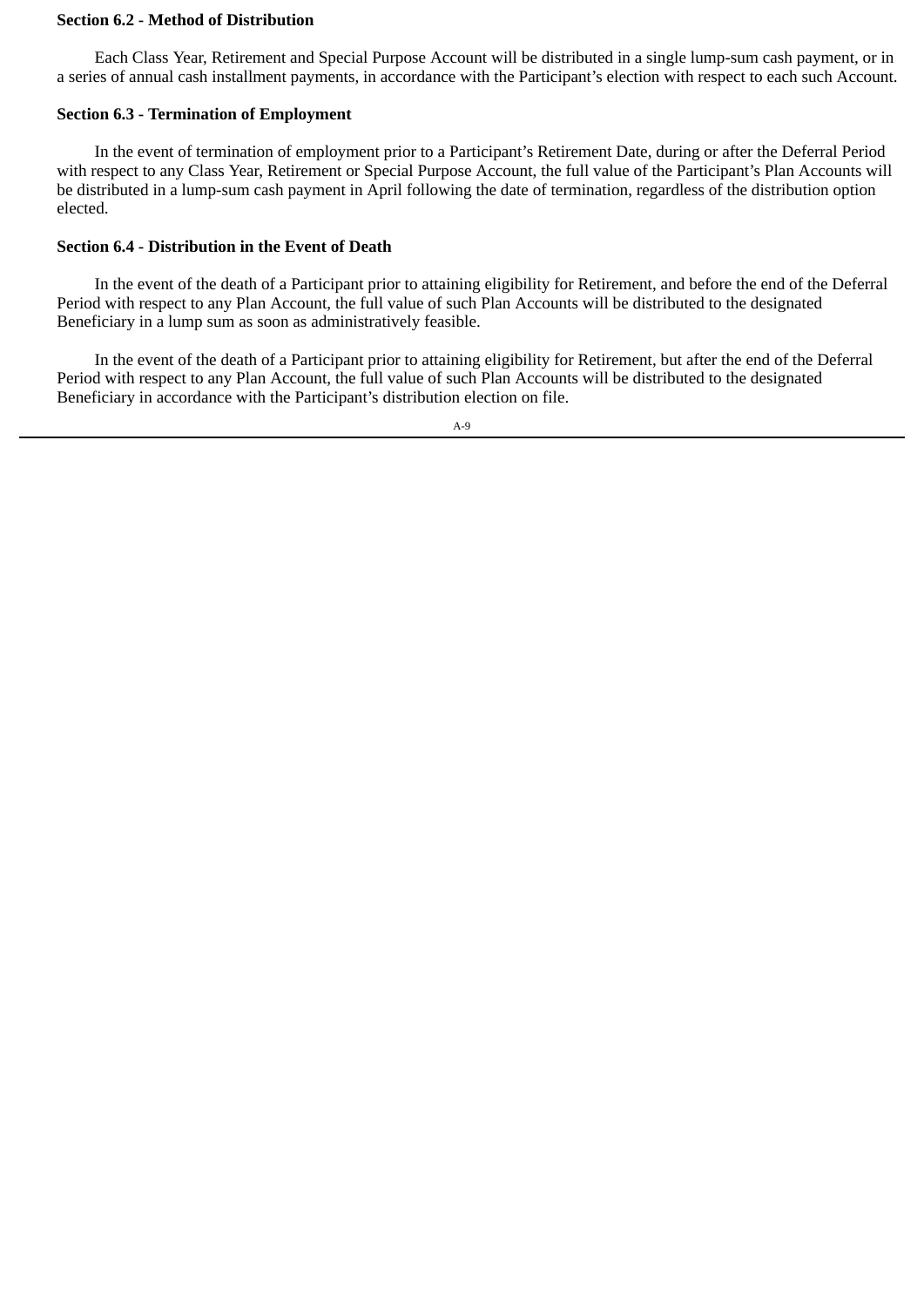In the event of death of a Participant after attaining eligibility for Retirement, the full value of the Participant's Plan Accounts will be distributed to the Beneficiary in accordance with the Participant's distribution elections on file.

If the Beneficiary is the Participant's estate, the full value of the Participant's Plan Accounts will be paid in a single lump sum as soon as administratively feasible following the Participant's date of death.

In the event of the death of the Beneficiary (and any contingent Beneficiary) while receiving distributions from the Plan, the full value of the applicable Plan Accounts will be paid in a single lump sum to such Beneficiary's estate as soon as administratively feasible.

#### **Section 6.5 - Hardship Distribution**

The Committee may, in its sole discretion, upon finding that the Participant (or Beneficiary in the event of a Participant's death) has suffered an unforeseen, severe and immediate financial emergency, permit such Participant to withdraw a portion of the value of the Participant's Plan Accounts in an amount sufficient to eliminate the hardship. Financial hardship distributions will be made only if the Committee determines that the Participant is unable to resolve the financial emergency through other means reasonably available to the Participant. Financial hardship distributions will be made following the Committee's determination of a qualifying financial emergency on the basis of the value of the Participant's Plan Accounts as of the most recent date available. The Committee will determine from which Special Purpose, Retirement or Class Year Accounts and associated Investment Funds hardship distributions will be made. Any Participant who is an officer or director of the Corporation within the meaning of Section 16 of the Securities Exchange Act of 1934 is not eligible for financial hardship distributions.

#### **Section 6.6 - Disability**

In the event of the disability of a Participant, as determined under the Corporation's Long Term Disability Plan, the Participant's Plan Accounts will be maintained and distributed in accordance with the Participant's elections on file.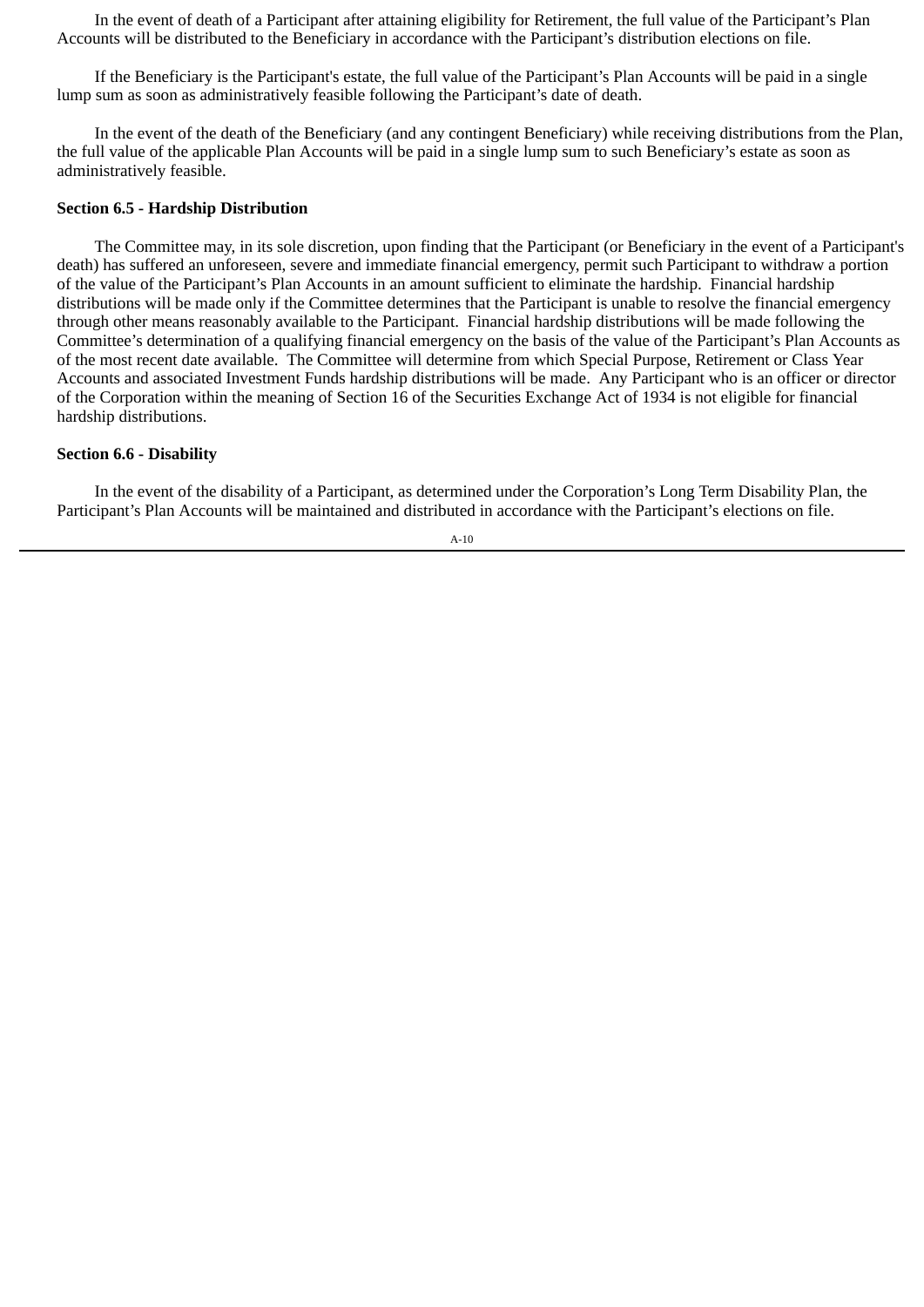## **Section 6.7 - Distribution from Supplemental Account**

The Committee will effect distributions from supplemental retirement plans with respect to Benefit Reductions incurred in any of the Corporation's defined benefit pension plans at the same time, in the same manner and in the required amounts such that when combined with benefits provided by the defined benefit pension plans in which a Participant incurred a Benefit Reduction, the total amount received by a Participant (or Beneficiary) will equal the amount of pension benefit that would otherwise have been paid had the Participant not participated in this Plan.

At the end of each calendar year, the Committee will determine if any Benefit Reduction has been incurred with respect to any of the Corporation's savings plans or other tax qualified defined contribution retirement plans, and will credit the amount of such Benefit Reduction to the affected Participant's Plan Accounts as of the last business day of the calendar year. Any such amounts will be allocated on a pro-rata basis to the Participant's Plan Accounts and Investment Funds in accordance with the Participant's deferral elections on file for that calendar year.

# **ARTICLE VII - AMENDMENT AND TERMINATION OF PLAN**

## **Section 7.1 - Amendment**

The Corporation may, at any time, amend the Plan in whole or in part, provided that no amendment may decrease the value of any Plan Accounts as of the date of such amendment. In the event of any change in law or regulation relating to the Plan and the tax treatment of Plan Accounts, the Plan shall, without further action by the Committee, be deemed to be amended to comply with any such change in law or regulation effective the first date necessary to prevent the taxation, constructive receipt or deemed distribution of Plan Accounts prior to the date Plan Accounts would be distributed under the provisions of Article VI.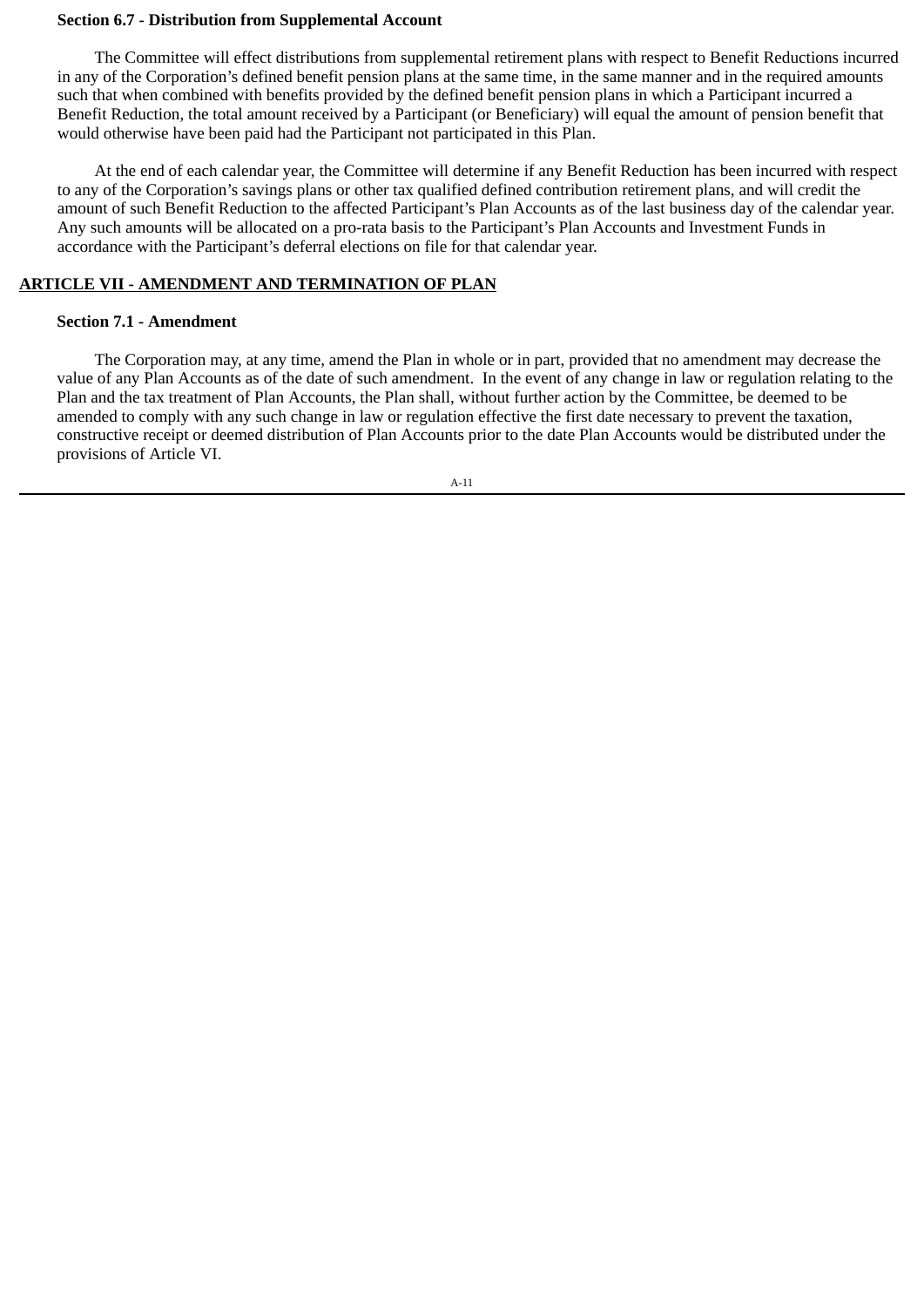## **Section 7.2 - Plan Suspension and Termination**

The Corporation's Pension Administration Committee, may, at any time, suspend or terminate the Plan with respect to new or existing Election Forms if, in its sole judgment, the continuance of the Plan, the tax, accounting, or other effects thereof, or potential payments hereunder would not be in the best interest of the Corporation or for any other reason. In the event of the suspension of the Plan, no additional deferral shall be made under the Plan, but all previous deferrals shall accumulate and be distributed in accordance with the otherwise applicable provisions of the Plan and the applicable elections on file. In the event of the termination of the Plan, each Participant will receive, in a lump-sum cash payment, the value of his or her Plan Accounts.

## **Section 7.3 - No Consent Required**

The consent of any Participant, Beneficiary, or other person shall not be required with respect to any amendment, suspension, or termination of the Plan.

## **ARTICLE VIII - GENERAL PROVISIONS**

## **Section 8.1 - Unsecured General Creditor**

The Corporation's obligations under the Plan constitute an unfunded and unsecured promise to pay money in the future. Participants' and Beneficiaries' rights under the Plan are solely those of a general unsecured creditor of the Corporation. No assets will be placed in trust, set aside or otherwise segregated to fund or offset liabilities in respect of the Plan or Participants' Plan Accounts.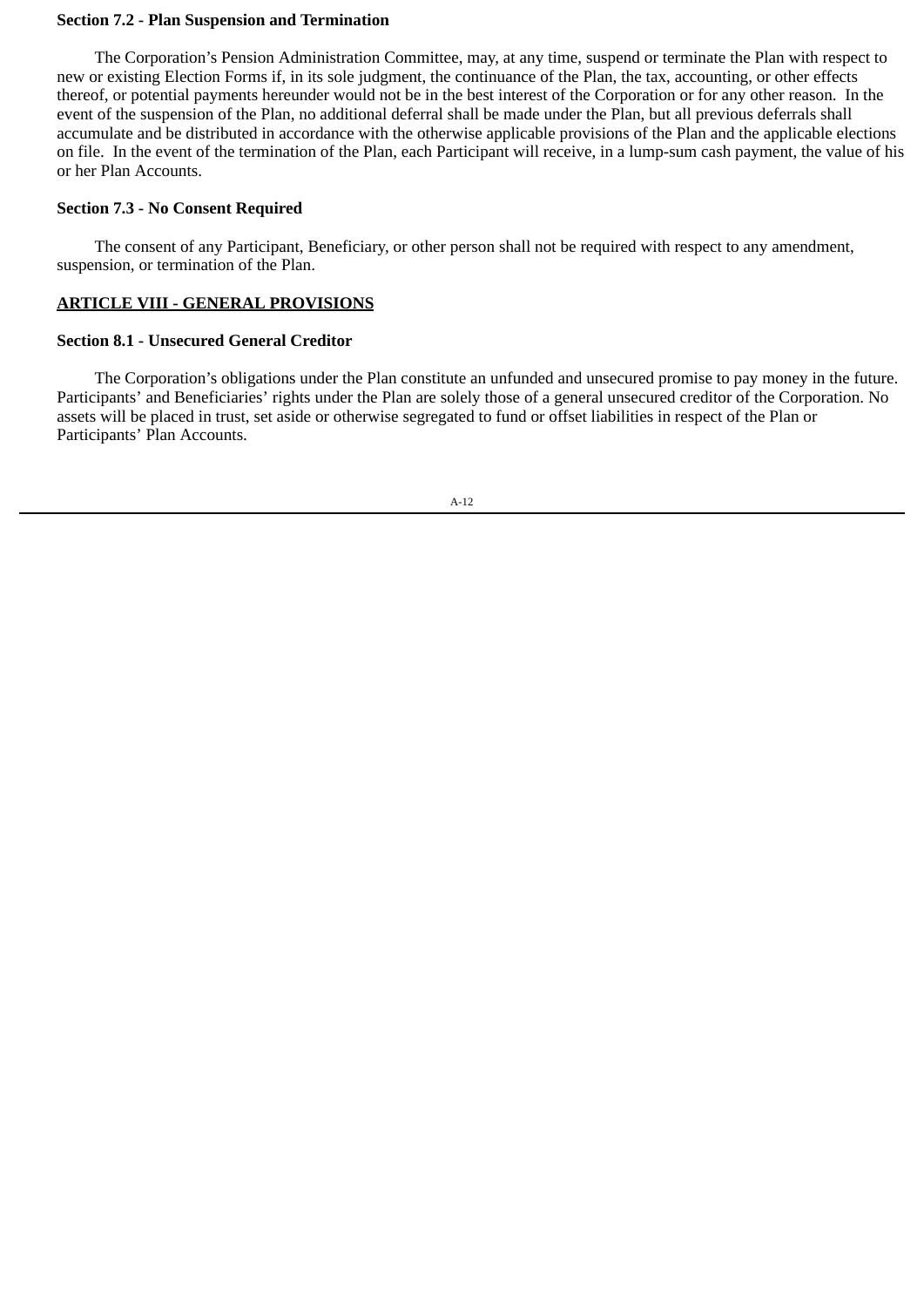#### **Section 8.2 - Nonassignability**

No Participant or Beneficiary or any other person shall have right to sell, assign, transfer, pledge, or otherwise encumber any interest in the Plan. All Plan Accounts and the rights to all payments are unassignable and non-transferable. Plan Accounts or payment hereunder, prior to actual payment, will not be subject to attachment or seizure for the payment of any debts, judgments or other obligations. Plan Accounts or other Plan benefit will not be transferred by operation of law in the event of a Participant's or any Beneficiary's bankruptcy or insolvency.

## **Section 8.3 - No Contract of Employment**

Participation in the Plan shall not be construed to constitute a direct or indirect contract of employment between the Corporation and the Participant. Participants and Beneficiaries will have no rights against the Corporation resulting from participation in the Plan other than as specifically provided herein. Nothing in the Plan shall be deemed to give a Participant the right to be retained in the service of the Corporation for any length of time or to interfere with the right of the Corporation to terminate a Participant's employment prior to the end of any Deferral Period.

## **Section 8.4 - Governing Law**

The provisions of the Plan will be construed and interpreted according to the laws of the State of Connecticut, to the extent not preempted by federal law.

## **Section 8.5 - Validity**

If any provision of the Plan is held to be illegal or invalid for any reason, the remaining provisions of the Plan will be construed and enforced as if such illegal and invalid provision had never been inserted herein.

## **Section 8.6 - Notice**

Any notice or filing required or permitted to be given to the Committee under the Plan shall be sufficient if sent by firstclass mail, to the United Technologies Corporation Deferred Compensation Committee, 1 Financial Plaza, Hartford, Connecticut 06101, Attn: R. Larry Acorn, Director, Compensation, MS-504. Any notice or filing required or permitted to be given to any Participant or Beneficiary under the Plan shall be sufficient if provided either electronically, hand-delivered, or mailed to the address (or email address, as the case may be) of the Participant or Beneficiary then listed on the records of the Corporation. Any such notice will be deemed given as of the date of delivery or, if delivery is made by mail, as of the date shown on the postmark or email system.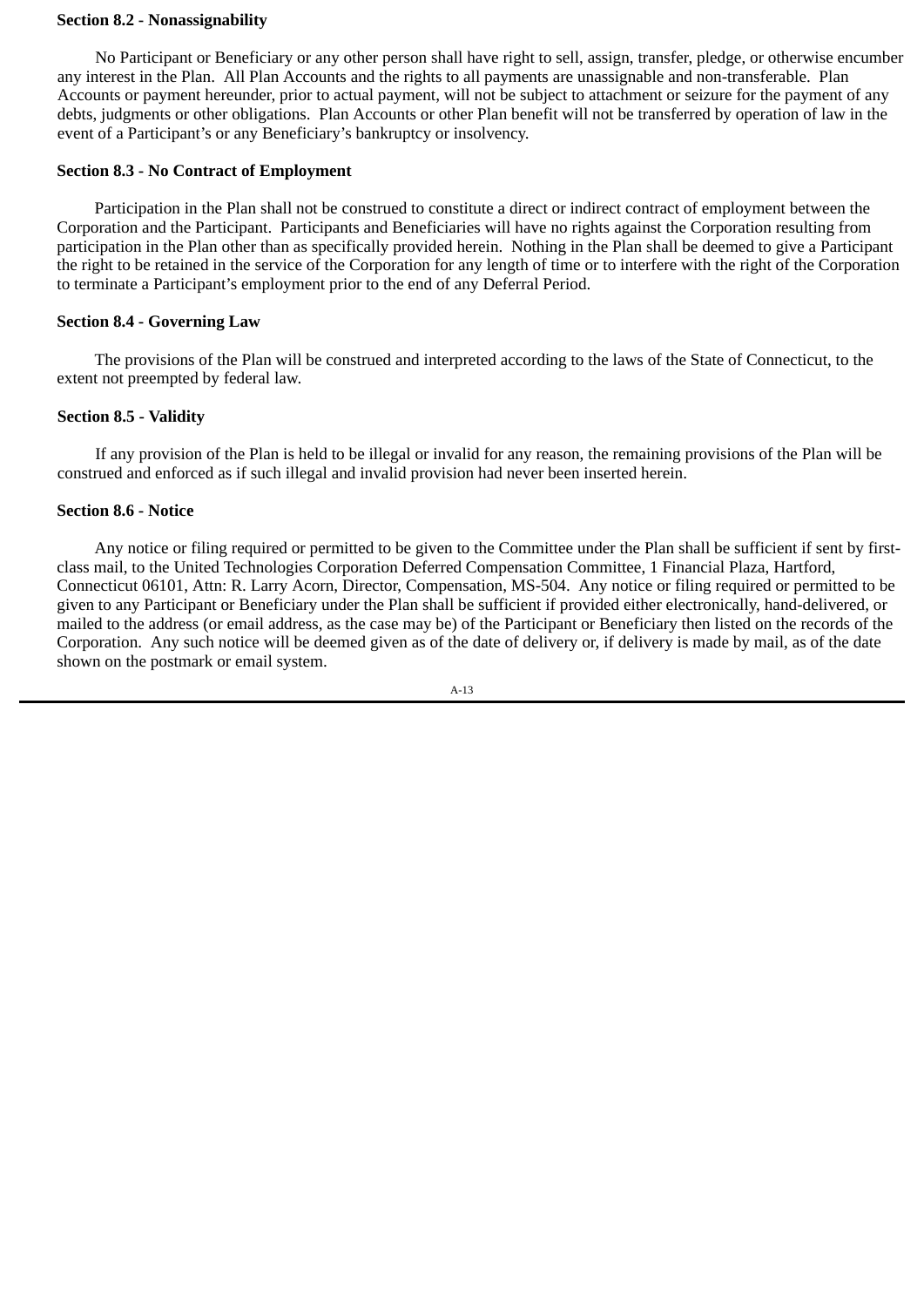#### **Section 8.7 - Successors**

The provisions of the Plan shall bind and inure to the benefit of the Corporation and its successors and assigns. The term successors as used herein shall include any corporate or other business entity, which by merger, consolidation, purchase or otherwise acquires all or substantially all of the business and assets of the Corporation, and successors of any such corporation or other business entity.

## **Section 8.8 - Incompetence**

If the Committee determines, upon evidence satisfactory to the Committee, that any Participant or Beneficiary to whom a benefit is payable under the Plan is unable to care for their affairs because of illness or accident, any payment due (unless prior claim therefore shall have been made by a duly authorized guardian or other legal representative) may be paid, upon appropriate indemnification of the Committee and the Corporation, to the spouse of the Participant or other person deemed by the Committee to have incurred expenses for the benefit of and on behalf of such Participant or Beneficiary. Any such payment from a Participant's Plan Accounts shall be a complete discharge of any liability under the Plan with respect to the amount so paid.

# **ARTICLE IX - ADMINISTRATION AND CLAIMS**

# **Section 9.1 - Plan Administration**

The Committee shall be solely responsible for the administration and operation of the Plan. The Committee shall have full and exclusive authority and discretion to interpret the provisions of the Plan and to establish such administrative procedures as it deems necessary and appropriate to carry out the purposes of the Plan.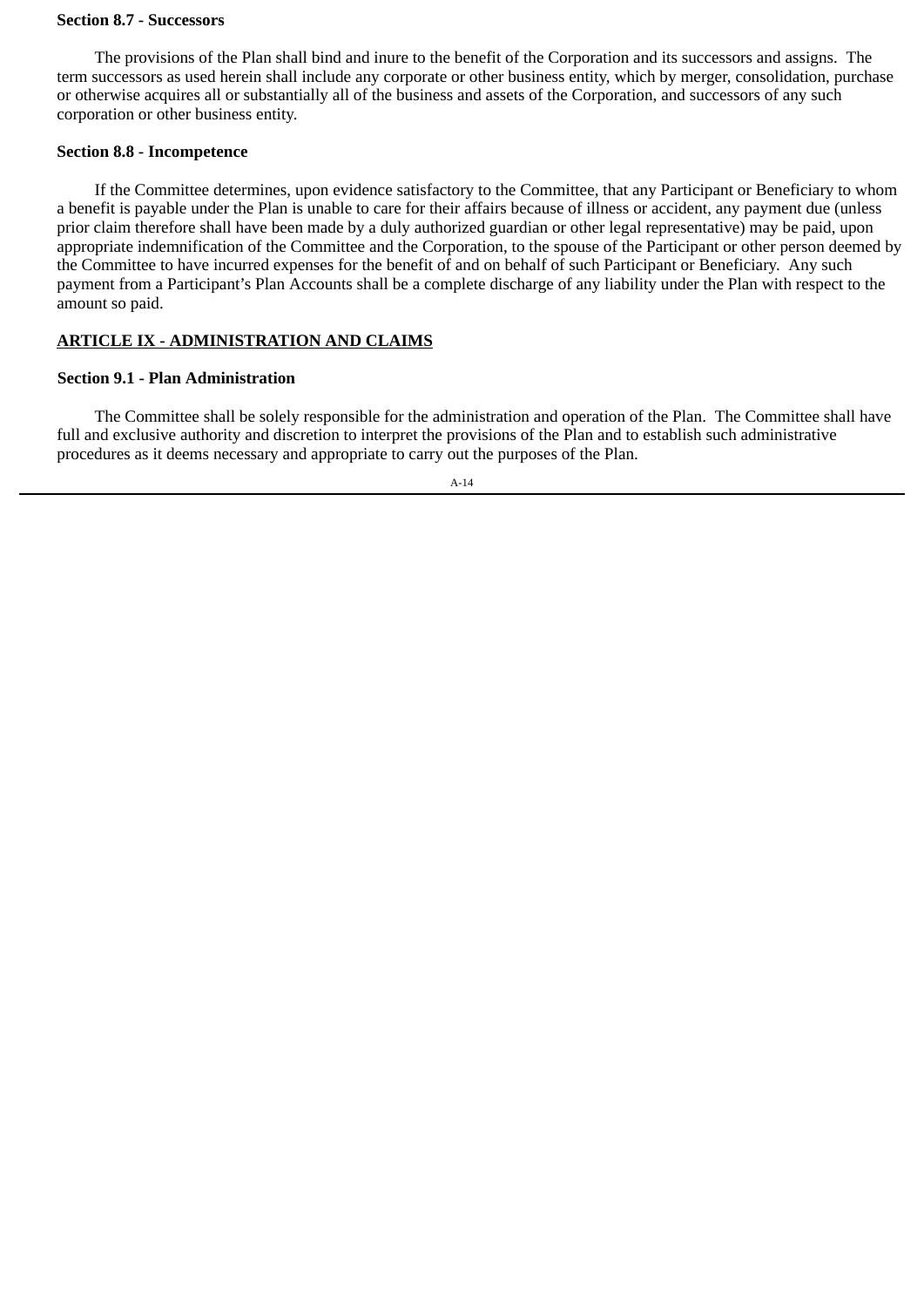Any person claiming a benefit, requesting an interpretation or ruling under the Plan, or requesting information under the Plan shall present the request in writing to the Committee which shall respond in writing as soon as practicable.

## **Section 9.2 - Claim Procedures**

If a Participant or Beneficiary requests a benefit or payment under the Plan and such claim or request is denied, the Committee will provide a written notice of denial which will specify (a) the reason for denial, with specific reference to the Plan provisions on which the denial is based and (b) a description of any additional material or information that may be required with respect to the claim and an explanation of why such information is necessary.

If a claim or request is denied or if the Participant or Beneficiary receives no response within 60 days, the Participant or Beneficiary may request review by writing to the Committee. The Committee will review the claim or request, and may request additional information or materials that it deems appropriate to the resolution of any issues presented. The decision on review will normally be made by the Committee within 60 days of its receipt of the request for review but may be extended up to 120 days from such date. The Committee's decision will be in writing and will state the basis for its decision and shall be conclusive and binding on all parties.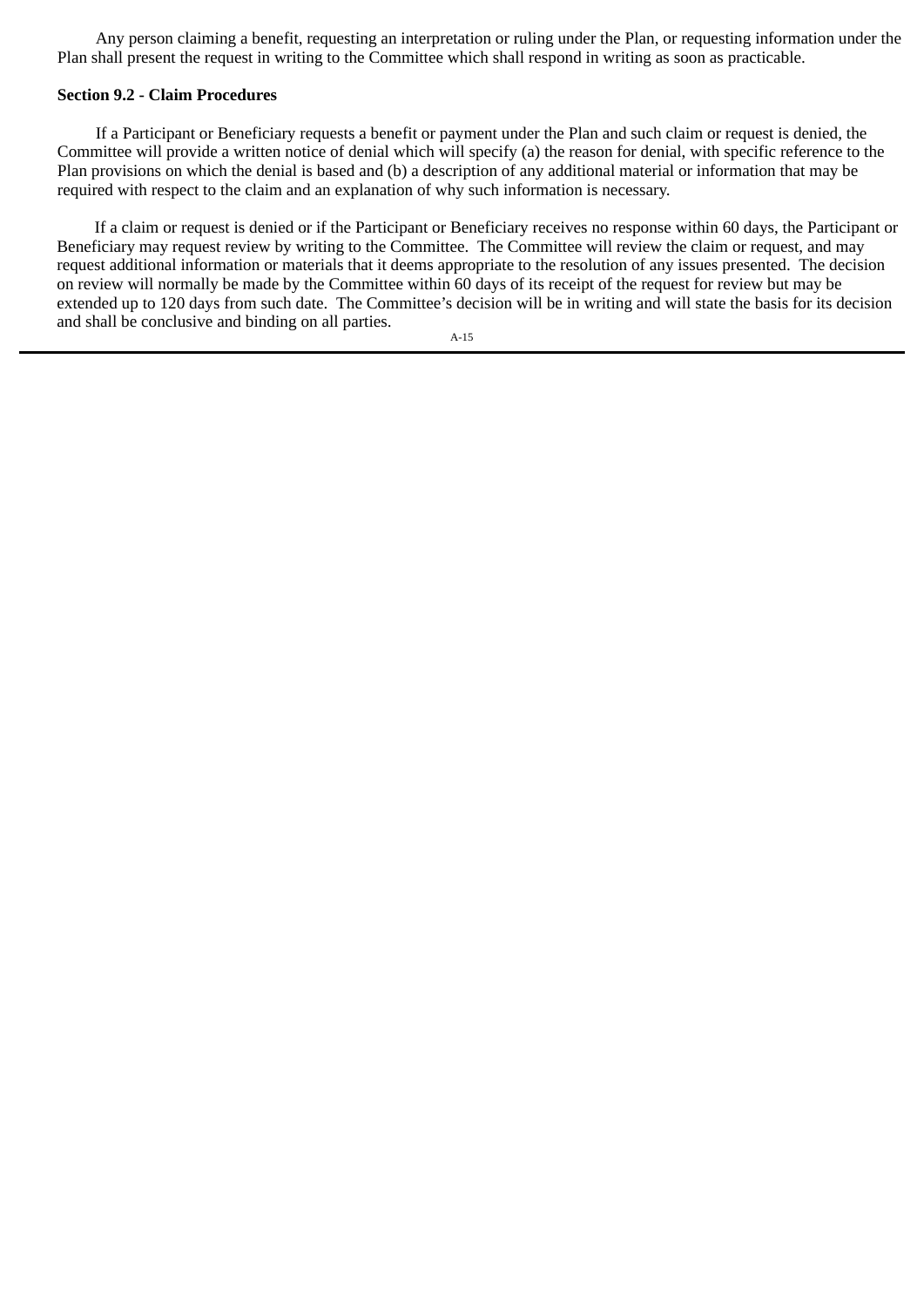## **CARRIER GLOBAL CORPORATION**

# **SAVINGS RESTORATION PLAN**

**(Effective January 1, 2020)**

## **ARTICLE I – PREAMBLE**

### **Section 1.1 – Purpose of the Plan**

The Carrier Global Corporation Savings Restoration Plan ("SRP" or the "Plan") is hereby established effective January 1, 2020 (the "Effective Date"), for the benefit of eligible Carrier employees seeking additional deferral and matching contribution opportunity for compensation above the IRS Compensation Limit.

## **Section 1.2 – Spin-off from UTC**

On November 26, 2018, United Technologies Corporation ("UTC") announced its intention to separate into three independent companies, UTC, Carrier Global Corporation (the "Corporation") and Otis Worldwide Corporation ("Otis"), through spin-off transactions expected to be completed by mid-year 2020. The transaction by which the Corporation ceases to be a Subsidiary of UTC is referred to herein as the "Spin-off." In connection with the Spin-off, and pursuant to the terms of the Employee Matters Agreement to be entered into by and among the Corporation, UTC, and Carrier (the "Employee Matters Agreement"), the Corporation and the Plan shall assume all obligations and liabilities of UTC and its Subsidiaries under the UTC SRP with respect to "Carrier Group Employees" and "Former Carrier Group Employees" (as such terms are defined in the Employee Matters Agreement, and collectively referred to as "Carrier Employees"). Any benefits due under the UTC SRP with respect to Carrier Employees or Beneficiaries of Carrier Employees will now be the responsibility of the Corporation and this Plan, and any such benefits accrued but not yet paid under the UTC SRP immediately prior to the Effective Date, will be administered and paid under the terms of this Plan. All investment and distribution elections and designations of Beneficiary made under the UTC SRP by a Carrier Employee or Beneficiary of a Carrier Employee and in effect immediately prior to the Effective Date will continue to apply and shall be administered under this Plan, until such election or designation expires or is otherwise changed or revoked in accordance with the terms of the Plan. All valid domestic relations orders filed with the UTC SRP as of immediately prior to the Effective Date with respect to the benefit of a Carrier Employee shall continue to apply under this Plan to the extent provided under Section 9.2.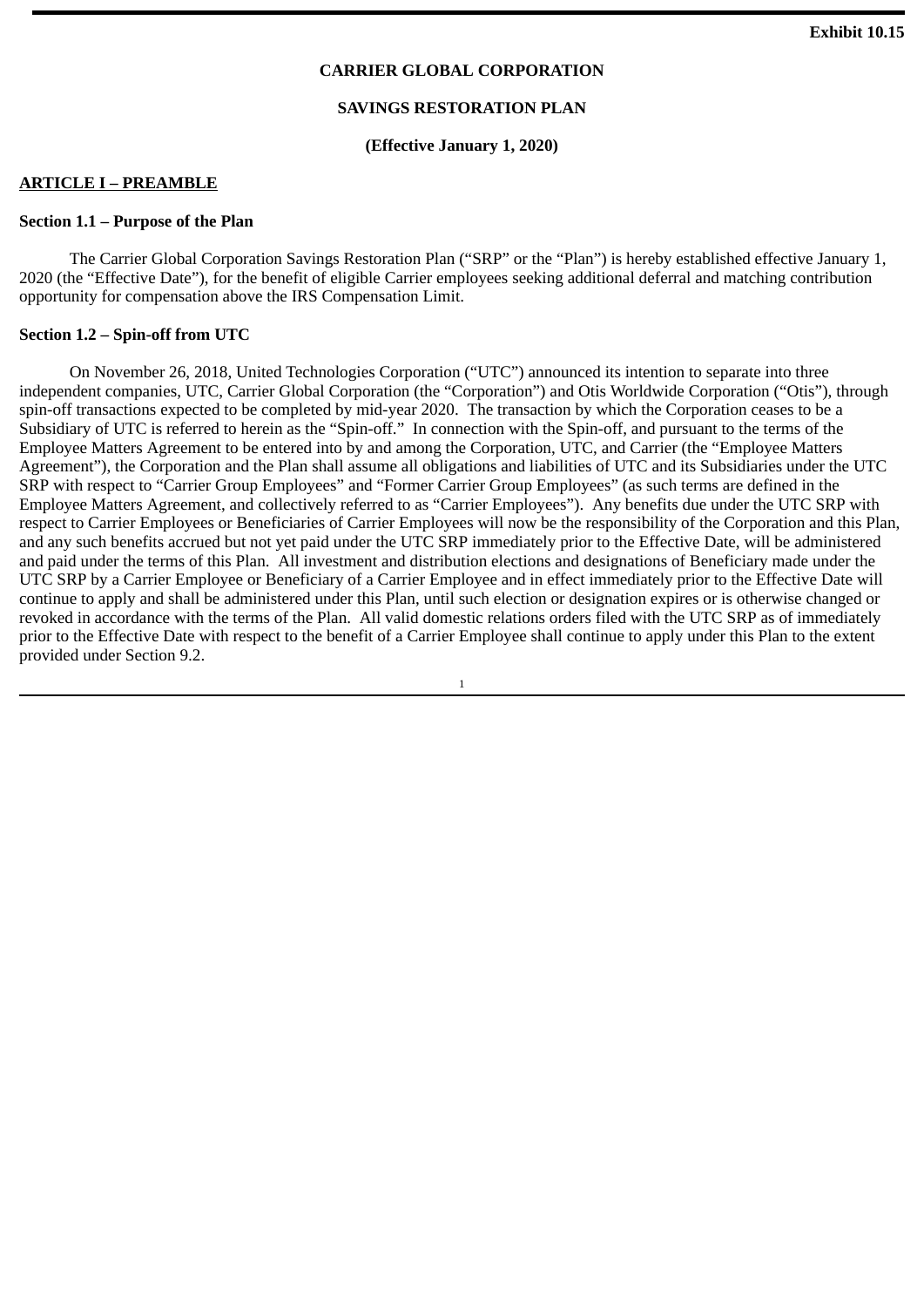# **ARTICLE II – DEFINITIONS**

Unless otherwise indicated, capitalized terms herein shall have the same meaning ascribed under the Qualified Savings Plan.

- a) *Beneficiary* means the person, persons or entity designated on an electronic or written form by the Participant to receive the value of his or her Plan Accounts in the event of the Participant's death in accordance with the terms of this Plan. If the Participant fails to designate a Beneficiary, or the Beneficiary (and any contingent Beneficiary) does not survive the Participant, the value of the Participant's Plan Accounts will be paid to the Participant's estate.
- b) *Benefit Restoration Contribution* means an amount credited on behalf of the Participant to the DCP that would have been credited to the Participant's Carrier Contribution Account under this Plan but for the reduction of such Participant's Eligible Compensation due to an elective deferral of compensation by the Participant under the DCP.
- c) *Carrier* means Carrier Global Corporation.
- d) *Carrier Company* means (i) prior to the Spin-off, UTC or any entity controlled by or under common control with UTC within the meaning of Section 414(b) or (c) of the Code and (ii) from and after the Spin-off, the Corporation and any entity controlled by or under common control with the Corporation within the meaning of Section 414(b) or (c) of the Code (but under both (i) and (ii) substituting "at least 20 percent" for "at least 80 percent" as the control threshold used in applying Sections 414(b) and (c)).
- e) *Carrier Contribution* means the amount credited to a Participant's Carrier Contribution Account in accordance with the formula set forth in Article V. 2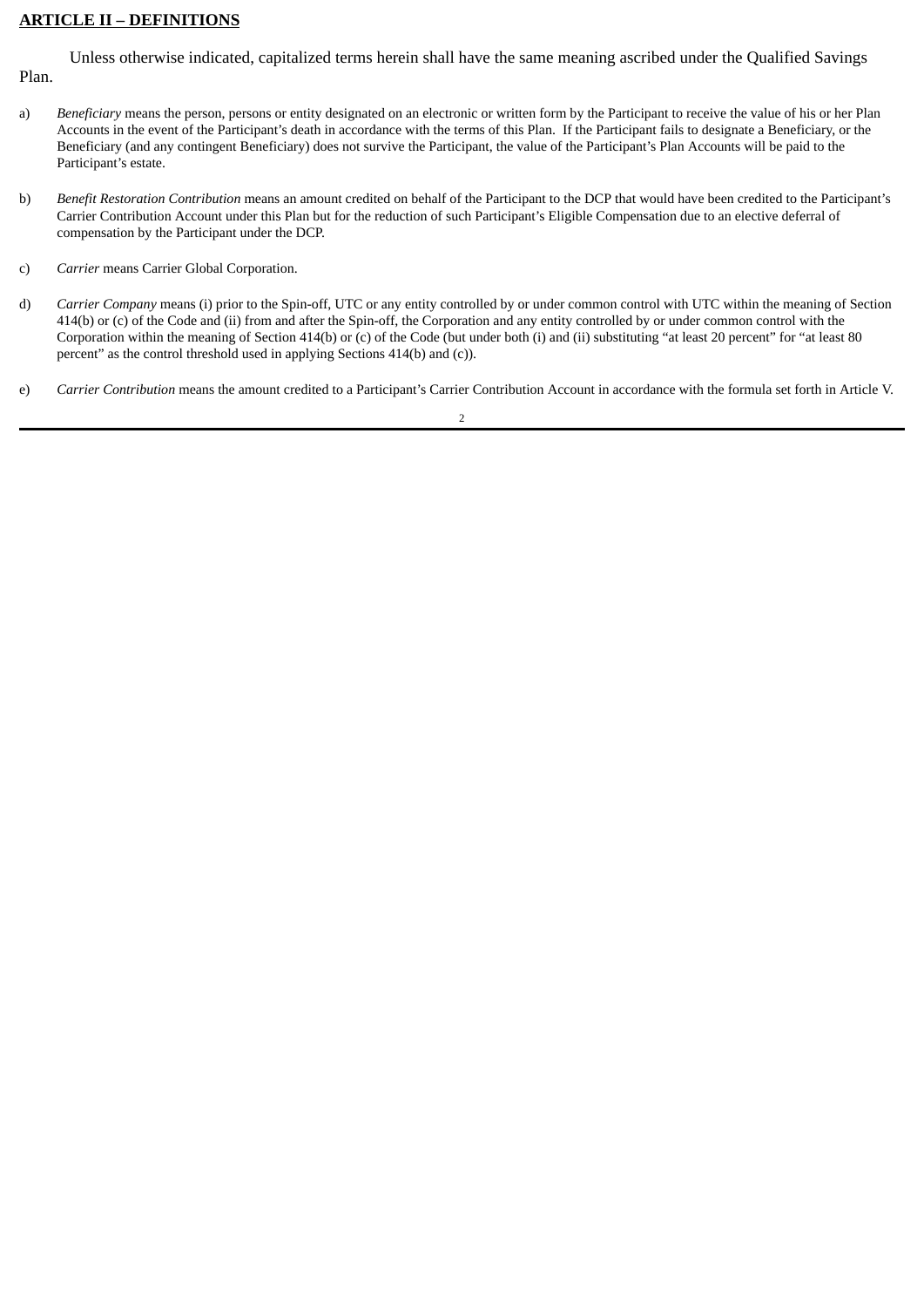- f) *Carrier Contribution Account* means a Plan account maintained on behalf of a Participant for the purpose of crediting Carrier Contributions.
- g) *Code* means the Internal Revenue Code of 1986, as amended from time to time, and any successor thereto. Reference to any Section of the Internal Revenue Code shall include any final regulations or other applicable guidance. References to "Section 409A" shall include Section 409A of the Code and any final regulations or other applicable guidance issued thereunder by the Internal Revenue Service from time to time in effect.
- h) *Committee* means the Carrier Benefit Plan Committee, which is responsible for the administration of the Plan. The Committee may delegate administrative responsibilities to individuals and entities as it shall determine.
- i) *Common Stock* means the common stock of United Technologies Corporation until the Spin-off and means the common stock of Carrier Global Corporation from and after such date.
- j) *Corporation* means Carrier Global Corporation.
- k) *DCP* means the Carrier Global Corporation Deferred Compensation Plan.
- l) *Default Investment Option* means the Investment Fund designated by the Plan or selected by the Committee on behalf of all Participants at the time they first become eligible to participate in the Plan. The Default Investment Option shall be the income fund (or its closest equivalent), unless otherwise determined in the sole discretion of the Committee.
- m) *Deferred Stock Units* means, until the Spin-off, hypothetical shares of UTC Common Stock, and from and after the Spin-off, hypothetical shares of the Corporation's Common Stock.
- n) *Disability* means permanent and total disability as determined under the Corporation's long-term disability plan applicable to the Participant, or if there is no such plan applicable to the Participant, "Disability" means a determination of total disability by the Social Security Administration.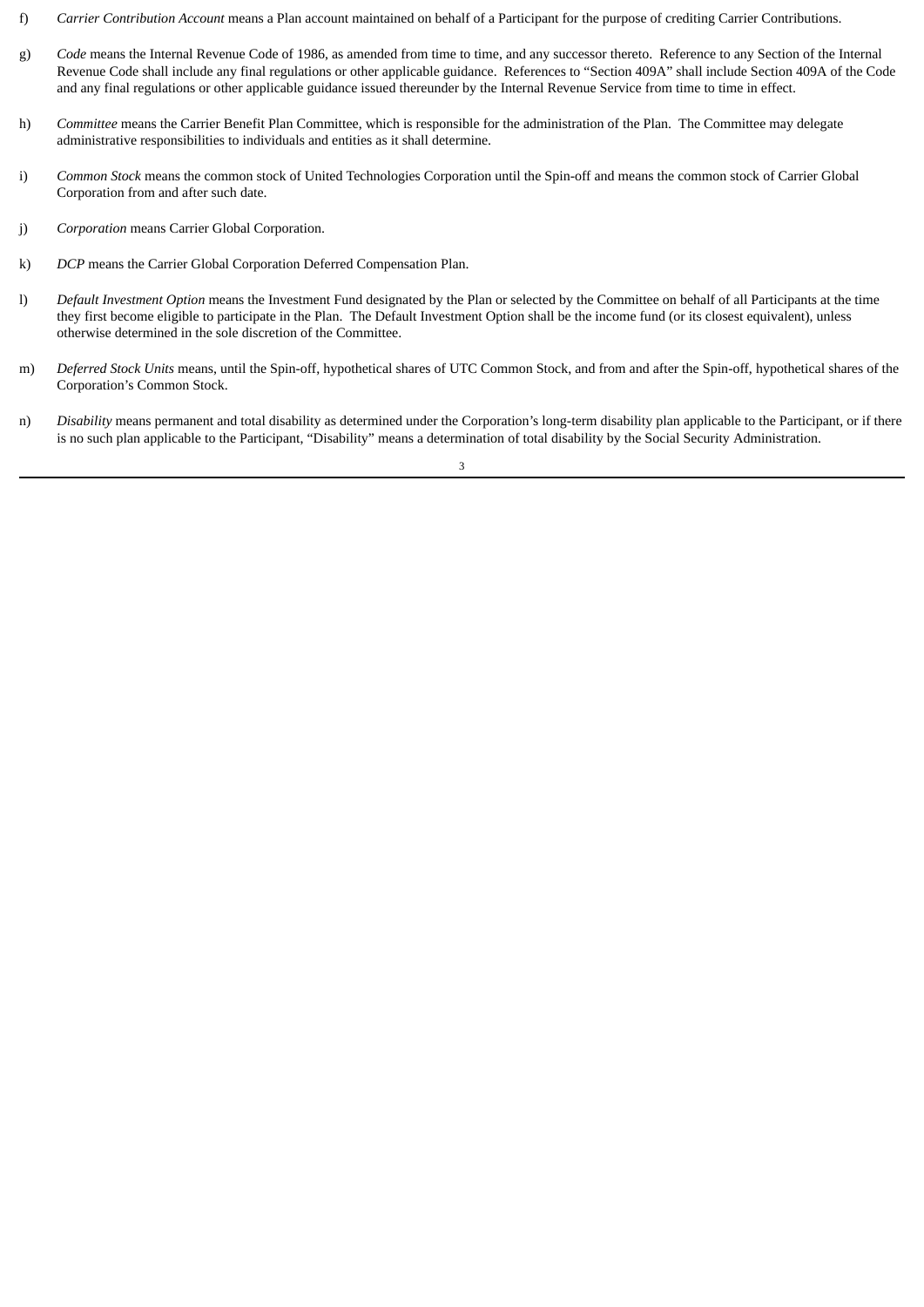- o) *Election Form* means the enrollment form provided by the Committee to Participants electronically or in paper form for the purpose of deferring Eligible Compensation under the Plan. Each Participant's Election Form must contain such information as the Committee may require, including: the percentage of Eligible Compensation to be deferred with respect to the following calendar year; the percentage allocation among the Investment Funds with respect to the Participant Contribution Account; and if not previously elected for the Plan Accounts, the method of distribution.
- p) *Eligible Compensation* means the total compensation paid with respect to a Plan Year to a Participant meeting the definition of "Compensation" as set forth in the Qualified Savings Plan, but (a) modified by disregarding the IRS Compensation Limit in such definition and (b) including a Participant's contributions to this Plan.
- q) *Employee* means an employee of the Corporation and its Subsidiaries, but excluding any employee who is not eligible to participate in the Qualified Savings Plan and any Represented Employee (as defined in the Qualified Savings Plan). For the period from January 1, 2020, until the Spin-off date, "Corporation" as used in this definition shall mean Carrier Global Corporation and "Employee" shall exclude any employee of UTC and its Subsidiaries and affiliates who is not deemed to be within the Carrier business unit of UTC.
- r) *Investment Fund* means a hypothetical fund that tracks the value of an investment option offered under the Qualified Savings Plan or the DCP, as determined by the Committee. Investment Funds offered under the SRP may be changed from time to time by the Committee and shall be valued in the manner set forth in Section 6.3. The value of Participants' Plan Accounts shall be adjusted to replicate the performance of the applicable Investment Funds. Amounts credited to any Investment Fund do not result in the investment in actual assets corresponding to the Investment Fund.
- s) *IRS Compensation Limit* means the limitation imposed by Section 401(a)(17) of the Code.
- t) A *Participant* eligible to contribute under the Plan for a Plan Year means an eligible Employee: (i) who is a participant in the Qualified Savings Plan; (ii) whose Eligible Compensation is in excess of the IRS Compensation Limit; (iii) who elects to defer Eligible Compensation under the Plan; and (iv) who is not an active participant in the UTC SRP or the Carrier Savings Restoration Plan. A Participant who has previously contributed to the Plan but who ceases to be eligible under the preceding sentence shall not be eligible to make or receive a contribution under Article IV or V but shall remain a Participant under the Plan with respect to his or her Plan Accounts until they are distributed or forfeited in accordance with the terms of the Plan.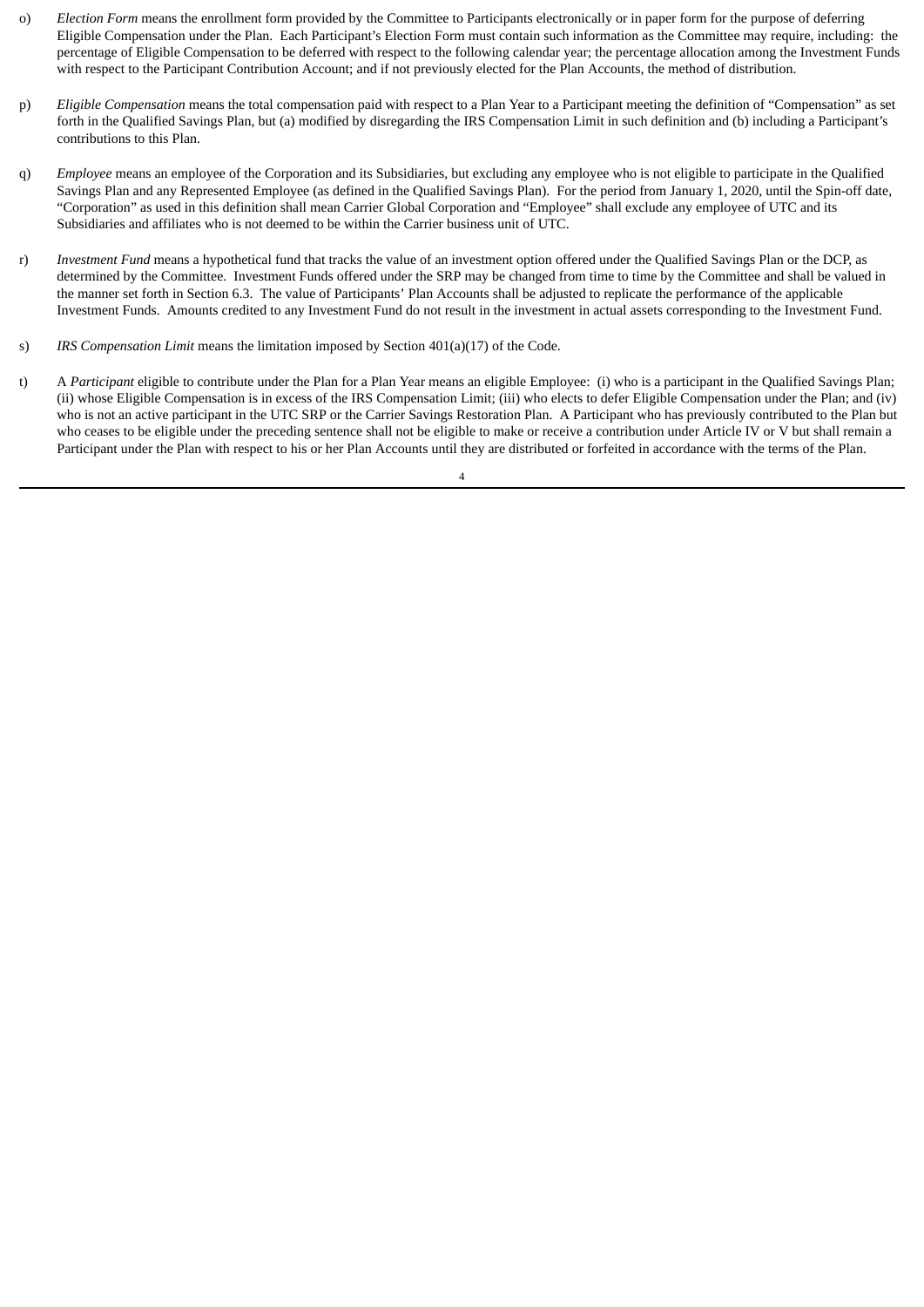- u) *Participant Contribution Account* means a Plan account maintained on behalf of a Participant who defers Eligible Compensation under this Plan.
- v) *Performance-Based Compensation* means performance-based compensation as defined in Treas. Reg. Sec. 1.409A–1(e).
- w) *Plan* means the Carrier Global Corporation Savings Restoration Plan, as amended from time to time.
- x) *Plan Accounts* means the Participant Contribution Account and the Carrier Contribution Account maintained on behalf of a Participant.
- y) *Plan Year* means the calendar year.
- z) *Qualified Saving Plan* means the United Technologies Corporation Employee Savings Plan until the Spin-off date and means the Carrier Retirement Savings Plan from and after the Spin-off date.
- aa) *Separation from Service* means a Participant's termination of employment with all Carrier Companies, other than by reason of death. A Separation from Service will be deemed to occur when the Participant and the Carrier Company that employs the Participant reasonably anticipate that the bona fide level of services the Participant will perform (whether as an Employee or as an independent contractor) for Carrier Companies will be permanently reduced to a level that is less than thirty-seven and one-half percent (37.5%) of the average level of bona fide services the Participant performed during the immediately preceding 36 months (or the entire period the Participant has provided services if the Participant has been providing services to the Carrier Companies for less than 36 months). A Participant shall not be considered to have had a Separation from Service as a result of a transfer from one Carrier Company to another Carrier Company. For avoidance of doubt, a transfer of employment from an entity that constitutes a Carrier Company prior to the Spin-off to an entity that constitutes a Carrier Company following the Spin-off shall not constitute a Separation from Service under this Plan or with respect to benefits accrued under the UTC SRP and transferred to this Plan if such transfer is made in connection with the Spinoff, but a transfer from a Carrier Company to UTC or Otis (or one of their affiliates) after the Spin-off (and that otherwise satisfies the definition of a Separation from Service) shall constitute a Separation from Service.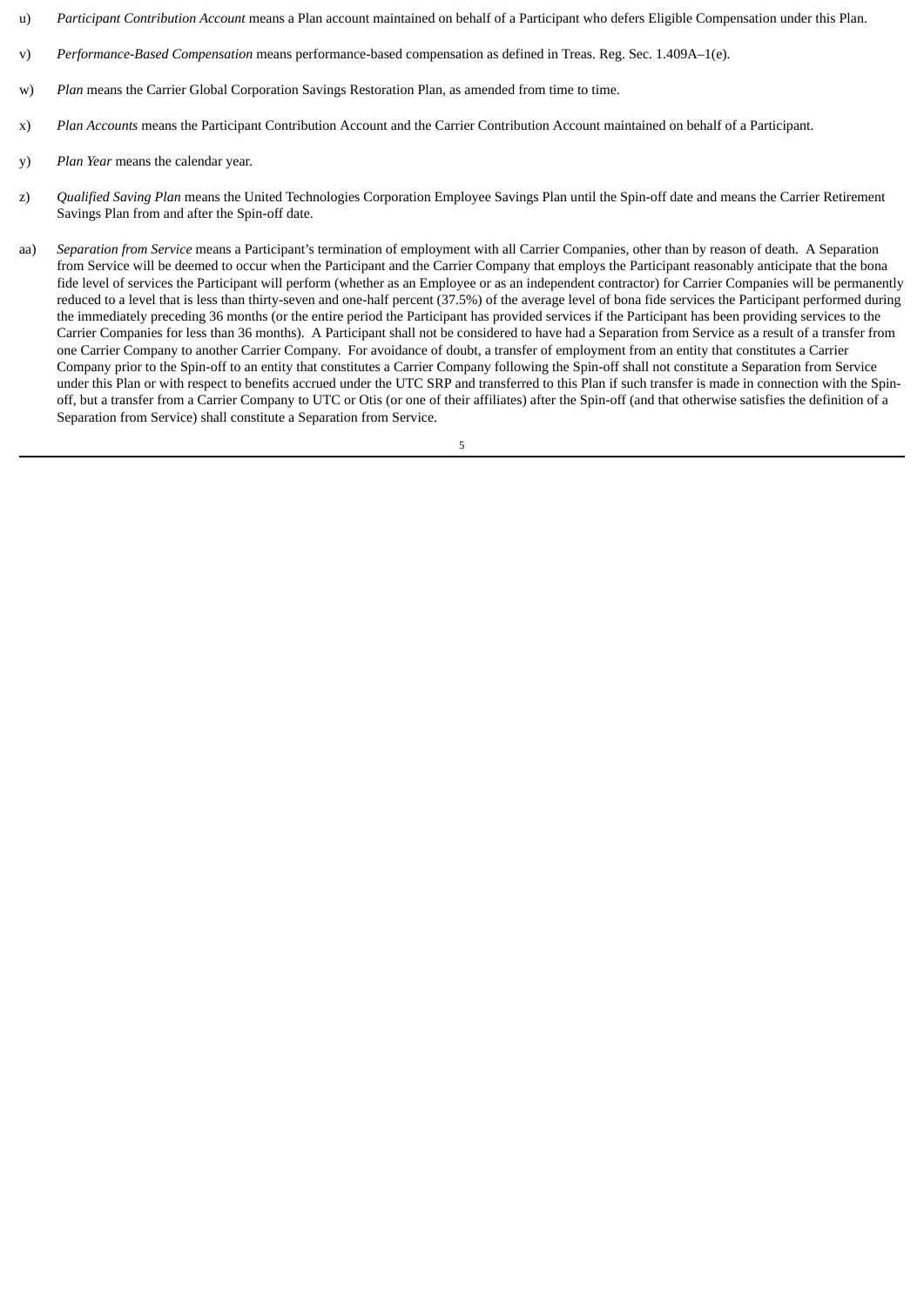- bb) *Specified Employee* means for the period (1) until the Corporation's first specified Employee effective date following the Spin-off, those officers and executives of the Corporation and its Subsidiaries who were identified as a specified employee of UTC on the "specified employee identification date" preceding such specified employee effective date (as such terms are defined by Treas. Reg. Sec. 1.409A-1(i)(3) and (4)); and (2) from and after the Corporation's first specified employee effective date following the Spin-off, each of the fifty (50) highest-paid officers and other executives of the Corporation and its affiliates (determined for this purpose under Treas. Reg. Sec. 1.409A-1(g)), effective annually as of April 1st, based on compensation reported in Box 1 of Form W-2, but including amounts that are excluded from taxable income as a result of elective deferrals to qualified plans and pre-tax contributions. Foreign compensation earned by a nonresident alien that is not effectively connected with the conduct of a trade or business in the United States will not be used to determine Specified Employees following the Spin-off.
- cc) *Spin-off* has the meaning set forth in Section 1.2.
- dd) *Subsidiary* means any corporation, partnership, joint venture, limited company or other entity during any period in which at least a 50% voting or profits interest is owned, directly or indirectly, by the Corporation or any successor to the Corporation.
- ee) *UTC* means United Technologies Corporation.
- ff) *UTC SRP* means the United Technologies Corporation Savings Restoration Plan.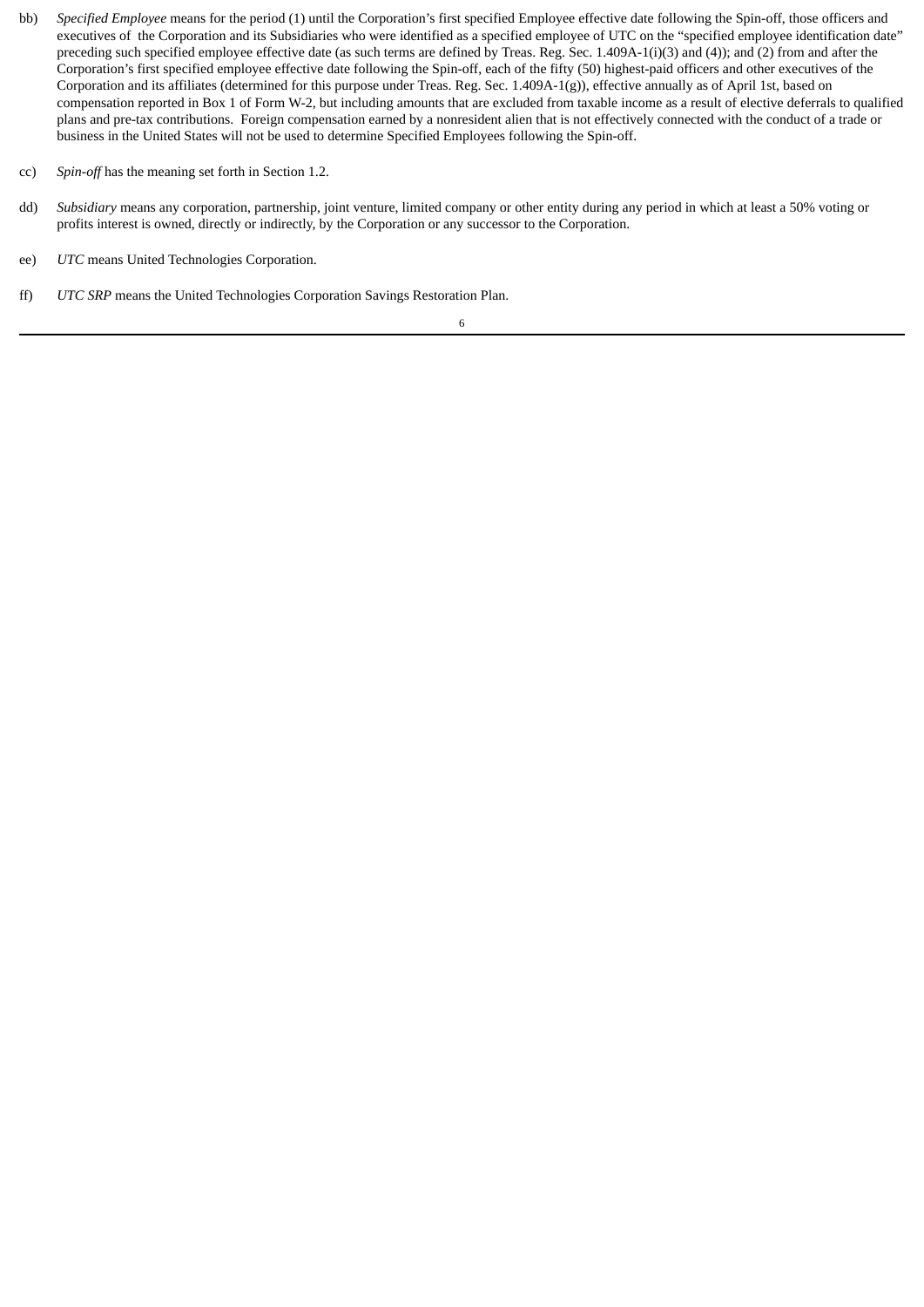# **ARTICLE III – ELIGIBILITY AND PARTICIPATION**

#### **Section 3.1 – Eligibility**

(a) *Eligibility to Make Employee Contributions*. Each Employee who meets the definition of Participant shall be eligible to make contributions in accordance with Article IV of the Plan if and to the extent such Employee's Eligible Compensation is in excess of the IRS Compensation Limit.

(b) *Eligibility for Carrier Contributions*. Each Employee who is eligible under Section 3.1(a) above and has completed one year of Continuous Service (as defined in the Qualified Savings Plan) shall be eligible to receive Carrier Contributions in accordance with Article V of the Plan.

## **Section 3.2 – Participation**

With respect to any calendar year for which the Committee offers the opportunity to defer Eligible Compensation, each eligible Participant may elect to participate in the Plan by timely filing an Election Form, properly completed in accordance with Section 4.1. Participation in the Plan is voluntary.

# **ARTICLE IV – PARTICIPANT ELECTIONS AND DESIGNATIONS**

#### **Section 4.1 – Election**

An eligible Participant may, on or before the election deadline established by the Committee, make an electronic or written election on the Election Form to defer Eligible Compensation.

#### **Section 4.2 – Election Amount**

An eligible Participant must designate in the Election Form the percentage of Eligible Compensation that will be deferred under the Plan, in a whole percentage between one and six percent.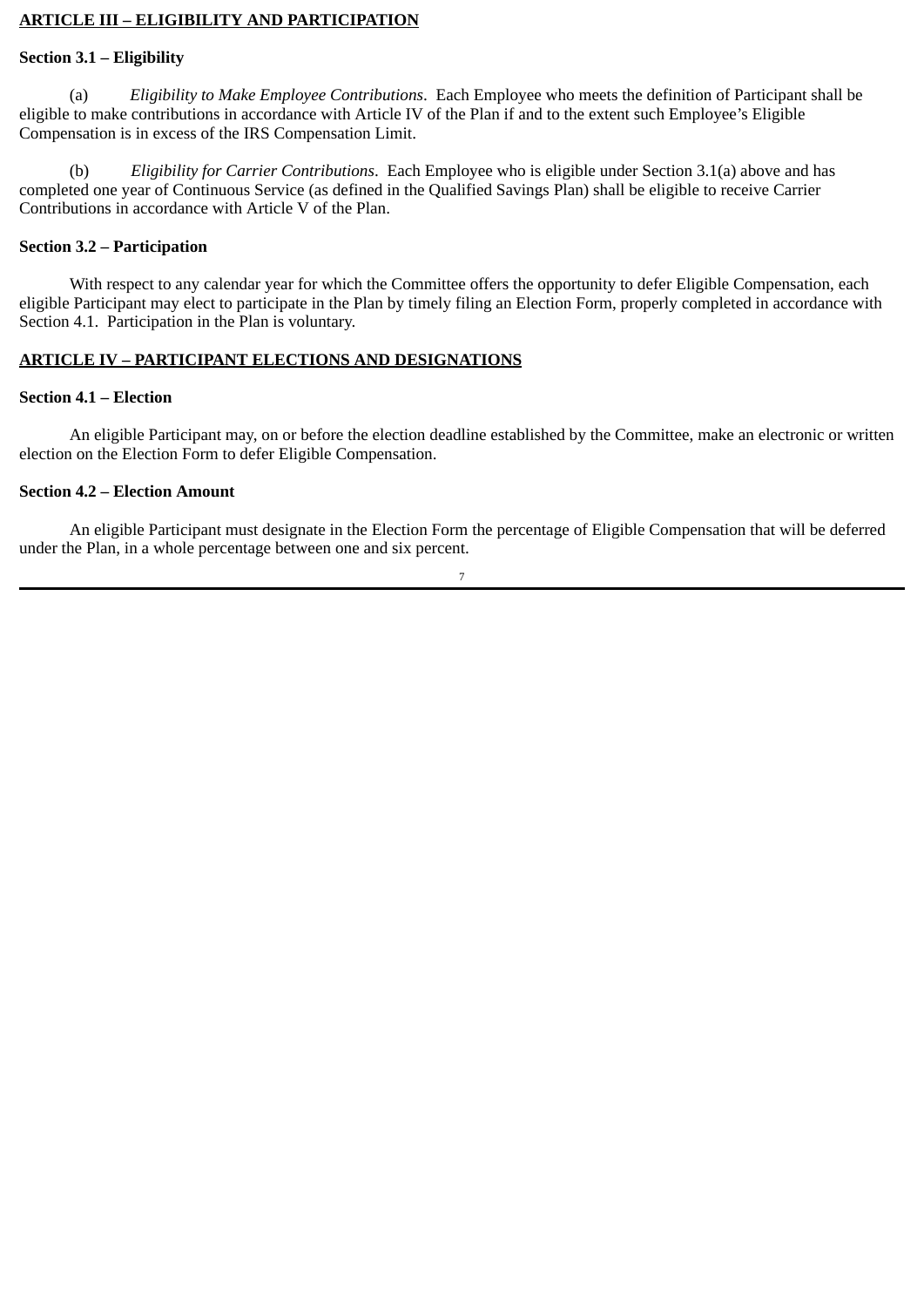## **Section 4.3 – Election Date**

(a) To defer Eligible Compensation under the Plan, an electronic or written Election Form must be completed and submitted to the Committee within such period as the Committee may specify. To the extent an election is made to defer Eligible Compensation that includes an incentive compensation payment that qualifies as Performance-Based Compensation with respect to services to be performed in the current calendar year and otherwise payable in the immediately following calendar year, such election must be submitted to the Committee no later than the June 30 of the current calendar year, or such earlier date as the Committee may specify. In all other cases, the deferral election must be submitted by December 31 preceding the calendar year in which the Eligible Compensation is earned or such earlier date as the Committee may specify.

(b) A deferral election shall be effective only if the individual making the election is still an eligible Participant at the election deadline. Except as provided below in Section 4.6 (Change in Distribution Election), the choices reflected on the Participant's Election Form shall be irrevocable on the election deadline. An eligible Employee must timely submit an election by the election deadline to be eligible to participate in the Plan. Once an election is made to defer Eligible Compensation, the election will be deemed an evergreen election and will be applied to future Plan Years, unless the election is revised or canceled during a subsequent annual enrollment period.

## **Section 4.4 – Distribution Election**

At the time the Participant first elects to defer Eligible Compensation under this Plan, the Participant may elect on the Election Form to have the Participant's Plan Accounts distributed in a lump sum or in two to fifteen annual installments. If no distribution election is made with respect to a Participant's Plan Accounts, the distribution will be made in a lump sum at the time set forth in Section 7.1.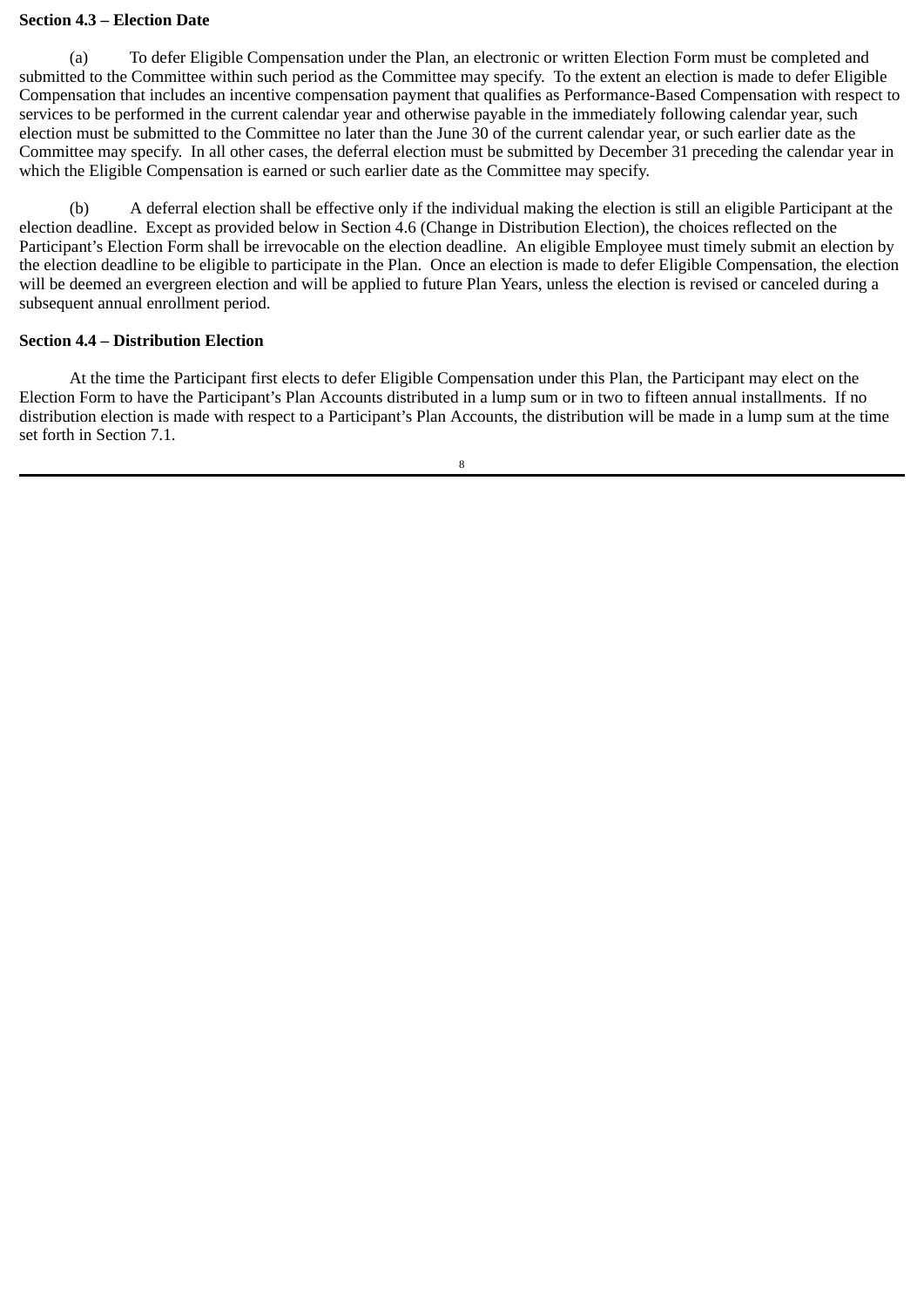## **Section 4.5 – Investment Fund Allocations**

When completing the Election Form, the Participant must allocate the amount to be deferred, in whole percentages, among the available Investment Funds. To the extent that the Participant fails to make an effective allocation among the available Investment Funds, the deferral shall be allocated entirely to the Default Investment Option. Participants may change the asset allocation of their existing Participant Contribution Accounts, and Carrier Contribution Account balances (effective as of or after the Spin-off), or future deferrals, as permitted by the Committee.

# **Section 4.6 – Change in Distribution Election**

A Participant may make an irrevocable election to change the time or form of distribution, either by changing the number of installments (including changing to or from a lump sum), the commencement date, or both, for his or her Plan Accounts. A change to the time or form of distribution must meet all of the following requirements:

(a) The new election must be made at least twelve months prior to the earlier of the date on which payments will commence under the current election and/or the date of a Separation from Service following attainment of age 50; and the new election shall be ineffective if the Participant incurs a Separation from Service within twelve months after the date of the new election;

(b) The new election will not take effect until at least twelve months after the date when the new election is submitted in a manner acceptable to the Committee; and

(c) The new payment commencement date must be at least five years later than the date on which payments would commence under the current election.

A maximum of three change elections are allowed under the Plan.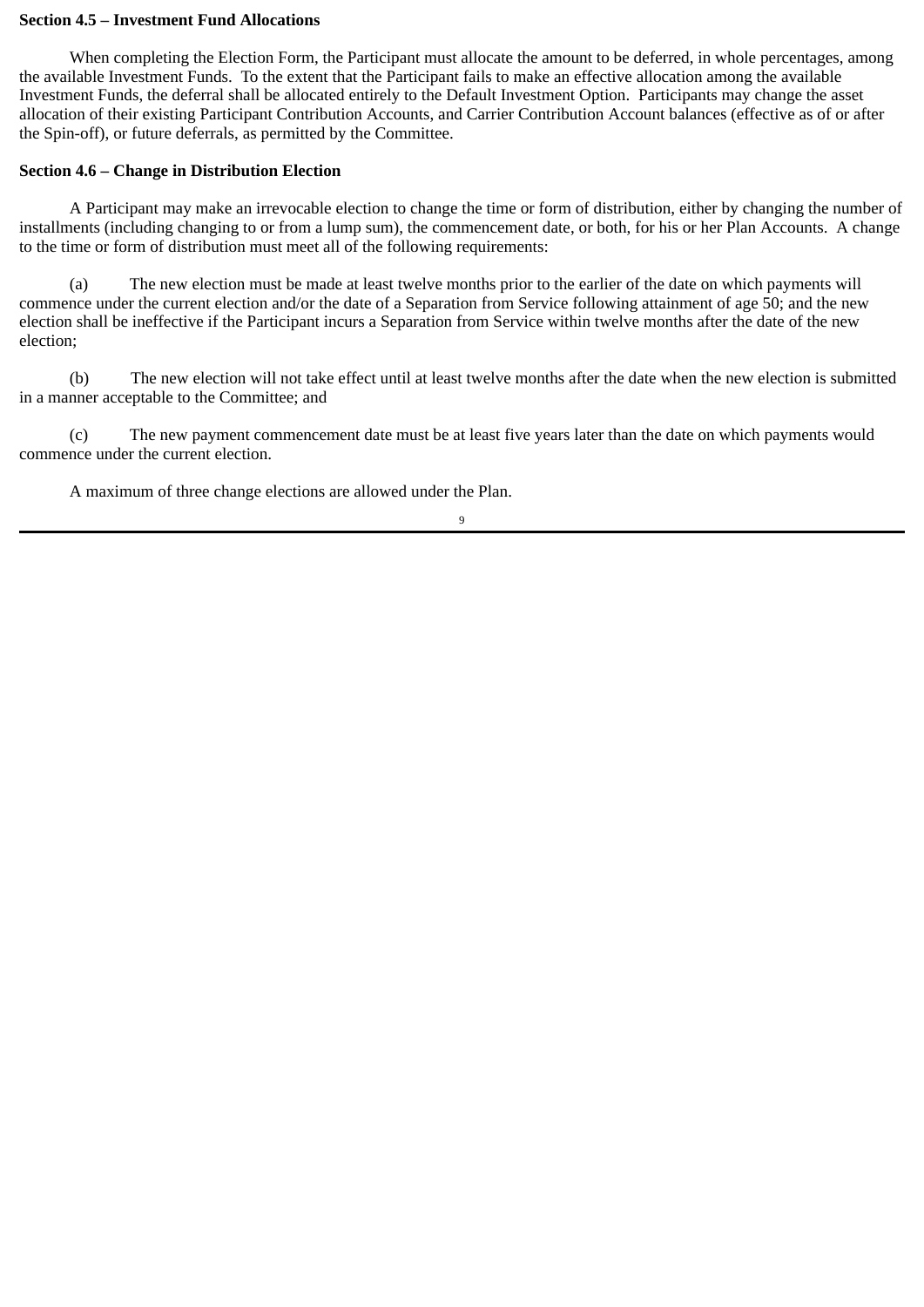### **Section 4.7 – Designation of Beneficiary**

Each Participant shall designate a Beneficiary for his or her Plan Accounts on an electronic or written form provided by the Committee. A Participant may change such designation on an electronic or written form acceptable to the Committee, and any change will be effective on the date received by the Committee. Designations received after the date of the Participant's death will not be effective. If a Beneficiary designation is not filed with the Committee before the Participant's death, or if the Beneficiary (and any contingent Beneficiary) does not survive the Participant, the value of the Participant's Plan Accounts will be paid to the Participant's estate. If a Participant designates the Participant's spouse as the Participant's Beneficiary, that designation shall not be revoked or otherwise altered or affected by any: (a) change in the marital status of the Participant; (b) agreement between the Participant and such spouse; or (c) judicial decree (such as a divorce decree) affecting any rights that the Participant and such spouse might have as a result of their marriage, separation, or divorce; it being the intent of the Plan that any change in the designation of a Beneficiary hereunder may be made by the Participant only in accordance with the procedures set forth in this Section 4.7. In the event of the death of a Participant, distributions shall be made in accordance with Section 7.6.

# **ARTICLE V – CARRIER CONTRIBUTIONS**

## **Section 5.1 – Contribution Amount**

The Corporation will credit a sixty percent (60%) matching contribution to the Plan on up to six percent (6%) of each Participant's Eligible Compensation deferred under the Plan during the Plan Year. If the matching contribution formula in the Qualified Savings Plan is amended, the matching contribution formula under the Plan will mirror such amendment.

## **Section 5.2 – Eligibility for Contribution**

A Participant shall not receive a Carrier Contribution with respect to any Participant deferrals that would otherwise have been paid to the Participant prior to the Participant's meeting the participation requirements of Section 3.1(b) of the Plan.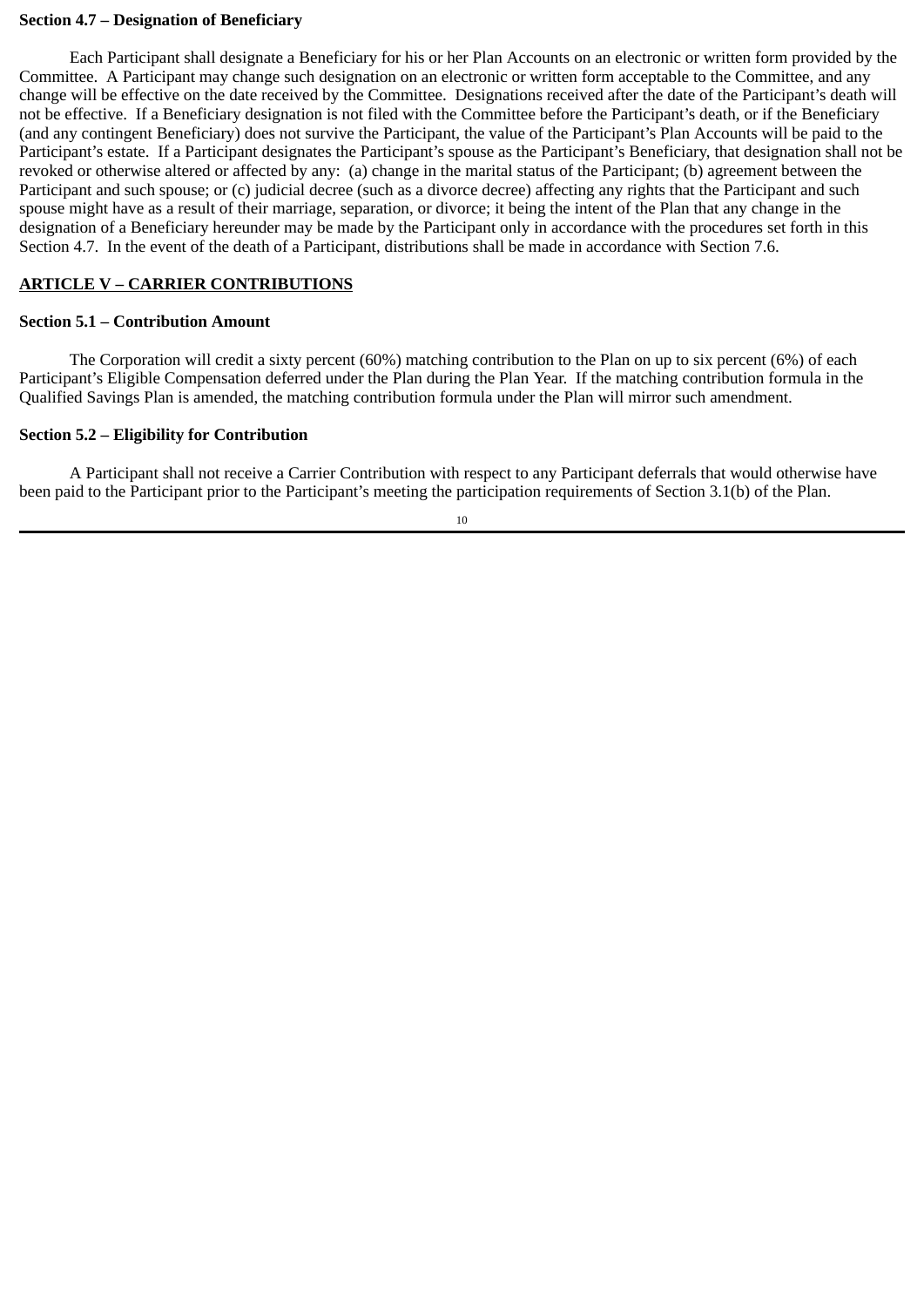#### **Section 5.3 – Form of Carrier Contribution**

Except as provided in Section 5.6, any Carrier Contribution made prior to the date of the Spin-off shall be in the form of Deferred Stock Units. Effective as of the Spin-off, Participants may exchange Deferred Stock Units credited to their Carrier Contribution Account for other Investment Funds and elect to have future Carrier Contributions directed to any Investment Fund as provided in Section 4.5.

## **Section 5.4 – Timing of Contribution**

Allocation of Carrier Contributions and Participant deferrals shall generally be made to each Participant's Carrier Contribution Account on or immediately following each pay period, but no less frequently than once with respect to each Plan Year. The Corporation may in its sole discretion credit additional amounts to Participants' Carrier Contribution Accounts, may specify vesting requirements applicable to such additional amounts and need not treat all Participants uniformly.

## **Section 5.5 – Vesting of Contributions**

A Participant is always 100% vested in his or her Participant Contribution Account. A Participant shall be vested in the value of his or her Carrier Contribution Account upon the first to occur of the following: participation in the Plan for two years (including the UTC SRP prior to the Spin-off); completion of three years of Continuous Service (as defined in the Qualified Savings Plan), attainment of age 65; the death or Disability of the Participant while employed by a Carrier Company; the layoff of a Participant from a Carrier Company due to lack of work; or the Participant's entrance into United States military service before completing two years of Plan participation.

## **Section 5.6 – Benefit Restoration Contribution**

At the end of each Plan Year, the Committee will determine whether a Participant is eligible to receive a Benefit Restoration Contribution and will credit any applicable Benefit Restoration Contribution to the affected Participant's account under the DCP in the same manner as provided for Benefit Restoration Contributions with respect to the Qualified Savings Plan under the terms of the DCP.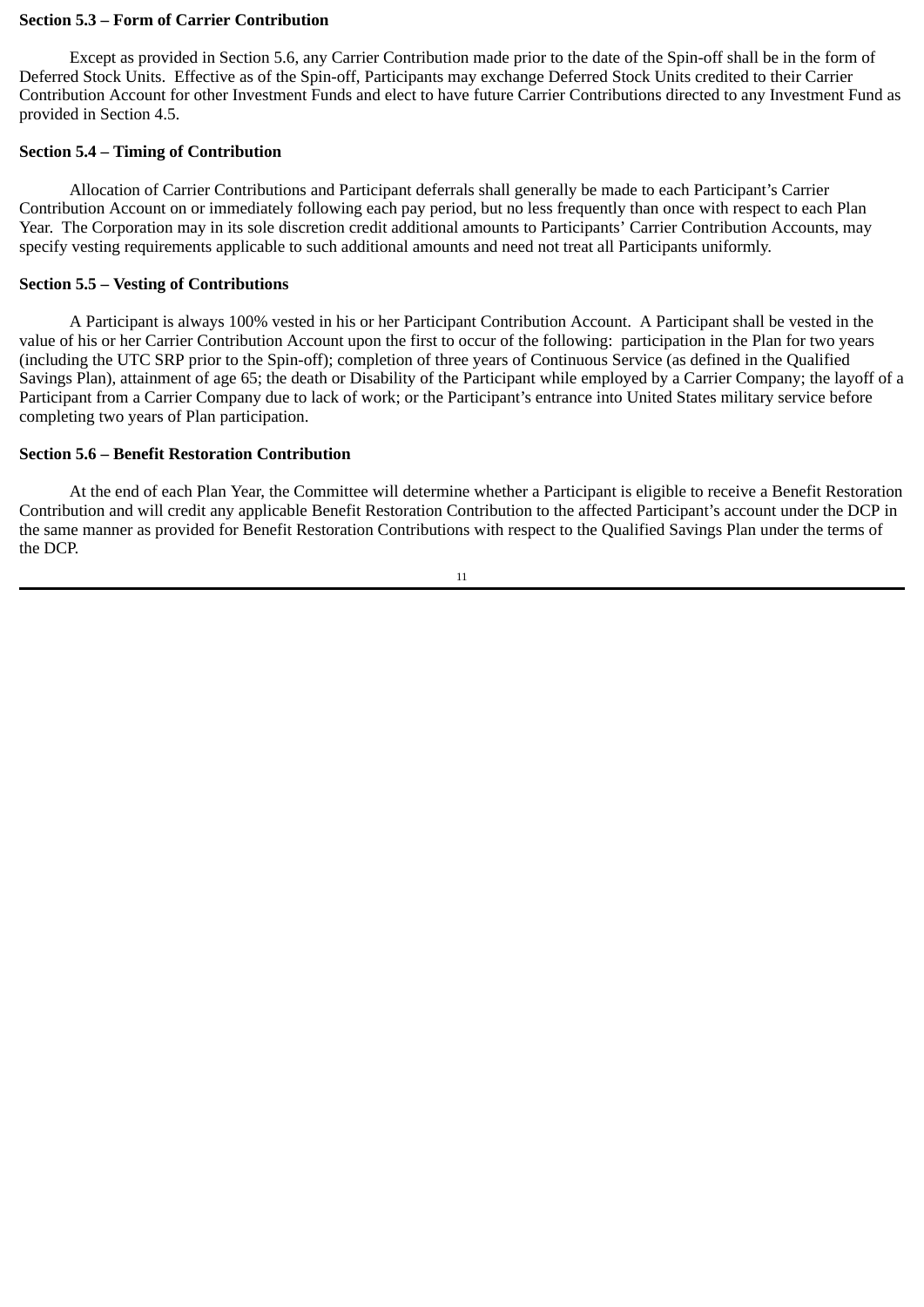## **ARTICLE VI – PLAN ACCOUNTS**

#### **Section 6.1 – Accounts**

A Participant Contribution Account and a Carrier Contribution Account will be established for each Participant.

(a) *Participant Contribution Accounts.* Participant Contribution Accounts shall be allocated or reallocated among Investment Funds in accordance with the Plan terms and each Participant's instructions in the manner set forth in Section 4.5.

(b) *Carrier Contribution Accounts.* Carrier Contribution Accounts shall be credited with Deferred Stock Units. Prior to the Spin-off, Deferred Stock Units may not be exchanged for any other Investment Funds. From and after the Spin-off, Deferred Stock Units may be exchanged for other Investment Funds, but no exchanges may be from other Investment Funds into Deferred Stock Units. Carrier Contribution Accounts shall be maintained in Deferred Stock Units, unless allocated or reallocated among Investment Funds in accordance with the Plan terms and each Participant's instructions in the manner set forth in Section 4.5. Carrier Contribution Accounts will be credited daily with investment earnings and losses, including dividends and capital gains, where applicable, in accordance with the Plan terms and a Participant's investment elections.

### **Section 6.2 – Valuation of Stock Unit Funds**

Until the Spin-off, deferred compensation allocated to the UTC Stock Unit Fund will be converted to UTC Deferred Stock Units, including fractional UTC Deferred Stock Units. Upon the Spin-off, UTC Deferred Stock Units will be converted into Carrier Deferred Stock Units, including fractional Carrier Deferred Stock Units, in accordance with the Employee Matters Agreement. A UTC or Carrier Deferred Stock Unit, as the case may be, shall have a value equal to the closing price of one share of the underlying Common Stock as reported on the composite tape of the New York Stock Exchange. The number of Deferred Stock Units will be calculated by dividing the amount of Eligible Compensation deferred by the closing price of the applicable Common Stock on the date when the deferred amount is credited to the Participant's UTC or Carrier Stock Unit Fund, as applicable. Deferred Stock Units will be credited with dividend equivalent payments equal to the declared dividend on the underlying Common Stock (if any). Such dividend equivalent payments will be converted to additional Deferred Stock Units and fractional units using the closing price of the underlying Common Stock as of the date such dividends are credited to the Participant's UTC stock unit fund or Carrier stock unit fund.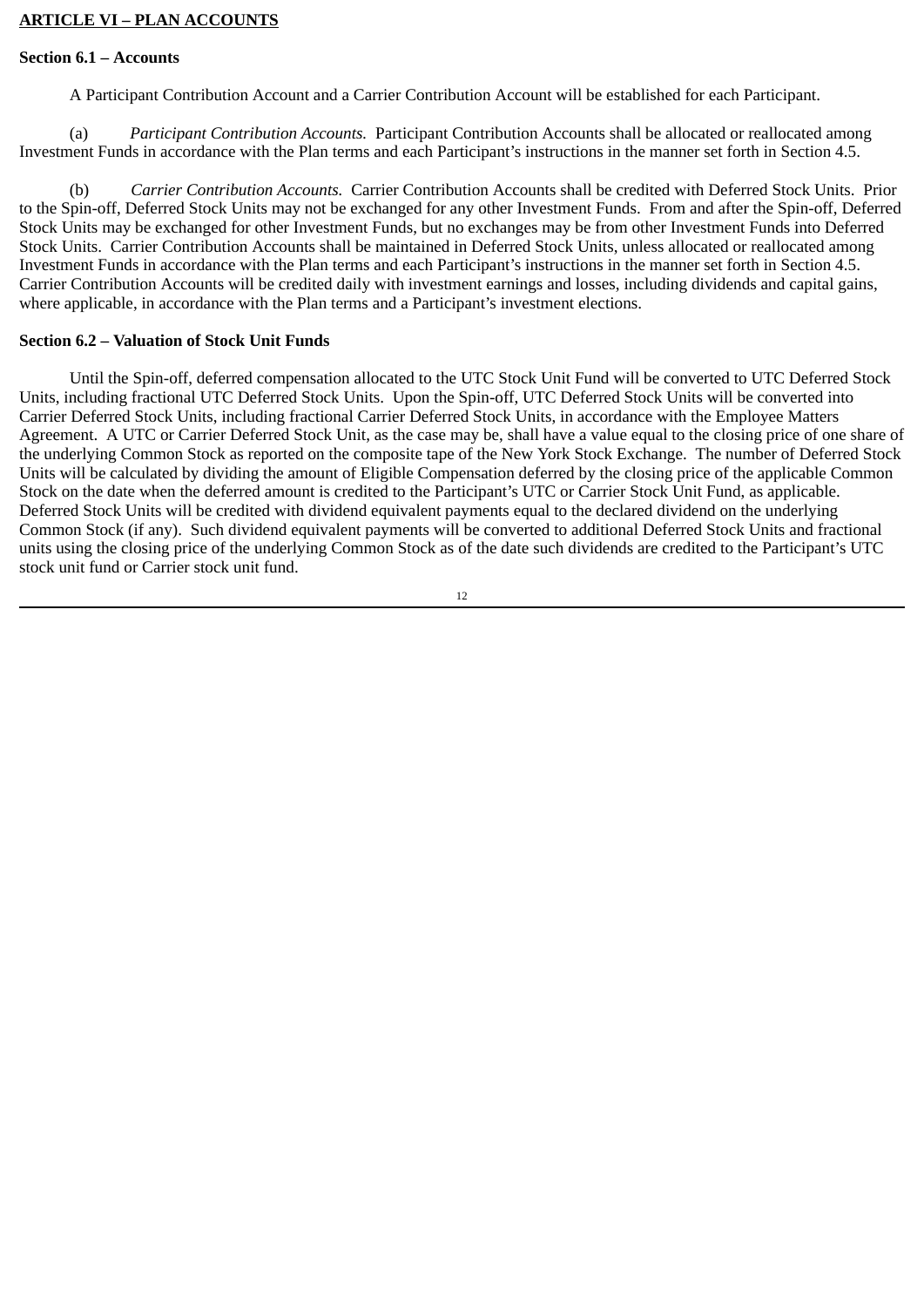## **Section 6.3 – Valuation of Investment Funds**

Deferred compensation allocated to Investment Funds will be converted to the applicable Investment Fund units based on the closing share price of that Investment Fund as of the date the deferred amount is credited to the Participant's applicable Investment Fund. The value of the units of an Investment Fund will fluctuate on each business day based on the performance of the applicable Investment Fund.

## **Section 6.4 – Allocation to Accounts**

During the year of deferral, Participant deferred amounts will be allocated to the Participant's Contribution Account and Investment Funds as of or as soon as administratively practicable after the date the deferred amounts would otherwise have been paid to the Participant. Carrier Contributions will be allocated to the Participant's Carrier Contribution Account and Investment Funds on or as soon as administratively practicable following each pay period, but no less frequently than once with respect to each Plan Year.

# **Section 6.5 – Reports to Participants**

The Committee will provide or make available detailed information to Participants regarding the credited value of Plan Accounts, distribution elections, Beneficiary designations, and Investment Fund allocations. Such information may be provided via electronic media as determined by the Committee. No Carrier Company, no director, officer or employee of a Carrier Company, and no entity retained by a Carrier Company to provide Plan services shall have any liability to any Participant or Beneficiary for any failure or delay in providing such information or for the results of any error (including any failure to implement any Investment Fund allocation) disclosed in such information.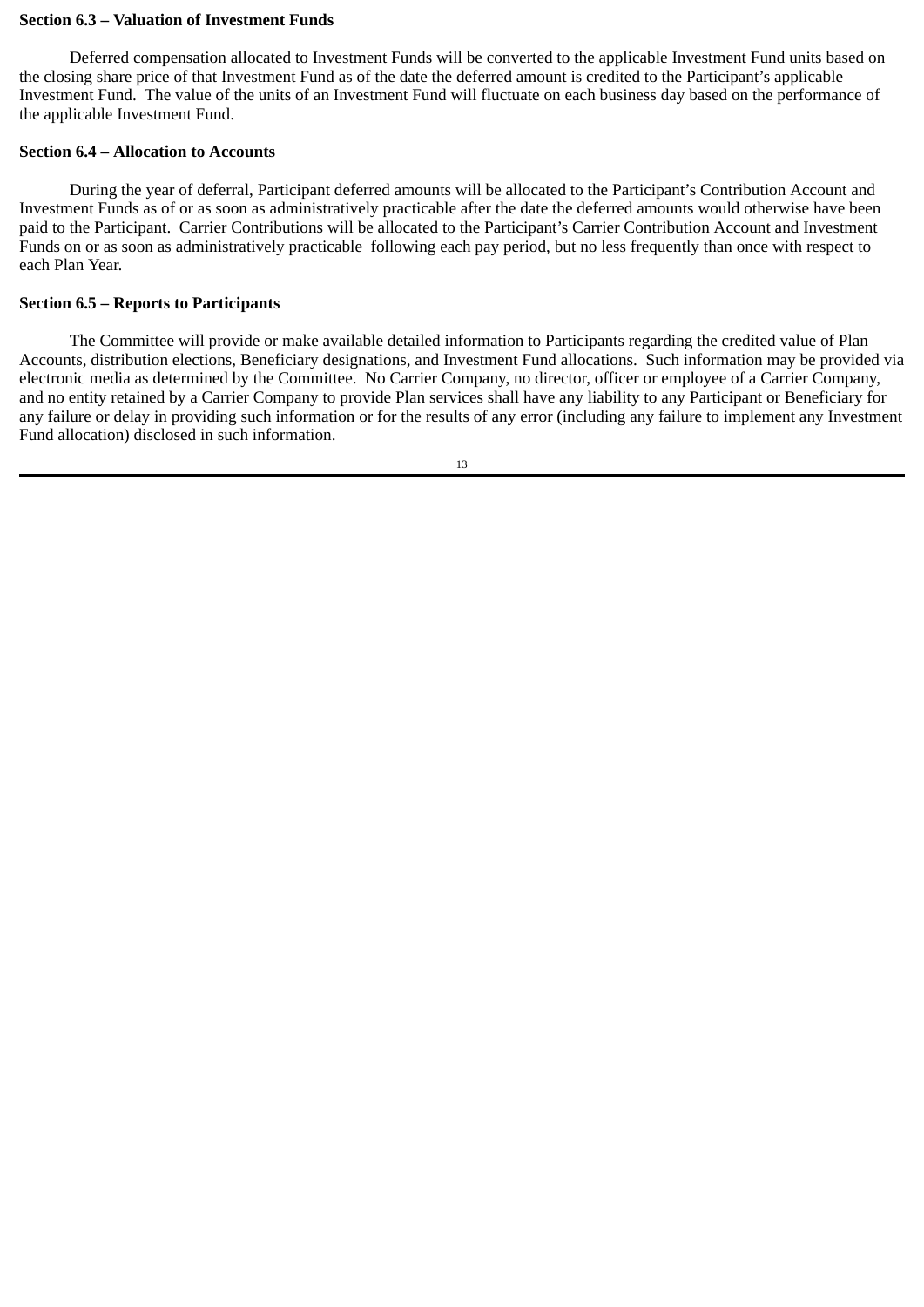# **ARTICLE VII – DISTRIBUTION OF ACCOUNTS**

# **Section 7.1 – Timing of Plan Distributions**

Except as provided in Section 4.6 (Change in Distribution Election), Section 7.4 (Separation from Service before Attaining Age Fifty), Section 7.5 (Separation from Service of Specified Employees), and Section 7.6 (Death), the value of a Participant's Plan Accounts will be distributed (or begin to be distributed) to the Participant in April of the calendar year following the calendar year of the Participant's Separation from Service.

# **Section 7.2 – Method of Distribution**

Except as provided in Section 7.4 (Separation from Service before Attaining Age Fifty) and Section 7.6 (Death), Plan Accounts will be distributed to the Participant in a single lump-sum payment, or in a series of annual installment payments, in accordance with the Participant's election on file. Annual installment distributions shall be payable to the Participant beginning as of the payment commencement date and continuing as of each anniversary of the payment commencement date thereafter until all installments have been paid. To determine the amount of each installment, the value of the Participant's Plan Accounts on the payment date will be multiplied by a fraction, the numerator of which is one and the denominator of which is the remaining number of scheduled installments.

# **Section 7.3 – Form of Distribution**

(a) *Pre-Spin-off.* Until the Spin-off, Participant Contribution Account distributions will be made in cash, and Carrier Contribution Account distributions will be made in UTC Common Stock (with fractional shares settled in cash)

(b) *Post-Spin-off.* Effective as of the Spin-off, Participant Contribution Account distributions and Carrier Contribution Account distributions will be made in cash.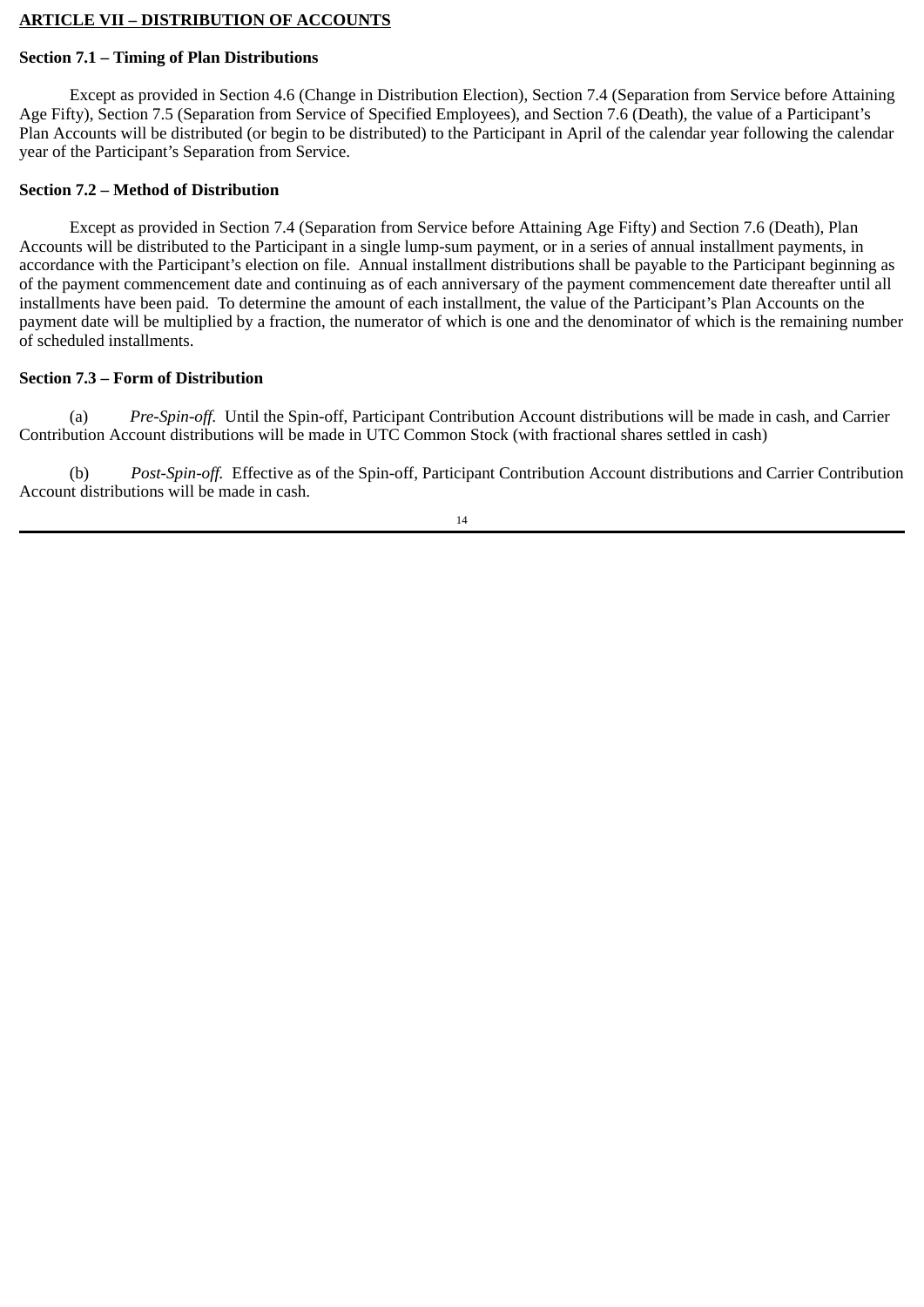## **Section 7.4 – Separation from Service before Attaining Age Fifty**

If a Participant's Separation from Service occurs before the Participant attains age fifty (50), the full value of the Participant's Plan Accounts will be distributed to the Participant in a lump-sum payment in April of the calendar year following the calendar year of the Participant's Separation from Service (or, if the Participant is a Specified Employee at the time of his or her Separation from Service, on the date provided in Section 7.5, below, if later) regardless of the distribution option elected and regardless of any change in the distribution election.

## **Section 7.5 – Separation from Service of Specified Employees**

Distributions to Specified Employees on account of a Separation from Service will not be made or commence earlier than the first day of the seventh month following the date of Separation from Service. All Plan Accounts shall continue to accrue hypothetical investment gains and losses as provided in Article VI until the distribution date. In the case of a distribution in installments, the date of any subsequent installments shall not be affected by the delay of any installment hereunder.

## **Section 7.6 – Death**

In the event of the death of a Participant before the Participant's Plan Accounts have been fully distributed, the full remaining value of the Participant's Plan Accounts will be distributed to the designated Beneficiary or the Participant's estate in a lump sum no later than December 31st of the year immediately following the year in which the death occurred. Upon notification of death, pending distribution, the value of the Participant's Plan Accounts will be allocated to the Default Investment Option.

### **Section 7.7 - Accelerated Distribution in the Case of an Unforeseeable Emergency**

(a) The Committee may, upon a Participant's written application, agree to an accelerated distribution of some or all of the value of a Participant's Plan Accounts upon the occurrence of an Unforeseeable Emergency. An "Unforeseeable Emergency" is a severe financial hardship to the Participant resulting from (1) an illness or accident of the Participant, the Participant's spouse, the Participant's Beneficiary, or the Participant's dependent (as defined in Section 152 of the Code, without regard to Sections 152(b)  $(1)$ ,  $(b)(2)$ , and  $(d)(1)(B)$ ;  $(2)$  loss of the Participant's property due to casualty; or  $(3)$  other similar extraordinary and unforeseeable circumstances arising as a result of events beyond the control of the Participant. Whether a Participant is faced with an unforeseeable emergency permitting a distribution is to be determined based on the relevant facts and circumstances of each case. Acceleration will not be granted if the emergency is or may be relieved through reimbursement or compensation from insurance or otherwise, by liquidation of the Participant's assets (to the extent the liquidation of such assets would not cause severe financial hardship), or by cessation of deferrals under the Plan.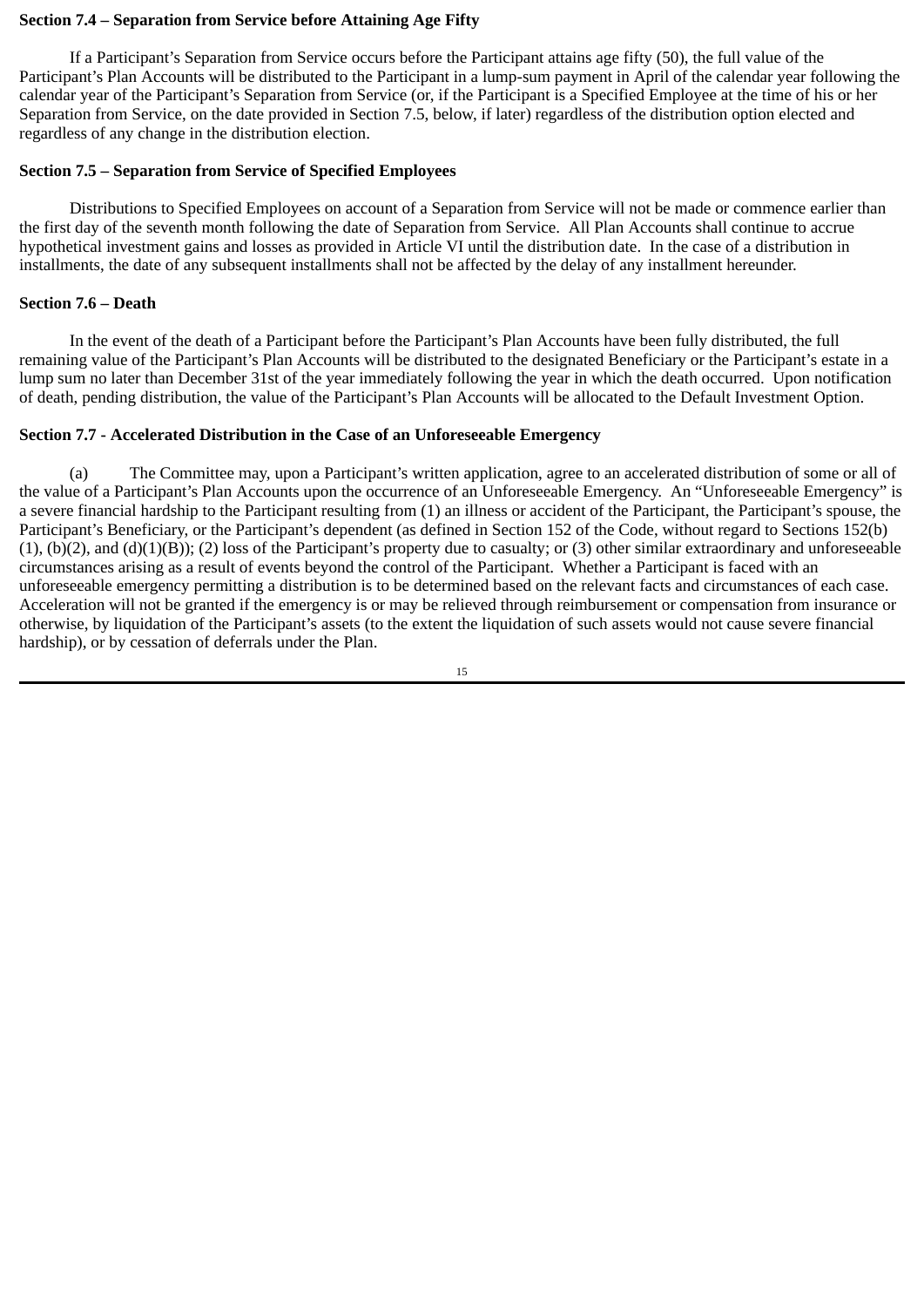(b) Distributions on account of an Unforeseeable Emergency shall be limited to the amount reasonably necessary to satisfy the emergency need. Such amount may include amounts necessary to pay any federal, state, local, or foreign income taxes or penalties reasonably anticipated to result from the distribution.

(c) The Committee will determine from which Investment Funds hardship distributions will be made. Any Participant who is an officer or director of the Corporation within the meaning of Section 16 of the Securities Exchange Act of 1934 is not eligible for distributions on account of Unforeseeable Emergency.

# **Section 7.8 – Disability**

In the event of the Disability of a Participant that qualifies as a "Separation from Service" for purposes of Section 409A, the Participant's Plan Accounts will be distributed in accordance with the Participant's elections on file.

# **Section 7.9 – Administrative Adjustments in Payment Date**

A payment is treated as being made on the date when it is due under the Plan if the payment is made on the due date specified by the Plan, or on a later date that is either (a) in the same calendar year (for a payment whose specified due date is on or before September 30), or (b) by the 15th day of the third calendar month following the date specified by the Plan (for a payment whose specified due date is on or after October 1). A payment also is treated as being made on the date when it is due under the Plan if the payment is made not more than 30 days before the due date specified by the Plan. In no event will a payment to a Specified Employee on account of a Separation from Service be made or commence earlier than the first day of the seventh month following the date of Separation from Service. A Participant may not, directly or indirectly, designate the taxable year of a payment made in reliance on the administrative rules in this Section 7.9.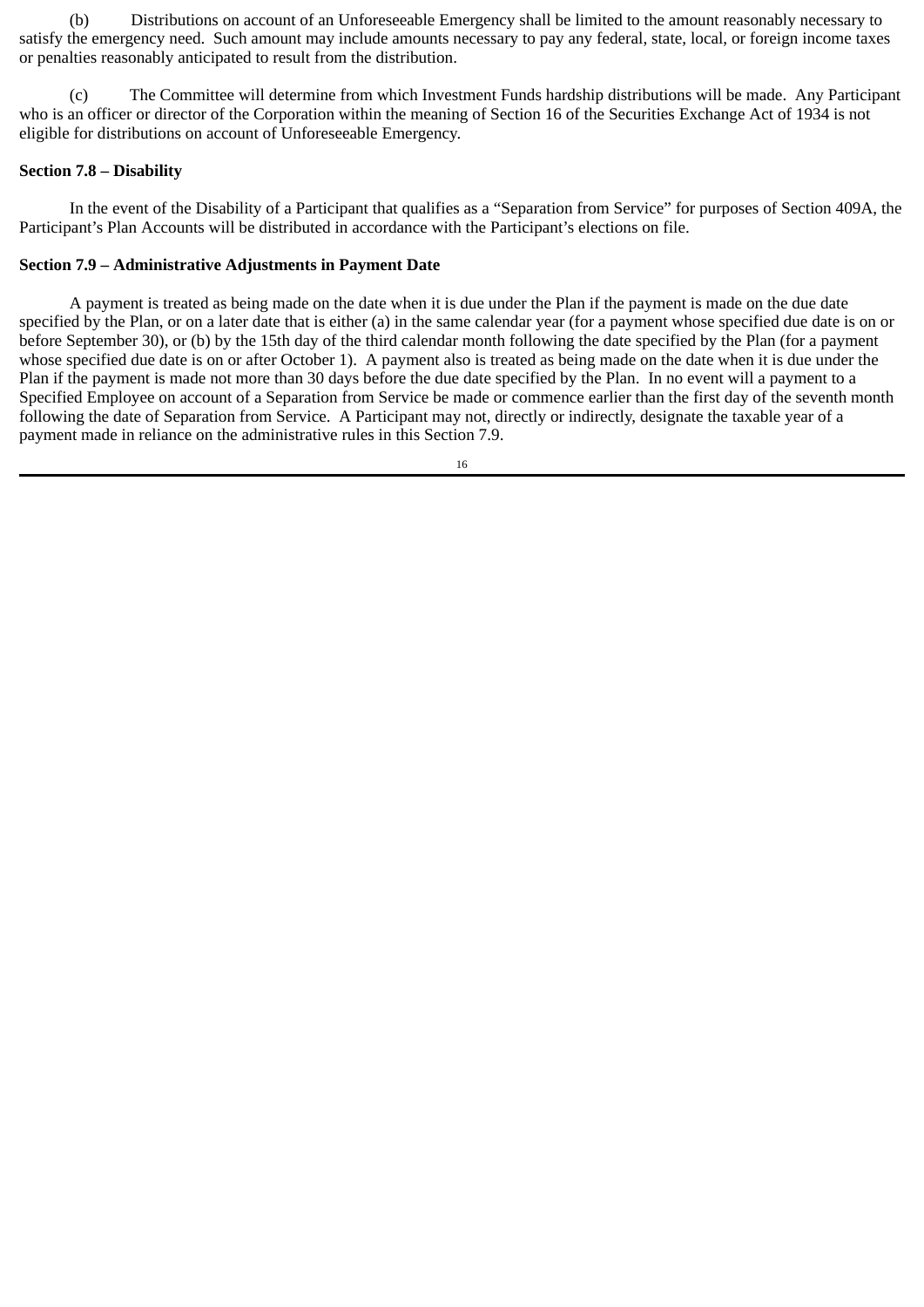## **Section 7.10 – Minimum Balance Payout Provision**

If a Participant's Plan Accounts balance under this Plan (and under all other nonqualified deferred compensation plans of the Corporation that are required to be aggregated with this Plan under Section 409A), determined at the time of the Participant's Separation from Service, is less than the amount set as the limit on elective deferrals under Section 402(g)(1)(B) of the Code in effect for the year in which the Participant's Separation from Service occurs, the Committee retains discretion to distribute the Participant's entire Plan Accounts (and the Participant's entire interest in any other nonqualified deferred compensation plan that is required to be aggregated with this Plan) in a lump sum in the month of April following the Participant's Separation from Service, even if the Participant has elected to receive a different form of distribution. Any exercise of the Committee's discretion taken pursuant to this Section 7.10 shall be evidenced in writing, no later than the payment date.

# **ARTICLE VIII – AMENDMENT AND TERMINATION OF PLAN**

# **Section 8.1 – Amendment**

The Corporation may, at any time, amend the Plan in whole or in part, provided that no amendment may decrease the value of any Plan Accounts as of the date of such amendment. In the event of any change in law or regulation relating to the Plan or the tax treatment of Plan Accounts, the Plan shall, without further action by the Committee, be deemed to be amended to comply with any such change in law or regulation effective as of the first date necessary to prevent the taxation, constructive receipt or deemed distribution of Plan Accounts prior to the date Plan Accounts would be distributed under the provisions of Article VII. To the extent any rule or procedure adopted by the Committee is inconsistent with a provision of the Plan that is administrative, technical or ministerial in nature, the Plan shall be deemed amended to the extent of the inconsistency.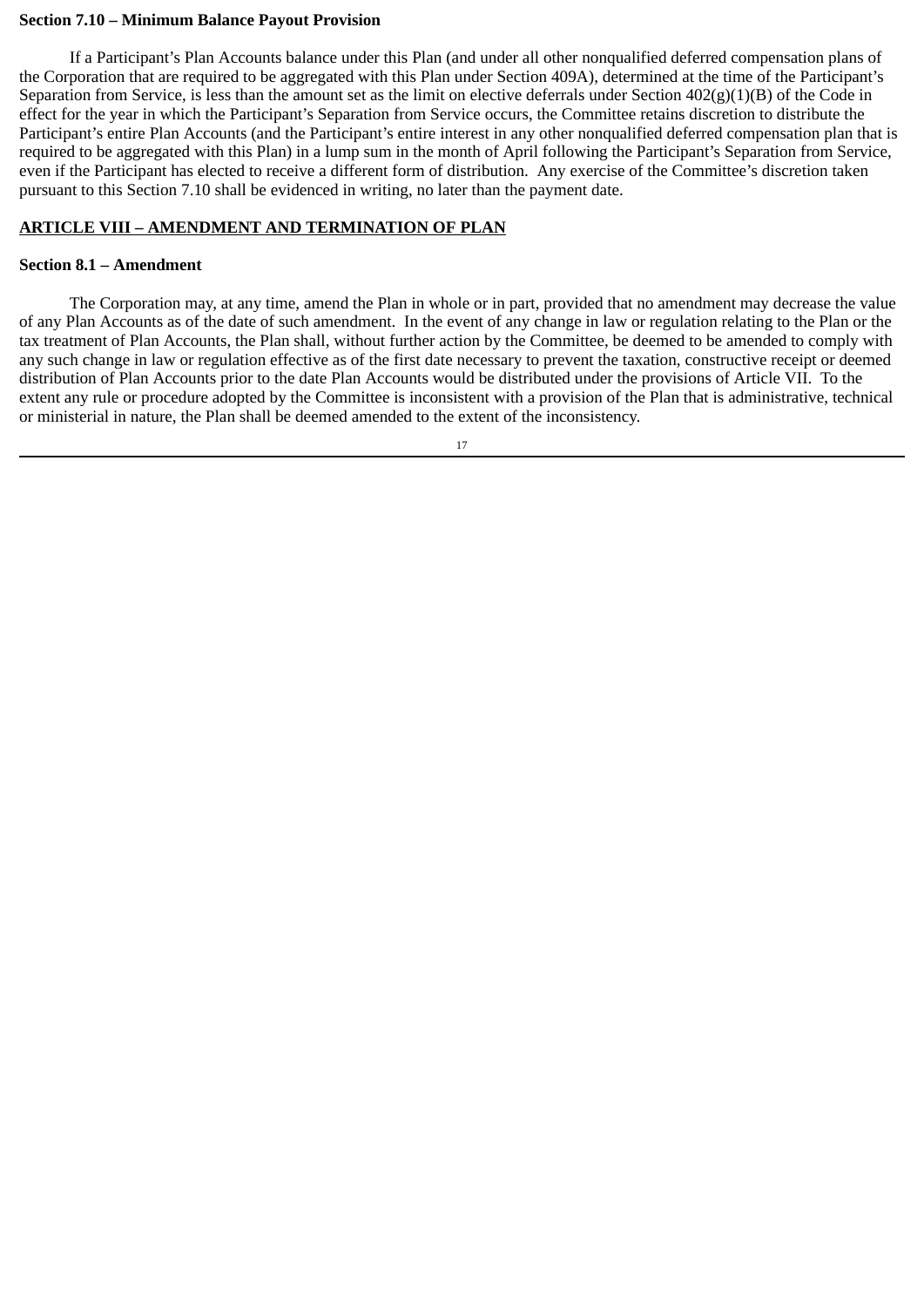## **Section 8.2 – Plan Suspension and Termination**

(a) The Committee may, at any time, suspend or terminate the Plan with respect to new or existing Election Forms if, in its sole judgment, the continuance of the Plan, the tax, accounting, or other effects thereof, or potential payments thereunder would not be in the best interest of the Corporation or for any other reason.

In the event of the suspension of the Plan, no additional deferrals or Carrier Contributions shall be made under the Plan. All previous deferrals and Carrier Contributions shall accumulate and be distributed in accordance with the otherwise applicable provisions of the Plan and the applicable elections on file.

(c) Upon the termination of the Plan with respect to all Participants, and the termination of all arrangements sponsored by the Corporation or its affiliates that would be aggregated with the Plan under Section 409A, the Corporation shall have the right, in its sole discretion, and notwithstanding any elections made by the Participant, to pay the Participant's Plan Accounts in a lump sum, to the extent permitted under Section 409A. All payments that may be made pursuant to this Section 8.2(c) shall be made no earlier than the 13th month and no later than the 24th month after the termination of the Plan. The Corporation may not accelerate payments pursuant to this Section 8.2(c) if the termination of the Plan is proximate to a downturn in the Corporation's financial health within the meaning of Treas. Reg. Sec.  $1.409A-3(j)(4)(ix)(C)(1)$ . If the Corporation exercises its discretion to accelerate payments under this Section 8.2(c), it shall not adopt any new arrangement that would have been aggregated with the Plan under Section 409A within three years following the date of the Plan's termination. The Committee may also provide for distribution of Plan Accounts following a termination of the Plan under any other circumstances permitted by Section 409A.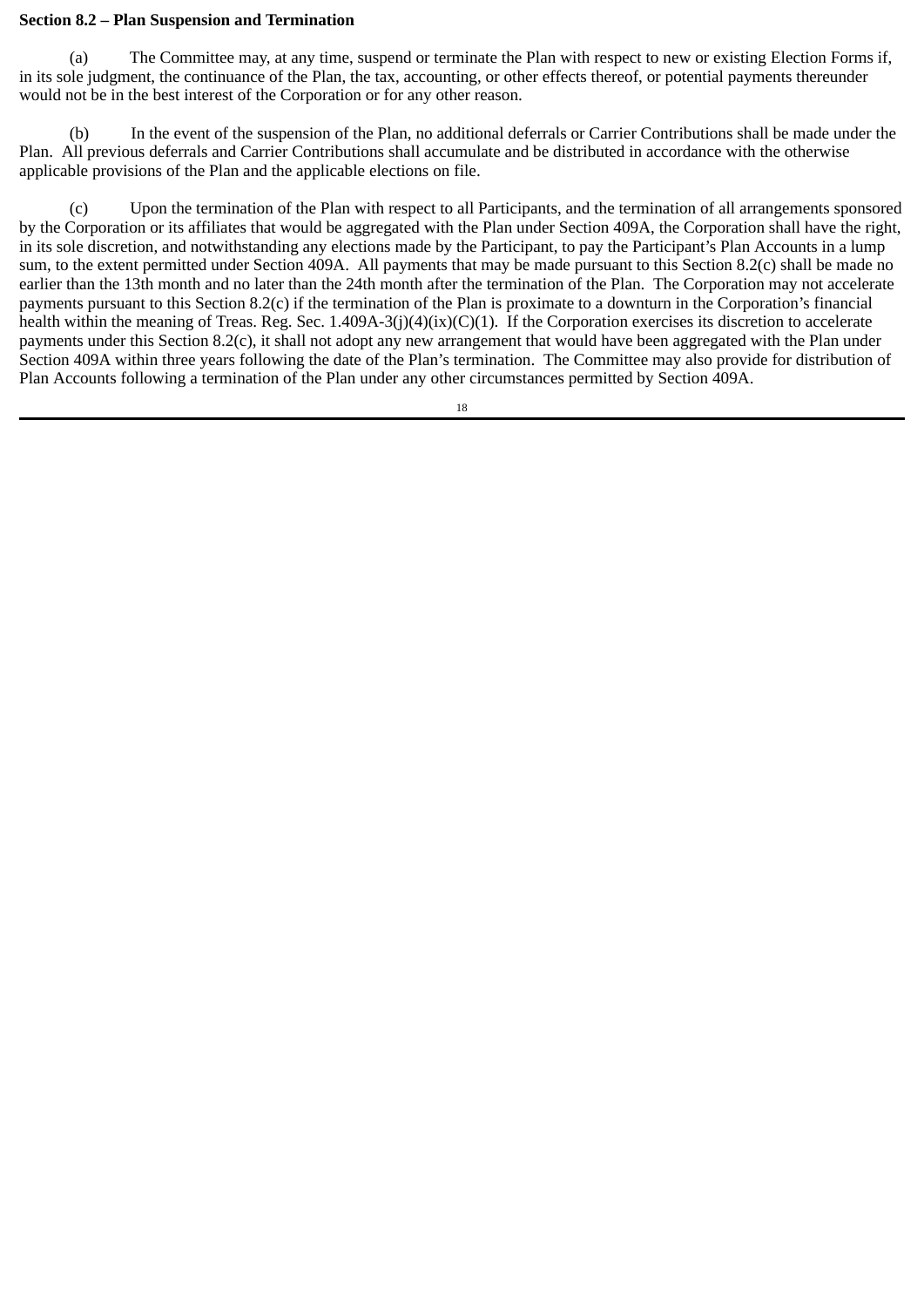## **Section 8.3 – No Consent Required**

The consent of any Participant, Beneficiary, or other person shall not be required with respect to any amendment, suspension, or termination of the Plan.

# **ARTICLE IX – GENERAL PROVISIONS**

# **Section 9.1 – Unsecured General Creditor**

The Corporation's obligations under the Plan constitute an unfunded and unsecured promise to pay money in the future. Participants' and Beneficiaries' rights under the Plan are solely those of a general unsecured creditor of the Corporation. No assets will be placed in trust, set aside or otherwise segregated to fund or offset liabilities in respect of the Plan or Participants' Plan Accounts.

# **Section 9.2 – Nonassignability**

(a) Except as provided in subsection (b) or (c) below, no Participant or Beneficiary or any other person shall have the right to sell, assign, transfer, pledge, or otherwise encumber any interest in the Plan, and all Plan Accounts and the rights to all payments are unassignable and non-transferable. Plan Accounts or payment hereunder, prior to actual payment, will not be subject to attachment or seizure for the payment of any debts, judgments or other obligations. Plan Accounts or other Plan benefits? will not be transferred by operation of law in the event of a Participant's or any Beneficiary's bankruptcy or insolvency.

(b) The Plan shall comply with the terms of any valid domestic relations order submitted to the Committee. Any payment of a Participant's Plan Accounts to a party other than the Participant pursuant to the terms of a domestic relations order shall be charged against and reduce the Participant's Plan Accounts. Neither the Plan, the Corporation, the Committee, nor any other party shall be liable in any manner to any person, including but not limited to any Participant or Beneficiary, for complying with the terms of a domestic relations order.

(c) To the extent that any Participant, Beneficiary or other person receives an excess or erroneous payment under the Plan, the amount of such excess or erroneous payment shall be held in a constructive trust for the benefit of the Corporation and the Plan, and shall be repaid by such person upon demand. The Committee may reduce any other benefit payable to such person, or may pursue any remedy available at law or equity to recover the amount of such excess or erroneous payment or the proceeds thereof. Notwithstanding the foregoing, the amount payable to a Participant or Beneficiary may be offset by any amount owed to any Carrier Company to the extent permitted by Section 409A.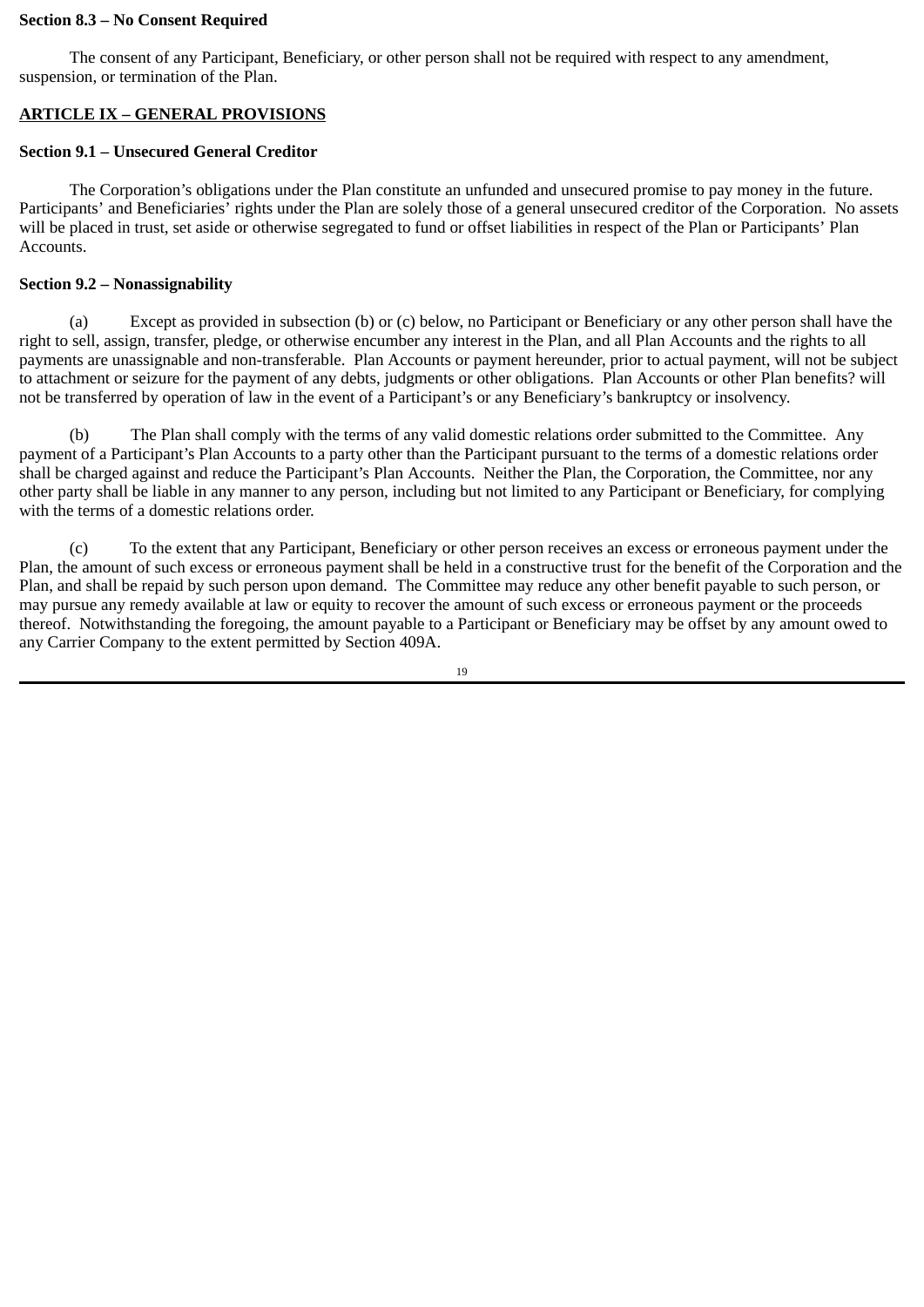### **Section 9.3 – No Contract of Employment**

Participation in the Plan shall not be construed to constitute a direct or indirect contract of employment between any Carrier Company and any Participant. Participants and Beneficiaries will have no rights against any Carrier Company resulting from participation in the Plan other than as specifically provided herein. Nothing in the Plan shall be deemed to give a Participant the right to be retained in the service of any Carrier Company for any length of time or to interfere with the right of any Carrier Company to terminate a Participant's employment.

## **Section 9.4 – Governing Law**

The provisions of the Plan will be construed and interpreted according to the laws of the State of Delaware, to the extent not preempted by federal law.

# **Section 9.5 – Validity**

If any provision of the Plan is held to be illegal or invalid for any reason, the remaining provisions of the Plan will be construed and enforced as if such illegal and invalid provision had never been inserted herein.

## **Section 9.6 – Notice**

Any notice or filing required or permitted to be given to the Committee under the Plan shall be sufficient if sent by firstclass mail to the Carrier Global Corporation, 13995 Pasteur Boulevard, Palm Beach Gardens, FL 33418, Attn: Carrier Employee Benefit Plan Committee. Any notice or filing required or permitted to be given to any Participant or Beneficiary under the Plan shall be sufficient if provided electronically, hand-delivered, or mailed to the address (or email address, as the case may be) of the Participant or Beneficiary then listed on the records of the Corporation. Any such notice will be deemed given as of the date of delivery or, if delivery is made by mail, as of the date shown on the postmark or email system.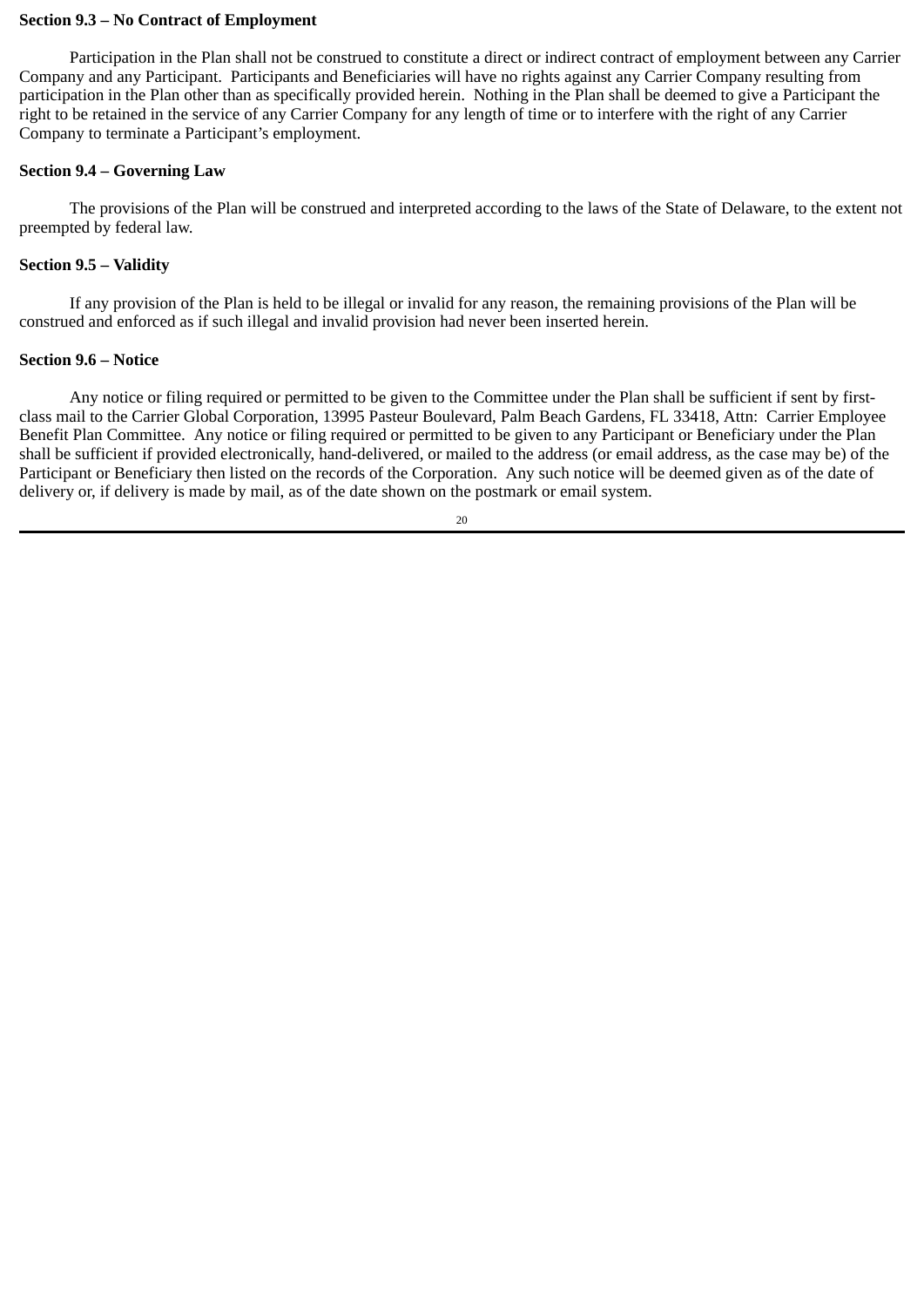#### **Section 9.7 – Successors**

The provisions of the Plan shall bind and inure to the benefit of the Corporation and its successors and assigns. The term successors as used herein shall include any corporate or other business entity that by merger, consolidation, purchase or otherwise acquires all or substantially all of the business and assets of the Corporation, and successors of any such corporation or other business entity.

#### **Section 9.8 – Incompetence**

If the Committee determines, upon evidence satisfactory to the Committee, that any Participant or Beneficiary to whom a benefit is payable under the Plan is unable to care for his or her affairs because of illness or accident, any payment due (unless prior claim therefore shall have been made by a duly authorized guardian or other legal representative) may be paid, upon appropriate indemnification of the Committee and the Corporation, to the spouse of the Participant or other person deemed by the Committee to have incurred expenses for the benefit of and on behalf of such Participant or Beneficiary. Any such payment from a Participant's Plan Accounts shall be a complete discharge of any liability under the Plan with respect to the amount so paid.

#### **Section 9.9 – Section 409A Compliance**

To the extent that rights or payments under this Plan are subject to Section 409A, the Plan shall be construed and administered in compliance with the conditions of Section 409A and regulations and other guidance issued pursuant to Section 409A for deferral of income taxation until the time the compensation is paid. Any distribution election that would not comply with Section 409A shall not be effective for purposes of this Plan. To the extent that a provision of this Plan does not comply with Section 409A, such provision shall be void and without effect. The Corporation does not warrant that the Plan will comply with Section 409A with respect to any Participant or with respect to any payment. In no event shall any Carrier Company; any director, officer, or employee of a Carrier Company (other than the Participant); or any member of the Committee be liable for any additional tax, interest, or penalty incurred by a Participant or Beneficiary as a result of the Plan's failure to satisfy the requirements of Section 409A, or as a result of the Plan's failure to satisfy any other requirements of applicable tax laws.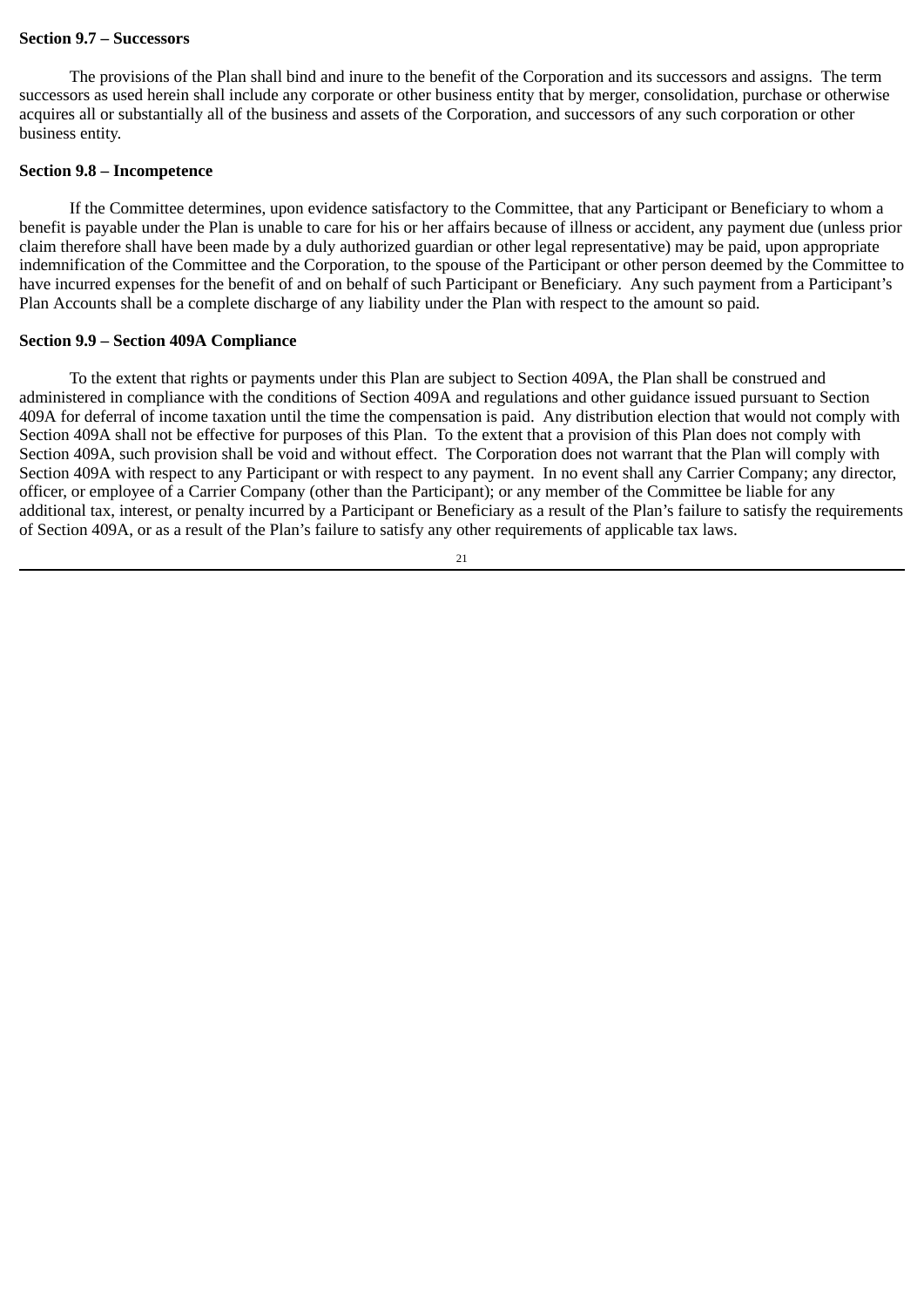## **Section 9.10 – Withholding Taxes**

The Committee may make any appropriate arrangements to deduct from all deferrals, contributions, vested Plan Accounts, and distributions under the Plan any taxes that the Committee reasonably determines to be required by law to be withheld from such credits and payments.

# **ARTICLE X – ADMINISTRATION AND CLAIMS**

### **Section 10.1 – Plan Administration**

The Committee shall be solely responsible for the administration and operation of the Plan and shall be the administrator for purposes of the Employee Retirement Income Security Act of 1974, as amended ("ERISA"). The Committee shall have full and exclusive authority and discretion to interpret the provisions of the Plan and to establish such administrative procedures as it deems necessary and appropriate to carry out the purposes of the Plan. All decision and interpretations of the Committee shall be final and binding on all parties.

Any person claiming a benefit, requesting an interpretation or ruling under the Plan, or requesting information under the Plan shall present the request in writing to the Committee at Carrier Global Corporation, 13995 Pasteur Boulevard, Palm Beach Gardens FL 33418, Attn: Benefit Plan Committee. The Committee shall respond in writing as soon as practicable.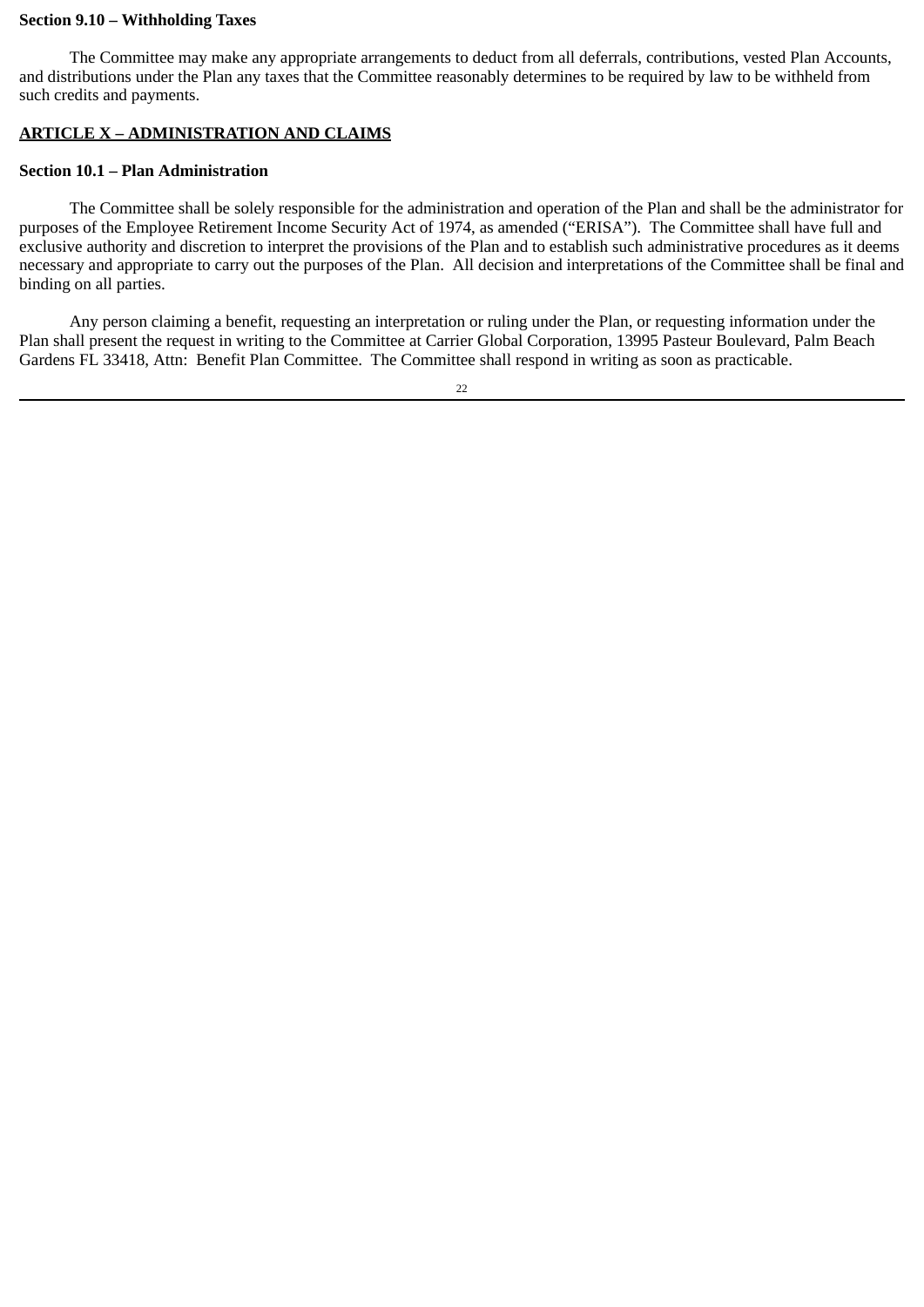#### **Section 10.2 – Claim Procedures**

A Participant or Beneficiary who believes that he or she has been denied a benefit to which he or she is entitled under the Plan (referred to in this Section 10.2 as a "Claimant") may file a written request with the Committee setting forth the claim. The Committee shall consider and resolve the claim as set forth below.

(a) Upon receipt of a claim, the Committee shall advise the Claimant that a response will be forthcoming within 90 days. The Committee may, however, extend the response period for up to an additional 90 days for reasonable cause and shall notify the Claimant of the reason for the extension and the expected response date. The Committee shall respond to the claim within the specified period.

(b) If the claim is denied in whole or part, the Committee shall provide the Claimant with a written decision, using language calculated to be understood by the Claimant, setting forth: (1) the specific reason or reasons for such denial; (2) the specific reference to relevant provisions of this Plan on which such denial is based; (3) a description of any additional material or information necessary for the Claimant to perfect his or her claim and an explanation why such material or such information is necessary; (4) appropriate information as to the steps to be taken if the Claimant wishes to submit the claim for review; (5) the time limits for requesting a review of the claim; and (6) the Claimant's right to bring an action for benefits under Section 502(a) of ERISA.

(c) Within 60 days after the Claimant's receipt of the written decision denying the claim in whole or in part, the Claimant may request in writing that the Committee review the determination. The Claimant or his or her duly authorized representative may, but need not, review the relevant documents and submit issues and comment in writing for consideration by the Committee. If the Claimant does not request a review of the initial determination within such 60-day period, the Claimant shall be barred from challenging the determination.

(d) Within 60 days after the Committee receives a request for review, it will review the initial determination. If special circumstances require that the 60-day time period be extended, the Committee will so notify the Claimant and will render the decision as soon as possible, but no later than 120 days after receipt of the request for review.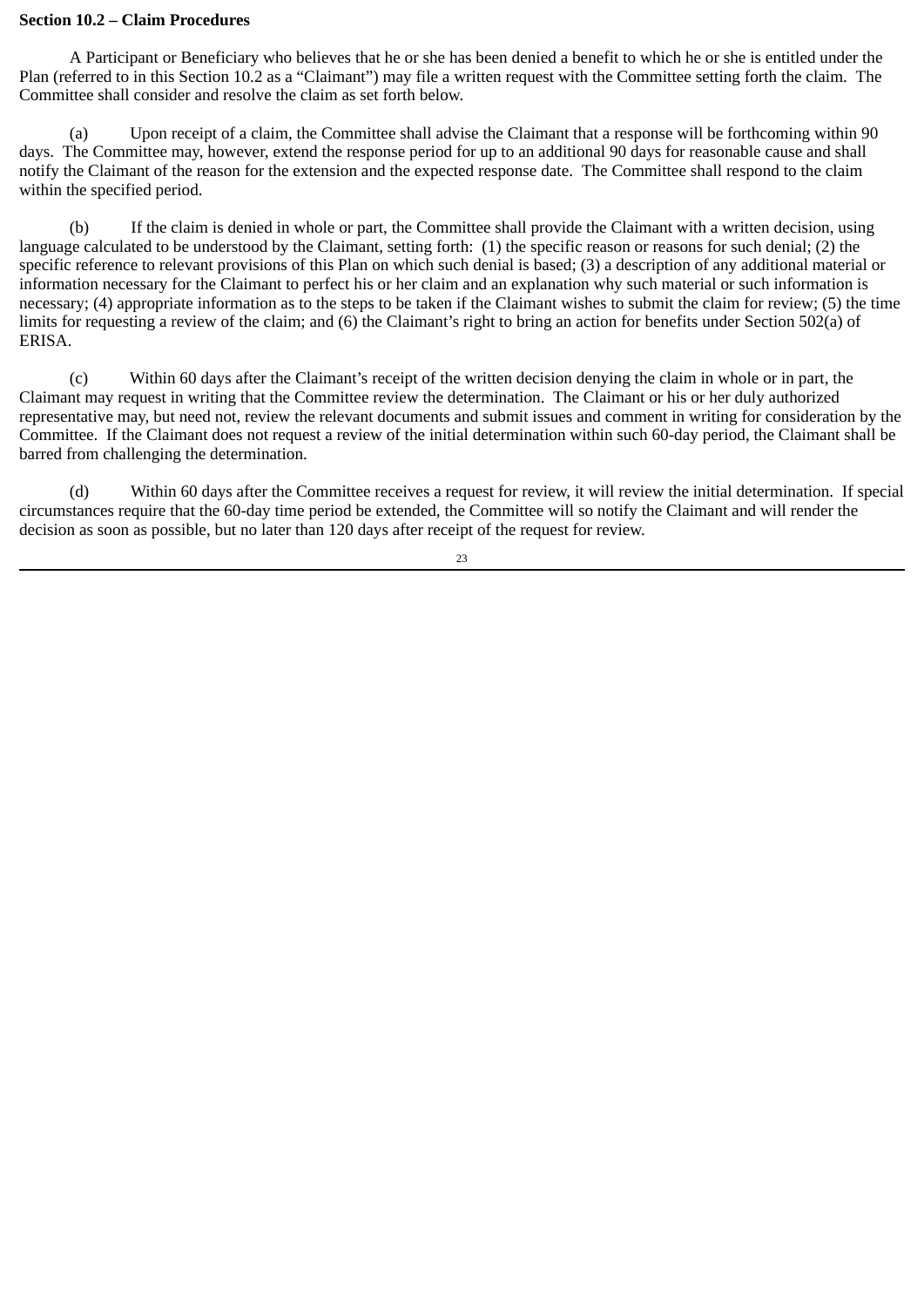(e) All decisions on review shall be final and binding with respect to all concerned parties. The decision on review shall set forth, in a manner calculated to be understood by the Claimant: (1) the specific reasons for the decision, including references to the relevant Plan provisions upon which the decision is based; (2) the Claimant's right to receive, upon request and free of charge, reasonable access to and copies of all documents, records, and other information relevant to his or her benefits; and (3) the Claimant's right to bring an action for benefits under Section 502(a) of ERISA.

# **CERTAIN REGULATORY MATTERS**

The Plan is subject to ERISA. However, because the Plan is an unfunded plan maintained by an employer primarily for the purpose of providing deferred compensation for a select group of management or highly compensated employees, the Plan is exempt from most of ERISA's requirements. Although the Plan is subject to Part 1 (Reporting and Disclosure) and Part 5 (Administration and Enforcement) of Title I, Subtitle B of ERISA, the Department of Labor has issued a regulation that exempts the Plan from most of ERISA's reporting and disclosure requirements.

# **TO WHOM SHOULD QUESTIONS CONCERNING THE PLAN BE DIRECTED?**

All questions concerning the operation of the Plan (including information concerning the administrators of the Plan) should be directed to:

> Carrier Global Corporation 13995 Pasteur Boulevard Palm Beach Gardens, FL 33418 Attn: Benefit Plan Committee Telephone: 561-365-2000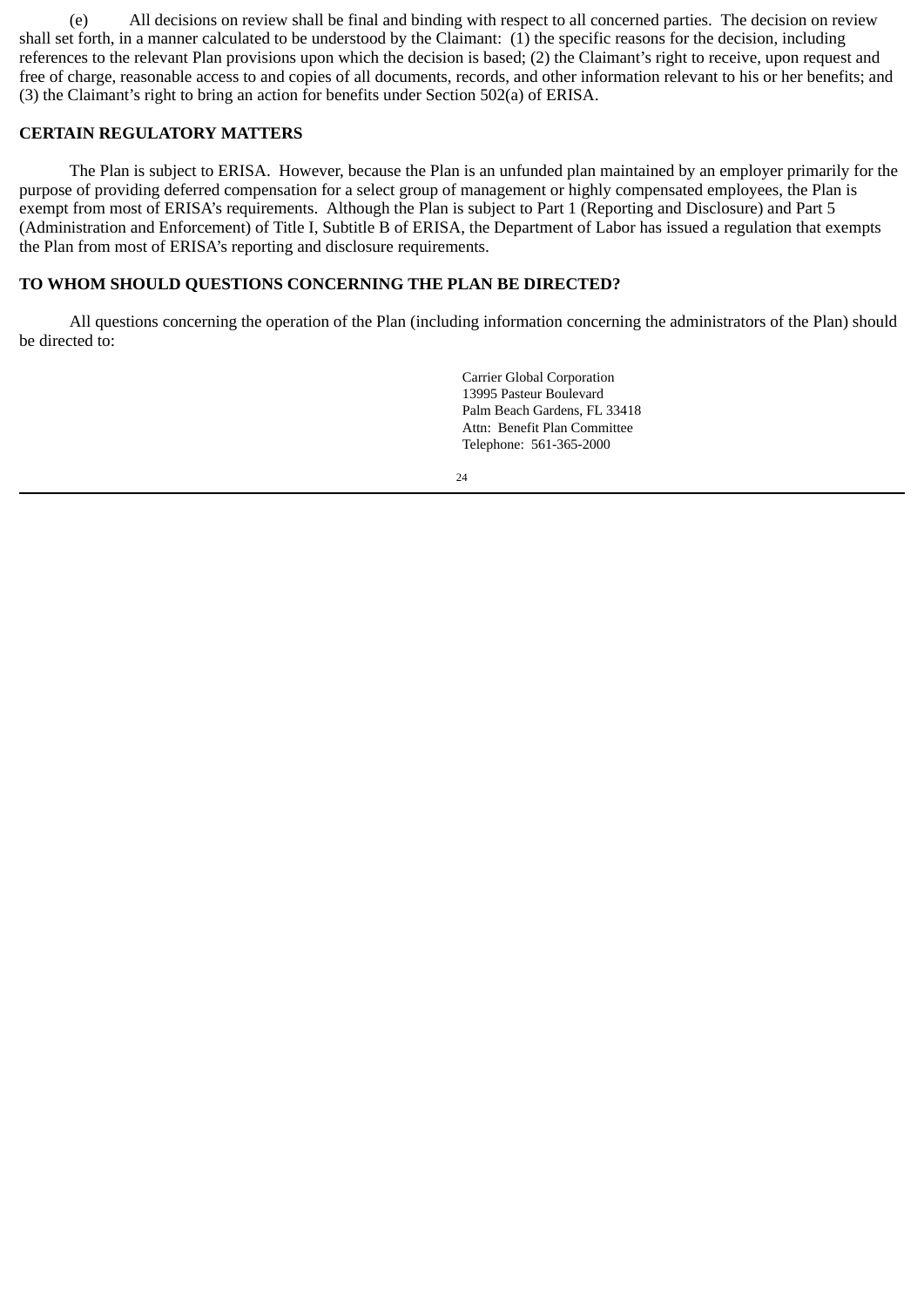# **CARRIER GLOBAL CORPORATION COMPANY AUTOMATIC CONTRIBUTION EXCESS PLAN (Effective as of January 1, 2020)**

# **ARTICLE I – PREAMBLE**

## **Section 1.1 – Purpose of the Plan**

The Carrier Global Corporation Company Automatic Contribution Excess Plan (the "CACEP" or the "Plan") is hereby established effective January 1, 2020 (the "Effective Date") for the benefit of Carrier employees whose contributions to the Qualified Savings Plan are limited due to (i) the compensation limitations imposed by Section 401(a)(17) of the Code, (ii) the contribution limitations imposed by Section 415(c) of the Code, or (iii) the Participant's elective deferral of compensation. The purpose of the CACEP is to provide for the accrual of benefits which are supplemental to Company Retirement Contributions and certain Company Matching Contributions benefits payable under the Qualified Savings Plan.

## **Section 1.2 – Spin-off from UTC**

On November 26, 2018, United Technologies Corporation ("UTC") announced its intention to separate into three independent companies: UTC, Carrier Global Corporation (the "Corporation") and Otis Worldwide Corporation ("Otis"), through spin-off transactions expected to be completed by mid-year 2020. The transaction by which the Corporation ceases to be a Subsidiary of UTC is referred to herein as the "Spin-off." In connection with the Spin-off, and pursuant to the terms of the Employee Matters Agreement to be entered into by and among the Corporation, UTC, and Otis (the "Employee Matters Agreement"), the Corporation and the Plan shall assume all obligations and liabilities of UTC and its Subsidiaries under the UTC CACEP with respect to "Carrier Group Employees" and "Former Carrier Group Employees" (as such terms are defined in the Employee Matters Agreement, and collectively referred to as "Carrier Employees"). Any benefits due under the UTC CACEP with respect to Carrier Employees or Beneficiaries of Carrier Employees will now be the responsibility of the Corporation and this Plan, and any such benefits accrued but not yet paid under the UTC CACEP immediately prior to the Effective Date will be administered and paid under the terms of this Plan. All investment and distribution elections and designations of Beneficiary made under the UTC CACEP by a Carrier Employee or Beneficiary of a Carrier Employee and in effect immediately prior to the Effective Date will continue to apply and shall be administered under this Plan, until such election or designation expires or is otherwise changed or revoked in accordance with the terms of the Plan. All valid domestic relations orders filed with the UTC Plan as of immediately prior to the Effective Date with respect to the benefit of a Carrier Employee shall continue to apply under this Plan to the extent provided under Section 9.2.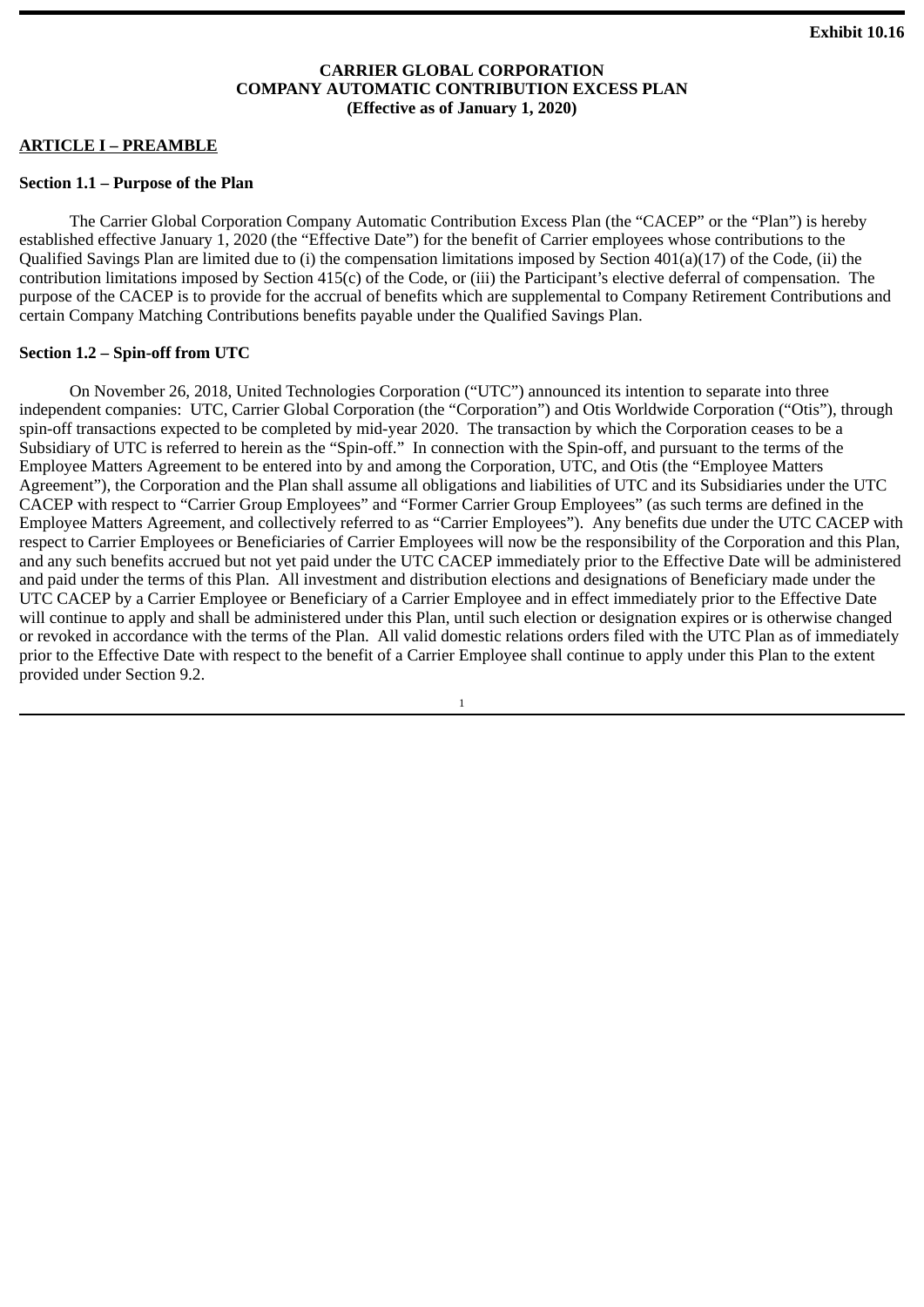# **ARTICLE II – DEFINITIONS**

Unless otherwise indicated, capitalized terms herein shall have the same meanings ascribed under the Qualified Savings Plan.

- (a) *Beneficiary* means the person, persons, entity or entities designated on an electronic or written form by the Participant to receive the value of his or her Plan Account in the event of the Participant's death in accordance with the terms of this Plan. If the Participant fails to designate a Beneficiary, or the Beneficiary (and any contingent Beneficiary) does not survive the Participant, the value of the Participant's Plan Account will be paid to the Participant's estate.
- (b) *Benefit Reduction Contribution* means an amount credited by the Corporation to the Participant's Plan Account to restore the reduction in the Company Automatic Contribution credited to a Participant's Plan Account as a result of the reduction of such Participant's Eligible Earnings due to an elective deferral of compensation by the Participant under the Carrier Global Corporation Deferred Compensation Plan.
- (c) *Carrier Company* means (i) prior to the Spin-off, UTC or any entity controlled by or under common control with UTC within the meaning of Section 414(b) or (c) of the Code and (ii) from and after the Spin-off, the Corporation and any entity controlled by or under common control with the Corporation within the meaning of Section 414(b) or (c) of the Code (but under both (i) and (ii) substituting "at least 20 percent" for "at least 80 percent" as the control threshold used in applying Sections 414(b) and (c)).

| v<br>× |  |
|--------|--|
| I      |  |
|        |  |
|        |  |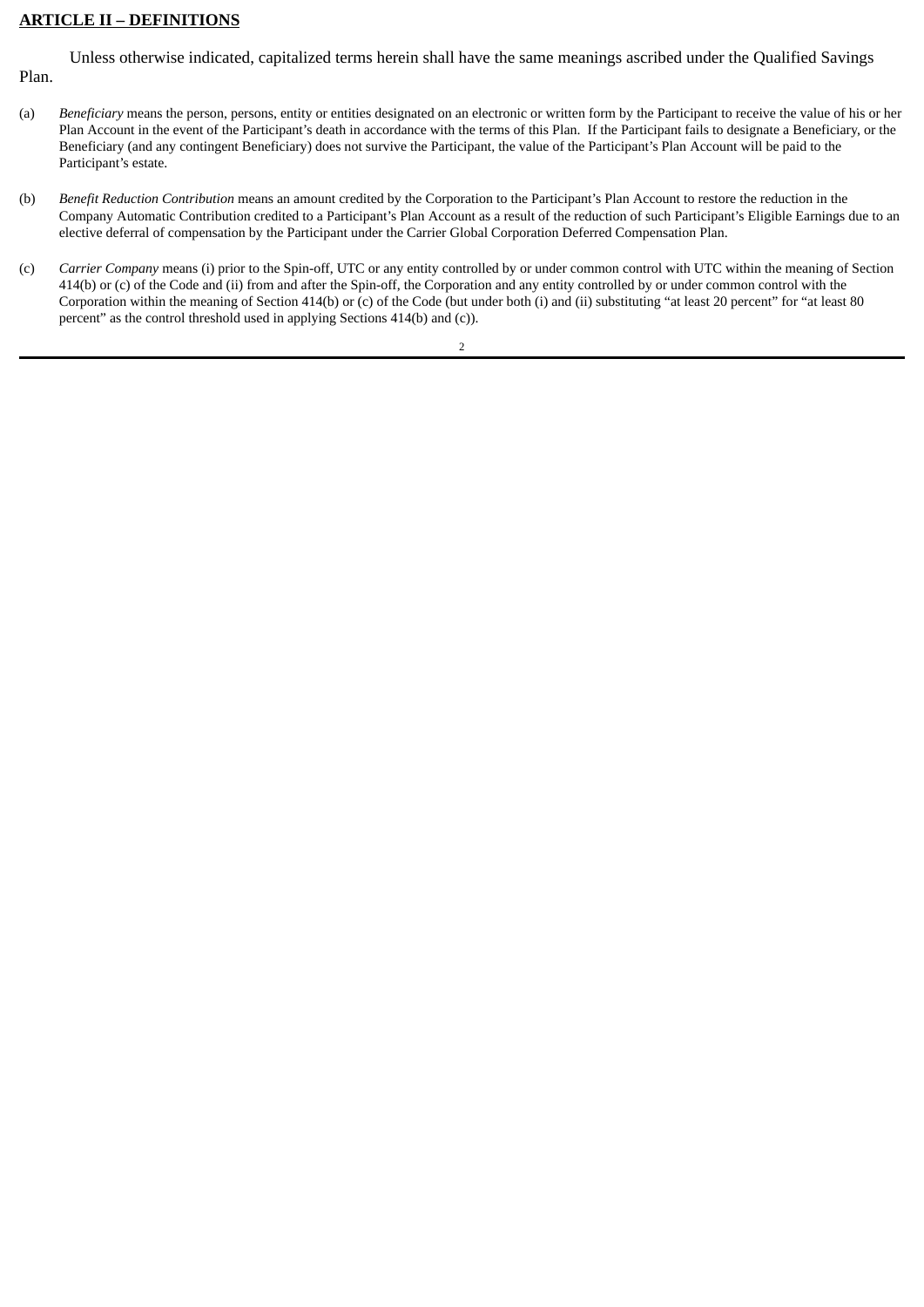- (d) *Code* means the Internal Revenue Code of 1986, as amended from time to time, and any successor thereto. Reference to any section of the Internal Revenue Code shall include any final regulations or other applicable guidance. References to "Section 409A" shall refer to Section 409A of the Code and any final regulations and guidance issued thereunder by the Internal Revenue Service from time to time in effect.
- (e) *Committee* means the Carrier Benefit Plan Committee, which is responsible for the administration of the Plan.
- (f) *Company Automatic Contribution* means the age-graded non-matching contribution credited to the Plan on behalf of a Participant in accordance with Sections 5.1 and 5.2 of the Plan. Where referring to Company Automatic Contributions in the Qualified Savings Plan, the definition of such term in the Qualified Savings Plan shall apply.
- (g) *Company Matching Contribution* means the matching contribution credited to the Plan on behalf of a Participant in accordance with Section 5.2 of the Plan.
- (h) *Corporation* means Carrier Global Corporation.
- (i) *DCP* means the Carrier Global Corporation Deferred Compensation Plan.
- (j) *Default Investment Option* means the Investment Fund designated by the Plan or selected by the Committee on behalf of all Participants at the time they first become eligible to participate in the Plan. The Default Investment Option shall be the Income Fund, unless otherwise determined in the sole discretion of the Committee.
- (k) *Disability* means permanent and total disability as determined under the Corporation's long-term disability plan applicable to the Participant, or if there is no such plan applicable to the Participant, "Disability" means a determination of total disability by the Social Security Administration.
- (l) *Election Form* means the form or process provided by the Committee to Participants electronically or in paper form for the purpose of specifying the method of distribution and/or the percentage allocation among the Investment Funds with respect to a Participant's Plan Account.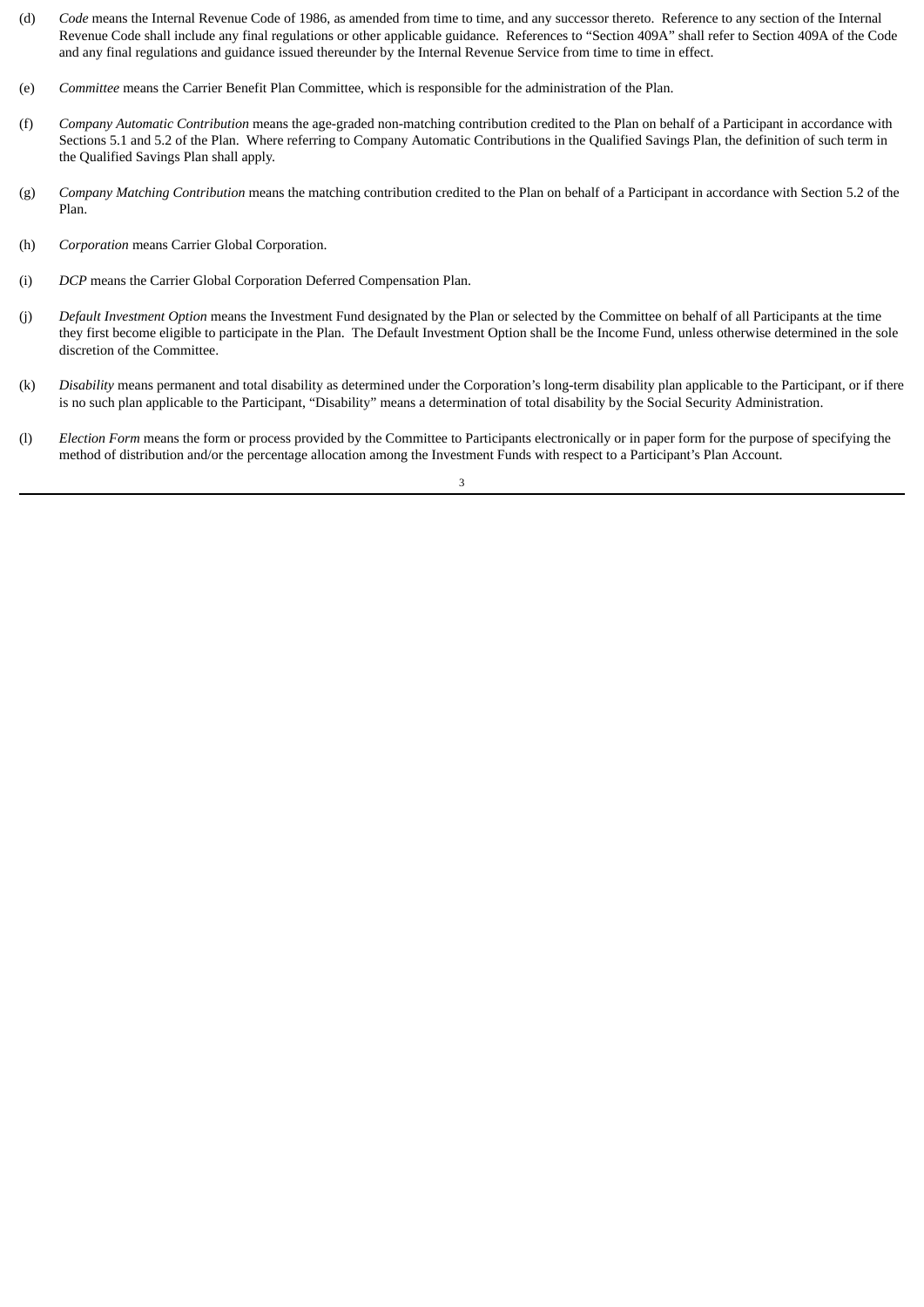- (m) *Eligible Earnings* means the total compensation paid with respect to a Plan Year to a Participant meeting the definition of "Compensation" as set forth in the Qualified Savings Plan, but modified by disregarding the IRS Compensation Limit in such definition and including amounts the Participant elects to defer for such Plan Year to the Carrier Savings Restoration Plan.
- (n) *Eligible Excess Compensation* means Eligible Earnings in excess of the IRS Compensation Limit for any Plan Year.
- (o) *Employee* means an employee of the Corporation and its Subsidiaries, but excluding any employee who is not eligible to participate in the Qualified Savings Plan and any Represented Employee (as defined in the Qualified Savings Plan). For the period from January 1, 2020 until the Spin-off date, Corporation as used in this definition shall mean Carrier Corporation and Employee shall exclude any employee of UTC and its Subsidiaries and affiliates who is not deemed to be within the Carrier business unit of UTC.
- (p) *Investment Fund* means a hypothetical fund that tracks the value of an investment option offered under the Qualified Savings Plan or the DCP, as determined by the Committee. Investment Funds offered under the CACEP may be changed from time to time by the Committee and shall be valued in the manner set forth in Section 6.2. The value of Participants' Accounts shall be adjusted to replicate the performance of the applicable Investment Funds. Amounts credited to any Investment Fund do not result in the investment in actual assets corresponding to the Investment Fund.
- (q) *IRS Compensation Limit* means the limitation imposed by Section 401(a)(17) of the Code.
- (r) *IRS Contribution Limit* means the limitation imposed by Section 415(c) of the Code.
- (s) A *Participant* eligible for a contribution under the Plan for a Plan Year means an eligible Employee who (i) has Eligible Excess Compensation, or (ii) is barred from receiving an allocation of Company contributions under the Qualified Savings Plan for such Plan Year due to the IRS Contribution Limit; and (iii) is not an active Participant in the UTC CACEP or the Carrier Global Corporation Company Automatic Excess Plan. A Participant who has previously received an allocation under the Plan but who ceases to be eligible under the preceding sentence shall not be eligible for a contribution under Article V but shall remain a Participant under the Plan with respect to his or her Plan Account until it is distributed or forfeited in accordance with the terms of the Plan.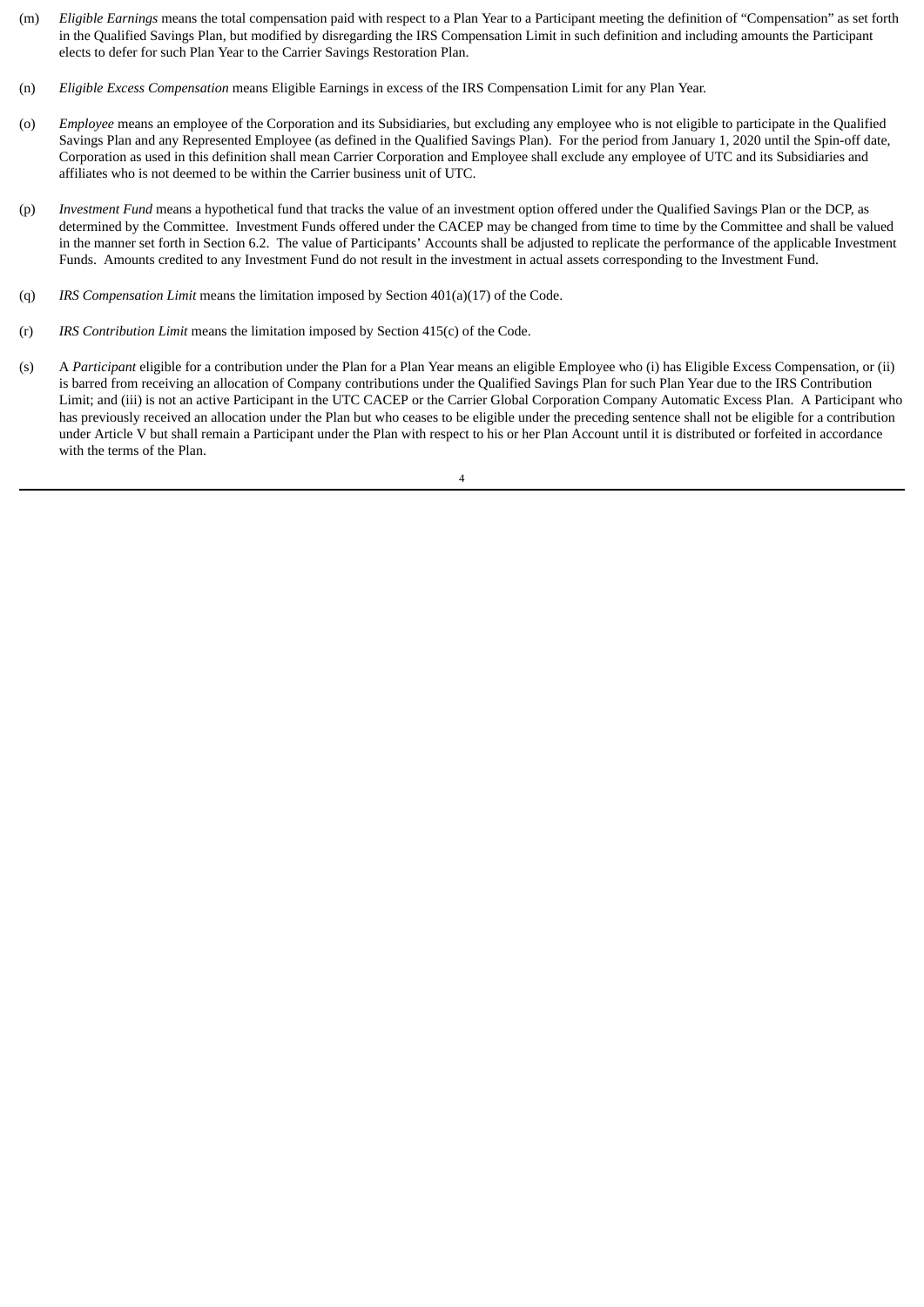- (t) *Plan* means the Carrier Global Corporation Company Automatic Contribution Excess Plan, as amended from time to time.
- (u) *Plan Account* means an account maintained on behalf of a Participant for the purpose of crediting Company Automatic Contributions and Company Matching Contributions.
- (v) *Plan Year* means the calendar year.
- (w) *Qualified Saving Plan* means the United Technologies Corporation Employee Savings Plan until the Spin-off date and means the Carrier Retirement Savings Plan from and after the Spin-off date.
- (x) *Separation from Service* means a Participant's termination of employment with all Carrier Companies, other than by reason of death. A Separation from Service will be deemed to occur where the Participant and the Carrier Company that employs the Participant reasonably anticipate that the bona fide level of services the Participant will perform (whether as an employee or as an independent contractor) for Carrier Companies will be permanently reduced to a level that is less than thirty-seven and a half percent (37.5%) of the average level of bona fide services the Participant performed during the immediately preceding thirty-six (36) months (or the entire period the Participant has provided services if the Participant has been providing services to Carrier Companies for less than thirty-six (36) months). A Participant shall not be considered to have had a Separation from Service as a result of a transfer from one Carrier Company to another Carrier Company. For avoidance of doubt, a transfer of employment from an entity that constitutes a Carrier Company prior to the Spin-off to an entity that constitutes a Carrier Company following the Spin-off shall not constitute a Separation from Service under this Plan or with respect to benefits accrued under the UTC CACEP and transferred to this Plan if such transfer is made in connection with the Spin-off, but a transfer from a Carrier Company to UTC or Otis (or one of their affiliates) after the Spin-off (and that otherwise satisfies the definition of a Separation from Service) shall constitute a Separation from Service.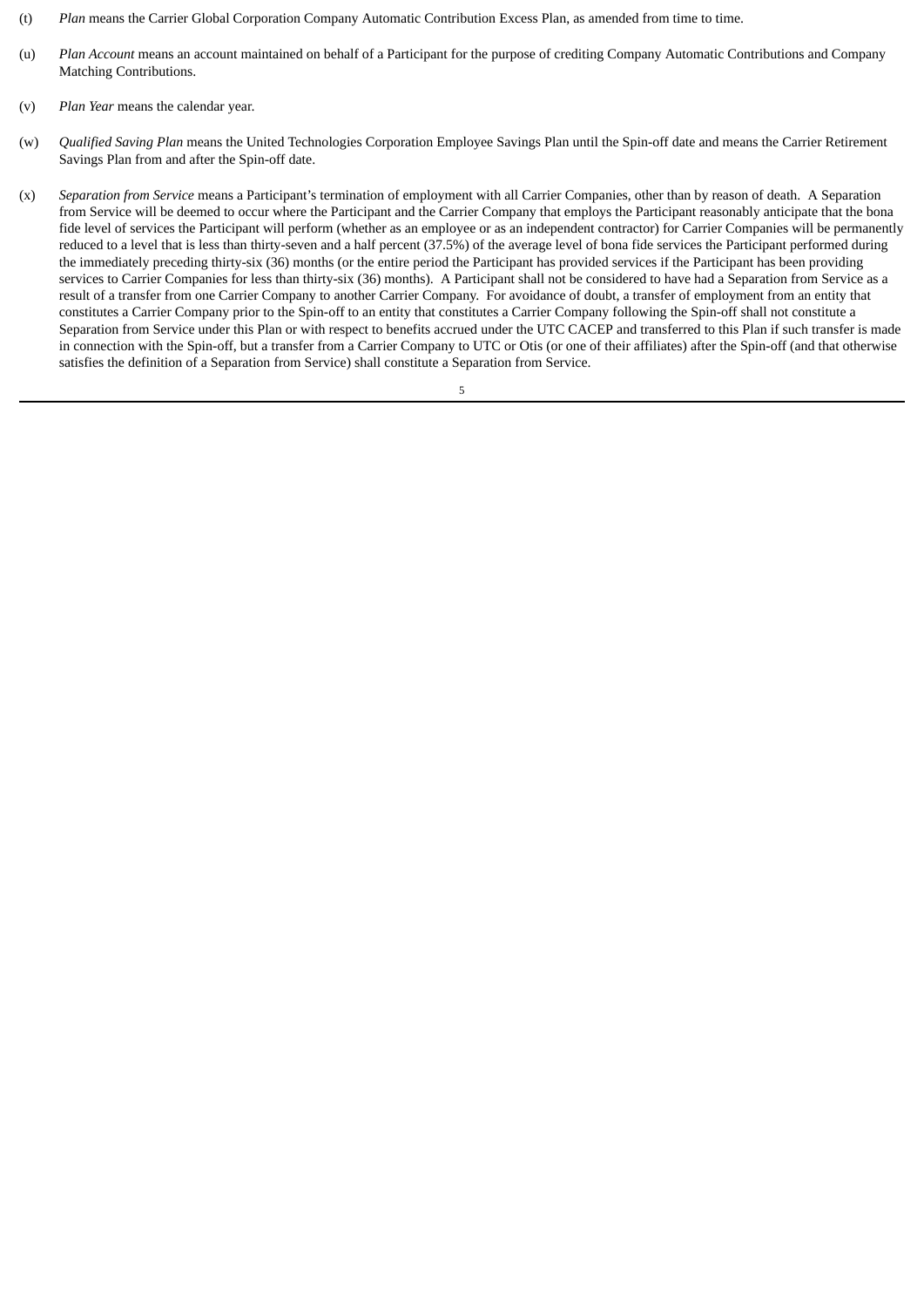- (y) *Specified Employee* means for the period (i) until the Corporation's first specified employee effective date following the Spin-off, those officers and executives of the Corporation and its Subsidiaries who were identified as a specified employee of UTC on the "specified employee identification date" preceding such specified employee effective date (as such terms are defined by Treas. Regs. Sec. 1.409A-1(i)(3) and (4)); and (ii) from and after the Corporation's first specified employee effective date following the Spin-off, each of the fifty (50) highest-paid officers and other executives of the Corporation and its affiliates (determined for this purpose under Treas. Regs. Sec. 1.409A-1(g)), effective annually as of April 1, based on Box 1 of Form W-2, but including amounts that are excluded from taxable income as a result of elective deferrals to qualified plans and pre-tax contributions. Foreign compensation earned by a nonresident alien that is not effectively connected with the conduct of a trade or business in the United States will not be used to determine Specified Employees following the Spin-off.
- (z) *Spin-off* means the process by which the Corporation becomes a separate publicly traded company and no longer a UTC subsidiary.
- (aa) *Subsidiary* means any corporation, partnership, joint venture, limited company or other entity during any period in which at least a fifty percent (50%) voting or profits interest is owned, directly or indirectly, by the Corporation or any successor to the Corporation.
- (bb) *UTC* means United Technologies Corporation.
- (cc) *UTC CACEP* means the United Technologies Corporation Company Automatic Contribution Excess Plan.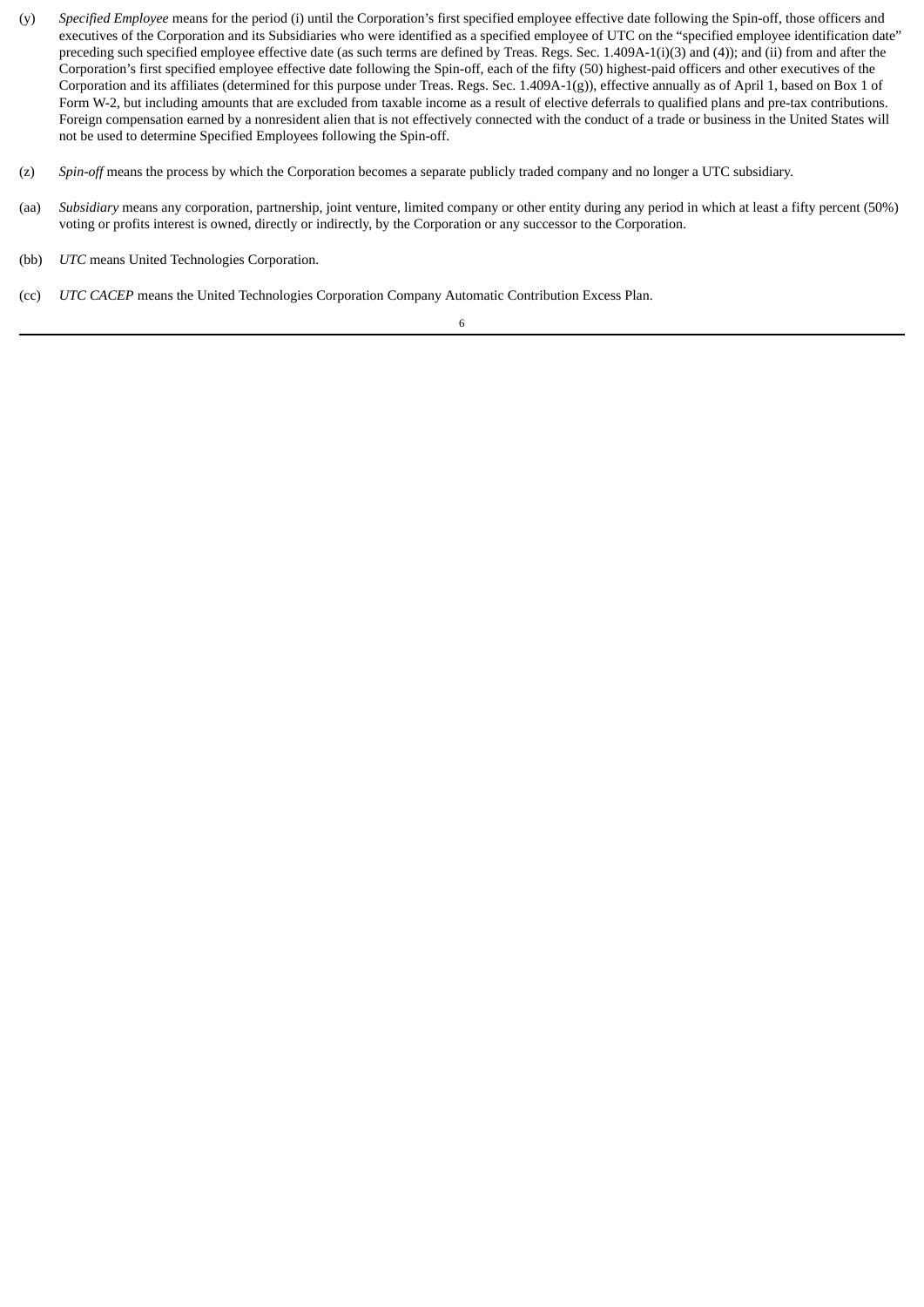# **ARTICLE III – ELIGIBILITY AND ENROLLMENT**

### **Section 3.1 – Eligibility**

Each Employee who meets the definition of a Participant for the Plan Year shall be eligible to participate in this Plan, if and to the extent, such Employee's Eligible Earnings for such Plan Year are in excess of the IRS Compensation Limit or Company contributions to the Qualified Savings Plan for such Plan Year are limited by the IRS Contribution Limit.

### **Section 3.2 – Enrollment**

An eligible Participant will automatically be enrolled in the Plan within thirty (30) days of the first pay date of the first Plan Year in which such Participant's Eligible Earnings exceed the IRS Compensation Limit, or Company contributions to his or her accounts in the Qualified Savings Plan are barred by the IRS Contribution Limit ("Initial Enrollment Period").

### **ARTICLE IV – PARTICIPANT ELECTIONS AND DESIGNATIONS**

### **Section 4.1 – Distribution Election**

A Participant must, on or before the election deadline established by the Committee, make an electronic or written election on the Election Form to have the Participant's Plan Account distributed in a lump sum or in two (2) to fifteen (15) annual installments. To the extent no distribution election is made with respect to a Participant's Plan Account, the distribution will be made in a lump sum at the time provided in Article VII.

# **Section 4.2 – Election Date**

An Election Form must be completed and submitted to the Committee no later than the end of the Initial Enrollment Period (as defined in Section 3.2), or such other date as the Committee may specify and shall be effective with respect to benefits accrued for services to be performed after the election. However, if the Participant is not eligible to make an initial distribution election within the Initial Enrollment Period under Treas. Regs. Sec.1.409A-2(a)(7) (*i.e.*, because he or she is already eligible to participate in another deferred compensation plan required to be aggregated with this Plan for Section 409A purposes), then such Election Form will be effective with respect to benefits accrued after the end of the Plan Year in which the Election Form is filed. Except as provided below in Section 4.4 (Change in Distribution Election), the choices reflected on the Participant's Election Form shall be irrevocable on the election deadline.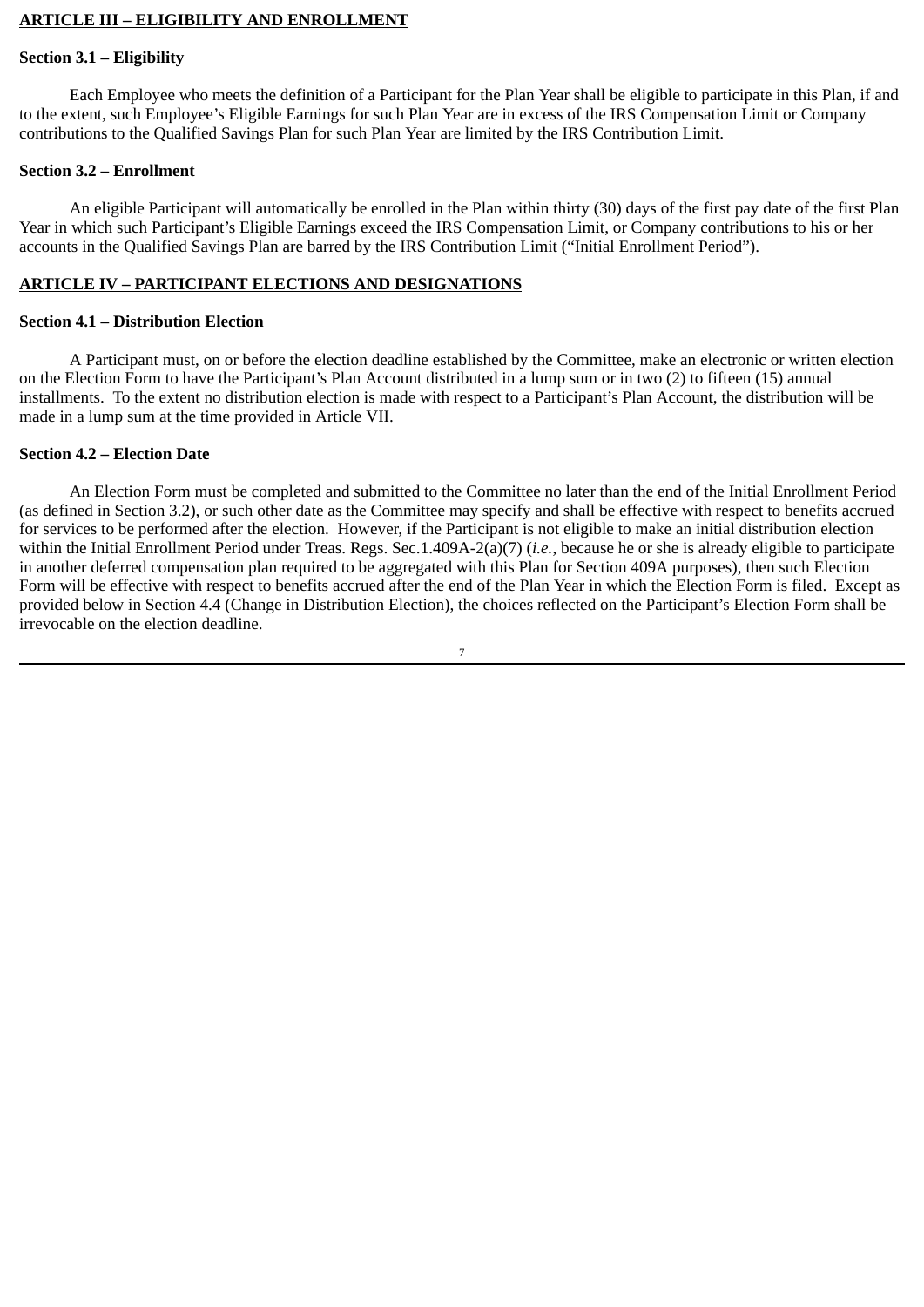### **Section 4.3 – Investment Fund Allocations**

A Participant's Plan Account will be allocated to the Default Investment Option at the time the Participant first becomes eligible to participate in the Plan. Participants may change the asset allocation of their existing Participant Plan Account balance, or the Investment Funds to which new contributions are allocated, as permitted by the Committee.

## **Section 4.4 – Change in Distribution Election**

A Participant may make an irrevocable election to change the time or form of distribution, either by changing the number of installments (including changing to or from a lump sum), the commencement date, or both, for his or her Plan Account. A change to the time or form of distribution must meet all of the following requirements:

(a) The new election must be made at least twelve (12) months prior to the earlier of the date on which payments will commence under the current election and/or the date of a Separation from Service following attainment of age fifty (50) (and the new election shall be ineffective if the Participant incurs a Separation from Service within twelve (12) months after the date of the new election);

(b) The new election will not take effect until at least twelve (12) months after the date when the new election is submitted in a manner acceptable to the Committee; and

(c) The new payment commencement date must be at least five (5) years later than the date on which payments would commence under the current election.

A maximum of three change elections are allowed under the Plan.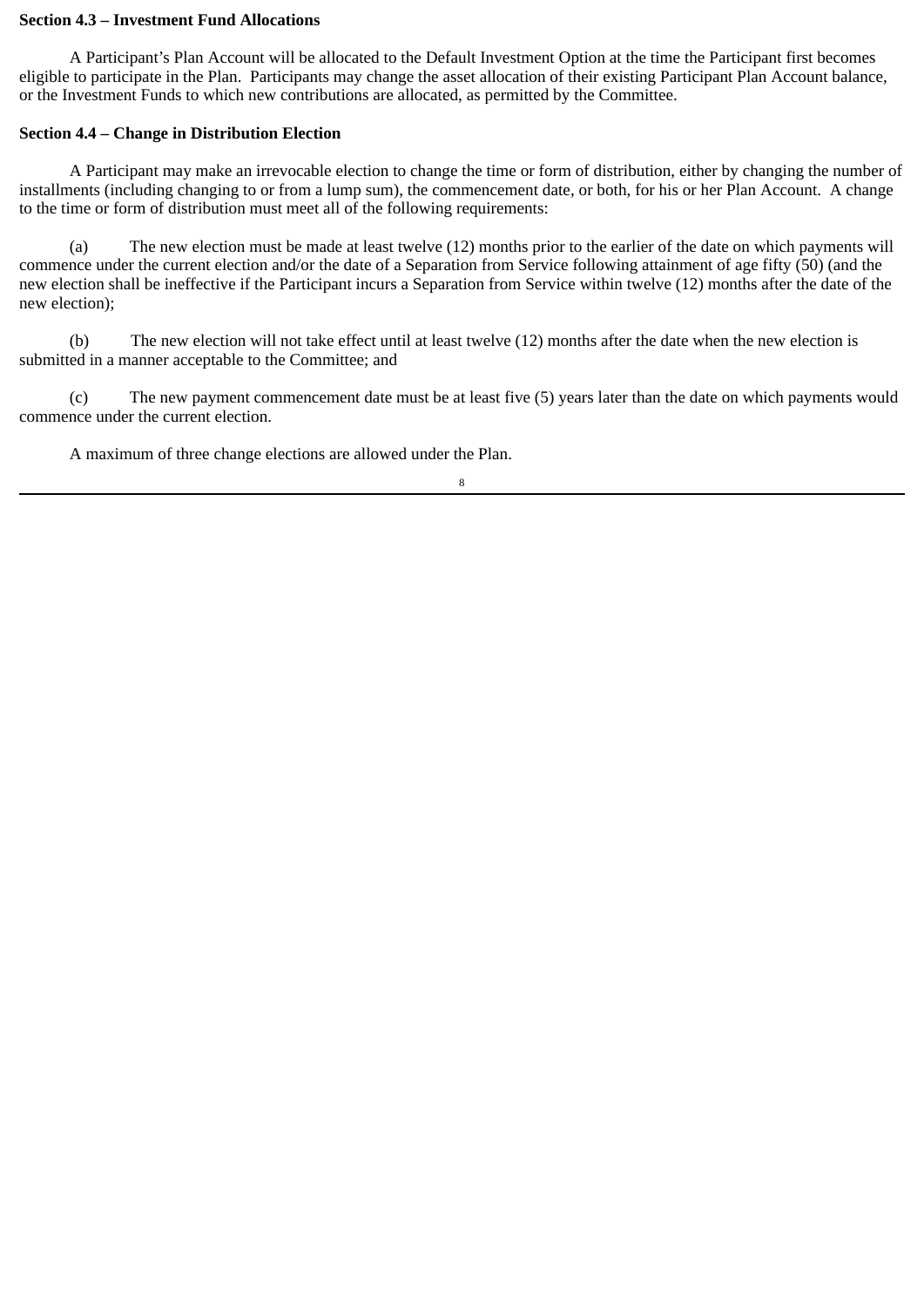## **Section 4.5 – Designation of Beneficiary**

Each Participant shall designate a Beneficiary for his or her Plan Account on an electronic or written form provided by the Committee. A Participant may change such designation on an electronic or written form acceptable to the Committee and any change will be effective on the date received by the Committee. Designations received after the date of the Participant's death will not be effective. If a Beneficiary designation is not filed with the Committee before the Participant's death, or if the Beneficiary (and any contingent Beneficiary) does not survive the Participant, the value of the Participant's Plan Account will be paid to the Participant's estate. If a Participant designates the Participant's spouse as the Participant's Beneficiary, that designation shall not be revoked or otherwise altered or affected by any (a) change in the marital status of the Participant; (b) agreement between the Participant and such spouse; or (c) judicial decree (such as a divorce decree) affecting any rights that the Participant and such spouse might have as a result of their marriage, separation, or divorce; it being the intent of the Plan that any change in the designation of a Beneficiary hereunder may be made by the Participant only in accordance with the procedures set forth in this Section 4.5. In the event of the death of a Participant, distributions shall be made in accordance with Section 7.6.

# **ARTICLE V – COMPANY CONTRIBUTIONS**

# **Section 5.1 – Company Automatic Contribution Amount**

(a) **Due to IRS Compensation Limit.** The Corporation will credit an age-graded Company Automatic Contribution to the Plan on behalf of each eligible Participant having Eligible Excess Compensation for the Plan Year, provided that the Participant is eligible for a Company Automatic Contribution under the terms of the Qualified Savings Plan for such Plan Year. This contribution shall be a percentage of the Participant's Eligible Excess Compensation based on the Participant's date of hire and age as of December 31 of the Plan Year for which the contribution is credited determined under the Company Automatic Contribution formula in the Qualified Savings Plan.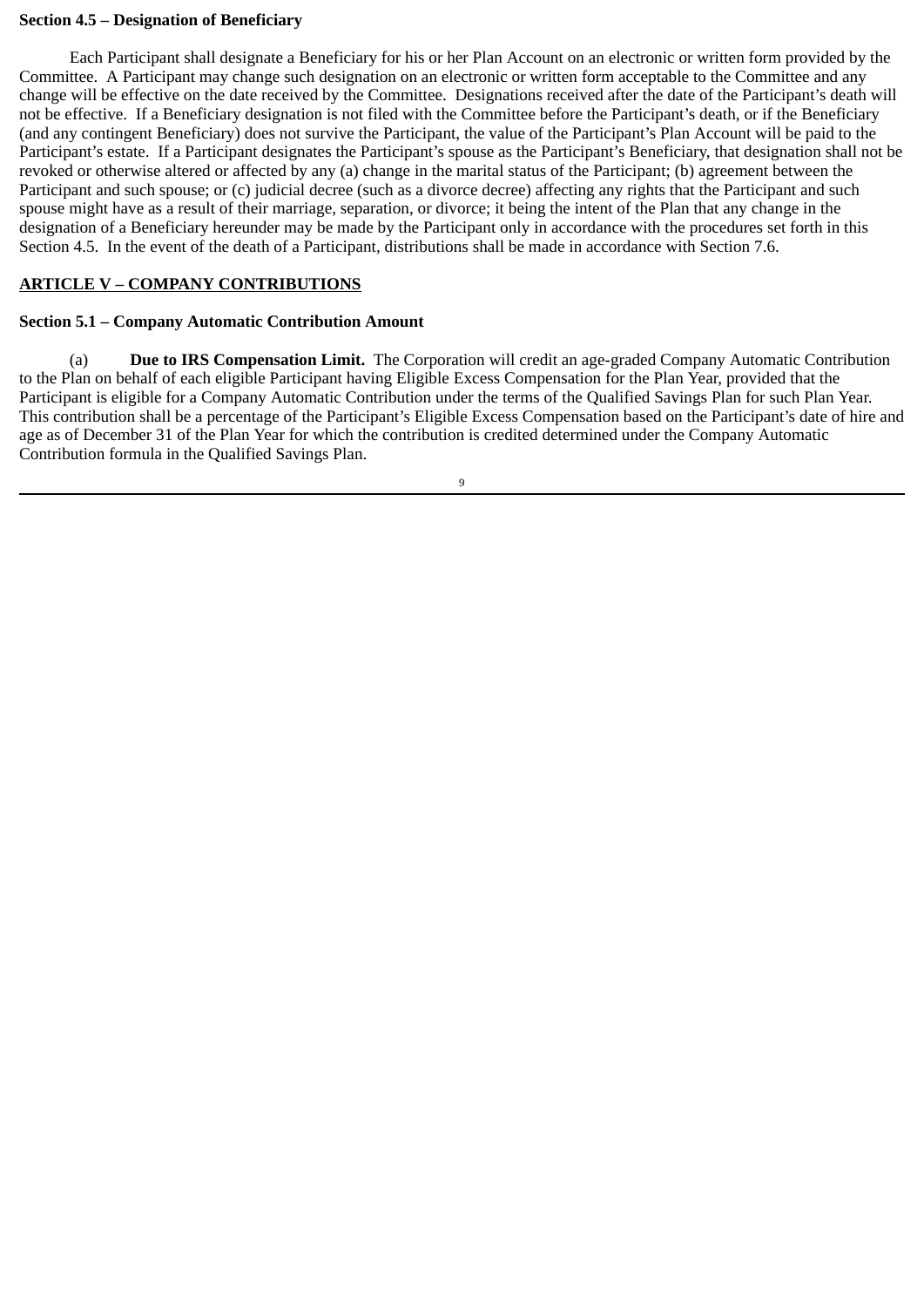(b) **Due to IRS Contribution Limit.** A Participant shall be immediately eligible to receive an allocation of Company Automatic Contributions for a Plan Year, if and to the extent, such contributions on behalf of the Participant to the Qualified Savings Plan for the Plan Year are limited by the IRS Contribution Limit. This contribution shall be a percentage of the Participant's Eligible Earnings up to the IRS Compensation Limit based on the Participant's date of hire and age as of December 31 of the Plan Year for which the contribution is credited determined under the Company Automatic Contribution formula applicable to the Participant in the Qualified Savings Plan, with respect to Eligible Earnings paid to the Participant once the IRS Contribution Limit is reached, and will stop once the Participant's Eligible Earnings equal the IRS Compensation Limit for the Plan Year.

(c) **No Duplication.** In no event shall a Participant be eligible for Company Automatic Contributions under this Plan if such contributions are made under the Qualified Savings Plan or would otherwise result in a duplication of benefits (*e.g.*, if amounts are credited under any other Company deferred compensation plan with respect to the same Eligible Earnings).

# **Section 5.2 – Company Matching Contribution Eligibility and Amount**

A Participant shall be eligible to receive an allocation of Company Matching Contributions for a Plan Year, if and to the extent, such Participant's Qualified Savings Plan Contributions for such Plan Year are limited by the IRS Contribution Limit, and provided further that the Participant has made the maximum elective deferrals to the Qualified Savings Plan permitted under Section 402(g) of the Code or the terms of the Plan. The allocation will be made with respect to Eligible Earnings paid to the Participant once the IRS Contribution Limit is reached, and will stop once the Participant's Eligible Earnings equal the IRS Compensation Limit for the Plan Year. The amount of the Company Matching Contribution shall be calculated in the same manner that Company Matching Contributions would be calculated under the Qualified Savings Plan if the IRS Contribution Limit did not apply and assuming that the Participant would have continued to contribute at least six percent (6%) of the Participant's Eligible Earnings (or if the matching formula changes under the Qualified Savings Plan, the minimum amount necessary to receive the maximum match under the Qualified Savings Plan) if the Participant were permitted to do so but for the IRS Contribution Limit. In no event shall a Participant be eligible for an allocation of Company Matching Contributions under this Plan with respect to Eligible Excess Compensation, or if such contributions are made under the Qualified Savings Plan or credited under any other Company deferred compensation plan with respect to the same Eligible Earnings.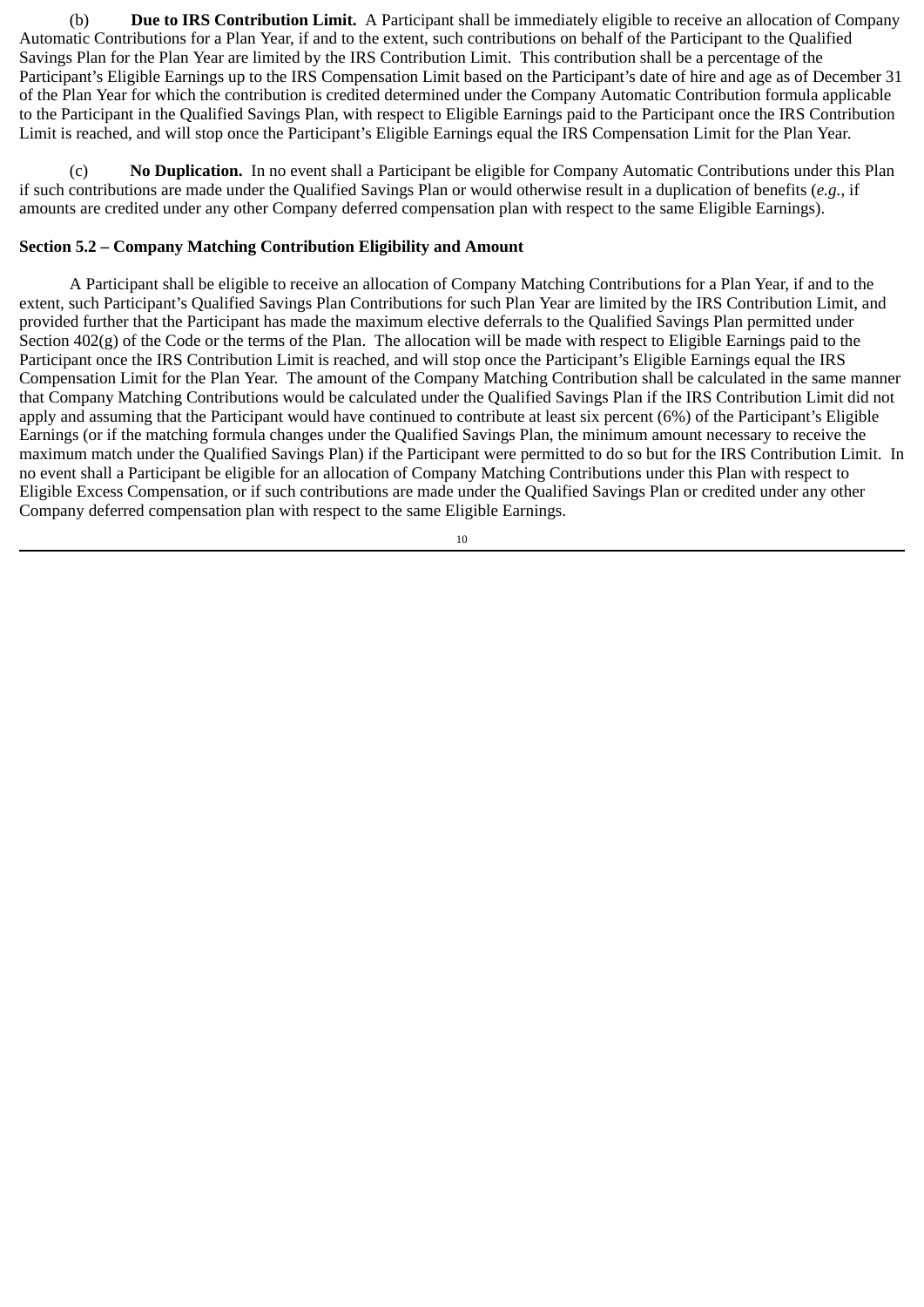#### **Section 5.3 – Timing of Contribution**

Allocation of Company Automatic Contributions and Company Matching Contributions shall be made no less frequently than annually with respect to each Plan Year. The Corporation may in its sole discretion credit additional amounts to Participants' Plan Accounts, may specify vesting requirements applicable to such additional amounts and need not treat Participants uniformly.

# **Section 5.4 – Vesting of Contributions**

A Participant shall be vested in the value of contributions credited to his or her Plan Account upon the first to occur of the following: participation in the Plan (including the UTC CACEP prior to the Spin-off) for two (2) years; completion of three (3) years of "Continuous Service" (as defined in the Qualified Savings Plan); attainment of age sixty-five (65); the death or Disability of the Participant while employed by a Carrier Company; the layoff of a Participant from a Carrier Company due to lack of work; or the Participant's entrance into United States military service before completing two (2) years of Plan participation.

## **Section 5.5 – Annual Contribution Limitation**

In no event shall the aggregate contributions made to a Participant's Plan Account under Section 5.1(b) and Section 5.2 as a result of the Participant's deferral elections under the Qualified Savings Plan for the Plan Year exceed the amounts permitted to be made to a "linked" Plan under Treasury Regulations issued under Section 409A.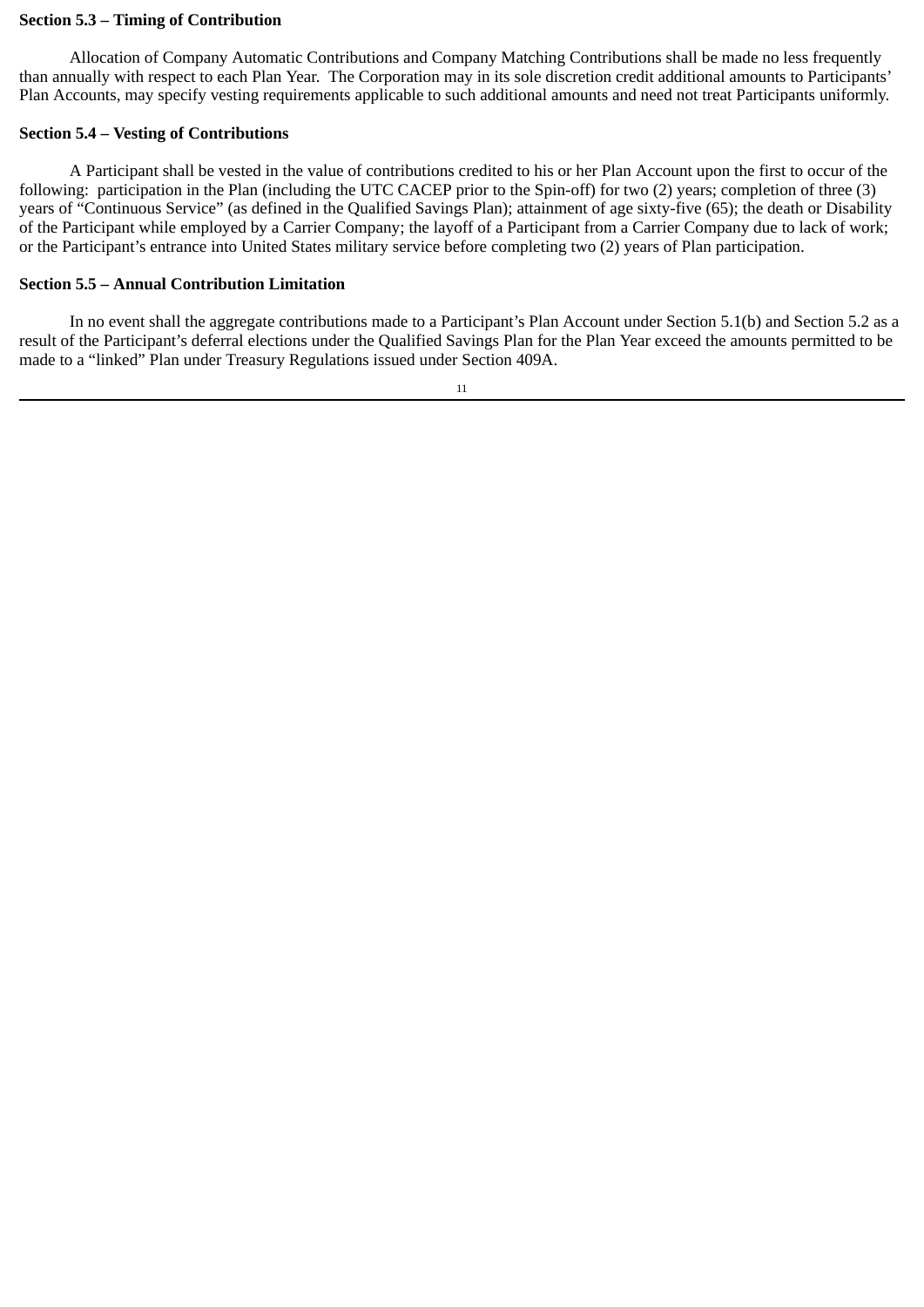# **ARTICLE VI – ARTICLE VI - PLAN ACCOUNTS**

## **Section 6.1 – Accounts**

A Plan Account will be established for each Participant. Contributions made under the Plan shall be allocated or reallocated among Investment Funds in accordance with the Plan terms and each Participant's instructions in the manner set forth in Section 4.3.

# **Section 6.2 – Valuation of Investment Funds**

Company Automatic Contributions and Company Matching Contributions allocated to Investment Funds will be converted to the applicable Investment Fund units based on the closing share price of that Investment Fund as of the date the contribution is credited to the Participant's applicable Investment Fund. The value of the units of an Investment Fund will fluctuate on each business day based on the performance of the applicable Investment Fund.

# **Section 6.3 – Reports to Participants**

The Committee will provide or make available detailed information to Participants regarding the credited value of Plan Accounts, distribution elections, Beneficiary designations, and Investment Fund allocations. Such information may be provided via electronic media as determined by the Committee. No Carrier Company, no director, officer or employee of a Carrier Company, and no entity retained by a Carrier Company to provide Plan services shall have any liability to any Participant or Beneficiary for any failure or delay in providing such information, or for the results of any error (including the failure to implement any Investment Fund allocation) disclosed in such information.

# **ARTICLE VII – DISTRIBUTION OF PLAN ACCOUNT**

# **Section 7.1 – Timing of Plan Distributions**

Except as provided in Section 4.4 (Change in Distribution Election), Section 7.4 (Separation from Service before Attaining Age Fifty (50)), Section 7.5 (Separation from Service of Specified Employees), and Section 7.6 (Death), the value of a Participant's Plan Account will be distributed (or begin to be distributed) to the Participant in April of the calendar year following the calendar year of the Participant's Separation from Service.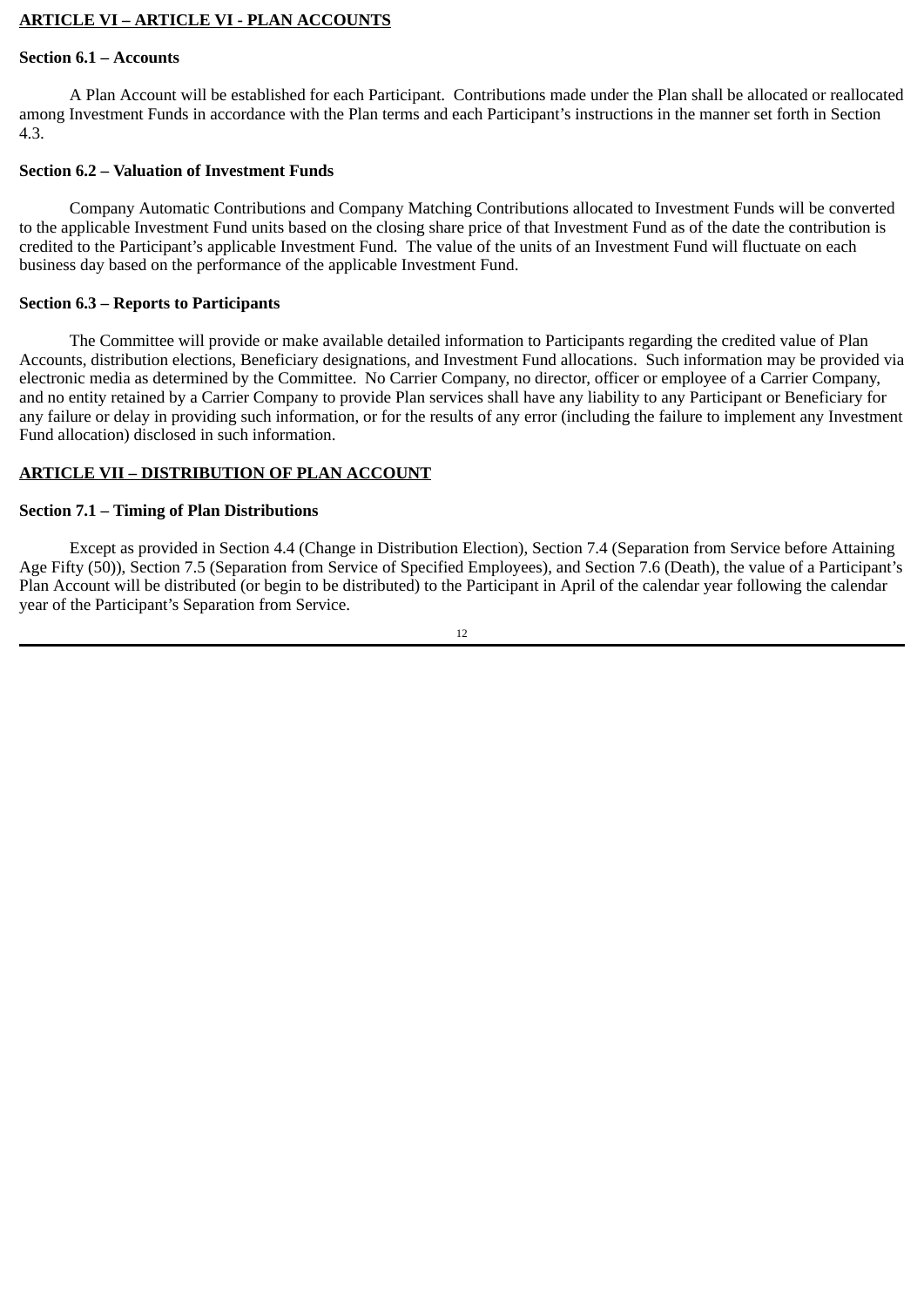#### **Section 7.2 – Method of Distribution**

Except as provided in Section 7.4 (Separation from Service before Attaining Age Fifty (50)), Section 7.6 (Death), or as provided in the following sentence (Company Automatic Contributions and Benefit Reduction Contributions based on compensation earned before the Participant's benefit distribution election), a Plan Account will be distributed to the Participant in a single lump-sum payment, or in a series of annual installment payments, in accordance with the Participant's election on file. As provided in Article IV, any Benefit Reduction Contribution or Company Automatic Contribution based on compensation that a Participant earns after the Participant becomes eligible to participate in the Plan, but before the Participant makes a valid distribution election, shall be paid in a lump sum, or as otherwise provided in a change in distribution election made pursuant to Section 4.4.

Annual installment distributions shall be payable to the Participant beginning on the payment commencement date and continuing as of each anniversary of the payment commencement date thereafter until all installments have been paid. To determine the amount of each installment, the value of the Participant's Plan Account on the payment date will be multiplied by a fraction, the numerator of which is one and the denominator of which is the remaining number of scheduled installments.

### **Section 7.3 – Form of Distribution**

Plan Account distributions will be made in cash.

# **Section 7.4 – Separation from Service before Attaining Age Fifty (50)**

If a Participant's Separation from Service occurs before the Participant attains age fifty (50), the full value of the Participant's Plan Account will be distributed to the Participant in a lump-sum payment in April of the calendar year following the calendar year of the Participant's Separation from Service (or, if the Participant is a Specified Employee at the time of his or her Separation from Service, on the date provided in Section 7.5 below, if later) regardless of the distribution option elected and regardless of any change in the distribution election.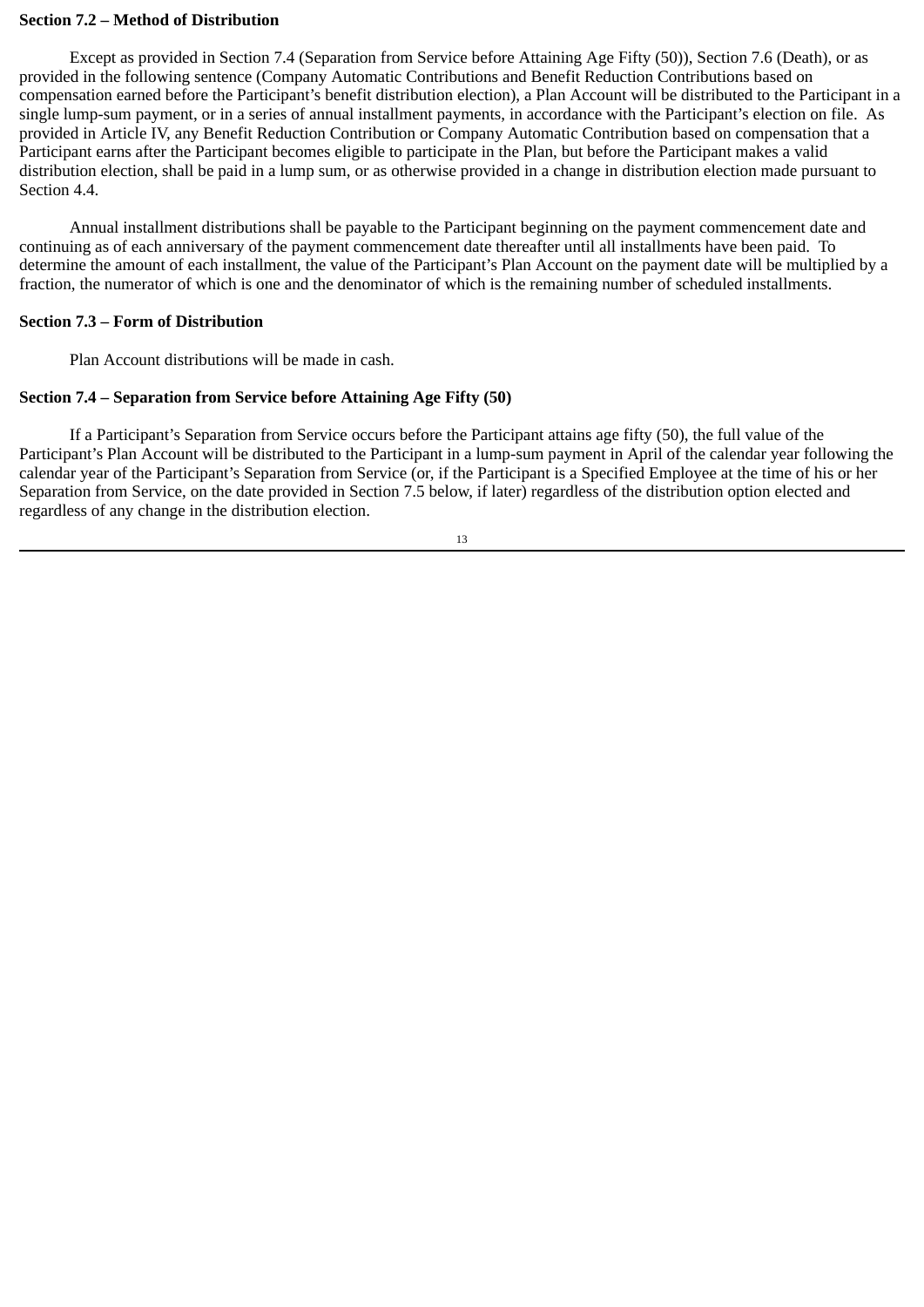# **Section 7.5 – Separation from Service of Specified Employees**

Distributions to Specified Employees on account of a Separation from Service will not be made or commence earlier than the first day of the seventh month following the date of Separation from Service. All Plan Accounts shall continue to accrue hypothetical investment gains and losses as provided in Article VI until the distribution date. In the case of a distribution in installments, the date of subsequent installments shall not be affected by the delay of any installment hereunder.

# **Section 7.6 – Death**

In the event of the death of a Participant before the Participant's Plan Account has been fully distributed, the full remaining value of the Participant's Plan Account will be distributed to the designated Beneficiary or the Participant's estate in a lump sum no later than December 31 of the year immediately following the year in which the death occurred. Upon notification of death, pending distribution, the value of the Participant's Plan Account will be allocated to the Default Investment Option.

# **Section 7.7 – Accelerated Distribution in the Case of an Unforeseeable Emergency**

(a) The Committee may, upon a Participant's written application, agree to an accelerated distribution of some or all of the value of a Participant's Plan Account upon the occurrence of an Unforeseeable Emergency. An "Unforeseeable Emergency" is a severe financial hardship to the Participant resulting from (i) an illness or accident of the Participant, the Participant's spouse, the Participant's Beneficiary, or the Participant's dependent (as defined in IRC Section 152, without regard to Section 152(b)(1), (b)(2), and  $(d)(1)(B)$ ; (ii) loss of the Participant's property due to casualty; or (iii) other similar extraordinary and unforeseeable circumstances arising as a result of events beyond the control of the Participant. Whether a Participant is faced with an Unforeseeable Emergency permitting a distribution is to be determined based on the relevant facts and circumstances of each case. Acceleration will not be granted if the emergency is or may be relieved through reimbursement or compensation from insurance or otherwise, or by liquidation of the Participant's assets (to the extent the liquidation of such assets would not cause severe financial hardship).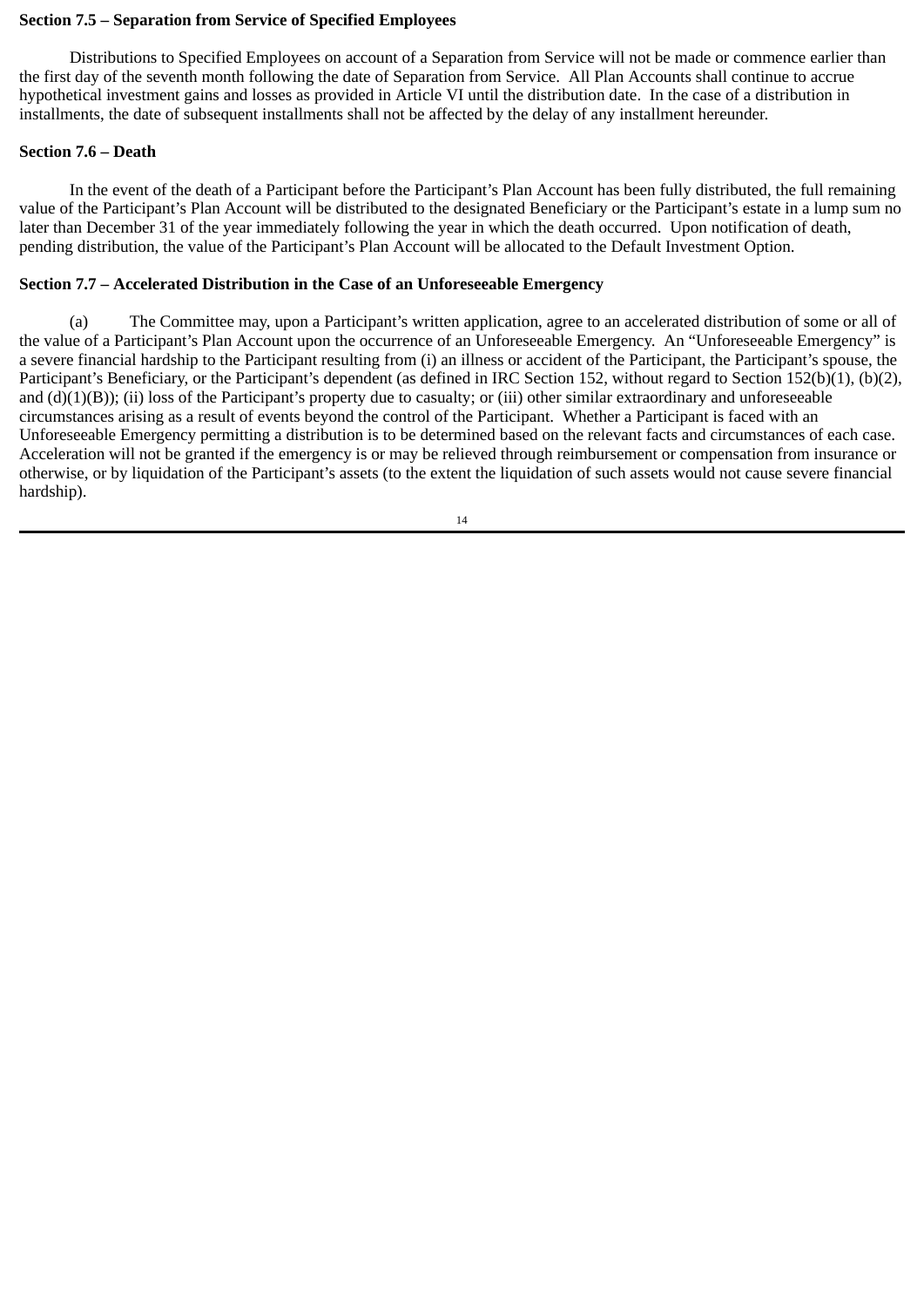(b) Distributions on account of an Unforeseeable Emergency shall be limited to the amount reasonably necessary to satisfy the emergency need. Such amount may include amounts necessary to pay any federal, state, local, or foreign income taxes or penalties reasonably anticipated to result from the distribution.

(c) The Committee will determine from which Investment Funds hardship distributions will be made. Any Participant who is an officer or director of the Corporation within the meaning of Section 16 of the Securities Exchange Act of 1934 is not eligible for distributions on account of an Unforeseeable Emergency.

# **Section 7.8 – Disability**

In the event of the Disability of a Participant that qualifies as a "Separation from Service" for purposes of Section 409A, the Participant's Plan Accounts will be distributed in accordance with the Participant's elections on file.

# **Section 7.9 – Administrative Adjustments in Payment Date**

A payment is treated as being made on the date when it is due under the Plan if the payment is made on the due date specified by the Plan, or on a later date that is either (a) in the same calendar year (for a payment whose specified due date is on or before September 30), or (b) by the fifteenth (15th) day of the third (3rd) calendar month following the date specified by the Plan (for a payment whose specified due date is on or after October 1). A payment is also treated as being made on the date when it is due under the Plan if the payment is made not more than thirty (30) days before the due date specified by the Plan. In no event will a payment to a Specified Employee be made or commence earlier than the first day of the seventh (7th) month following the date of Separation from Service. A Participant may not, directly or indirectly, designate the taxable year of a payment made in reliance on the administrative rules in this Section 7.9.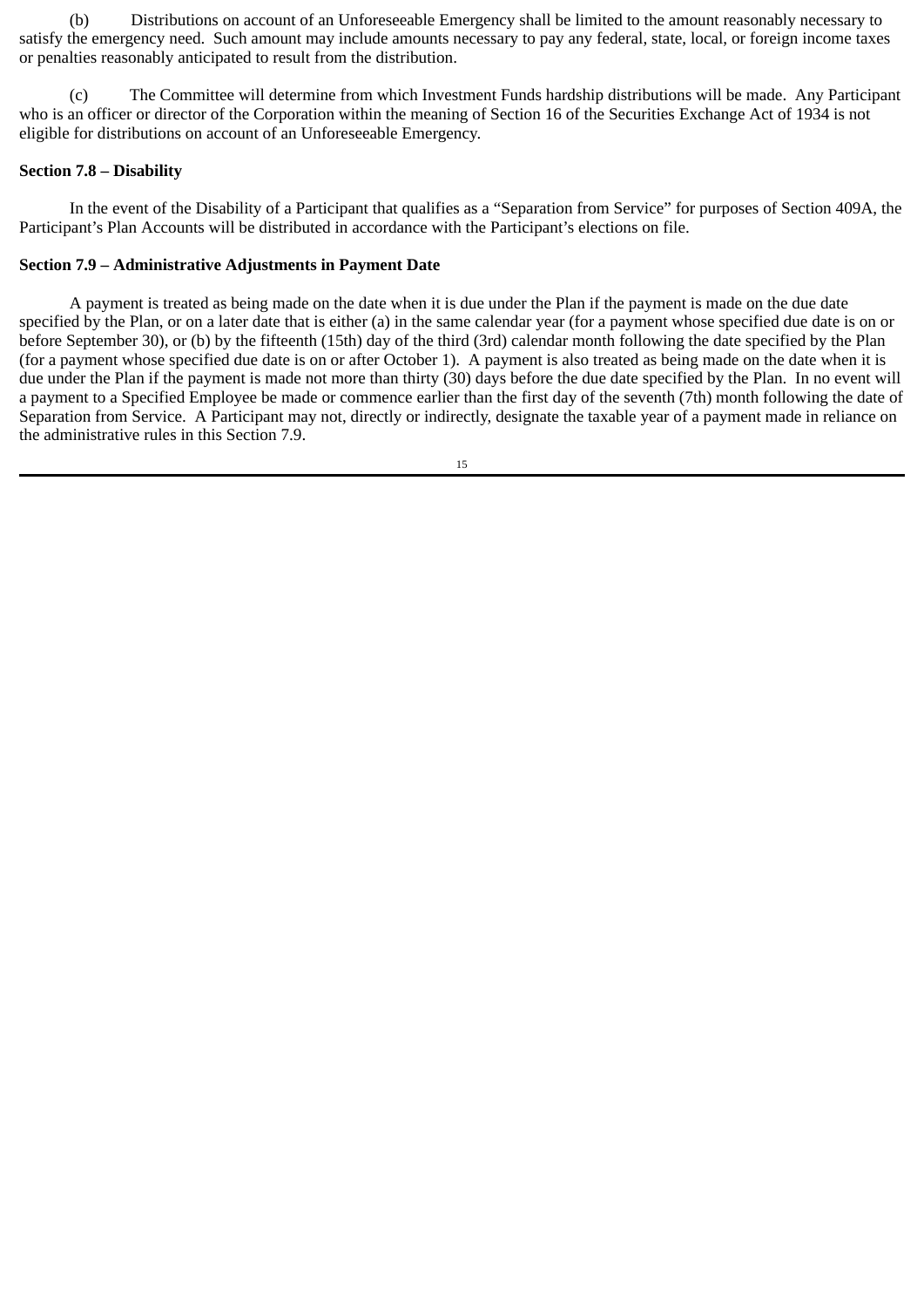### **Section 7.10 – Minimum Balance Payout Provision**

If a Participant's Plan Account balance under this Plan (and under all other nonqualified deferred compensation plans of the Corporation that are required to be aggregated with this Plan under Section 409A), determined at the time of the Participant's Separation from Service, is less than the amount set as the limit on elective deferrals under Section 402(g)(1)(B) of the Code in effect for the year in which the Participant's Separation from Service occurs, the Committee retains discretion to distribute the Participant's entire Plan Account (and the Participant's entire interest in any other nonqualified deferred compensation plan that is required to be aggregated with this Plan) in a lump sum in the month of April following the Participant's Separation from Service, even if the Participant has elected to receive a different form of distribution. Any exercise of the Committee's discretion taken pursuant to this Section 7.10 shall be evidenced in writing, no later than the payment date.

# **ARTICLE VIII – AMENDMENT AND TERMINATION OF PLAN**

# **Section 8.1 – Amendment**

The Corporation may, at any time, amend the Plan in whole or in part, provided that no amendment may decrease the value of any Plan Accounts as of the date of such amendment. In the event of any change in law or regulation relating to the Plan or the tax treatment of Plan Accounts, the Plan shall, without further action by the Committee, be deemed to be amended to comply with any such change in law or regulation effective as of the first date necessary to prevent the taxation, constructive receipt or deemed distribution of Plan Accounts prior to the date Plan Accounts would be distributed under the provisions of Article VII. To the extent any rule or procedure adopted by the Committee is inconsistent with a provision of the Plan that is administrative, technical or ministerial in nature, the Plan shall be deemed amended to the extent of the inconsistency.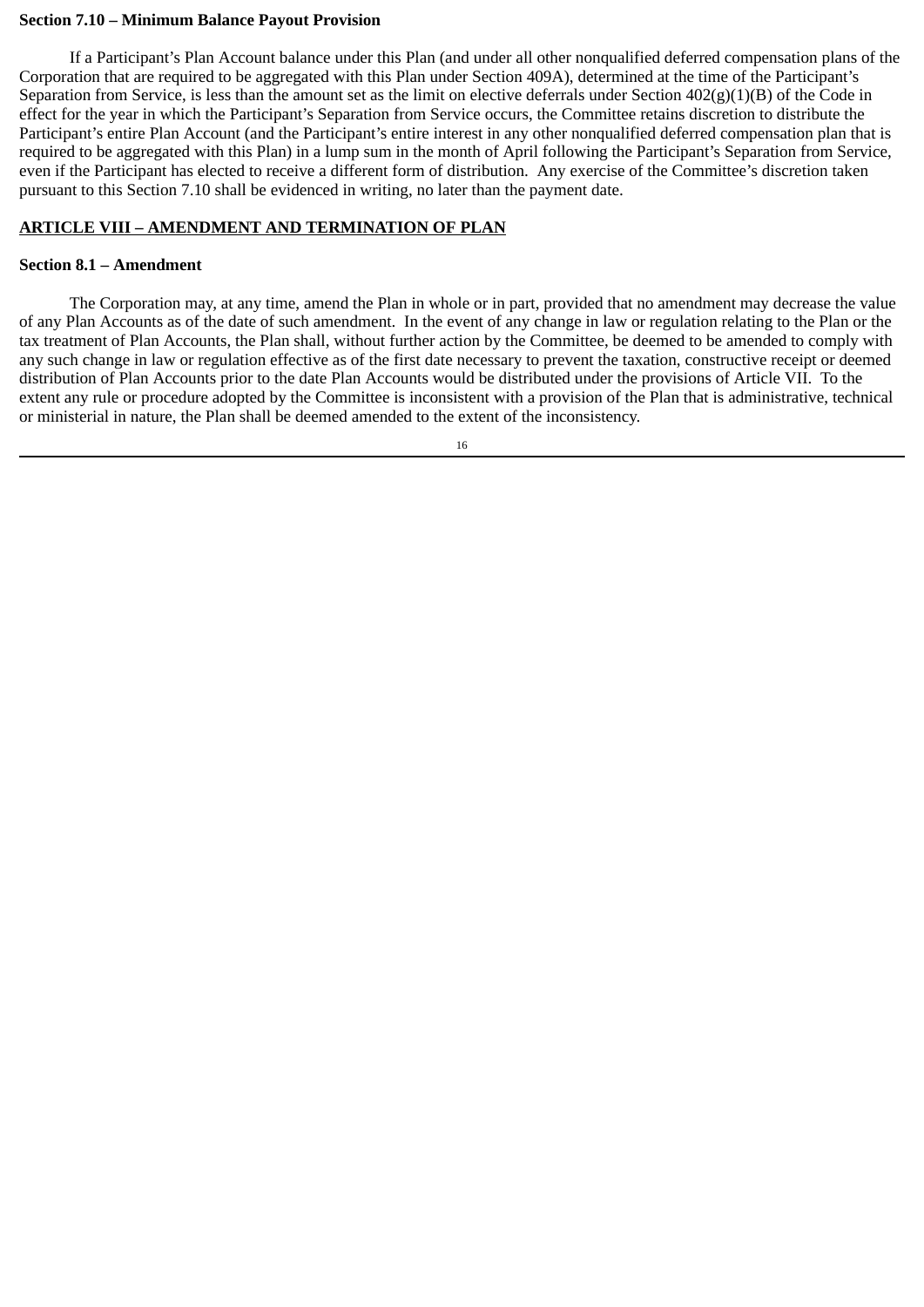#### **Section 8.2 – Plan Suspension and Termination**

(a) The Committee may, at any time, suspend or terminate the Plan if, in its sole judgment, the continuance of the Plan, the tax, accounting, or other effects thereof, or potential payments thereunder would not be in the best interest of the Corporation or for any other reason.

(b) In the event of the suspension of the Plan, no additional contributions shall be made under the Plan. All previous contributions shall be distributed in accordance with the otherwise applicable provisions of the Plan and the applicable elections on file.

(c) Upon the termination of the Plan with respect to all Participants, and the termination of all arrangements sponsored by the Corporation or its affiliates that would be aggregated with the Plan under Section 409A, the Corporation shall have the right, in its sole discretion, and notwithstanding any elections made by the Participant, to pay the Participant's Plan Account in a lump sum, to the extent permitted under Section 409A. All payments that may be made pursuant to this Section 8.2(c) shall be made no earlier than the thirteenth (13th) month and no later than the twenty-fourth (24th) month after the termination of the Plan. The Corporation may not accelerate payments pursuant to this Section 8.2(c) if the termination of the Plan is proximate to a downturn in the Corporation's financial health within the meaning of Treas. Regs. Sec. 1.409A-3(j)(4)(ix)(C)(1). If the Corporation exercises its discretion to accelerate payments under this Section 8.2(c), it shall not adopt any new arrangement that would have been aggregated with the Plan under Section 409A within three (3) years following the date of the Plan's termination. The Committee may also provide for distribution of Plan Accounts following a termination of the Plan under any other circumstances permitted by Section 409A.

# **Section 8.3 – No Consent Required**

The consent of any Participant, Beneficiary, or other person shall not be required with respect to any amendment, suspension, or termination of the Plan.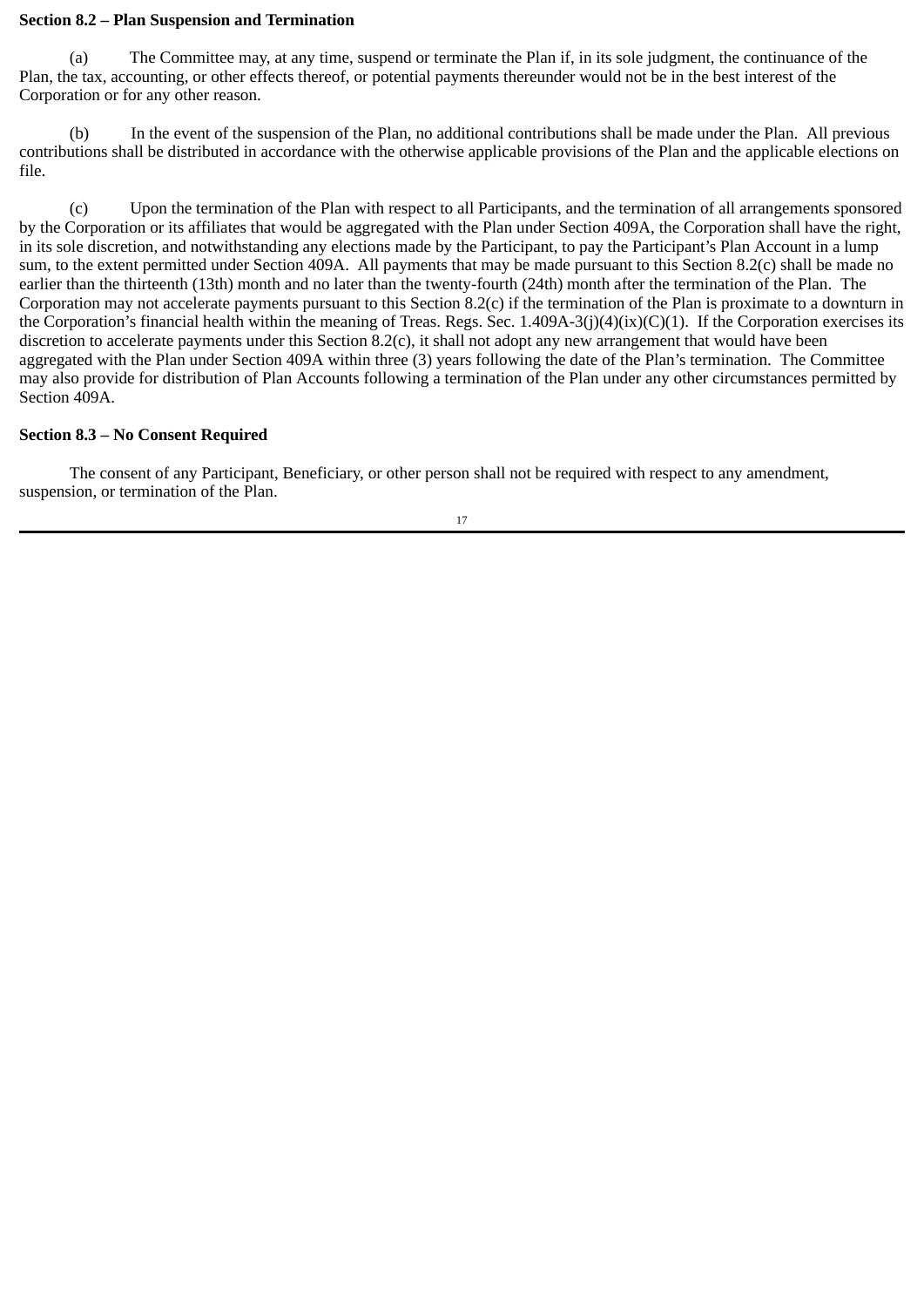# **ARTICLE IX – GENERAL PROVISIONS**

### **Section 9.1 – Unsecured General Creditor**

The Corporation's obligations under the Plan constitute an unfunded and unsecured promise to pay money in the future. Participants' and Beneficiaries' rights under the Plan are solely those of a general unsecured creditor of the Corporation. No assets will be placed in trust, set aside or otherwise segregated to fund or offset liabilities in respect of the Plan or Participants' Plan Accounts.

### **Section 9.2 – Nonassignability other than for Domestic Relations Orders**

(a) Except as provided in subsection (b) or (c) below, no Participant or Beneficiary or any other person shall have the right to sell, assign, transfer, pledge, or otherwise encumber any interest in the Plan and all Plan Accounts and the rights to all payments are unassignable and non-transferable. Plan Accounts or payment hereunder, prior to actual payment, will not be subject to attachment or seizure for the payment of any debts, judgments or other obligations. Plan Accounts or any other Plan benefit will not be transferred by operation of law in the event of a Participant's or any Beneficiary's bankruptcy or insolvency.

(b) The Plan shall comply with the terms of any valid domestic relations order submitted to the Committee. Any payment of a Participant's Plan Account to a party other than the Participant, pursuant to the terms of a domestic relations order, shall be charged against and reduce the Participant's Plan Account. Neither the Plan, the Corporation, the Committee, nor any other party shall be liable in any manner to any person, including but not limited to any Participant or Beneficiary, for complying with the terms of a domestic relations order.

(c) To the extent that any Participant, Beneficiary or other person receives an excess or erroneous payment under the Plan, the amount of such excess or erroneous payment shall be held in a constructive trust for the benefit of the Corporation and the Plan, and shall be repaid by such person upon demand. The Committee may reduce any other benefit payable to such person, or may pursue any remedy available at law or equity to recover the amount of such excess or erroneous payment or the proceeds thereof. Notwithstanding the foregoing, the amount payable to a Participant or Beneficiary may be offset by any amount owed to any Carrier Company to the extent permitted by Section 409A.

$$
18\quad
$$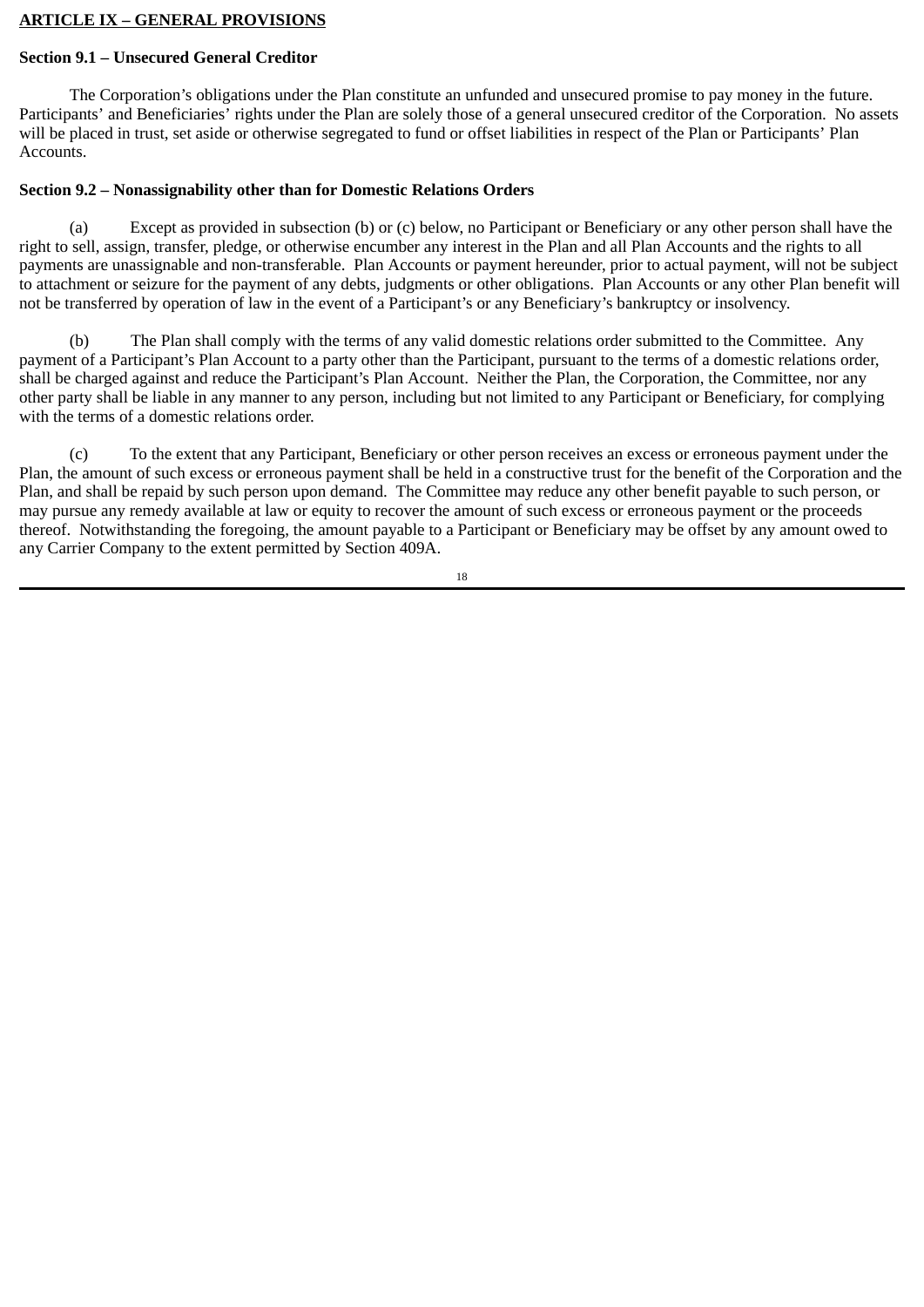#### **Section 9.3 – No Contract of Employment**

Participation in the Plan shall not be construed to constitute a direct or indirect contract of employment between any Carrier Company and any Participant. Participants and Beneficiaries will have no rights against any Carrier Company resulting from participation in the Plan other than as specifically provided herein. Nothing in the Plan shall be deemed to give a Participant the right to be retained in the service of any Carrier Company for any length of time or to interfere with the right of any Carrier Company to terminate a Participant's employment.

## **Section 9.4 – Governing Law**

The provisions of the Plan will be construed and interpreted according to the laws of the State of Delaware, to the extent not preempted by federal law.

# **Section 9.5 – Validity**

If any provision of the Plan is held to be illegal or invalid for any reason, the remaining provisions of the Plan will be construed and enforced as if such illegal and invalid provision had never been inserted herein.

### **Section 9.6 – Notice**

Any notice or filing required or permitted to be given to the Committee under the Plan shall be sufficient if sent by firstclass mail to the Carrier Global Corporation, 13995 Pasteur Boulevard, Palm Beach Gardens, FL 33418, Attn: Carrier Benefit Plan Committee. Any notice or filing required or permitted to be given to any Participant or Beneficiary under the Plan shall be sufficient if provided either electronically, hand-delivered, or mailed to the address (or email address, as the case may be) of the Participant or Beneficiary then listed on the records of the Corporation. Any such notice will be deemed given as of the date of delivery or, if delivery is made by mail, as of the date shown on the postmark or email system.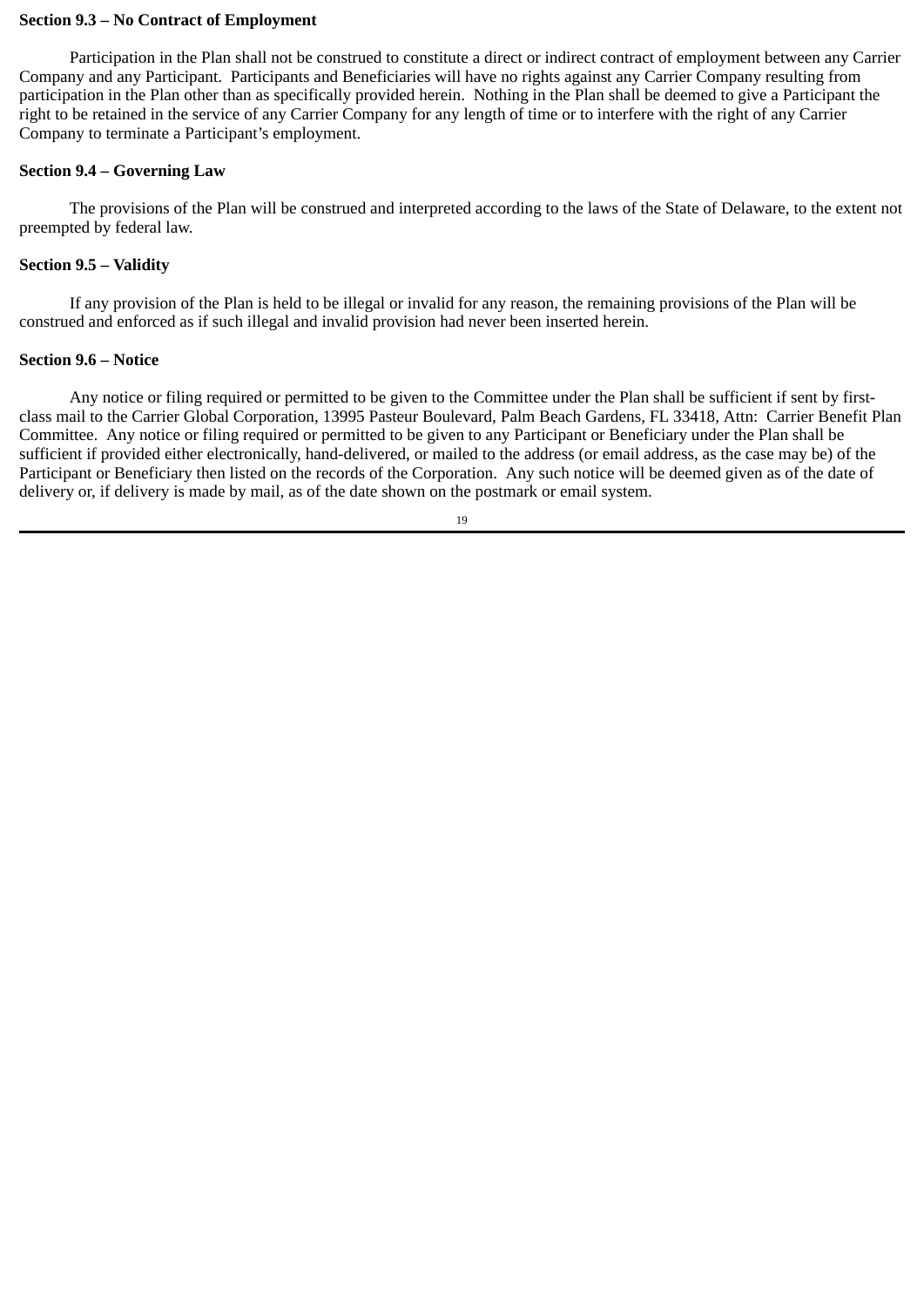#### **Section 9.7 – Successors**

The provisions of the Plan shall bind and inure to the benefit of the Corporation and its successors and assigns. The term "successors" as used herein shall include any corporate or other business entity, which by merger, consolidation, purchase or otherwise acquires all or substantially all of the business and assets of the Corporation, and successors of any such corporation or other business entity.

### **Section 9.8 – Incompetence**

If the Committee determines, upon evidence satisfactory to the Committee, that any Participant or Beneficiary to whom a benefit is payable under the Plan is unable to care for his or her affairs because of illness or accident, any payment due (unless prior claim therefore shall have been made by a duly authorized guardian or other legal representative) may be paid, upon appropriate indemnification of the Committee and the Corporation, to the spouse of the Participant or other person deemed by the Committee to have incurred expenses for the benefit of and on behalf of such Participant or Beneficiary. Any such payment from a Participant's Plan Account shall be a complete discharge of any liability under the Plan with respect to the amount so paid.

### **Section 9.9 – Section 409A Compliance**

To the extent that rights or payments under this Plan are subject to Section 409A, the Plan shall be construed and administered in compliance with the conditions of Section 409A and regulations and other guidance issued pursuant to Section 409A for deferral of income taxation until the time the compensation is paid. Any distribution election that would not comply with Section 409A shall not be effective for purposes of this Plan. To the extent that a provision of this Plan does not comply with Section 409A, such provision shall be void and without effect. The Corporation does not warrant that the Plan will comply with Section 409A with respect to any Participant or with respect to any payment. In no event shall any Carrier Company; any director, officer, or employee of a Carrier Company (other than the Participant); or any member of the Committee be liable for any additional tax, interest, or penalty incurred by a Participant or Beneficiary as a result of the Plan's failure to satisfy the requirements of Section 409A, or as a result of the Plan's failure to satisfy any other requirements of applicable tax laws.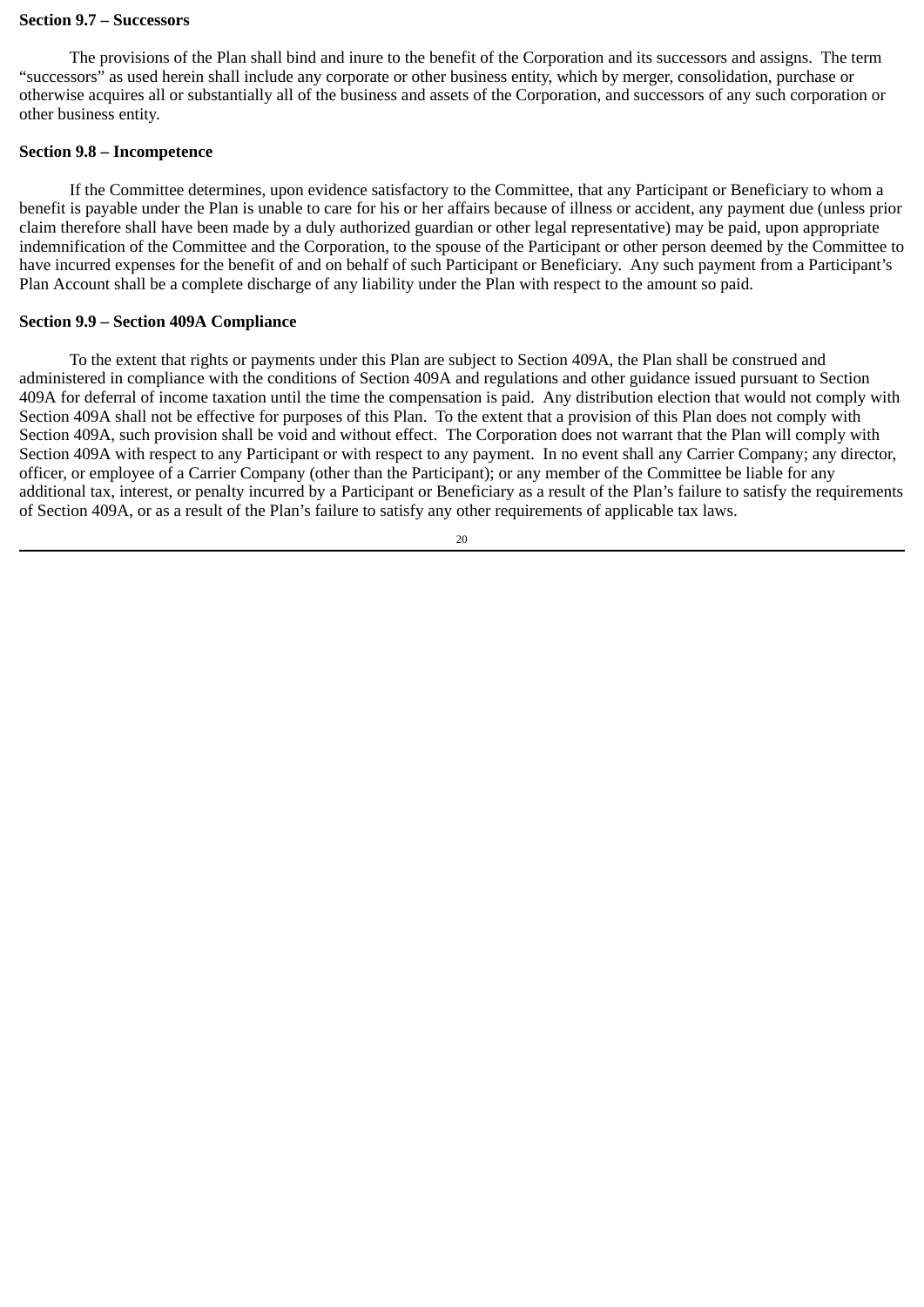### **Section 9.10 – Withholding Taxes**

The Committee may make any appropriate arrangements to deduct from all contributions, vested Plan Accounts and distributions under the Plan any taxes that the Committee reasonably determines to be required by law to be withheld from such credits and payments.

# **ARTICLE X – ADMINISTRATION AND CLAIMS**

# **Section 10.1 – Plan Administration**

The Committee shall be solely responsible for the administration and operation of the Plan and shall be the "administrator" of the Plan for purposes of the Employee Retirement Income Security Act of 1974, as amended ("ERISA"). The Committee shall have full and exclusive authority and discretion to interpret the provisions of the Plan and to establish such administrative procedures as it deems necessary and appropriate to carry out the purposes of the Plan. All decisions and interpretations of the Committee shall be final and binding on all parties.

Any person claiming a benefit, requesting an interpretation or ruling under the Plan, or requesting information under the Plan shall present the request in writing to the Committee at Carrier Global Corporation, 13995 Pasteur Boulevard, Palm Beach Gardens, FL 33418, Attn: Benefits Plan Committee. The Committee shall respond in writing as soon as practicable.

# **Section 10.2 – Claim Procedures**

A Participant or Beneficiary who believes that he or she has been denied a benefit to which he or she is entitled under the Plan (referred to in this Section 10.2 as a "Claimant") may file a written request with the Committee setting forth the claim. The Committee shall consider and resolve the claim as set forth below.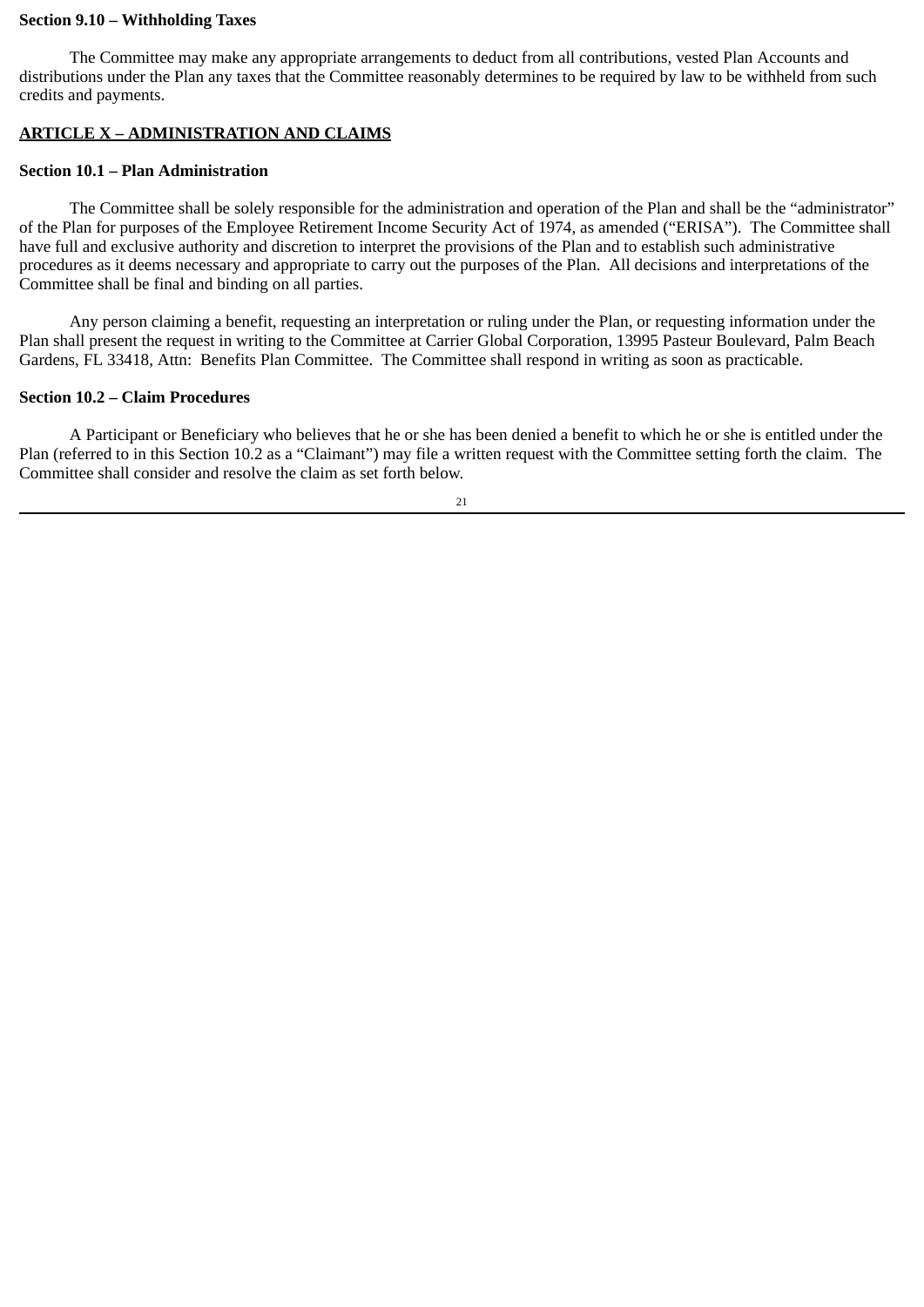(a) Upon receipt of a claim, the Committee shall advise the Claimant that a response will be forthcoming within ninety (90) days. The Committee may, however, extend the response period for up to an additional ninety (90) days for reasonable cause, and shall notify the Claimant of the reason for the extension and the expected response date. The Committee shall respond to the claim within the specified period.

(b) If the claim is denied in whole or in part, the Committee shall provide the Claimant with a written decision, using language calculated to be understood by the Claimant, setting forth (i) the specific reason or reasons for such denial; (ii) the specific reference to relevant provisions of this Plan on which such denial is based; (iii) a description of any additional material or information necessary for the Claimant to perfect his or her claim and an explanation why such material or such information is necessary; (iv) appropriate information as to the steps to be taken if the Claimant wishes to submit the claim for review; (v) the time limits for requesting a review of the claim; and (vi) the Claimant's right to bring an action for benefits under Section 502(a) of ERISA.

(c) Within sixty (60) days after the Claimant's receipt of the written decision denying the claim in whole or in part, the Claimant may request in writing that the Committee review the determination. The Claimant or his or her duly authorized representative may, but need not, review the relevant documents and submit issues and comments in writing for consideration by the Committee. If the Claimant does not request a review of the initial determination within such sixty (60)-day period, the Claimant shall be barred from challenging the determination.

Within sixty (60) days after the Committee receives a request for review, it will review the initial determination. If special circumstances require that the sixty (60)-day time period be extended, the Committee will so notify the Claimant and will render the decision as soon as possible, but no later than one hundred twenty (120) days after receipt of the request for review.

(e) All decisions on review shall be final and binding with respect to all concerned parties. The decision on review shall set forth, in a manner calculated to be understood by the Claimant, (i) the specific reasons for the decision, including references to the relevant Plan provisions upon which the decision is based; (ii) the Claimant's right to receive, upon request and free of charge, reasonable access to and copies of all documents, records, and other information, relevant to his or her benefits; and (iii) the Claimant's right to bring an action for benefits under Section 502(a) of ERISA.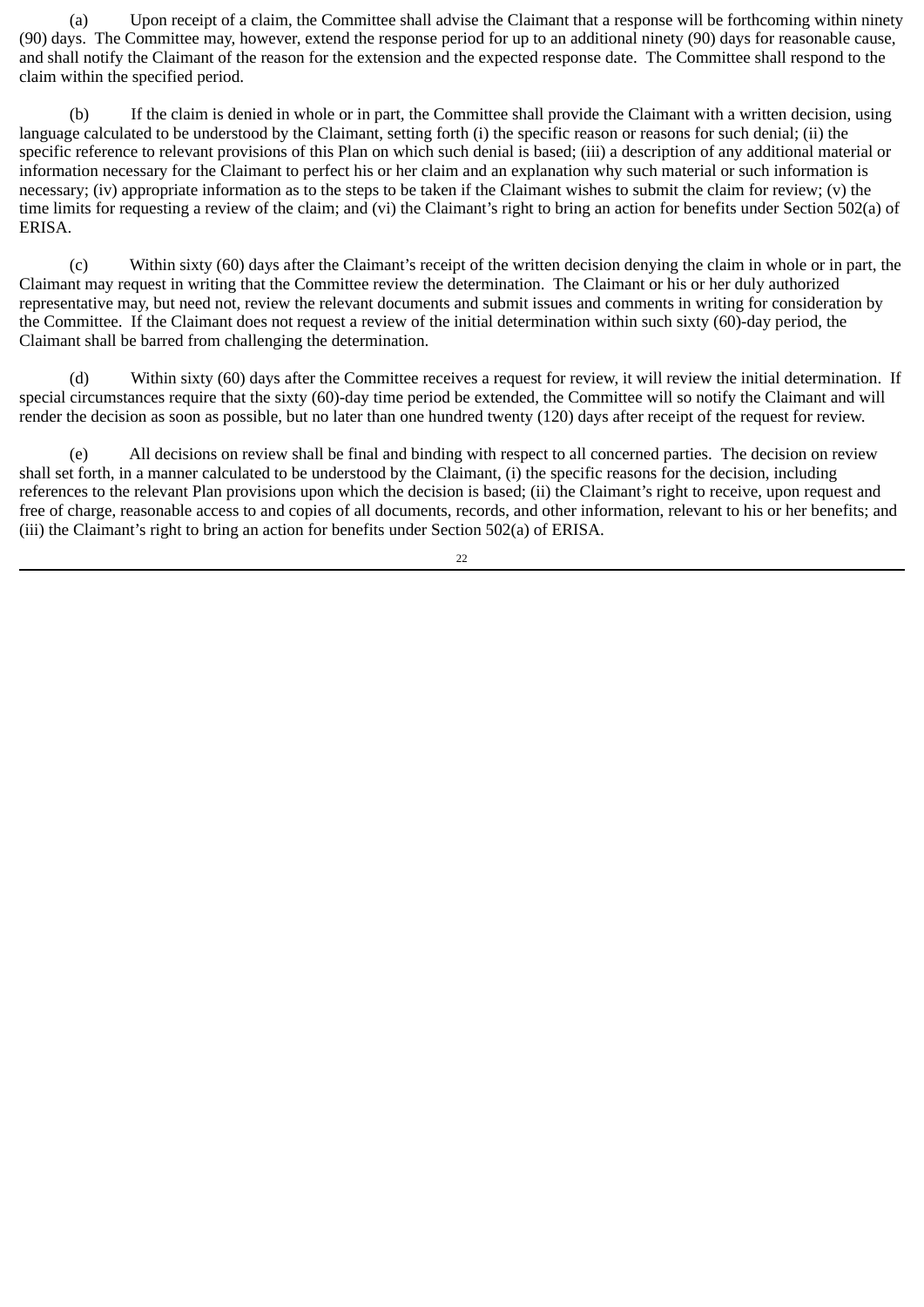#### **CERTAIN REGULATORY MATTERS**

The Plan is subject to ERISA. However, because the Plan is an unfunded plan maintained by an employer primarily for the purpose of providing deferred compensation for a select group of management or highly compensated employees, the Plan is exempt from most of ERISA's requirements. Although the Plan is subject to Part 1 (Reporting and Disclosure) and Part 5 (Administration and Enforcement) of Title I, Subtitle B of ERISA, the Department of Labor has issued a regulation that exempts the Plan from most of ERISA's reporting and disclosure requirements. A portion of this Plan constitutes an "excess benefit plan" as defined in Section 3(36) of ERISA.

### **TO WHOM SHOULD QUESTIONS CONCERNING THE PLAN BE DIRECTED?**

All questions concerning the operation of the Plan (including information concerning the administrators of the Plan) should be directed to:

> Carrier Global Corporation 13995 Pasteur Boulevard Palm Beach Gardens, FL 33418 Attn: Carrier Benefit Plan Committee Telephone: 561-365-2000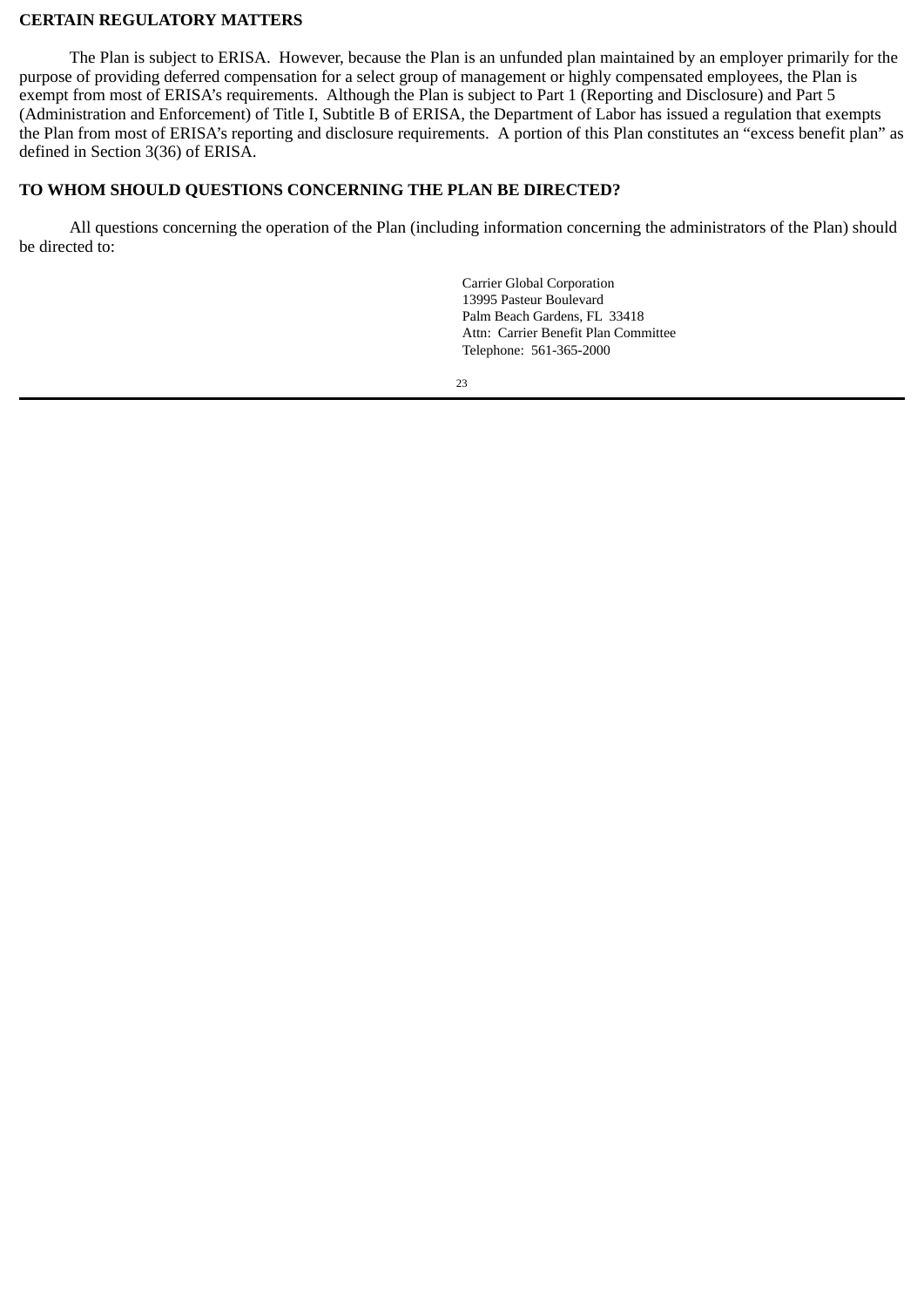# **CARRIER GLOBAL CORPORATION LTIP PERFORMANCE SHARE UNIT DEFERRAL PLAN (Effective as of January 1, 2020)**

# **ARTICLE I – PREAMBLE**

#### **Section 1.1 – Purpose of the Plan**

The Carrier Global Corporation LTIP Performance Share Unit Deferral Plan (the "Plan") is hereby established effective January 1, 2020 (the "Effective Date") to provide eligible Participants with the opportunity to defer receipt of shares of Common Stock in respect of Performance Share Units ("PSUs") awarded by United Technologies Corporation ("UTC") prior to the Spin-off or by the Corporation on or following the Spin-off.

## **Section 1.2 – Spin-off from UTC**

On November 26, 2018, UTC announced its intention to separate into three independent companies, UTC, the Corporation and Otis Worldwide Corporation ("Otis"), through spin-off transactions expected to be completed by mid-year 2020. The transaction by which the Corporation ceases to be a subsidiary of UTC is referred to herein as the "Spin-off." In connection with the Spin-off, and pursuant to the terms of the Employee Matters Agreement to be entered into by and among the Corporation, UTC, and Otis (the "Employee Matters Agreement"), the Corporation and this Plan shall assume all obligations and liabilities of UTC and its subsidiaries under the UTC LTIP PSU Deferral Plan with respect to "Carrier Group Employees" and "Former Carrier Group Employees" (as such terms are defined in the Employee Matters Agreement, and collectively referred to as "Carrier Employees"). Any benefits due under the UTC LTIP PSU Deferral Plan with respect to Carrier Employees or Beneficiaries of Carrier Employees will now be the responsibility of the Corporation and this Plan, and any such benefits accrued but not yet paid under the UTC LTIP PSU Deferral Plan immediately prior to the Effective Date, will be administered and paid under the terms of this Plan. All investment and distribution elections and designations of Beneficiary made under the UTC LTIP PSU Deferral Plan by a Carrier Employee or Beneficiary of a Carrier Employee and in effect immediately prior to the Effective Date will continue to apply and shall be administered under this Plan, until such election or designation expires or is otherwise changed or revoked in accordance with the terms of this Plan. All valid domestic relations orders filed with the UTC LTIP PSU Deferral Plan as of immediately prior to the Effective Date with respect to the benefit of a Carrier Employee shall continue to apply under this Plan to the extent provided under Section 8.2.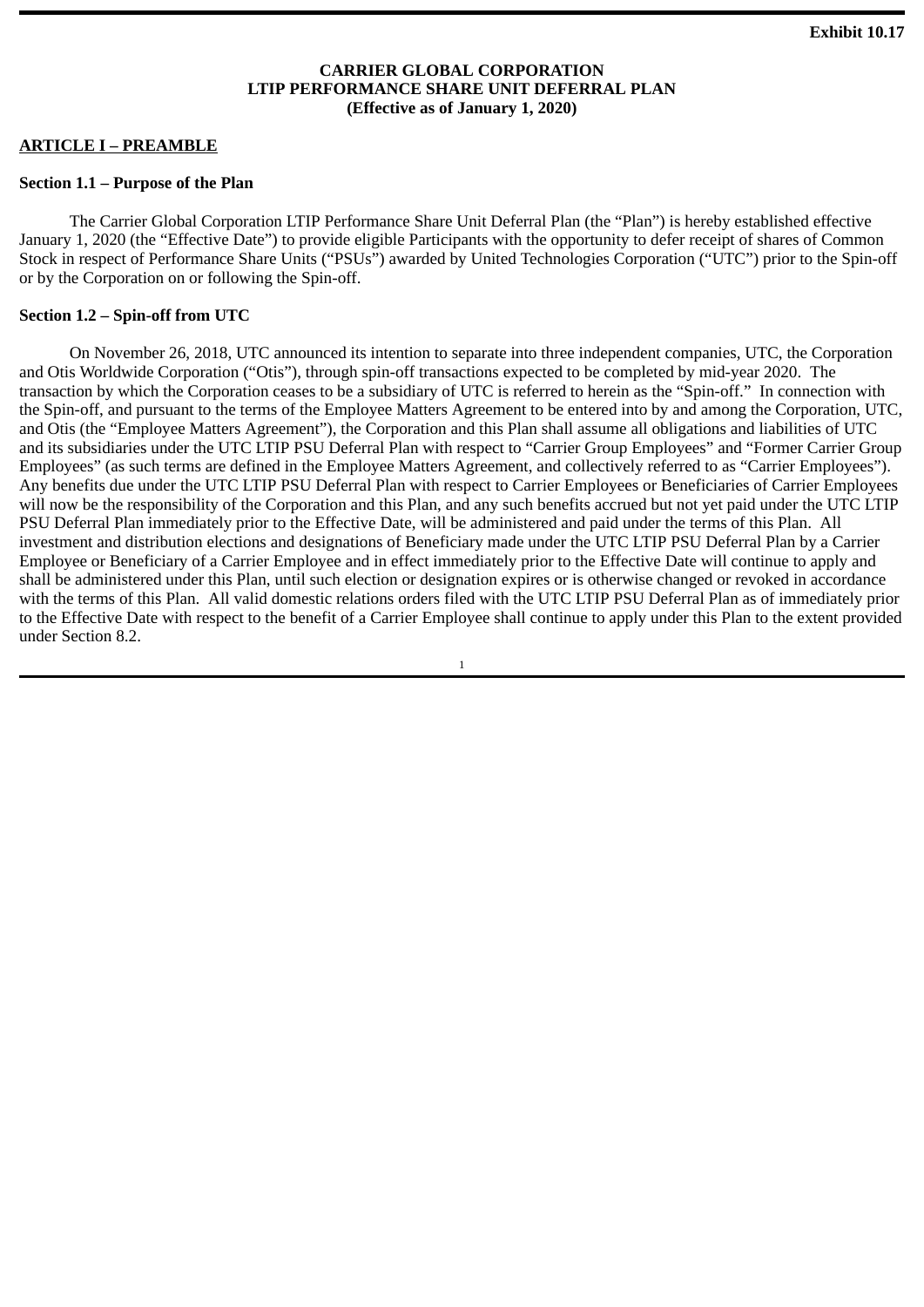# **ARTICLE II – DEFINITIONS**

For purposes of this Plan, the following terms are defined as set forth below:

- (a) *Beneficiary* means the person, persons, entity, or entities designated on an electronic or written form by the Participant to receive the value of his or her Plan Account in the event of the Participant's death in accordance with the terms of this Plan. If the Participant fails to designate a Beneficiary, or the Beneficiary (and any contingent Beneficiary) does not survive the Participant, the value of the Participant's Plan Account will be paid to the Participant's estate.
- (b) *Carrier Company* means, (i) prior to the Spin-off, any entity within the Carrier business unit of UTC controlled by or under common control with UTC within the meaning of Section 414(b) or (c) of the Code and (ii) from and after the Spin-off, the Corporation and any entity controlled by or under common control with the Corporation within the meaning of Section 414(b) or (c) of the Code (but under both clauses (i) and (ii) substituting "at least 20 percent" for "at least 80 percent" as the control threshold used in applying Sections 414(b) and (c)).
- (c) *Carrier LTIP PSU Deferral Plan* means the Carrier Global Corporation LTIP Performance Share Unit Deferral Plan.
- (d) *Code* means the Internal Revenue Code of 1986, as amended from time to time, and any successor thereto. Reference to any section of the Internal Revenue Code shall include any final regulations or other applicable guidance. References to "Section 409A" shall include any final regulations or other applicable guidance issued thereunder by the Internal Revenue Service from time to time in effect.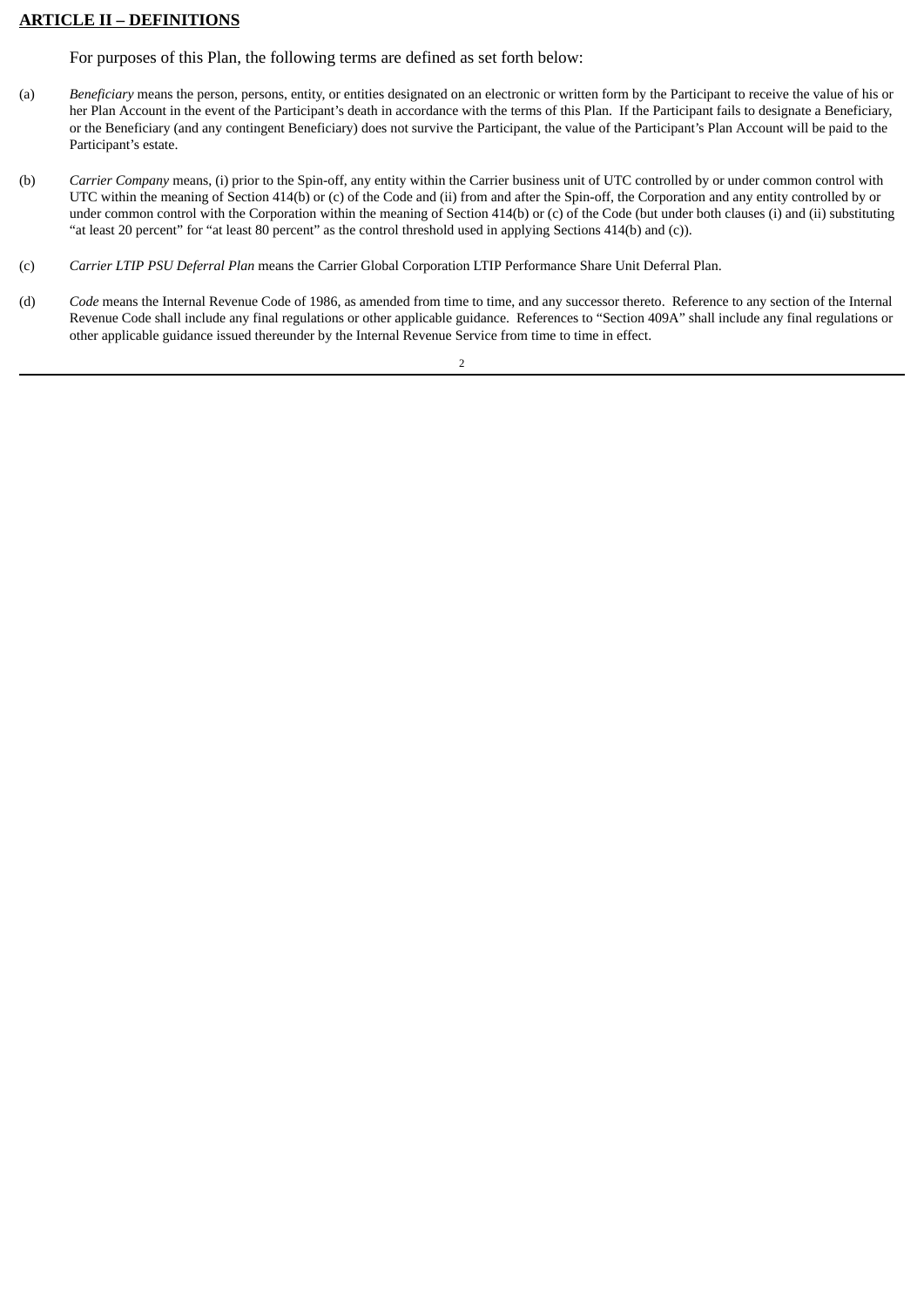- (e) *Committee* means the Carrier Benefit Plan Committee, which is responsible for the administration of this Plan. The Committee may delegate administrative responsibilities to such individuals and entities as it shall determine.
- (f) *Common Stock* means the common stock of United Technologies Corporation until the Spin-off and means the common stock of the Corporation from and after such date.
- (g) *Corporation* means Carrier Global Corporation, or any successor thereto.
- (h) *DCP* means the United Technologies Deferred Compensation Plan prior to the Spin-off date and means the Corporation's Deferred Compensation Plan from and after the Spin-off date.
- (i) *Default Deferral Period* means the minimum Deferral Period of five (5) years following the date on which the Performance Cycle Account is established.
- (j) *Default Distribution* means payment in a lump sum distribution.
- (k) *Deferral Period* means the period designated (or deemed to be designated) by the Participant in accordance with this Plan that ends on the Participant's Retirement Date or on a Specific Deferral Date.
- (l) *Deferred Share Units* means PSUs that have been deferred pursuant to the terms of this Plan (or pursuant to the UTC LTIP PSU Deferral Plan for periods prior to the Spin-off), and dividend equivalents that are credited and invested pursuant to Section 7.1.
- (m) *Disability* means permanent and total disability as determined under the Corporation's long-term disability plan applicable to the Participant, or if there is no such plan applicable to the Participant, "Disability" means a determination of total disability by the Social Security Administration; *provided* that, in either case, the Participant's condition also qualifies as a "disability" for purposes of Section 409A(a)(2)(C).
- (n) *Election Form* means the enrollment form provided by the Committee to Participants electronically or in paper form for the purpose of deferring PSUs under this Plan. Each Participant's Election Form must contain such information as the Committee may require, including: the percentage of the award to be deferred with respect to the applicable Performance Cycle, the form of distribution elected, and the distribution start date (*see also* Default Deferral Period and Default Distribution). There will be a separate Election Form for each Performance Cycle.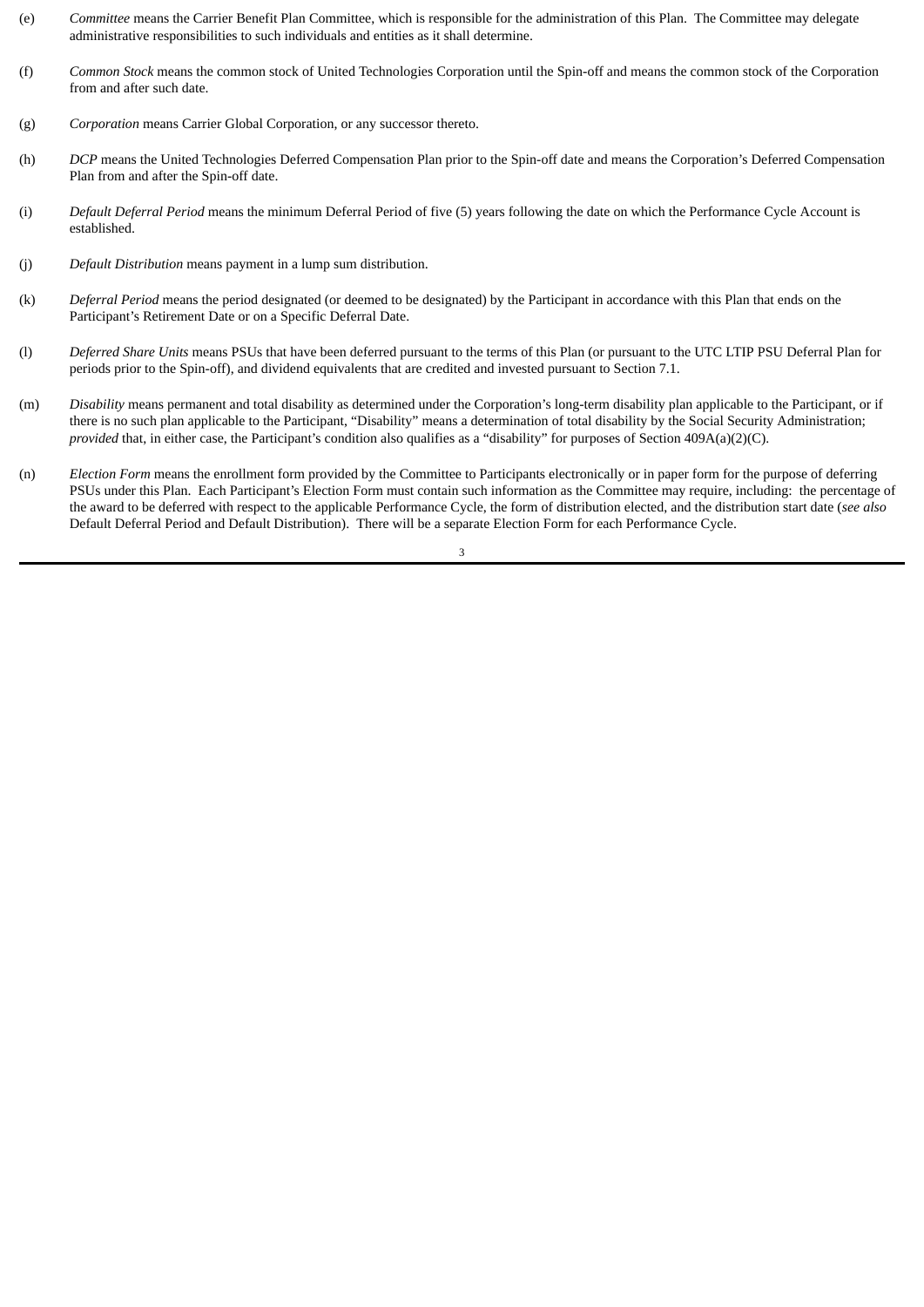- (o) *Employee* means an employee of the Corporation and its subsidiaries. For the period January 1, 2020 until the Spin-off date, Employee shall exclude any employee of UTC and its subsidiaries and affiliates that is not deemed to be within the Carrier business unit of UTC.
- (p) *ERISA* means the Employee Retirement Income Security Act of 1974, as amended.
- (q) *Investment Fund* means a hypothetical fund that tracks the value of an investment option offered under the Qualified Savings Plan or the DCP, as determined by the Committee. Investment Funds offered under the LTIP PSU Deferral Plan may be changed from time to time by the Committee and shall be valued in the manner set forth in Section 5.1. The value of Participants' Plan Accounts invested in Investment Funds shall be adjusted to replicate the performance of the applicable Investment Funds. Amounts credited to any Investment Fund do not result in the investment in actual assets corresponding to the Investment Fund.
- (r) *Participant* means an Employee of a Carrier Company who (i) is determined by the Committee to be within a select group of management or highly compensated employees, (ii) is paid from a U.S. payroll, (iii) files a U.S. income tax return, (iv) has been awarded PSUs, (v) elects to defer a portion of such PSUs pursuant to the terms of this Plan, and (vi) is not an active participant in the UTC LTIP PSU Deferral Plan or the Carrier LTIP PSU Deferral Plan. A Participant who has previously contributed to this Plan, but who ceases to be eligible under the preceding sentence, shall not be eligible to further defer PSUs under Article IV, but shall remain a Participant under this Plan with respect to his or her Plan Account until final distribution in accordance with the terms of this Plan.
- (s) *Performance Cycle* means the three (3)-year performance measurement period during which the pre-established performance targets are measured for each PSU Award.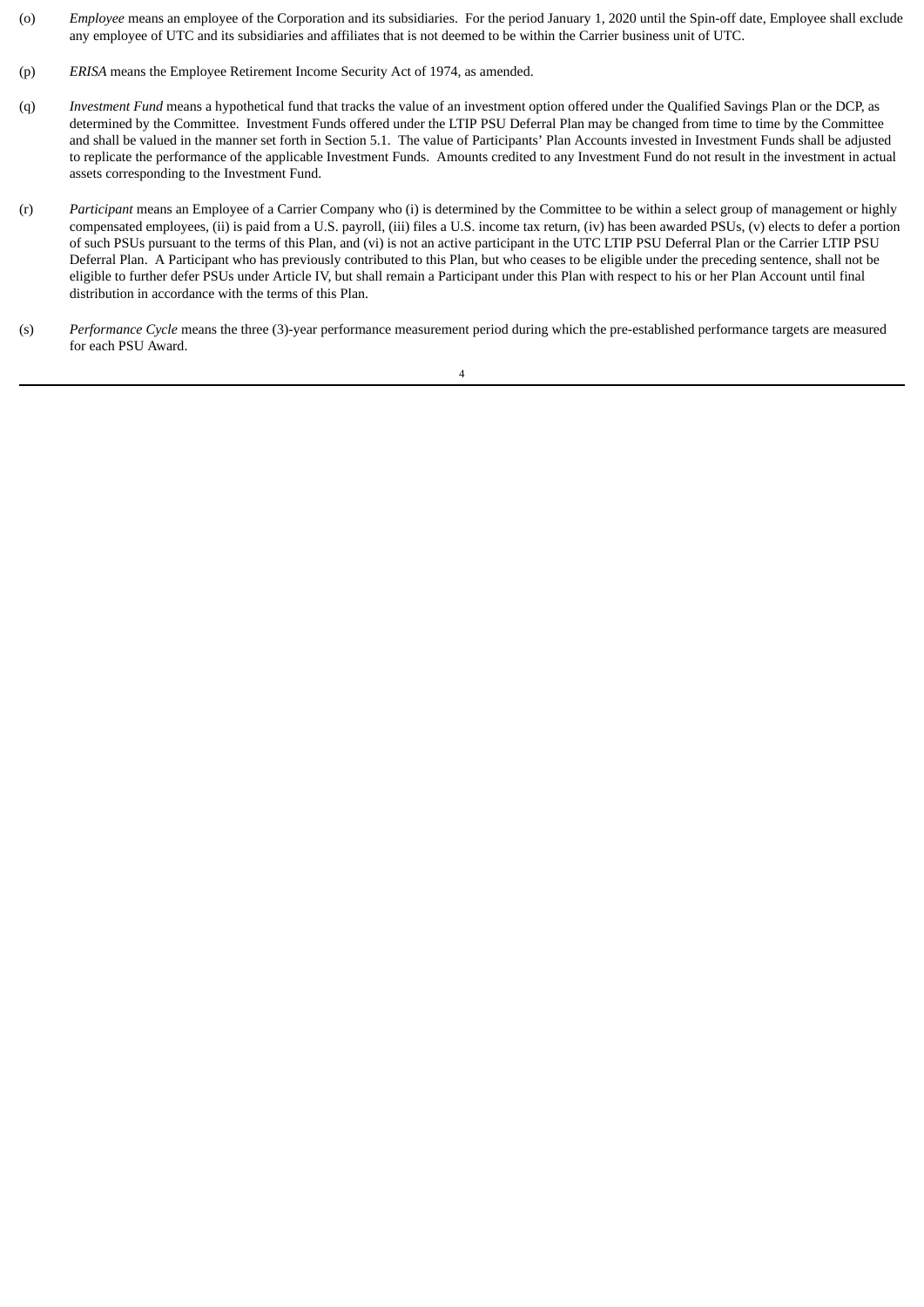- (t) *Performance Cycle Account* means the account established for each Participant for each Performance Cycle for which PSUs have been deferred under this Plan. The Performance Cycle Account shall be established shortly after the end of the final year of the three (3)-year performance measurement period (*i.e.*, when the Corporation's Compensation Committee determines the extent to which the performance goals were obtained).
- (u) *Plan* means the Carrier Global Corporation LTIP Performance Share Unit Deferral Plan, as amended from time to time.
- (v) *Plan Account* means the aggregate value of all Performance Cycle Accounts.
- (w) *PSUs* means restricted stock units granted pursuant to a long-term incentive plan of the Corporation (or for periods prior to the Spin-off, pursuant to a UTC long-term incentive plan), the vesting of which are conditioned upon the attainment of performance goals and continued service*.*
- (x) *Qualified Savings Plan* means the United Technologies Corporation Employee Savings Plan until the Spin-off date and means the Carrier Retirement Savings Plan from and after the Spin-off date.
- (y) *Retirement* means a Separation from Service on or after attainment of age fifty (50).
- (z) *Retirement Date* means the date of a Participant's Retirement.
- (aa) *Separation from Service* means a Participant's termination of employment with all Carrier Companies, other than by reason of death. A Separation from Service will be deemed to occur where the Participant and the Carrier Company that employs the Participant reasonably anticipate that the bona fide level of services the Participant will perform (whether as an employee or as an independent contractor) for the Carrier Companies will be permanently reduced to a level that is less than thirty-seven and a half percent (37.5%) of the average level of bona fide services the Participant performed during the immediately preceding thirty-six (36) months (or the entire period the Participant has provided services if the Participant has been providing services to the Carrier Companies for less than thirty-six (36) months). A Participant shall not be considered to have had a Separation from Service as a result of a transfer from one Carrier Company to another Carrier Company. For the avoidance of doubt, a transfer of employment from an entity that constitutes a Carrier Company prior to the Spin-off to an entity that constitutes a Carrier Company following the Spin-off shall not constitute a Separation from Service under this Plan or with respect to benefits transferred to this Plan if such transfer is made in connection with the Spin-off, but a transfer from a Carrier Company to UTC or Otis (or one of their affiliates) after the Spin-off (and that otherwise satisfies the definition of a Separation from Service) shall constitute a Separation from Service.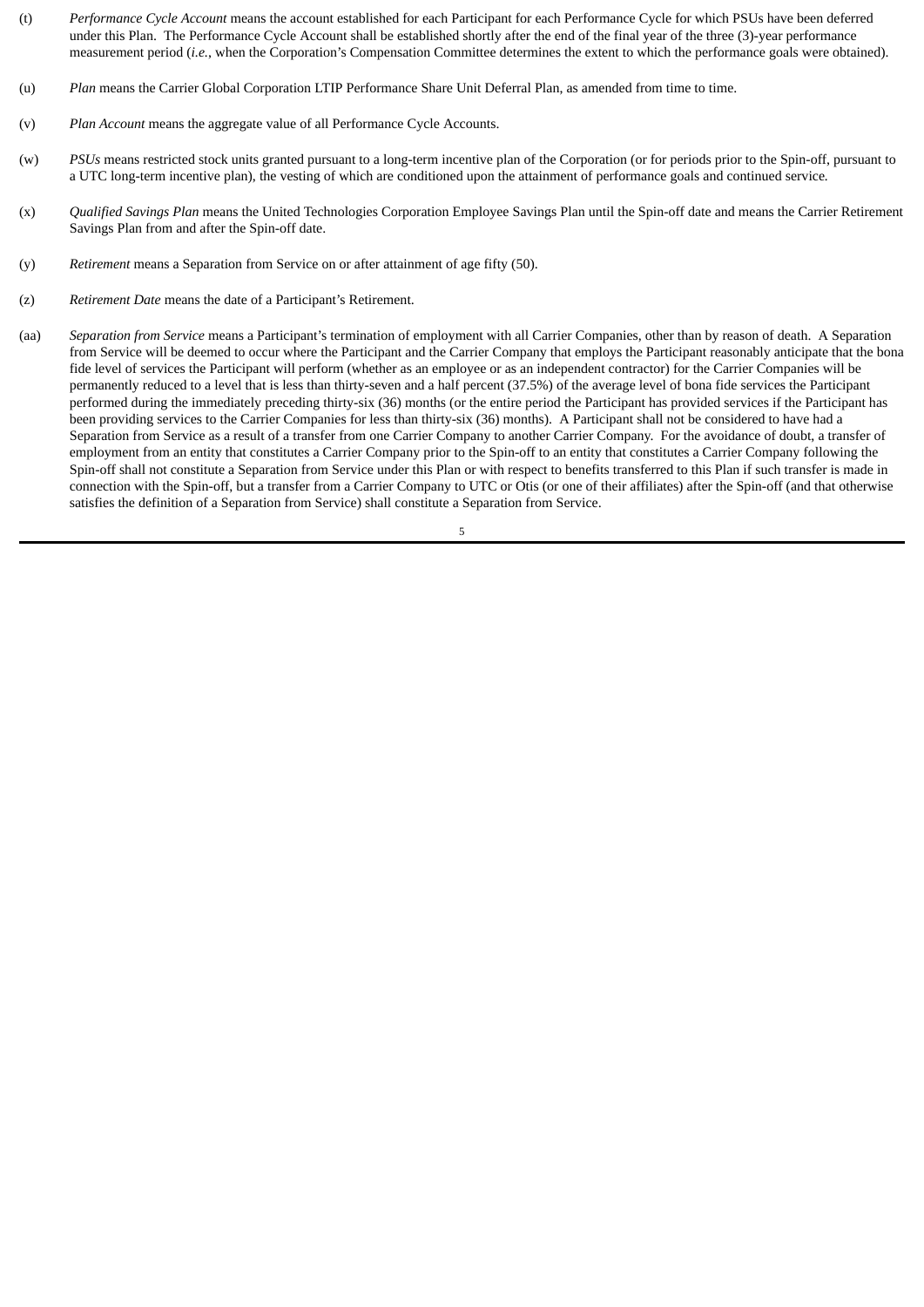- (bb) *Share* means a share of UTC Common Stock until the Spin-off, and means a share of the Corporation's common stock from and after such date.
- (cc) *Specific Deferral Date* means a specified date, not less than five (5) years following the date on which the Performance Cycle Account is established.
- (dd) *Specified Employee* means for the period (1) until the Corporation's first specified employee effective date following the Spin-off, those officers and executives of the Corporation and its affiliates who were identified as a specified employee of UTC on the "specified employee identification date" preceding such specified employee effective date (as such terms are defined by Treas. Regs. Sec. 1.409A-1(i)(3) and (4)); and (2) from and after the Corporation's first specified employee effective date following the Spin-off, each of the fifty (50) highest-paid officers and other executives of the Corporation and its affiliates (determined for this purpose under Treas. Regs. Sec. 1.409A-1(g)), effective annually as of April 1st, based on compensation reported on Box 1 of Form W-2, but including amounts that are excluded from taxable income as a result of elective deferrals to qualified plans and pre-tax contributions. Foreign compensation earned by a nonresident alien that is not effectively connected with the conduct of a trade or business in the United States will not be used to determine Specified Employees following the Spin-off.
- (ee) *UTC LTIP PSU Deferral Plan* means the United Technologies Corporation LTIP Performance Share Unit Deferral Plan.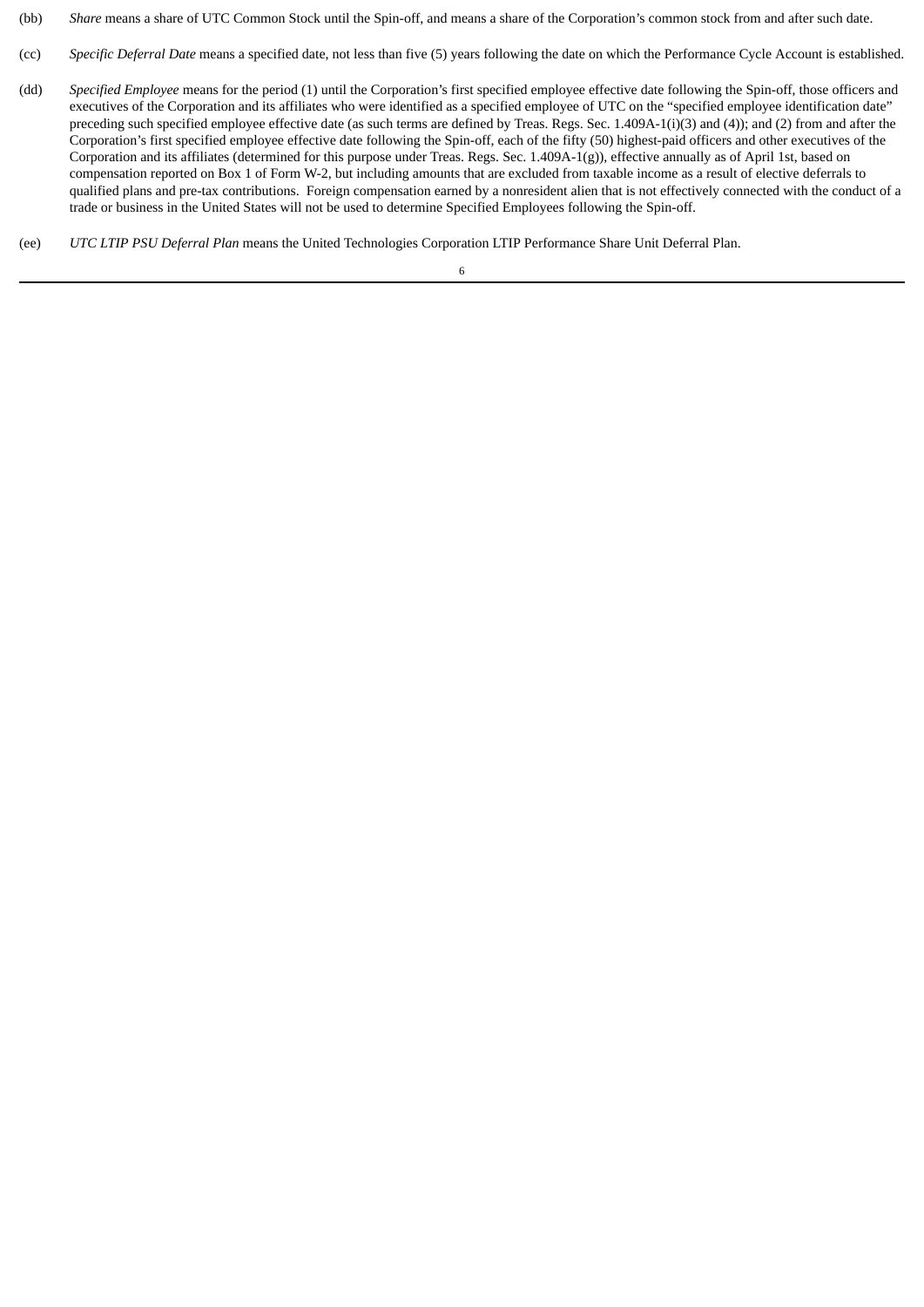(ff) *Valuation Date* means the date on which Deferred Share Units included in a Participant's Performance Cycle Account are valued prior to distribution. If the New York Stock Exchange is closed on a Valuation Date, the Valuation Date will be the next business day.

#### **For PSUs granted on or after January 1, 2008 the following rules apply for purposes of determining the Valuation Date:**

- (gg) *Separation from Service prior to age 50.* If the distribution is made because of the Participant's Separation from Service prior to attaining age fifty (50), the Valuation Date for the lump sum distribution will be the July 31st next following the Separation from Service date.
- (hh) *Retirement*. If the distribution is made because of the Participant's Retirement and the distribution is (1) a lump sum, the Valuation Date will be the July 31st next following the Retirement Date (or, if later, the vesting date for the PSUs) or (2) in installments, the Valuation Date will be the July 31st next following the Retirement Date (or, if later, the vesting date for the PSUs) and each subsequent July 31st thereafter for the remaining installments.
- (ii) *Specific Deferral Date*. If the distribution is made because the Deferral Period has ended on a Specific Deferral Date, the Valuation Date for the lump sum or initial installment distribution will be the July 31st next following the Specific Deferral Date and each subsequent July 31st thereafter for any remaining installments.
- (jj) *Death*. If the distribution is made as a result of the Participant's death, the Valuation Date will be a date that is as soon as practicable prior to the date the distribution is to be made on account of the death.

#### **For PSUs granted prior to January 1, 2008, the following rules apply for purposes of determining the Valuation Date:**

(kk) *Separation from Service prior to age 50.* If the distribution is made because of the Participant's Separation from Service prior to attaining age fifty (50), the Valuation Date will be determined by reference to the date upon which the Participant's Separation from Service occurs. For Separations of Service that occur in a year (1) prior to July 21st, the Valuation Date will be July 31st of that year, (2) on or after July 21st and prior to October 21st, the Valuation Date will be October 31st, (3) on or after October 21st and prior to December 1st, the Valuation Date will be December 15th, and (4) in the month of December, the Valuation Date will be January 15th of the following year.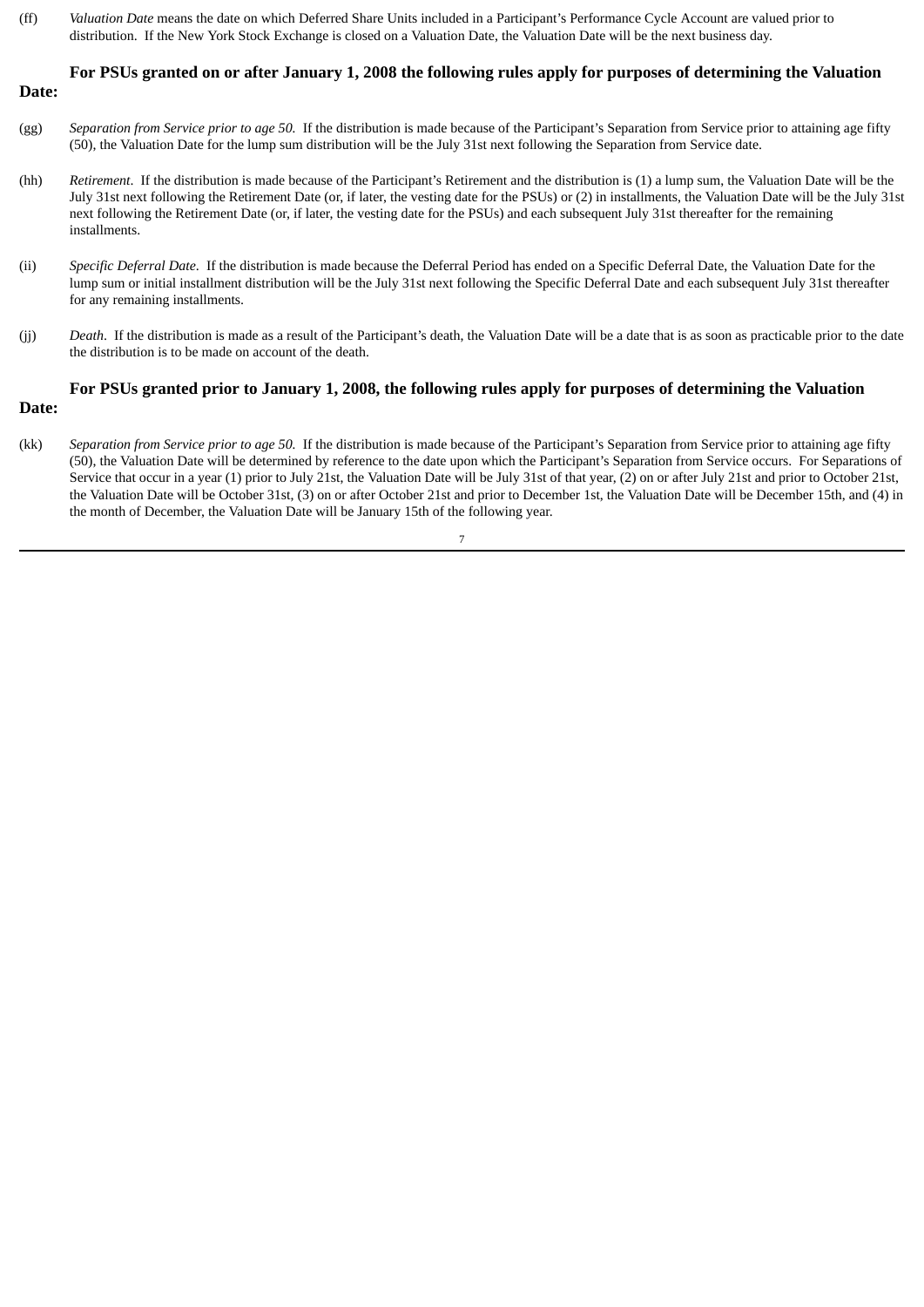- (ll) *Retirement*. If the distribution is made because of the Participant's Retirement and the distribution is a lump sum, the Valuation Date will be determined by reference to the date upon which the Participant's Retirement Date occurs (or, if later, the vesting date for the PSUs). For Retirement Dates that occur in a year (1) prior to July 21st, the Valuation Date will be July 31st of that year, (2) on or after July 21st and prior to October 21st, the Valuation Date will be October 31st, (3) on or after October 21st and prior to December 1st, the Valuation Date will be December 15th, and (4) in the month of December, the Valuation Date will be January 15th of the following year. If the distribution is made because of the Participant's Retirement and the distribution is in the form of installments, the Valuation Date will be the July 31st next following the Retirement Date (or if later the vesting date of the PSUs) and each subsequent July 31st thereafter for the remaining installments.
- (mm) *Specific Deferral Date*. If the distribution is made because the Deferral Period has ended on a Specific Deferral Date, the Valuation Date for the lump sum or initial installment distribution will be the July 31st next following the Specific Deferral Date and each subsequent July 31st thereafter for any remaining installments.
- (nn) *Death*. If the distribution is made as a result of the Participant's death, the Valuation Date will be a date that is as soon as practicable prior to the date the distribution is to be made on account of the death.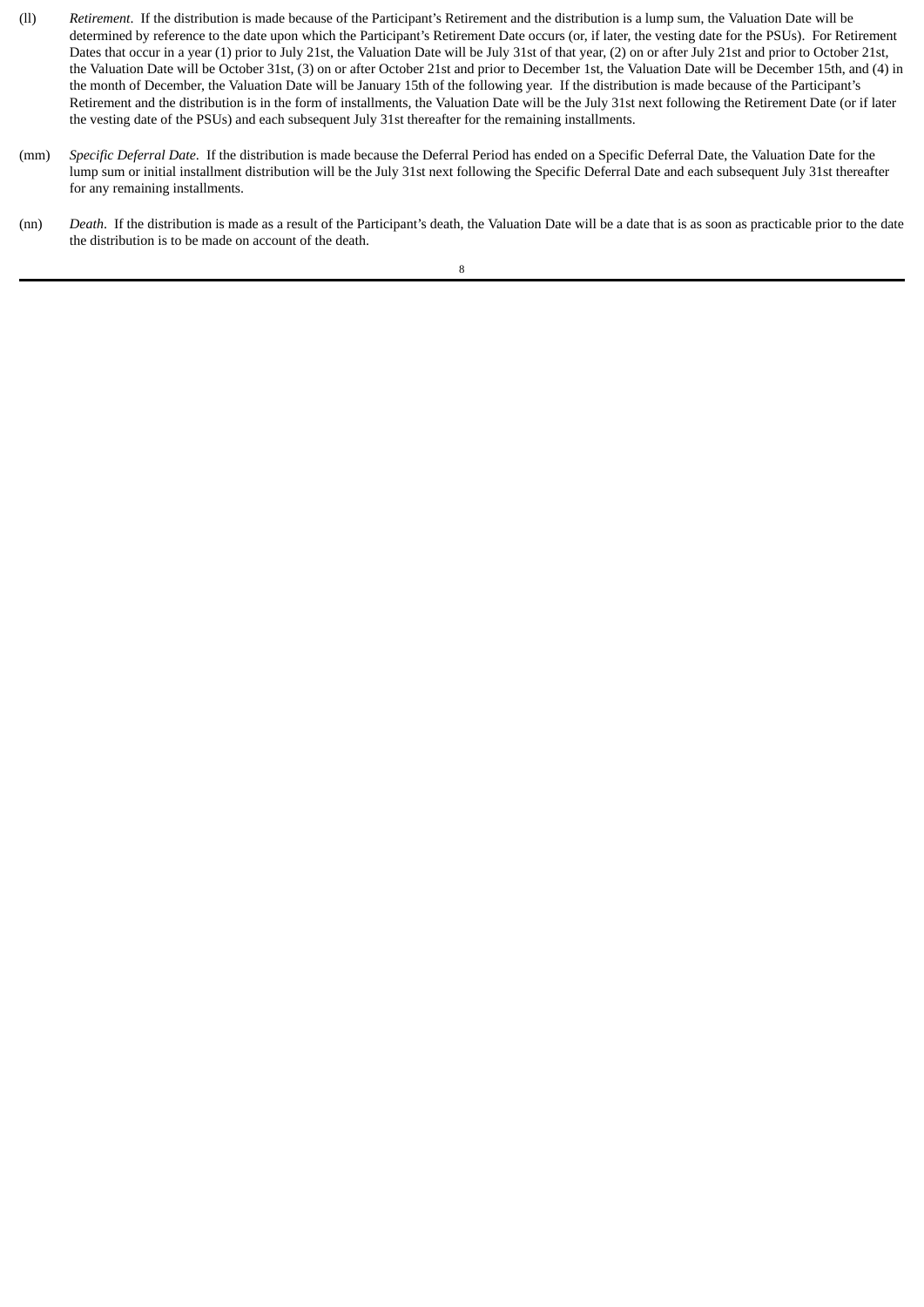# **ARTICLE III – ELIGIBILITY AND PARTICIPATION**

### **Section 3.1 – Eligibility**

 Each Employee of a Carrier Company, who is classified as an eligible Participant at the time of the deferral election, will be eligible to participate in this Plan in respect of that Performance Cycle in accordance with the terms of this Plan.

# **Section 3.2 – Participation**

Each eligible Participant may elect to participate in this Plan with respect to any Performance Cycle for which he/she receives an award of PSUs, and for which the opportunity to defer PSUs is offered, by timely filing an Election Form, properly completed in accordance with Section 4.1.

# **ARTICLE IV – PARTICIPANT ELECTIONS AND DESIGNATIONS**

### **Section 4.1 – Election**

An eligible Participant, who has been awarded PSUs, may, on or before the election deadline established by the Committee, file an Election Form to defer the Participant's PSUs, subject to their future vesting.

### **Section 4.2 – Election Amount**

An eligible Participant must designate in the Election Form the percentage of vested PSUs (rounded down to the nearest whole share) that will be deferred under this Plan for the Performance Cycle. The minimum percentage of vested PSUs that a Participant may defer under this Plan for any Performance Cycle is ten percent (10%) and the maximum is one hundred percent (100%).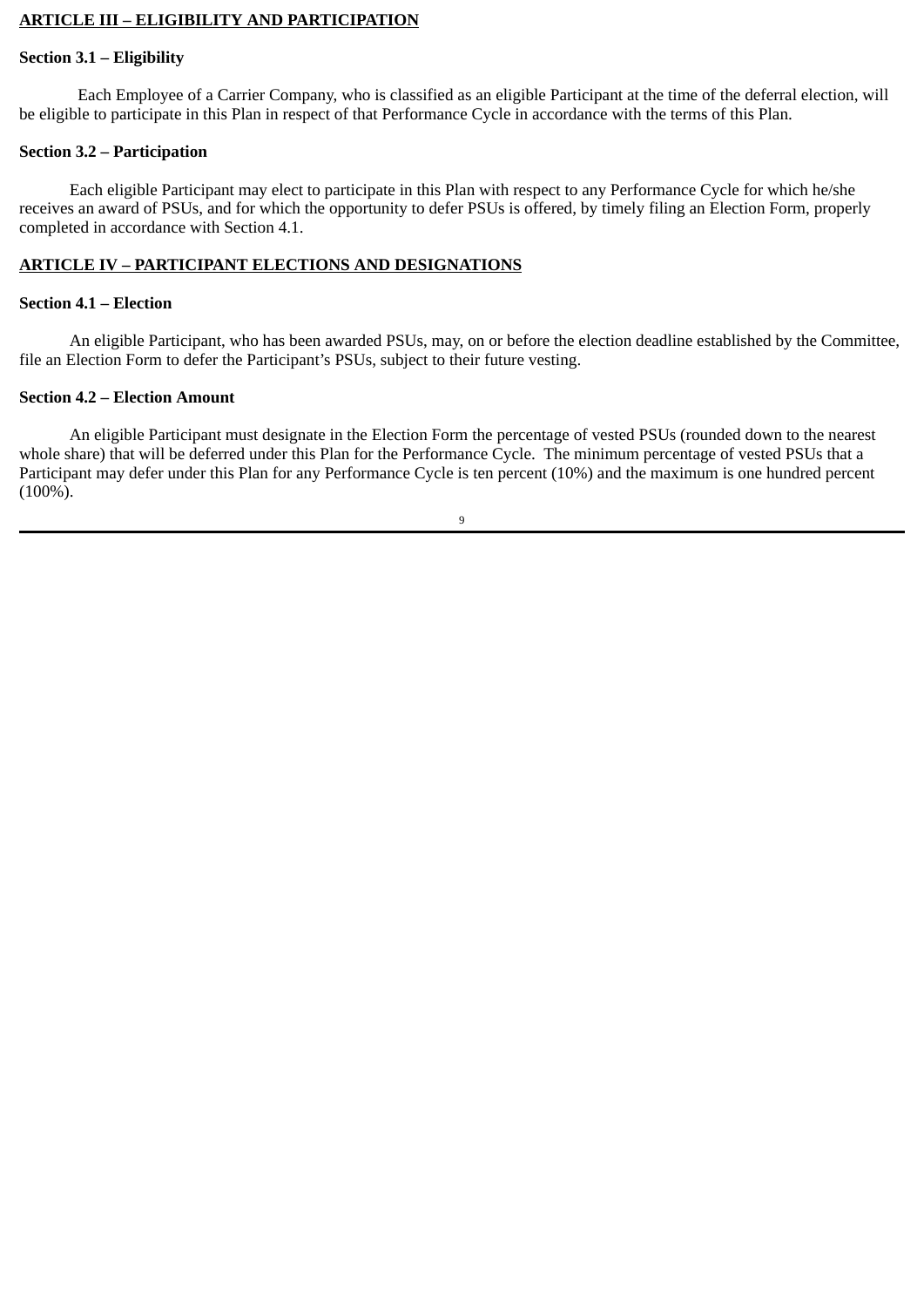#### **Section 4.3 – One-Time Diversification Election and Investment Fund Allocation**

(a) *One-Time Diversification Election*. Each Participant will be allowed a one-time opportunity during a specified two (2)-week period in February 2020 to elect to diversify his or her then-existing Performance Cycle Accounts out of Deferred Share Units, and into available Investment Funds. A separate diversification election may be made for each Performance Cycle Account; and once made, will apply to the entire Performance Cycle Account. Performance Cycle Accounts that are diversified will be valued as of the date on which the diversification election is made (or on the next business day if the election occurs after trading hours). If no election is made by a Participant, his or her Performance Cycle Accounts will remain invested in Deferred Share Units.

(b) *Investment Fund Allocation*. Performance Cycle Accounts that are diversified as part of the one-time election under paragraph (a) of this Section 4.3 can never be reinvested in Deferred Share Units; however, Participants may change the asset allocation of the diversified Performance Cycle Accounts between other Investment Funds, as permitted by the Committee.

#### **Section 4.4 – Election Date**

To defer PSUs under this Plan, an Election Form must be completed and submitted to the Committee no later than the election deadline for that Performance Cycle. If the PSUs qualify as "performance-based compensation" for purposes of Section 409A, the election deadline shall be no later than December 31st of the second (2nd) year of the Performance Cycle; *provided* that the compensation provided under the PSUs has not become reasonably ascertainable by the election deadline, and provided further that the Participant has performed services continuously from the beginning of the Performance Cycle (or, if later, the date when the performance criteria were established if the award is made after the beginning of the Performance Cycle) until the election deadline. The Committee may specify an election deadline for any Performance Cycle that is earlier than the latest permissible deadline described in this paragraph, or may specify before the election deadline that particular PSUs are not eligible for deferral. Except as provided below in Section 4.7 (Change in Distribution Election) and Section 5.8 (Accelerated Distribution in the Case of an Unforeseeable Emergency), the choices reflected in the Participant's Election Form shall become irrevocable on the election deadline. If an eligible Participant fails to submit a properly completed Election Form by the election deadline, he or she will be ineligible to participate in this Plan for the applicable Performance Cycle.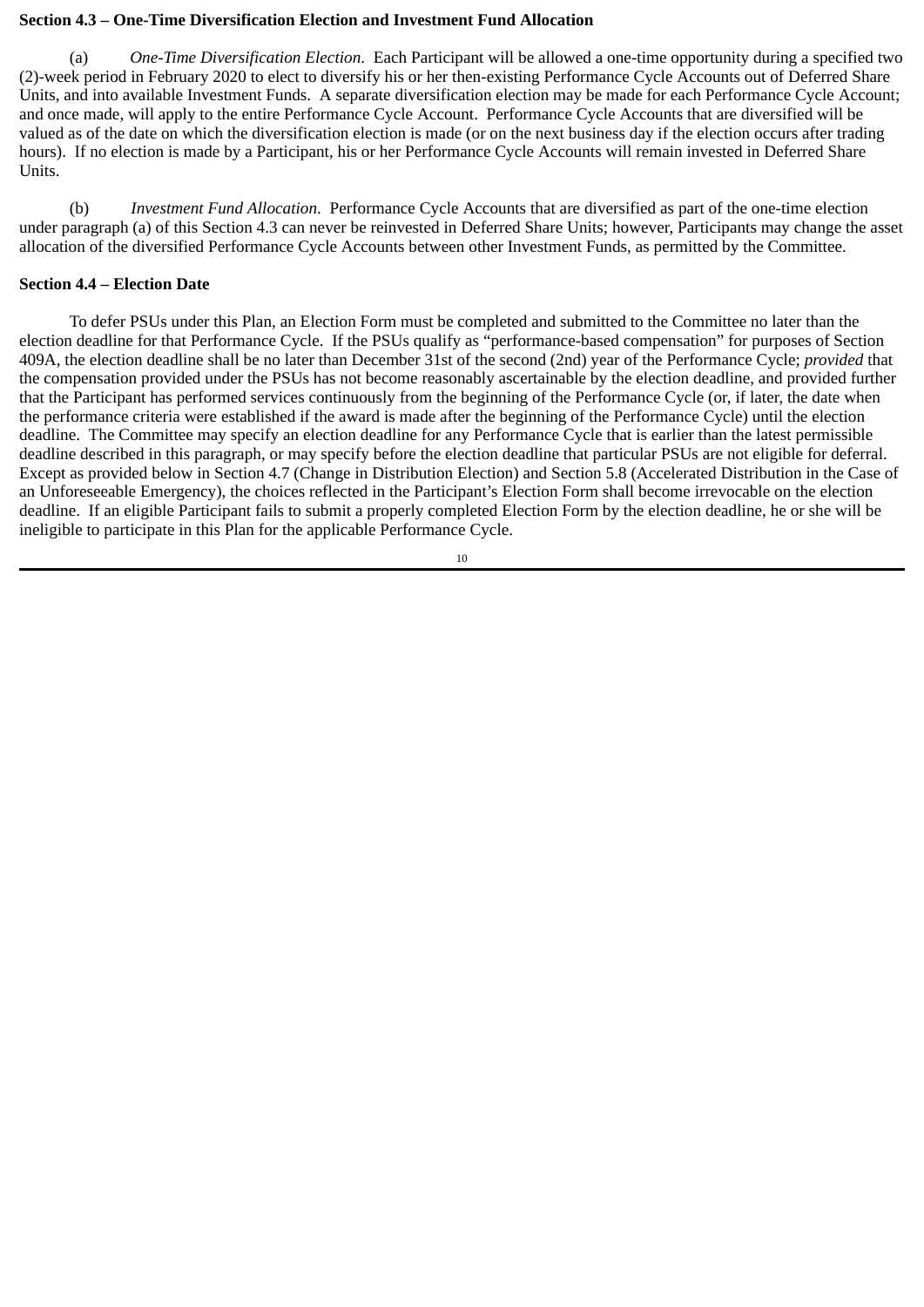#### **Section 4.5 – Deferral Period**

Each Participant shall specify in the Election Form the Deferral Period for amounts to be deferred. Failure to specify a Deferral Period shall result in a deferral for the Default Deferral Period. A Participant may elect a Deferral Period that ends either (1) on a Specific Deferral Date that is at least five (5) years following the date on which the Performance Cycle Account is established, or (2) on the Participant's Retirement Date.

### **Section 4.6 – Distribution Election**

At the time the Participant first elects to defer his or her vested PSUs under Section 4.1, the Participant must further make an election to have the Performance Cycle Account distributed in a lump sum or in two (2) to fifteen (15) annual installments. If no distribution election is made, the Participant's Performance Cycle Account will be distributed in a lump sum. If a Participant elects to receive the Performance Cycle Account in installments, the amount of each installment shall be determined by dividing the total Performance Cycle Account Balance on each Valuation Date by the number of installments remaining, rounded down to the nearest whole share. For any amounts not denominated in Deferred Share Units, installment payments will be determined by valuing such amount on the payment and multiplying such amount by a fraction, the numerator of which is one (1) and the denominator of which is the number of scheduled installments that remain unpaid.

#### **Section 4.7 – Change in Distribution Election**

A Participant may make an irrevocable election to extend the Deferral Period and/or change the form of distribution for a Performance Cycle Account. A Participant may change his or her election, as provided in this Section 4.7, for some accounts and not for others. For each Performance Cycle Account, the extended Deferral Period shall not be less than five (5) years following the date on which distribution would otherwise have occurred. A deferral extension election and/or change to the form of distribution must meet all of the following requirements:

(a) The new election must be made at least twelve (12) months prior to the earlier of the date on which payments will commence under the current election and/or the date of the Participant's Separation from Service following the attainment of age fifty (50) (and the new election shall be ineffective if the Participant incurs a Separation from Service within twelve (12) months after the date of the new election);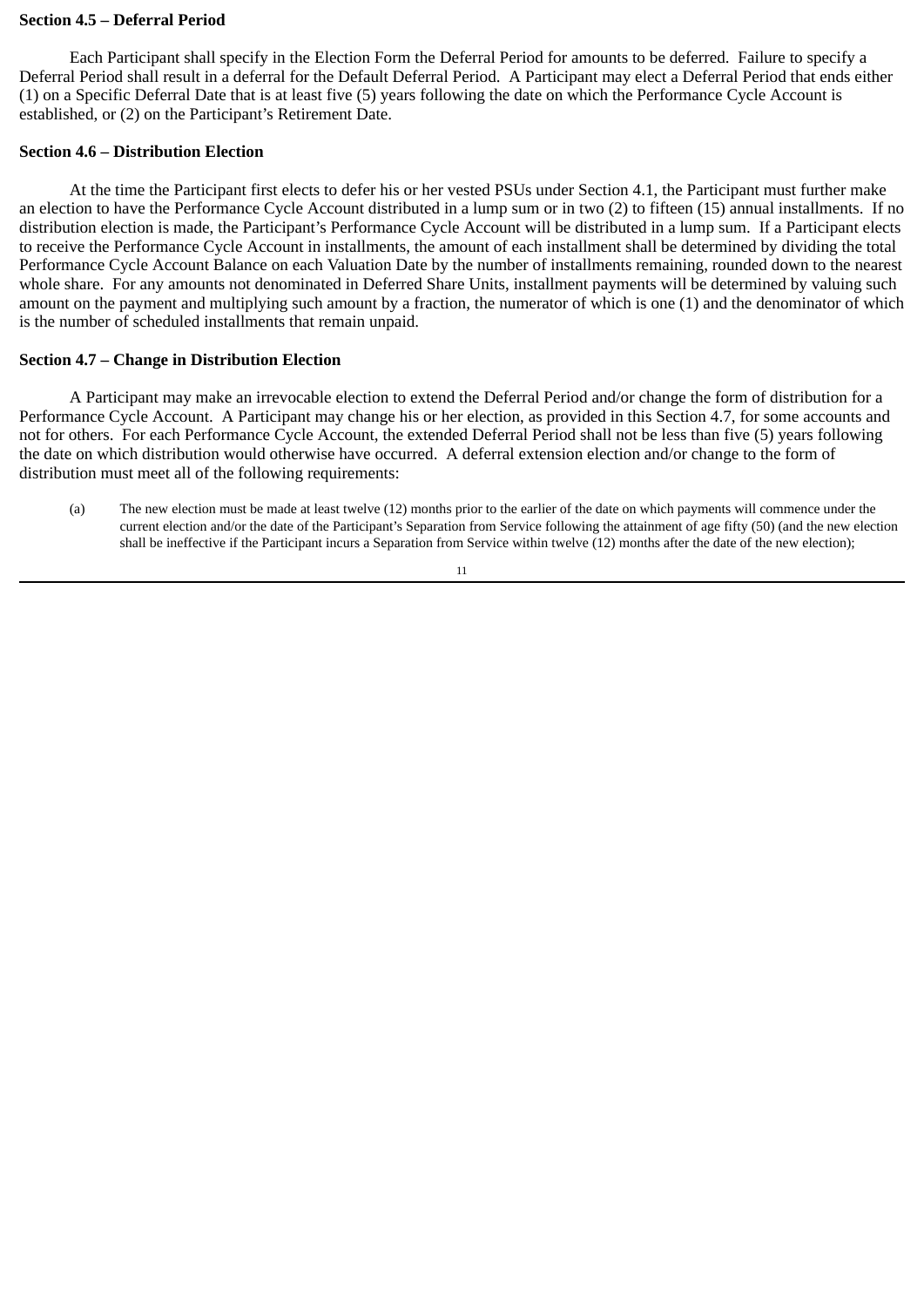- (b) The new election will not take effect until at least twelve (12) months after the date when the new election is submitted in a manner acceptable to the Committee; and
- (c) The new payment commencement date must be at least five (5) years later than the date on which payments would commence under the current election.

A Participant may change his or her election up to a maximum of three (3) times for each Performance Cycle Account.

## **Section 4.8 – Designation of Beneficiary**

Each Participant shall designate a Beneficiary for his or her Plan Account on an electronic or written form provided by the Committee. A Participant may change such designation on an electronic or written form acceptable to the Committee and any change will be effective on the date received by the Committee. Designations received after the Participant's death will not be effective. If a Beneficiary designation is not filed with the Committee before the Participant's death, or if the Beneficiary (and any contingent Beneficiary) does not survive the Participant, the value of the Participant's Plan Account will paid to the Participant's estate. If a Participant designates the Participant's spouse as the Participant's Beneficiary, that designation shall not be revoked or otherwise altered or affected by any: (a) change in the marital status of the Participant; (b) agreement between the Participant and such spouse; or (c) judicial decree (such as a divorce decree) affecting any rights that the Participant and such spouse might have as a result of their marriage, separation, or divorce; it being the intent of this Plan that any change in the designation of a Beneficiary hereunder may be made by the Participant only in accordance with the procedures set forth in this Section 4.8. In the event of the death of a Participant, distributions shall be made in accordance with Section 5.5.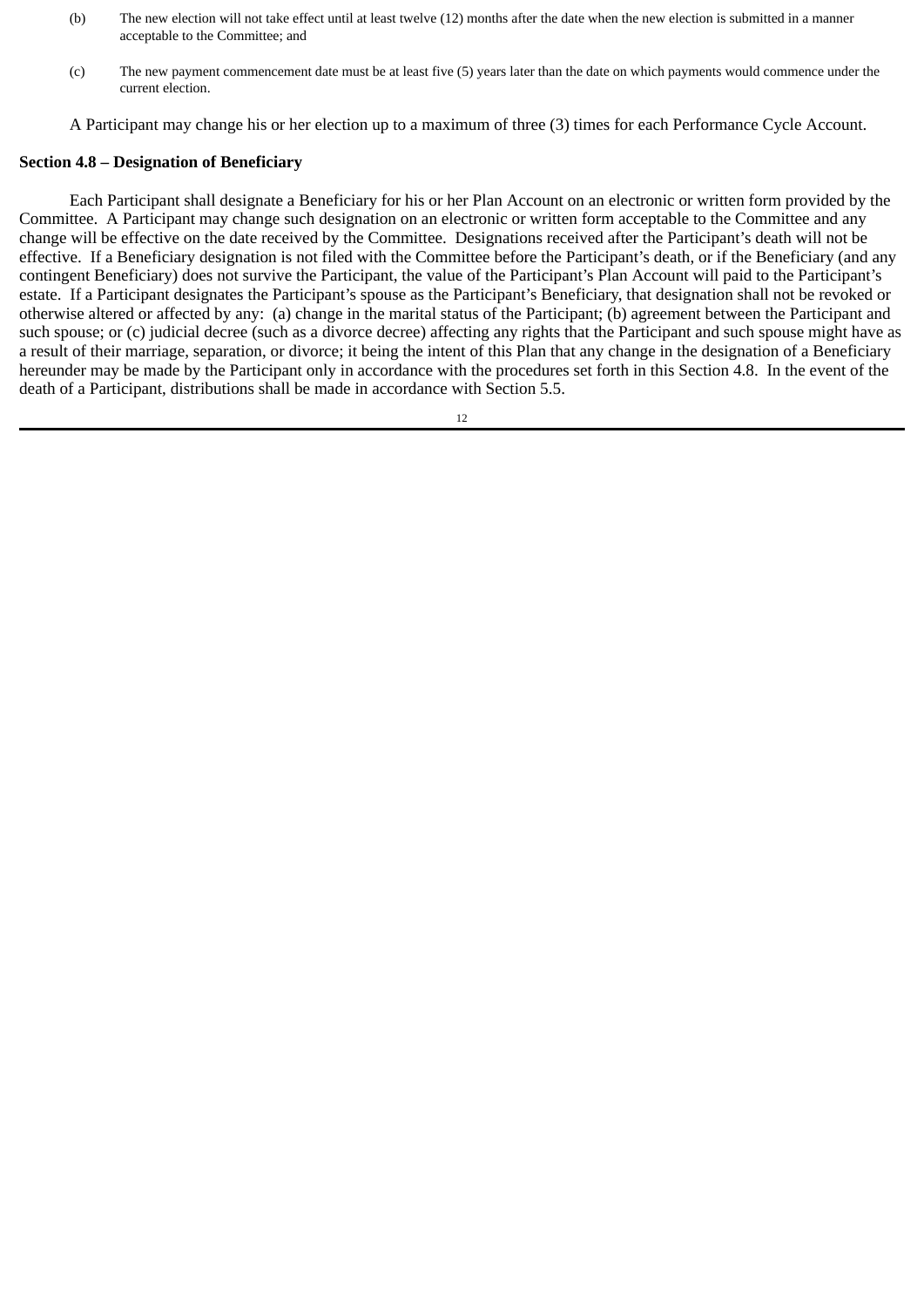# **ARTICLE V – VALUATION & DISTRIBUTION OF ACCOUNTS**

## **Section 5.1 – Valuation of Performance Cycle Accounts**

Upon the Spin-off, UTC Deferred Share Units will be converted into Carrier Deferred Share Units, including fractional Carrier Deferred Share Units, in accordance with the Employee Matters Agreement. Deferred Share Units included in a Participant's Performance Cycle Account are valued prior to distribution on the applicable Valuation Date. Except in the case of distributions made after Deferred Share Units have been converted to cash as a result of (a) the elective diversification of a Performance Cycle Account pursuant to Section 4.3, or (b) a Change of Control (as defined in Section 5.7 below), one (1) share of Common Stock will be distributed for each Deferred Share Unit. If the distribution includes a fractional unit, the number of units will be rounded down to the next whole unit for purposes of calculating the number of shares of Common Stock to be exchanged in the distribution, and the value of the fractional unit will be paid in cash. The Deferred Share Unit shall be valued based on the closing price of Common Stock as reported on the composite tape of the New York Stock Exchange on the Valuation Date. For Performance Cycle Accounts invested in an Investment Fund, the value of the units of an Investment Fund will fluctuate on each business day based on the performance of the applicable Investment Fund.

## **Section 5.2 – Timing of Plan Distributions**

Except as provided in Section 4.7 (Change in Distribution Election), Section 5.3 (Separation from Service before Attaining Age 50), Section 5.4 (Separation from Service of Specified Employees), and Section 5.5 (Distribution in the Event of Death) the value of a Participant's Performance Cycle Account will be distributed (or begin to be distributed) according to the distribution election on file to the Participant within thirty (30) calendar days following the Valuation Date associated with (a) the Participant's Retirement (if the Participant's Deferral Period ends on the Retirement Date) or (b) the Specific Deferral Period (if the Participant's Deferral Period ends on a Specific Deferral Date).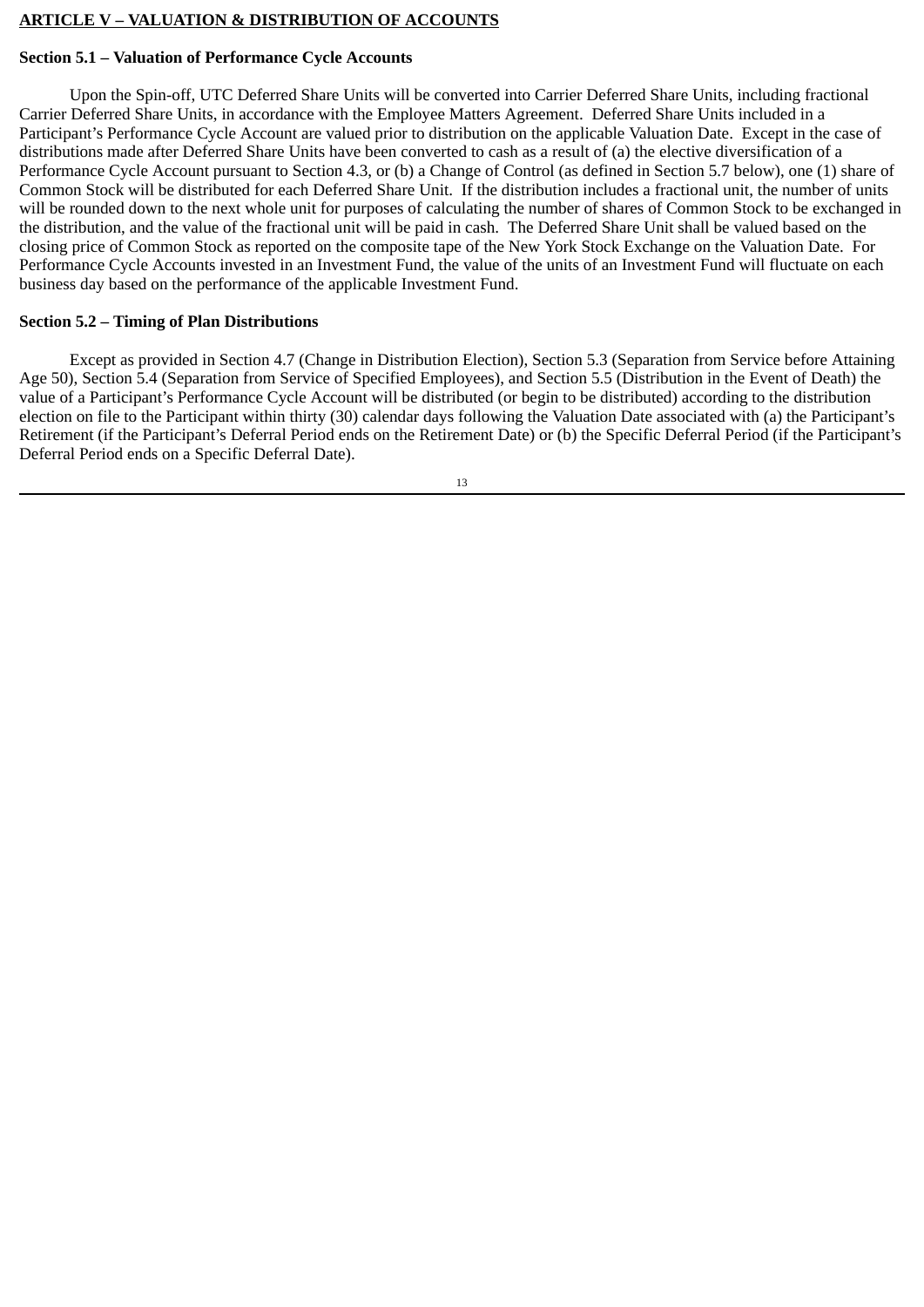### **Section 5.3 – Separation from Service before Attaining Age 50**

If a Participant's Separation from Service occurs before the Participant attains age fifty (50), the full value of the Participant's entire Plan Account will be distributed in a lump sum, within thirty (30) calendar days following the Valuation Date (subject to Section 5.4 below), regardless of the distribution election on file.

#### **Section 5.4 – Separation from Service of Specified Employees**

If the Participant is a Specified Employee on the date of the Participant's Separation from Service, any distribution of the Participant's Plan Account that is made on account of the Participant's Separation from Service will not be made or commence earlier than the first (1st) day of the seventh (7th) month following the date of Separation from Service. The Plan Account shall be valued as if the Valuation Date were the last business day of the month preceding the distribution date. In the case of a distribution in installments, the date of any subsequent installments shall not be affected by the delay of any installment hereunder.

### **Section 5.5 – Distribution in the Event of Death**

In the event of the death of a Participant before the Participant's Plan Account has been fully distributed, the full remaining value of the Participant's Plan Account will be distributed to the designated Beneficiary or the Participant's estate in a lump sum no later than December 31st of the year immediately following the year in which the death occurred.

### **Section 5.6 – Disability**

In the event of the Disability of a Participant, the Participant's Performance Cycle Accounts that are designated to be deferred to a Specific Deferral Date will be maintained and distributed in accordance with the Participant's elections on file. The Participant's Performance Cycle Accounts that are designated to be deferred to the Participant's Retirement Date will be distributed as if such Participant had retired on the date of the Participant's Disability, but without applying the six (6)-month delay in Section 5.4, above.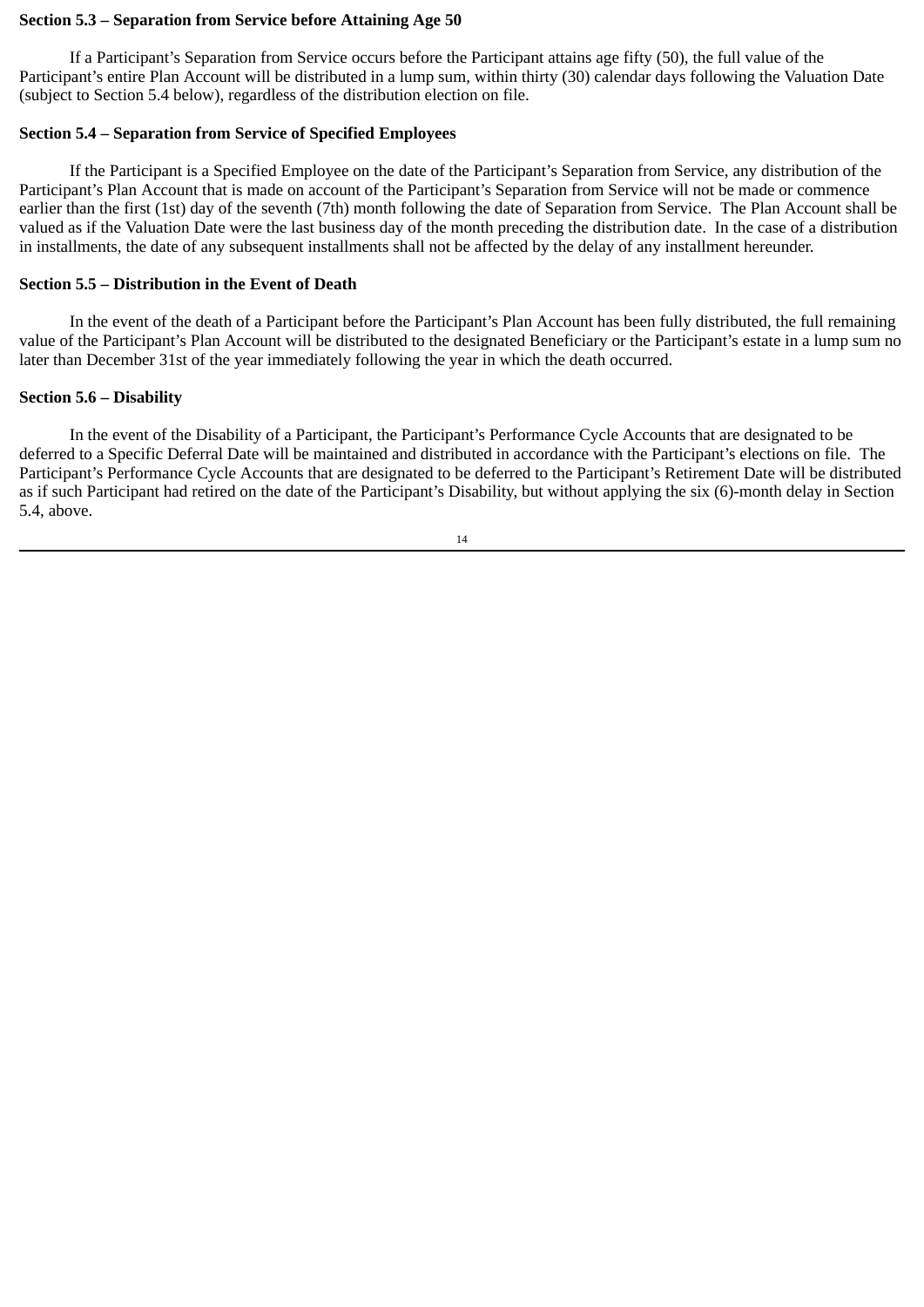#### **Section 5.7 – Distribution upon a Change in Control**

In the event of a Change in Control of the Corporation, the Participant's entire Plan Account will be converted to cash and distributed in a lump sum within ten (10) business days following the Change in Control event. The cash amount per Deferred Share Unit will equal the closing price of Common Stock on the New York Stock Exchange on the date the Change in Control occurs or, if the Common Stock is not traded on that day, on the trading day immediately preceding the Change in Control. For purposes of this Plan, a "Change in Control" means (a) the acquisition by one person, or more than one person acting as a group, of stock possessing 30 percent (30%) or more of the total voting power of the stock of the Corporation during the twelve (12)-month period ending on the date of the most recent acquisition; (b) the replacement of a majority of the members of the Corporation's board of directors during any twelve (12)-month period by directors whose appointment or election is not endorsed by a majority of the members of the Corporation's board of directors as constituted immediately prior to the date of such appointment or election; (c) the acquisition by one person, or more than one person acting as a group, of more than fifty percent (50%) of the total fair market value or total voting power of the stock of the Corporation; (d) a change in the ownership of a substantial portion of the Corporation's assets such that one person, or more than one person acting as a group, acquires assets of the Corporation with a total gross fair market value equal to or more than forty percent (40%) of the total gross fair market value of all of the assets of the Corporation determined immediately prior to such acquisition; and (e) a dissolution or liquidation of the Corporation. The intention of this Plan is that Change in Control shall be a permissible payment event under Section 409A. For the avoidance of doubt, the Spin-off shall not constitute a Change in Control.

# **Section 5.8 – Accelerated Distribution in the Case of an Unforeseeable Emergency**

(a) The Committee may, upon a Participant's written application, agree to an accelerated distribution of some or all of the value of the Participant's Plan Accounts upon the showing of an unforeseeable emergency. An "unforeseeable emergency" is a severe financial hardship to the Participant resulting from (i) an illness or accident of the Participant, the Participant's spouse, the Participant's Beneficiary, or the Participant's dependent (as defined in IRC Section 152, without regard to Section 152(b)(1), (b)(2), and (d)(1)(B)); (ii) loss of the Participant's property due to casualty; or (iii) other similar extraordinary and unforeseeable circumstances arising as a result of events beyond the control of the Participant. Whether a Participant is faced with an unforeseeable emergency permitting a distribution is to be determined based on the relevant facts and circumstances of each case. Acceleration will not be granted if the emergency is or may be relieved through reimbursement or compensation from insurance or otherwise, by liquidation of the Participant's assets (to the extent the liquidation of such assets would not cause severe financial hardship), or by cessation of deferrals under this Plan.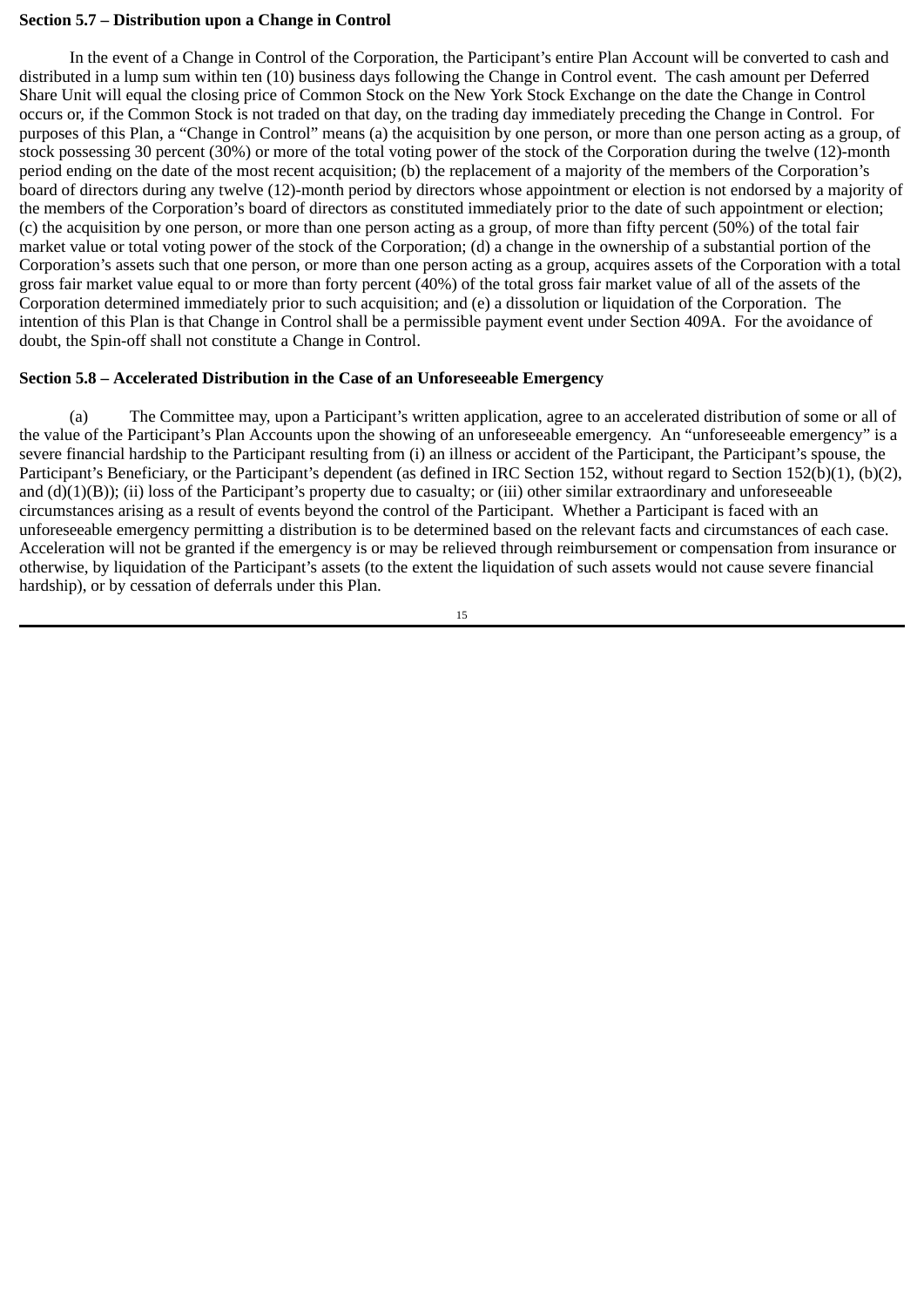(b) Distributions on account of an unforeseeable emergency, as defined in Section 5.8(a), shall be limited to the amount reasonably necessary to satisfy the emergency need. Such amount may include amounts necessary to pay any federal, state, local, or foreign income taxes or penalties reasonably anticipated to result from the distribution.

(c) The Committee will determine from which Performance Cycle Accounts hardship distributions will be made. Any Participant who is an officer or director of the Corporation within the meaning of Section 16 of the Securities Exchange Act of 1934 is not eligible for distributions on account of unforeseeable emergency.

### **Section 5.9 – Administrative Adjustments in Payment Date**

A payment is treated as being made on the date when it is due under this Plan if the payment is made on the due date specified by this Plan, or on a later date that is either (a) in the same calendar year (for a payment whose specified due date is on or before September 30), or (b) by the fifteenth (15th) day of the third (3rd) calendar month following the date specified by this Plan (for a payment whose specified due date is on or after October 1). A payment also is treated as being made on the date when it is due under this Plan if the payment is made not more than thirty (30) days before the due date specified by this Plan. In no event will a payment to a Specified Employee on account of his or her Separation from Service be made or commence earlier than the first (1st) day of the seventh (7th) month following the date of Separation from Service. A Participant may not, directly or indirectly, designate the taxable year of a payment made in reliance on the administrative rules in this Section 5.9.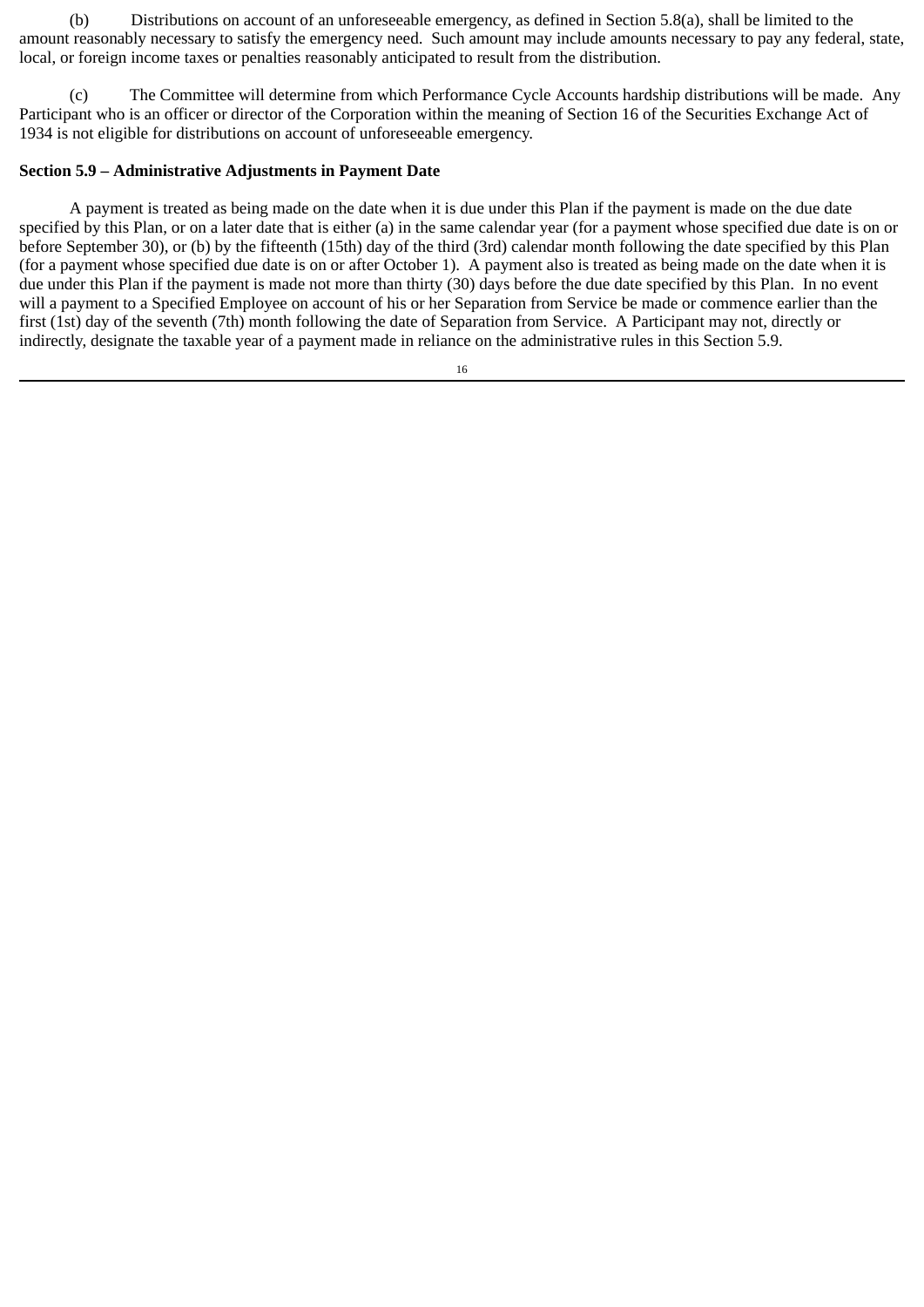### **Section 5.10 – Minimum Balance Payout Provision**

If a Participant's Plan Account balance under this Plan (and under all other nonqualified deferred compensation plans of the Corporation that are required to be aggregated with this Plan under Section 409A), determined at the time of the Participant's Separation from Service, is less than the amount set as the limit on elective deferrals under Section 402(g)(1)(B) of the Code in effect for the year in which the Participant's Separation from Service occurs, the Committee retains discretion to distribute the Participant's entire Plan Account (and the Participant's entire interest in any other nonqualified deferred compensation plan that is required to be aggregated with this Plan) in a lump sum within thirty (30) days following the Participant's Separation from Service, even if the Participant has elected to receive a different form of distribution. Any exercise of the Committee's discretion taken pursuant to this Section 5.10 shall be evidenced in writing, no later than the payment date.

### **ARTICLE VI – AMENDMENT AND TERMINATION OF PLAN**

### **Section 6.1 – Amendment**

The Corporation may, at any time, amend this Plan in whole or in part; *provided* that no amendment may decrease the value of any Plan Accounts as of the date of such amendment. In the event of any change in law or regulation relating to this Plan or the tax treatment of this Plan Accounts, this Plan shall, without further action by the Committee, be deemed to be amended to comply with any such change in law or regulation effective the first date necessary to prevent the taxation, constructive receipt or deemed distribution of Plan Accounts prior to the date Plan Accounts would be distributed under the provisions of Article V. To the extent any rule or procedure adopted by the Committee is inconsistent with a provision of this Plan that is administrative, technical or ministerial in nature, this Plan shall be deemed amended to the extent of the inconsistency.

### **Section 6.2 – Plan Suspension and Termination**

(a) The Committee may, at any time, suspend or terminate this Plan with respect to new or existing Election Forms if, in its sole judgment, the continuance of this Plan, the tax, accounting, or other effects thereof, or potential payments thereunder would not be in the best interest of the Corporation or for any other reason.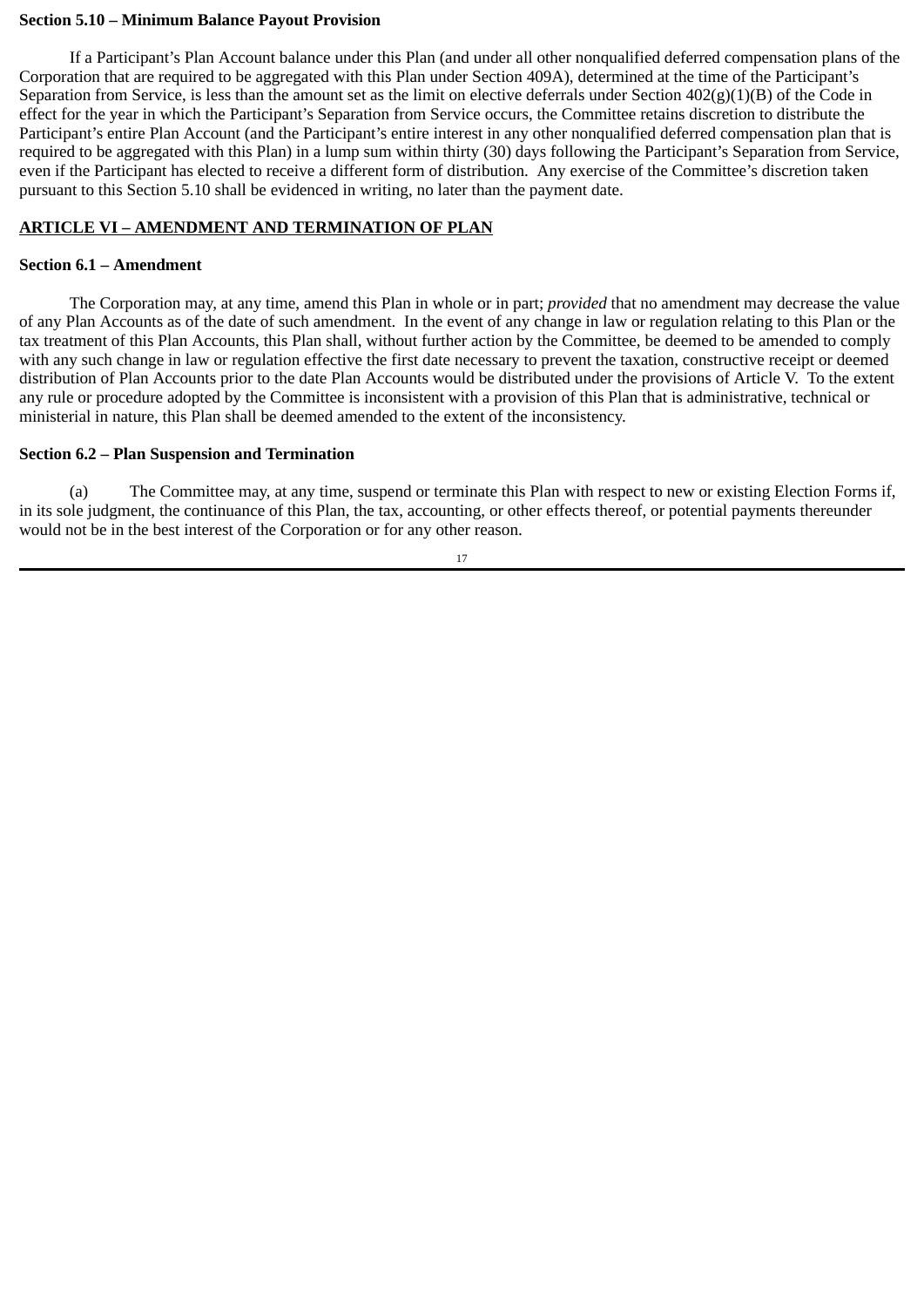(b) In the event of suspension of this Plan, no additional deferrals shall be made under this Plan, but all previous deferrals shall accumulate and be distributed in accordance with the otherwise applicable provisions of this Plan and the applicable elections on file.

(c) Upon the termination of this Plan with respect to all Participants, and the termination of all arrangements sponsored by the Corporation that would be aggregated with this Plan under Section 409A, the Corporation shall have the right, in its sole discretion, and notwithstanding any elections made by the Participant, to pay the Participant's Plan Account in a lump sum, to the extent permitted under Section 409A. All payments that may be made pursuant to this Section 6.2 shall be made no earlier than the thirteenth (13th) month and no later than the twenty-fourth (24th) month after the termination of this Plan. The Corporation may not accelerate payments pursuant to this Section 6.2 if the termination of this Plan is proximate to a downturn in the Corporation's financial health within the meaning of Treas. Regs. Sec.  $1.409A-3(j)(4)(ix)(C)(1)$ . If the Corporation exercises its discretion to accelerate payments under this Section 6.2, it shall not adopt any new arrangement that would have been aggregated with this Plan under Section 409A within three (3) years following the date of this Plan's termination. The Committee may also provide for distribution of Plan Accounts following a termination of this Plan under any other circumstances permitted by Section 409A.

### **Section 6.3 – No Consent Required**

The consent of any Participant, Beneficiary, or other person shall not be required with respect to any amendment, suspension, or termination of this Plan.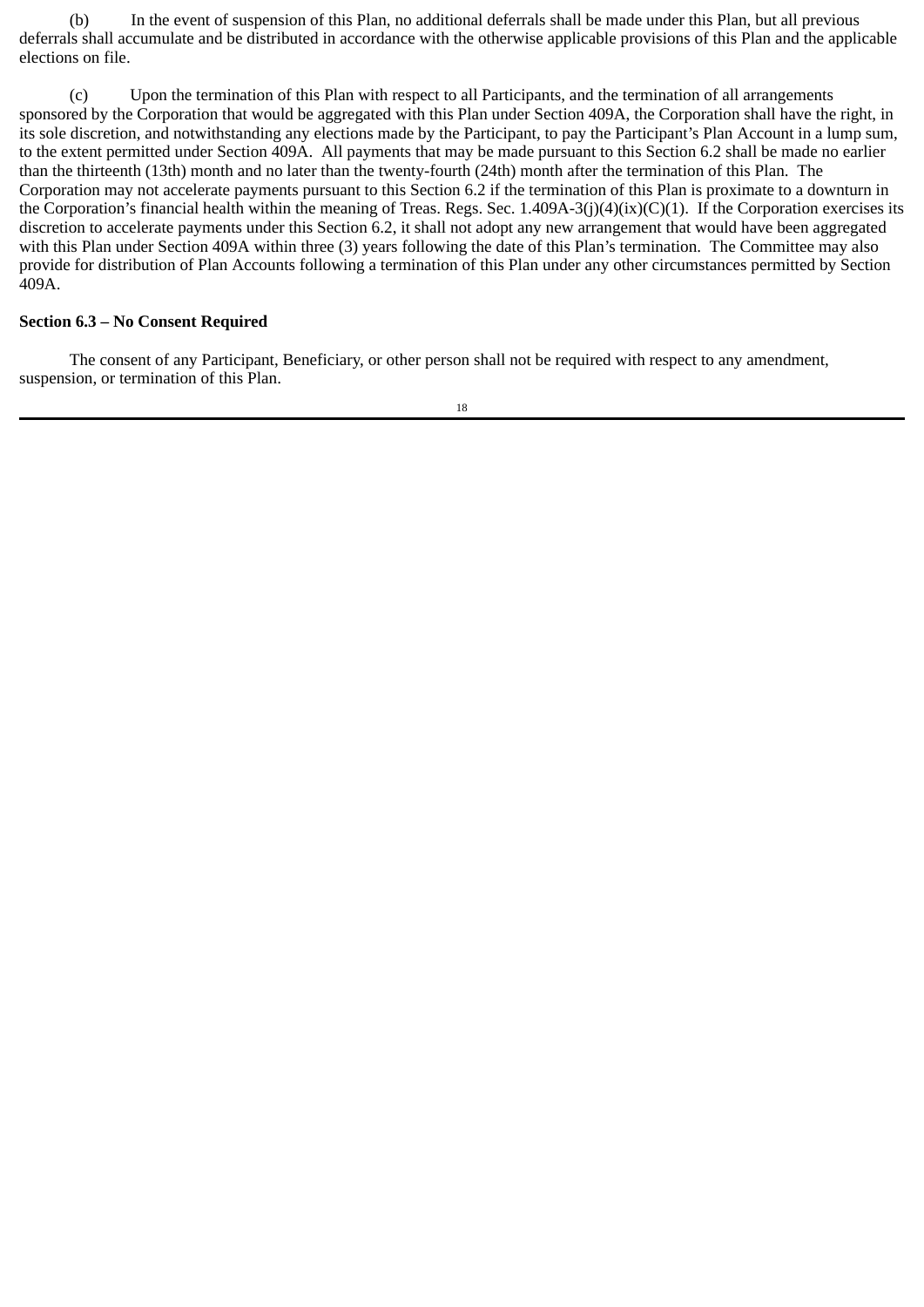# **ARTICLE VII – MISCELLANEOUS PROVISIONS**

### **Section 7.1 – Reinvestment of Dividend Equivalents**

Deferred Share Units shall be credited with dividend equivalents at the same time and in the same amount that cash dividends would be paid with respect to an equal number of shares of Common Stock. At the time the election under Section 4.1 is made, the Participant agrees to have dividend equivalents deferred and invested in additional Deferred Share Units based upon the number of whole and fractional units that the dollar dividend amount would purchase, using the closing price of the Common Stock on the New York Stock Exchange on each dividend payment date. Dividend equivalents that are deferred and invested pursuant to this Section 7.1 shall be credited to the same Performance Cycle Account as the Deferred Share Units for which the dividend equivalents are paid, and shall be distributed at the time and in the form applicable to that Performance Cycle Account. For the avoidance of doubt, Performance Cycle Accounts diversified out of Deferred Stock Units will no longer be eligible for dividend equivalents.

## **Section 7.2 – Withholding Taxes**

The Committee may make any appropriate arrangements to deduct from all deferrals and payments under this Plan any taxes that the Committee reasonably determines to be required by law to be withheld from such credits and payments.

### **Section 7.3 – Adjustment of Deferred Share Units**

In the event of any change in the outstanding shares of Common Stock, by reason of a stock dividend or split, recapitalization, merger, consolidation, combination, exchange of shares, spin-off or other similar corporate change, the number of Deferred Share Units may be adjusted appropriately by the Committee, whose determination shall be conclusive.

### **Section 7.4 – Section 409A Compliance**

To the extent that rights or payments under this Plan are subject to Section 409A, this Plan shall be construed and administered in compliance with the conditions of Section 409A and regulations and other guidance issued pursuant to Section 409A for deferral of income taxation until the time the compensation is paid. Any distribution election that would not comply with Section 409A shall not be effective for purposes of this Plan. To the extent that a provision of this Plan does not comply with Section 409A, such provision shall be void and without effect. The Corporation does not warrant that this Plan will comply with Section 409A with respect to any Participant or Beneficiary or with respect to any payment. In no event shall any Carrier Company, any director, officer, or employee of a Carrier Company (other than the Participant), or any member of the Committee be liable for any additional tax, interest, or penalty incurred by a Participant or Beneficiary as a result of this Plan's failure to satisfy the requirements of Section 409A, or as a result of this Plan's failure to satisfy any other requirements of applicable tax laws.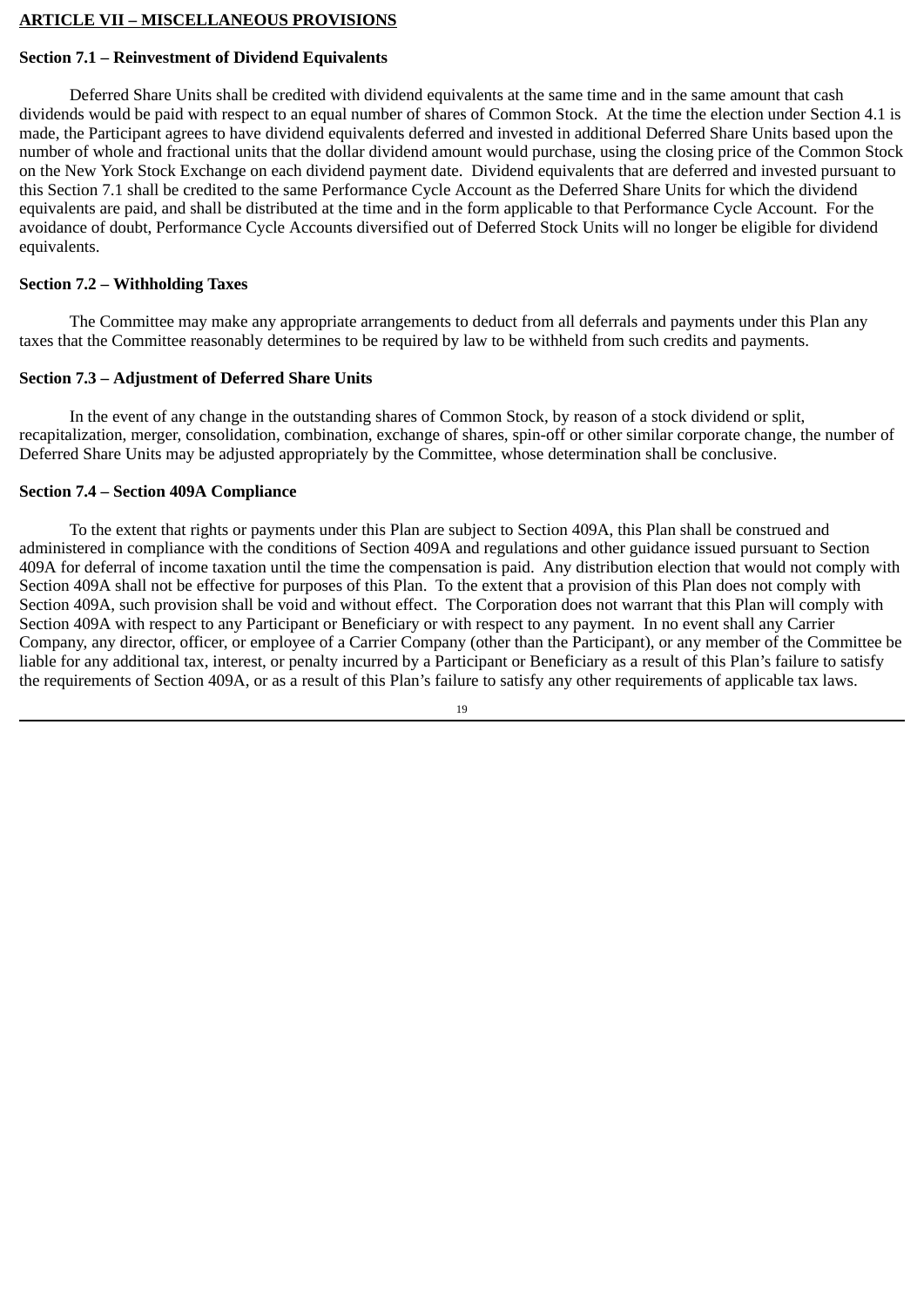# **ARTICLE VIII – GENERAL PROVISIONS**

# **Section 8.1 – Unsecured General Creditor**

The Corporation's obligations under this Plan constitute an unfunded and unsecured promise to distribute shares in the future. Participants' and Beneficiaries' rights under this Plan are solely those of a general unsecured creditor of the Corporation. No assets will be placed in trust, set aside or otherwise segregated to fund or offset liabilities in respect of this Plan or Participants' Plan Accounts.

### **Section 8.2 – Nonassignability**

(a) Except as provided in subsection (b) or (c) below, no Participant or Beneficiary or any other person shall have the right to sell, assign, transfer, pledge, or otherwise encumber any interest in this Plan and all Plan Accounts and the rights to all payments are unassignable and non-transferable. Plan Accounts or payment hereunder, prior to actual payment, will not be subject to attachment or seizure for the payment of any debts, judgments or other obligations. Plan Accounts or other Plan benefit will not be transferred by operation of law in the event of a Participant's or any Beneficiary's bankruptcy or insolvency.

(b) The Plan shall comply with the terms of any valid domestic relations order submitted to the Committee. Any payment of a Participant's Plan Account to a party other than the Participant pursuant to the terms of a domestic relations order shall be charged against and reduce the Participant's Plan Account. Neither this Plan, the Corporation, the Committee, nor any other party shall be liable in any manner to any person, including but not limited to any Participant or Beneficiary, for complying with the terms of a domestic relations order.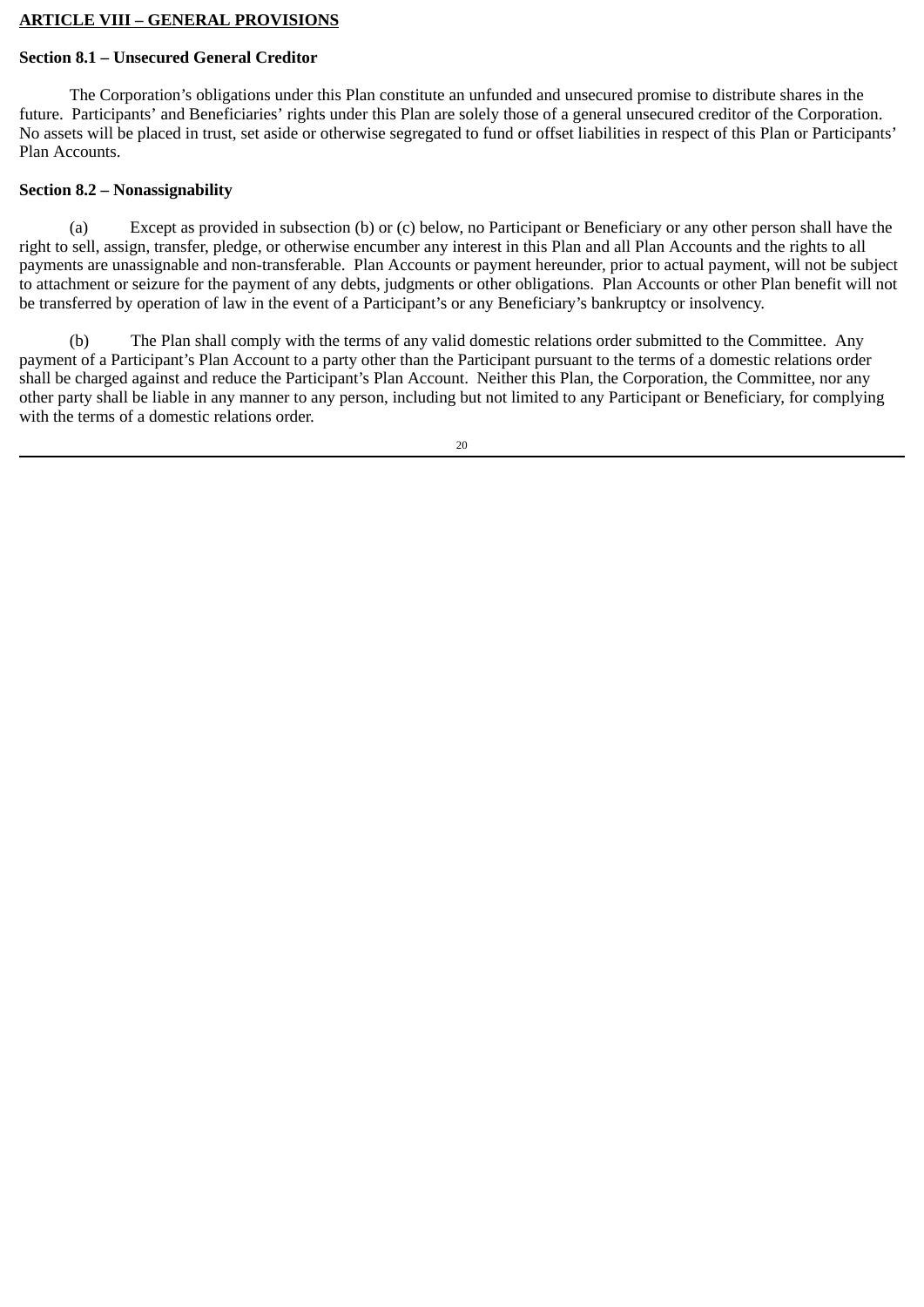(c) To the extent that any Participant, Beneficiary or other person receives an excess or erroneous payment under this Plan, the amount of such excess or erroneous payment shall be held in a constructive trust for the benefit of the Corporation and this Plan, and shall be repaid by such person upon demand. The Committee may reduce any other benefit payable to such person, or may pursue any remedy available at law or equity to recover the amount of such excess or erroneous payment or the proceeds thereof. Notwithstanding the foregoing, the amount payable to a Participant or Beneficiary may be offset by any amount owed to any Carrier Company to the extent permitted by Section 409A.

## **Section 8.3 – No Contract of Employment**

Participation in this Plan shall not be construed to constitute a direct or indirect contract of employment between any Carrier Company and the Participant. Participants and Beneficiaries will have no rights against any Carrier Company resulting from participation in this Plan other than as specifically provided herein. Nothing in this Plan shall be deemed to give a Participant the right to be retained in the service of any Carrier Company for any length of time or to interfere with the right of any Carrier Company to terminate a Participant's employment.

# **Section 8.4 – Governing Law**

The provisions of this Plan will be construed and interpreted according to the laws of the State of Delaware, to the extent not preempted by federal law.

### **Section 8.5 – Validity**

If any provision of this Plan is held to be illegal or invalid for any reason, the remaining provisions of this Plan will be construed and enforced as if such illegal and invalid provision had never been inserted herein.

### **Section 8.6 – Notice**

Any notice or filing required or permitted to be given to the Committee under this Plan shall be sufficient if sent by firstclass mail, to Carrier Global Corporation, 13995 Pasteur Boulevard, Palm Beach Gardens, Florida 33418, Attn: Benefit Plan Committee. Any notice or filing required or permitted to be given to any Participant or Beneficiary under this Plan shall be sufficient if provided either electronically, hand-delivered, or mailed to the address (or email address, as the case may be) of the Participant or Beneficiary then listed on the records of the Corporation. Any such notice will be deemed given as of the date of delivery or, if delivery is made by mail, as of the date shown on the postmark or email system.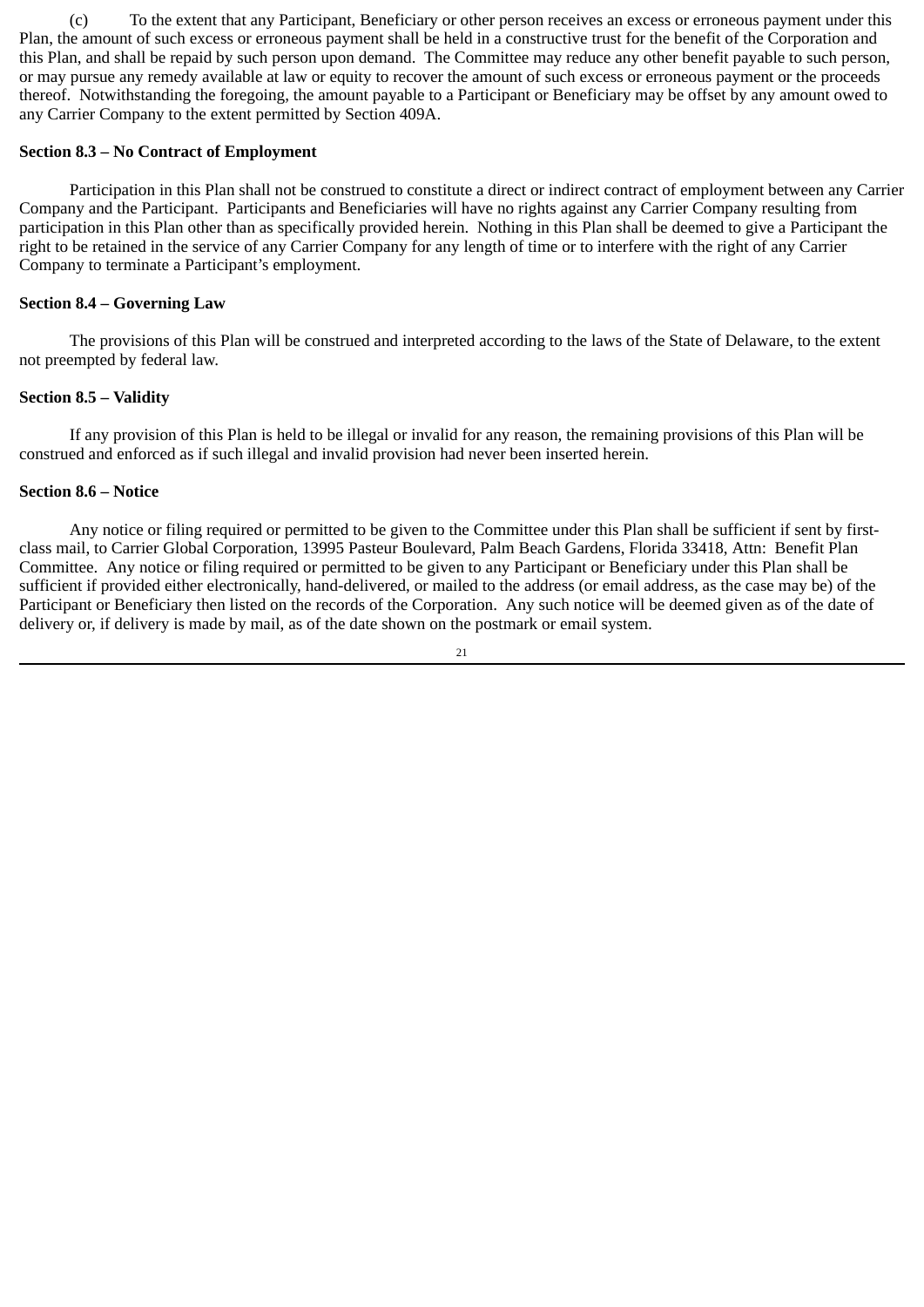### **Section 8.7 – Successors**

The provisions of this Plan shall bind and inure to the benefit of the Corporation and its successors and assigns. The term successors as used herein shall include any corporate or other business entity, which by merger, consolidation, purchase or otherwise acquires all or substantially all of the business and assets of the Corporation, and successors of any such corporation or other business entity.

### **Section 8.8 – Incompetence**

If the Committee determines, upon evidence satisfactory to the Committee, that any Participant or Beneficiary to whom a benefit is payable under this Plan is unable to care for their affairs because of illness or accident, any payment due (unless prior claim therefore shall have been made by a duly authorized guardian or other legal representative) may be paid, upon appropriate indemnification of the Committee and the Corporation, to the spouse of the Participant or other person deemed by the Committee to have incurred expenses for the benefit of and on behalf of such Participant or Beneficiary. Any such payment from a Participant's Plan Accounts shall be a complete discharge of any liability under this Plan with respect to the amount so paid.

## **ARTICLE IX – ADMINISTRATION AND CLAIMS**

### **Section 9.1 – Plan Administration**

The Committee shall be solely responsible for the administration and operation of this Plan and shall be the "administrator" of this Plan for purposes of ERISA. The Committee shall have full and exclusive authority and discretion to interpret the provisions of this Plan and to establish such administrative procedures as it deems necessary and appropriate to carry out the purposes of this Plan. All decisions and interpretations of the Committee shall be final and binding on all parties.

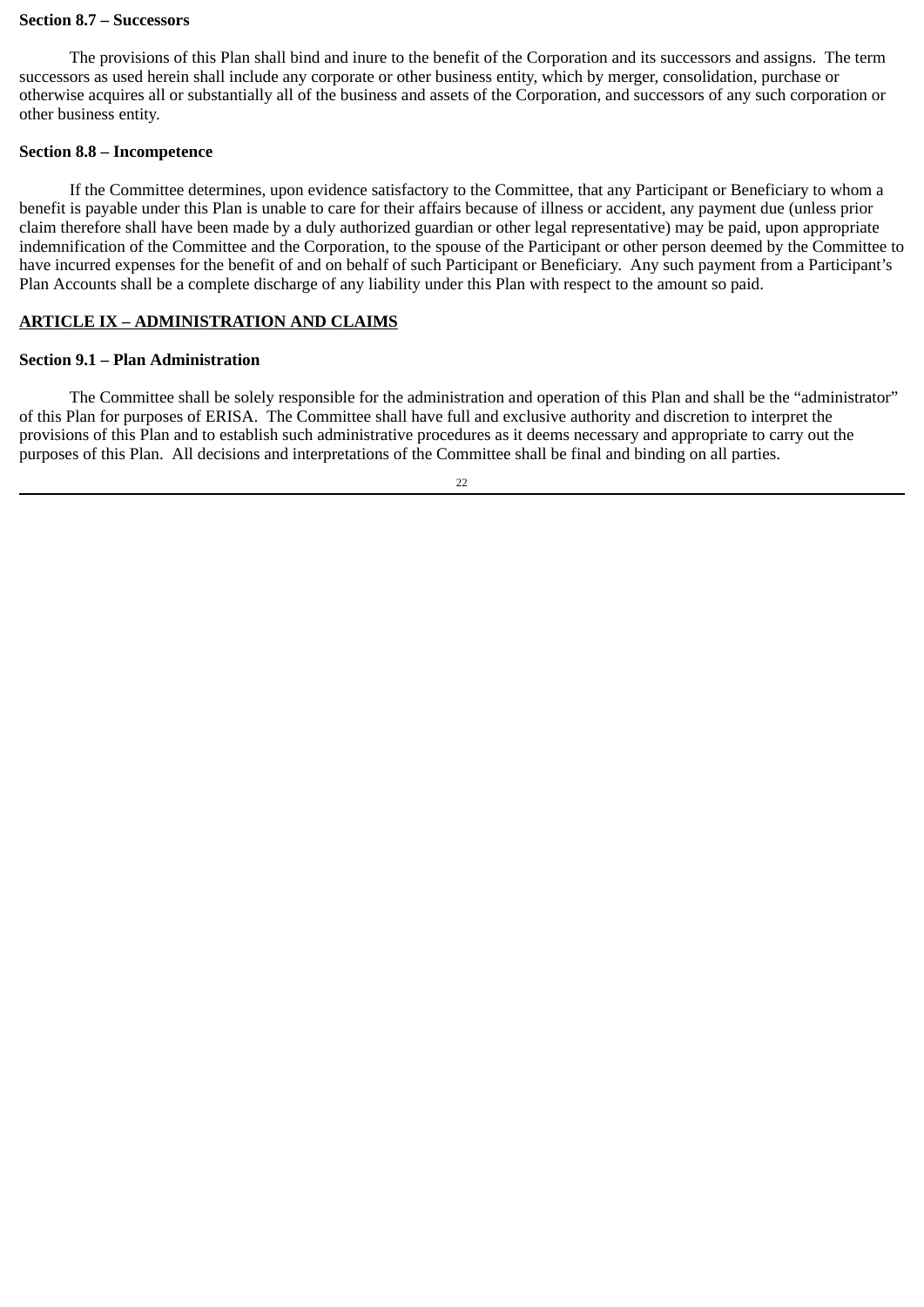Any person claiming a benefit, requesting an interpretation or ruling under this Plan, or requesting information under this Plan shall present the request in writing to the Committee at Carrier Global Corporation, 13955 Pasteur Boulevard, Palm Beach Gardens, Florida 33418, Attn: Benefit Plan Committee. The Committee shall respond in writing as soon as practicable.

### **Section 9.2 – Claim Procedures**

A Participant or Beneficiary who believes that he or she has been denied a benefit under this Plan (referred to in this Section 9.2 as a "Claimant") may file a written request with the Committee setting forth the claim. The Committee shall consider and resolve the claim as set forth below.

(a) Upon receipt of a claim, the Committee shall advise the Claimant that a response will be forthcoming within ninety (90) days. The Committee may, however, extend the response period for up to an additional ninety (90) days for reasonable cause, and shall notify the Claimant of the reason for the extension and the expected response date. The Committee shall respond to the claim within the specified period.

(b) If the claim is denied in whole or part, the Committee shall provide the Claimant with a written decision, using language calculated to be understood by the Claimant, setting forth (i) the specific reason or reasons for such denial; (ii) the specific reference to relevant provisions of this Plan on which such denial is based; (iii) a description of any additional material or information necessary for the Claimant to perfect his or her claim and an explanation for why such material or such information is necessary; (iv) appropriate information as to the steps to be taken if the Claimant wishes to submit the claim for review; (v) the time limits for requesting a review of the claim; and (vi) the Claimant's right to bring an action for benefits under Section 502(a) of ERISA.

(c) Within sixty (60) days after the Claimant's receipt of the written decision denying the claim in whole or in part, the Claimant may request in writing that the Committee review the determination. The Claimant or his or her duly authorized representative may, but need not, review the relevant documents and submit issues and comment in writing for consideration by the Committee. If the Claimant does not request a review of the initial determination within such sixty (60)-day period, the Claimant shall be barred from challenging the determination.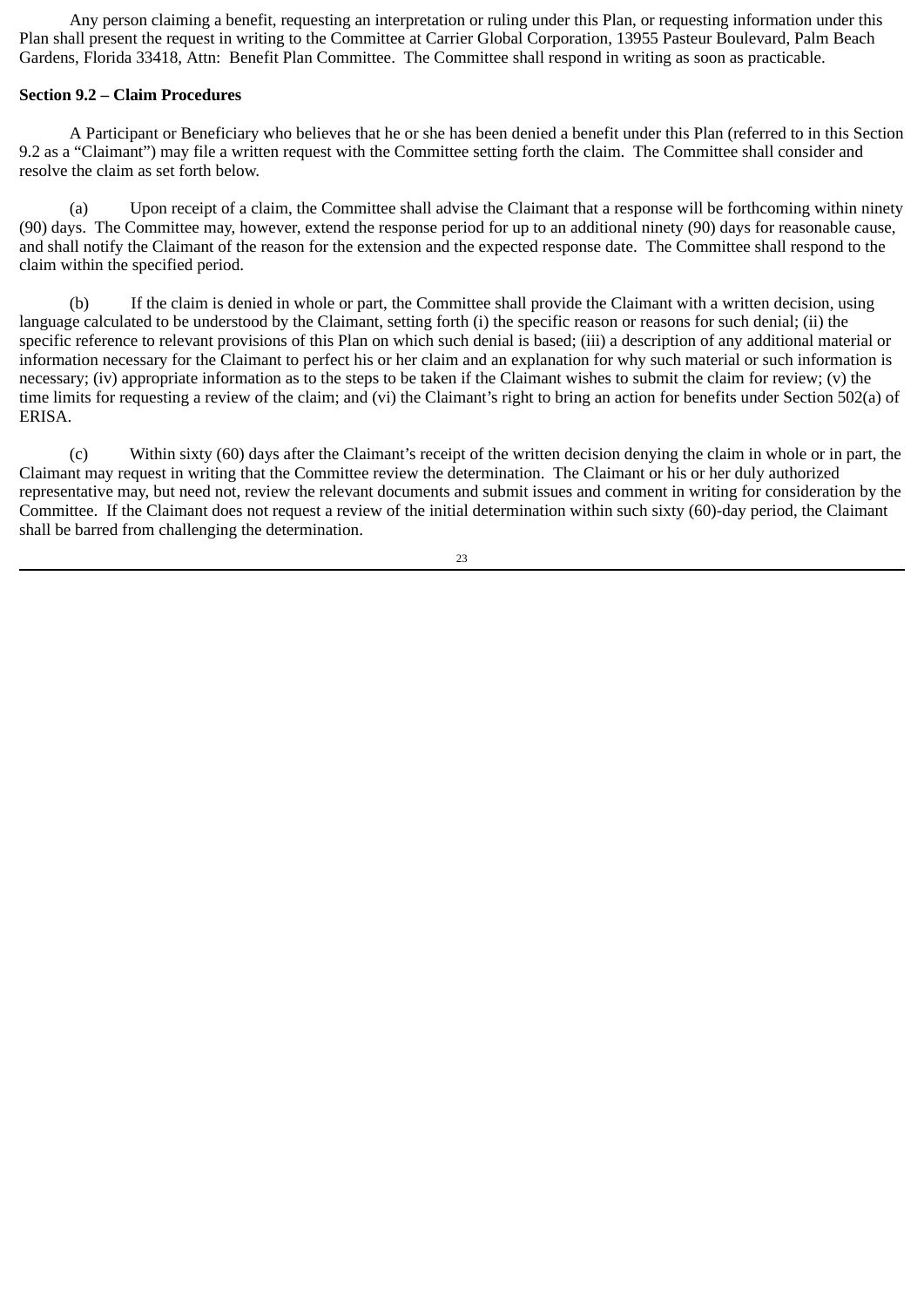(d) Within sixty (60) days after the Committee receives a request for review, it will review the initial determination. If special circumstances require that the sixty (60)-day time period be extended, the Committee will so notify the Claimant and will render the decision as soon as possible, but no later than one hundred twenty (120) days after receipt of the request for review.

(e) All decisions on review shall be final and binding with respect to all concerned parties. The decision on review shall set forth, in a manner calculated to be understood by the Claimant, (i) the specific reasons for the decision, including references to the relevant Plan provisions upon which the decision is based; (ii) the Claimant's right to receive, upon request and free of charge, reasonable access to and copies of all documents, records, and other information, relevant to his or her benefits; and (iii) the Claimant's right to bring an action for benefits under Section 502(a) of ERISA.

### **CERTAIN REGULATORY MATTERS**

The Plan is subject to ERISA. Because this Plan is an unfunded plan maintained by an employer primarily for the purpose of providing deferred compensation for a select group of management or highly compensated employees, this Plan is exempt from most of ERISA's requirements. Although this Plan is subject to Part 1 (Reporting and Disclosure) and Part 5 (Administration and Enforcement) of Title I, Subtitle B of ERISA, the Department of Labor has issued a regulation that exempts this Plan from most of ERISA's reporting and disclosure requirements.

## **TO WHOM SHOULD QUESTIONS CONCERNING THE PLAN BE DIRECTED?**

All questions concerning the operation of this Plan (including information concerning the administrators of this Plan) should be directed to:

> Carrier Global Corporation 13995 Pasteur Boulevard Palm Beach Gardens, FL 33418 Attn: Benefit Plan Committee Telephone: 561-365-2000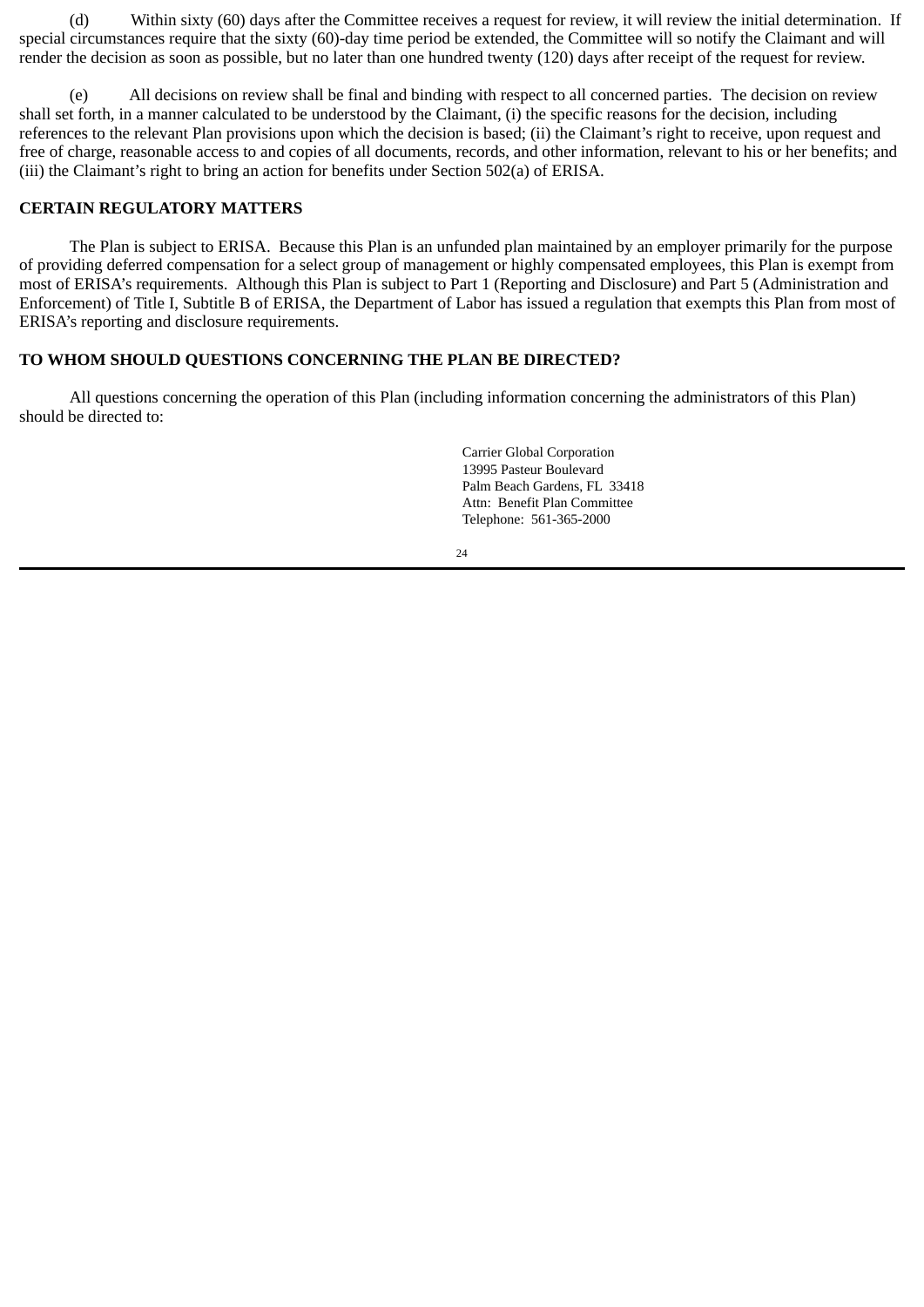#### **FORM OF**

### **CARRIER GLOBAL CORPORATION**

# **PENSION PRESERVATION PLAN**

#### **1. PREAMBLE**

#### **1.1 Purpose**

The Carrier Global Corporation Pension Preservation Plan (the "Preservation Plan" or the "Plan") is hereby established effective as of the date of the Spin-off (the "Effective Date") as an unfunded plan for the benefit of certain employees to provide for benefits accrued but not yet paid under the UTC PPP, which provided retirement benefits in excess of the retirement and survivor benefits that may have been paid from tax-qualified retirement plans due to (i) benefit limitations imposed by Section 415 of the Code and (ii) the limitation imposed by Section 401(a)(17) of the Code on compensation that may be taken into account in computing retirement benefits under tax-qualified retirement plans (referred to collectively as the "Limits").

#### **1.2 Spin-off from UTC**

On November 26, 2018, United Technologies Corporation ("UTC") announced its intention to separate into three independent companies, UTC, Carrier Global Corporation (the "Corporation"), and Otis Worldwide Corporation ("Otis") through spin-off transactions expected to be completed by mid-year 2020. The transaction by which the Corporation ceased to be a Subsidiary of UTC is referred to herein as the "Spin-off." In connection with the Spin-off, and pursuant to the terms of the Employee Matters Agreement by and among the Corporation, UTC, and Otis (the "Employee Matters Agreement"), the Plan assumed all obligations (to the extent not yet paid) that accrued and vested under the UTC PPP on or after January 1, 2005, with respect to "Carrier Group Employees" (as such term is defined in the Employee Matters Agreement). Any such benefits accrued but not yet paid under the UTC PPP for the benefit of Carrier Group Employees or Beneficiaries of Carrier Group Employees will be administered and paid under the terms of the Plan. All distribution elections (including default elections) and designations of Beneficiary made under the UTC PPP by a Carrier Group Employee, and in effect immediately prior to the Effective Date will continue to apply and shall be administered under the Plan, until such election or designation expires or is otherwise changed or revoked in accordance with the terms of the Plan. For the avoidance of doubt, (1) any benefits in pay status to Former Employees (as such term is defined in the Employee Matters Agreement), and (2) all obligations under the UTC Prior Plans, as of the Spin-off date shall not be assumed under the Plan, but shall remain with the UTC PPP and the UTC Prior Plans. All valid domestic relations orders filed with the UTC PPP as of immediately prior to the Effective Date with respect to the benefit of a Carrier Group Employee shall continue to apply under the Plan to the extent provided under Section 12.

-1-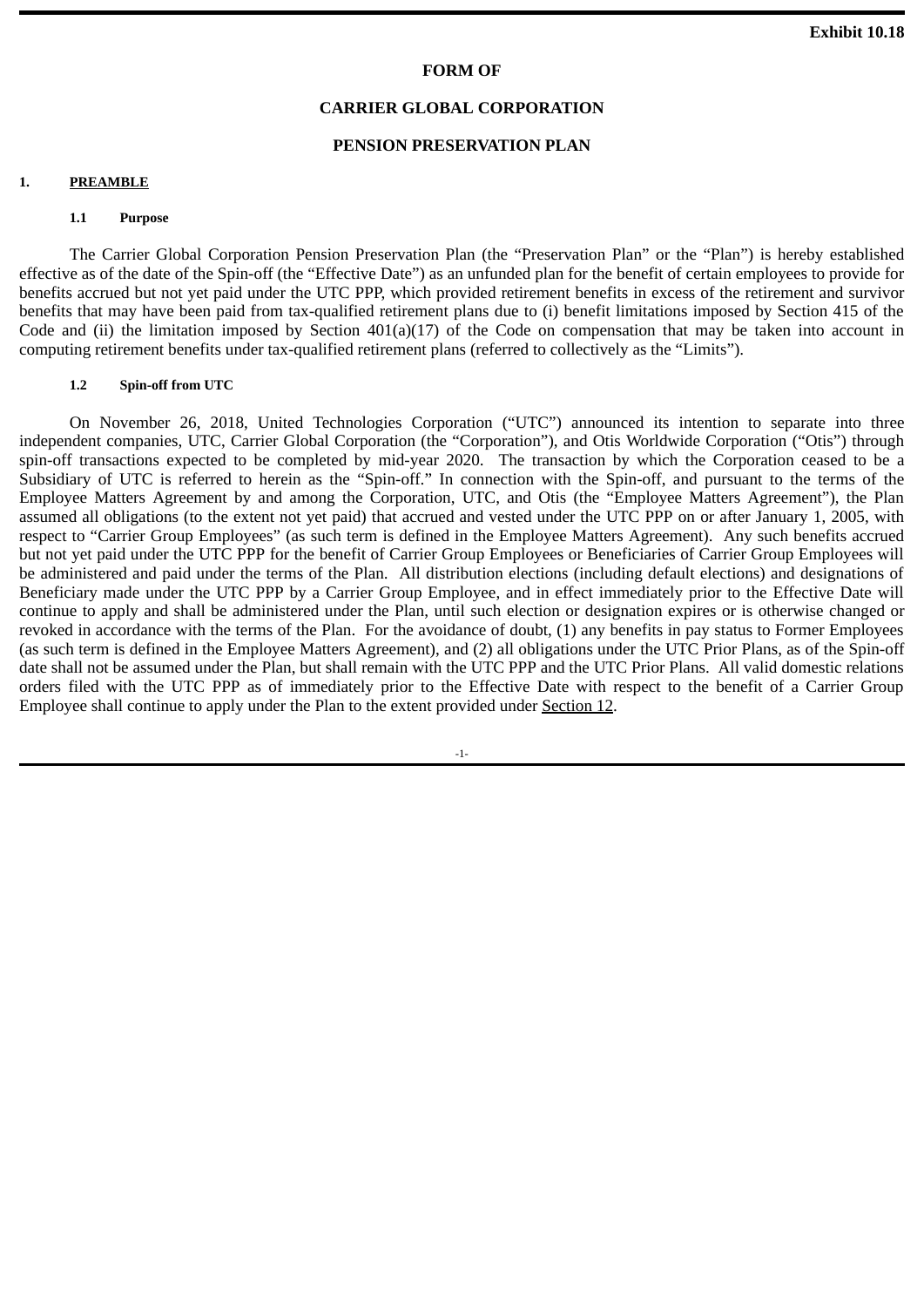#### **2. DEFINITIONS**

*Beneficiary* means the person, persons or entity designated in writing by a Participant to receive the value of his or her Plan Benefit in the event of the Participant's death, in accordance with the terms of the Plan. If a Participant fails to designate a Beneficiary under the Plan, or if the Beneficiary (and any contingent Beneficiary) does not survive the Participant, the value of the Participant's Plan Benefit will be payable to the Participant's estate.

*CB Benefit* means the frozen Cash Balance Formula Benefit, accrued as of December 31, 2019, under the terms of the UTC PPP, together with interest, transferred to the Plan as of the Spin-off date, with no additional benefit accruals under the Plan.

*Code* means the Internal Revenue Code of 1986, as amended from time to time, and any successor thereto. Reference to any section of the Internal Revenue Code shall include any final regulations or other applicable guidance. References to "Section 409A" shall include any final regulations or other applicable guidance issued thereunder by the Internal Revenue Service from time to time in effect.

*Committee* means the Carrier Employee Benefit Committee, which is responsible for the administration of the Plan. The Committee may delegate administrative responsibilities to such individuals and entities as it shall determine.

*Corporation* means the Carrier Global Corporation.

*Disability* means permanent and total disability as determined under the Corporation's long-term disability plan applicable to the Participant, or if there is no such plan applicable to the Participant, "Disability" means a determination of total disability by the Social Security Administration.

*Election Form* means the form provided to Participants electronically or in paper form for the purpose of electing the form of payment for a Current Plan Benefit.

*FAE Benefit* means the frozen Final Average Earnings Formula Benefit, accrued as of December 31, 2014 under the terms of the UTC PPP, transferred to the Plan as of the Spin-off date, with no additional benefit accruals under the Plan.

*Carrier Company* means Carrier Global Corporation or any entity controlled by or under common control with Carrier Global Corporation within the meaning of Section 414(b) or (c) of the Code (but substituting "at least 20 percent" for "at least 80 percent" as the control threshold used in applying Sections 414(b) and (c)).

*Participant* means a Carrier Group Employee who was a participant in the UTC PPP as of the Spin-off date.

*Plan Benefit* means an FAE Benefit and/or a CB Benefit payable under the Plan.

*Separation from Service* means a termination of a Participant's employment with all Carrier Companies, other than by reason of death. A Separation from Service will be deemed to occur where the Participant and the Carrier Company that employs the Participant reasonably anticipate that the bona fide level of services the Participant will perform (whether as an employee or as an independent contractor) will be permanently reduced to a level that is less than thirty-seven and a half percent (37.5%) of the average level of bona fide services the Participant performed during the immediately preceding 36 months (or the entire period the Participant has provided services if the Participant has been providing services to the Carrier Companies for less than 36 months). A Participant shall not be considered to have had a Separation from Service as a result of a transfer from one Carrier Company to another Carrier Company. For the avoidance of doubt, a transfer from a Carrier Company to UTC or Otis (or one of their affiliates) after the Spin-off (and that otherwise satisfies the definition of a Separation from Service) shall constitute a Separation from Service.

-2-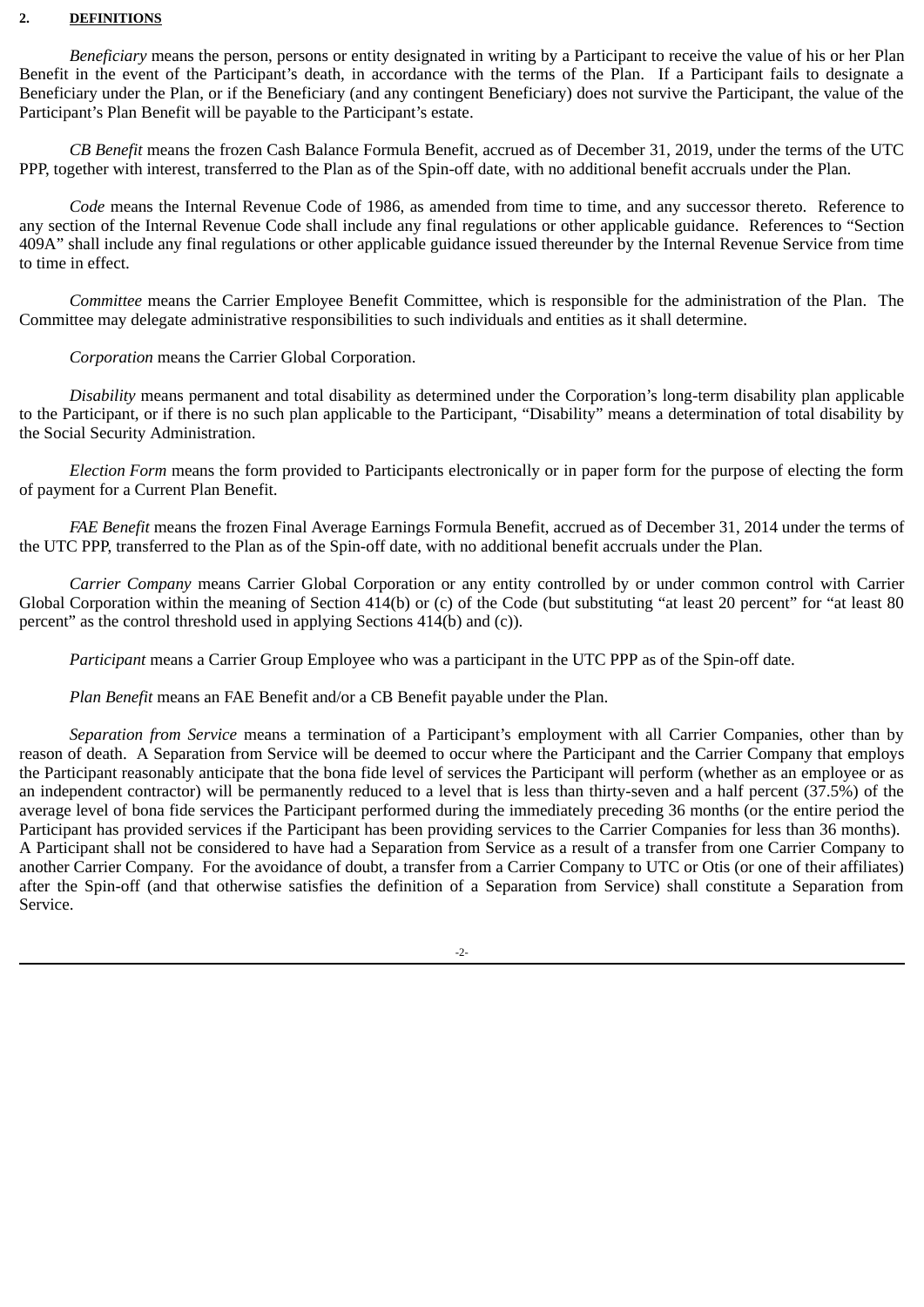*Specified Employee* means for the period (1) until the Corporation's first specified employee effective date following the Spin-off, those officers and executives of the Corporation and its Subsidiaries who were identified as a specified employee of UTC on the "specified employee identification date" preceding such specified employee effective date (as such terms are defined by Treas. Reg. Section 1.409A-1(i)(3) and (4)); and (2) from and after the Corporation's first specified employee effective date following the Spin-off, each of the fifty (50) highest-paid officers and other executives of the Corporation and its affiliates (determined for this purpose under Treas. Reg. Section 1.409A-1(g)), effective annually as of April 1st, based on compensation reported in Box 1 of Form W-2, but including amounts that are excluded from taxable income as a result of elective deferrals to qualified plans and pre-tax contributions. Foreign compensation earned by a nonresident alien that is not effectively connected with the conduct of a trade or business in the United States will not be used to determine Specified Employees following the Spinoff.

*Spin-off* means the process by which the Corporation becomes a separate publicly traded company and no longer a UTC subsidiary.

*Subsidiary* means any corporation, partnership, joint venture, limited company or other entity during any period in which at least a 50% voting or profits interest is owned, directly or indirectly, by the Corporation or any successor to the Corporation.

*UTC PPP* means the United Technologies Corporation Pension Preservation Plan, as amended and restated as of December 31, 2009, that applies to amounts that were earned and vested after December 31, 2004.

*UTC Prior Plans* means the United Technologies Corporation Pension Preservation Plan, as in effect on December 31, 2004 and the United Technologies Corporation Pension Replacement Plan, as in effect on December 31, 2004.

*UTC Qualified Retirement Plan* means the United Technologies Corporation Employee Retirement Plan.

-3-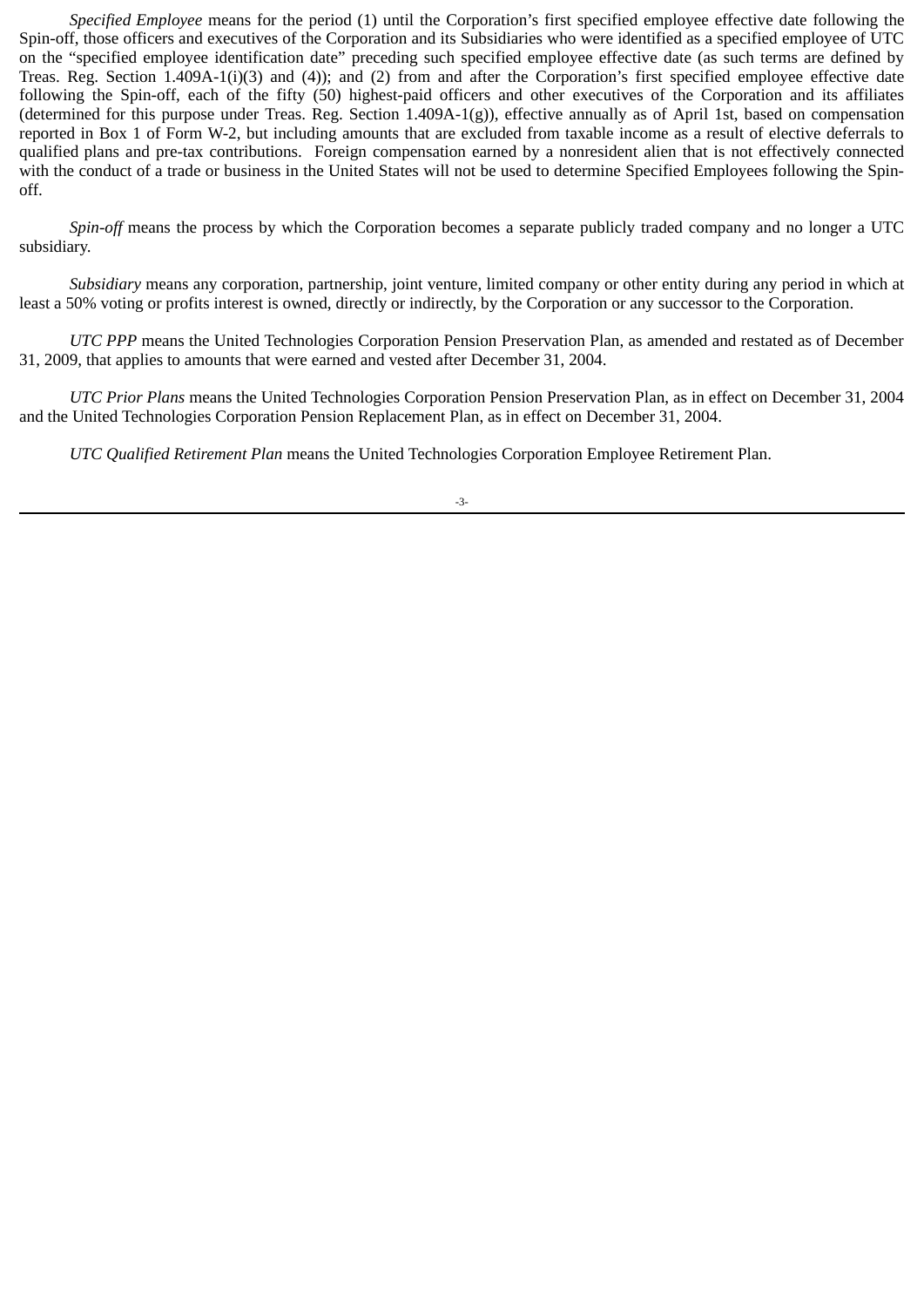#### **3. ELIGIBILITY**

Each Carrier Group Employee who was a participant in the UTC PPP as of the Spin-off date shall be a Participant under the Plan. The Plan is closed to new entrants as of its establishment.

### **4. DETERMINATION OF PLAN BENEFITS**

The Preservation Plan has been established to provide for FAE Benefits and CB Benefits previously accrued under the UTC PPP.

#### **4.1 FAE Benefit**

The FAE Benefit under the UTC PPP was frozen effective as of December 31, 2014. Therefore, a Participant's FAE Benefit under the Plan shall be the Participant's FAE Benefit accrued as of December 31, 2014 under the UTC PPP, and transferred to the Plan effective as of the Spin-off date, with no additional accruals under the Plan.

### **4.2 CB Benefit**

The CB Benefit under the UTC PPP was frozen effective as of December 31, 2019. Therefore, a Participant's CB Benefit under the Plan shall be the Participant's CB Benefit accrued as of December 31, 2019 under the UTC PPP, and transferred to the Plan, together with interest accrued through the Spin-off date, with no additional benefit accruals under the Plan. A CB Benefit will continue to be eligible for interest credits under the Plan pursuant to Subsection 4.3.

#### **4.3 Credited Interest on CB Benefit**

Each CB Benefit under the Plan shall be eligible for monthly interest credits until its full distribution in accordance with Section 8. The interest crediting rate is set annually, based on the 30-year U.S. Treasury bond yield.

-4-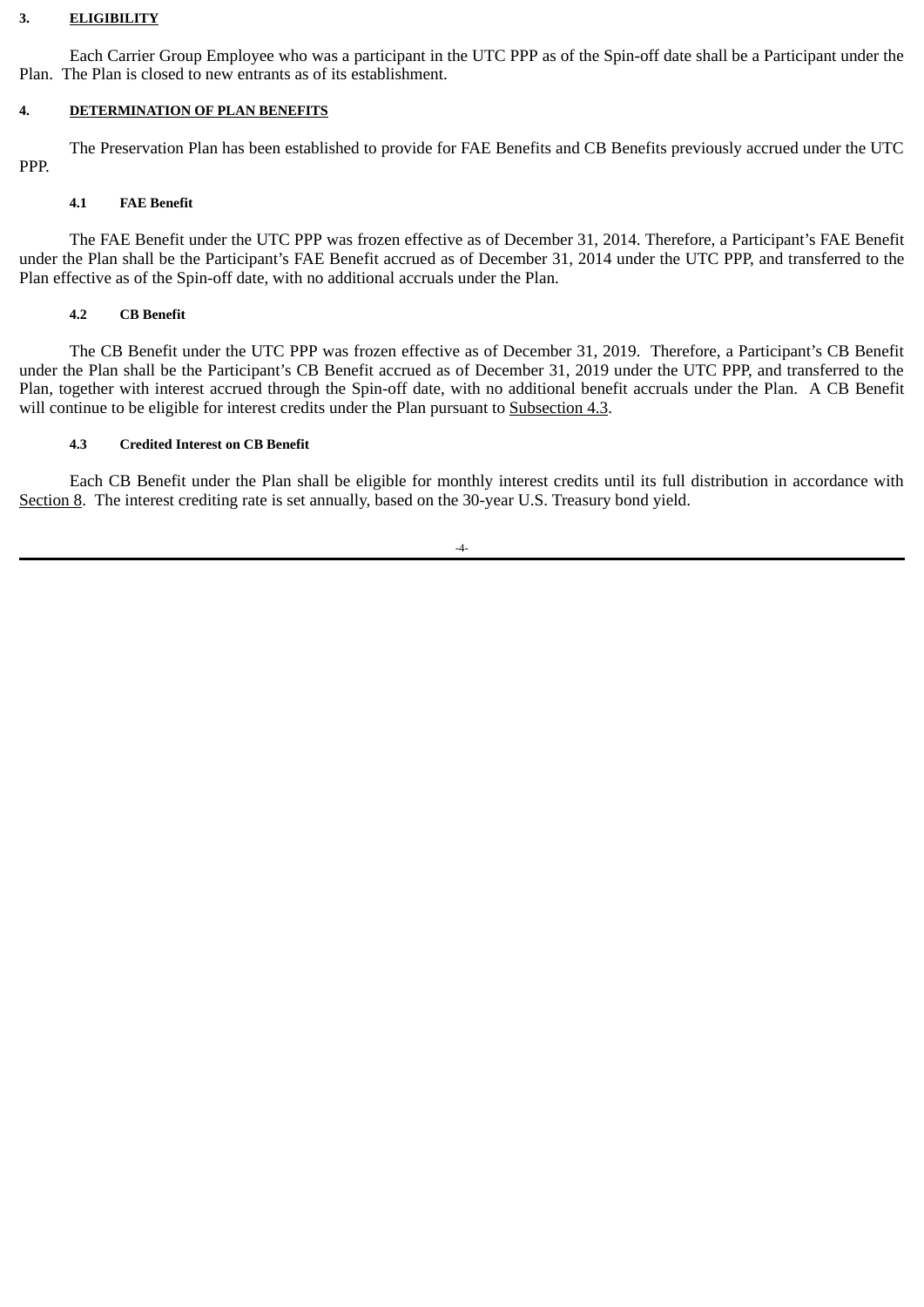#### **4.4 Calculation of FAE Benefit Prior to Transfer**

In determining a Participant's FAE Benefit to be transferred to the Plan from the UTC PPP, the FAE Benefit was calculated under the UTC PPP as the excess, if any, of (a) over (b), and for purposes of this calculation, it was assumed that the UTC Qualified Retirement Plan benefit and the UTC PPP benefit would commence at the same time, where:

- (a) equals the FAE Benefit that would be paid to such Participant (or on his or her death to his or her Beneficiary) under the UTC Qualified Retirement Plan if the provisions of the UTC Qualified Retirement Plan were administered without regard to the Limits; and
- (b) equals the FAE Benefit payable to such Participant (or on his or her death to his or her Beneficiary) under the UTC Qualified Retirement Plan.

The FAE Benefit under the UTC Qualified Retirement Plan was calculated with an FAE formula that used the Participant's average annual earnings for the 5 highest consecutive years of earnings out of his or her last 10 years of UTC Qualified Retirement Plan participation through December 31, 2014.

### **4.5 Calculation of CB Benefit Prior to Transfer**

A Participant's CB Benefit under the UTC PPP was calculated under a cash balance formula, as an account that grew with age-based pay credits (a percentage of earnings) and interest credits. The interest crediting rate was set annually, based on the 30 year U.S. Treasury bond yield.

#### **5. PARTICIPANT ELECTIONS AND DESIGNATIONS**

#### **5.1 Payment Elections**

Payment elections for both the FAE Benefit and the CB Benefit under the UTC PPP are transferred and effective under the Plan as of the Spin-off date.

### **5.2 Form of FAE Benefit**

FAE Benefits shall be paid as a monthly single life annuity or an actuarially equivalent survivor benefit annuity, unless a timely election was made in accordance with the terms of the UTC PPP. A UTC PPP participant was able to elect to receive the FAE Benefit as a single lump-sum payment or a series of 2 to 10 annual installment payments. Except as provided below in Subsection 5.6, a Participant's transferred payment election is irrevocable.

-5-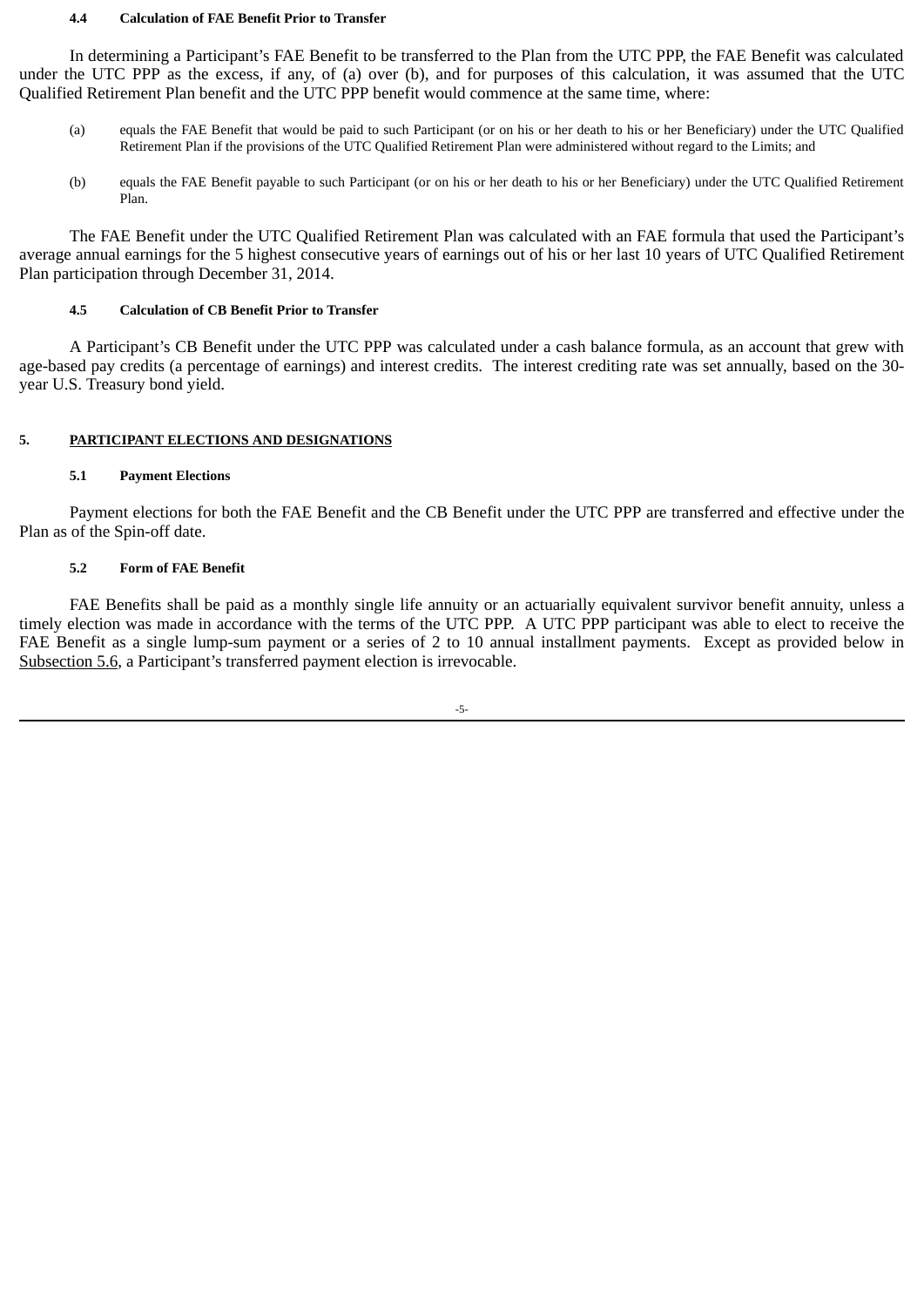#### **5.3 Form of CB Benefit**

CB Benefits shall generally be made as a lump-sum payment, unless a timely election was made in accordance with the terms of the UTC PPP. A UTC PPP participant was able to elect to receive a monthly annuity or a series of 2 to 10 annual installment payments. Except as provided below in Subsection 5.6, a Participant's transferred payment election is irrevocable.

#### **5.4 FAE Benefit in the Form of Lump Sum or Annual Installments**

If a Participant's Plan benefit is an FAE Benefit and the Participant elects to have his or her FAE Benefit paid in the form of a single lump-sum or annual installment distribution, the actuarially equivalent present value of the FAE Benefit shall be determined using the applicable mortality table prescribed by the IRS (updated annually by the IRS), and interest assumption equal to the average yield for tax-free municipal bonds of 10-year maturities, averaged over the prior five calendar years. For purposes of computing this interest assumption, the Barclays Capital 10-Year Municipal Bond Index shall be utilized, averaging the published yield for 10-year maturities (credit quality AA or above) on the last business day of the year over the most recent five consecutive full calendar-year period. This rate shall be adjusted annually at the beginning of each calendar year.

If a Participant's Plan benefit is an FAE Benefit and the Participant elects to have his or her FAE Benefit paid in the form of annual installments, the value calculated above will be further divided into equal annual installments to be paid over the period elected (2 to 10 years), credited with the interest rate then in effect, as detailed above in Subsection 5.4.

#### **5.5 CB Benefit in the Form of Annual Installments or an Annuity**

If a Participant's Plan benefit is a CB Benefit and the Participant elects to have his or her CB benefit paid as annual installments, the value of the CB Benefit will be divided into the specific number of equal annual installments (2 to 10 years), credited with the interest rate then in effect, as detailed in Subsection 4.3.

If a Participant's Plan benefit is a CB Benefit and the Participant elects to have his or her CB benefit paid as a monthly annuity, the CB Benefit will be converted to a monthly annuity using the applicable mortality table prescribed by the IRS (updated annually by the IRS) and a specified annuity conversion interest rate. The annuity conversion rates are set each year, based on the IRS specified bond yields for the month of November of the prior calendar year. This rate shall be adjusted annually at the beginning of each calendar year.

-6-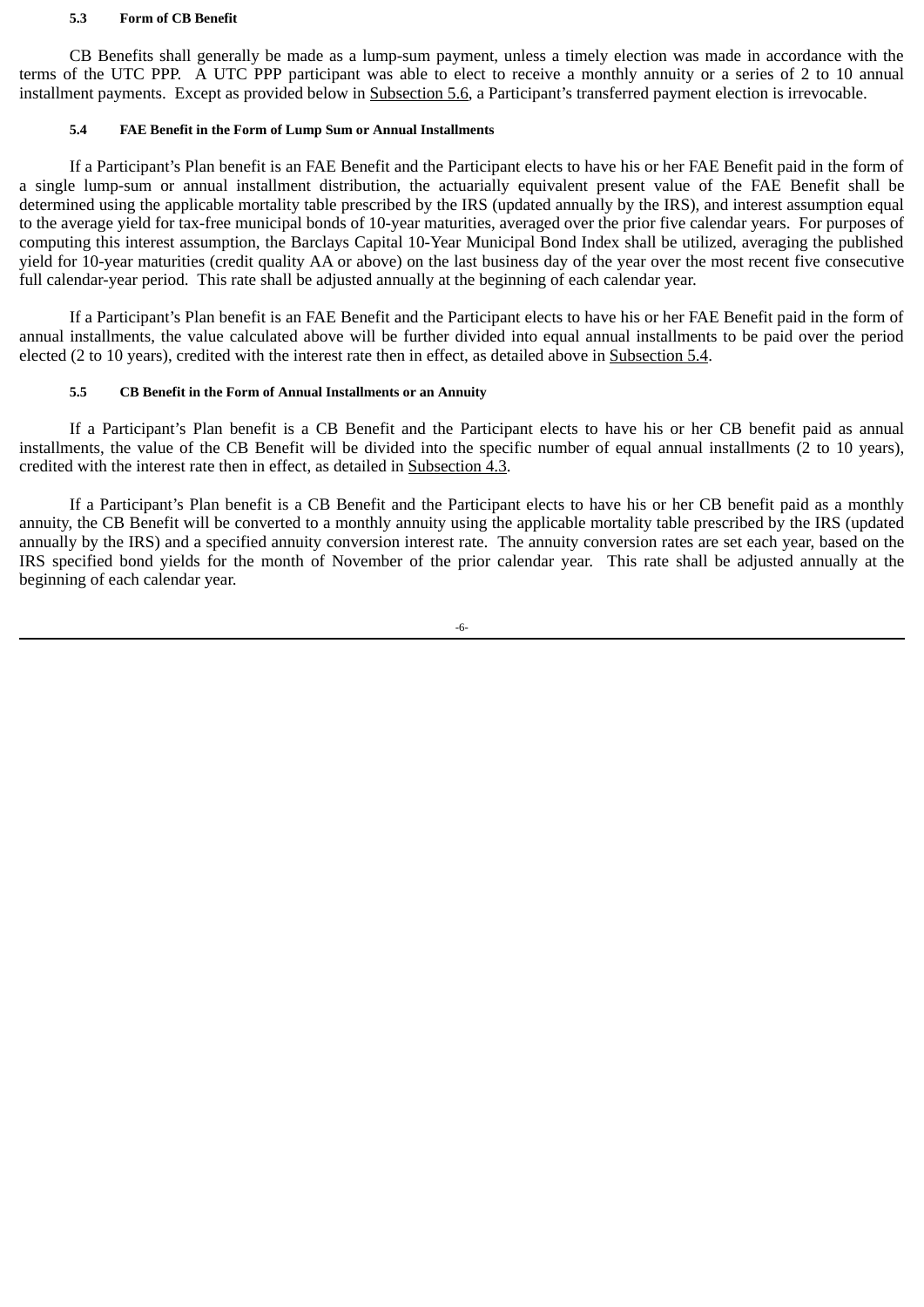#### **5.6 Change in Payment Election**

A Participant may make an election to change the time or form of payment transferred from the UTC PPP as detailed under Sections 5.2 and 5.3, subject to the following requirements:

- i. A Plan Participant may make an election to receive a monthly annuity payment, single lump-sum payment, or a series of 2 to 10 annual installment payments;
- ii. The new election must be made at least twelve months prior to the date payments are scheduled to commence (and the new election shall be ineffective if the payment commencement date occurs within twelve months after the date of the new election);
- iii. The new election will not take effect until at least twelve months after the date when the Participant submits a new Election Form; and
- iv. The new benefit payment commencement date must be at least five years later than the date on which payments commence under the current election.

#### **5.7 Full Satisfaction of Corporation's Obligation**

The full payment of a monthly annuity, lump-sum or annual installment distributions to the Participant, or his or her Beneficiary (if applicable), in accordance with this Section 5 shall be in full satisfaction of all of the Corporation's obligations with respect to the Participant under the Plan.

#### **5.8 Designation of Beneficiary**

Each Participant who has attained age 55 with at least 10 years of service shall be given the opportunity to designate a Beneficiary for his or her Plan Benefit on an electronic or written form provided by the Committee. A Participant may change such designation on an electronic or written form acceptable to the Committee and any change will be effective on the date received by the Committee. Designations received after the date of the Participant's death will not be effective. If a Participant designates the Participant's spouse as the Participant's Beneficiary, that designation shall not be revoked or otherwise altered or affected by any: (a) change in the marital status of the Participant; (b) agreement between the Participant and such spouse; or (c) judicial decree (such as a divorce decree) affecting any rights that the Participant and such spouse might have as a result of their marriage, separation, or divorce; it being the intent of the Plan that any change in the designation of a Beneficiary hereunder may be made by the Participant only in accordance with the procedures set forth in this Section 5.8. A trust may be named as a Beneficiary under the lump-sum or annual installment forms of payment. In the event of the death of a Participant, distributions shall be made in accordance with Section 7.

-7-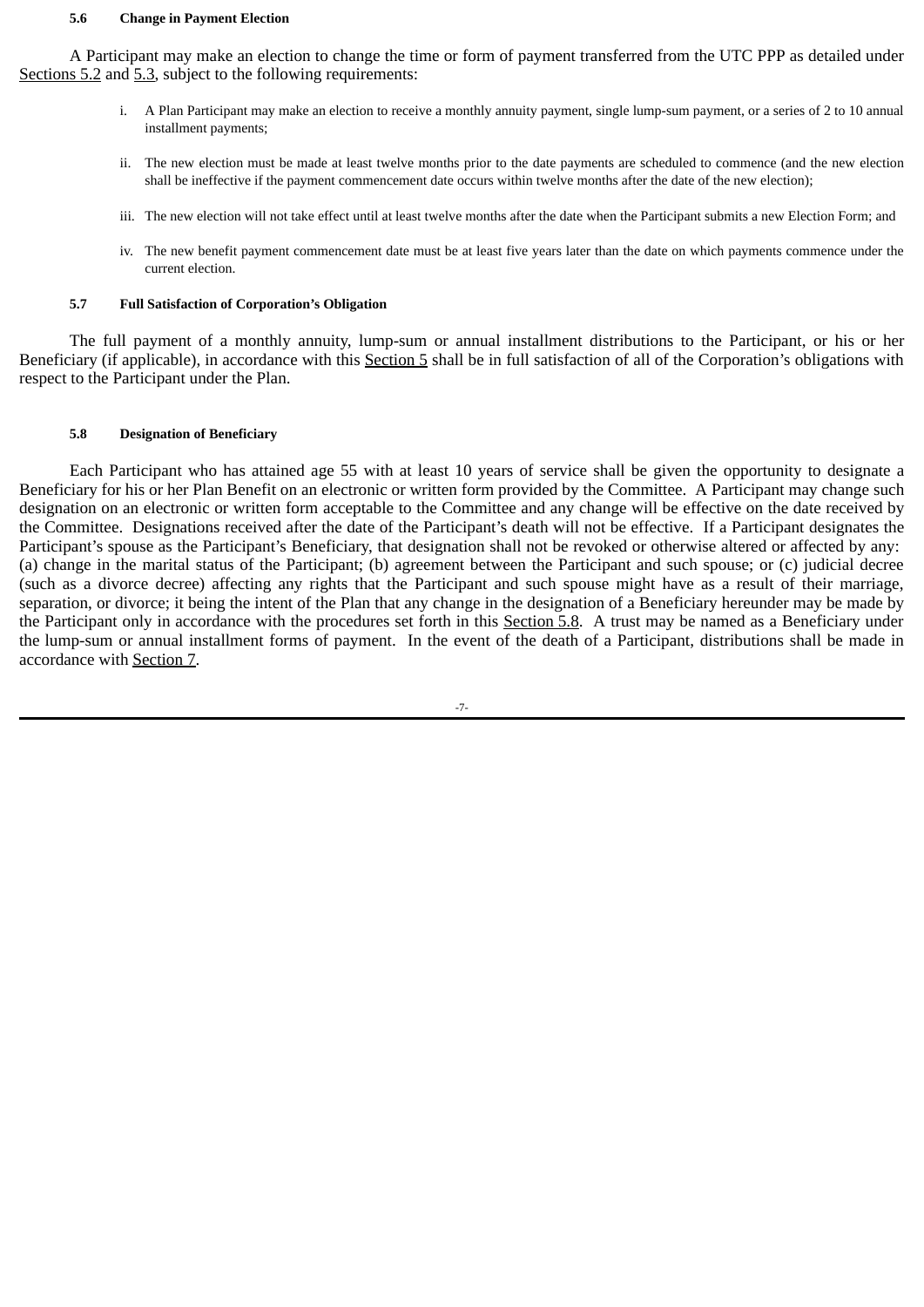#### **6. DISTRIBUTION OF BENEFIT**

# **6.1 Distribution of Plan Benefit Generally**

Except as provided in Subsection 5.6 (Change in Payment Election), Section 6.2 (Separation from Service of Specified Employees), the value of a Participant's Preservation Plan Benefit will be distributed (or begin to be distributed) to the Participant as follows:

- i. If a Participant's benefit is an FAE Benefit only, the benefit will be paid to the Participant on the first business day of the month following the later of a Participant's Separation from Service, or when the Participant reaches age 55;
- ii. If a Participant's benefit is a CB Benefit only, the benefit will be paid to the Participant on the first business day of the month following the Participant's Separation from Service; or
- iii. If a Participant's benefit is both an FAE Benefit and a CB Benefit, the benefit will be paid to the Participant according to the rules outlined above in Subsections i. and ii. for the corresponding portions of the benefit.

# **6.2 Separation from Service of Specified Employees**

If the Participant is a Specified Employee on the date of the Participant's Separation from Service, distribution of the Participant's Plan Benefit to the Participant that is made on account of the Participant's Separation from Service will not be made or commence earlier than the first business day of the seventh month following the date of Separation from Service. In the case of a distribution in installments, the date of any subsequent installments shall not be affected by the delay of any installment hereunder. No interest will accrue on any delayed payment.

# **6.3 Administrative Adjustments in Payment Date**

A payment is treated as being made on the date when it is due under the Plan if the payment is made on the due date specified by the Plan, or on a later date that is either (i) in the same calendar year (for a payment whose specified due date is on or before September 30), or (ii) by the 15th day of the third calendar month following the date specified by the Plan (for a payment whose specified due date is on or after October 1). A payment also is treated as being made on the date when it is due under the Plan if the payment is made not more than 30 days before the due date specified by the Plan. In no event, will a payment to a Specified Employee on account of his or her Separation from Service be made or commence earlier than the first day of the seventh month following the date of Separation from Service. A Participant may not, directly or indirectly, designate the taxable year of a payment made in reliance on the administrative rules in this Section 6.3.

-8-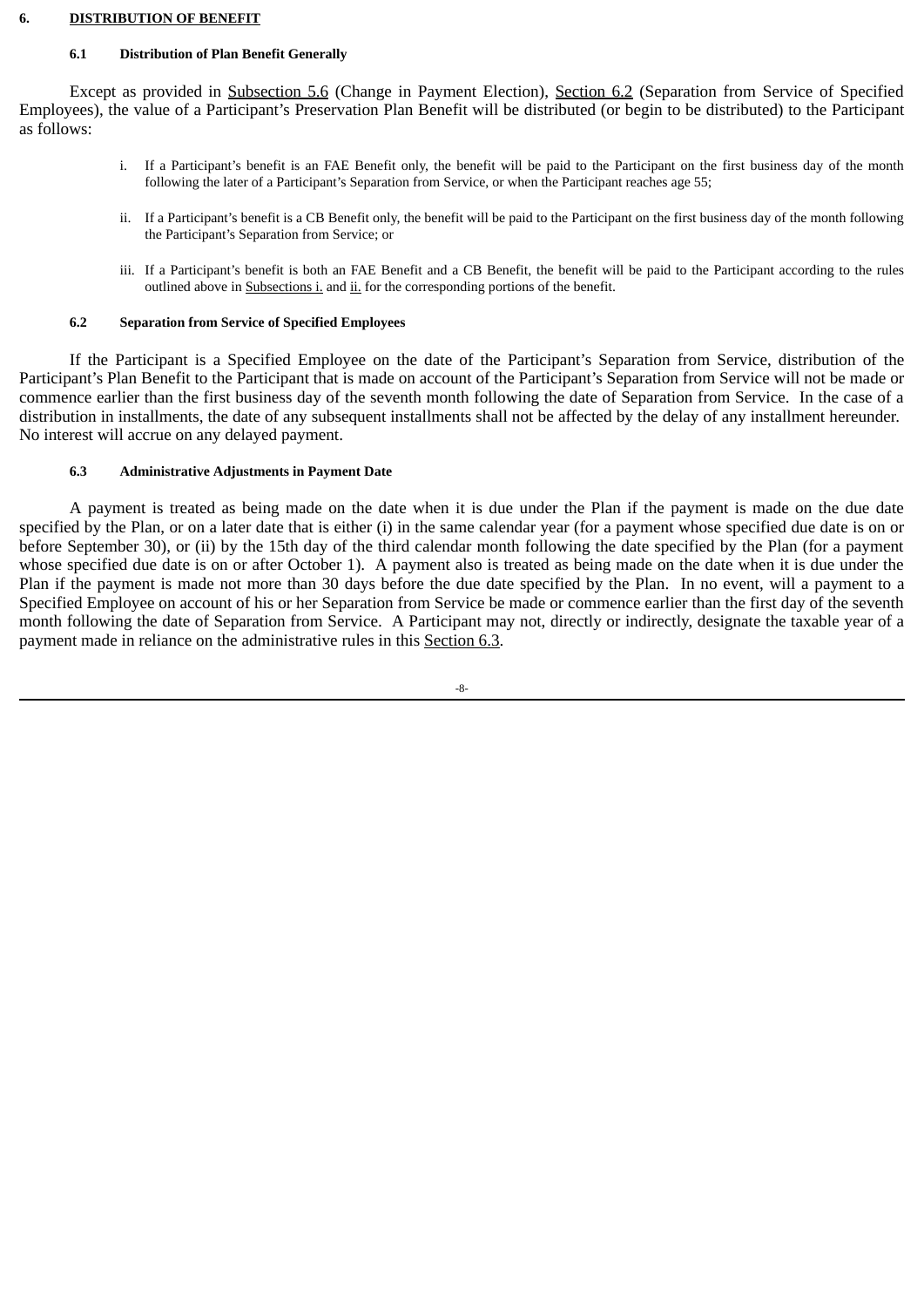#### **7. DISTRIBUTION IN THE EVENT OF DEATH**

#### **7.1 FAE Benefit in the Form of an Annuity**

If a Participant's Plan benefit (or portion of a benefit) is an FAE Benefit and the Participant has not made an election to receive his or her Plan Benefit in a lump sum or installments as of the date of death, any survivor benefits will be paid as a life annuity subject to the following:

- i. If death occurs prior to age 55 with at least five years of service and less than 10 years of service, the spouse of the Participant shall receive a 50% survivor annuity benefit beginning on the date the Participant would have attained his or her 55th birthday. If the Participant is unmarried, no Plan benefit is payable.
- ii. If death occurs prior to age 55 with at least 10 years of service, the spouse of the Participant shall receive a 100% survivor annuity benefit beginning on the date the Participant would have attained his or her 55th birthday. If the Participant is unmarried, no Plan benefit is payable.
- iii. If death occurs on or after attainment of age 55 with at least 10 years of service or attainment of age 65, and the Participant has elected a survivor annuity, survivor benefits shall be paid as a 100% survivor annuity benefit beginning as soon as practicable but no later than December 31st of the year following the year in which the death occurred in the following order:
	- (1) to the Spouse of the Participant, if the Participant is married at the time of death;
	- (2) to the named Beneficiary or contingent annuitant, if the Participant is not married at the time of death;
	- (3) to the children of the Participant (divided among them equally) if the Participant has not designated a Beneficiary prior to his or her death; or
	- (4) to the Participant's estate, if the Participant has no children at the time of his or her death, or as a lump sum actuarial equivalent to the Participant's estate, at the sole discretion of the Administrator, in lieu of the survivor annuity benefit.
- iv. If the Participant is not married at the time of death and the Participant has not designated a Beneficiary or contingent annuitant, the benefit shall be payable as:
	- (1) a 10-year certain actuarially equivalent annuity to the children of the Participant; or
	- (2) a 5-year certain actuarially equivalent annuity to the estate of the Participant.

-9-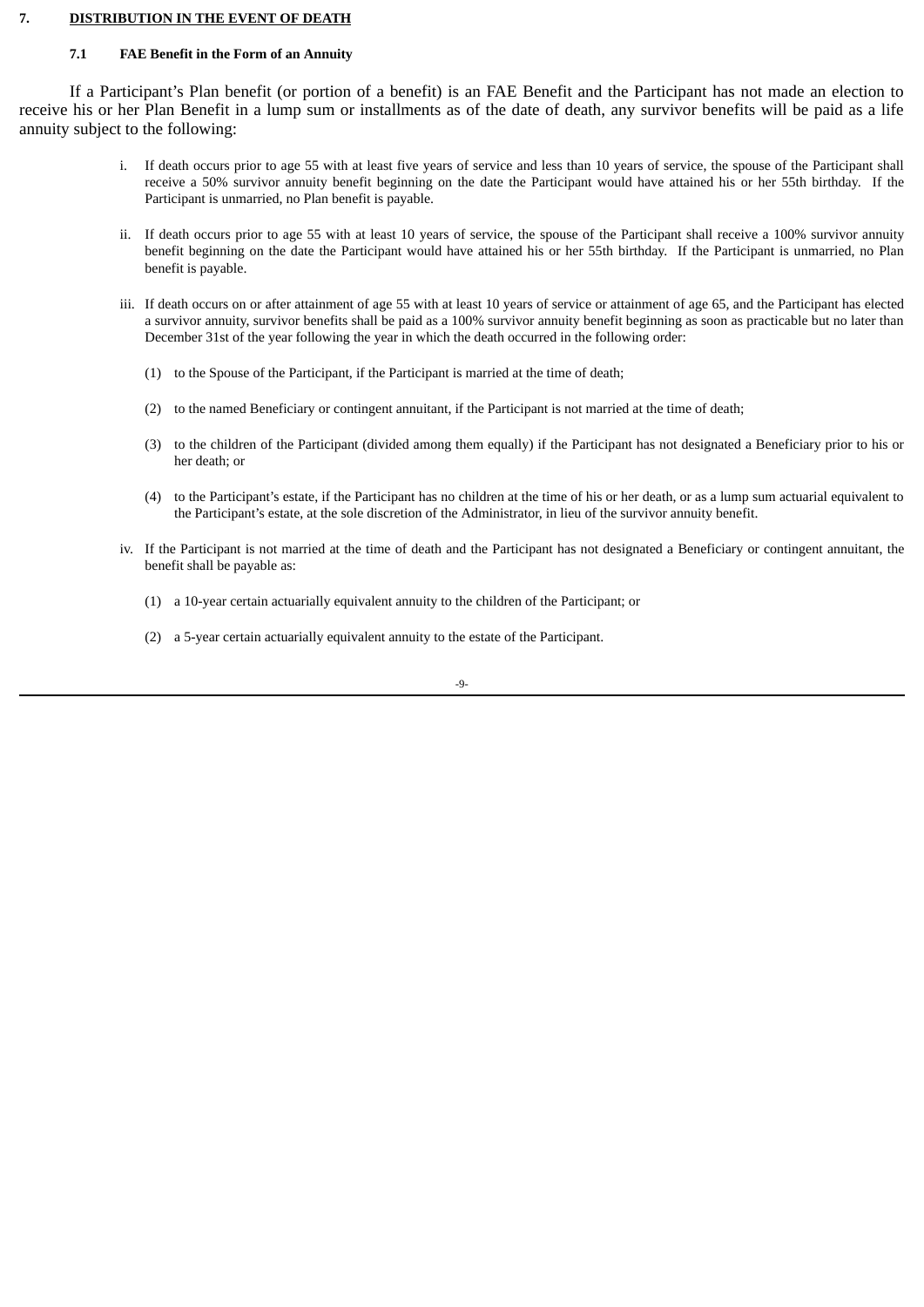#### **7.2 FAE Benefit in the Form of a Lump-Sum or Annual Installments**

If a Participant's Plan benefit (or portion of a benefit) is an FAE Benefit and the Participant has made an election to receive his or her Plan Benefit in a lump-sum or annual installments, such Participant shall have survivor benefits paid to his or her Beneficiary as follows:

- i. If death occurs prior to age 55, with at least 10 years of service, the accrued FAE Benefit shall be paid in a lump-sum payment, as of the date the Participant would have attained his or her 55th birthday, in the following order:
	- (1) to the Spouse of the Participant, if the Participant is married at the time of death;
	- (2) to the children of the Participant (divided among them equally) if the Participant is not married at the time of death; or
	- (3) to the Participant's estate, if the Participant has no children at the time of his or her death.
- ii. If death occurs on or after age 55, with at least 10 years of service, the Plan accrued benefit shall be paid to the Beneficiary beginning on the first business day of the month following the Participant's death, in the following order:
	- (1) to the named Beneficiary;
	- (2) to the Spouse of the Participant, if the Participant is married at the time of death, and has not named a Beneficiary;
	- (3) to the children of the Participant (divided among them equally), if the Participant is not married at the time of death; or
	- (4) to the Participant's estate, if the Participant has no children at the time of his or her death.
- iii. If death occurs after the benefit commencement date but before all annual installments have been paid, the remaining installments will be paid to the Beneficiary as scheduled.
- iv. If death occurs at any age, with less than 10 years of service, 50% of the accrued FAE Benefit shall be paid in a lump-sum payment as of the date the Participant would have attained his or her 55th birthday (or on the first business day of the month following the Participant's death if the Participant had already attained age 55) in the following order:
	- (1) to the Spouse of the Participant, if the Participant is married at the time of death;
	- (2) to the children of the Participant (divided among them equally) if the Participant is not married at the time of death; or
	- (3) to the estate of the Participant, if the Participant has no children at the time of his or her death.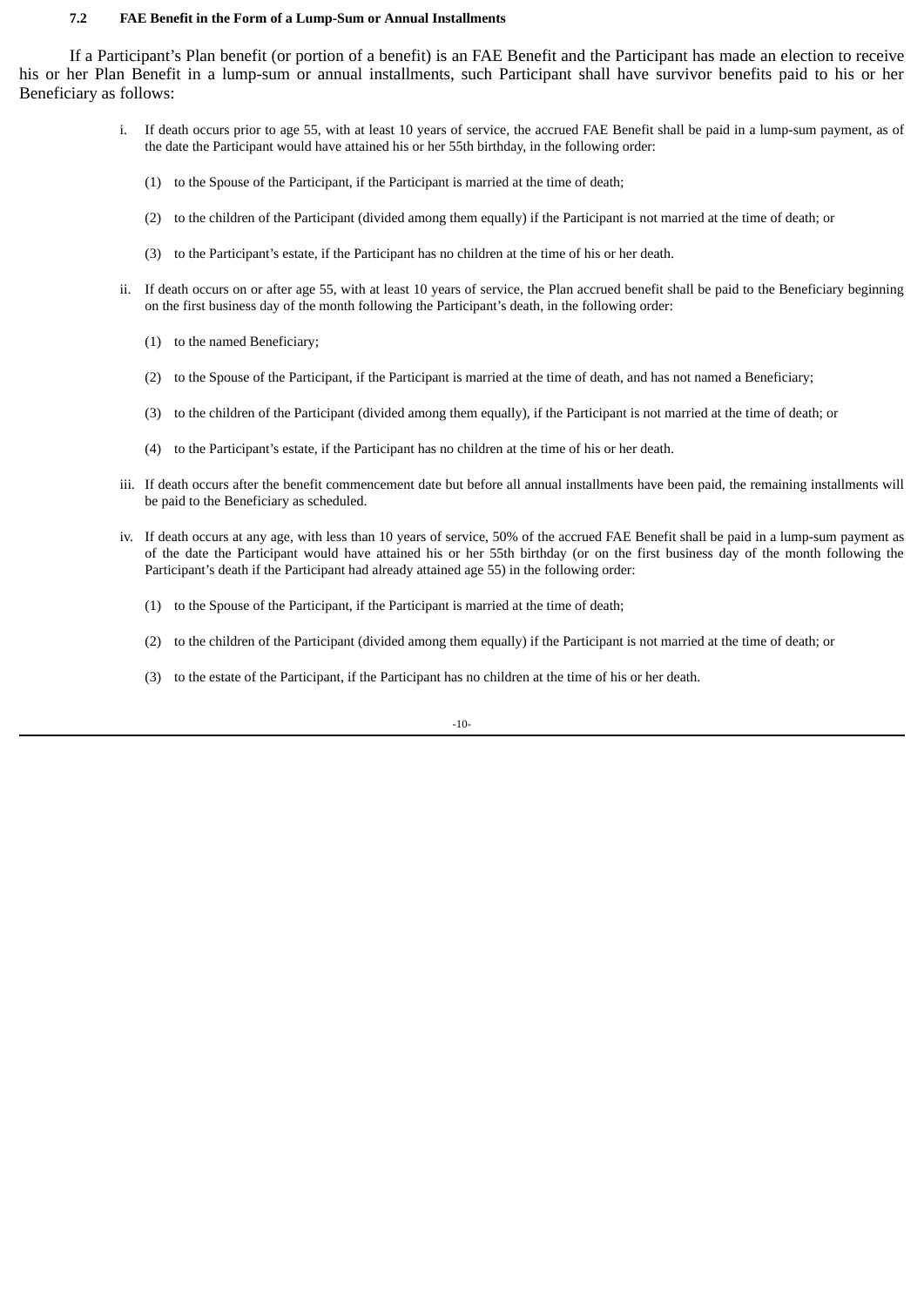#### **7.3 CB Benefit Prior to Benefit Distribution Commencement**

If a Participant's Plan benefit (or portion of a benefit) is a CB Benefit, and the Participant has not commenced receiving Plan Benefits, the accrued CB Benefit shall be paid in a lump sum on the first business day of the month following the Participant's death in the following order:

- i. to the named Beneficiary;
- ii. to the Spouse of the Participant, if the Participant is married at the time of death and has not designated a Beneficiary prior to his or her death;
- iii. to the children of the Participant (divided among them equally), if the Participant is not married at the time of death; or
- iv. to the Participant's estate, if the Participant has no children at the time of his or her death.

#### **7.4 CB Benefit Following Benefit Distribution Commencement**

If a Participant's Plan benefit (or portion of a benefit) is a CB Benefit, and the Participant has commenced receiving benefits under the Plan in the form of installment payments or a monthly annuity, the remaining accrued CB Benefit shall be paid as soon as practicable but no later than December 31st of the year following the year in which the death occurred as follows:

i. Monthly Annuity

If the Participant has elected a survivor annuity, survivor benefits shall be paid beginning on the first business day of the month following the Participant's death in the following order:

- (1) as a 100% survivor annuity benefit to the named Beneficiary;
- (2) as a 100% survivor annuity benefit to the Spouse of the Participant, if the Participant is married at the time of death and has not designated a Beneficiary prior to his or her death;
- (3) as a 100% survivor annuity benefit to the children of the Participant (divided among them equally), if the Participant is not married at the time of death; or
- (4) as a 100% survivor annuity benefit to the Participant's estate, if the Participant has no children at the time of his or her death, or as a lump sum actuarial equivalent to the Participant's estate, at the sole discretion of the Administrator, in lieu of the survivor annuity benefit.
- ii. Installment Payments

If the Participant has elected annual installment payments, any remaining installment payments shall be paid as survivor benefits beginning on the first business day of the month following the Participant's death in the following order:

- (1) to the named Beneficiary;
- (2) to the Spouse of the Participant, if the Participant is married at the time of death and has not designated a Beneficiary prior to his or her death;
- (3) to the children of the Participant (divided among them equally), if the Participant is not married at the time of death; or
- (4) to the Participant's estate, if the Participant has no children at the time of his or her death, or as a lump sum to the Participant's estate, at the sole discretion of the Administrator, in lieu of installment payments.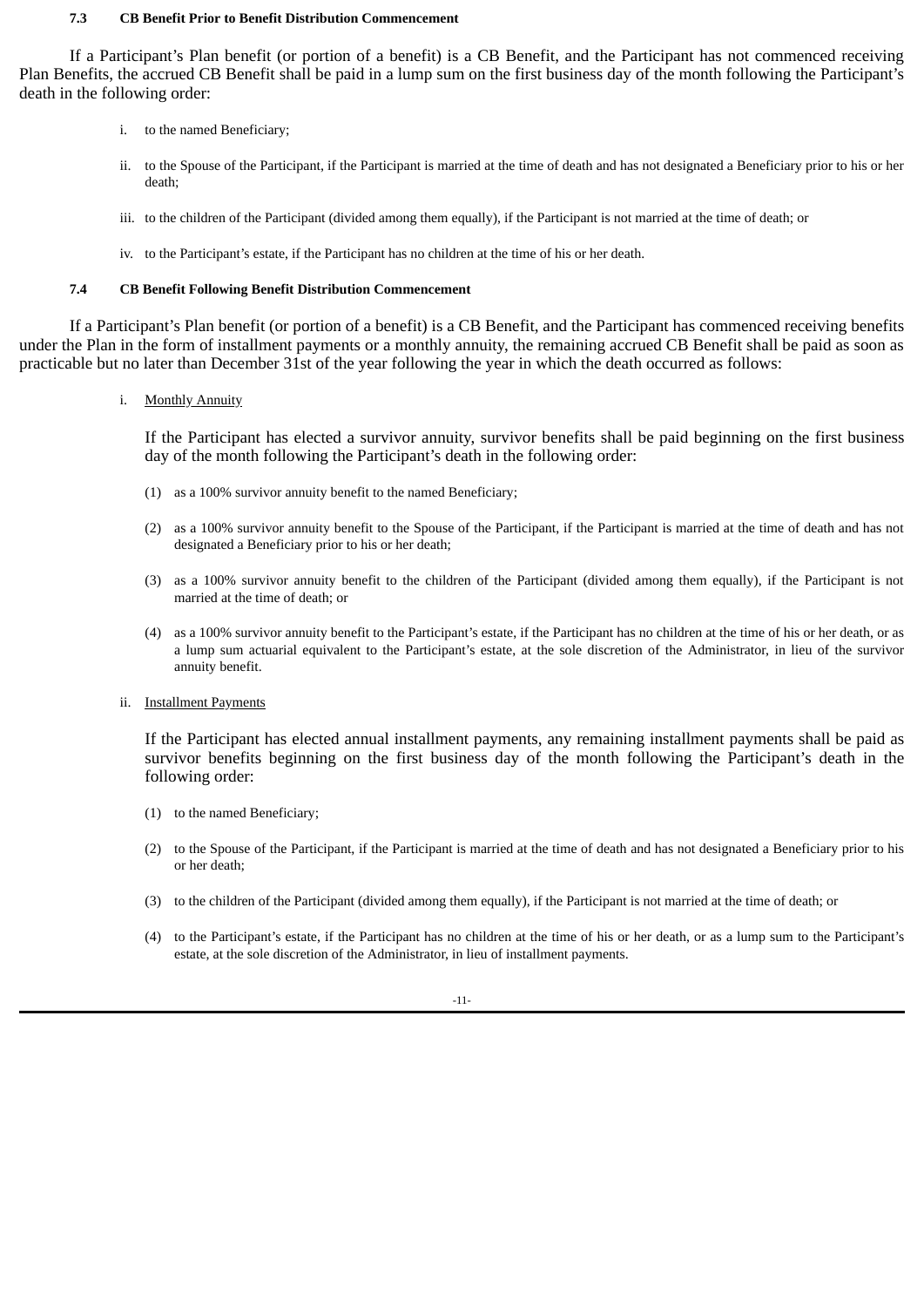#### **8. DISABILITY**

In the event of the Disability of a Participant, the Participant's Plan Benefit will be maintained and distributed in accordance with the terms of the Plan and the Participant's elections on file.

#### **9. FUNDING**

The Preservation Plan shall be maintained as an unfunded Plan that is not intended to meet the qualification requirements of Section 401 of the Code. Except in the event of a Change in Control of the Corporation (as described in Section 10 hereof), all benefits under the Preservation Plan shall be payable solely from the general assets of the Corporation. In this regard, the rights of each Participant, Contingent Annuitant and Beneficiary under the Preservation Plan with respect to his or her Preservation Plan retirement benefit or survivor benefit shall be those of a general unsecured creditor of the Corporation. The Corporation shall not undertake to set aside assets in trust or otherwise segregate assets to fund its obligations under the Preservation Plan except as provided in Section 11 hereof.

### **10. CHANGE OF CONTROL**

In the event of a Change of Control of the Corporation, the Corporation shall immediately fully fund the value of all accrued Benefits under the Preservation Plan, determined by the actuary as of the date of the Change of Control, provided the funding is not proximate to a downturn in the Corporation's financial health within the meaning of Treas. Reg. Section 1.409A-3(j)  $(4)(ix)(C)(1)$  or would otherwise trigger taxation under Section 409A. Any required proceeds will be contributed to a rabbi trust, and such proceeds will be held and maintained in the United States. For purposes of this Section 10, "Change of Control" shall have the meaning given to that term under the Corporation's most recently adopted long-term incentive plan.

#### **11. NONASSIGNABILITY EXCEPT DOMESTIC RELATIONS ORDERS**

- (a) Except as provided in Subsection (b) or  $(c)$  below, no Participant or Beneficiary or any other person shall have the right to sell, assign, transfer, pledge, or otherwise encumber any interest in the Plan and the rights to all payments are unassignable and non-transferable. A payment hereunder, prior to actual payment, will not be subject to attachment or seizure for the payment of any debts, judgments or other obligations. Plan benefits will not be transferred by operation of law in the event of a Participant's or any Beneficiary's bankruptcy or insolvency.
- (b) The Plan shall comply with the terms of any valid domestic relations order submitted to the Committee. Any payment to a party other than the Participant pursuant to the terms of a domestic relations order shall be charged against and reduce the Participant's benefit. Neither the Plan, the Corporation, the Committee, nor any other party shall be liable in any manner to any person, including but not limited to any Participant or Beneficiary, for complying with the terms of a domestic relations order.
- (c) To the extent that any Participant, Beneficiary or other person receives an excess or erroneous payment under the Plan, the amount of such excess or erroneous payment shall be held in a constructive trust for the benefit of the Corporation and the Plan, and shall be repaid by such person upon demand. The Committee may reduce any other benefit payable to such person, or may pursue any remedy available at law or equity to recover the amount of such excess or erroneous payment or the proceeds thereof. Notwithstanding the foregoing, the amount payable to a Participant or Beneficiary may be offset by any amount owed to any Carrier Company to the extent permitted by Section 409A.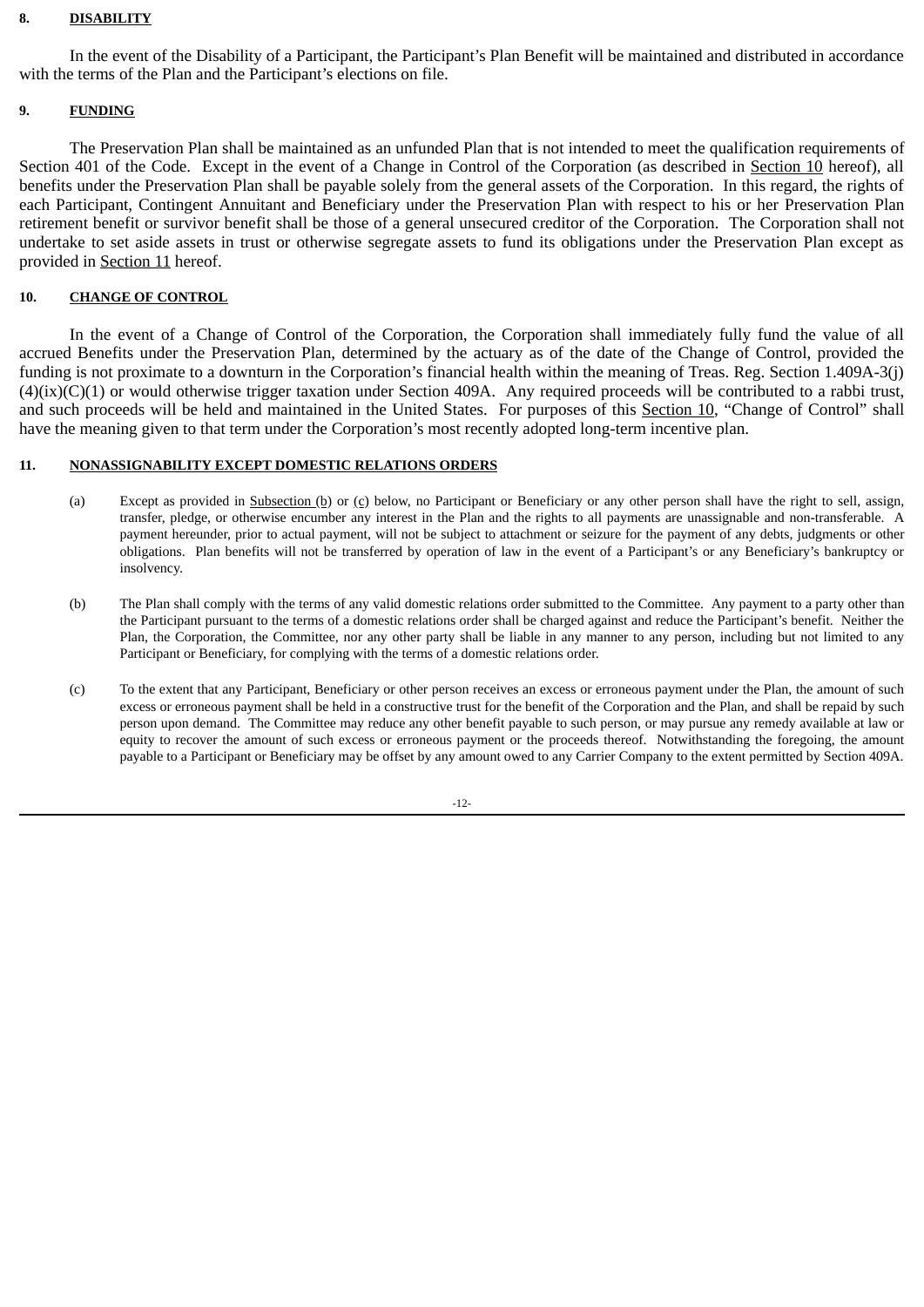#### **12. NO CONTRACT OF EMPLOYMENT**

Participation in the Preservation Plan shall not be construed to constitute a direct or indirect contract of employment between the Corporation or any Subsidiary and the Participant. Nothing in the Preservation Plan shall be deemed to give a Participant the right to be retained in the service of the Corporation for any length of time or interfere with the right to terminate a Participant's employment. Participants, Beneficiaries, and contingent annuitants shall have no rights against the Corporation resulting from participation in the Preservation Plan other than as specifically provided herein.

### **13. TAXES/WITHHOLDING**

The Corporation shall have the right to withhold taxes from Plan Benefit accruals and payments to the extent it reasonably determines such withholding to be required by law.

### **14. GOVERNING LAW**

The provisions of the Plan will be construed and interpreted according to the laws of the State of Delaware, to the extent not preempted by federal law.

#### **15. AMENDMENT AND TERMINATION**

### **15.1 Power to Amend or Terminate Plan Reserved**

The Corporation expects to continue the Preservation Plan indefinitely, but reserves the right, by action of the Committee, to amend or terminate the Preservation Plan at any time; *provided*, *however*, that no such action shall decrease any benefits accrued under the Preservation Plan as of the date of such action. Although the benefits accrued under the Preservation Plan are not subject to the restrictions imposed by Section 204(g) of the Employee Retirement Income Security Act of 1974, as amended ("ERISA"), the proviso in the preceding sentence shall be construed in a manner consistent with Section 204(g) of ERISA. As a result, the proviso referred to in the preceding sentence imposes restrictions identical with the restrictions that would be imposed on the Preservation Plan if the Preservation Plan were subject to Section 204(g) of ERISA.

-13-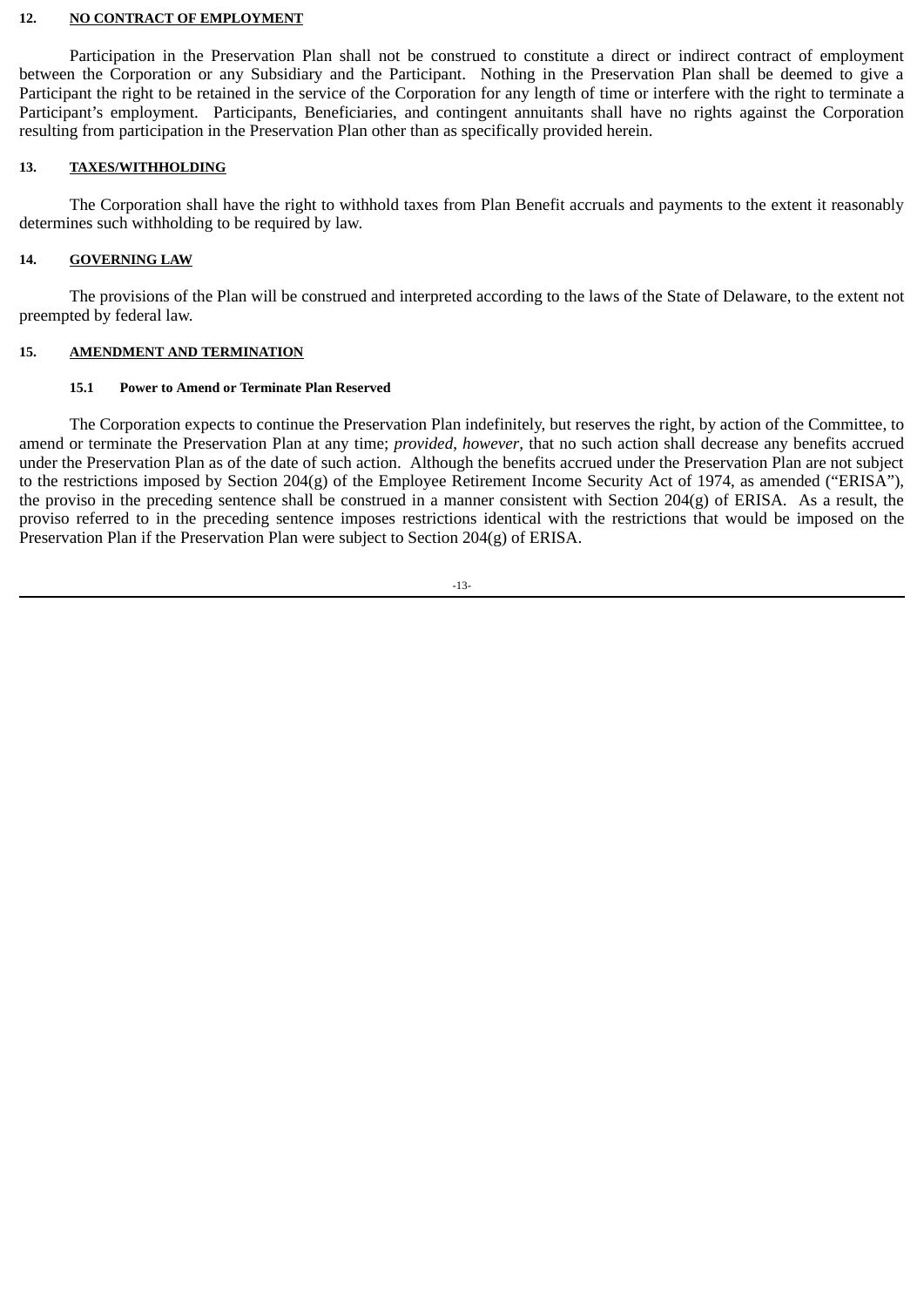#### **15.2 Final Plan Distributions**

Upon the termination of the Plan with respect to all Participants, and termination of all arrangements sponsored by the Corporation or its affiliates that would be aggregated with the Plan under Section 409A, the Corporation shall have the right, in its sole discretion, and notwithstanding any elections made by the Participant, to pay the Participant's vested Plan Benefit in a lump sum, to the extent permitted under Section 409A. All payments that may be made pursuant to this Subsection 15.2 shall be made no earlier than the thirteenth month and no later than the twenty-fourth month after the termination of the Plan. The Corporation may not accelerate payments pursuant to this Subsection 15.2 if the termination of the Plan is proximate to a downturn in the Corporation's financial health within the meaning of Treas. Reg. Section  $1.409A-3(i)(4)(ix)(C)(1)$ . If the Corporation exercises its discretion to accelerate payments under this Subsection 15.2, it shall not adopt any new arrangement that would have been aggregated with the Plan under Section 409A within three years following the date of the Plan's termination.

#### **15.3 No Consent Required**

The consent of any Participant, Beneficiary, or other person shall not be required with respect to any amendment or termination of the Plan.

#### **16. COMPLIANCE WITH SECTION 409A**

To the extent that rights or payments under the Plan are subject to Section 409A, the Preservation Plan shall be construed and administered in compliance with the conditions of Section 409A and regulations and other guidance issued pursuant to Section 409A for deferral of income taxation until the time the compensation is paid. Any distribution election that would not comply with Section 409A shall not be effective for purposes of the Plan. To the extent that a provision of the Plan does not comply with Section 409A, such provision shall be void and without effect. The Corporation does not warrant that the Preservation Plan will comply with Section 409A with respect to any Participant or with respect to any payment. In no event shall a Carrier Company; any director, officer, or employee of a Carrier Company (other than the Participant); or any member of the Committee be liable for any additional tax, interest, or penalty incurred by a Participant or Beneficiary as a result of the Preservation Plan's failure to satisfy the requirements of Section 409A, or as a result of the Plan's failure to satisfy any other requirements of applicable tax laws.

-14-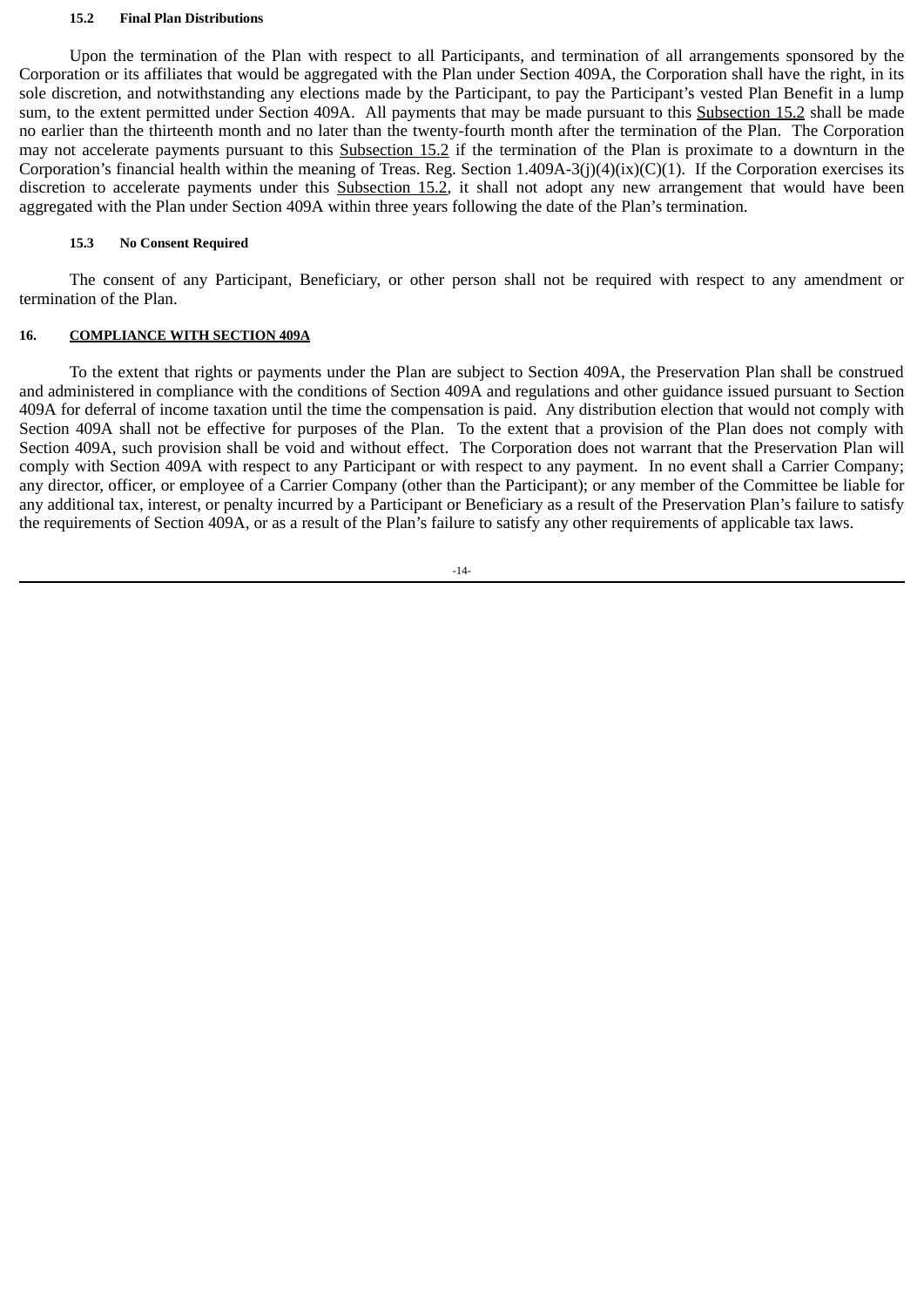### **17. NOTICE**

Any notice or filing required or permitted to be given to the Committee under the Plan shall be sufficient if sent by firstclass mail to the Carrier Global Corporation, 13995 Pasteur Boulevard, Palm Beach Gardens, FL 33418, Attn: Carrier Employee Benefit Committee. Any notice or filing required or permitted to be given to any Participant or Beneficiary under the Plan shall be sufficient if provided either electronically, hand-delivered, or mailed to the address (or email address, as the case may be) of the Participant or Beneficiary then listed on the records of the Corporation. Any such notice will be deemed given as of the date of delivery or, if delivery is made by mail, as of the date shown on the postmark or email system.

### **18. VALIDITY**

If any provision of the Plan is held to be illegal or invalid for any reason, the remaining provisions of the Plan will be construed and enforced as if such illegal and invalid provision had never been inserted herein.

### **19. SUCCESSORS**

The provisions of the Preservation Plan shall bind and inure to the benefit of the Corporation, and its successors and assigns. The term successors shall include any corporate or other business entity that by merger, consolidation, purchase or otherwise acquires all or substantially all of the business and assets of the Corporation and successors of any such Corporation or other entity.

-15-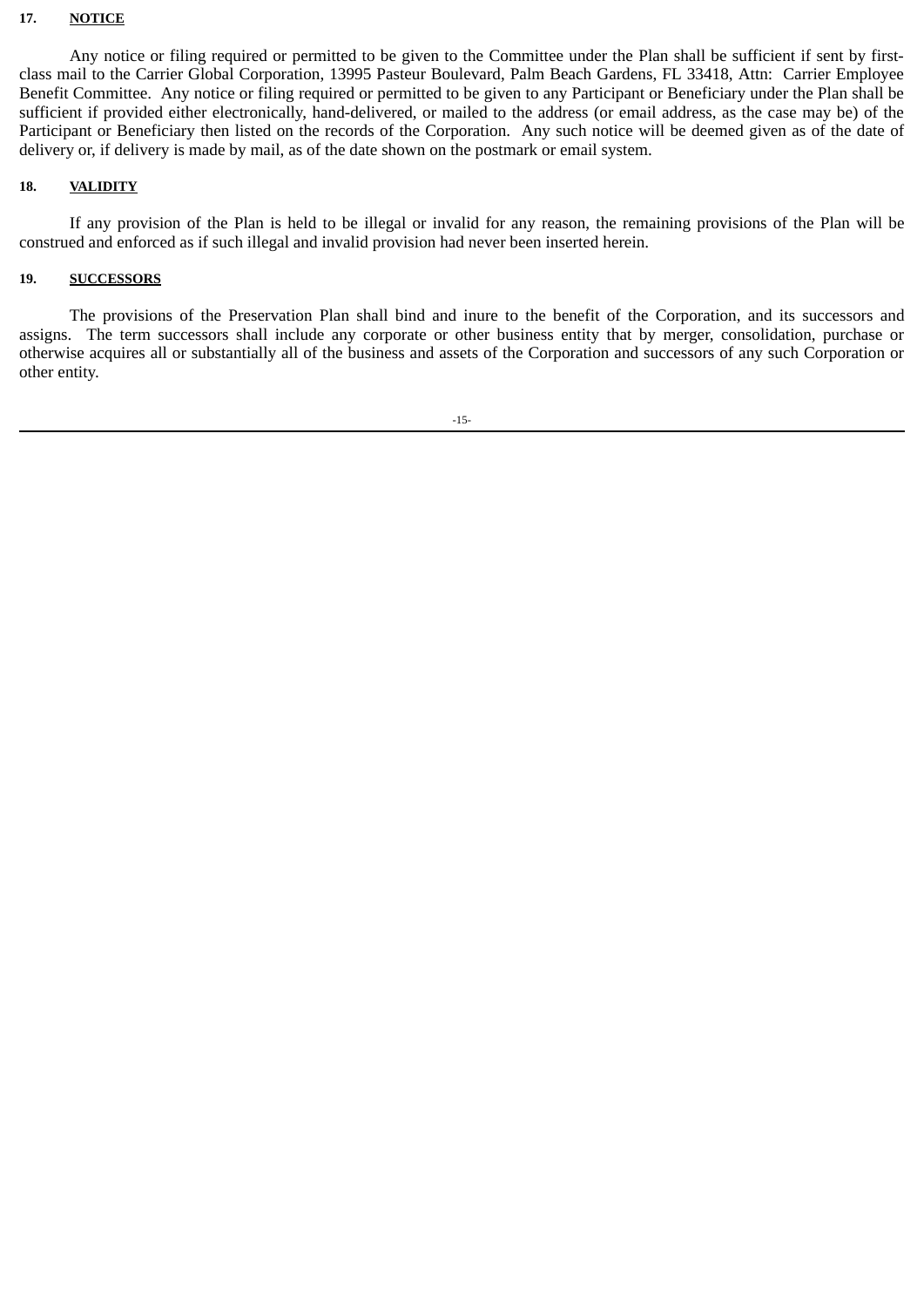#### **20. ADMINISTRATION AND CLAIMS**

# **20.1 Plan Administration**

The Committee shall be solely responsible for the administration and operation of the Plan and shall be the "administrator" of the Plan for purposes of ERISA. The Committee shall have full and exclusive authority and discretion to interpret the provisions of the Plan and to establish such administrative procedures as it deems necessary and appropriate to carry out the purposes of the Plan. The Committee shall have the right to delegate its responsibilities hereunder to sub-committees and individuals. Any question of administration or interpretation arising under the Preservation Plan shall be determined by the Committee (or its delegate) in its full discretion, and its decision shall be final and binding upon all parties.

The Committee may provide web access and calculation tools to facilitate the administration of the Plan and to provide information to Participants; *provided* that any estimate of a Participant's current or projected accrued benefit shall in no event be binding on the Committee in the event of any discrepancy between such estimate and a Participant's actual accrued Plan Benefit, which, in all cases, shall control.

Any person claiming a benefit, requesting an interpretation or ruling under the Plan, or requesting information under the Plan shall present the request in writing to the Committee at Carrier Global Corporation, 13995 Pasteur Boulevard, Palm Beach Gardens, FL 33418, Attn: Employee Benefit Committee. The Committee shall respond in writing as soon as practicable.

#### **20.2 Claim Procedures**

A Participant or Beneficiary who believes that he or she has been denied a benefit to which he or she is entitled under the Plan (referred to in this Subsection 20.2 as a "Claimant") may file a written request with the Committee setting forth the claim. The Committee shall consider and resolve the claim as set forth below.

- i. Upon receipt of a claim, the Committee or its designated agent shall advise the Claimant that a response will be forthcoming within 90 days. The Committee may, however, extend the response period for up to an additional 90 days for reasonable cause, and shall notify the Claimant of the reason for the extension and the expected response date. The Committee or its designated agent shall respond to the claim within the specified period.
- ii. If the claim is denied in whole or part, the Committee shall provide the Claimant with a written decision, using language calculated to be understood by the Claimant, setting forth (1) the specific reason or reasons for such denial; (2) the specific reference to relevant provisions of the Plan on which such denial is based; (3) a description of any additional material or information necessary for the Claimant to perfect his or her claim and an explanation why such material or such information is necessary; (4) appropriate information as to the steps to be taken if the Claimant wishes to submit the claim for review; (5) the time limits for requesting a review of the claim; and (6) the Claimant's right to bring an action for benefits under Section 502(a) of ERISA.
- iii. Within 60 days after the Claimant's receipt of the written decision denying the claim in whole or in part, the Claimant may request in writing that the Committee review the determination. The Claimant or his or her duly authorized representative may, but need not, review the relevant documents and submit issues and comment in writing for consideration by the Committee. If the Claimant does not request a review of the initial determination within such 60-day period, the Claimant shall be barred from challenging the determination.
- iv. Within 60 days after the Committee receives a request for review, it will review the initial determination. If special circumstances require that the 60-day time period be extended, the Committee will so notify the Claimant and will render the decision as soon as possible, but no later than 120 days after receipt of the request for review.
- v. The Committee shall have the greatest discretion permitted by law in making decisions pursuant to this Section 20.2. All decisions on review shall be final and binding with respect to all concerned parties. The decision on review shall set forth, in a manner calculated to be understood by the Claimant, (1) the specific reasons for the decision, including references to the relevant Plan provisions upon which the decision is based; (2) the Claimant's right to receive, upon request and free of charge, reasonable access to and copies of all documents, records, and other information, relevant to his or her benefits; and (3) the Claimant's right to bring an action for benefits under Section 502(a) of ERISA.

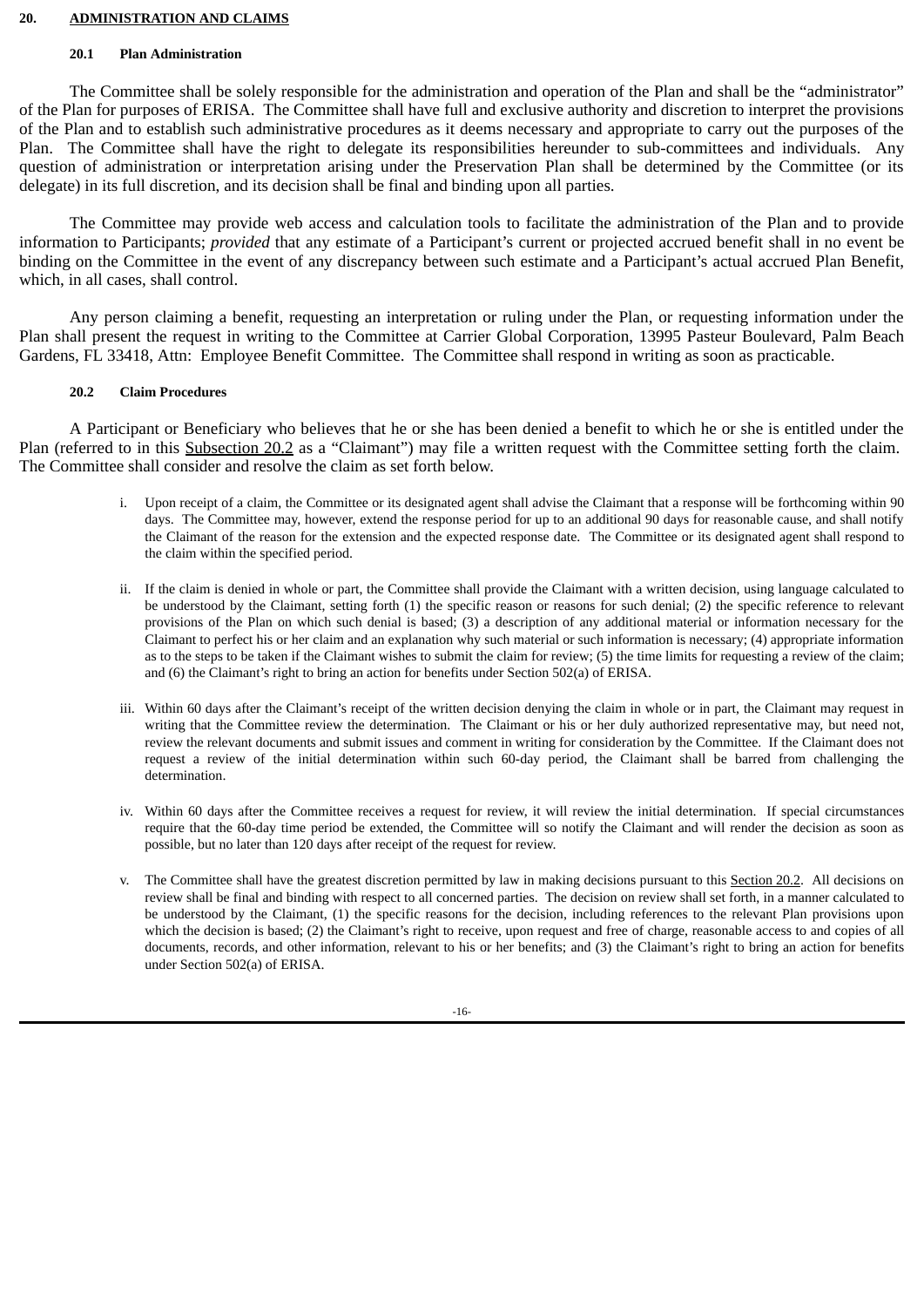### **21. CERTAIN REGULATORY MATTERS**

The Plan is subject to ERISA. However, because the Plan is an unfunded plan maintained by an employer primarily for the purpose of providing deferred compensation for a select group of management or highly compensated employees, the Plan is exempt from most of ERISA's requirements. Although the Plan is subject to Part 1 (Reporting and Disclosure) and Part 5 (Administration and Enforcement) of Title I, Subtitle B of ERISA, the Department of Labor has issued a regulation that exempts the Plan from most of ERISA's reporting and disclosure requirements. The Plan constitutes an "excess benefit plan" as defined in Section 3(36) of ERISA.

### **22. TO WHOM SHOULD QUESTIONS CONCERNING THE PLAN BE DIRECTED?**

All questions concerning the operation of the Plan (including information concerning the administrators of the Plan) should be directed to:

> Carrier Global Corporation 13995 Pasteur Boulevard Palm Beach Gardens, FL 33418 Attn: Carrier Employee Benefit Committee Telephone: 561-365-2000

-17-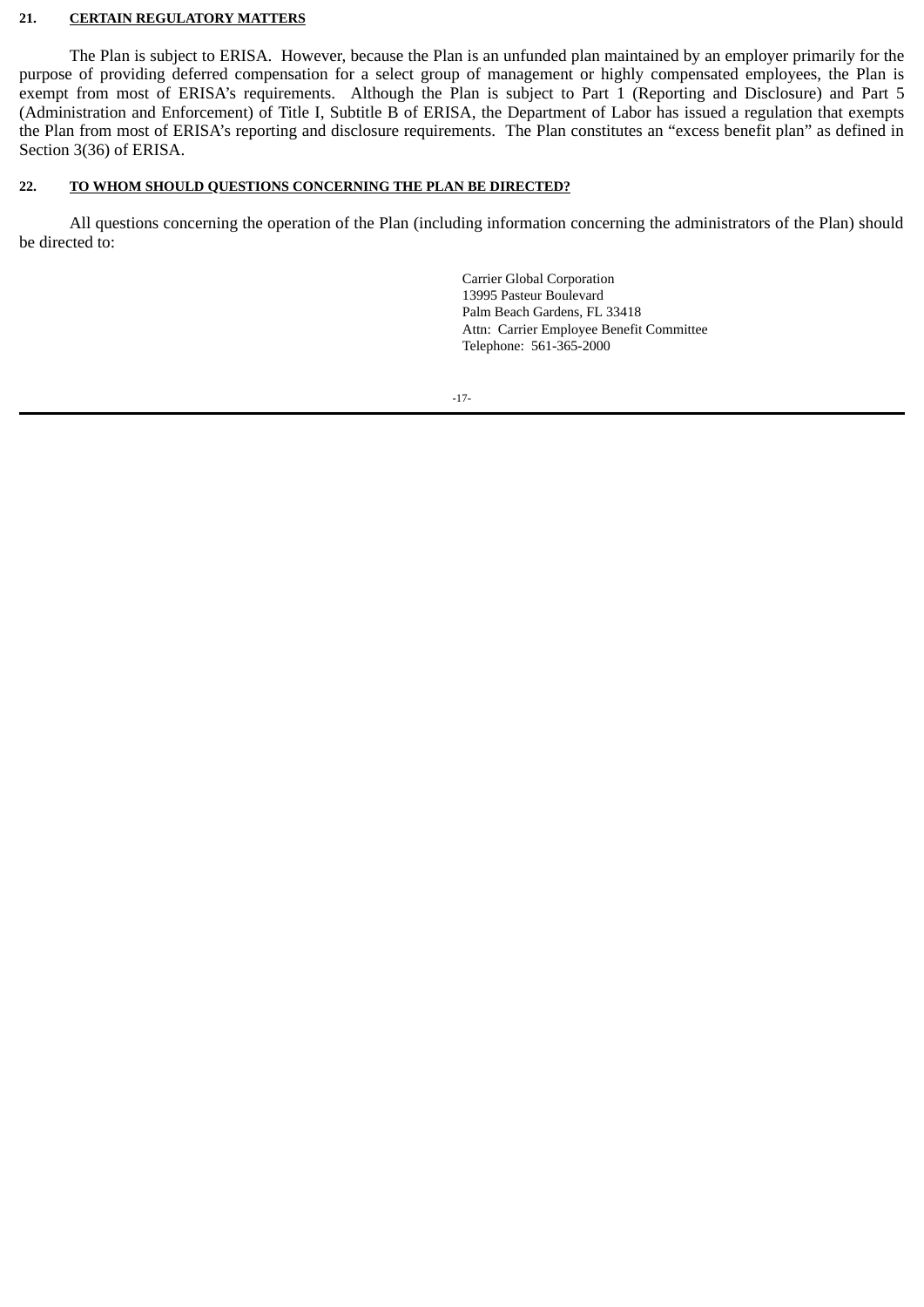

# **EXECUTIVE LEADERSHIP GROUP AGREEMENT**

## **United Technologies Corporation**

This Executive Leadership Group Agreement (the "ELG Agreement") is entered into between David L. Gitlin (hereinafter the "Executive") and United Technologies Corporation ("UTC"), a Delaware corporation, with an office and place of business at Hartford, Connecticut (UTC and all its subsidiaries, divisions and affiliates are hereinafter referred to as the "Company").

The Executive acknowledges receipt of the materials summarizing the United Technologies Corporation's Executive Leadership Group ("ELG") Program and the benefits available to the Executive as a member of the ELG, as well as the Executive's obligations and commitments to the Company as an ELG member. Capitalized terms in this ELG Agreement are defined in Attachment A of the ELG Program materials.

ELG benefits include a restricted stock unit (RSU) retention award, supplemental life insurance, disability benefits, and an annual car allowance. Following three years of ELG service, the ELG Restricted Stock Unit Retention Award (the "ELG RSU Retention Award") provides for vesting in the event of a Qualifying Separation. A "Qualifying Separation" means and includes a Mutually Agreeable Termination, a Change in Control Termination, or retirement at age 62 or later. Vesting is also subject to compliance with ELG Covenants. The ELG RSU Retention Award will not vest in the case of a Termination for Cause.

While employed and following termination of employment, the Executive agrees to protect and to not disclose Company Information, until such information has become public or is no longer material or relevant to the Company. While employed and for a two-year period following termination of employment, the Executive agrees to refrain from activities that might reasonably be expected to induce an employee to leave the Company. In the event of a Qualifying Separation, the Executive will vest in the ELG RSU Retention Award provided the Executive agrees to certain additional commitments to the Company, including a three year non-compete agreement and a waiver of claims arising from or relating to the termination of the Executive's employment.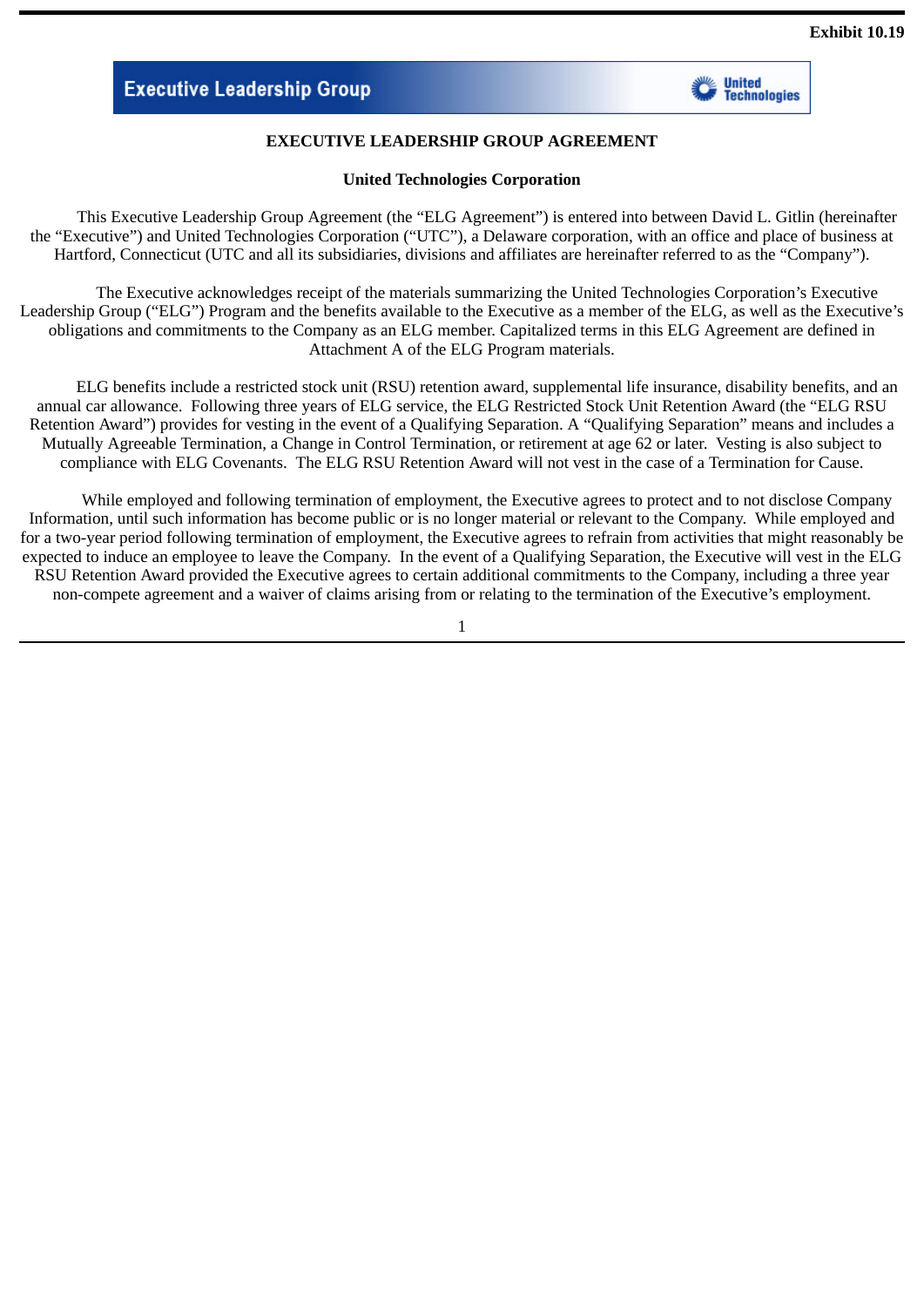# **Executive Leadership Group**



ELG membership requires commitment to UTC share ownership guidelines. The value of an ELG member's UTC share ownership must equal or exceed three times (3x) annual base salary within five years of appointment to the ELG.

In consideration of the ELG benefits, the Executive hereby commits to membership in the ELG effective November 1, 2013 in accordance with the terms and conditions set forth in this Agreement and as further described in the ELG Program materials. In consideration of ELG membership, the Executive hereby acknowledges and accepts the obligations and commitments to the Company, including postemployment restrictions and protective covenants as described in this Agreement and the ELG Program materials. The Company, in turn, agrees to provide ELG benefits to the Executive upon receipt of this signed Agreement in accordance with this Agreement and as described in the ELG Program materials.

> /s/ David L. Gitlin David L. Gitlin President, Aircraft Systems UTC Aerospace Systems

November 7, 2013

**Date** 

### **UNITED TECHNOLOGIES CORPORATION**

By /s/ Elizabeth B. Amato

Elizabeth B. Amato Senior Vice President, Human Resources & Organization

11/12/13 Date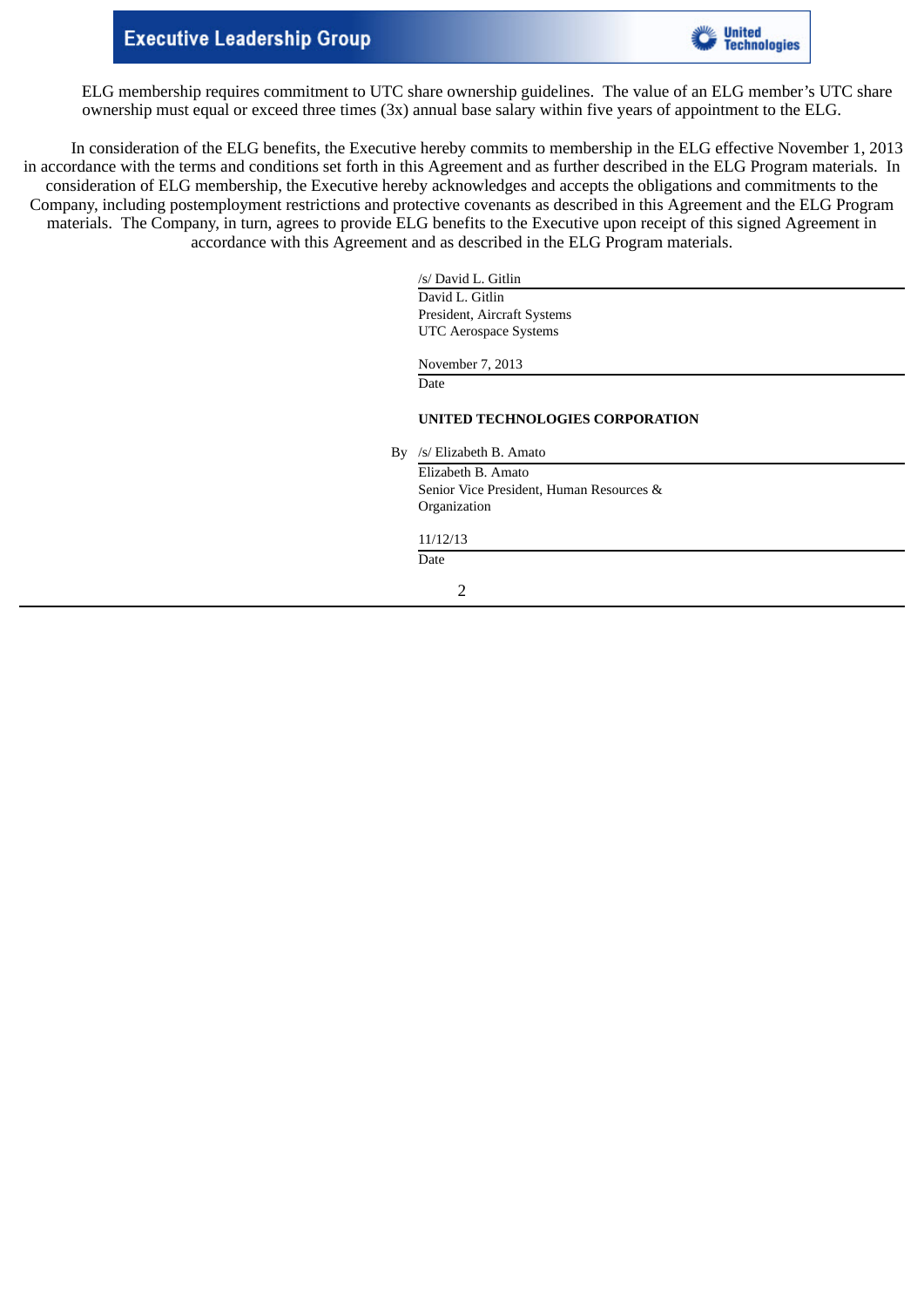

# **Attachment A**

# **Definitions**

The following terms shall have the following meanings for purposes of the Executive Leadership Group Program, including all agreements, awards and benefits:

- (a) "Company" means United Technologies Corporation and its subsidiaries, divisions and affiliates.
- (b) "Company Information" means (i) confidential or proprietary information including without limitation information received from third parties under confidential or proprietary conditions; (ii) information subject to the Company's attorney-client or work-product privilege; and (iii) other technical, business or financial information, the use or disclosure of which might reasonably be construed to be contrary to the Company's interests.
- (c) "Qualifying Separation" means and includes a Mutually Agreeable Termination, a Change- in-Control Termination, or retirement at age 62 or later.
	- (i) "Mutually Agreeable Termination" means a decision by the Company, in its sole discretion, to terminate the Executive's employment with the Company as a result of circumstances described in this paragraph and the Executive's acknowledgment and agreement that his/her employment will end as a result of such circumstances. Circumstances that may result in a Mutually Agreeable Termination include management realignment, change in business conditions or priorities, the sale or elimination of the Executive's business unit or any other change in business circumstances that materially and adversely affects the Executive's role within the Company or such circumstances that preclude continued employment at the ELG level, in all cases as determined by the Senior Vice President, Human Resources and Organization. Neither a unilateral voluntary resignation nor a Termination for Cause will constitute a Mutually Agreeable Termination.
	- (ii) "Change-in-Control Termination" means either the involuntary termination of the Executive's employment by the Company (other than a Termination for Cause) or the voluntary resignation by the Executive for Good Reason within 24 months following a Change in-Control.
		- (A) "Change-in-Control" shall mean any of the following events:
			- 1. The acquisition by any individual, entity or group (within the meaning of Section 13(d)(3) or 14(d)(2) of the Exchange Act (a "Person")) of beneficial ownership (within the meaning of Rule 13d-3 promulgated under the Exchange Act) of 20% or more of the then-outstanding Shares of Common Stock plus any other outstanding shares of stock of the Corporation entitled to vote in the election of directors (the "Outstanding Corporation Voting Securities"); provided, however, that the Corporation and any employee benefit plan (or related trust) sponsored by it shall not be deemed to be a Person; or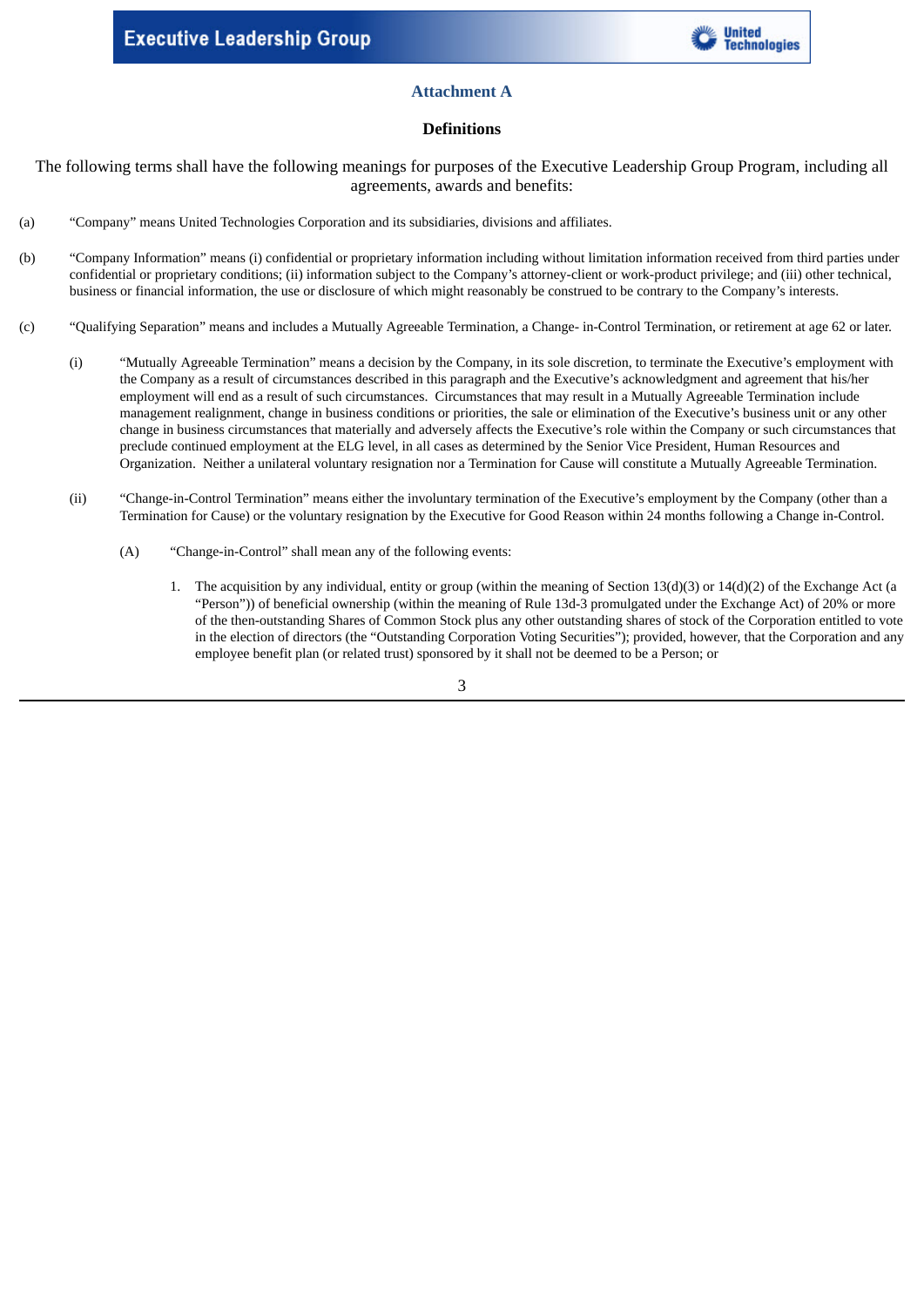# **Executive Leadership Group**



- 2. A change in the composition of the Board such that the individuals who constitute the Board (the "Incumbent Board") cease for any reason to constitute at least a majority of the Board. For this purpose, any individual whose election or nomination for election by the Corporation's shareowners was approved by a vote of at least two-thirds of the directors then comprising the Incumbent Board shall be considered a member of the Incumbent Board; or
- 3. The consummation of a reorganization, merger, statutory share exchange or consolidation or similar corporate transaction involving the Corporation or any of its Subsidiaries or a sale or other disposition of substantially all of the assets of the Corporation or a material acquisition of assets or stock of another entity by the Corporation or any of its Subsidiaries, (each, a "Business Combination") if:
	- a. the individuals and entities that were the beneficial owners of the Outstanding Corporation Voting Securities immediately prior to such Business Combination do not beneficially own, directly or indirectly, more than 50% of the then-outstanding shares of stock and the combined voting power of the then-outstanding voting securities of the corporation resulting from such Business Combination; or
	- b. a Person beneficially owns, directly or indirectly, 20% or more of the then-outstanding shares of stock of the corporation resulting from such Business Combination; or
	- c. members of the Incumbent Board do not comprise at least a majority of the members of the board of directors of the corporation resulting from such Business Combination; or
- 4. A complete liquidation or dissolution of the Corporation.
- If an Award is determined to be subject to Section 409A of the Code, the payment or settlement of the Award shall accelerate upon a Change-in-Control only if the event also constitutes a "change in ownership," "change in effective control," or "change in the ownership of a substantial portion of the Corporation's assets" as defined under Section 409A of the Code. Any adjustment to the Award that does not affect the Award's status under Section 409A (including, but not limited to, accelerated vesting or adjustment of the amount of the Award) may occur upon a Change-in-Control as defined herein without regard to this paragraph, even if the event does not constitute a Change-in-Control under Section 409A.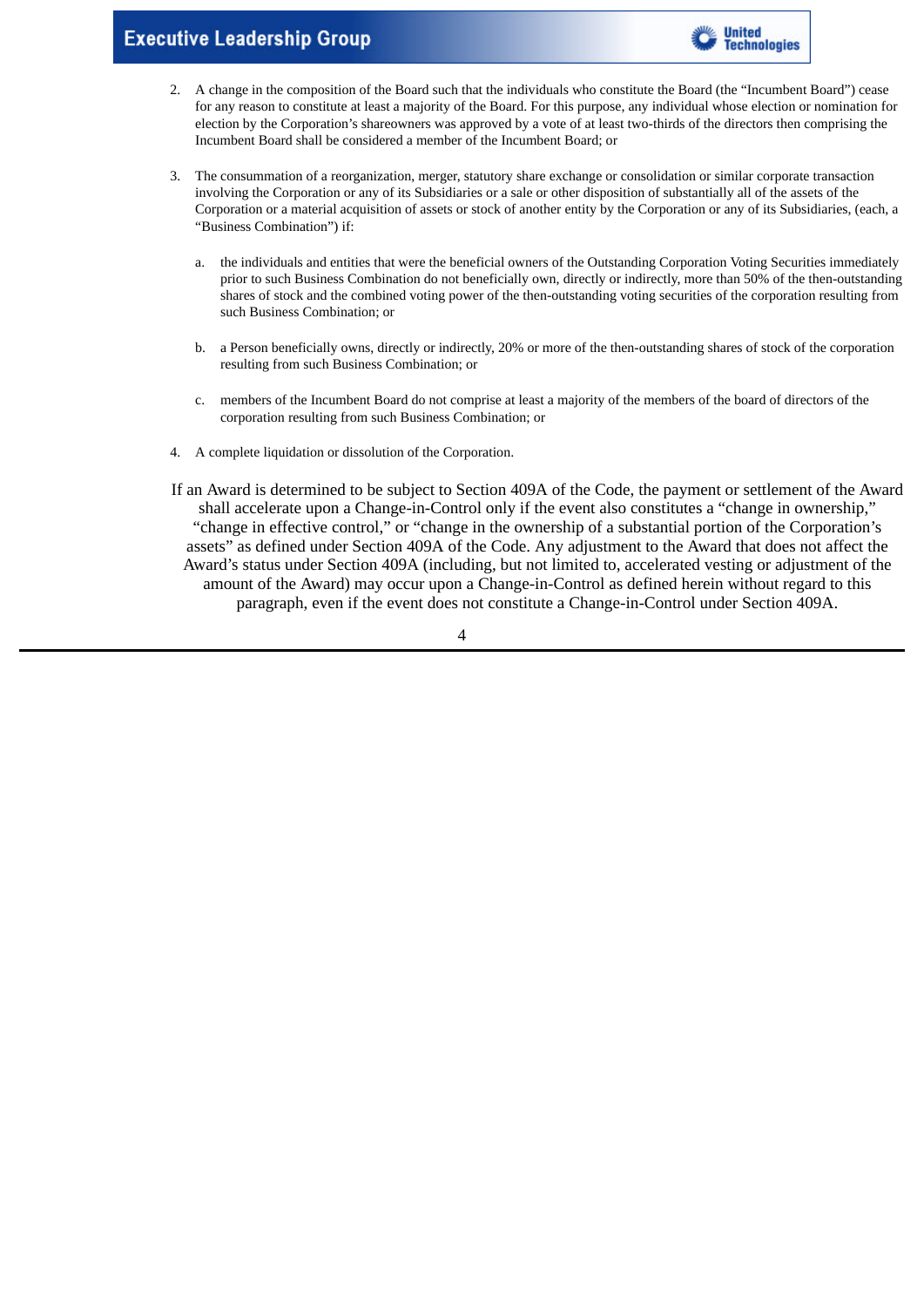# **Executive Leadership Group**



- (B) "Good Reason" means voluntary termination of the Executive's employment within twenty-four (24) months of a Change-in-Control *and* the occurrence of any one or more of the following:
	- 1. The assignment of the Executive to a position that is materially inconsistent with the Executive's authorities, duties, responsibilities, and status (including reporting relationships) as an employee of the Company, or a material reduction or change in the nature or status of the Executive's authorities, duties, or responsibilities from those in effect immediately preceding a Change-in-Control;
	- 2. The Company requires the Executive to be based at a location which is at least fifty (50) miles further from the Executive's current primary residence than such residence is from the Executive's current job location, except for required travel on Company business to an extent substantially consistent with the Executive's business obligations immediately preceding the Change-in-Control;
	- 3. A reduction by the Company in the Executive's Base Salary in effect on the date preceding the Change-in-Control;
	- 4. A material reduction in the Executive's level of participation in any of the Company's short- and/or long-term incentive compensation plans, employee benefit or retirement plans, policies, practices, or arrangements in which the Executive participates from the levels in place during the fiscal year immediately preceding the Change-in-Control; provided, however, that reductions in the levels of participation in any such plans shall not be deemed to be "Good Reason" if the Executive's reduced level of participation in each such program remains substantially consistent with the average level of participation of other executives who have positions commensurate with the Executive's position; or
	- 5. The failure of the Company to obtain a satisfactory agreement from any successor to the Company to assume and agree to perform its obligations under this Agreement.
- (d) "Termination for Cause" means a decision by the Company to terminate the Executive's employment for (i) violation of an ELG covenant, (ii) conduct involving a felony criminal offense under U.S. federal or state law or an equivalent violation of the laws of any other country, (iii) dishonesty, fraud, self-dealing, or material violations of civil law in the course of fulfilling the Executive's employment duties; (iv) breach of the Executive's intellectual property agreement or other written agreement with the Company; or (v) willful misconduct injurious to the Company, as determined by the Committee.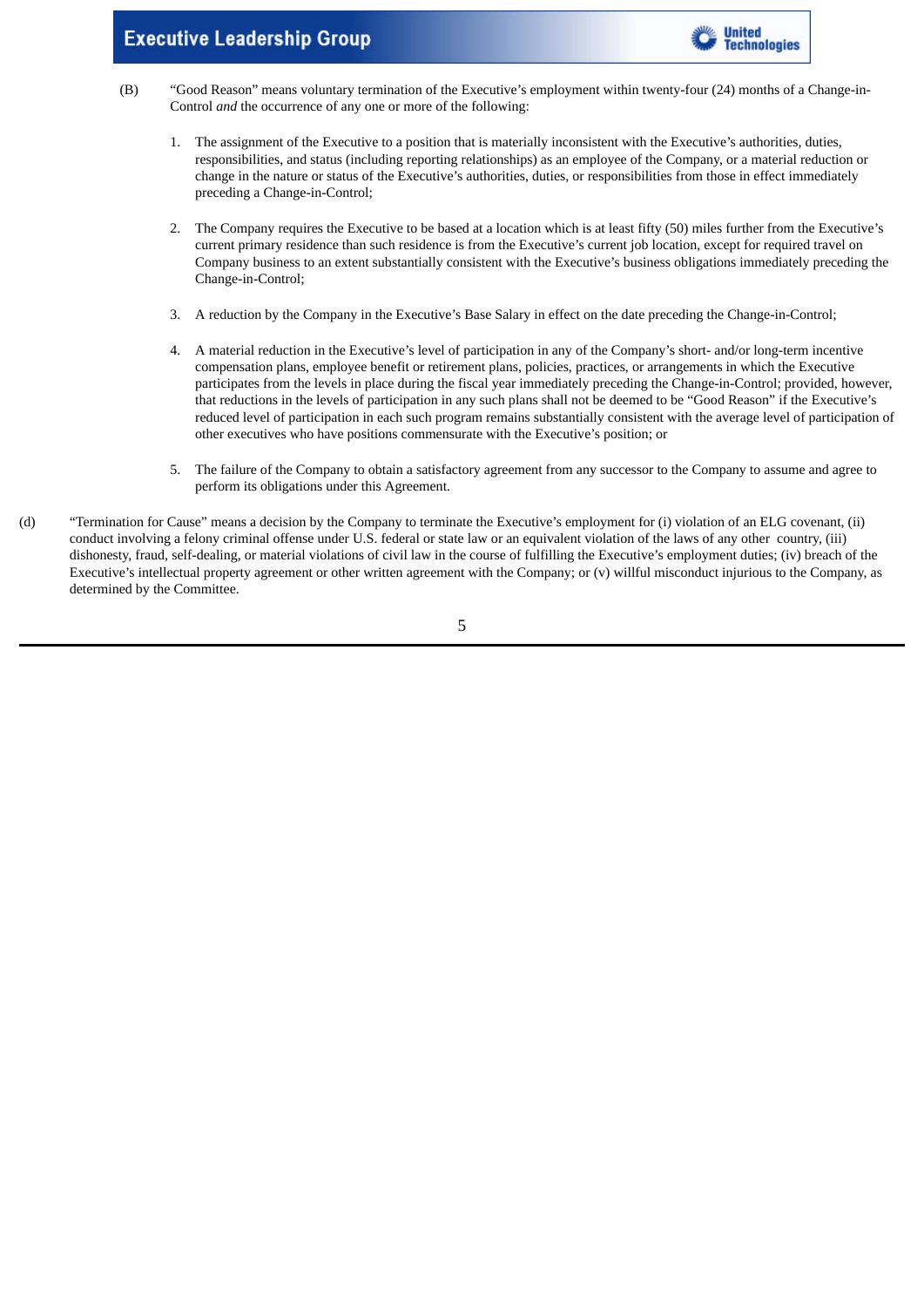# **United Technologies Corporation Long-Term Incentive Plan**

# **Executive Leadership Group Restricted Stock Unit Retention Award**

# *Schedule of Terms*

# *(Rev. October 2013)*

United Technologies Corporation (the "Corporation") hereby awards to the executive designated in the Award Statement (the "Recipient" or the "Executive"), who has accepted membership in the Corporation's Executive Leadership Group (the "ELG"), Restricted Stock Units (an "Award") pursuant to the United Technologies Corporation 2005 Long-Term Incentive Plan as amended and restated on April 13, 2011, including subsequent amendments (the "LTIP"). The Award is subject to this Schedule of Terms, the terms, definitions, and provisions of the LTIP, and the terms and conditions of the ELG Program.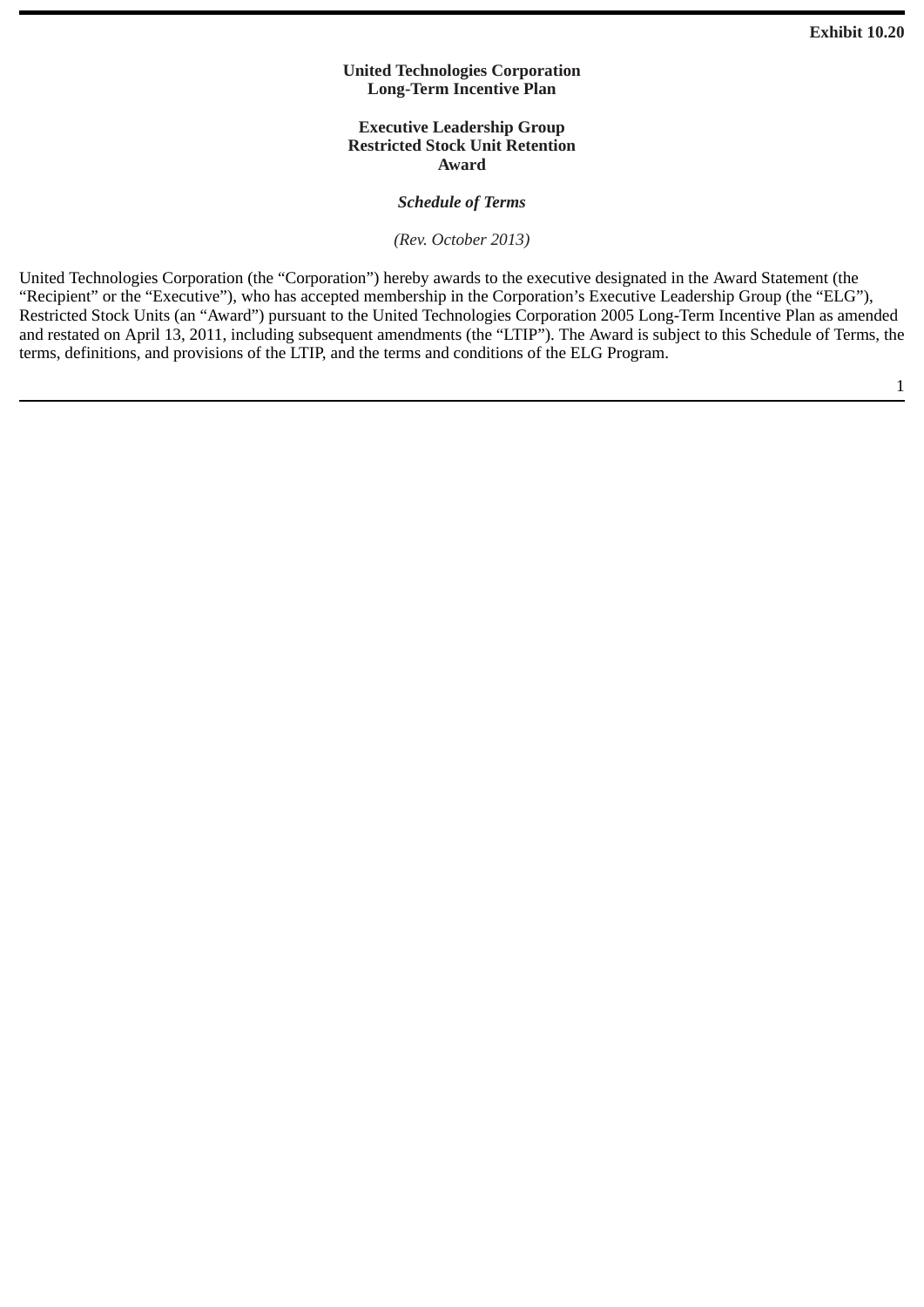# **Restricted Stock Unit**

A Restricted Stock Unit (an "RSU") is equal in value to one share of Common Stock of the Corporation ("Common Stock"). RSUs are convertible into shares of Common Stock if the Recipient remains a member of the ELG and experiences a Qualifying Separation from the Company with at least three years of ELG service (see "Vesting" below).

# **Acknowledgement and Acceptance of Award**

The number of RSUs is set forth in the Award Statement. The Recipient must acknowledge and accept the terms and conditions of the RSU Award by signing and returning the appropriate portion of the Award Statement to the Stock Plan Administrator, or the RSU Award will be forfeited.

# **Vesting**

RSUs vest upon Qualifying Separation from the Company with completion of at least three years of service as a member of the ELG (the "Vesting Date"). A "Qualifying Separation" means and includes a Mutually Agreeable Termination, a Change-in-Control Termination or retirement at age 62 or later, as defined below. Vesting is subject to entering into the ELG RSU Retention Award Vesting Agreement set forth in Attachment A of this Schedule of Terms and continued compliance with ELG covenants.

In the event of certain types of misconduct, Awards may be forfeited, including vested Awards and gains realized from prior Awards. See "Forfeiture of Award."

# **No shareowner rights**

An RSU is the right to receive a share of Common Stock in the future, subject to continued employment and membership in the ELG. The holder of an RSU has no voting, dividend or other rights accorded to owners of Common Stock.

# **Conversion of RSUs/Distribution of Shares**

RSUs will be converted into shares of Common Stock, effective as of the Vesting Date. The converted shares will be unrestricted and freely transferable.

# **Dividend Equivalents**

Although the Recipient will not receive dividend payments in respect of RSUs, each RSU will be credited with an amount equal to the dividend paid on a share of Common Stock, resulting in additional RSUs credited to the Recipient equal in value to the number of RSUs held multiplied by the dividend paid on a share of Common Stock.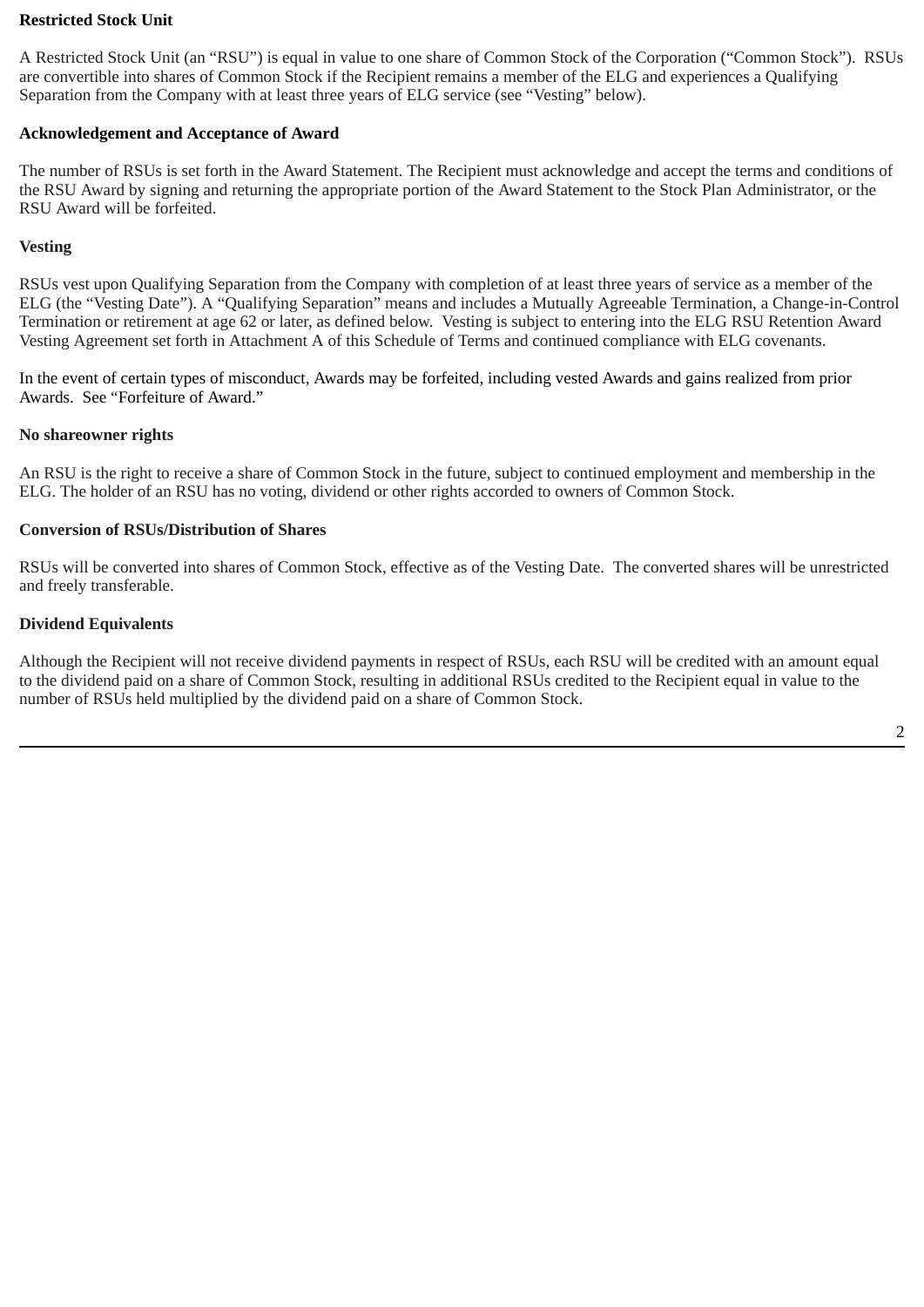# **Adjustments**

If the Corporation effects a subdivision or consolidation of shares of Common Stock or other capital adjust-ment, the number of RSUs (and the number of shares of Common Stock that will be issued upon conversion) shall be adjusted in the same manner and to the same extent as all other shares of Common Stock of the Corporation. In the event of material changes in the capital structure of the Corporation resulting from: the payment of a special dividend (other than regular quarterly dividends) or other distributions to shareowners without receiving consideration therefore; the spin-off of a subsidiary; the sale of a substantial portion of the Corporation's assets; a merger or consolidation in which the Corporation is not the surviving entity; or other extraordinary nonrecurring events affecting the Corporation's capital structure and the value of Common Stock, equitable adjustments shall be made in the terms of outstanding Awards, including the number of RSUs and underlying shares of Common Stock as the Committee on Compensation and Executive Development of the Corporation's Board of Directors (the "Committee"), in its sole discretion, determines are necessary or appropriate to prevent an increase or decrease in the value of RSUs relative to Common Stock or the dilution or enlargement of the rights of recipients.

# **ELG Covenants**

Acceptance of the ELG RSU Award constitutes agreement and acceptance by the Recipient of the following ELG covenants:

### • Pre-Vesting Date Covenants

(a) During the period of the Recipient's employment, and following termination of employment, the Recipient agrees to protect and to not disclose "Company Information" until the information has become public (through no action on the part of the Recipient) or is no longer material or relevant to the Company.

"Company Information" means (i) confidential or proprietary information including without limitation information received from third parties under confidential or proprietary conditions; (ii) information subject to the Company's attorney-client or work-product privilege; and (iii) other technical, business or financial information, the use or disclosure of which might reasonably be construed to be contrary to the Company's interests.

(b) During the period of the Recipient's employment, and for a period of two years following termination of employment, the Recipient agrees to not initiate, cause or allow to be initiated (under those conditions which he or she controls) any action which would reasonably be expected to encourage or to induce any employee of the Company or any of its affiliated entities to leave the employ of the Company or its affiliated entities. In this regard, the Recipient agrees that he or she will not directly or indirectly recruit any executive or other employee of the Company or provide any information or make referrals to personnel recruitment agencies or other third parties in connection with executives of the Company and other employees.

### • Post-Vesting Date Covenants

(a) The Pre-Vesting Date Covenant described in (a) above remains in full effect and the Pre-Vesting Date Covenant described in (b) above will remain in effect for two years following the Vesting Date.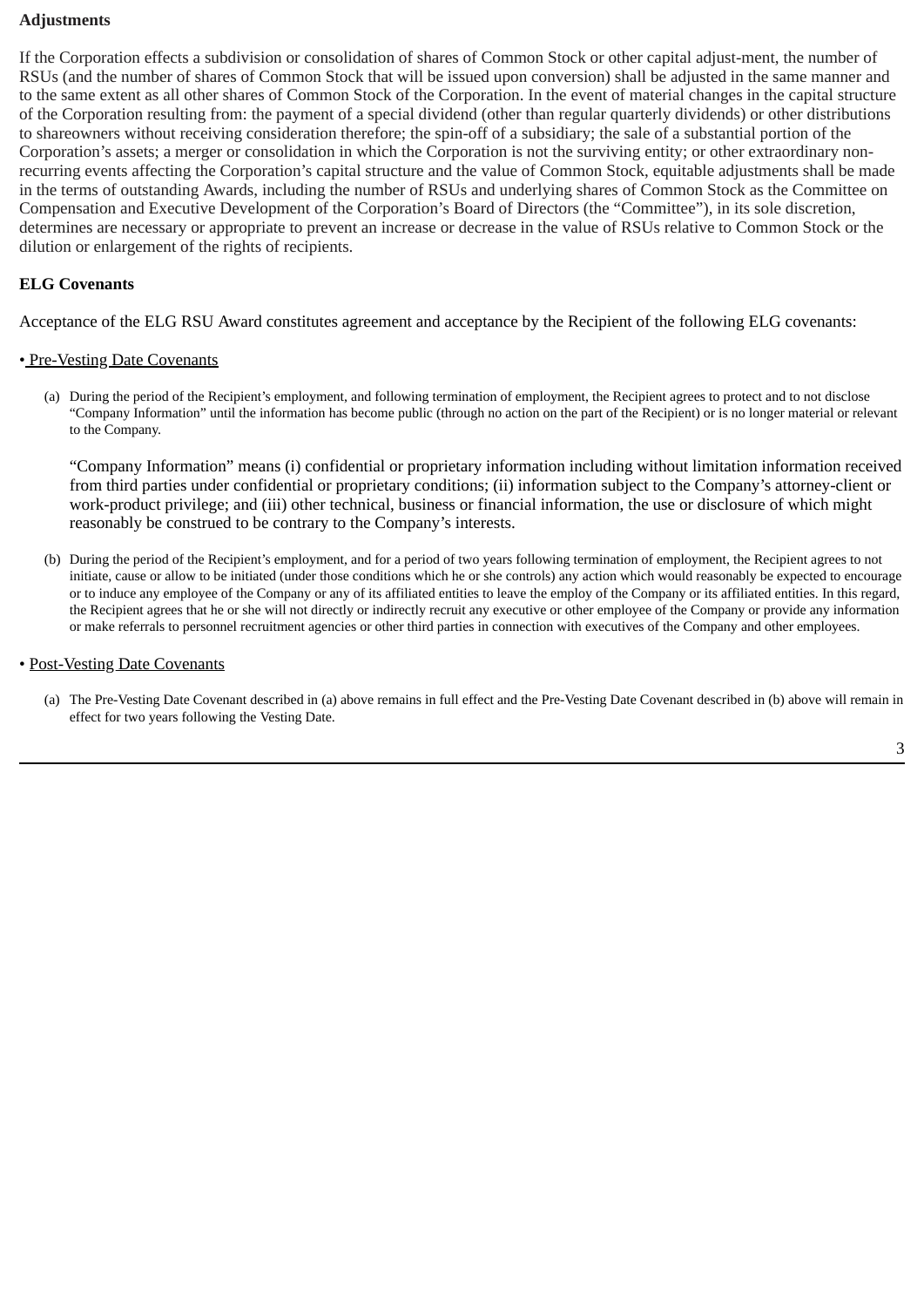- (b) To further ensure the protection of Company Information, the Recipient agrees not to accept employment in any form (including entering into consulting relationships or similar arrangements) for a period of three years following the Vesting Date with any business that: (i) competes directly or indirectly with any of the Company's businesses; or (ii) is a material customer of or a material supplier to any of the Company's businesses unless the Recipient has obtained the written consent from the Senior Vice President, Human Resources & Organization (or the successor to such position), which consent shall be granted or withheld in his or her sole discretion. The Recipient agrees that the terms of this paragraph are reasonable. However, if any portion of this paragraph is held by competent authority to be unenforceable, this paragraph shall be deemed amended to limit its scope to the broadest scope that such authority determines is enforceable, and as so amended shall continue in effect. The Recipient acknowledges that the ELG RSU Retention Award shall constitute compensation in satisfaction of this covenant.
- (c) For a period of three years following the Vesting Date, the Recipient will not directly or indirectly, in any capacity or manner, make any statements of any kind (or cause, further, assist, solicit, encourage, support or participate in the foregoing), whether verbal, in writing, electronically transferred or otherwise, or disclose any items of information which, in either case are or may reasonably be construed to be derogatory, critical or adverse to the interests of the Company. The Recipient agrees that he or she will not disparage the Company, its executives, directors or products.

The ELG covenants set forth in this Schedule of Terms are in addition to other obligations and commitments of the ELG program, the terms and conditions of the LTIP and the Recipient's intellectual property agreement with the Company (and as each may be amended from time to time).

# **Definitions**

The following terms shall have the following meanings for purposes of the Executive Leadership Group RSU Retention Award:

- (a) "Company" means United Technologies Corporation and its subsidiaries, divisions and affiliates.
- (b) "Company Information" means (i) confidential or proprietary information including without limitation information received from third parties under confidential or proprietary conditions; (ii) information subject to the Company's attorney-client or work-product privilege; and (iii) other technical, business or financial information, the use or disclosure of which might reasonably be construed to be contrary to the Company's interests.
- (c) "Qualifying Separation" means and includes a Mutually Agreeable Termination, a Change-in-Control Termination, or retirement at age 62 or later.
	- (i) "Mutually Agreeable Termination" means a decision by the Company, in its sole discretion, to terminate the Executive's employment with the Company as a result of circumstances described in this paragraph and the Executive's acknowledgment and agreement that his/her employment will end as a result of such circumstances. Circumstances that may result in a Mutually Agreeable Termination include management realignment, change in business conditions or priorities, the sale or elimination of the Executive's business unit or any other change in business circumstances that materially and adversely affects the Executive's role within the Company or such circumstances that preclude continued employment at the ELG level, in all cases as determined by the Senior Vice President, Human Resources and Organization. Neither a unilateral voluntary resignation nor a Termination for Cause will constitute a Mutually Agreeable Termination.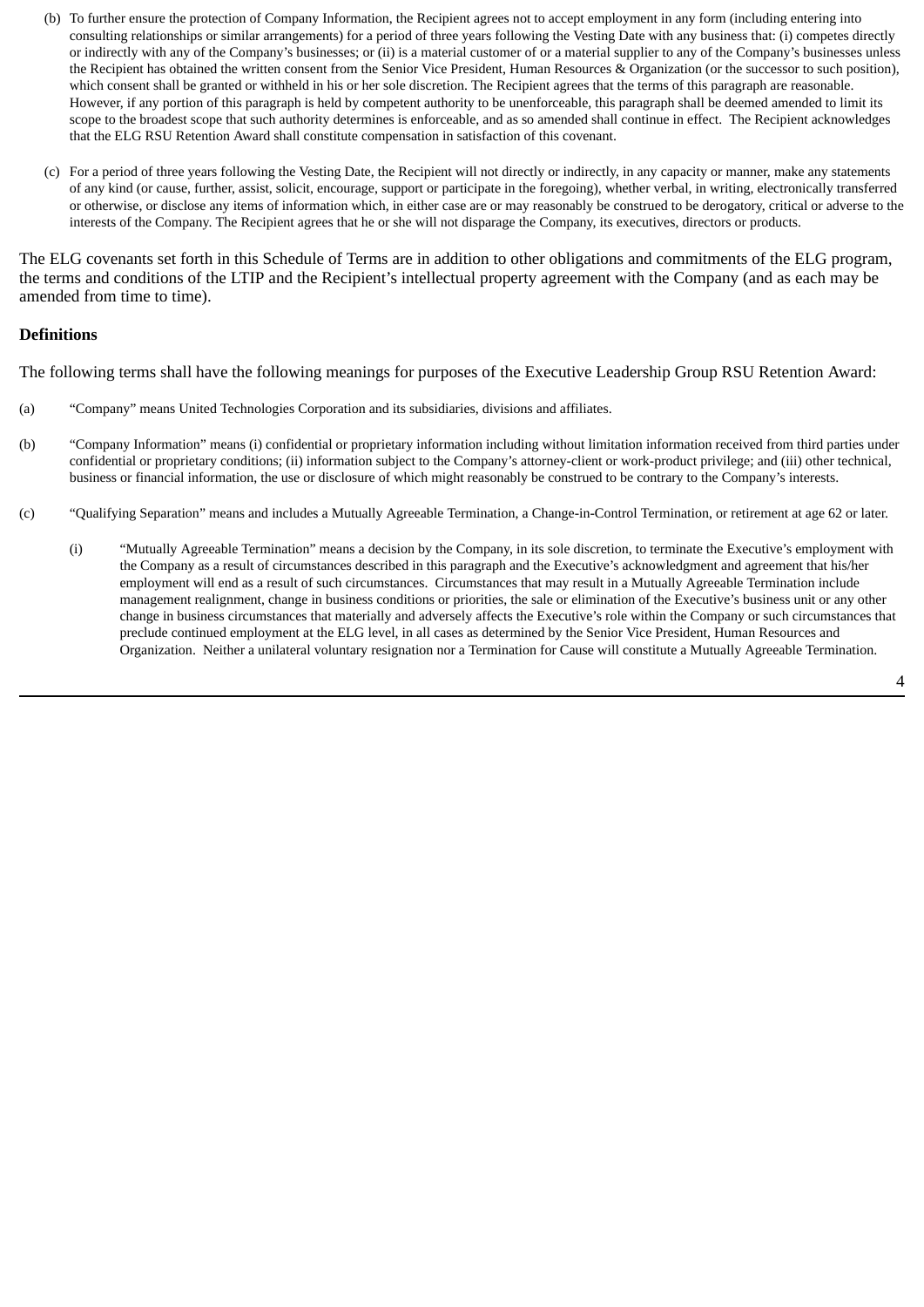- (ii) "Change-in-Control Termination" means either the involuntary termination of the Executive's employment by the Company (other than a Termination for Cause) or the voluntary resignation by the Executive for Good Reason within 24 months following a Change-in-Control.
	- (A) "Change-in-Control" shall mean any of the following events:
		- 1. The acquisition by any individual, entity or group (within the meaning of Section 13(d)(3) or 14(d)(2) of the Exchange Act (a "Person")) of beneficial ownership (within the meaning of Rule 13d-3 promulgated under the Exchange Act) of 20% or more of the then-outstanding Shares of Common Stock plus any other outstanding shares of stock of the Corporation entitled to vote in the election of directors (the "Outstanding Corporation Voting Securities"); provided, however, that the Corporation and any employee benefit plan (or related trust) sponsored by it shall not be deemed to be a Person; or
		- 2. A change in the composition of the Board such that the individuals who constitute the Board (the "Incumbent Board") cease for any reason to constitute at least a majority of the Board. For this purpose, any individual whose election or nomination for election by the Corporation's shareowners was approved by a vote of at least two-thirds of the directors then comprising the Incumbent Board shall be considered a member of the Incumbent Board; or
		- 3. The consummation of a reorganization, merger, statutory share exchange or consolidation or similar corporate transaction involving the Corporation or any of its Subsidiaries or a sale or other disposition of substantially all of the assets of the Corporation or a material acquisition of assets or stock of another entity by the Corporation or any of its Subsidiaries, (each, a "Business Combination") if:
			- a. the individuals and entities that were the beneficial owners of the Outstanding Corporation Voting Securities immediately prior to such Business Combination do not beneficially own, directly or indirectly, more than 50% of the then-outstanding shares of stock and the combined voting power of the then-outstanding voting securities of the corporation resulting from such Business Combination; or
			- b. a Person beneficially owns, directly or indirectly, 20% or more of the then-outstanding shares of stock of the corporation resulting from such Business Combination; or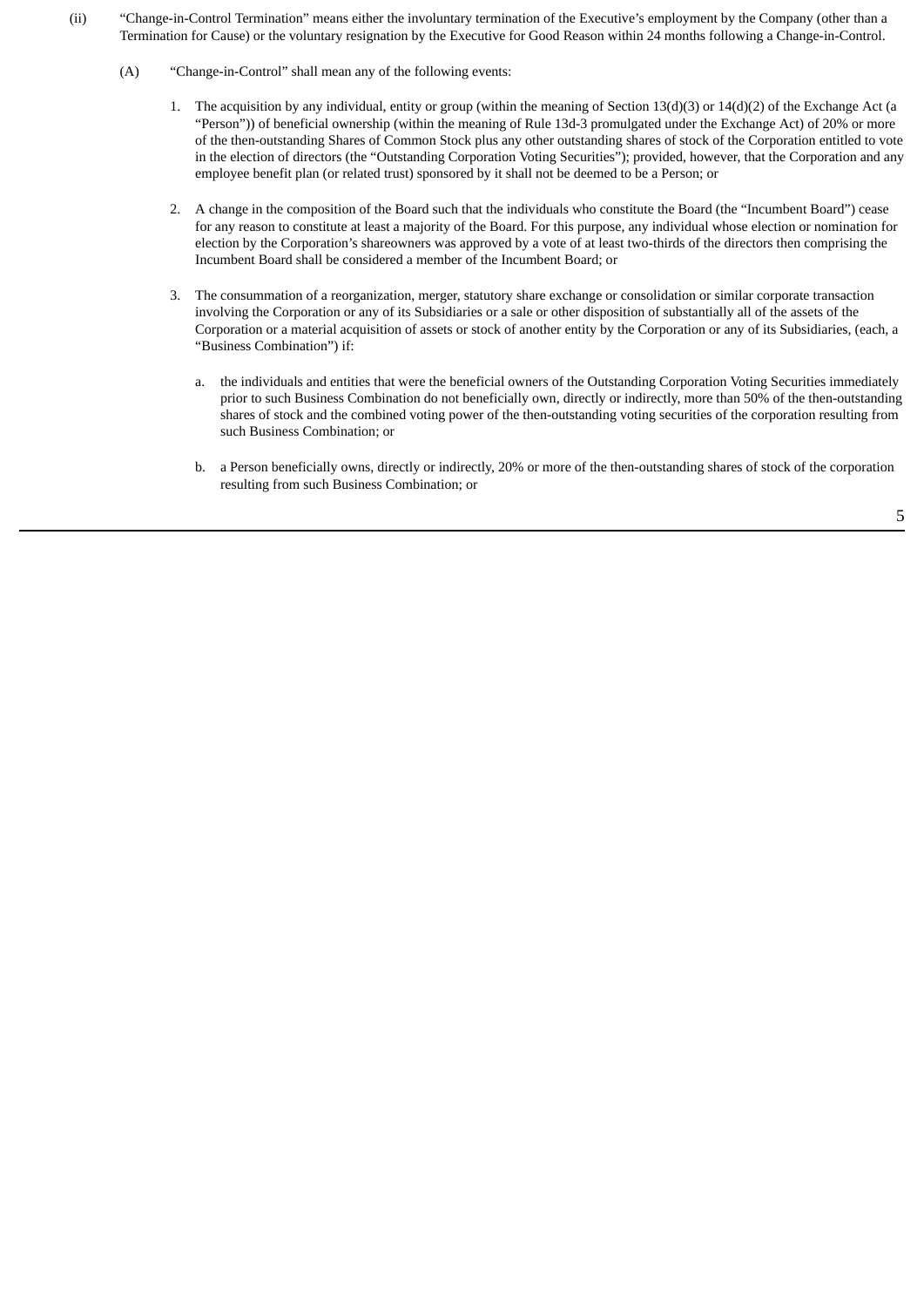- c. members of the Incumbent Board do not comprise at least a majority of the members of the board of directors of the corporation resulting from such Business Combination; or
- 4. A complete liquidation or dissolution of the Corporation.

If an Award is determined to be subject to Section 409A of the Code, the payment or settlement of the Award shall accelerate upon a Change-in-Control only if the event also constitutes a "change in ownership," "change in effective control," or "change in the ownership of a substantial portion of the Corporation's assets" as defined under Section 409A of the Code. Any adjustment to the Award that does not affect the Award's status under Section 409A (including, but not limited to, accelerated vesting or adjustment of the amount of the Award) may occur upon a Change-in-Control as defined herein without regard to this paragraph, even if the event does not constitute a Change-in-Control under Section 409A.

- (B) "Good Reason" means voluntary termination of the Executive's employment within twenty-four (24) months of a Change-in-Control *and* the occurrence of any one or more of the following:
	- 1. The assignment of the Executive to a position that is materially inconsistent with the Executive's authorities, duties, responsibilities, and status (including reporting relationships) as an employee of the Company, or a material reduction or change in the nature or status of the Executive's authorities, duties, or responsibilities from those in effect immediately preceding a Change-in-Control;
	- 2. The Company requires the Executive to be based at a location which is at least fifty (50) miles further from the Executive's current primary residence than such residence is from the Executive's current job location, except for required travel on Company business to an extent substantially consistent with the Executive's business obligations immediately preceding the Change-in-Control;
	- 3. A reduction by the Company in the Executive's Base Salary in effect on the date preceding the Change-in-Control;
	- 4. A material reduction in the Executive's level of participation in any of the Company's short- and/or long-term incentive compensation plans, employee benefit or retirement plans, policies, practices, or arrangements in which the Executive participates from the levels in place during the fiscal year immediately preceding the Change-in-Control; provided, however, that reductions in the levels of participation in any such plans shall not be deemed to be "Good Reason" if the Executive's reduced level of participation in each such program remains substantially consistent with the average level of participation of other executives who have positions commensurate with the Executive's position; or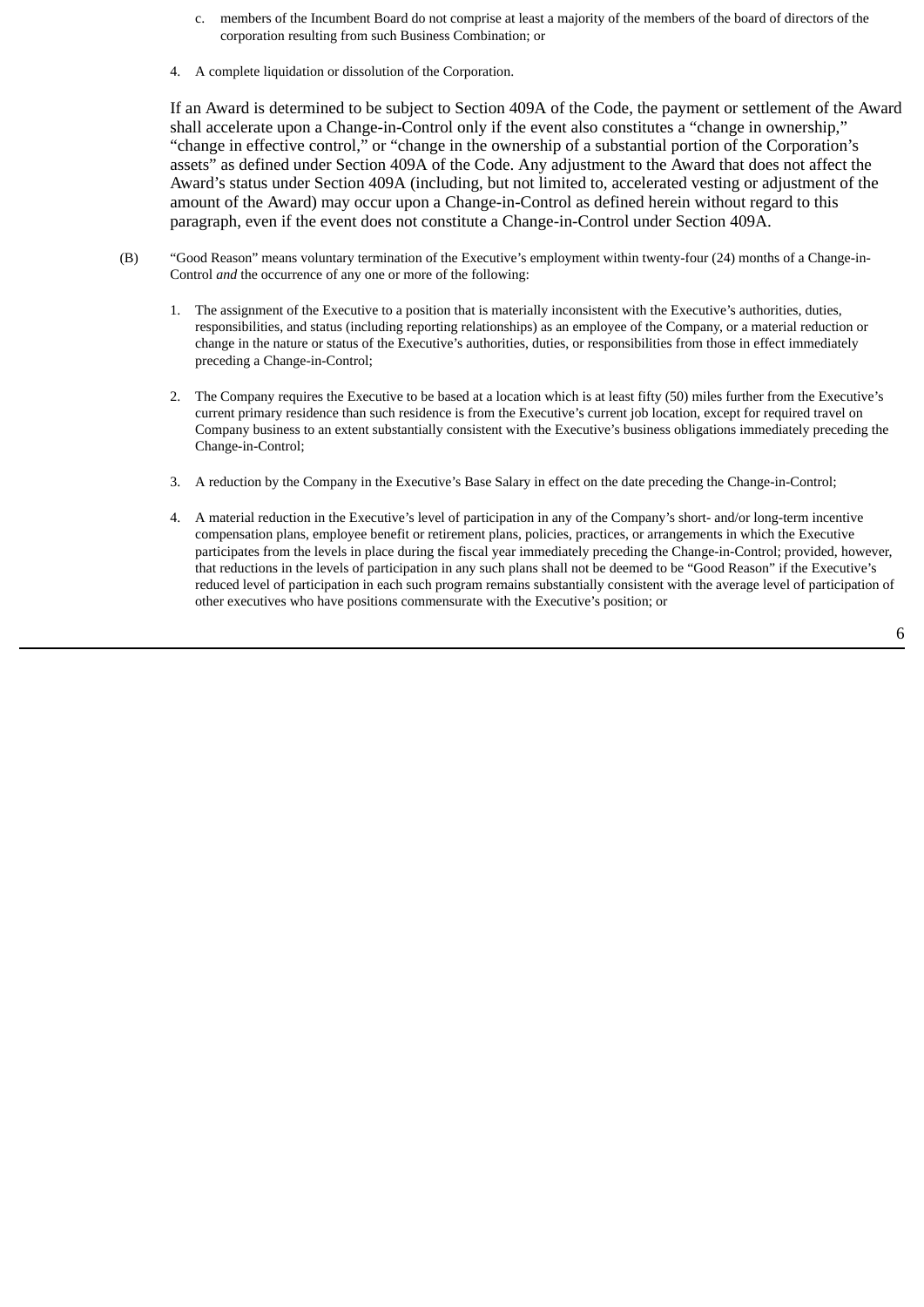- 5. The failure of the Company to obtain a satisfactory agreement from any successor to the Company to assume and agree to perform its obligations under this Agreement.
- (d) "Termination for Cause" means a decision by the Company to terminate the Executive's employment for (i) violation of an ELG covenant, (ii) conduct involving a felony criminal offense under U.S. federal or state law or an equivalent violation of the laws of any other country, (iii) dishonesty, fraud, self-dealing, or material violations of civil law in the course of fulfilling the Executive's employment duties; (iv) breach of the Executive's intellectual property agreement or other written agreement with the Company; or (v) willful misconduct injurious to the Company, as determined by the Committee.

# **Change-in-Control**

In the event of a Change-in-Control or restructuring of the Corporation, the Committee may, in its sole discretion, take certain actions with respect to outstanding Awards to assure fair and equitable treatment of LTIP Award Recipients. Such actions may include the acceleration of the Vesting Date; offering to purchase an outstanding Award from the holder for its equivalent cash value (as determined by the Committee); or providing for other adjustments or modifications to outstanding Awards as the Committee may deem appropriate.

# **Nonassignability**

Unless otherwise prescribed by the Committee, no assignment or transfer of any right or interest of a Recipient in any RSU, whether voluntary or involuntary, by operation of law or otherwise, shall be permitted except by will or the laws of descent and distribution. Any attempt to assign such rights or interest shall be void and without force or effect.

# **Administration**

Awards granted pursuant to the LTIP shall be interpreted and administered by the Committee. The Committee shall establish such procedures as it deems necessary and appropriate to administer Awards in a manner that is consistent with the terms of the LTIP. The Committee's decision on any matter related to an Award shall be binding and conclusive.

Under the LTIP, subject to certain limitations, the Committee has delegated to the Chief Executive Officer the authority to grant RSU Awards, and has further delegated the authority to administer and interpret such Awards to the Senior Vice President, Human Resources and Organization, and to such subordinates as he or she may further delegate. Awards to employees of the Company who are either reporting persons under Section 16 of the Securities Exchange Act of 1934 ("Insiders") or members of the Corporation's Executive Leadership Group will be granted, administered, and interpreted exclusively by the Committee.

# **Awards Not to Affect or Be Affected by Certain Transactions**

RSU Awards shall not in any way affect the right or power of the Corporation or its shareowners to effect: (a) any or all adjustments, recapitalizations, reorganizations or other changes in the Corporation's capital structure or its business; (b) any merger or consolidation of the Corporation; (c) any issue of bonds, debentures, shares of stock preferred to, or otherwise affecting the Common Stock of the Corporation or the rights of the holders of such Common Stock; (d) the dissolution or liquidation of the Corporation; (e) any sale or transfer of all or any part of its assets or business; or (f) any other corporate act or proceeding.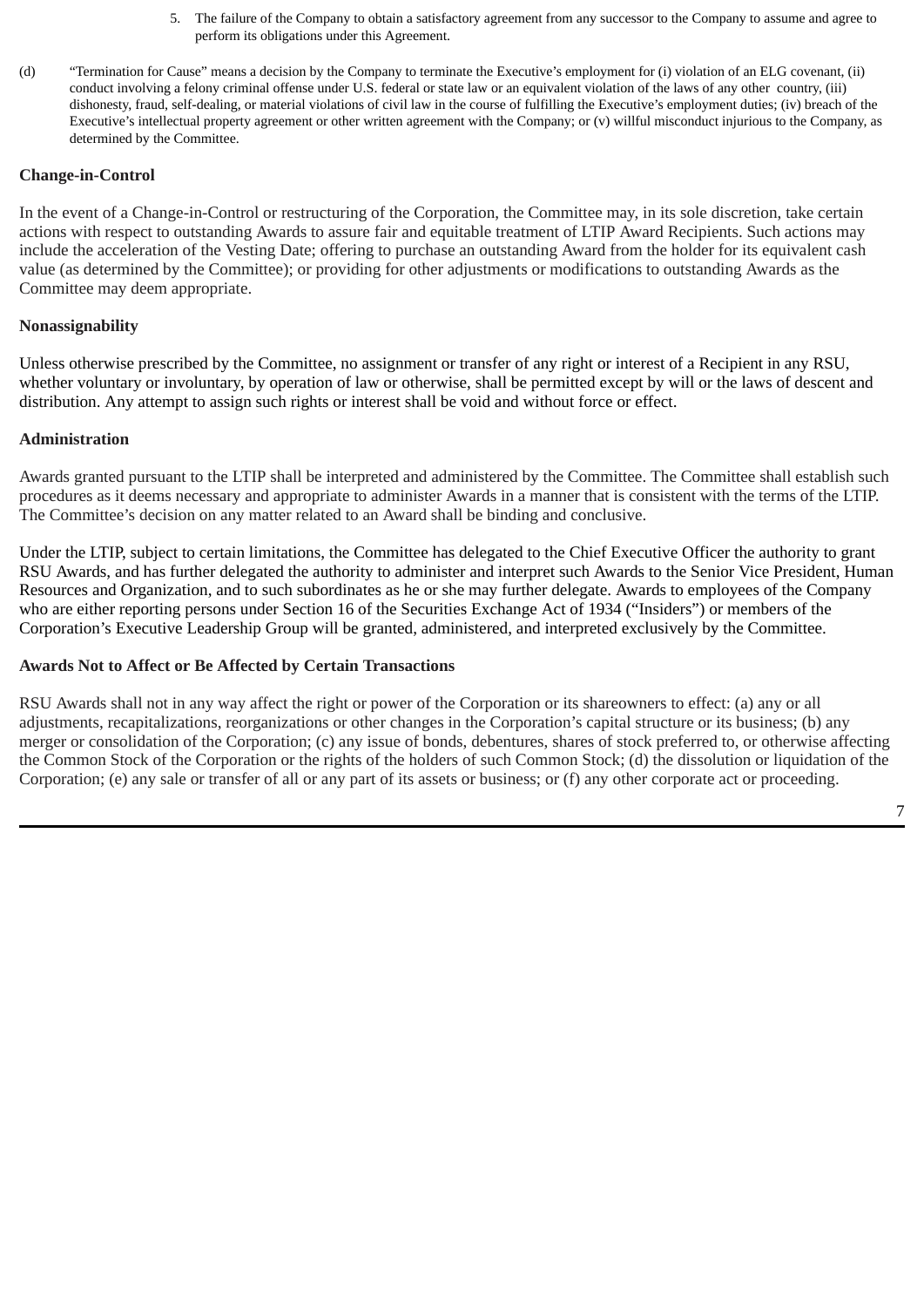# **Taxes/Withholding**

Award recipients are responsible for all income taxes, social insurance, payroll tax, payment on account or other tax-related items attributable to any Award ("Tax-Related Items"). The closing price of Common Stock on the New York Stock Exchange on the vesting date will be used to calculate income realized from the vesting of RSUs. The Company shall take such steps as are appropriate to satisfy the obligations with regard to Tax-Related Items. The Company shall have the right to deduct directly from any payment or delivery of shares due to a recipient or from the recipient's regular compensation to effect compliance with all Tax-Related Items including withholding and reporting with respect to the vesting of any RSU. Acceptance of an Award constitutes consent by the recipient to such withholding. Recipient acknowledges that the ultimate liability for all Tax-Related Items is and remains the Recipient's responsibility and may exceed the amount actually withheld by the Company. Further, if Recipient has become subject to tax in more than one jurisdiction between the date of grant and the date of any relevant taxable event, Recipient acknowledges that the Company may be required to withhold or account for Tax-Related Items in more than one jurisdiction. In those countries where there is no withholding on account of such Tax-Related Items, recipients must pay the appropriate taxes as required by any country where they are subject to tax.

# **Vesting/ Taxes Due**

If Recipient is subject to tax in the U.S., the value of the Award as of the Vesting Date will be subject to FICA withholding in that same calendar year. If Recipient is subject to tax in a country outside the U.S. ("Foreign Country") and if pursuant to the tax rules in such Foreign Country, Recipient will be subject to tax prior to the date that Recipient is issued Shares pursuant to this Agreement, the Committee, in its discretion, may accelerate vesting and settlement of a portion of the Stock Awards to the extent necessary to pay the foreign taxes due (and any applicable U.S. income taxes due as a result of the acceleration of vesting and settlement) but only if such acceleration does not result in taxation under Section 409A (as permitted under Treasury Regulation Section 1.409A-3(j)(4)(xi)).

# **Right of Discharge Reserved**

Nothing in the LTIP or in any RSU Award shall confer upon any Recipient the right to continue in the employment or service of the Company for any period of time, or affect any right that the Company may have to terminate the employment or service of such Recipient at any time for any reason.

# **Right of Offset**

The ELG RSU Retention Award will be offset and reduced by the full amount (if any) of cash severance benefits that the Recipient may separately be entitled to receive from the Company based on any employment agreement, contractual obligation, or statutory scheme, including mandated termination indemnities or similar benefits.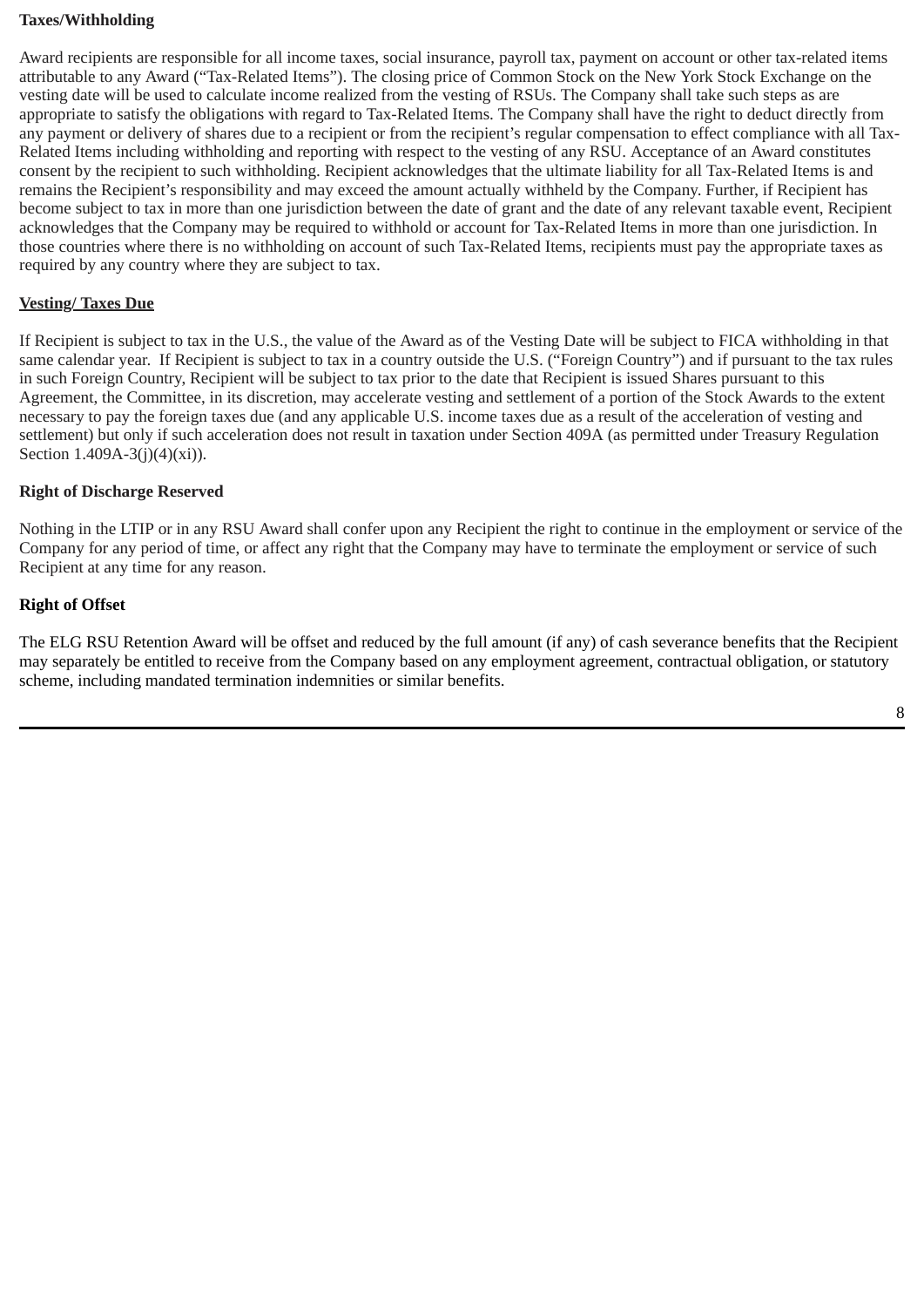# **Forfeiture of Award**

The ELG RSU Retention Award will be forfeited if any of the following apply:

- **Membership** in the ELG ceases. While an employee of the Company, your membership in the ELG ceases for any reason.
- **Non-mutual termination.** You terminate employment and the Company wants to retain your services.
- **Violation of ELG Covenants.** You violate any of the ELG Covenants.
- **Self-dealing.** You engage in conduct which serves your own personal interests at the expense of the Company, or permit others to do so.
- **Financial restatement.** A restatement of financial results attributable to your actions, whether intentional or negligent.
- **Improper or criminal conduct.** Your discharge results from actions (or omissions) which you did not reasonably believe to be in the best interests of the Company. You must not engage in conduct that is fraudulent, dishonest, or violates federal, state or local law.
- **Termination for Cause.** Your termination results from facts or circumstances that constitute a Termination for Cause as defined herein; or if following termination, the Company determines within three years that you engaged in conduct that would have constituted the basis for a Termination for Cause.

The LTIP also provides for the recoupment of gains previously realized from LTIP awards (including the ELG RSU Retention Award) in the event of certain types of misconduct.

# **Nature of Payments**

All Awards made pursuant to the LTIP are in consideration of services performed for the Company. Any gains realized pursuant to such Awards constitute a special incentive payment to the Recipient and shall not be taken into account as compensation for purposes of any of the employee benefit plans of the Company. RSUs will not be funded by the Corporation. In this regard, a Recipient's rights to RSUs are those of a general unsecured creditor of the Corporation.

# **Data Privacy**

The Corporation maintains electronic records for the purpose of administering the LTIP and individual Awards. In the normal course of plan administration, electronic data may be transferred to different sites within the Company and to outside service providers. Acceptance of an Award constitutes consent by the recipient to the collection, use, processing, transmission, and holding of personal data, in electronic or other form, as required for the implementation, administration, and management of this Award and the LTIP by the Corporation or its third party administrators within or outside the country in which the recipient resides or works. All such collection, use, processing, transmission, and holding of data will comply with applicable privacy protection requirements.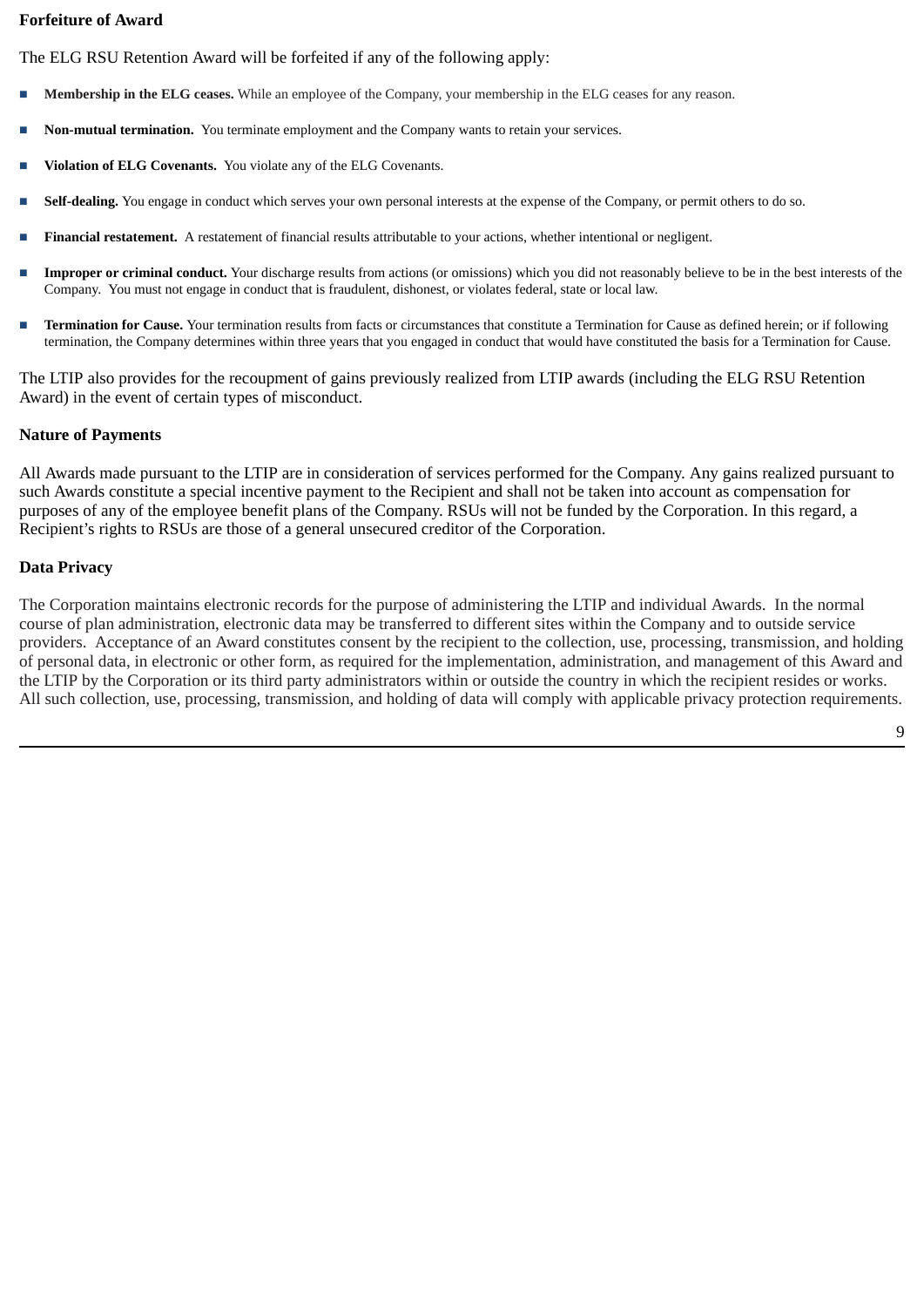# **Government Contract Compliance**

The Company's Policy on "Business Ethics and Conduct in Contracting with the United States Gov-ernment" calls for compliance with the letter and spirit of government contracting laws and regulations. In the event of a violation of government contracting laws or regulations, the Committee reserves the right to revoke any outstanding Award.

# **Interpretations**

This Schedule of Terms and each Award Statement are subject in all respects to the terms of the LTIP and ELG Program materials. In the event that any provision of this Schedule of Terms or any Award Statement is inconsistent with the terms of the LTIP or ELG Program materials, the terms of the LTIP and ELG Program materials shall govern. The ELG Program materials may impose additional obligations or restrictions beyond the terms of the LTIP. Any question of administration or interpretation arising under the Schedule of Terms or any Award Statement shall be determined by the Committee or its delegate, and such determination shall be final and conclusive upon all parties in interest. If this Schedule of Terms or any other document related to this Award is translated into a language other than English and a conflict arises between the English and translated version, the English version will control.

# **Governing Law**

The LTIP, this Schedule of Terms and the Award Statement shall be governed by and construed in accordance with the laws of the State of Delaware.

# **Additional Information**

Questions concerning the LTIP or Awards and requests for Plan documents shall be directed to:

Stock Plan Administrator United Technologies Corporation 1 Financial Plaza, MS 525 Hartford, CT 06101 stockoptionplans@utc.com

The Corporation and/or its approved Stock Plan Administrator will send any Award-related communications to the Recipient's email address or physical address on record. It is the responsibility of the Recipient to ensure that both the e-mail and physical address on record are up-to-date and accurate at all times to ensure delivery of Award-related communications.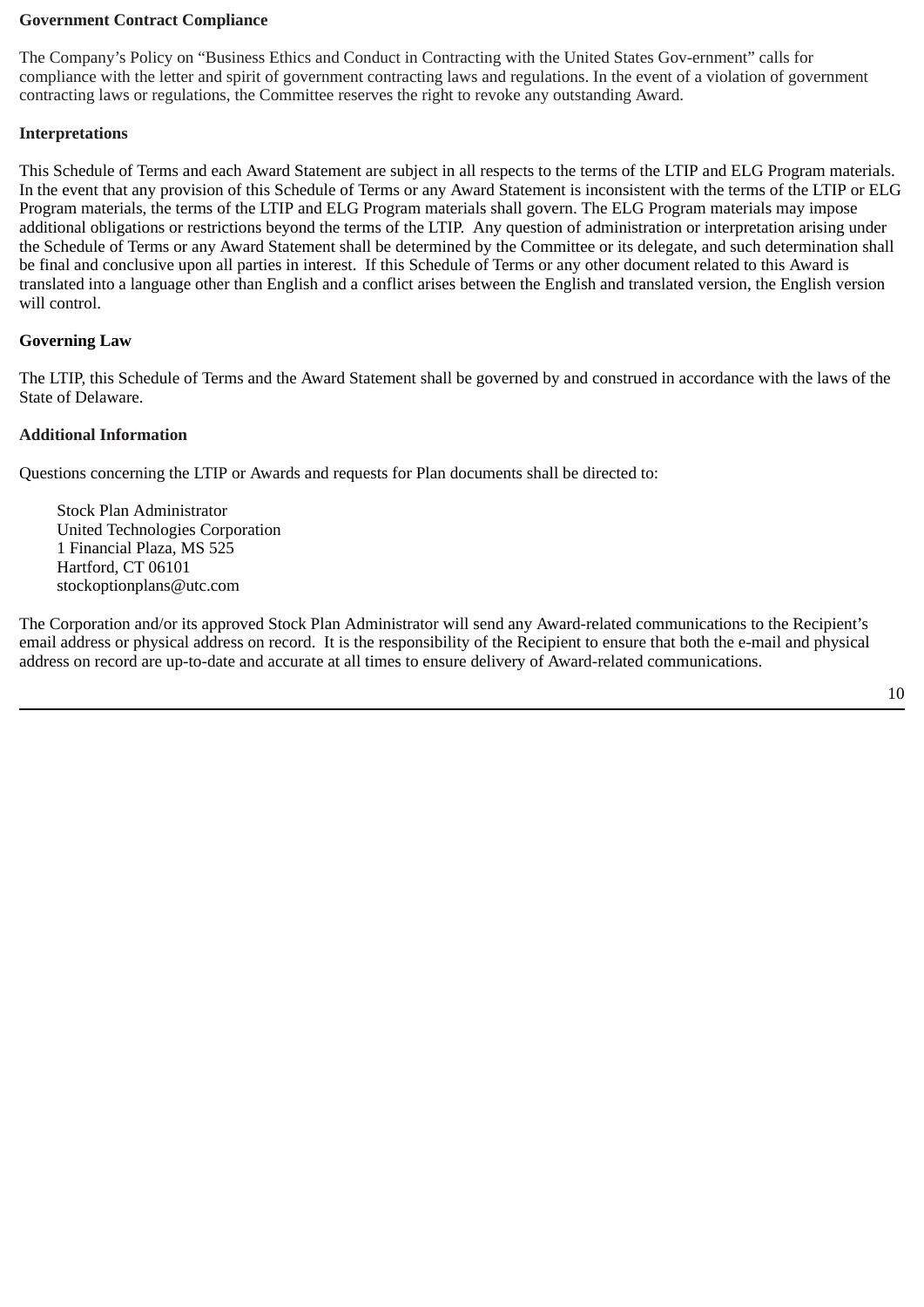# **ELG RSU Retention Award Schedule of Terms Attachment A**

# **ELG RSU RETENTION AWARD VESTING AGREEMENT**

This VESTING AGREEMENT, is entered into between \_\_\_\_\_\_\_\_\_\_\_\_\_\_\_\_(hereinafter, the "Executive"), and UNITED TECHNOLOGIES CORPORATION, a Delaware corporation, with an office and place of business at Hartford, Connecticut (United Technologies Corporation and all its subsidiaries, divisions and affiliates are hereinafter referred to as the "Company").

WHEREAS, the Executive and the Company agree that the Executive's employment with the Company will terminate; and

WHEREAS, the parties wish to set forth their mutual understanding concerning the terms and conditions relative to the termination of the Executive's employment with the Company; and

WHEREAS, the Executive has committed to membership in the Company's Executive Leadership Group (the "ELG"), which commitment signifies, among other things, the Executive's acceptance of the terms and conditions of the ELG Program;

NOW, THEREFORE, it is hereby mutually agreed as follows:

1. (a) The Executive's employment with the Company will terminate effective \_\_\_\_\_\_\_\_\_\_\_ (the "Termination Date").

- (b) The parties agree that the termination of the Executive's employment is a Qualifying Separation, with completion of at least three years of service as an ELG member, entitling the Executive to vest in the ELG Restricted Stock Unit Retention Award (the "ELG RSU Retention Award") as of the later of the Executive's Termination Date or the date of this Agreement (the "Vesting Date"). Vesting is subject to continued compliance with the obligations set forth in Section 4 of this Agreement.
- 2. (a) The number of Restricted Stock Units (RSUs) that will vest subject to this Vesting Agreement is set forth in the Award Statement.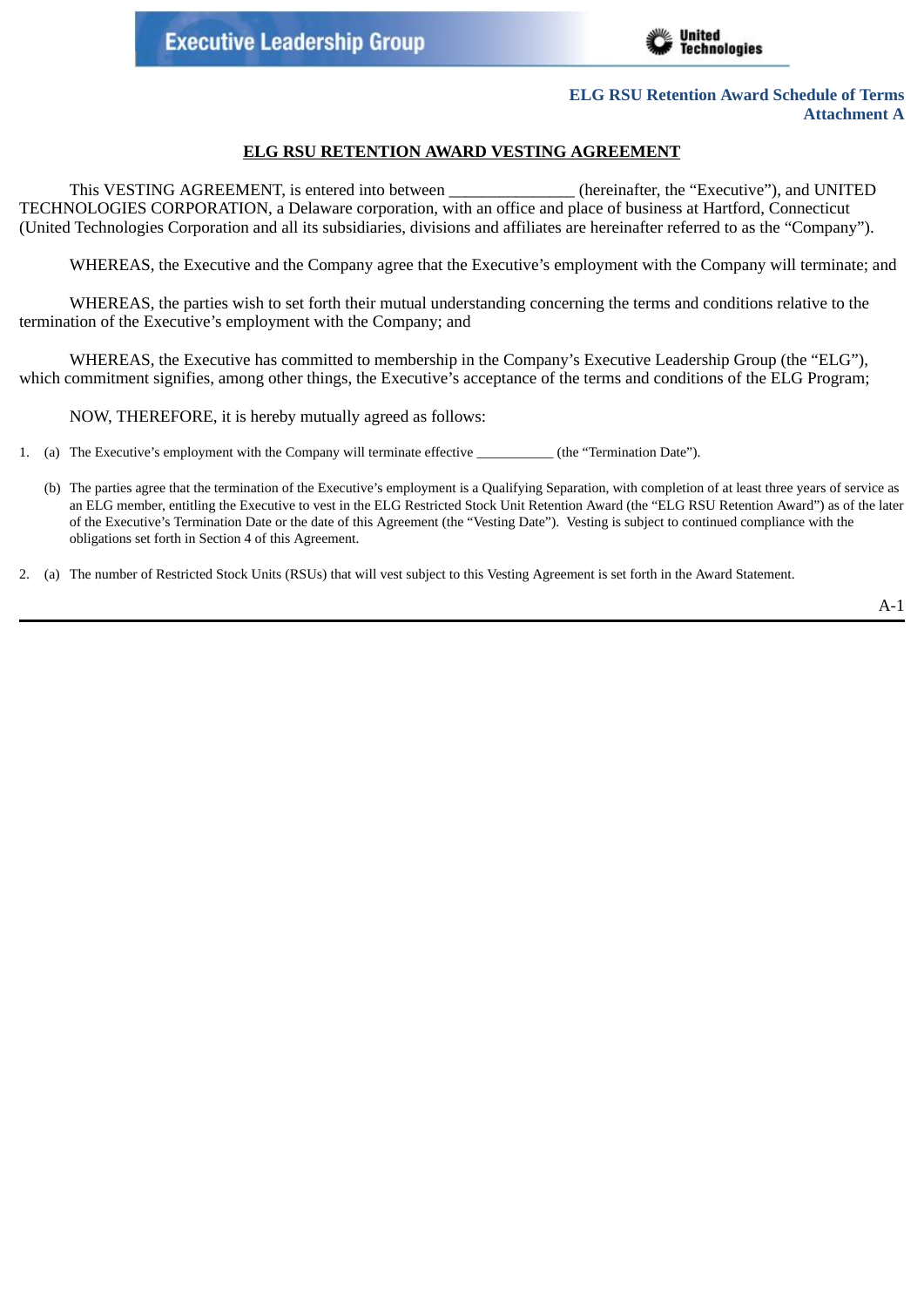

- (b) RSUs will be converted into shares of Common Stock effective as of the Vesting Date. The converted shares will be unrestricted and freely transferable.
- 3. (a) The Executive hereby agrees to release the Company, present or former employees, officers and directors from all claims or demands the Executive may have arising from or relating to **[his/her]** employment with the Company or the termination of that employment. This includes a release of any rights or claims the Executive may have under the Age Discrimination in Employment Act of 1967, as amended, which prohibits age discrimination in employment; Title VII of the Civil Rights Act of 1964, as amended, which prohibits discrimination in employment based on race, color, national origin, religion or sex; the Equal Pay Act, which prohibits paying men and women unequal pay for equal work; the Americans with Disabilities Act which prohibits discrimination on the basis of handicap; the Employee Retirement Income Security Act of 1974, as amended, which prohibits discrimination on the basis of eligibility to receive benefits and any other federal, state or local laws or regulations prohibiting employment discrimination. This release also includes a release by the Executive of any claims or actions for wrongful discharge based on statute, regulation, contract, tort, common or civil law or otherwise.
	- (b) This Release covers all claims based on any facts or events, whether known or unknown by the Executive that occurred on or before the effective date of this Agreement. The Executive will notify the Company of any claims that may arise after the effective date of this Agreement but before the Termination Date and ratify the release and waiver, effective as of the Termination Date, following resolution of any claims as a pre-condition to receiving the benefits provided for in Section 2 herein.
	- (c) This Release does not include, however, a release of the Executive's rights to any vested pension, deferred compensation, health or similar benefits to which **[he/she]** may be entitled in accordance with the terms of the Company employee benefit plans in which **[he/she]** participated.
	- (d) Nothing in this Agreement shall be construed to prohibit the Executive from filing a charge with, or participating in, any investigation or proceeding by the EEOC or comparable governmental agency. The Executive agrees, however, to waive the right to recover monetary damages in any charge, complaint or lawsuit filed by **[him/her]** or on **[his/her]** behalf with respect any claims released in Section 3 of this Agreement.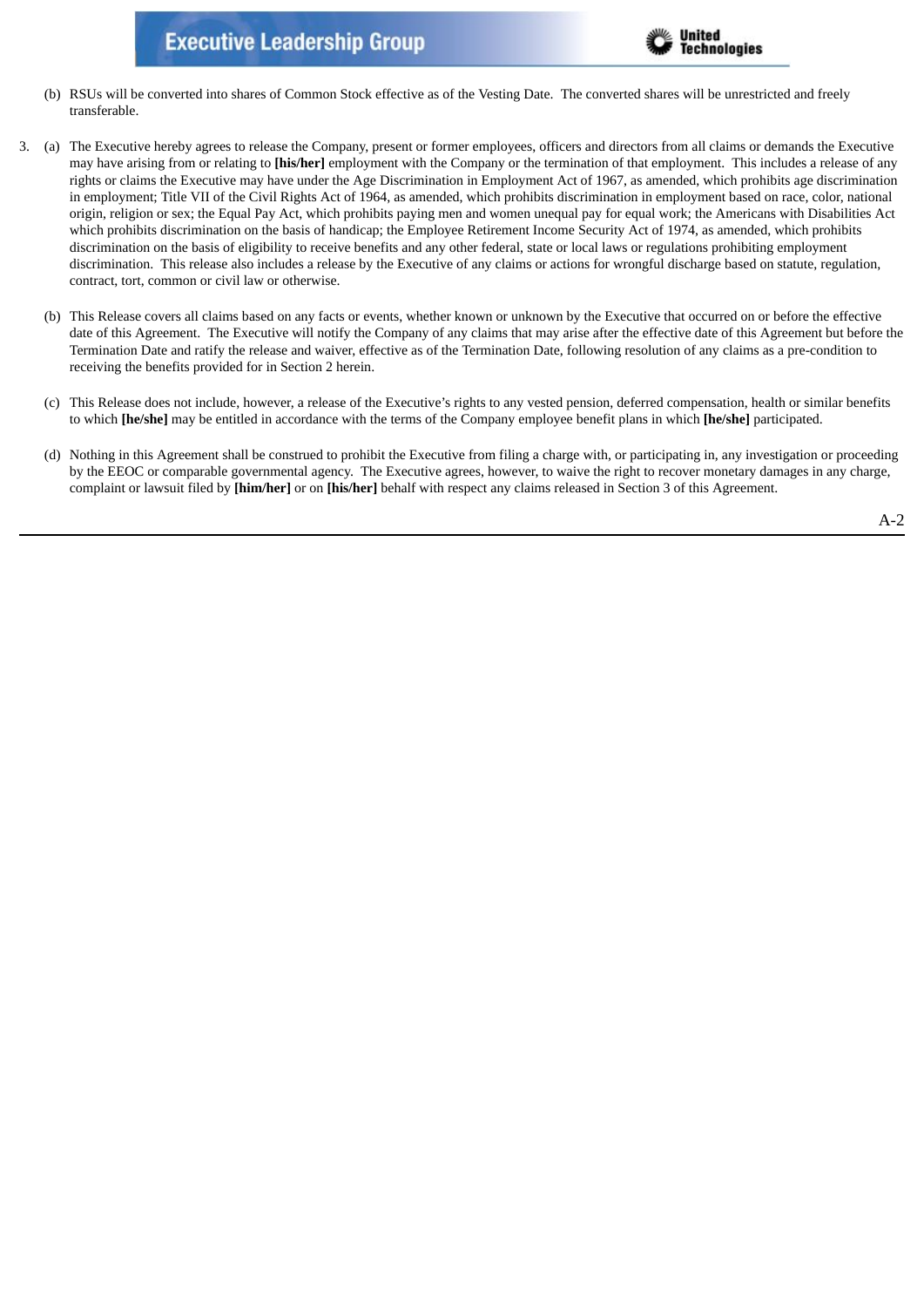

- (e) The Executive understands and agrees that the ELG RSU Retention Award distributed pursuant to this Agreement is in full and complete satisfaction of all obligations due **[him/her]** under the ELG Program. The Executive understands and agrees that **[he/she]** shall not be entitled to any severance payments, payments in lieu of vacation, holiday or other fringe benefits. The Executive further agrees that the ELG RSU Retention Award shall be offset and reduced by the full amount (if any) of cash severance benefits that the Executive may separately be entitled to receive from the Company based on any employment agreement, contractual obligation or statutory scheme, including mandated termination indemnities or similar benefits.
- (f) Following the Termination Date, the Executive agrees to cooperate with the Company with respect to matters that involved **[him/her]** during the course of **[his/her]** employment if such cooperation is deemed necessary or appropriate by the Company.
- (g) The Executive agrees to resign from all committees, boards, associations and other organizations, both internal and external, to which the Executive currently belongs in **[his/her]** capacity as a Company executive, except as mutually agreed with the Company. Following the Termination Date, the Executive will be free to join boards and affiliate with organizations provided that such affiliation will not violate any of the obligations set forth in Section 4 of this Agreement.
- (h) The Executive is encouraged, at **[his/her]** own expense, to consult with an attorney before signing this Agreement and acknowledges that **[he/she]** was offered sufficient time to consider it.
- (i) The Executive may revoke this Agreement within seven (7) days of the date of the Executive's signature. Revocation can be made by delivering a written notice of revocation to **[ \_\_\_\_ ]**, Senior Vice President, Human Resources and Organization, United Technologies Corp., One Financial Plaza, Hartford, CT 06101. For this revocation to be effective, **[\_\_\_\_]** must receive written notice no later than close of business on the seventh (7th) day after the Executive signs this Agreement. If the Executive revokes this Agreement, it shall not be effective or enforceable and the Executive will not receive the payment and/or benefits described herein and agrees to immediately repay to the Company the value of any benefits provided prior to revocation.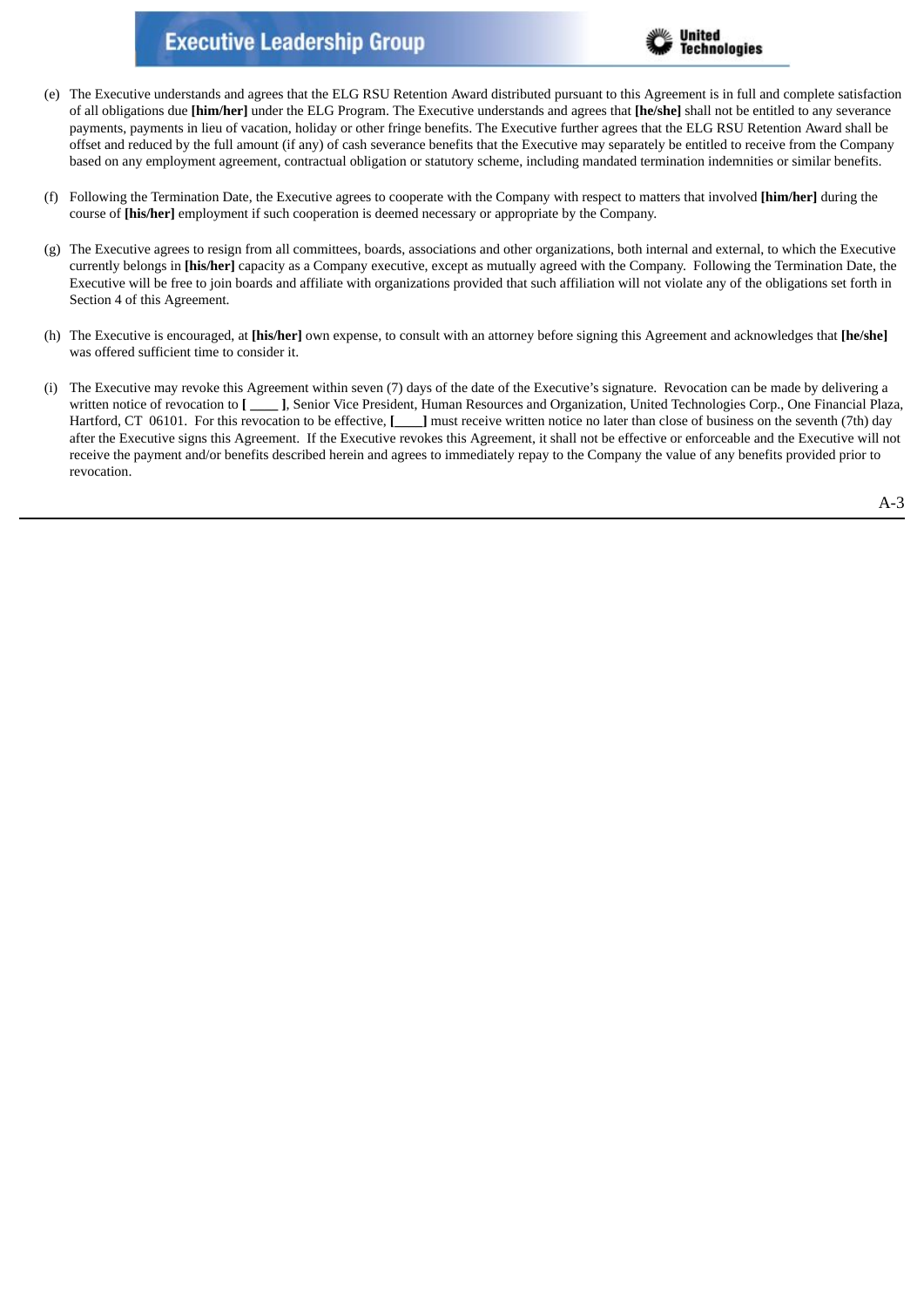

- 4. The Executive makes the following representations to and agreements with the Company:
	- (a) During a period beginning on the date hereof and extending for three years after the Termination Date, the Executive will not directly or indirectly, in any capacity or manner, make any statements of any kind (or cause, further, assist, solicit, encourage, support or participate in the foregoing), whether verbal, in writing, electronically transferred or otherwise, or disclose any items of information which are or may reasonably be construed to be derogatory, critical of, or adverse to the interests of the Company. The Executive agrees that **[he/she]** will not disparage the Company, its executives, directors or products.
	- (b) The Executive acknowledges that in the course of **[his/her]** employment with the Company **[he/she]** has acquired Company Information and that such Company Information has been disclosed to **[him/her]** in confidence and for the Company's use only. The Executive agrees that, except as **[he/she]** may otherwise be directed under this Agreement or as required by law, regulation or legal proceeding, **[he/she]** (i) will keep such Company Information confidential at all times, (ii) will not disclose or communicate Company Information to any third party and (iii) will not make use of Company Information on his own behalf or on behalf of any third party. In the event that the Executive becomes legally compelled to disclose any Company Information, it is agreed that the Executive will provide the Company with prompt written notice of such request(s) so that the Company may seek a protective order or other appropriate legal remedy to which it may be entitled. The Executive acknowledges that any unauthorized disclosure to third parties of Company Information or other violation, or threatened violation, of this Agreement would cause irreparable damage to the trade secret, confidential or proprietary status of Company Information and to the Company. Therefore, in such event the Company shall be entitled to an injunction prohibiting the Executive from any such disclosure, attempted disclosure, violation or threatened violation. When Company Information becomes generally available to the public other than by the Executive's acts or omissions, it is no longer subject to the restrictions in this paragraph.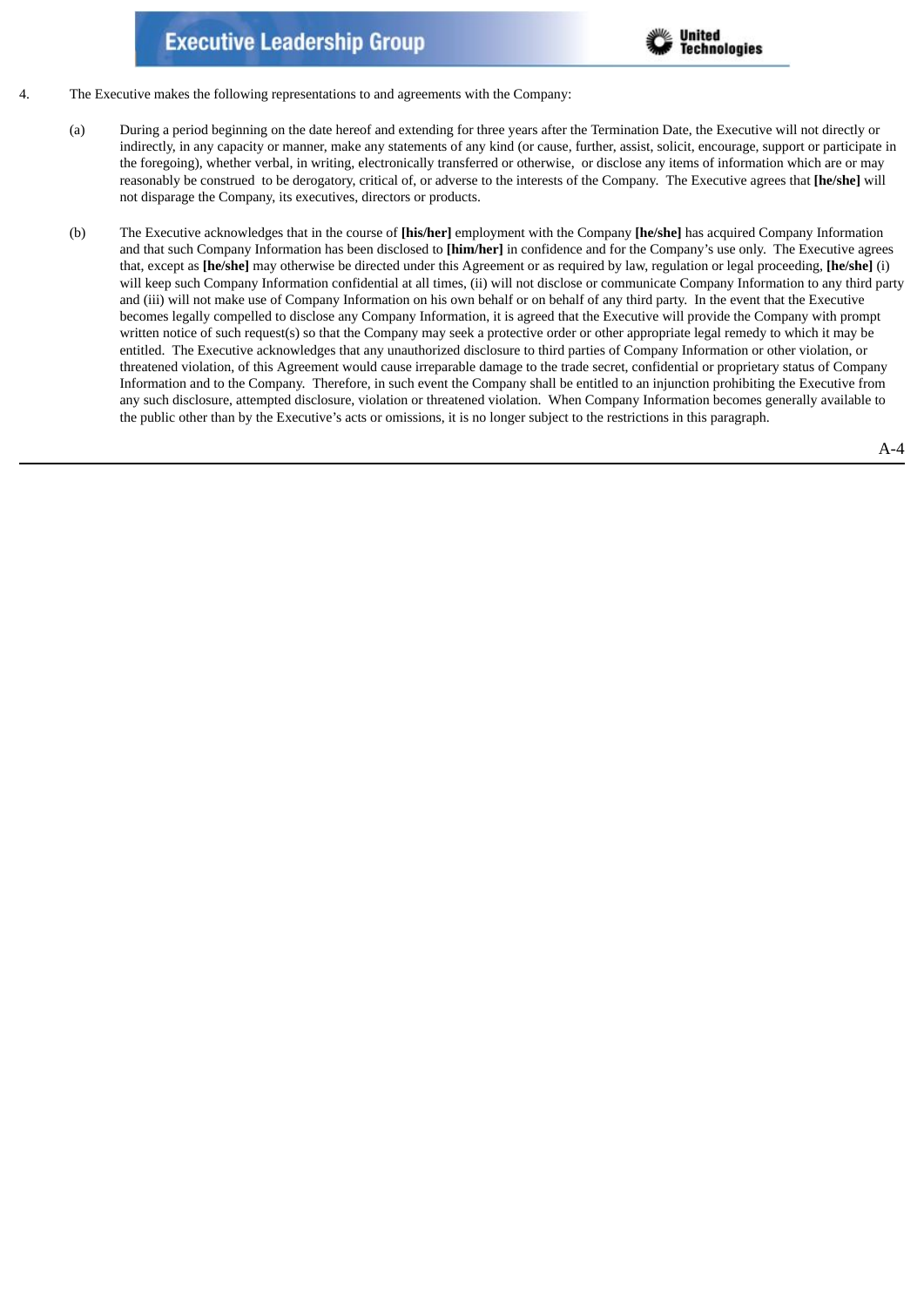

- (c) To further ensure the protection of Company Information, the Executive agrees that for a period of three years **[Alternative clause: one year in the event of a Change in Control Termination]** after **[his/her]** Termination Date, **[he/she]** will not accept employment in any form (including entering into consulting relationships or similar arrangements) with a business which: (i) competes directly or indirectly with [any of the Company's businesses (applies to corporate executives)] [the Executive's business unit (includes current and past **business units)]**; or (ii) is a material customer of or a material supplier to **[any of the Company's businesses] [the Executive's business unit],** unless the Executive has obtained the written consent of the Senior Vice President, Human Resources & Organization or **[his/her]** successor, which consent shall be granted or withheld in his sole discretion. The Executive acknowledges that the ELG RSU Retention Award vested and distributed pursuant to this Agreement constitutes compensation in satisfaction of this paragraph (4)(d). The parties agree that the terms of this paragraph are reasonable. However, if any portion of this paragraph is held by competent authority to be unenforceable, this paragraph shall be deemed amended to limit its scope to the broadest scope that such authority determines is enforceable, and as so amended shall continue in effect.
- (d) For a period of two years following the Termination Date, **[Alternative clause: one year following a Change in Control Termination]** the Executive will not initiate, cause or allow to be initiated (under those conditions which **[he/she]** controls) any action which would reasonably be expected to encourage or to induce any employee of the Company or any of its affiliated entities to leave the employ of the Company or its affiliated entities. In this regard, the Executive agrees that **[he/she]** will not directly or indirectly recruit any Company executive or other employee or provide any information or make referrals to personnel recruitment agencies or other third parties in connection with Company executives and other employees.
- (e) The Executive acknowledges that the Intellectual Property Agreement between **[him/her]** and the Company will continue in full force and effect following the Termination Date.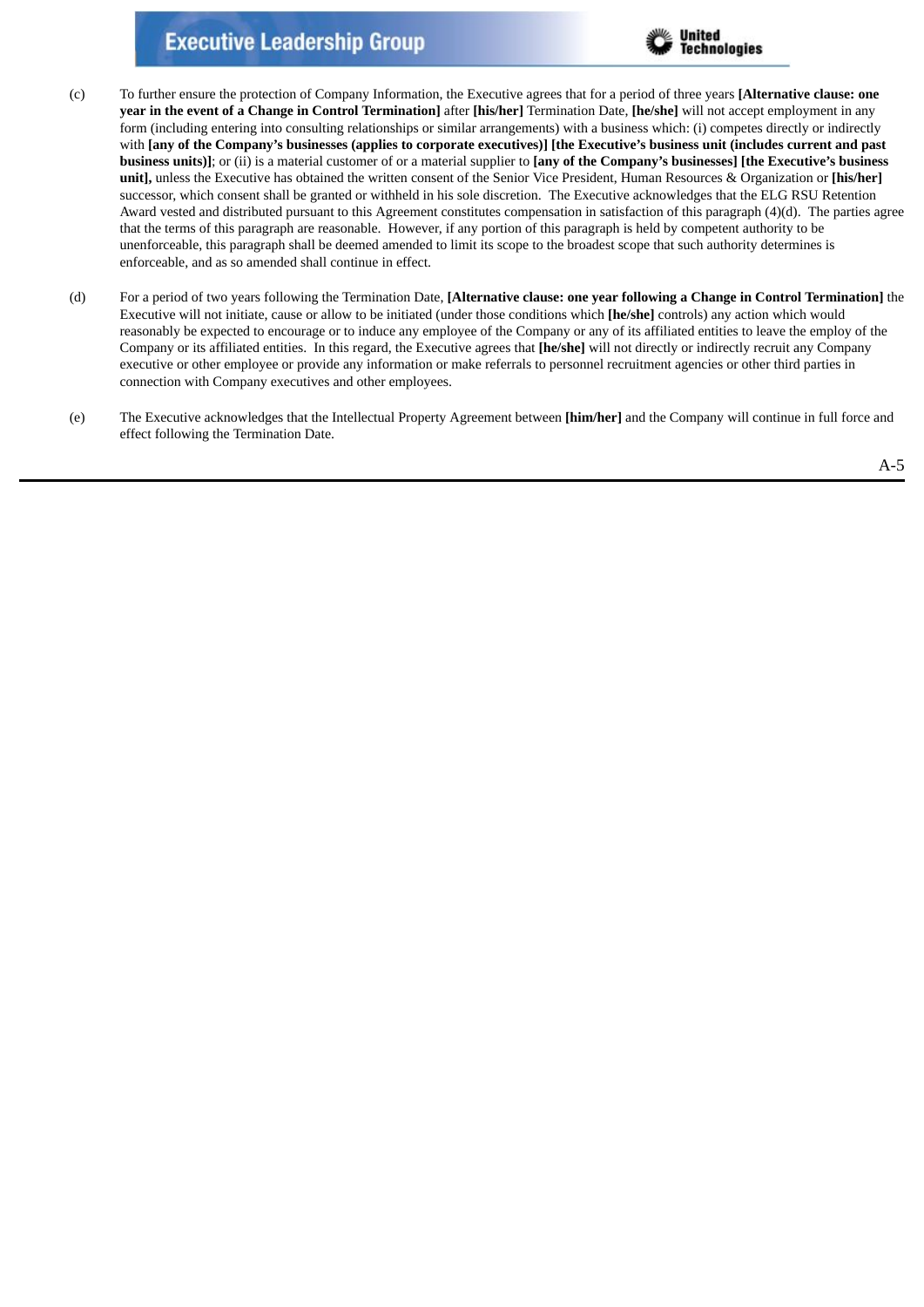

- 5. The Company represents to the Executive that it is fully authorized and empowered to enter into this Agreement, and that it will safeguard this Agreement and its terms from public disclosure with the same degree of care with which the Company protects its proprietary information.
- 6. The obligations of the parties hereto are severable and divisible. In the event any provision hereunder is determined to be illegal or unenforceable, the remainder of this Agreement shall continue in full force and effect.
- 7. In addition to any other rights the Company may have, should the Executive breach any of the terms of this Agreement, the ELG RSU Retention Award will be forfeited and subject to recoupment by the Company. Such action by the Company will not be taken capriciously and will have no effect on the Release and Waiver contained in this Agreement.
- 8. Any dispute arising between the Company and the Executive with respect to the validity, performance or interpretation of this Agreement shall be submitted to and determined in binding arbitration in Hartford, Connecticut, for resolution in accordance with the rules of the American Arbitration Association, modified to provide that the decision by the arbitrator shall be binding on the parties; shall be furnished in writing, separately and specifically stating the findings of fact and conclusions of law on which the decision is based; shall be kept confidential by the arbitrator and the parties; and shall be rendered within 60 days following impanelment of the arbitrator. Costs of the arbitration shall be borne by the party that does not prevail. The arbitrator shall be selected in accordance with the rules of the American Arbitration Association.
- 9. This Agreement shall be subject to and governed by the laws of the State of Connecticut.
- 10. This Agreement constitutes the entire agreement between the parties and supersedes all previous communications between the parties with respect to the subject matter of this Agreement. No amendment to this Agreement shall be binding upon either party unless in writing and signed by or on behalf of such party.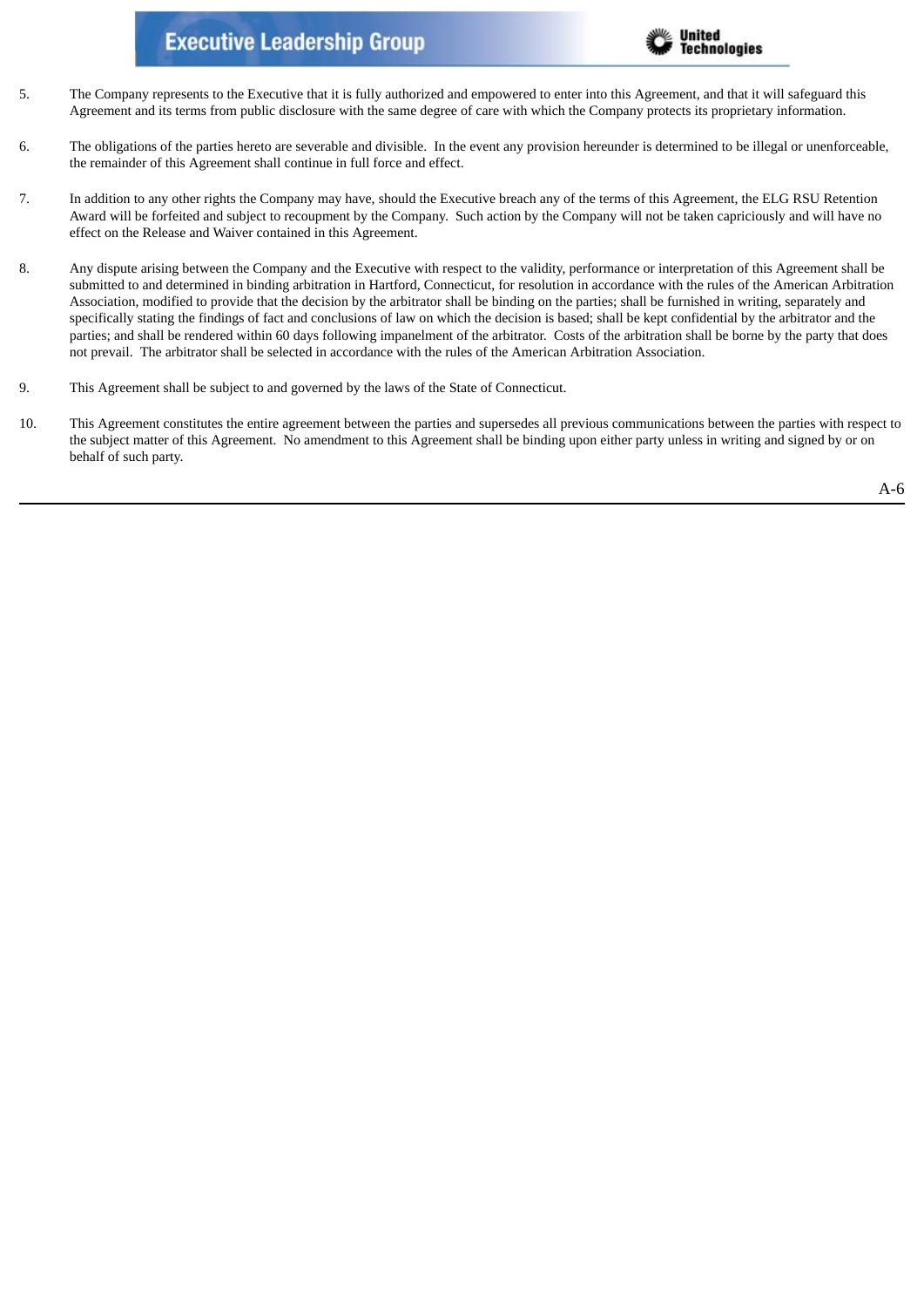

11. Any notice under this agreement shall be in writing and addressed to the Executive as follows:

and addressed to the Company as follows:

United Technologies Corporation One Financial Plaza Hartford, CT 06101 Attention: Senior Vice President, Human Resources and Organization.

Either party may change its address for notices by giving the other party notice of the change.

- 12. The Company reserves the right to withhold applicable taxes from any amounts paid pursuant to this Agreement to the extent required by law. The Executive, or **[his/her]** estate, shall be responsible for any and all tax liability imposed on amounts paid hereunder.
- 13. Capitalized terms in this Agreement are defined in the Schedule of Terms applicable to this ELG RSU Retention Award.
- 14. If and to the extent any payment or benefit provided herein is determined to be deferred compensation within the meaning of Section 409A, such payment or benefit will provided in a manner that complies with Section 409A.
- 15. The Executive states that **[he/she]** has read this Agreement, including the Release and Waiver contained herein, fully understands its content and effect, and without duress or coercion, knowingly and voluntarily assents to its terms.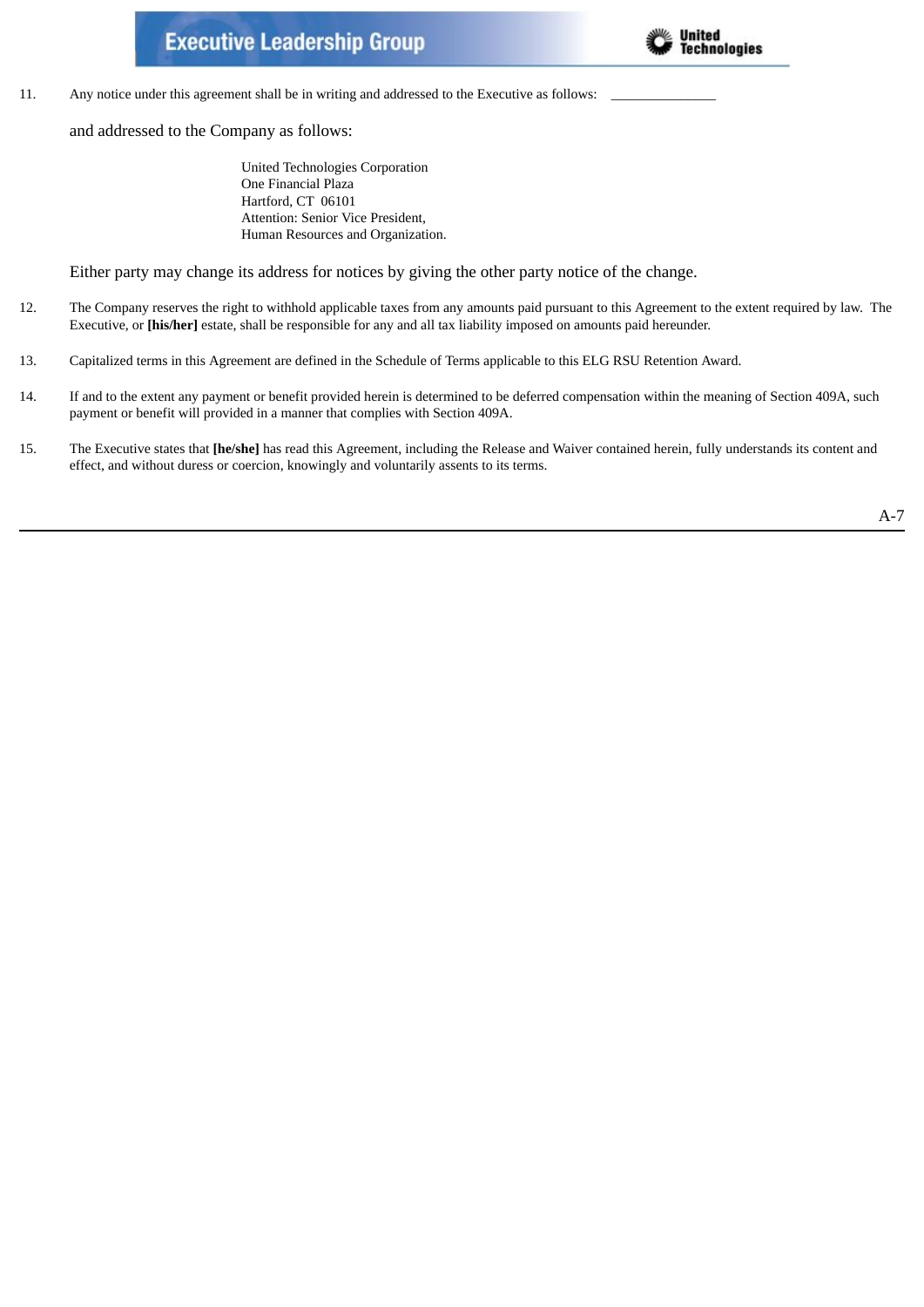

IN WITNESS WHEREOF, the parties hereto have executed or caused to be executed this Agreement on the day and year first above written.

# **UNITED TECHNOLOGIES CORPORATION**

| By: | By: |
|-----|-----|
|     |     |

[Name] [Name of Executive] Senior Vice President, Human Resources and Organization

Date: Date: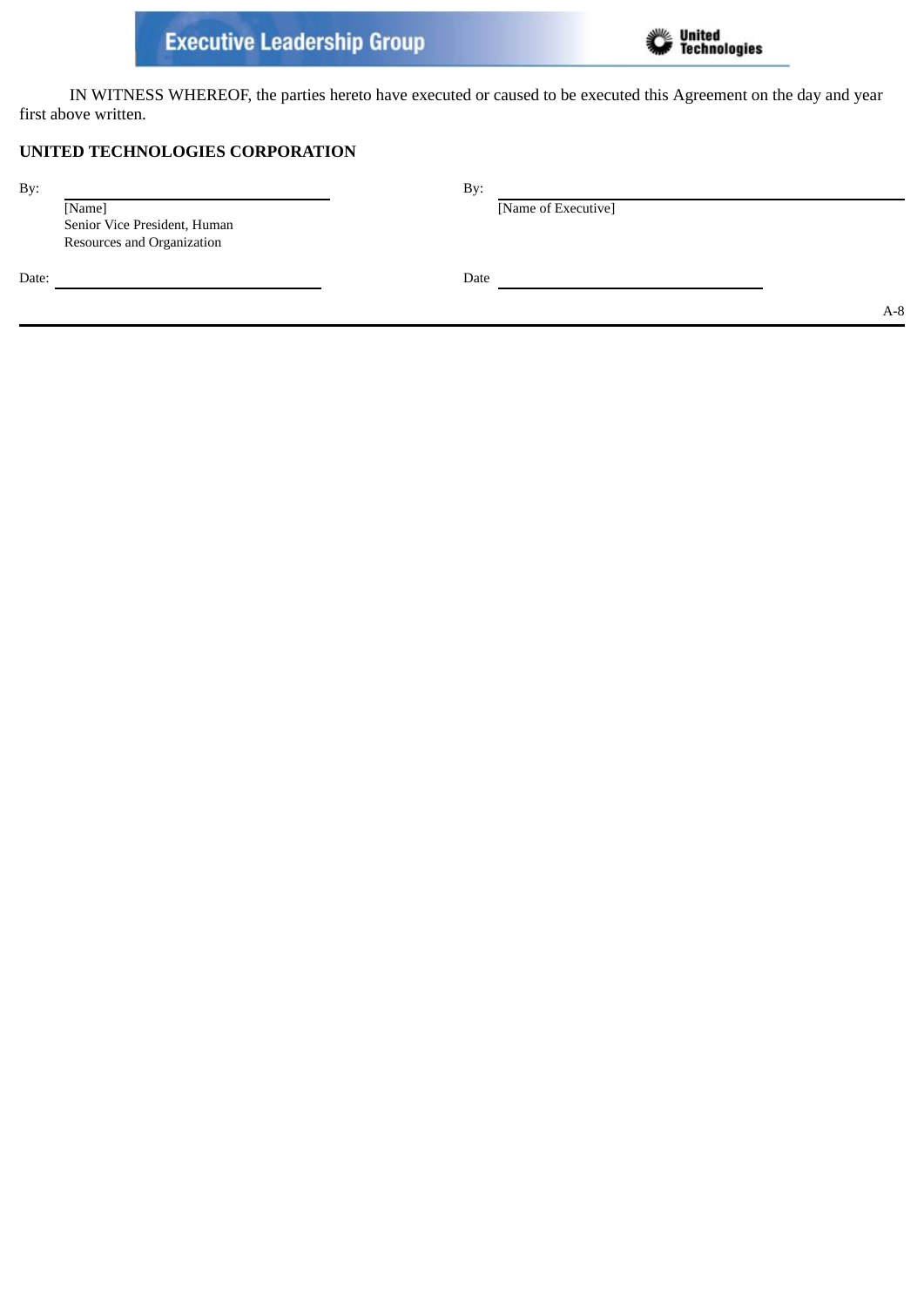## **United Technologies Corporation Long-Term Incentive Plan**

## **Executive Leadership Group Restricted Stock Unit Retention Award**

# *Schedule of Terms*

*(Rev. May 2016)*

This Schedule of Terms describes the material features of the recipient's Executive Leadership Group Restricted Stock Unit Retention Award (the "ELG RSU Retention Award" or the "ELG RSU Award") granted under the United Technologies Corporation Long-Term Incentive Plan as amended and restated effective April 28, 2014 (the "LTIP"). The Award is subject to this Schedule of Terms, the terms, definitions, and provisions of the LTIP, and the terms and conditions of the ELG Program.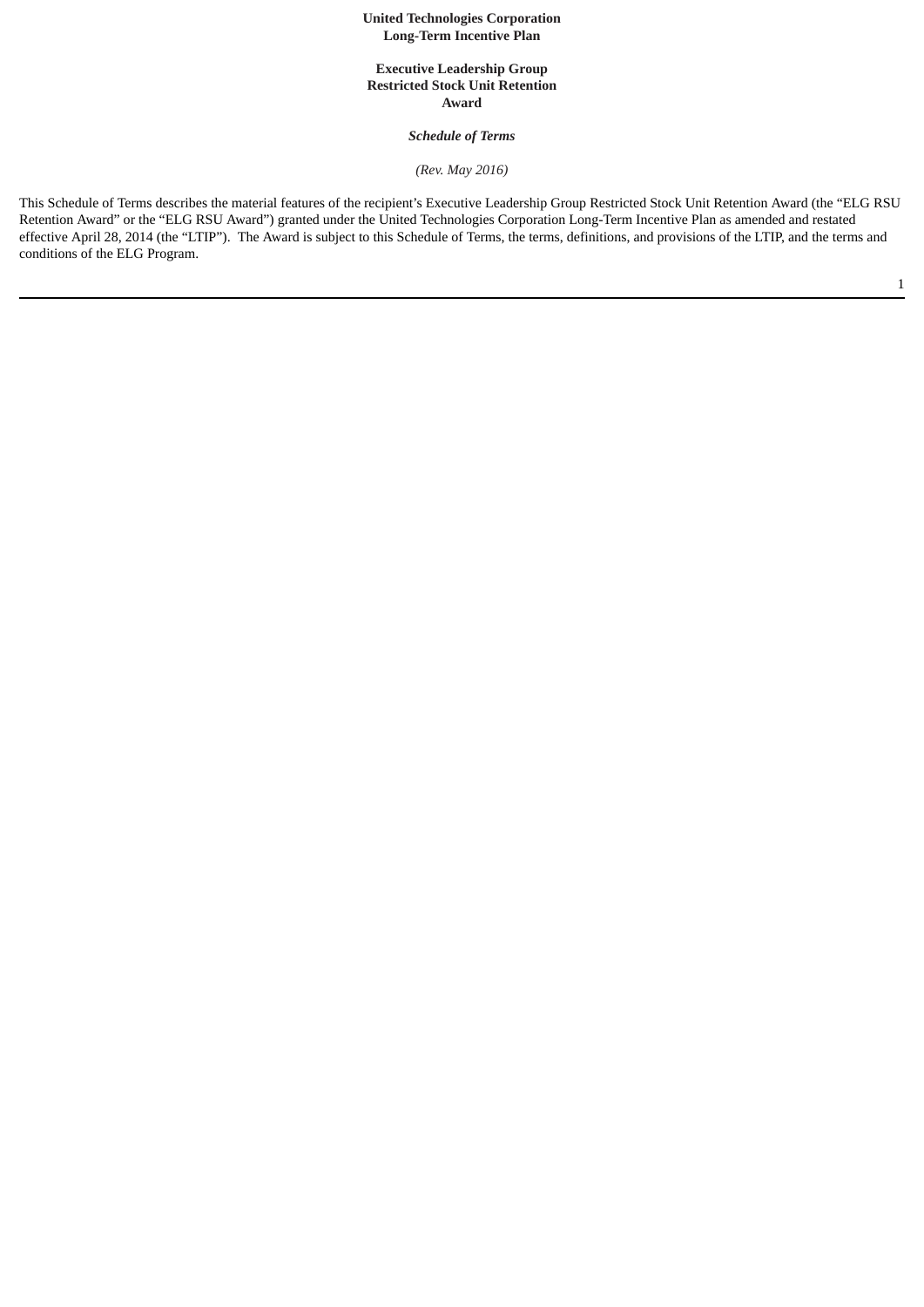United Technologies Corporation (the "Corporation") has awarded the Executive designated in the Award Statement (the "Recipient" or the "Executive"), who has accepted membership in the Corporation's Executive Leadership Group (the "ELG"), with Restricted Stock Units (the "ELG RSU Retention Award" or the "ELG RSU Award") pursuant to the United Technologies Corporation Long-Term Incentive Plan as amended and restated on April 28, 2014 (the "LTIP").

## **Restricted Stock Unit**

A Restricted Stock Unit (an "RSU") is equal in value to one share of Common Stock of the Corporation ("Common Stock"). RSUs are convertible into shares of Common Stock if the Recipient remains a member of the ELG and experiences a Qualifying Separation from the Company with at least three years of ELG service (see "Vesting" below). "Company" means the Corporation, its subsidiaries, divisions and affiliates.

## **Acknowledgement and Acceptance of Award**

The number of RSUs awarded is set forth in the Award Statement. The Recipient must acknowledge and accept the terms and conditions of the ELG RSU Award by signing and returning the appropriate portion of the Award Statement to the Stock Plan Administrator, or the ELG RSU Award will be forfeited.

## **Vesting**

RSUs vest upon Qualifying Separation from the Company with completion of at least three years of service as a member of the ELG (the "Vesting Date"). A "Qualifying Separation" means and includes a Mutually Agreeable Termination, a Change-in-Control Termination or retirement at age 62 or later, as defined below. Vesting is subject to entering into the ELG RSU Retention Award Vesting Agreement set forth in Attachment A of this Schedule of Terms (or similar form at the sole discretion of the Corporation) and continued compliance with ELG covenants.

In the event of certain types of misconduct, Awards may be forfeited, including vested Awards and gains realized from prior Awards. See "Forfeiture of Award."

## **No shareowner rights**

An RSU is the right to receive a share of Common Stock in the future, subject to continued employment and membership in the ELG. The holder of an RSU has no voting, dividend or other rights accorded to owners of Common Stock.

#### **Conversion of RSUs**

RSUs will be converted into shares of Common Stock, effective as of the Vesting Date. The converted shares will be unrestricted and freely transferable.

### **Dividend Equivalents**

Although the Recipient will not receive dividend payments in respect of RSUs, each RSU will be credited with an amount equal to the dividend paid on a share of Common Stock, resulting in additional RSUs credited to the Recipient equal in value to the number of RSUs held multiplied by the dividend paid on a share of Common Stock.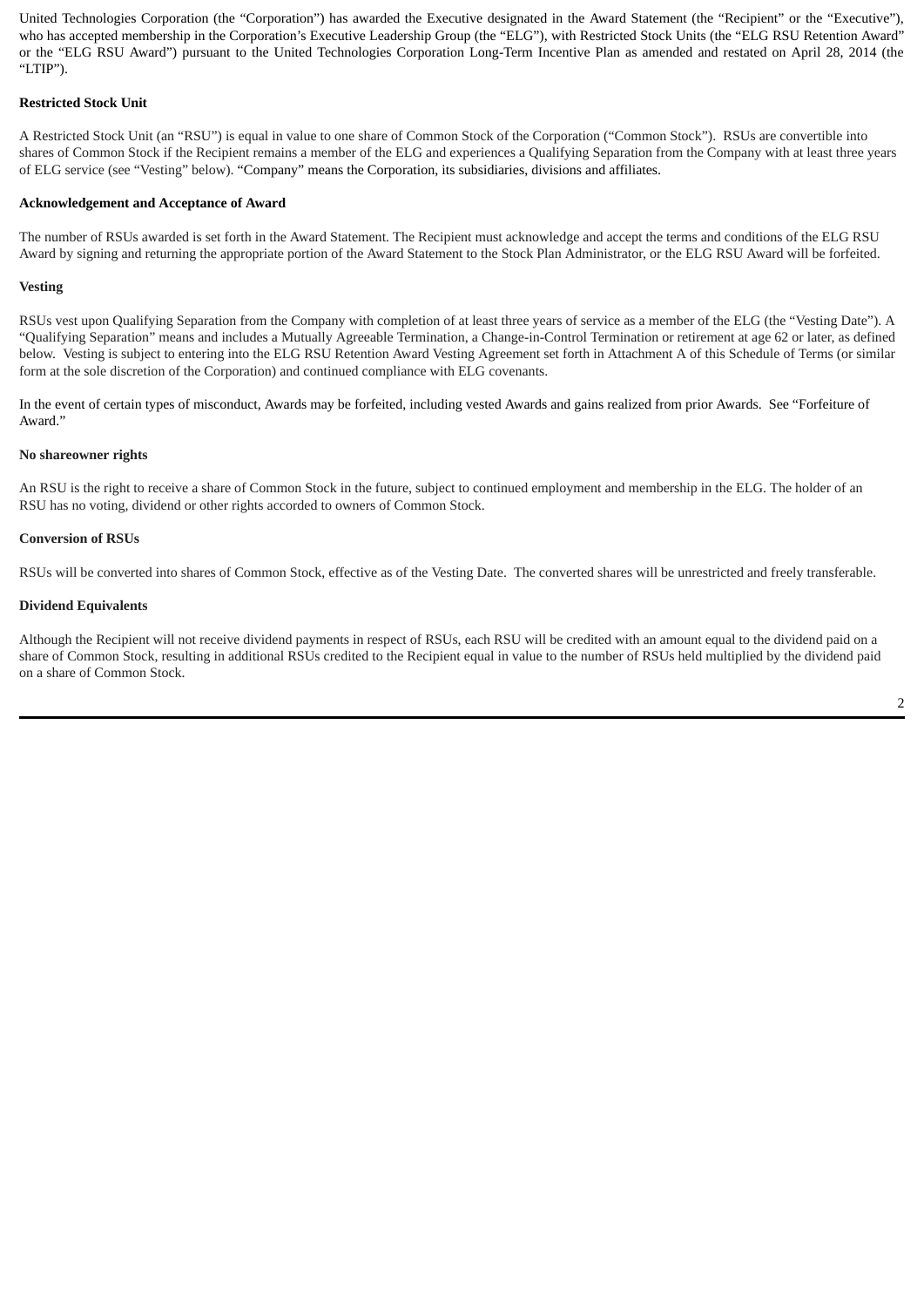# **Death**

If the Recipient dies while an active employee of the Company, RSUs will vest and be converted to shares of Common Stock effective as of the date of death. The shares will be delivered to the estate of the Recipient as soon as administratively practicable.

# **Adjustments**

If the Corporation effects a subdivision or consolidation of shares of Common Stock or other capital adjust-ment, the number of RSUs (and the number of shares of Common Stock that will be issued upon conversion) shall be adjusted in the same manner and to the same extent as all other shares of Common Stock of the Corporation. In the event of material changes in the capital structure of the Corporation resulting from: the payment of a special dividend (other than regular quarterly dividends) or other distributions to shareowners without receiving consideration therefore; the spin-off of a subsidiary; the sale of a substantial portion of the Corporation's assets; a merger or consolidation in which the Corporation is not the surviving entity; or other extraordinary nonrecurring events affecting the Corporation's capital structure and the value of Common Stock, equitable adjustments shall be made in the terms of outstanding Awards, including the number of RSUs and underlying shares of Common Stock as the Committee on Compensation and Executive Development of the Corporation's Board of Directors (the "Committee"), in its sole discretion, determines are necessary or appropriate to prevent an increase or decrease in the value of RSUs relative to Common Stock or the dilution or enlargement of the rights of recipients.

## **ELG Covenants**

Acceptance of the ELG RSU Award constitutes agreement and acceptance by the Recipient of the following ELG covenants:

## • Pre-Vesting Date Covenants

(a) During the period of the Recipient's employment, and following termination of employment, the Recipient agrees to protect and to not disclose "Company Information" until the information has become public (through no action on the part of the Recipient) or is no longer material or relevant to the Company.

"Company Information" means (i) confidential or proprietary information including without limitation information received from third parties under confidential or proprietary conditions; (ii) information subject to the Company's attorney-client or work-product privilege; and (iii) other technical, business or financial information, the use or disclosure of which might reasonably be construed to be contrary to the Company's interests.

(b) During the period of the Recipient's employment, and for a period of two years following termination of employment, the Recipient agrees to not initiate, cause or allow to be initiated (under those conditions which he or she controls) any action which would reasonably be expected to encourage or to induce any employee of the Company or any of its affiliated entities to leave the employ of the Company or its affiliated entities. In this regard, the Recipient agrees that he or she will not directly or indirectly recruit any executive or other employee of the Company or provide any information or make referrals to personnel recruitment agencies or other third parties in connection with executives of the Company and other employees.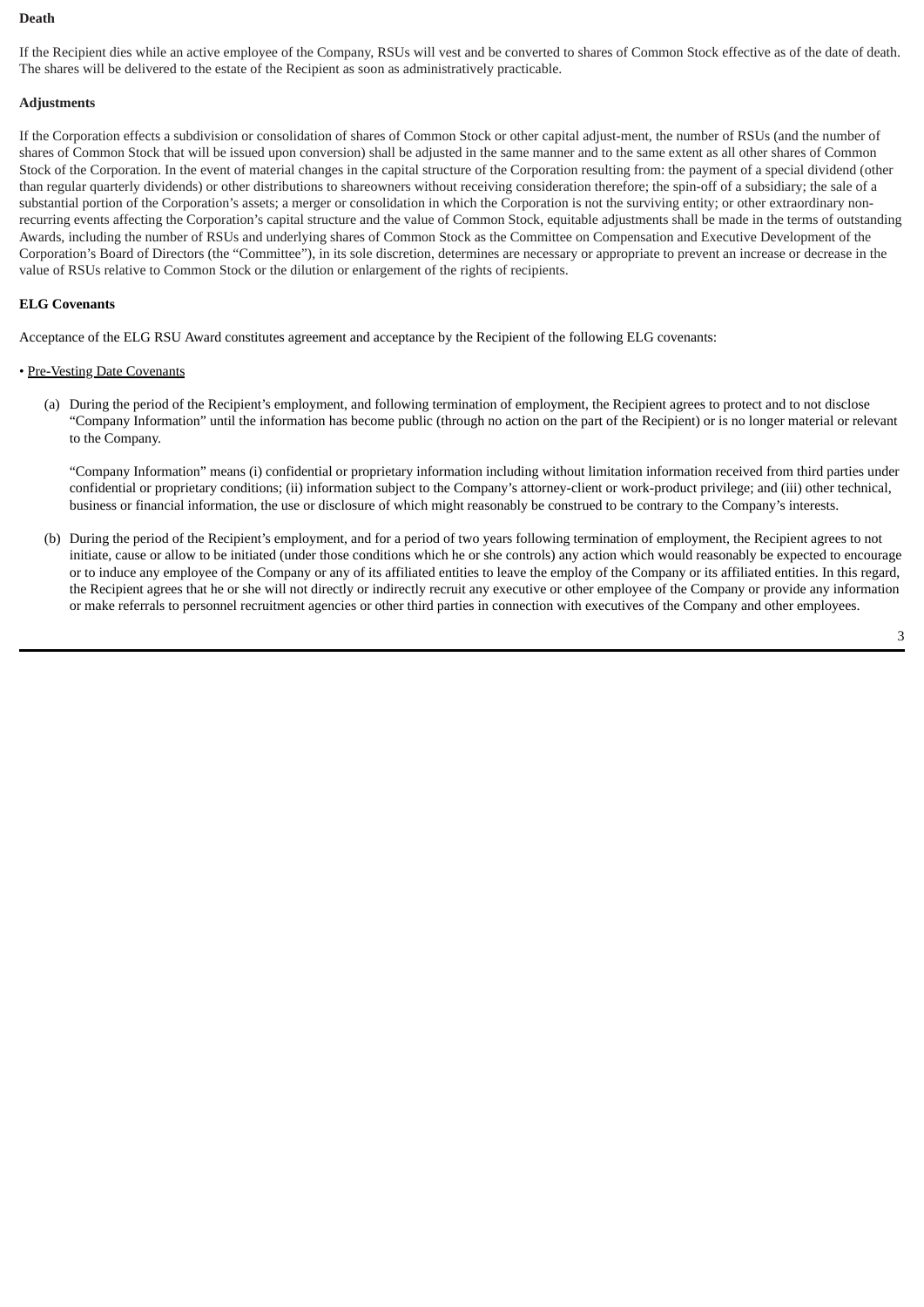#### • Post-Vesting Date Covenants

- (a) The Pre-Vesting Date Covenant described in (a) above remains in full effect and the Pre-Vesting Date Covenant described in (b) above will remain in effect for two years following the Vesting Date.
- (b) To further ensure the protection of Company Information, the Recipient agrees not to accept employment in any form (including entering into consulting relationships or similar arrangements) for a period of three years following the Vesting Date with any business that: (i) competes directly or indirectly with any of the Company's businesses; or (ii) is a material customer of or a material supplier to any of the Company's businesses unless the Recipient has obtained the written consent from the Executive Vice President & Chief Human Resources Officer (or the successor to such position), which consent shall be granted or withheld in his or her sole discretion. The Recipient agrees that the terms of this paragraph are reasonable. However, if any portion of this paragraph is held by competent authority to be unenforceable, this paragraph shall be deemed amended to limit its scope to the broadest scope that such authority determines is enforceable, and as so amended shall continue in effect. The Recipient acknowledges that the ELG RSU Retention Award shall constitute compensation in satisfaction of this covenant.
- (c) For a period of three years following the Vesting Date, the Recipient will not directly or indirectly, in any capacity or manner, make any statements of any kind (or cause, further, assist, solicit, encourage, support or participate in the foregoing), whether verbal, in writing, electronically transferred or otherwise, or disclose any items of information which, in either case are or may reasonably be construed to be derogatory, critical or adverse to the interests of the Company. The Recipient agrees that he or she will not disparage the Company, its executives, directors or products.

The ELG covenants set forth in this Schedule of Terms are in addition to other obligations and commitments of the ELG program, the terms and conditions of the LTIP and the Recipient's intellectual property agreement with the Company (and as each may be amended from time to time).

### **Forfeiture of Award**

The ELG RSU Retention Award will be forfeited if any of the following apply:

- **Membership** in the ELG ceases. While an employee of the Company, your membership in the ELG ceases for any reason.
- **Non-mutual termination.** You terminate employment and the Company wants to retain your services.
- **Violation of ELG Covenants.** You violate any of the ELG Covenants.
- **Self-dealing.** You engage in conduct which serves your own personal interests at the expense of the Company, or permit others to do so.
- **Financial restatement.** A restatement of financial results attributable to your actions, whether intentional or negligent.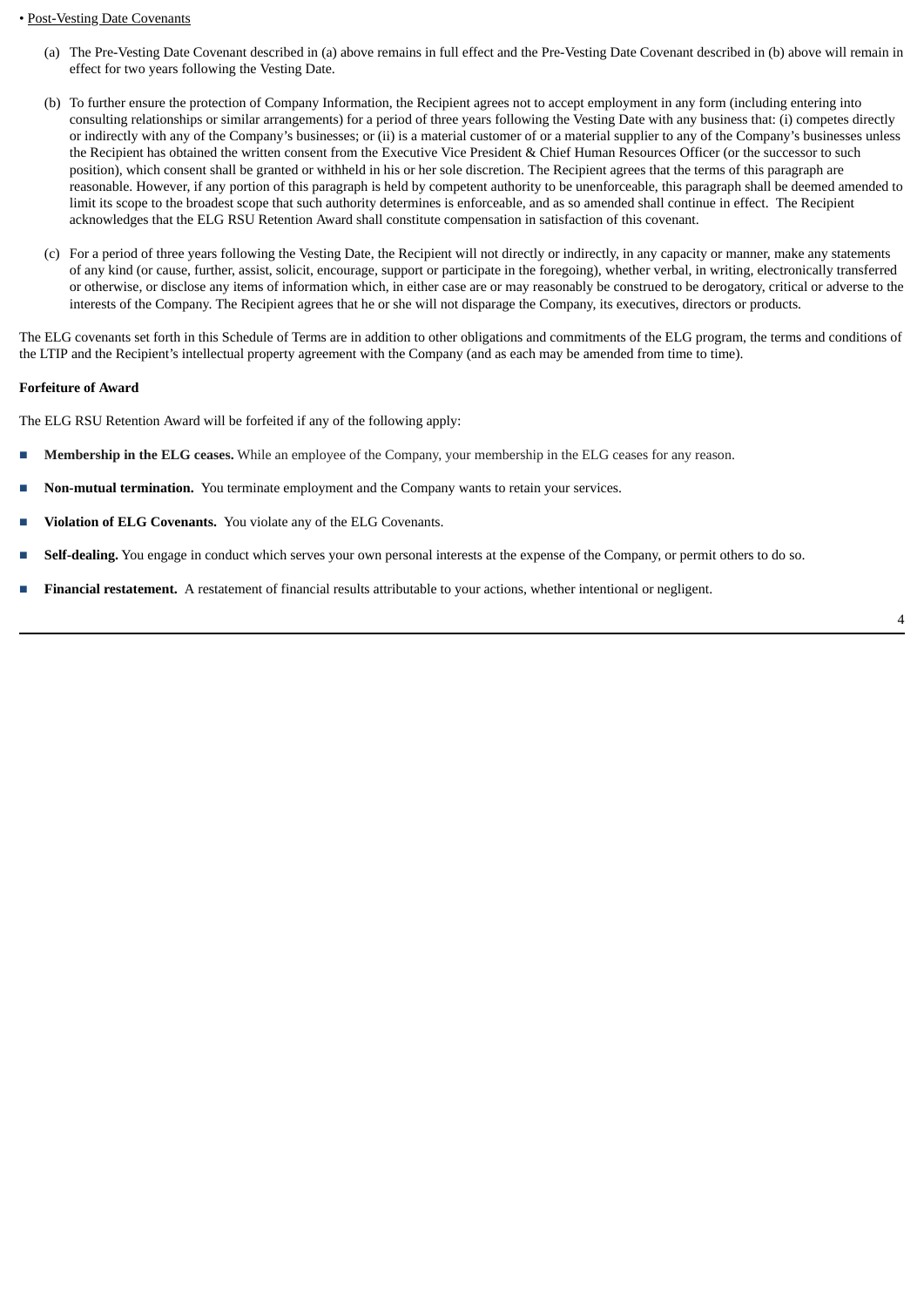- **Improper or criminal conduct.** Your discharge results from actions (or omissions) which you did not reasonably believe to be in the best interests of the Company. You must not engage in conduct that is fraudulent, dishonest, or violates federal, state or local law.
- **Termination for Cause.** Your termination results from facts or circumstances that constitute a Termination for Cause as defined herein; or if following termination, the Company determines within three years that you engaged in conduct that would have constituted the basis for a Termination for Cause.

The LTIP also provides for the recoupment of gains previously realized from LTIP awards, including the ELG RSU Retention Award, in the event of certain types of misconduct.

## **Definitions**

The following terms shall have the following meanings for purposes of the Executive Leadership Group RSU Retention Award:

- (a) "Qualifying Separation" means and includes a Mutually Agreeable Termination, a Change-in-Control Termination, or retirement at age 62 or later.
- (b) "Mutually Agreeable Termination" means a decision by the Company, in its sole discretion, to terminate the Executive's employment with the Company as a result of circumstances described in this paragraph and the Executive's acknowledgment and agreement that his/her employment will end as a result of such circumstances. Circumstances that may result in a Mutually Agreeable Termination include management realignment, change in business conditions or priorities, the sale or elimination of the Executive's business unit or any other change in business circumstances that materially and adversely affects the Executive's role within the Company or such circumstances that preclude continued employment at the ELG level, in all cases as determined by the Executive Vice President & Chief Human Resources Officer. Neither a unilateral voluntary resignation nor a Termination for Cause will constitute a Mutually Agreeable Termination.
- (c) "Change-in-Control Termination" means either the involuntary termination of the Executive's employment by the Company (other than a Termination for Cause) or the voluntary resignation by the Executive for Good Reason within 24 months following a Change-in-Control.
- (d) "Change-in-Control" shall mean any of the following events:
	- 1. The acquisition by any individual, entity or group (within the meaning of Section 13(d)(3) or 14(d)(2) of the Exchange Act (a "Person")) of beneficial ownership (within the meaning of Rule 13d-3 promulgated under the Exchange Act) of 20% or more of the then-outstanding Shares of Common Stock plus any other outstanding shares of stock of the Corporation entitled to vote in the election of directors (the "Outstanding Corporation Voting Securities"); provided, however, that the Corporation and any employee benefit plan (or related trust) sponsored by it shall not be deemed to be a Person; or
	- 2. A change in the composition of the Board such that the individuals who constitute the Board (the "Incumbent Board") cease for any reason to constitute at least a majority of the Board. For this purpose, any individual whose election or nomination for election by the Corporation's shareowners was approved by a vote of at least two-thirds of the directors then comprising the Incumbent Board shall be considered a member of the Incumbent Board; or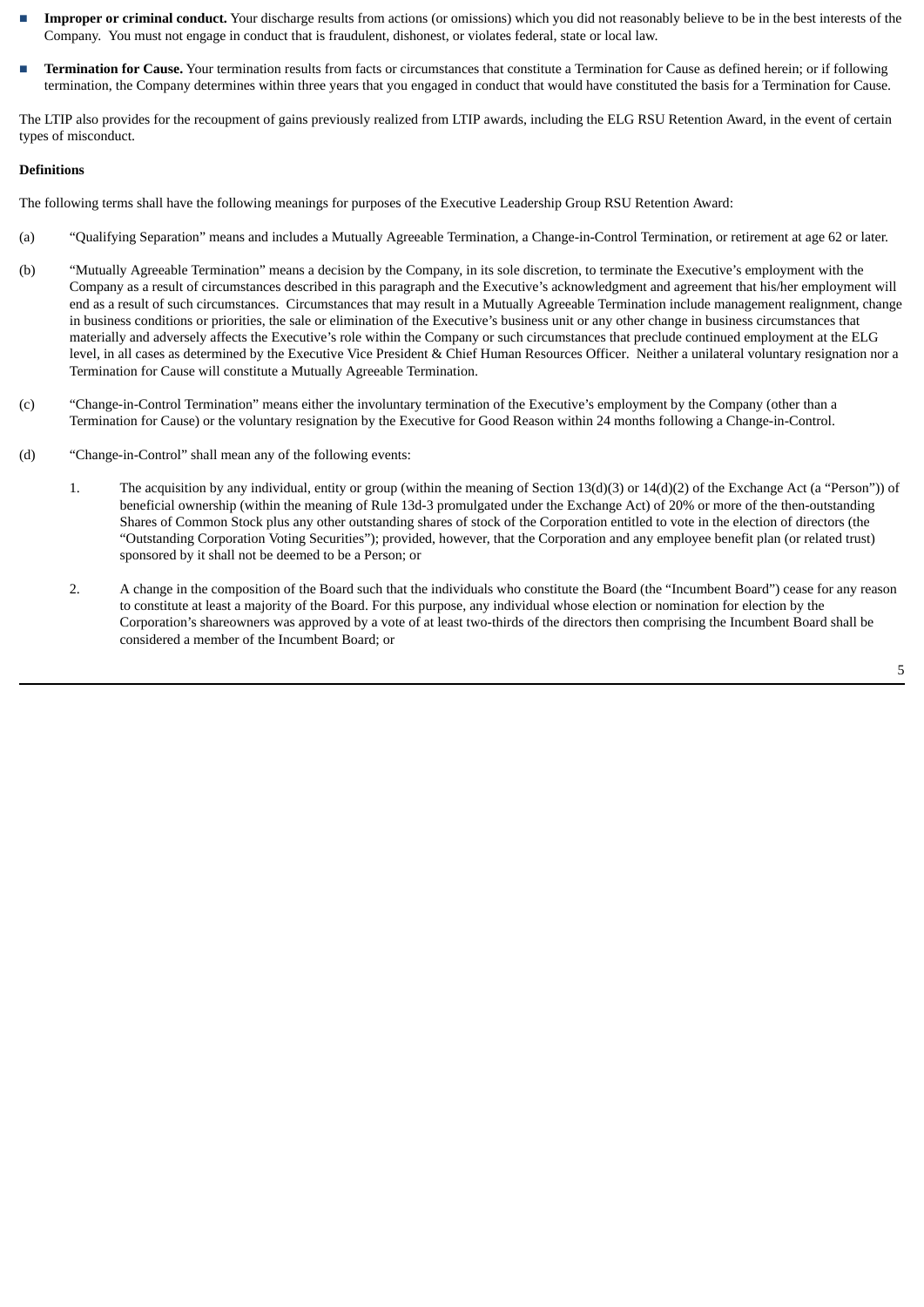- 3. The consummation of a reorganization, merger, statutory share exchange or consolidation or similar corporate transaction involving the Corporation or any of its Subsidiaries or a sale or other disposition of substantially all of the assets of the Corporation or a material acquisition of assets or stock of another entity by the Corporation or any of its Subsidiaries, (each, a "Business Combination") if:
	- a. the individuals and entities that were the beneficial owners of the Outstanding Corporation Voting Securities immediately prior to such Business Combination do not beneficially own, directly or indirectly, more than 50% of the then-outstanding shares of stock and the combined voting power of the then-outstanding voting securities of the corporation resulting from such Business Combination; or
	- b. a Person beneficially owns, directly or indirectly, 20% or more of the then-outstanding shares of stock of the corporation resulting from such Business Combination; or
	- c. members of the Incumbent Board do not comprise at least a majority of the members of the board of directors of the corporation resulting from such Business Combination; or
- 4. A complete liquidation or dissolution of the Corporation.

If an Award is determined to be subject to Section 409A of the Code, the payment or settlement of the Award shall accelerate upon a Change-in-Control only if the event also constitutes a "change in ownership," "change in effective control," or "change in the ownership of a substantial portion of the Corporation's assets" as defined under Section 409A of the Code. Any adjustment to the Award that does not affect the Award's status under Section 409A (including, but not limited to, accelerated vesting or adjustment of the amount of the Award) may occur upon a Change-in-Control as defined herein without regard to this paragraph, even if the event does not constitute a Change-in-Control under Section 409A.

- (e) "Good Reason" means voluntary termination of the Executive's employment within twenty-four (24) months of a Change-in-Control *and* the occurrence of any one or more of the following:
	- 1. The assignment of the Executive to a position that is materially inconsistent with the Executive's authorities, duties, responsibilities, and status (including reporting relationships) as an employee of the Company, or a material reduction or change in the nature or status of the Executive's authorities, duties, or responsibilities from those in effect immediately preceding a Change-in-Control;
	- 2. The Company requires the Executive to be based at a location which is at least fifty (50) miles further from the Executive's current primary residence than such residence is from the Executive's current job location, except for required travel on Company business to an extent substantially consistent with the Executive's business obligations immediately preceding the Change-in-Control;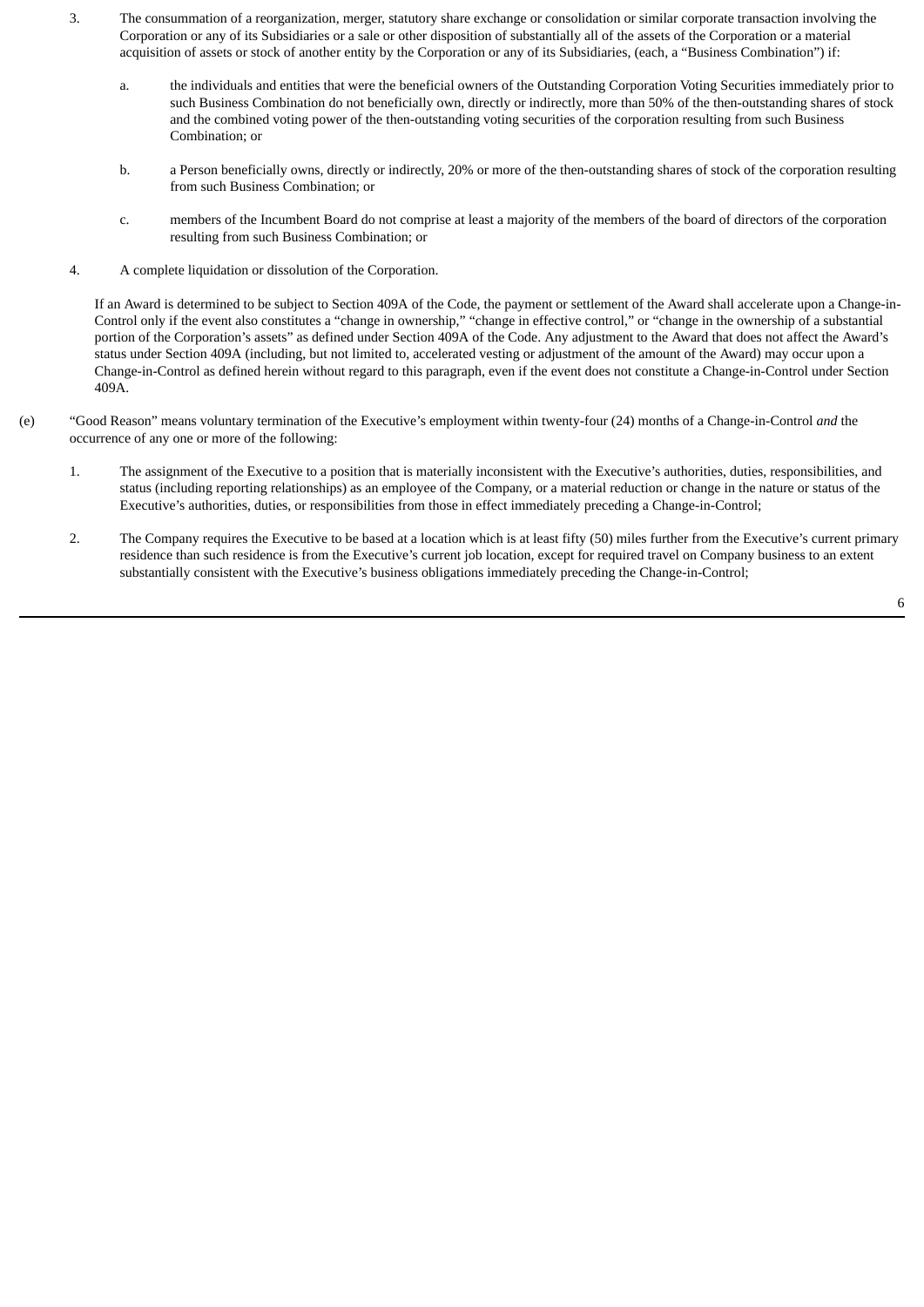- 3. A reduction by the Company in the Executive's Base Salary in effect on the date preceding the Change-in-Control;
- 4. A material reduction in the Executive's level of participation in any of the Company's short- and/or long-term incentive compensation plans, employee benefit or retirement plans, policies, practices, or arrangements in which the Executive participates from the levels in place during the fiscal year immediately preceding the Change-in-Control; provided, however, that reductions in the levels of participation in any such plans shall not be deemed to be "Good Reason" if the Executive's reduced level of participation in each such program remains substantially consistent with the average level of participation of other executives who have positions commensurate with the Executive's position; or
- 5. The failure of the Company to obtain a satisfactory agreement from any successor to the Company to assume and agree to perform its obligations under this Agreement.
- (f) "Termination for Cause" means a decision by the Company to terminate the Executive's employment for (i) violation of an ELG covenant, (ii) conduct involving a felony criminal offense under U.S. federal or state law or an equivalent violation of the laws of any other country, (iii) dishonesty, fraud, self-dealing, or material violations of civil law in the course of fulfilling the Executive's employment duties; (iv) breach of the Executive's intellectual property agreement or other written agreement with the Company; or (v) willful misconduct injurious to the Company, as determined by the Committee.

#### **Change-in-Control**

In the event of a Change-in-Control or restructuring of the Corporation, the Committee may, in its sole discretion, take certain actions with respect to outstanding Awards to assure fair and equitable treatment of LTIP Award recipients. Such actions may include the acceleration of the Vesting Date; offering to purchase an outstanding Award from the holder for its equivalent cash value (as determined by the Committee); or providing for other adjustments or modifications to outstanding Awards as the Committee may deem appropriate.

### **Awards Not to Affect or Be Affected by Certain Transactions**

RSU Awards shall not in any way affect the right or power of the Corporation or its shareowners to effect: (a) any or all adjustments, recapitalizations, reorganizations or other changes in the Corporation's capital structure or its business; (b) any merger or consolidation of the Corporation; (c) any issue of bonds, debentures, shares of stock preferred to, or otherwise affecting the Common Stock of the Corporation or the rights of the holders of such Common Stock; (d) the dissolution or liquidation of the Corporation; (e) any sale or transfer of all or any part of its assets or business; or (f) any other corporate act or proceeding.

## **Right of Offset**

The ELG RSU Retention Award will be offset and reduced by the full amount (if any) of cash severance benefits that the Recipient may separately be entitled to receive from the Company based on any employment agreement, contractual obligation, or statutory scheme, including mandated termination indemnities or similar benefits.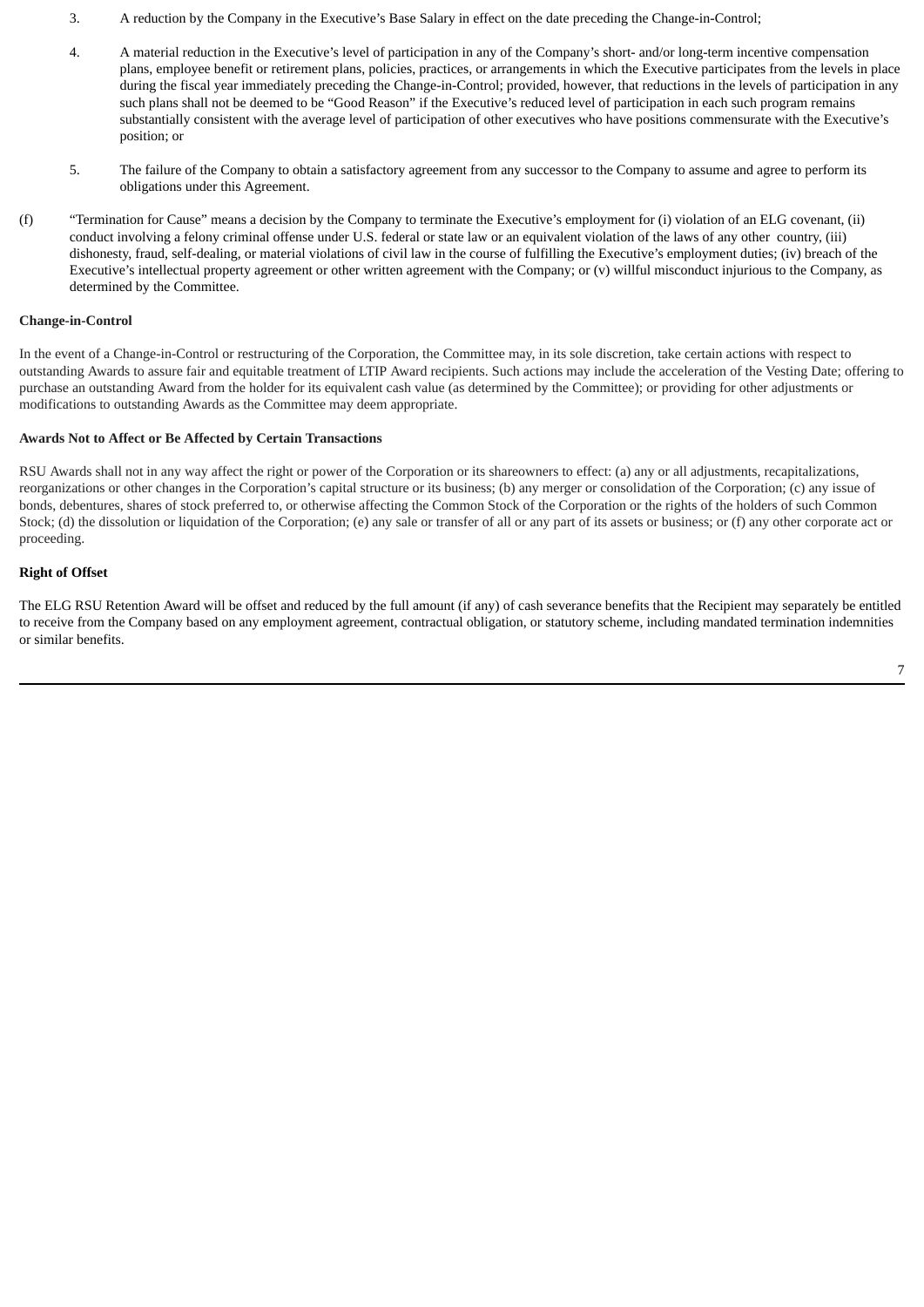#### **Taxes/Withholding**

Recipient is responsible for all income taxes, social insurance, payroll tax, payment on account or other tax-related items attributable to any Award ("Tax-Related Items"). The closing price of Common Stock on the New York Stock Exchange on the vesting date will be used to calculate income realized from the vesting of RSUs. The Company shall take such steps as are appropriate to satisfy the obligations with regard to Tax-Related Items. The Company shall have the right to deduct directly from any payment or delivery of shares due to recipient or from recipient's regular compensation to effect compliance with all Tax-Related Items including withholding and reporting with respect to the vesting of any RSU. Acceptance of an Award constitutes affirmative consent by recipient to such withholding. Recipient acknowledges that the ultimate liability for all Tax-Related Items is and remains recipient's responsibility and may exceed the amount actually withheld by the Company. Further, if recipient has become subject to tax in more than one jurisdiction between the date of grant and the date of any relevant taxable event, recipient acknowledges that the Company may be required to withhold or account for Tax-Related Items in more than one jurisdiction. In those countries where there is no withholding on account of such Tax-Related Items, recipients must pay the appro-priate taxes as required by any country where they are subject to tax. In those instances where Company is required to calculate and remit withholding on Tax-Related Items after shares have already been delivered, recipient shall pay the Company any amount of Tax-Related Items that Company is required to account for. The Company may refuse to distribute an Award if Recipient fails to comply with his or her obligations in connection with Tax-Related Items.

### **Vesting / Taxes Due**

If recipient is subject to tax in the U.S., the value of the Award as of the Vesting Date will be subject to FICA withholding in that same calendar year. If recipient is responsible for a Tax-Related Item in a country outside the U.S. ("Foreign Country") and if pursuant to the rules regarding such Tax-Related Item in such Foreign Country, recipient will be liable for such Tax-Related Item prior to the date that recipient is issued shares pursuant to this Award, the Committee, in its discretion, may accelerate vesting and settlement of a portion of the Award to the extent necessary to pay the foreign Tax-Related Items due (and any applicable U.S. income taxes due as a result of the acceleration of vesting and settlement) but only if such acceleration does not result in taxation under Section 409A (as permitted under Treasury Regulation Section 1.409A-3(j)(4)(xi)).

#### **Nonassignability**

Unless otherwise prescribed by the Committee, no assignment or transfer of any right or interest of a Recipient in any RSU, whether voluntary or involuntary, by operation of law or otherwise, shall be permitted except by will or the laws of descent and distribution. Any attempt to assign such rights or interest shall be void and without force or effect.

## **Nature of Payments**

All Awards made pursuant to the LTIP are in consideration of services performed for the Company. Any gains realized pursuant to such Awards constitute a special incentive payment to the Recipient and shall not be taken into account as compensation for purposes of any of the employee benefit plans of the Company. RSUs will not be funded by the Corporation. In this regard, a Recipient's rights to RSUs are those of a general unsecured creditor of the Corporation.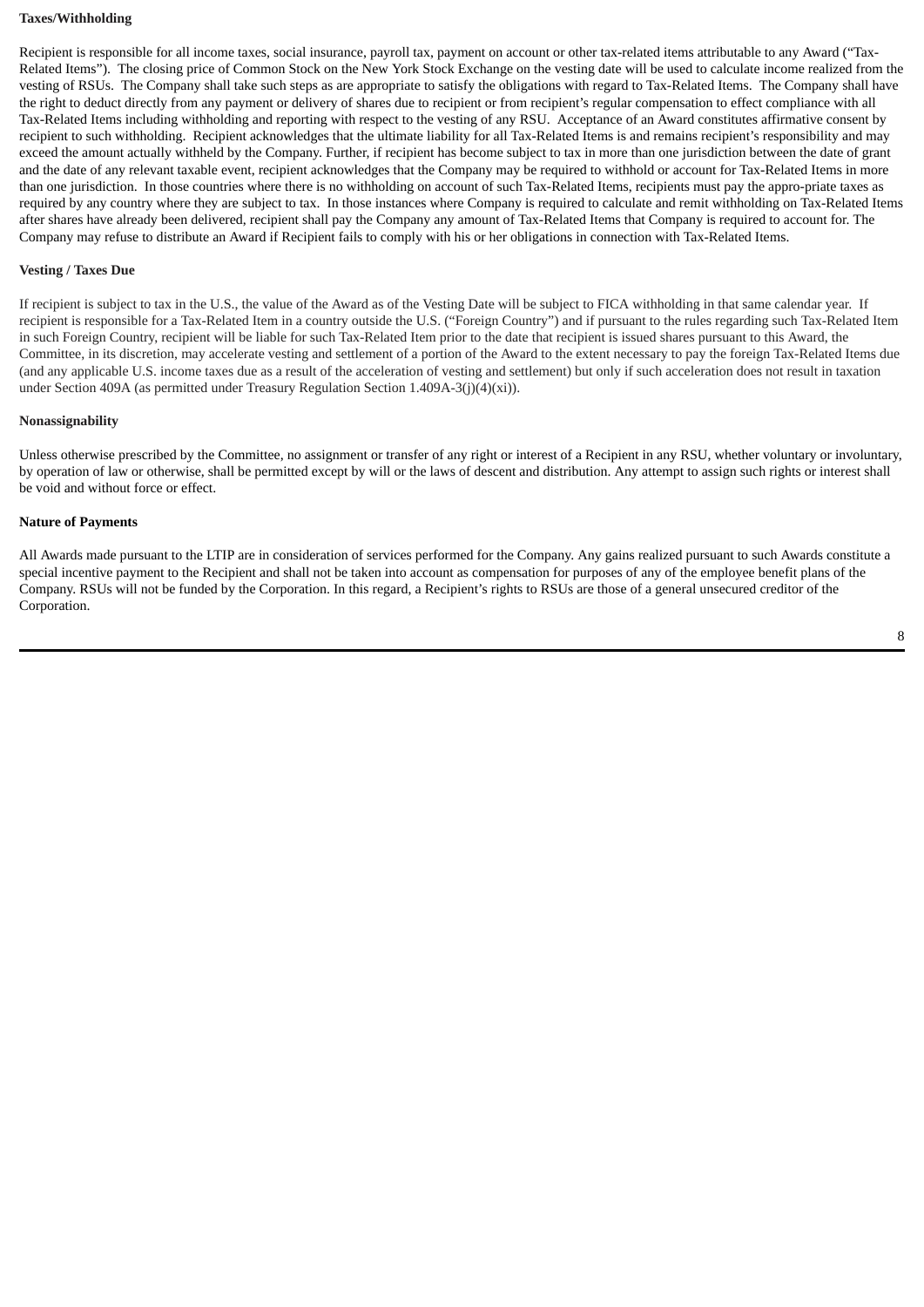## **Right of Discharge Reserved**

Nothing in the LTIP or in any RSU Award shall confer upon any recipient the right to continued employment or service for any period of time, or affect any right that the Company may have to terminate the employment or service of such recipient at any time for any reason.

# **Administration**

Awards granted pursuant to the LTIP shall be interpreted and administered by the Committee. The Committee shall establish such procedures as it deems necessary and appropriate to administer Awards in a manner that is consistent with the terms of the LTIP. The Committee's decision on any matter related to an Award shall be binding and conclusive.

Under the LTIP, subject to certain limitations, the Committee has delegated to the Chief Executive Officer the authority to grant Awards, and has further delegated the authority to administer and interpret Awards to the Executive Vice President & Chief Human Resources Officer, and to such subordinates as he or she may further delegate. Awards to employees of the Company who are either reporting persons under Section 16 of the Securities Exchange Act of 1934 ("Insiders") or members of the Company's Executive Leadership Group will be granted, administered, and interpreted exclusively by the Committee.

## **Data Privacy**

The Corporation maintains electronic records for the purpose of administering the LTIP and individual Awards. In the normal course of plan administration, electronic data may be transferred to different sites within the Company and to outside service providers. Acceptance of an Award constitutes consent by the recipient to the collection, use, processing, transmission, and holding of personal data, in electronic or other form, as required for the implementation, administration, and management of this Award and the LTIP by the Company or its third party administrators within or outside the country in which the recipient resides or works. All such collection, use, processing, transmission, and holding of data will comply with applicable privacy protection requirements.

#### **Government Contract Compliance**

The Company's Policy on "Business Ethics and Conduct in Contracting with the United States Gov-ernment" calls for compliance with the letter and spirit of government contracting laws and regulations. In the event of a violation of government contracting laws or regulations, the Committee reserves the right to revoke any outstanding Award.

#### **Interpretations**

This Schedule of Terms and each Award Statement are subject in all respects to the terms of the LTIP and ELG Program materials. In the event that any provision of this Schedule of Terms or any Award Statement is inconsistent with the terms of the LTIP or ELG Program materials, the terms of the LTIP and ELG Program materials shall govern. The ELG Program materials may impose additional obligations or restrictions beyond the terms of the LTIP. Any question of administration or interpretation arising under the Schedule of Terms or any Award Statement shall be determined by the Committee or its delegate, and such determination shall be final and conclusive upon all parties in interest. If this Schedule of Terms or any other document related to this Award is translated into a language other than English and a conflict arises between the English and translated version, the English version will control.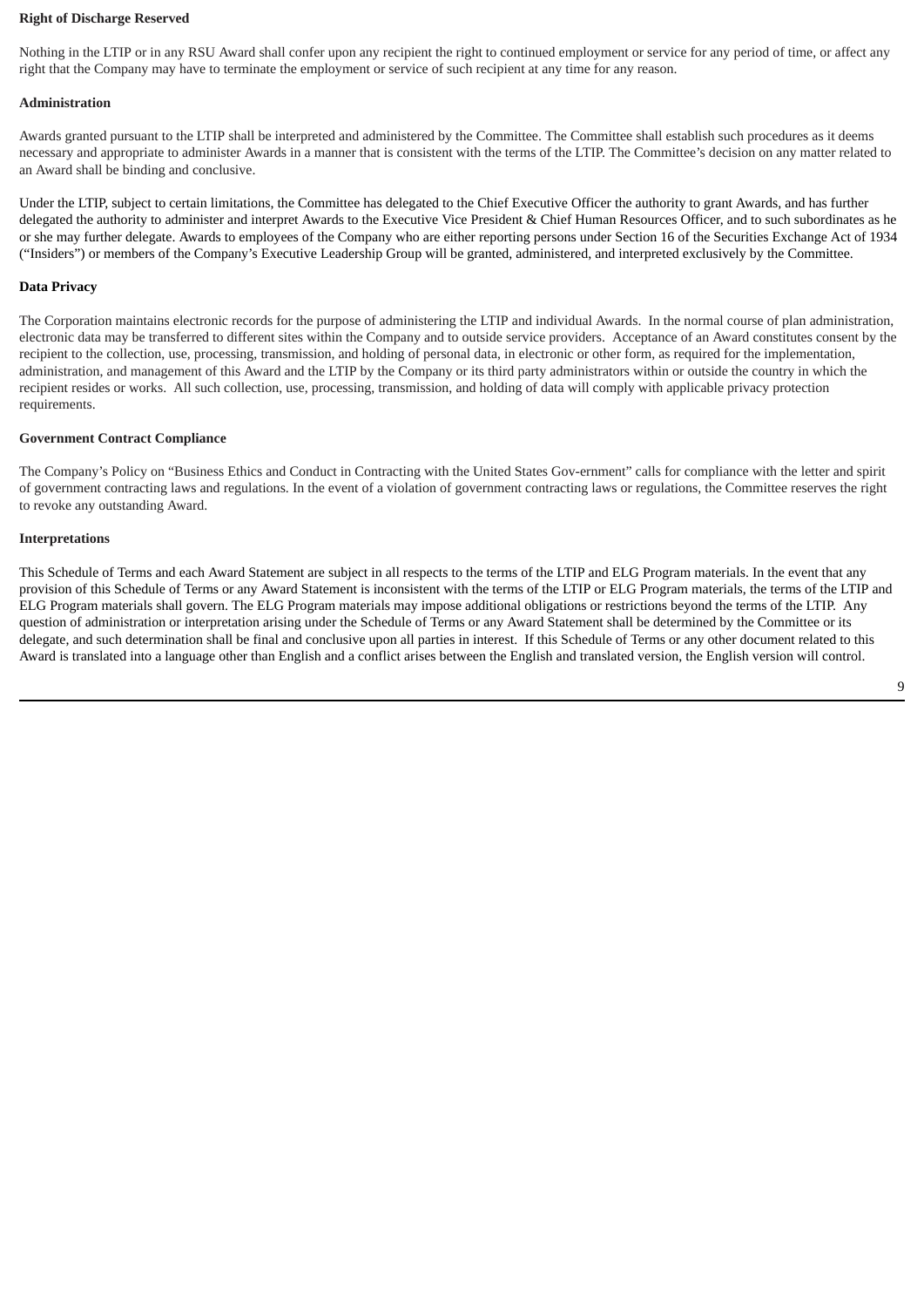## **Governing Law**

The LTIP, this Schedule of Terms and the Award Statement shall be governed by and construed in accordance with the laws of the State of Delaware.

## **Additional Information**

Questions concerning the LTIP or Awards and requests for Plan documents shall be directed to:

Stock Plan Administrator stockoptionplans@utc.com

or

United Technologies Corporation Attn: Stock Plan Administrator 4 Farm Springs, M/S 4FS-2 Farmington, CT 06032

The Corporation and/or its approved Stock Plan Administrator will send any Award-related communications to the Recipient's email address or physical address on record. It is the responsibility of the Recipient to ensure that both the e-mail and physical address on record are up-to-date and accurate at all times to ensure delivery of Award-related communications.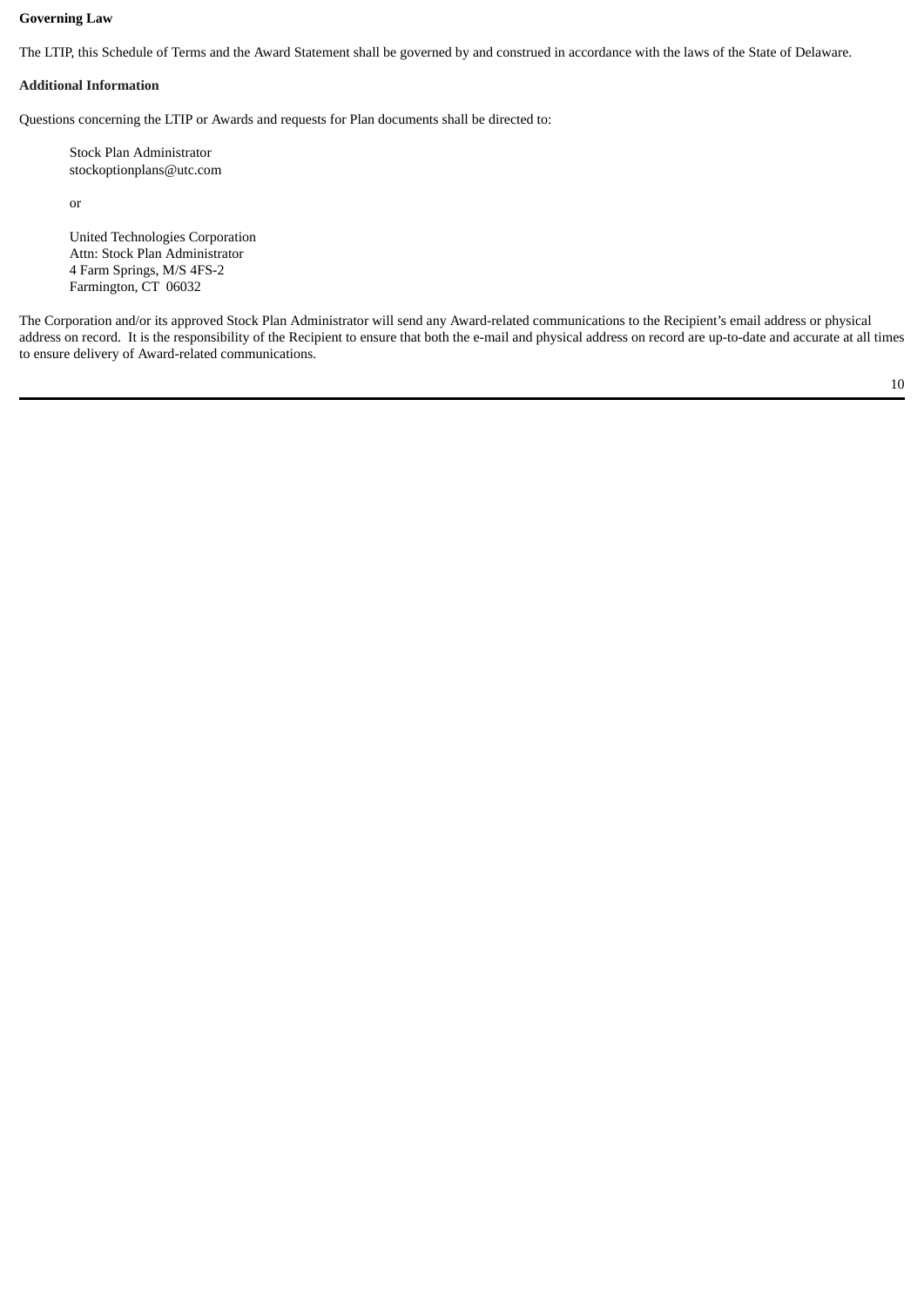

# **ELG RSU RETENTION AWARD VESTING AGREEMENT**

This VESTING AGREEMENT, is entered into between \_\_\_\_\_\_\_\_\_\_\_\_\_ (hereinafter, the "Executive"), and UNITED TECHNOLOGIES CORPORATION, a Delaware corporation, with an office and place of business at Farmington, Connecticut (United Technologies Corporation and all its subsidiaries, divisions and affiliates are hereinafter referred to as the "Company").

WHEREAS, the Executive and the Company agree that the Executive's employment with the Company will terminate; and

WHEREAS, the parties wish to set forth their mutual understanding concerning the terms and conditions relative to the termination of the Executive's employment with the Company; and

WHEREAS, the Executive has committed to membership in the Company's Executive Leadership Group (the "ELG"), which commitment signifies, among other things, the Executive's acceptance of the terms and conditions of the ELG Program, including, specifically, the terms and conditions of the ELG Restricted Stock Unit Retention Award (the "ELG RSU Award") set forth in the Schedule of Terms of such Award;

NOW, THEREFORE, it is hereby mutually agreed as follows:

1. (a) The Executive's employment with the Company will terminate effective \_\_\_\_\_\_\_\_\_\_\_ (the "Termination Date").

- (b) The parties agree that the termination of the Executive's employment is a Qualifying Separation, with completion of at least three years of service as an ELG member, entitling the Executive to vest in the ELG RSU Award (the "ELG RSU Retention Award") as of the later of the Executive's Termination Date or the date of this Agreement (the "Vesting Date"). Vesting is subject to continued compliance with the obligations set forth in Section 4 of this Agreement.
- 2. (a) Effective as of the Vesting Date, the number of ELG RSUs awarded, including dividend equivalents will convert into an equal number of shares of UTC Common Stock, less the number of shares withheld to pay taxes. The net number of shares will be transferred to an account in the Executive's name on the records of UTC's stock transfer agent, Computershare Trust Company. The Executive acknowledges **[his/her]** understanding that the vesting of this ELG RSU Award will occur in consideration of **[his/her]** agreements and obligations set forth in this Agreement and the ELG RSU Award.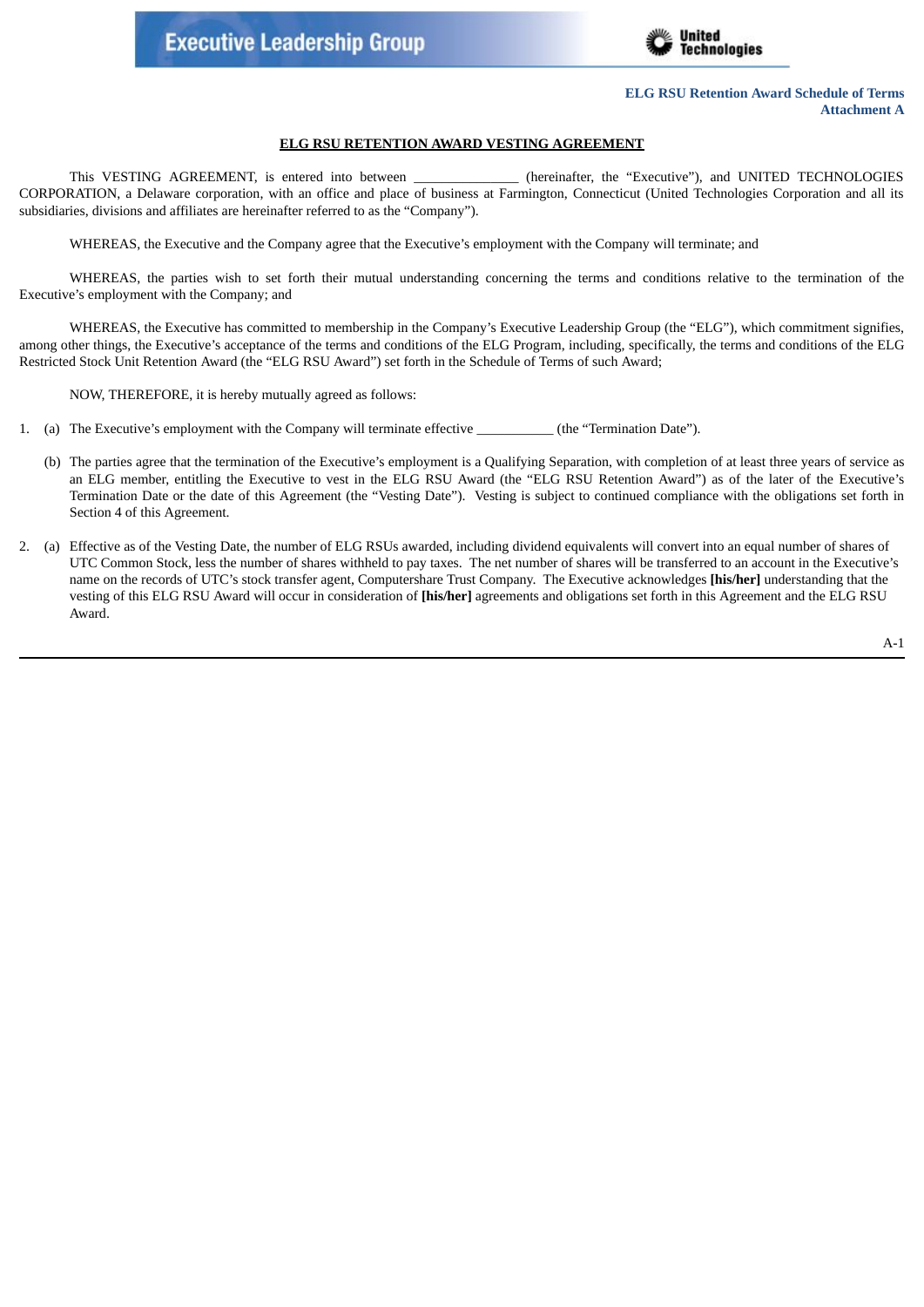

- (b) The Executive understands and agrees that the value of the ELG RSU Award will not be treated as compensation for any purpose under any of the retirement, savings, severance or other employee benefit plans in which **[he/she]** participated.
- 3. (a) The Executive hereby agrees to release the Company, its subsidiaries, divisions, present or former employees, officers and directors from all claims or demands the Executive may have arising from or related to **[his/her]** employment with the Company or the termination of that employment. This includes a release of any rights or claims the Executive may have under the Age Discrimination in Employment Act of 1967, as amended from time to time, which prohibits age discrimination in employment; Title VII of the Civil Rights Act of 1964, as amended, which prohibits discrimination in employment based on race, color, national origin, religion or sex; the Equal Pay Act, which prohibits paying men and women unequal pay for equal work; the Americans with Disabilities Act which prohibits discrimination on the basis of handicap; the Employee Retirement Income Security Act of 1974, as amended, which prohibits discrimination on the basis of eligibility to receive benefits and any other federal, state or local laws or regulations prohibiting employment discrimination. This release also includes a release by the Executive of any claims or actions for wrongful discharge based on statute, regulation, contract, tort, common or civil law or otherwise.
	- (b) This Release covers all claims based on any facts or events, whether known or unknown by the Executive that occurred on or before the effective date of this Agreement. The Executive will notify the Company of any claims that may arise after the effective date of this Agreement but before the Termination Date and ratify the release and waiver, effective as of the Termination Date, following resolution of any claims as a pre-condition to receiving the benefits provided for in Section 2 herein.
	- (c) This Release does not include a release of the Executive's rights to any pension, deferred compensation, health or similar benefits to which **[he/she]** may be entitled in accordance with the terms of the Company employee benefit plans in which **[he/she]** participated.
	- (d) Nothing in this Agreement shall be construed to prohibit the Executive from filing a charge with, or participating in, any investigation or proceeding by the U.S. Equal Employment Opportunity Commission (EEOC) or comparable governmental agency. The Executive agrees, however, to waive the right to recover monetary damages in any charge, complaint or lawsuit filed by **[him/her]** or on **[his/her]** behalf with respect any claims released in Section 3 of this Agreement.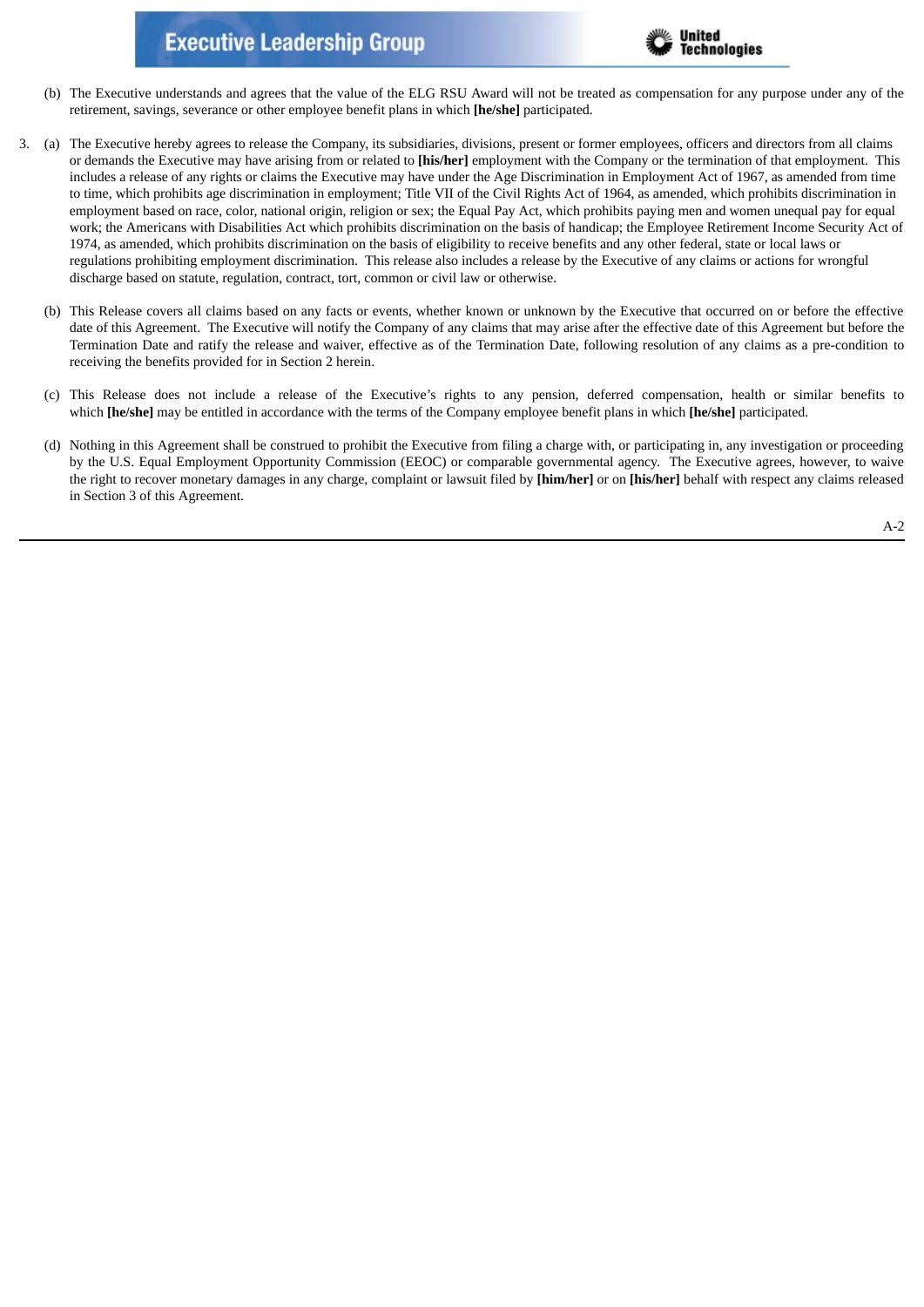

- (e) The Executive understands and agrees that the vesting and distribution of the ELG RSU Award distributed pursuant to this Agreement is in full and complete satisfaction of all obligations due **[him/her]** by the Company and that no other obligations are due **[him/her]** under the ELG Program. The Executive further aclnowledges that **[he/she]** shall not be entitled to any additional severance payments or payments in lieu of vacation, holiday or other fringe benefits under the ELG or any other Company program. The Executive further agrees that the ELG RSU Award shall be offset and reduced by the full amount (if any) of cash severance benefits that the Executive may separately be entitled to receive from the Company based on any employment agreement, contractual obligation or statutory scheme, including mandated termination indemnities or similar benefits.
- (f) Following the Termination Date, the Executive agrees that **[he/she]** will cooperate with the Company with respect to matters that involved **[him/her]** during the course of **[his/her]** employment if such cooperation is deemed necessary or appropriate by the Company.
- (g) The Executive agrees to resign from all committees, boards, associations and other organizations, both internal and external, to which the Executive currently belongs in **[his/her]** capacity as a Company executive, except as mutually agreed with the Company. Following the Termination Date, the Executive will be free to join boards and affiliate with organizations provided that such affiliation will not violate or conflict with any of **[his/her]** obligations set forth in Section 4 of this Agreement.
- (h) The Executive is encouraged, at **[his/her]** own expense, to consult with an attorney before signing this Agreement and acknowledges that **[he/she]** was offered sufficient time to consider it.
- (i) The Executive may revoke this Agreement within seven (7) days of the date of the Executive's signature. Revocation can be made by delivering a written notice of revocation to **[ \_\_\_\_ ]**, Executive Vice President & Chief Human Resources Officer, United Technologies Corporation, 10 Farm Springs, Farmington, CT 06032. For this revocation to be effective, **[\_\_\_\_]** must receive written notice no later than close of business on the seventh (7th) day after the Executive signs this Agreement. If the Executive revokes this Agreement, it shall not be effective or enforceable and the Executive will not vest in the ELG RSU Award or receive any other benefits described herein and agrees to immediately repay to the Company the value of any benefits provided prior to revocation.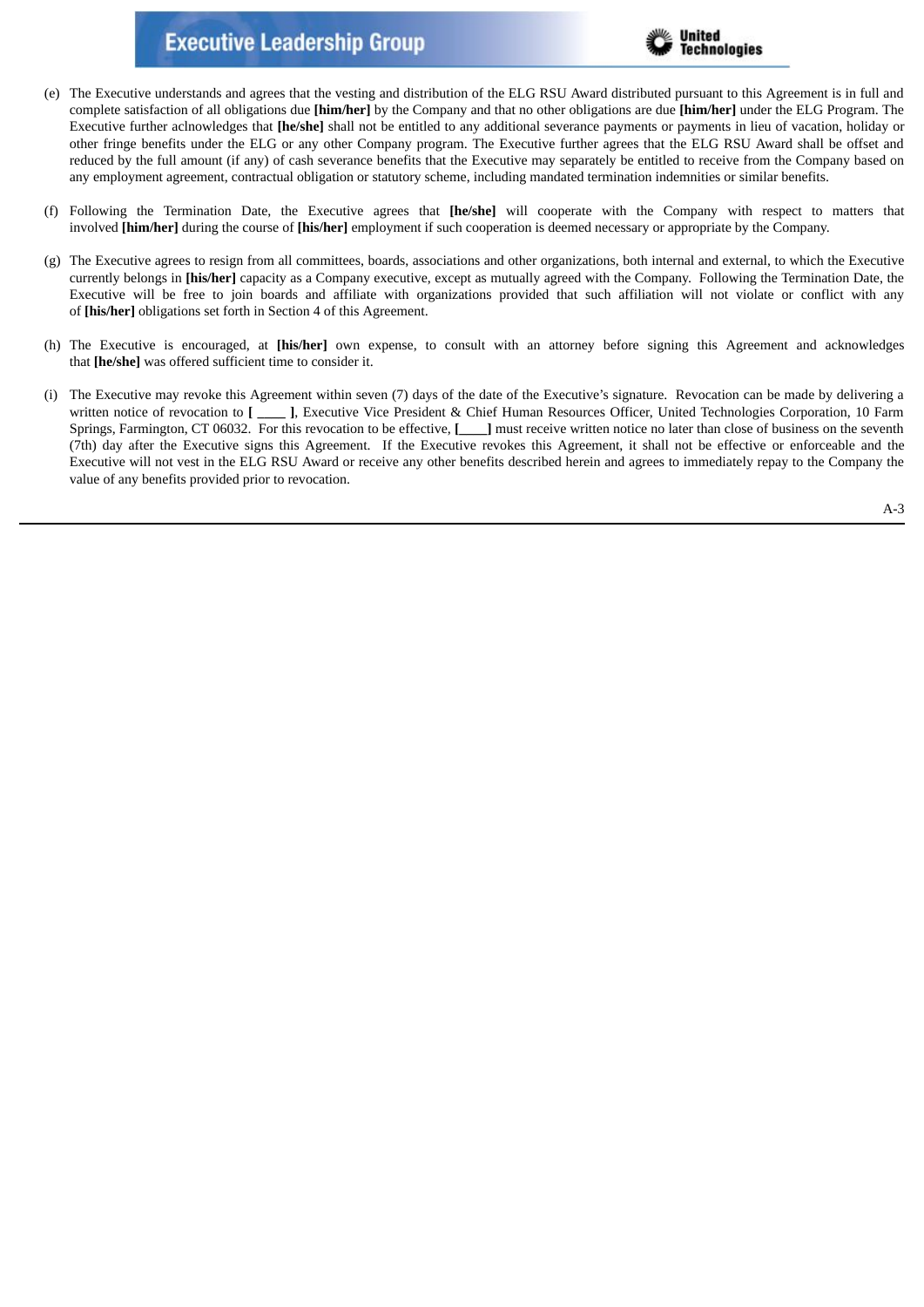

- 4. In consideration of the benefits of membership in the ELG and the ELG RSU Award, the Executive has agreed to certain restrictive covenants effective during the course of **[his/her]** employment and additional restrictive covenants that become effective upon the termination of his employment and the vesting of his ELG RSU Award (the "ELG Covenants"). The Executive hereby acknowledges and affirms **[his/her]** ELG Covenants and makes the following representations to and agreements with the Company:
	- (a) During a period beginning on the date hereof and extending for three years after the Termination Date, the Executive will not directly or indirectly, in any capacity or manner, make any statements of any kind (or cause, further, assist, solicit, encourage, support or participate in the foregoing), whether verbal, in writing, electronically transferred or otherwise, or disclose any items of information which are or may reasonably be construed to be derogatory, critical of, or adverse to the interests of the Company. The Executive agrees that **[he/she]** will not disparage the Company, its executives, directors or products.
	- (b) The Executive acknowledges that in the course of **[his/her]** employment with the Company **[he/she]** has acquired Company Information and that such Company Information has been disclosed to **[him/her]** in confidence and for the Company's use only. The Executive agrees that, except as **[he/she]** may otherwise be directed under this Agreement or as required by law, regulation or legal proceeding, **[he/she]** (i) will keep such Company Information confidential at all times, (ii) will not disclose or communicate Company Information to any third party and (iii) will not make use of Company Information on his own behalf or on behalf of any third party. In the event that the Executive becomes legally compelled to disclose any Company Information, it is agreed that the Executive will provide the Company with prompt written notice of such request(s) so that the Company may seek a protective order or other appropriate legal remedy to which it may be entitled. In view of the nature of the Executive's employment and the sensitive nature of Company Information which the Executive has received during the course of **[his/her]** employment, the Executive agrees that any unauthorized disclosure to third parties of Company Information or other violation, or threatened violation, of this Agreement would cause irreparable damage to the trade secret, confidential or proprietary status of Company Information and to the Company. Therefore, in that event the Company shall be entitled to an injunction prohibiting the Executive from any such disclosure, attempted disclosure, violation or threatened violation. When Company Information becomes generally available to the public other than by the Executive's acts or omissions, it is no longer subject to the restrictions in this paragraph.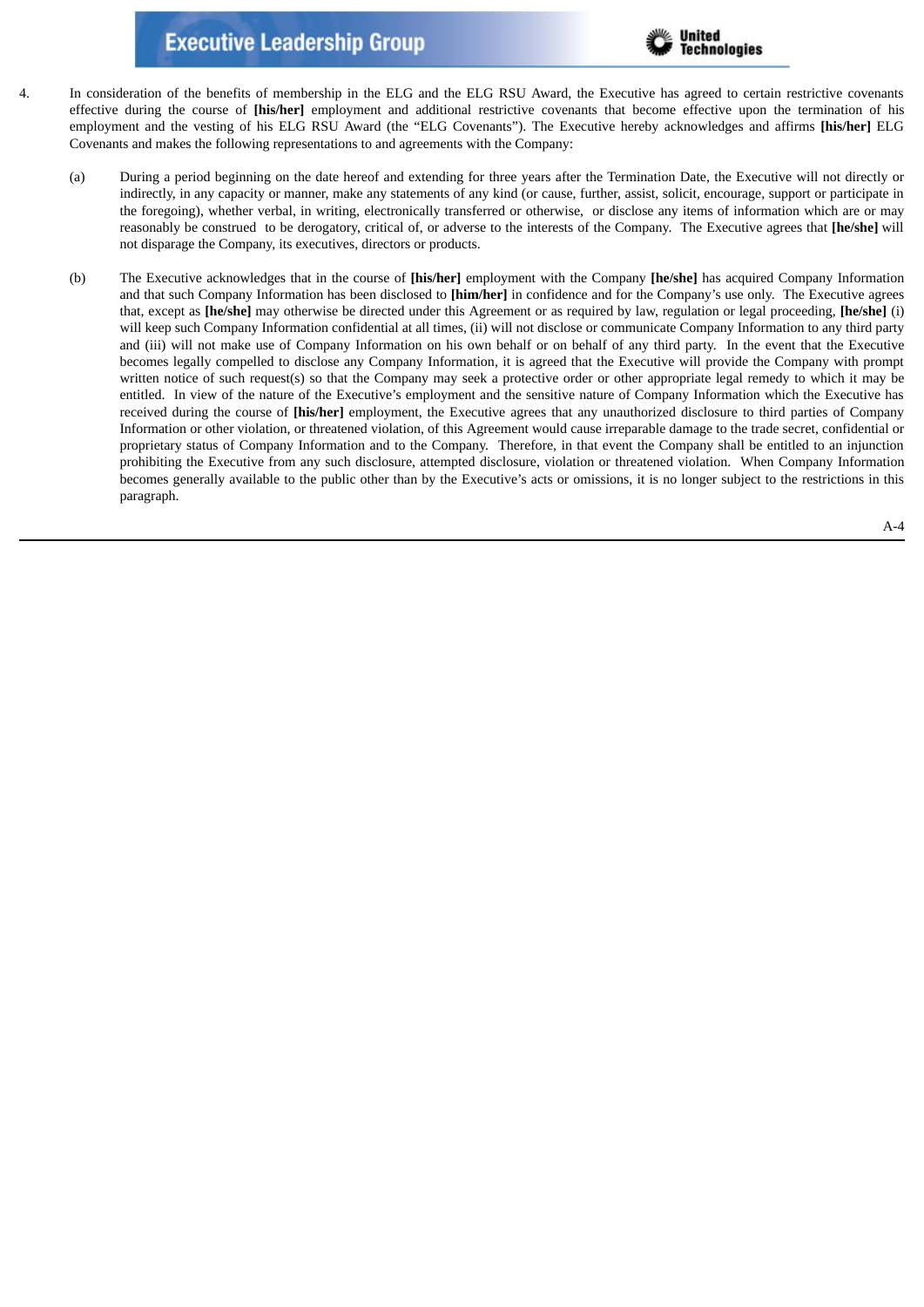

- (c) To further ensure the protection of Company Information, the Executive agrees that for a period of three (3) years **[Alternative clause: one year in the event of a Change in Control Termination]** after **[his/her]** Termination Date, **[he/she]** will not accept employment in any form (including entering into consulting relationships or similar arrangements) with a business which: (i) competes directly or indirectly with [any of the Company's businesses (applies to corporate executives)] [the Executive's business unit (includes current and past **business units)]**; or (ii) is a material customer of or a material supplier to **[any of the Company's businesses] [the Executive's business unit],** unless the Executive has obtained the written consent of the Executive Vice President & Chief Human Resources Officer or **[his/her]** successor, which consent shall be granted or withheld in his sole discretion. The Executive acknowledges that the ELG RSU Award vested and distributed pursuant to this Agreement constitutes full and adequate consideration for the Executive's obligations set forth in this paragraph (4)(d). The parties agree that the terms of this paragraph are reasonable. However, if any portion of this paragraph is held by competent authority to be unenforceable, this paragraph shall be deemed amended to limit its scope to the broadest scope that such authority determines is enforceable, and as so amended shall continue in effect. committee
- (d) For a period of two (2) years following the Termination Date, [**Alternative clause: one year following a Change in Control Termination]** the Executive will not initiate, cause or allow to be initiated (under those conditions which **[he/she]** controls) any action which would reasonably be expected to encourage or to induce any employee of the Company or any of its affiliated entities to leave the employ of the Company or its affiliated entities. In this regard, the Executive agrees that **[he/she]** will not directly or indirectly recruit any Company executive or other employee or provide any information or make referrals to personnel recruitment agencies or other third parties in connection with Company executives and other employees.
- (e) The Executive acknowledges that the Intellectual Property Agreement between **[him/her]** and the Company will continue in full force and effect following the Termination Date.
- 5. The Company represents to the Executive that it is fully authorized and empowered to enter into this Agreement, and that it will safeguard this Agreement and its terms from public disclosure with the same degree of care with which the Company protects its proprietary information.
- 6. The obligations of the parties hereto are severable and divisible. In the event any provision hereunder is determined to be illegal or unenforceable, the remainder of this Agreement shall continue in full force and effect.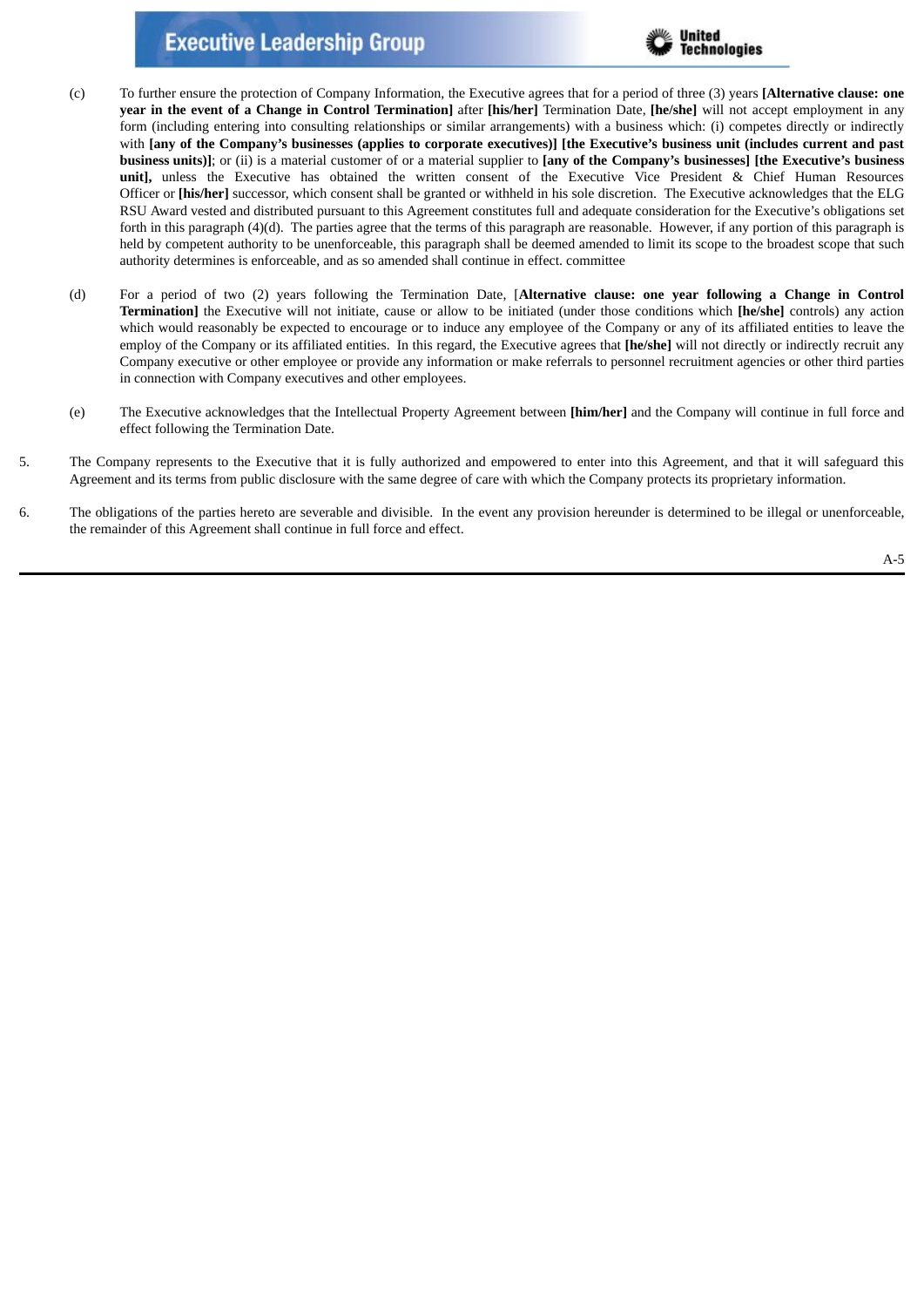

- 7. In addition to any other rights the Company may have, should the Executive breach any of the terms of this Agreement, the Company will have the right to recover the value realized from the ELG RSU Award and any other benefits provided hereunder, the amount of such recovery to be determined relative to the damages caused by the breach. Such action by the Company will not be taken capriciously and will have no effect on the Release and Waiver contained in this Agreement.
- 8. Any dispute arising between the Company and the Executive with respect to the validity, performance or interpretation of this Agreement shall be submitted to and determined in binding arbitration in Farmington, Connecticut, for resolution in accordance with the rules of the American Arbitration Association, modified to provide that the decision by the arbitrator shall be binding on the parties; shall be furnished in writing, separately and specifically stating the findings of fact and conclusions of law on which the decision is based; shall be kept confidential by the arbitrator and the parties; and shall be rendered within 60 days following empanelment of the arbitrator. Costs of the arbitration shall be borne by the party that does not prevail. The arbitrator shall be selected in accordance with the rules of the American Arbitration Association.
- 9. This Agreement shall be subject to and governed by the laws of the State of Connecticut, USA.
- 10. This Agreement constitutes the entire agreement between the parties and supersedes all previous communications between the parties with respect to the subject matter of this Agreement. No amendment to this Agreement shall be binding upon either party unless in writing and signed by or on behalf of such party.
- 11. Any notice under this agreement shall be in writing and addressed to the Executive at **[his/her]** home address of record at the Company and to the Company as follows:

United Technologies Corporation 10 Farm Springs Road Farmington, CT 06032 Attention: Executive Vice President & Chief Human Resources Officer

Either party may change its address for notices by giving the other party notice of the change.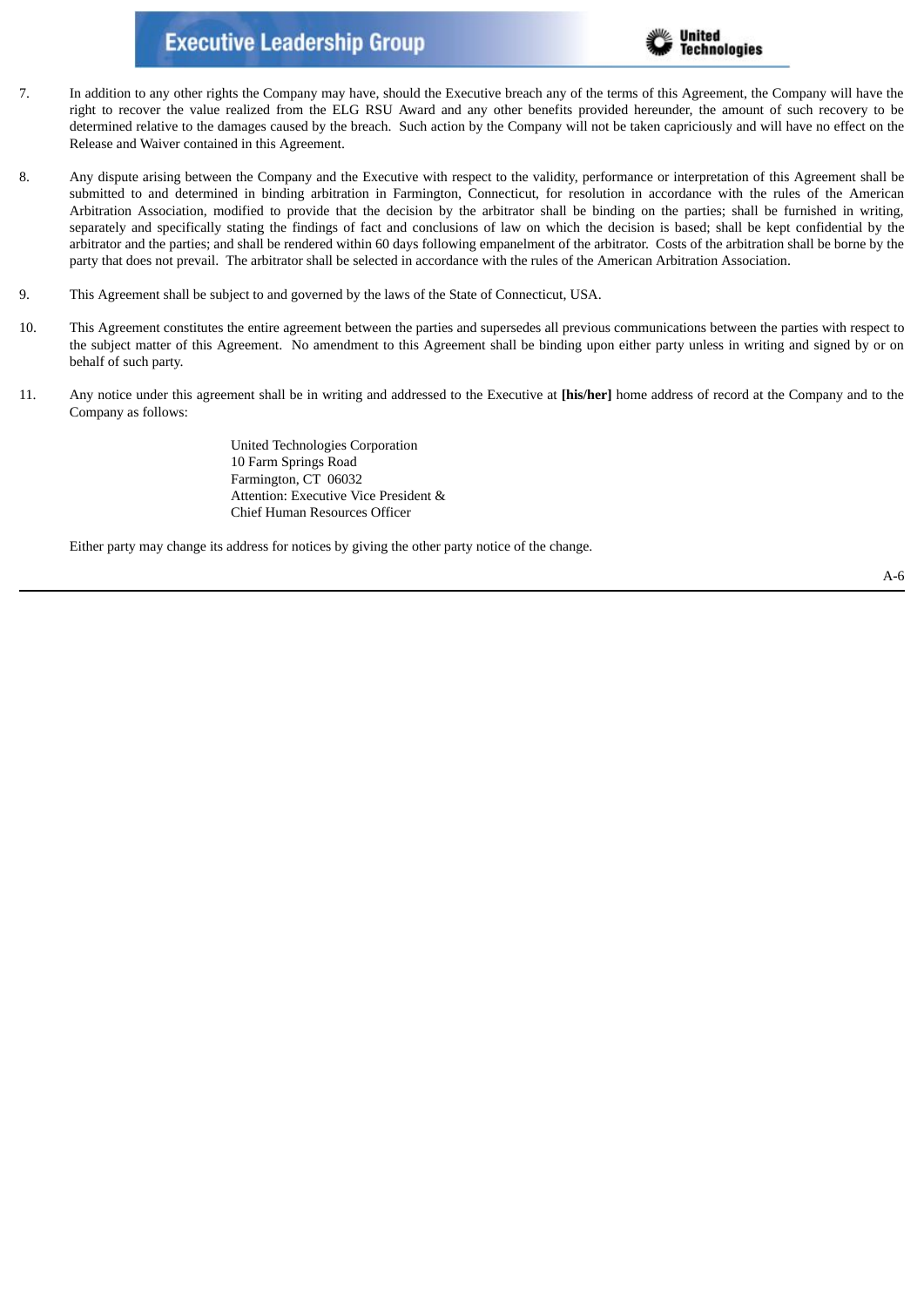

- 12. The Company reserves the right to withhold applicable taxes from any amounts paid pursuant to this Agreement to the extent required by law. The Executive, or **[his/her]** estate, shall be responsible for any and all tax liability imposed on amounts paid hereunder.
- 13. Capitalized terms in this Agreement, not otherwise defined herein, are defined in the Schedule of Terms applicable to this ELG RSU Award, or the UTC Long Term Incentive Plan, as amended and restated.
- 14. If and to the extent any payment or benefit provided herein is determined to be deferred compensation within the meaning of Section 409A, such payment or benefit will provided in a manner that complies with Section 409A.
- 15. The Executive states that **[he/she]** has read this Agreement, including the Release and Waiver contained herein, fully understands its content and effect, and without duress or coercion, knowingly and voluntarily assents to its terms.

IN WITNESS WHEREOF, the parties hereto have executed this Agreement which shall be effective as of the date of the Executive's signature below.

# **UNITED TECHNOLOGIES CORPORATION**

| ۰.     |  |
|--------|--|
| $\sim$ |  |

[Name] [Name of Executive] Executive Vice President and Chief Human Resources Officer

By: By:

Date: Date: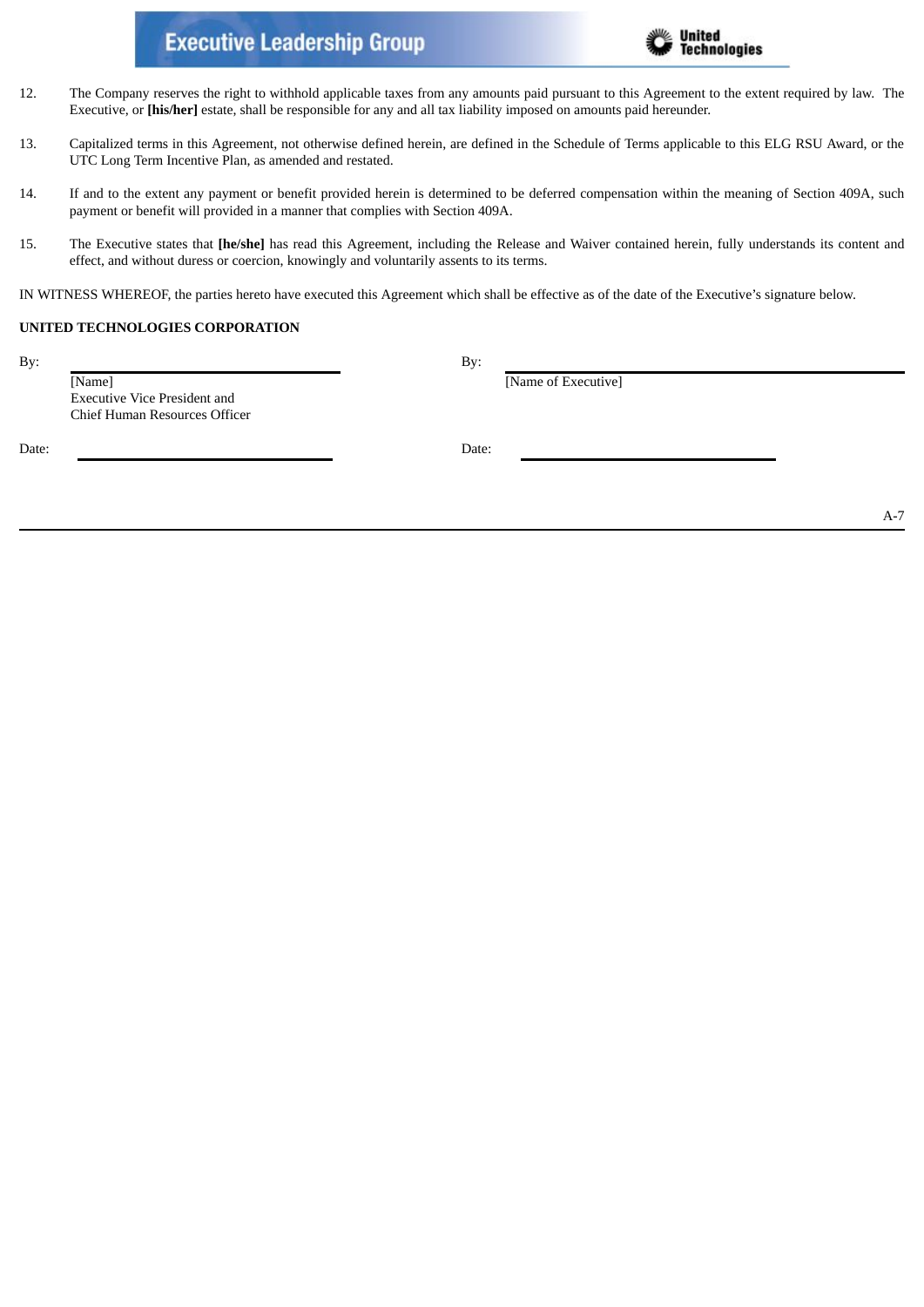**United Technologies Corporation 2018 Long-Term Incentive Plan**

**Executive Leadership Group Restricted Stock Unit Retention Award**

*Schedule of Terms*

*(Rev. April 1, 2019)*

This Schedule of Terms describes the material features of the Participant's Executive Leadership Group Restricted Stock Unit Retention Award (the "ELG RSU Retention Award" or the "ELG RSU Award") granted under the United Technologies Corporation 2018 Long-Term Incentive Plan (the "LTIP"), subject to this Schedule of Terms, the Award Agreement and the terms and conditions set forth in the LTIP and the ELG Program. The LTIP Prospectus contains further information about the LTIP and this ELG RSU Award and is available on the Company's internal employee website and at www.ubs.com/onesource/UTX.

1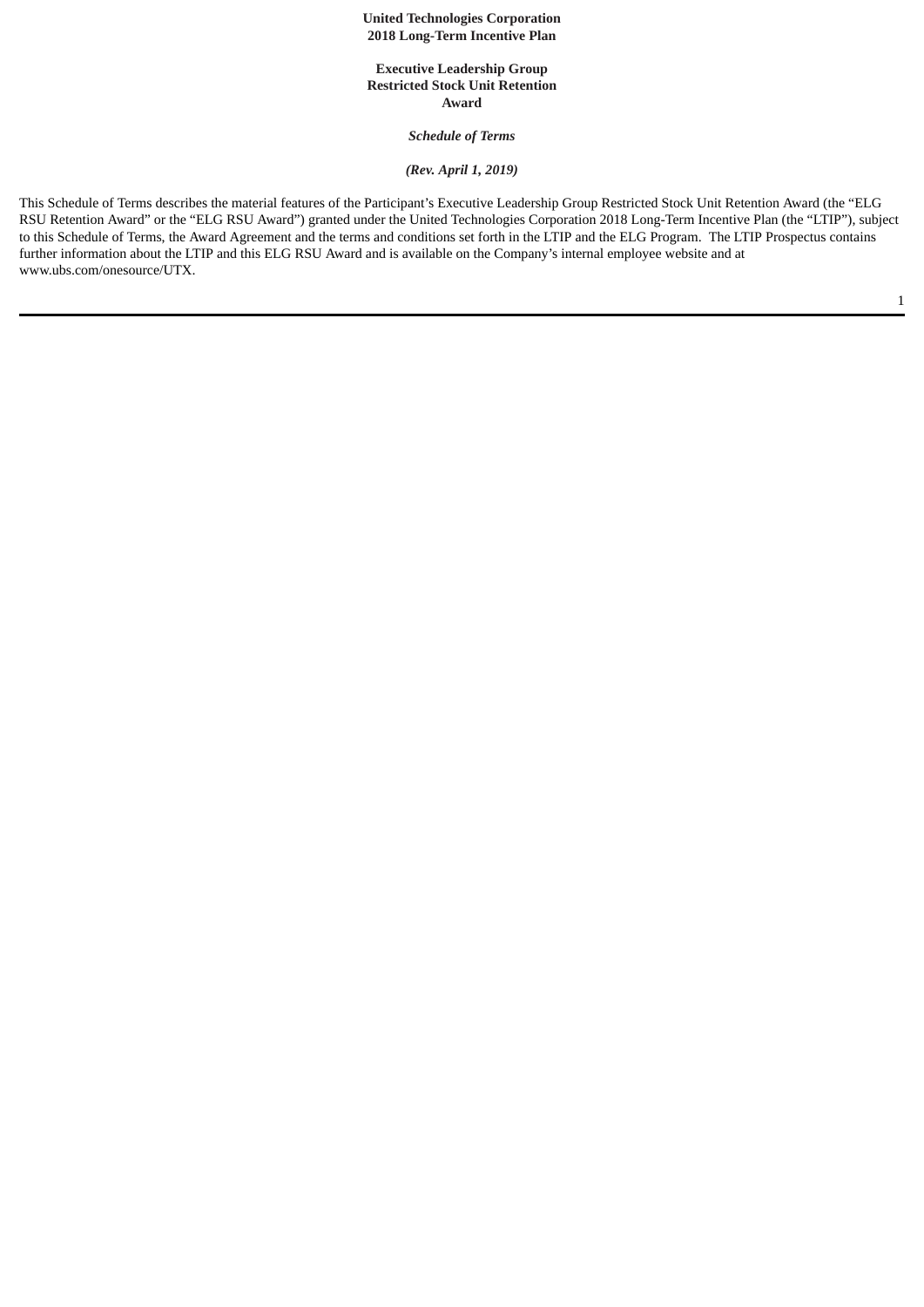United Technologies Corporation (the "Corporation") has awarded the Executive designated in the Award Statement (the "Participant" or the "Executive"), who has accepted membership in the Corporation's Executive Leadership Group (the "ELG"), with Restricted Stock Units (the "ELG RSU Retention Award" or the "ELG RSU Award") pursuant to the LTIP.

## **Certain Definitions**

A Restricted Stock Unit (an "RSU") represents the right to receive one share of Common Stock of the Corporation ("Common Stock") (or a cash payment equal to the Fair Market Value thereof). RSUs generally vest and are converted into shares of Common Stock if the Participant remains employed by the Company as a member of the ELG and experiences a Qualifying Separation from the Company with at least three years of ELG service (see "Vesting" below). "Company" means the Corporation, together with its subsidiaries, divisions and affiliates. For the avoidance of doubt, absences from employment by reason of notice periods, garden leaves, or similar paid leaves associated with a Termination of Service shall not be recognized as service in determining vesting of an Award or the Termination Date for a Qualifying Separation. "Committee" means the Compensation Committee of the Board. Capitalized terms not otherwise defined in this Schedule of Terms have the same meaning as defined in the LTIP or the ELG Program materials.

### **Acknowledgement and Acceptance of Award**

The number of RSUs awarded is set forth in the Award Agreement. The Participant must affirmatively acknowledge and accept the terms and conditions of the ELG RSU Award within 150 days following the Grant Date. A failure to acknowledge and accept the ELG RSU Award within such 150-day period will result in forfeiture of the ELG RSU Award, effective as of the 150th day following the Grant Date.

Participants must acknowledge and accept the terms and conditions of this ELG RSU Award electronically via the UBS *One Source* website at www.ubs.com/onesources/UTX. Participants based in certain countries may be required to acknowledge and accept the terms and conditions of this ELG RSU Award by signing and returning the designated hard copy portion of the Award Agreement to the Stock Plan Administrator. These countries currently include Russia, Turkey, Hungary, and Slovenia.

## **Dividend Equivalents**

RSUs granted under this Award will earn dividend equivalent units each time the Corporation pays a cash dividend to Common Stock shareholders of record. Dividend equivalents will be credited as additional RSUs to Awards outstanding on the dividend payment date and will be eligible to vest under the same terms as the underlying RSUs. The number of additional RSUs that will be credited on any dividend payment date will equal (1) the per share cash dividend amount, multiplied by (2) the number of RSUs subject to the RSU Award (including RSUs resulting from prior dividend equivalents), divided by (3) the Fair Market Value of a share of Common Stock on the dividend payment date, rounded down to the nearest whole number of RSUs.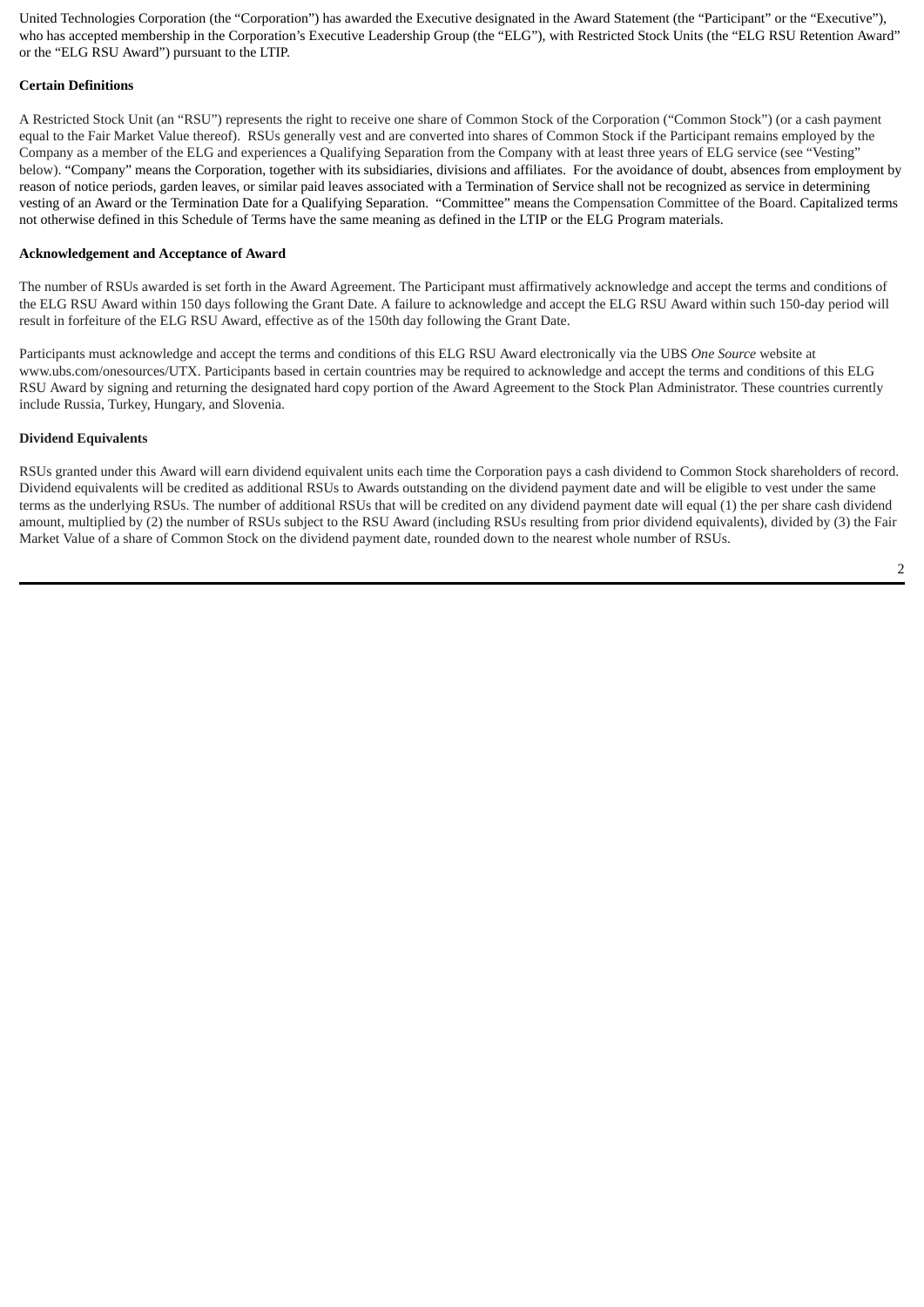### **Vesting**

RSUs vest upon a Qualifying Separation from the Company with completion of at least three years of service as a member of the ELG (the "Vesting Date"), and in the event of Death. A "Qualifying Separation" means and includes a Mutually Agreeable Termination, a Change-in-Control Termination or retirement at age 62 or later, as defined in Attachment A of the ELG Program materials.

Vesting is subject to entering into the ELG RSU Retention Award Vesting Agreement set forth in Attachment A of this Schedule of Terms (or similar form at the sole discretion of the Corporation) and continued compliance with ELG covenants.

RSUs may also be forfeited and value realized from previously vested RSUs may be recouped by the Company under certain circumstances (see "Forfeiture of Award and Repayment of Realized Gains" below).

#### **No Shareowner Rights**

An RSU is the right to receive a share of Common Stock in the future (or a cash payment equal to the Fair Market Value), subject to continued employment, membership in the ELG, and certain other conditions. The holder of an RSU has no voting or other rights accorded to owners of Common Stock, unless and until RSUs are converted into shares of Common Stock.

#### **Payment / Conversion of RSUs**

Vested RSUs will be converted into shares of Common Stock to be delivered to the Participant as soon as administratively practicable following the vesting date. RSUs may instead be paid in cash if the Committee so determines, including where local law restricts the distribution of Common Stock.

In the event payment is required under local law for enforcement of the ELG non-compete covenants, the Participant agrees that the Company may structure distribution of the ELG RSU Award to satisfy local requirements, which may include adjustments to method, form and timing, provided such payments are not subject to IRC Section 409A.

#### **Death**

If the Participant dies while actively employed by the Company, all RSUs will vest as of the date of death and be converted to shares of Common Stock to be delivered to the Participant's estate, net of taxes (where applicable) as soon as administratively practicable.

#### **Adjustments**

If the Corporation engages in a transaction effecting its capital structure, such as a merger, distribution of a special dividend, spin-off of a business unit, stock split, subdivision or consolidation of shares of Common Stock or other events effecting the value of Common Stock, RSU awards may be adjusted as determined by the Committee, in its sole discretion.

Further information concerning capital adjustments is set forth in Section 3(e) of the LTIP, which can be located at www.ubs.com/onesource/UTX.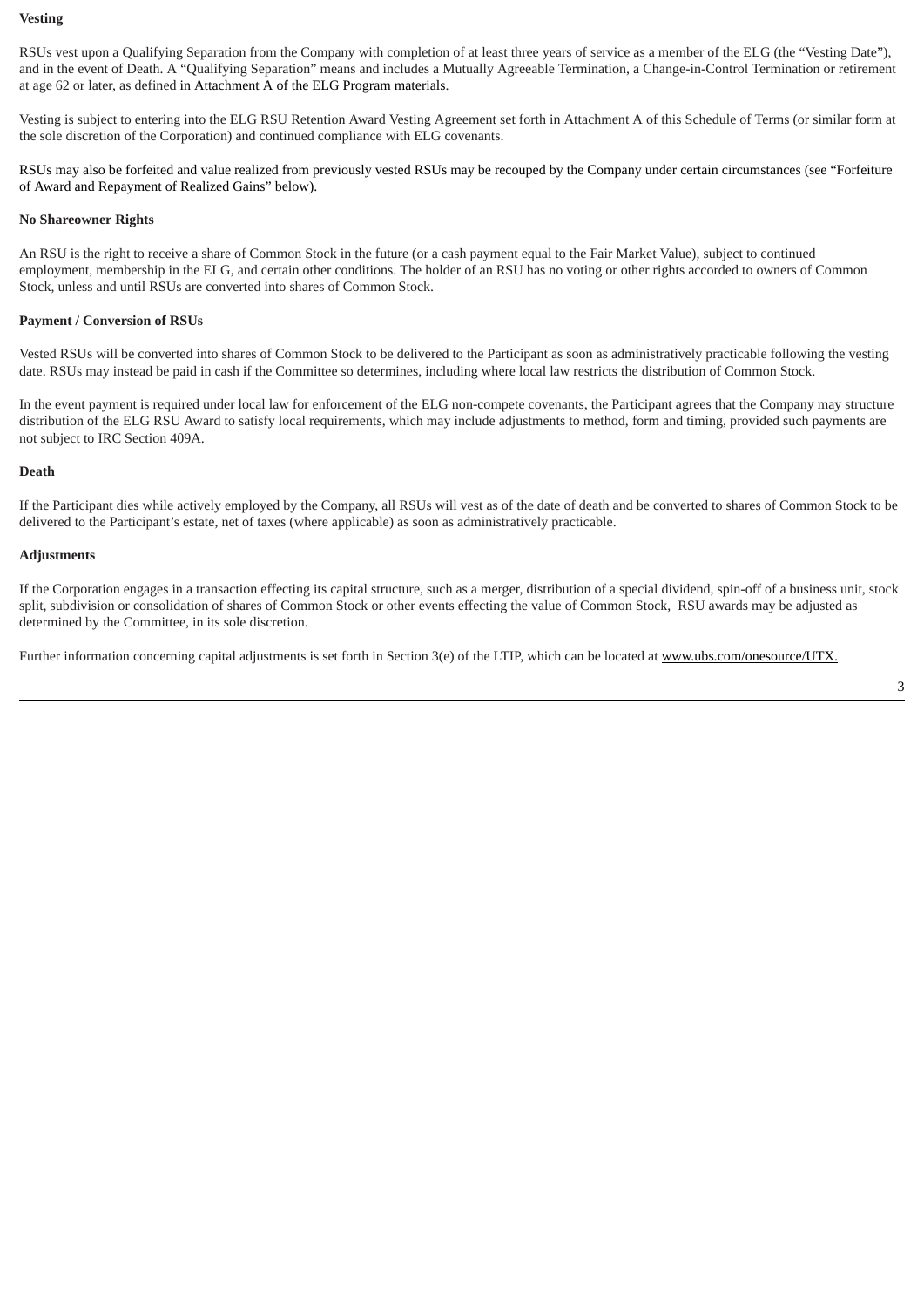## **ELG Covenants**

Entering into the Executive Leadership Group Agreement and acceptance of the ELG RSU Award constitutes agreement and acceptance by the Participant of the following ELG covenants:

# • Pre-Vesting Date Covenants

(a) During the period of the Participant's employment, and following termination of employment, the Participant agrees to protect and to not disclose "Company Information" until the information has become public (through no action on the part of the Participant) or is no longer material or relevant to the Company.

"Company Information" means (i) confidential or proprietary information including without limitation information received from third parties under confidential or proprietary conditions; (ii) information subject to the Company's attorney-client or work-product privilege; and (iii) other technical, business or financial information, the use or disclosure of which might reasonably be construed to be contrary to the Company's interests.

- (b) During the period of the Participant's employment, and for a period of two years following termination of employment, the Participant agrees to not initiate, cause or allow to be initiated (under those conditions which he or she controls) any action which would reasonably be expected to encourage or to induce any employee of the Company or any of its affiliated entities, or any individual who had been an employee of the Company or any of its affiliated entities within the previous three months, to leave the employ of the Company or its affiliated entities. In this regard, the Participant agrees that he or she will not directly or indirectly recruit any executive or other employee of the Company (or individual who had been an employee of the Company within the previous three months) or provide any information or make referrals to personnel recruitment agencies or other third parties in connection with executives of the Company and other employees (or individual who had been employees of the Company within the previous three months).
- (c) During the period of the Participant's employment, and for a period of one year following termination of employment, the Participant agrees not to accept employment in any form (including entering into consulting relationships or similar arrangements) with any business that: (i) engages in activities that compete directly or indirectly with any of the Company's businesses; or (ii) is a material customer of or a material supplier to any of the Company's businesses unless the Participant has first obtained the consent of the Chief Human Resources Officer, which consent shall be granted or withheld in his or her sole discretion.

## • Post-Vesting Date Covenants

- (a) The Pre-Vesting Date Covenant described in (a) above remains in full effect and the Pre-Vesting Date Covenants described in (b) and (c) above will remain in effect, for two years and one year respectively, as detailed above following the Vesting Date.
- (b) To further ensure the protection of Company Information, the Participant agrees not to accept employment in any form (including entering into consulting relationships or similar arrangements) for an additional one year period which shall run consecutive to the one year Pre-Vesting Date Covenant referenced above, for a total two-year noncompetition period following the Vesting Date with any business that: (i) engages in activities that compete directly or indirectly with any of the Company's businesses; or (ii) is a material customer of or a material supplier to any of the Company's businesses unless the Participant has first obtained the consent of the Chief Human Resources Officer, which consent shall be granted or withheld in his or her sole discretion.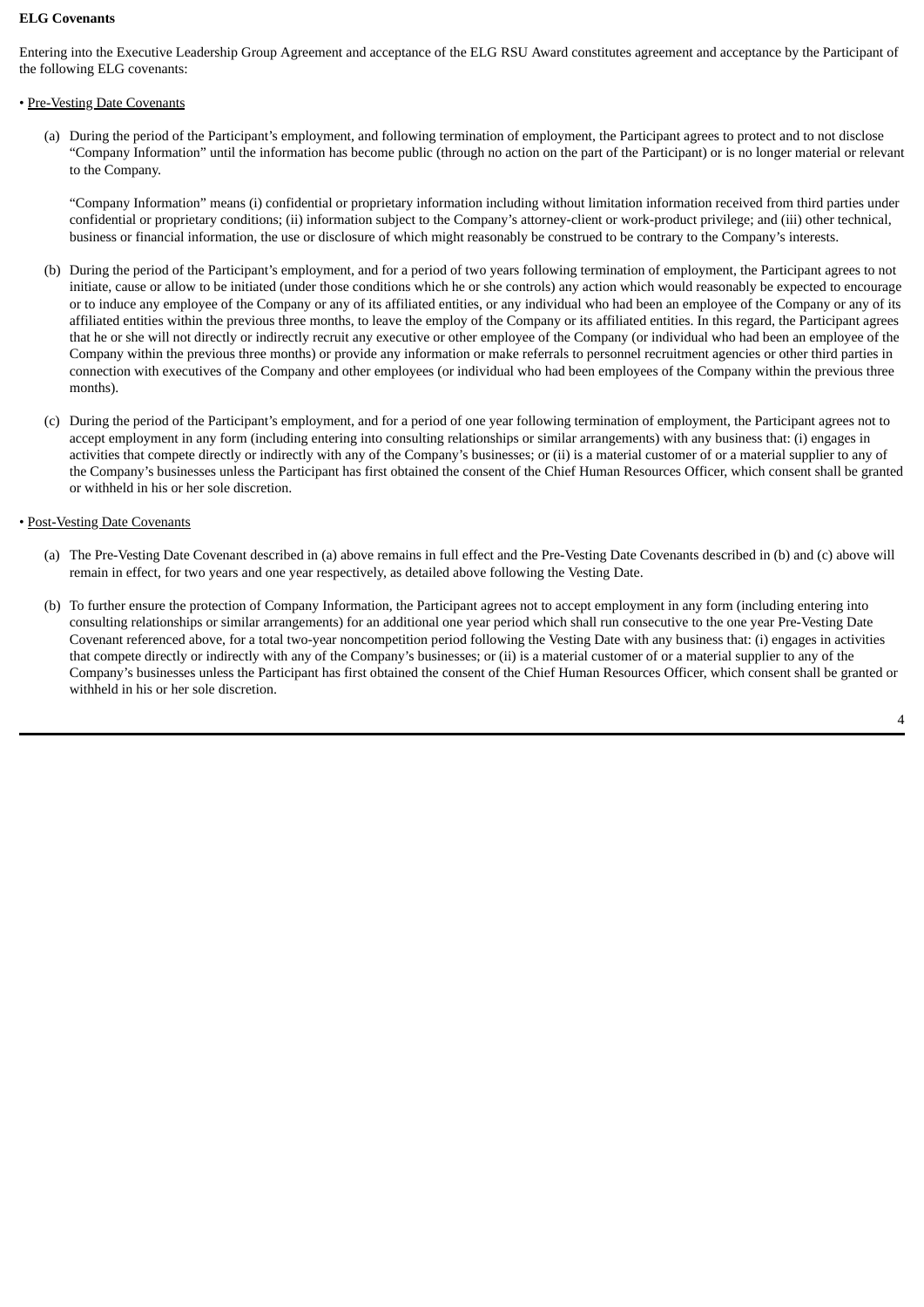(c) For a period of two-years following the Vesting Date, the Participant will not directly or indirectly, in any capacity or manner, make any statements of any kind (or cause, further, assist, solicit, encourage, support or participate in the foregoing), whether verbal, in writing, electronically transferred or otherwise, or disclose any items of information which, in either case are or may reasonably be construed to be derogatory, critical or adverse to the interests of the Company. The Participant agrees that he or she will not disparage the Company, its executives, directors or products.

The Participant agrees that the terms of the foregoing restrictions are reasonable and that the value of ELG RSU Retention Award is reasonable consideration for accepting such restrictions and forfeiture contingencies. However, if any portion of this section is held by competent authority to be unenforceable, this section shall be deemed amended to limit its scope to the broadest scope that such authority determines is enforceable, and as so amended shall continue in effect.

The Participant acknowledges that ELG benefits received under the ELG program, and the ELG RSU Retention Award, shall constitute compensation in satisfaction of these covenants. Further, in the event payment is required under local law for enforcement of the non-compete covenant, the Participant agrees that the Company may structure payments and/or distribution of the ELG RSU Award, or payments in lieu thereof, to satisfy local requirements, which may include adjustments to method, form and timing, provided such payments are not subject to IRC Section 409A.

The ELG covenants set forth in this Schedule of Terms are in addition to other obligations and commitments of the ELG program, the terms and conditions of the LTIP and the Participant's intellectual property agreement with the Company (and as each may be amended from time to time).

## **Specified Employees**

If a Participant is a "specified employee" within the meaning of Section 409A of the Code (i.e., generally the fifty highest paid employees, as determined by the Company) at the time of the Participant's Qualifying Separation, then to the extent necessary to avoid the application of any additional tax or penalty under IRC Section 409A and consistent with the terms of the Plan, RSUs will be held in the Participant's UBS account and will vest on the first day of the seventh month following the later of the Participant's Qualifying Separation or the signing of the ELG RSU Retention Award Vesting Agreement set forth in Attachment A of this Schedule of Terms (or similar form at the Company's discretion). Upon vest, RSUs will convert into an equal number of shares of Common Stock (or cash). The value of the RSUs will be determined as of the vest date.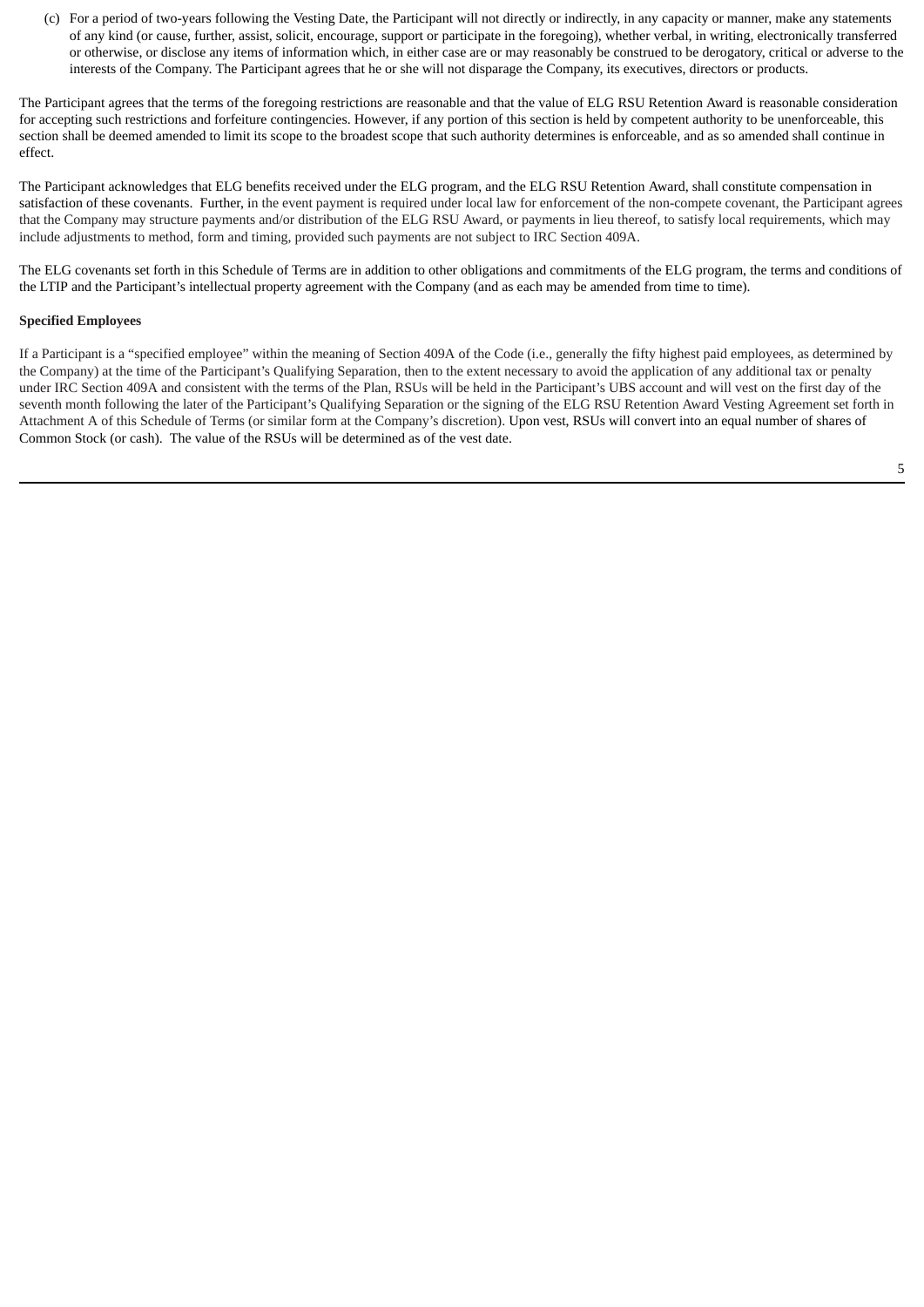## **Forfeiture of Award and Repayment of Realized Gains**

The ELG RSU Retention Award will be immediately forfeited and the Participant will be obligated to repay to the Company the value realized from a vested ELG RSU Award upon the occurrence of any of the following events:

- **Membership** in the ELG ceases. While an employee of the Company, Participant's membership in the ELG ceases for any reason.
- **Non-mutual termination.** Participant terminates employment and the Company wants to retain Participant's services.
- **Violation of ELG Covenants.** Participant violates any of the ELG Covenants.
- **Self-dealing.** Participant engages in conduct which serves his or her own personal interests at the expense of the Company, or permit others to do so.
- **Financial restatement.** A restatement of financial results attributable to Participant's actions, whether intentional or negligent.
- **Improper or criminal conduct.** Participant's discharge results from actions (or omissions) which Participant did not reasonably believe to be in the best interests of the Company. Participant must not engage in conduct that is fraudulent, dishonest, or violates federal, state or local law.
- **Termination for Cause.** Participant's termination results from facts or circumstances that constitute a Termination for Cause as defined herein; or if following termination, the Company determines within three years that Participant engaged in conduct that would have constituted the basis for a Termination for Cause.

## **ELG Definitions**

For purposes of the Executive Leadership Group RSU Retention Award, the following terms shall have the meanings ascribed to them in Attachment A of the ELG Program materials: Qualifying Separation, Mutually Agreeable Termination, Change-in-Control Termination, Good Reason, and Termination for Cause.

## **Change-in-Control**

In the event of a Change-in-Control or restructuring of the Company, the Committee may, in its sole discretion, take certain actions with respect to outstanding Awards to assure fair and equitable treatment of LTIP Participants. Such actions may include the acceleration of vesting, canceling an outstanding Award in exchange for its equivalent cash value (as determined by the Committee), or providing for other adjustments or modifications to outstanding Awards as the Committee may deem appropriate.

## **Awards Not to Affect Certain Transactions**

RSU Awards do not in any way affect the right of the Corporation or its shareowners to effect: (i) any adjustments, recapitalizations, reorganizations or other changes in the Corporation's capital or business structure; (ii) any merger or consolidation of the Corporation; (iii) any issue of bonds, debentures, shares of stock preferred to, or otherwise affecting the Common Stock of the Corporation or the rights of the holders of such Common Stock; (iv) the dissolution or liquidation of the Corporation; (v) any sale or transfer of all or any part of its assets or business; or (vi) any other corporate act or proceeding.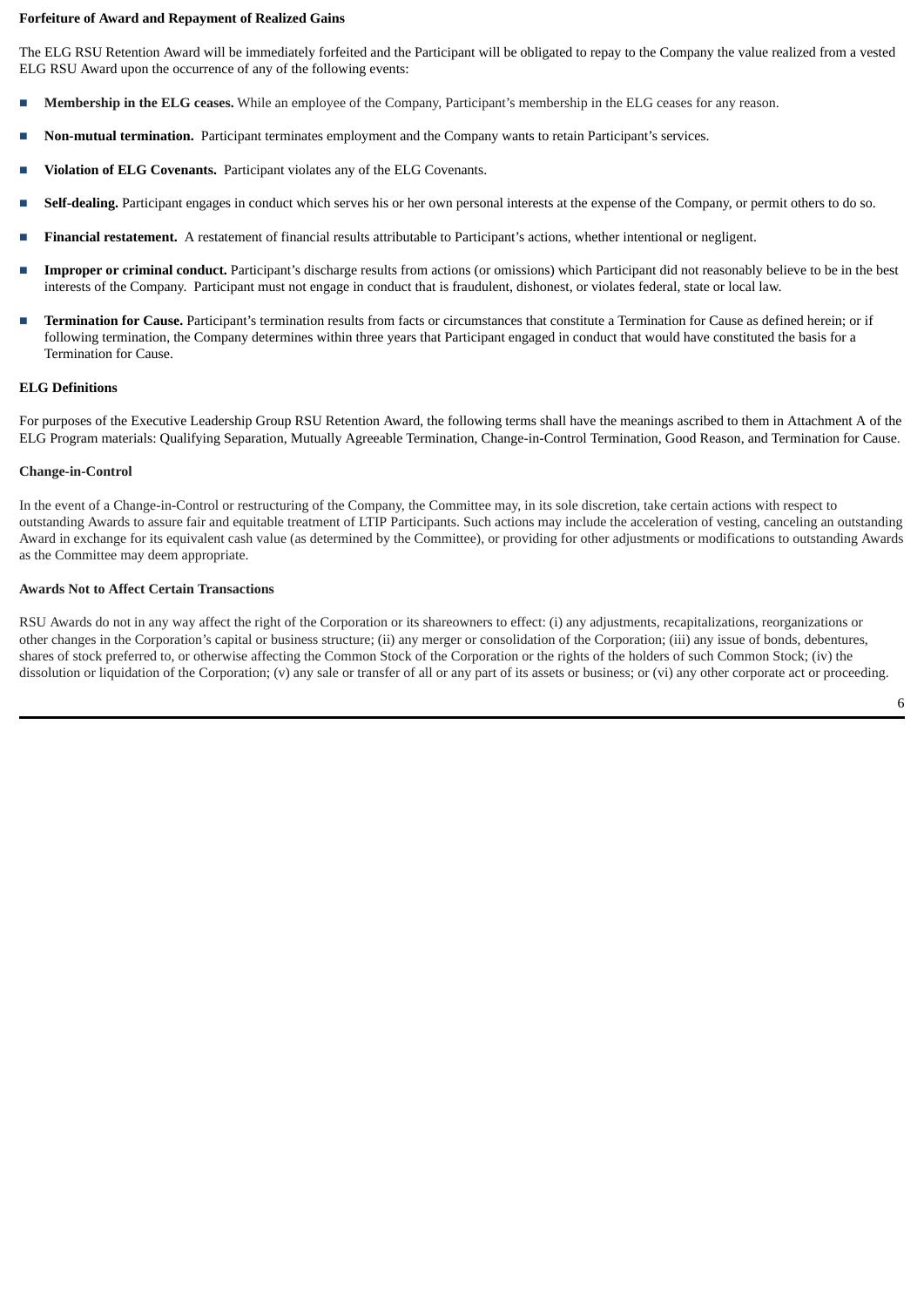#### **Right of Offset**

The ELG RSU Retention Award will be offset and reduced by the full amount (if any) of cash severance benefits that the Participant may separately be entitled to receive from the Company based on any employment agreement, contractual obligation, or statutory scheme, including mandated termination indemnities or similar benefits. In the event of such an offset, the Participant's commitments under the ELG remain in full force and effect.

#### **Taxes / Withholding**

The Participant is responsible for all income taxes, social insurance contributions, payroll taxes, payment on account or other tax-related items attributable to any Award ("Tax-Related Items"). The Fair Market Value of Common Stock on the New York Stock Exchange on the date the taxable event occurs will be used to calculate taxable income realized from the RSUs. The provisions of Section 14(d) (Required Taxes) of the LTIP apply to this Award; provided that, if the Participant is an individual covered under Section 16 of the Securities Exchange Act of 1934, as amended, at that the time that a taxable event occurs, then the Company's withholding obligations with respect to such taxable event will be satisfied by the Company withholding shares of Common Stock, subject to the ELG RSU Award having a Fair Market Value on the date of withholding equal to or greater than the amount required to be withheld for tax purposes (calculated using the minimum statutory withholding rate, except as otherwise approved by the Committee). The Company shall have the right to deduct directly from any payment or delivery of shares due to Participant or from Participant's regular compensation to effect compliance with all Tax-Related Items including withholding and reporting with respect to the vesting of any RSU. Acceptance of an Award constitutes affirmative consent by Participant to such reporting and withholding. The Participant acknowledges that the ultimate liability for all Tax-Related Items is and remains the Participant's responsibility and may exceed the amount actually withheld by the Company. Further, if the Participant has become subject to tax in more than one jurisdiction between the date of grant and the date of any relevant taxable event, the Participant acknowledges that the Company may be required to withhold or account for Tax-Related Items in more than one jurisdiction. In those countries where there is no withholding on account of such Tax-Related Items, Participants must pay the appro-priate taxes as required by any country where they are subject to tax. In those instances where the Company is required to calculate and remit withholding on Tax-Related Items after shares have already been delivered, the Participant shall pay the Company any amount of Tax-Related Items that the Company is required to pay. The Company may refuse to distribute an Award if a Participant fails to comply with his or her obligations in connection with Tax-Related Items.

Important information about the U.S. Federal income tax consequences of LTIP Awards can be found in the LTIP Prospectus at www.ubs.com/onesource/UTX.

#### **Vesting / Taxes Due**

If the Participant is subject to tax in the U.S., the value of the Award as of the Vesting Date will be subject to FICA withholding in that same calendar year. If the Participant is responsible for a Tax-Related Item in a country outside the U.S. ("Foreign Country") and if pursuant to the rules regarding such Tax-Related Item in such Foreign Country, the Participant will be liable for such Tax-Related Item prior to the date that the Participant is issued shares pursuant to this Award, the Committee, in its discretion, may accelerate vesting and settlement of a portion of the Award to the extent necessary to pay the foreign Tax-Related Items due (and any applicable U.S. income taxes due as a result of the acceleration of vesting and settlement) but only if such acceleration does not result in taxation under Section 409A (as permitted under Treasury Regulation Section 1.409A-3(j)(4)(xi)).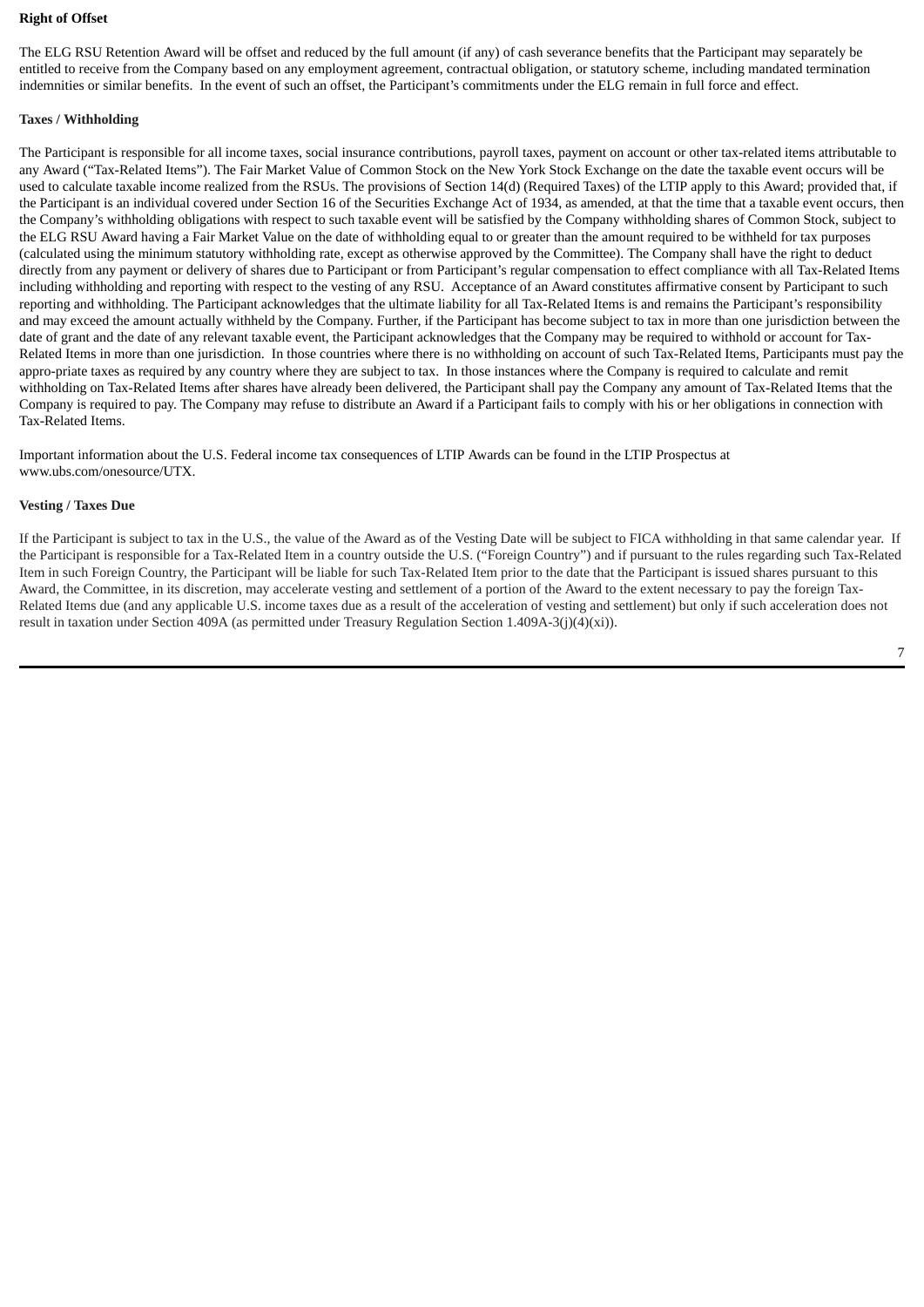#### **Non-assignability**

Unless otherwise approved by the Committee or its delegate, no assignment or transfer of any right or interest of a Participant in any ELG RSU Award, whether voluntary or involuntary, by operation of law or otherwise, is permitted except by will or the laws of descent and distribution. Any other attempt to assign such rights or interest shall be void and without force or effect.

#### **Nature of Payments**

All Awards made pursuant to the LTIP are in consideration of services performed for the Company. Any gains realized pursuant to such Awards constitute a special incentive payment to the Participant and will not be taken into account as compensation for purposes of any of the employee benefit plans of the Company. Awards are made at the discretion of the Committee. Receipt of a current Award does not guarantee receipt of a future Award.

#### **Right of Discharge Reserved**

Nothing in the LTIP or in any RSU Award shall confer upon any Participant the right to continued employment or service for any period of time, or affect any right that the Company may have to terminate the employment of any Participant at any time for any reason.

#### **Administration**

The Board of Directors of the Corporation has delegated the administration and interpretation of the Awards granted pursuant to the LTIP to the Compensation Committee. The Committee establishes such procedures as it deems necessary and appropriate to administer Awards in a manner that is consistent with the terms of the LTIP. The Committee has, consistent with its charter and subject to certain limitations, delegated to the Chief Executive Officer, and the Chief Human Resources Officer (and to such subordinates as she or he may further delegate) the authority to grant, administer and interpret Awards, provided that, such delegation will not apply with respect to employees of the Company who are covered under Section 16 of the Securities Exchange Act of 1934, as amended, and to members of the Company's Executive Leadership Group. Awards to these individuals will be granted, administered, and interpreted exclusively by the Committee. The Committee's decision or that of its delegate on any matter related to an Award shall be binding, final and conclusive on all parties in interest.

#### **Data Privacy**

The Corporation maintains electronic records for the purpose of administering the LTIP and individual Awards. In the normal course of plan administration, electronic data may be transferred to different sites within the Company and to outside service providers. Acceptance of an Award constitutes consent by the Participant to the collection, use, processing, transmission, and holding of personal data, in electronic or other form, as required for the implementation, administration, and management of this Award and the LTIP by the Company or its third party administrators within or outside the country in which the Participant resides or works. All such collection, use, processing, transmission, and holding of data will comply with applicable privacy protection requirements. If a Participant does not want to have his or her personal data shared, he or she may choose to not accept this Award.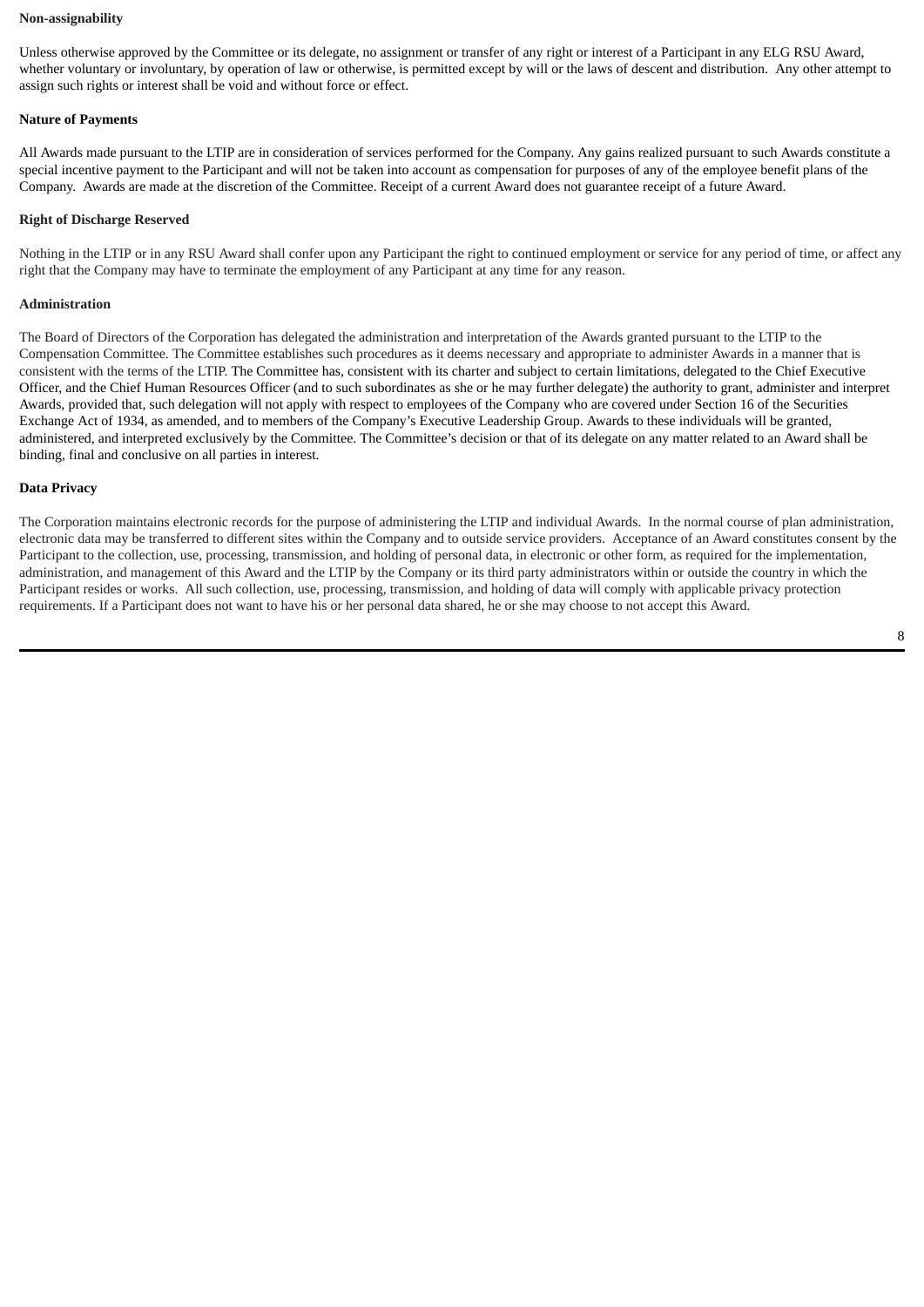#### **Company Compliance Policies**

Participants must comply with the Company's Code of Ethics and Corporate Policies and Procedures. Violations can result in the forfeiture of Awards and the obligation to repay previous gains realized from LTIP Awards. The UTC Code of Ethics, Corporate Policy Manual, Corporate Financial Manual, as well as other Company policies are available online via the Company's internal home page.

#### **Interpretations**

This Schedule of Terms provides a summary of terms applicable to the ELG RSU Award. This Schedule of Terms and each Award Agreement are subject in all respects to the terms of the LTIP, which can be located at www.ubs.com/onesource/UTX, and ELG Program materials. In the event that any provision of this Schedule of Terms or any Award Agreement is inconsistent with the terms of the LTIP or ELG Program materials, the terms of the LTIP and ELG Program materials shall govern. The ELG Program materials may impose additional obligations or restrictions beyond the terms of the LTIP. Capitalized terms used but not otherwise defined herein shall have the meanings as defined in the LTIP or ELG Program materials. In the event of a conflict between the LTIP and ELG Program materials, ELG Program materials shall control. Any question concerning administration or interpretation arising under the Schedule of Terms or any Award Agreement shall be determined by the Committee or its delegates, and such determination shall be final, binding, and conclusive upon all parties in interest. If this Schedule of Terms or any other document related to this Award is translated into a language other than English and a conflict arises between the English and translated version, the English version will control.

#### **Governing Law**

The LTIP, this Schedule of Terms and the Award Agreement shall be governed by and construed in accordance with the laws of the State of Delaware.

#### **Additional Information**

Questions concerning the LTIP or Awards and requests for LTIP documents shall be directed to:

Stock Plan Administrator

stockoptionplans@utc.com

OR

United Technologies Corporation Attn: Stock Plan Administrator 4 Farm Springs Road Farmington, CT 06032

The Corporation and/or its approved Stock Plan Administrator will send any Award-related communications to the Participant's email address or physical address on record. It is the responsibility of the Participant to ensure that both the e-mail and physical address on record are up-to-date and accurate at all times to ensure delivery of Award-related communications.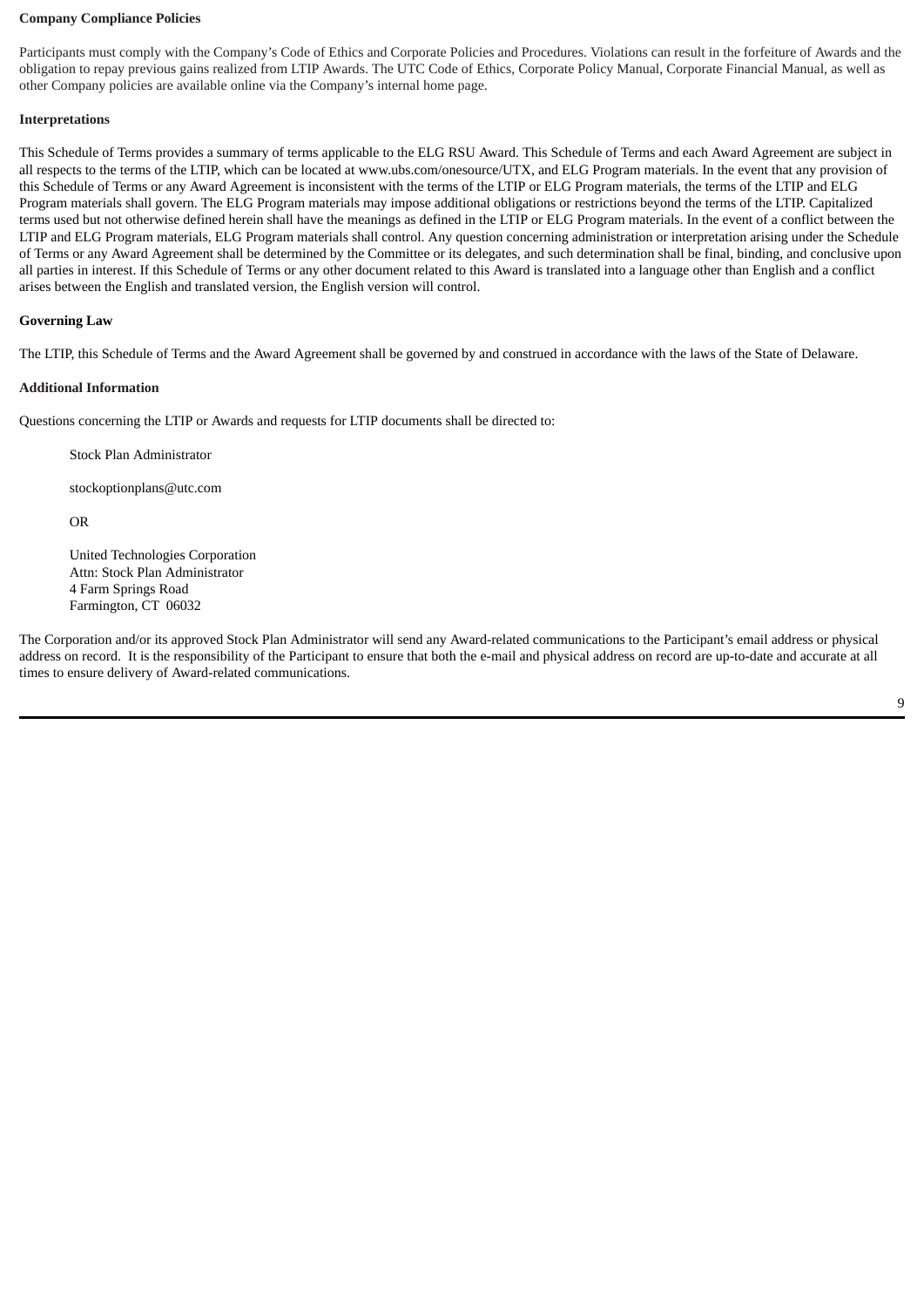

#### **ELG RSU RETENTION AWARD VESTING AGREEMENT**

This VESTING AGREEMENT, is entered into between \_\_\_\_\_\_\_\_\_\_\_\_\_ (hereinafter, the "Executive"), and UNITED TECHNOLOGIES CORPORATION, a Delaware corporation, with an office and place of business at 10 Farm Springs Road, Farmington, CT 06032 (United Technologies Corporation and all its subsidiaries, divisions and affiliates are hereinafter referred to as the "Company").

WHEREAS, the Executive and the Company agree that the Executive's employment with the Company will terminate; and

WHEREAS, the parties wish to set forth their mutual understanding concerning the terms and conditions relative to the termination of the Executive's employment with the Company; and

WHEREAS, the Executive has committed to membership in the Company's Executive Leadership Group (the "ELG"), which commitment signifies, among other things, the Executive's acceptance of the terms and conditions of the ELG Program, including, specifically, the terms and conditions of the ELG Restricted Stock Unit Retention Award as set forth in the Schedule of Terms applicable to such Award granted on or about [Date] (the "ELG RSU Award");

NOW, THEREFORE, it is hereby mutually agreed as follows:

1. (a) The Executive's employment with the Company will terminate effective (the "Termination Date").

- (b) The parties agree that the termination of the Executive's employment shall be a Qualifying Separation from the Company, thus entitling the Executive to vest in the ELG RSU Award (the "ELG RSU Retention Award") as of the later of the Executive's Termination Date or the date of this Agreement (the "Vesting Date"). Vesting is subject to the Executive's compliance with the Schedule of Terms of such Award and the terms of this Agreement.
- 2. (a) Effective as of the Vesting Date, the number of ELG RSUs awarded, including dividend equivalents will convert into an equal number of shares of UTC Common Stock, less the number of shares withheld to pay taxes. The Executive acknowledges **[his/her]** understanding that the vesting of this ELG RSU Award will occur in consideration of **[his/her]** agreements and obligations set forth in this Agreement and the ELG RSU Award.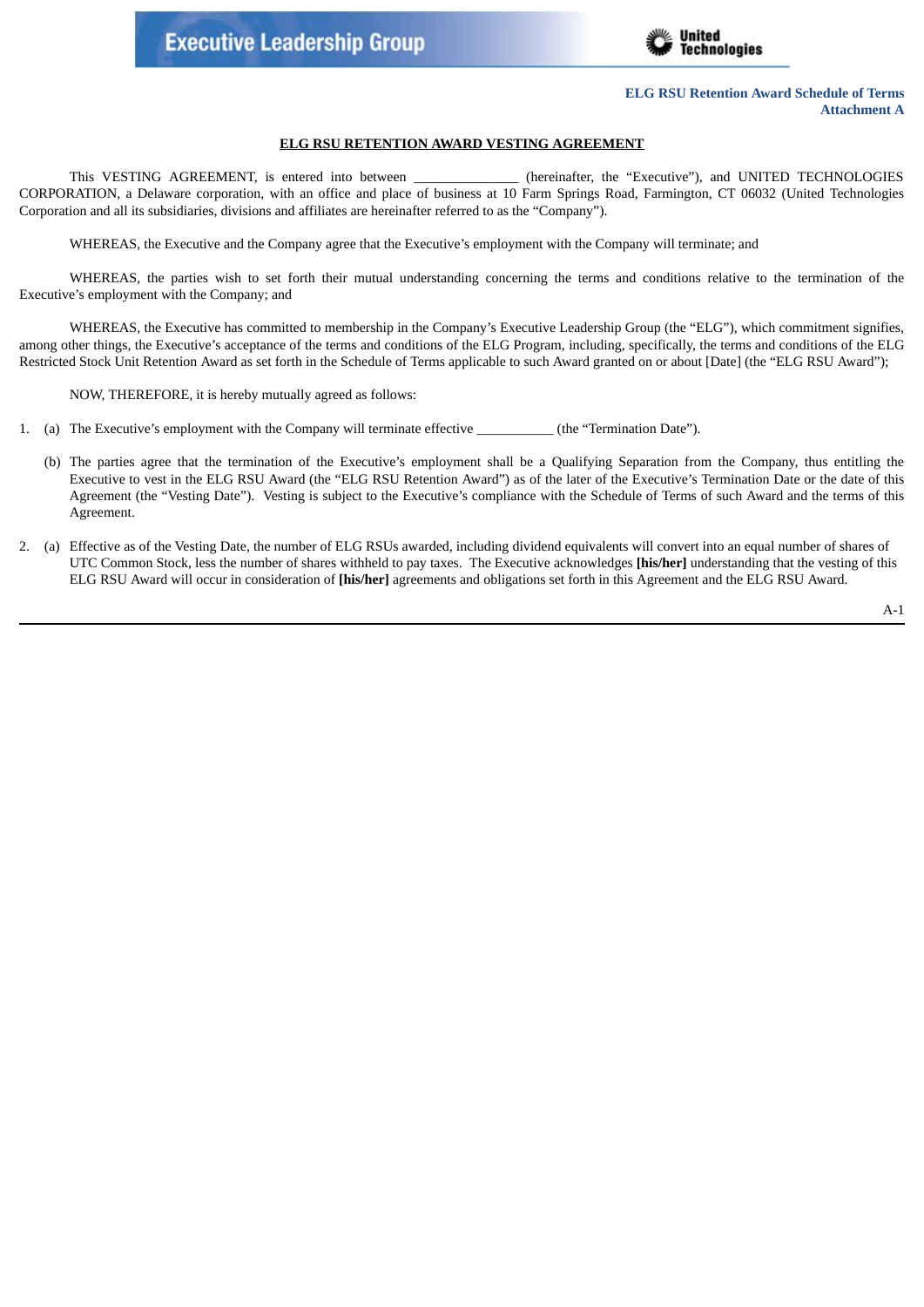

- (b) The Executive understands and agrees that the value of the ELG RSU Award will not be treated as compensation for any purpose under any of the retirement, savings, severance or other employee benefit plans in which **[he/she]** participated.
- 3. (a) The Executive, for **[him/her]**self and on behalf of **[his/her]** heirs, executors, assigns and successors in interest, hereby agrees to release the Company, its subsidiaries, divisions, present or former employees, officers and directors, personally and in their capacity as employees, officers and directors of the Company, from all claims or demands the Executive may have based on **[his/her]** employment with the Company or the termination of that employment. This includes a release of any rights or claims the Executive may have under the Age Discrimination in Employment Act of 1967, as amended from time to time, which prohibits age discrimination in employment; Title VII of the Civil Rights Act of 1964, as amended from time to time, which prohibits discrimination in employment based on race, color, national origin, religion or sex; the Equal Pay Act, which prohibits paying men and women unequal pay for equal work; the Americans with Disabilities Act which prohibits discrimination on the basis of handicap; the Employee Retirement and Income Security Act of 1974, as amended from time to time, which prohibits termination of employment for the purpose of interfering with eligibility for employee benefits, and any other federal, state or local laws or regulations prohibiting employment discrimination. This release also includes any claims or actions for wrongful discharge, breach of contract (express or implied), tort, defamation, emotional distress or any other claims otherwise related to his employment or the termination of his employment with the Company. The Executive acknowledges and agrees that this release also applies to similar claims he might assert under the laws of any other country. The Parties agree that this Agreement constitutes a comprehensive and conclusive resolution of all matters related to the termination of his employment.
	- (b) This Release covers all claims based on any facts or events, whether known or unknown by the Executive that occurred on or before the effective date of this Agreement. The Executive will notify the Company of any claims that **[he/she]** asserts may have arisen after the effective date of this Agreement but before the Termination Date. The Executive agrees to ratify and confirm the release and waiver effective as of the Termination Date as a pre-condition to receiving any of the benefits hereunder. The Executive acknowledges that he is not entitled to, and will not assert any claim for termination related benefits under any jurisdiction outside of the United States, whether based on foreign law, regulation, collective agreement, contract or arrangement.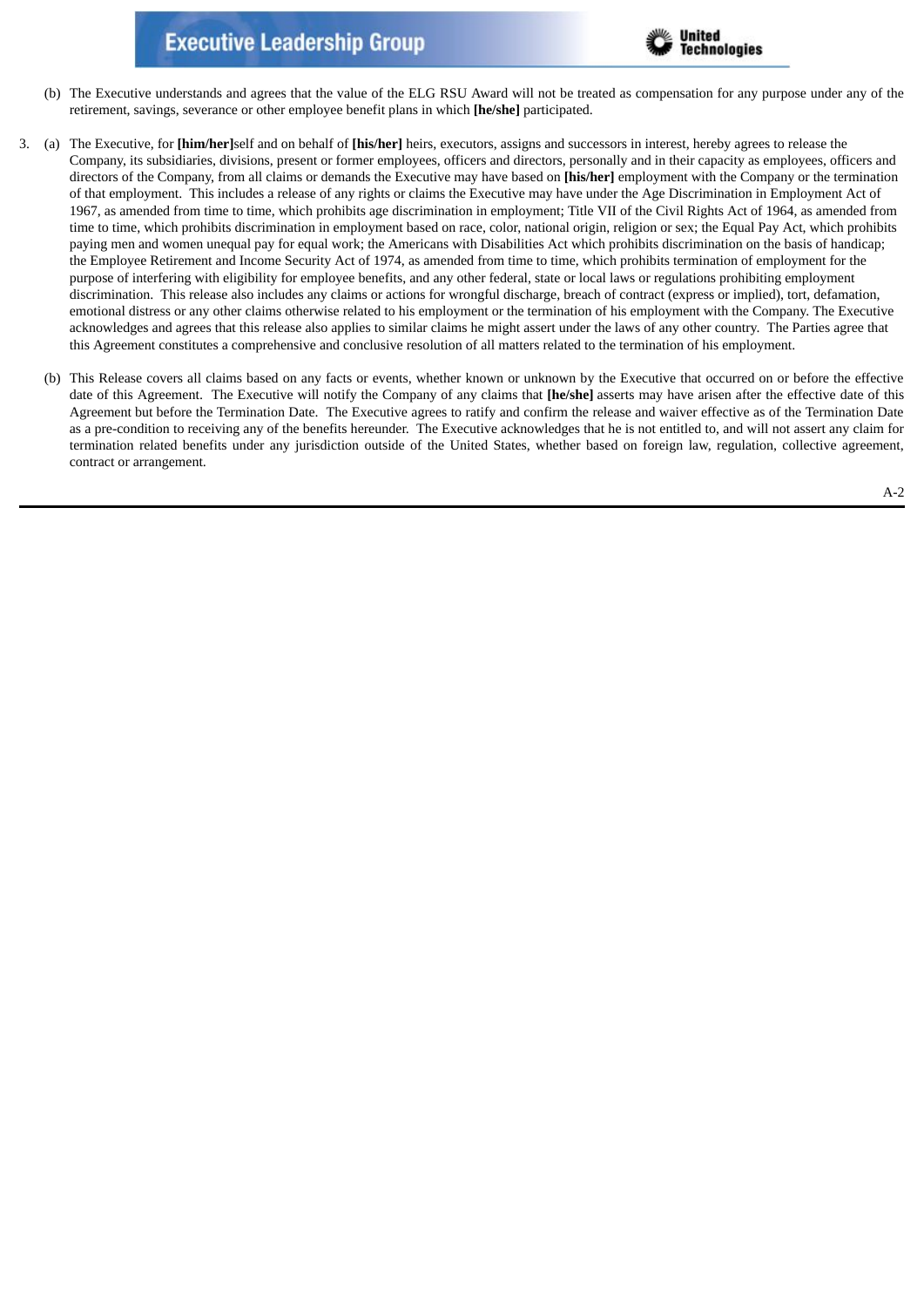

- (c) This Release does not include a release of the Executive's rights to any pension, deferred compensation, health or similar benefits to which **[he/she]** may be entitled in accordance with the terms of the Company employee benefit plans in which **[he/she]** participated.
- (d) Nothing in this Agreement shall be construed to prohibit the Executive from filing a charge with, or participating in, any investigation or proceeding by the U.S. Equal Employment Opportunity Commission (EEOC), the Securities and Exchange Commission (SEC) or other comparable governmental agency. The Executive agrees, however, to waive the right to recover monetary damages in any charge, complaint or lawsuit filed by **[him/her]** or on **[his/her]** behalf with respect any claims released pursuant to this Agreement.
- (e) The Executive understands and agrees that the vesting and distribution of the ELG RSU Award pursuant to this Agreement is in full and complete satisfaction of all obligations due **[him/her]** by the Company and that no other obligations are due **[him/her]** under the ELG Program. The Executive further acknowledges that **[he/she]** shall not be entitled to any additional severance payments or payments in lieu of vacation, holiday or other fringe benefits under the ELG or any other Company program. The Executive further agrees that the ELG RSU Award shall be offset and reduced by the full amount (if any) of cash severance benefits that the Executive may separately be entitled to receive from the Company based on any employment agreement, contractual obligation or statutory scheme, including mandated termination indemnities or similar benefits.
- (f) Following the Termination Date, the Executive agrees that **[he/she]** will cooperate with the Company with respect to matters that involved **[him/her]** during the course of **[his/her]** employment if such cooperation is deemed necessary or appropriate by the Company.
- (g) The Executive agrees to resign from all committees, boards, associations and other organizations, both internal and external, to which the Executive currently belongs in **[his/her]** capacity as a Company executive, except as mutually agreed with the Company. Following the Termination Date, the Executive will be free to join boards and affiliate with organizations provided that such affiliation will not violate or conflict with any of **[his/her]** obligations set forth in Section 4 of this Agreement.
- (h) The Executive is encouraged, at **[his/her]** own expense, to consult with an attorney before signing this Agreement and acknowledges that **[he/she]** was offered sufficient time to review and consider this Agreement.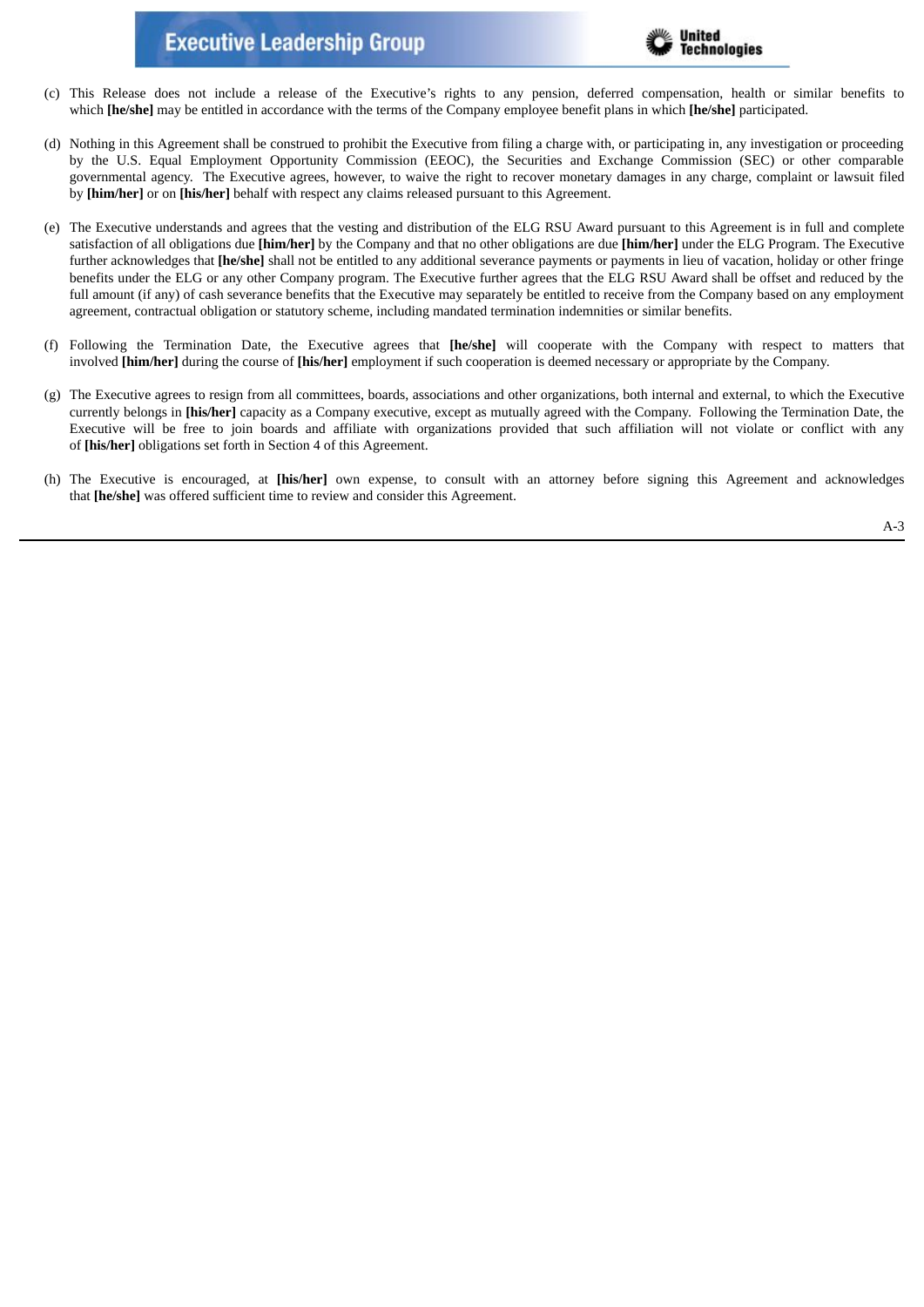

- (i) The Executive may revoke this Agreement within seven (7) days of the date of the Executive's signature. Revocation can be made by delivering a written notice of revocation to **[ \_\_\_\_ ]**, Executive Vice President & Chief Human Resources Officer, United Technologies Corporation, 10 Farm Springs, Farmington, CT 06032. For this revocation to be effective, **[\_\_\_\_]** must receive written notice no later than close of business on the seventh (7th) day after the Executive signs this Agreement. If the Executive revokes this Agreement, it shall not be effective or enforceable and the Executive will not vest in the ELG RSU Award or receive any other benefits described herein and agrees to immediately repay to the Company the value of any benefits provided prior to revocation.
- 4. In consideration of the benefits of membership in the ELG and the opportunity to vest in the ELG RSU Award, the Executive has agreed to certain restrictive covenants effective during the course of **[his/her]** employment and additional restrictive covenants that become effective upon the termination of **[his/her]** employment and the vesting of **[his/her]** ELG RSU Award (the "ELG Covenants"). The Executive hereby acknowledges and affirms **[his/her]** ELG Covenants and makes the following representations to and additional agreements with the Company:
	- (a) During a period beginning on the date hereof and extending for two years after the Termination Date, the Executive will not directly or indirectly, in any capacity or manner, make any statements of any kind (or cause, further, assist, solicit, encourage, support or participate in the foregoing), whether verbal, in writing, electronically transferred or otherwise, or disclose any items of information which are or may reasonably be construed to be derogatory, critical of, or adverse to the interests of the Company. The Executive agrees that **[he/she]** will not disparage the Company, its executives, directors or products.
	- (b) The Executive acknowledges that in the course of **[his/her]** employment with the Company **[he/she]** has acquired Company Information and that such Company Information has been disclosed to **[him/her]** in confidence and for the Company's use only. The Executive agrees that, except as **[he/she]** may otherwise be directed under this Agreement or as required by law, regulation or legal proceeding, **[he/she]** (i) will keep such Company Information confidential at all times, (ii) will not disclose or communicate Company Information to any third party and (iii) will not make use of Company Information on his own behalf or on behalf of any third party. In the event that the Executive becomes legally compelled to disclose any Company Information, it is agreed that the Executive will provide the Company with prompt written notice of such request(s) so that the Company may seek a protective order or other appropriate legal remedy to which it may be entitled. In view of the nature of the Executive's employment and the sensitive nature of Company Information which the Executive has received during the course of **[his/her]** employment, the Executive agrees that any unauthorized disclosure to third parties of Company Information or other violation, or threatened violation, of this Agreement would cause irreparable damage to the trade secret, confidential or proprietary status of Company Information and to the Company. Therefore, in that event the Company shall be entitled to an injunction prohibiting the Executive from any such disclosure, attempted disclosure, violation or threatened violation. When Company Information becomes generally available to the public other than by the Executive's acts or omissions, it is no longer subject to the restrictions in this paragraph.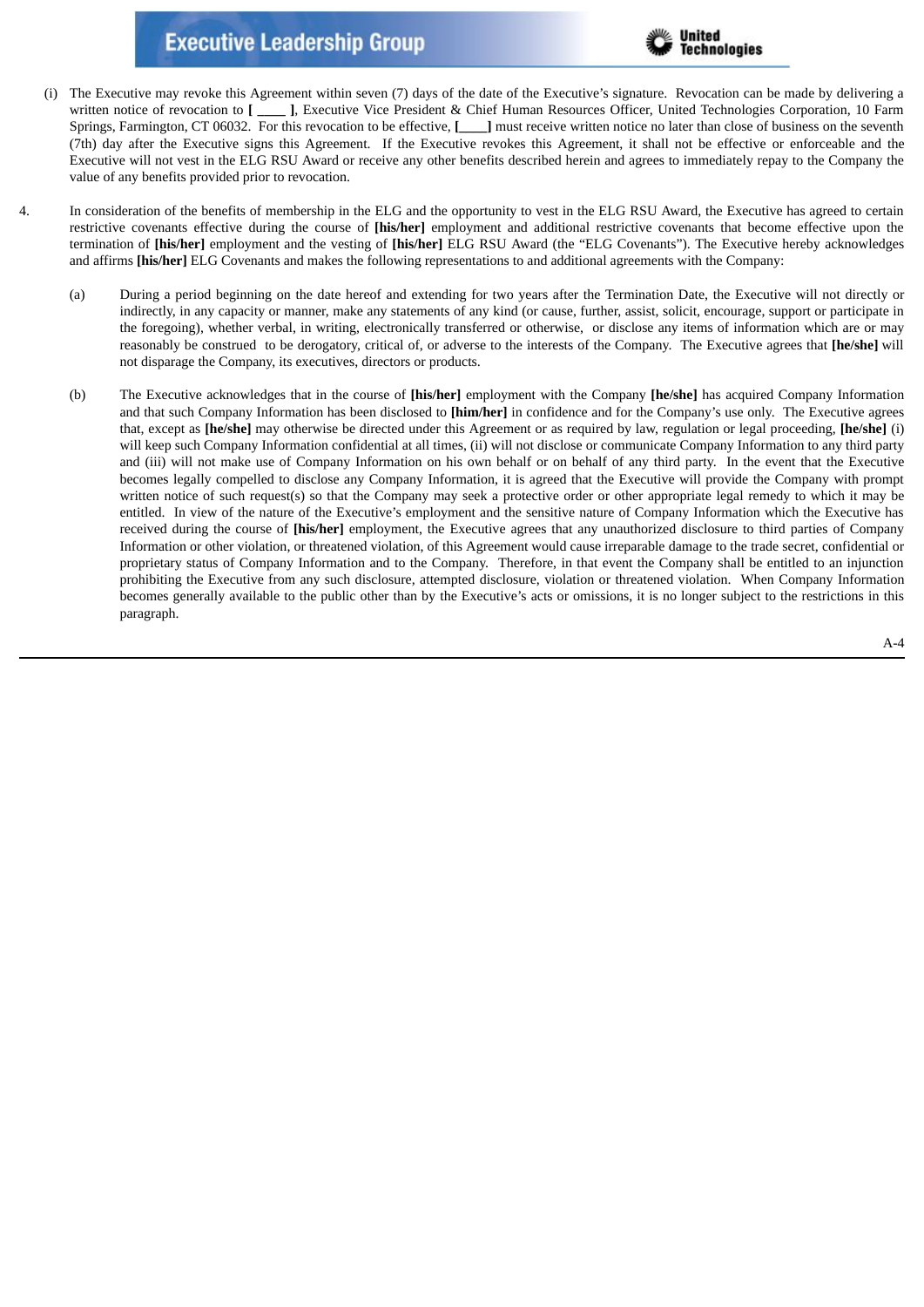

- (i) Notice regarding trade secrets. Under certain conditions, the Defend Trade Secrets Act of 2016 (Public Law No. 114-153, Section 7) provides immunity from liability for certain disclosures of trade secrets, in confidence or under seal, to the government or in connection with a court proceeding, when related to suspected violations of law raised in good faith. (18 U.S.C. § 1833).
- (c) To further ensure the protection of Company Information, the Executive agrees that for a period of two (2) years after **[his/her]** Termination Date, **[he/she]** will not accept employment in any form (including entering into consulting relationships or similar arrangements) with a business which: (i) competes directly or indirectly with **[any of the Company's businesses (applies to corporate executives)] [the Executive's business unit (includes current and past business units)]**; or (ii) is a material customer of or a material supplier to **[any of the Company's businesses] [the Executive's business unit],** unless the Executive has obtained the written consent of the Executive Vice President & Chief Human Resources Officer or **[his/her]** successor, which consent shall be granted or withheld in his sole discretion. The Executive acknowledges that the ELG RSU Award vested and distributed pursuant to this Agreement constitutes full and adequate consideration for the Executive's obligations set forth in this paragraph (4)(d). The parties agree that the terms of this paragraph are reasonable. However, if any portion of this paragraph is held by competent authority to be unenforceable, this paragraph shall be deemed amended to limit its scope to the broadest scope that such authority determines is enforceable, and as so amended shall continue in effect.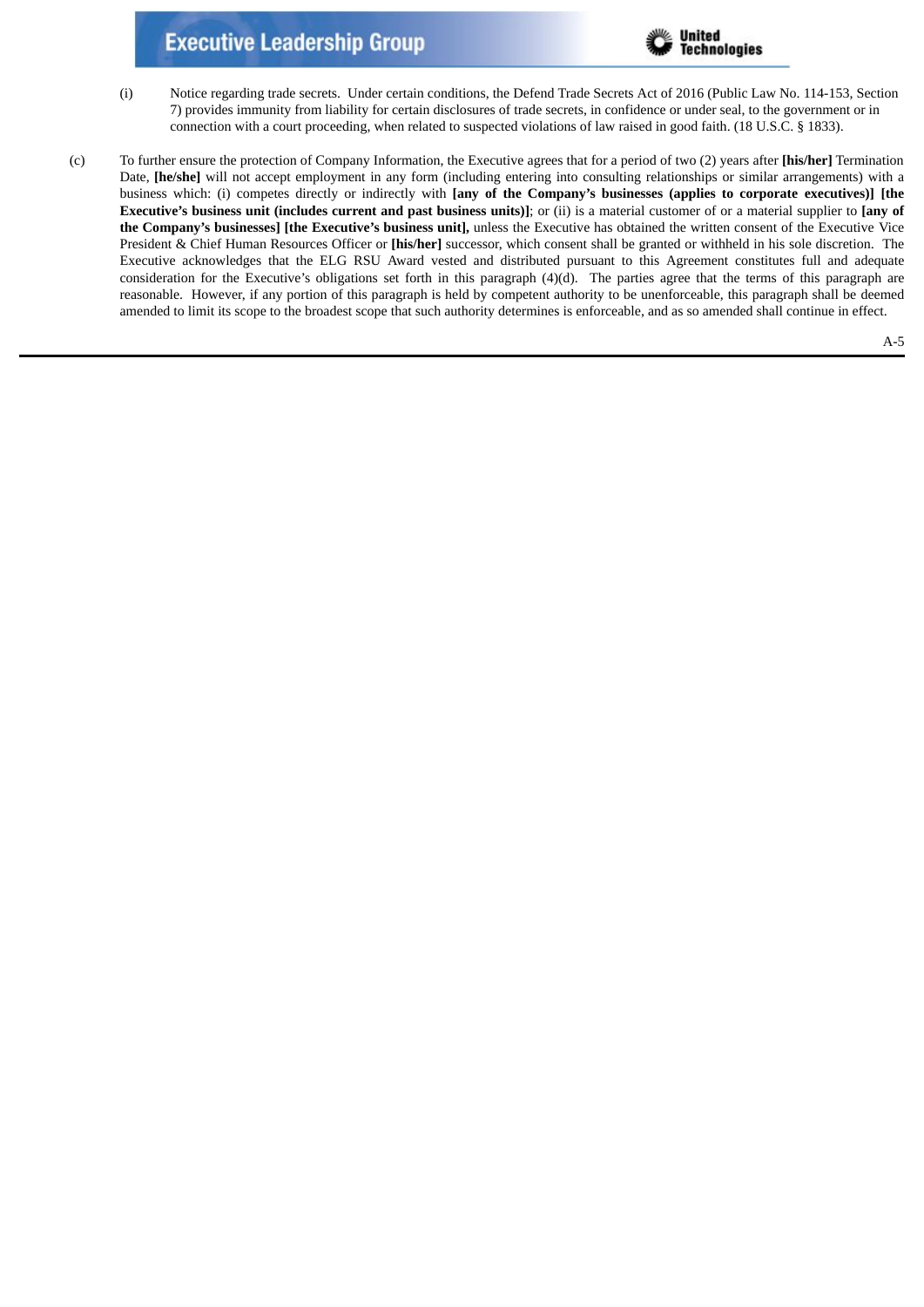

- (d) For a period of two (2) years following the Termination Date, the Executive will not initiate, cause or allow to be initiated (under those conditions which **[he/she]** controls) any action which would reasonably be expected to encourage or to induce any employee of the Company or any of its affiliated entities to leave the employ of the Company or its affiliated entities. In this regard, the Executive agrees that **[he/she]** will not directly or indirectly recruit any Company executive or other employee or provide any information or make referrals to personnel recruitment agencies or other third parties in connection with Company executives and other employees.
- (e) The Executive acknowledges that the Intellectual Property Agreement between **[him/her]** and the Company will continue in full force and effect following the Termination Date.
- 5. The Company represents to the Executive that it is fully authorized and empowered to enter into this Agreement, and that it will safeguard this Agreement and its terms from public disclosure with the same degree of care with which the Company protects its proprietary information.
- 6. The Executive will not disclose or allow to be disclosed any of the terms or conditions of this Agreement. The Executive agrees not to make duplicate copies of this Agreement, provided, however, **[he/she]** may retain a copy of the Agreement; and provided further, that **[he/she]** may disclose this Agreement to **[his/her]** spouse, attorney, financial advisor and the preparer of **[his/her]** tax returns. Further, the Executive may, if necessary, advise a new employer of **[his/her]** obligations hereunder.
- 7. The obligations of the parties hereto are severable and divisible. In the event any provision hereunder is determined to be illegal or unenforceable, the remainder of this Agreement shall continue in full force and effect.
- 8. In addition to any other rights the Company may have, should the Executive breach any of the terms of this Agreement, the Company will have the right to recover the value realized from the ELG RSU Award and any other benefits provided hereunder, the amount of such recovery to be determined relative to the damages caused by the breach. Such action by the Company will not be taken capriciously and will have no effect on the Release and Waiver contained in this Agreement.
- 9. Any dispute arising between the Company and the Executive with respect to the validity, performance or interpretation of this Agreement shall be submitted to and determined in binding arbitration in Hartford, Connecticut, for resolution in accordance with the rules of the American Arbitration Association, modified to provide that the decision by the arbitrator shall be binding on the parties; shall be furnished in writing, separately and specifically stating the findings of fact and conclusions of law on which the decision is based; shall be kept confidential by the arbitrator and the parties; and shall be rendered within 60 days following empanelment of the arbitrator. Costs of the arbitration shall be borne by the party that does not prevail. The arbitrator shall be selected in accordance with the rules of the American Arbitration Association.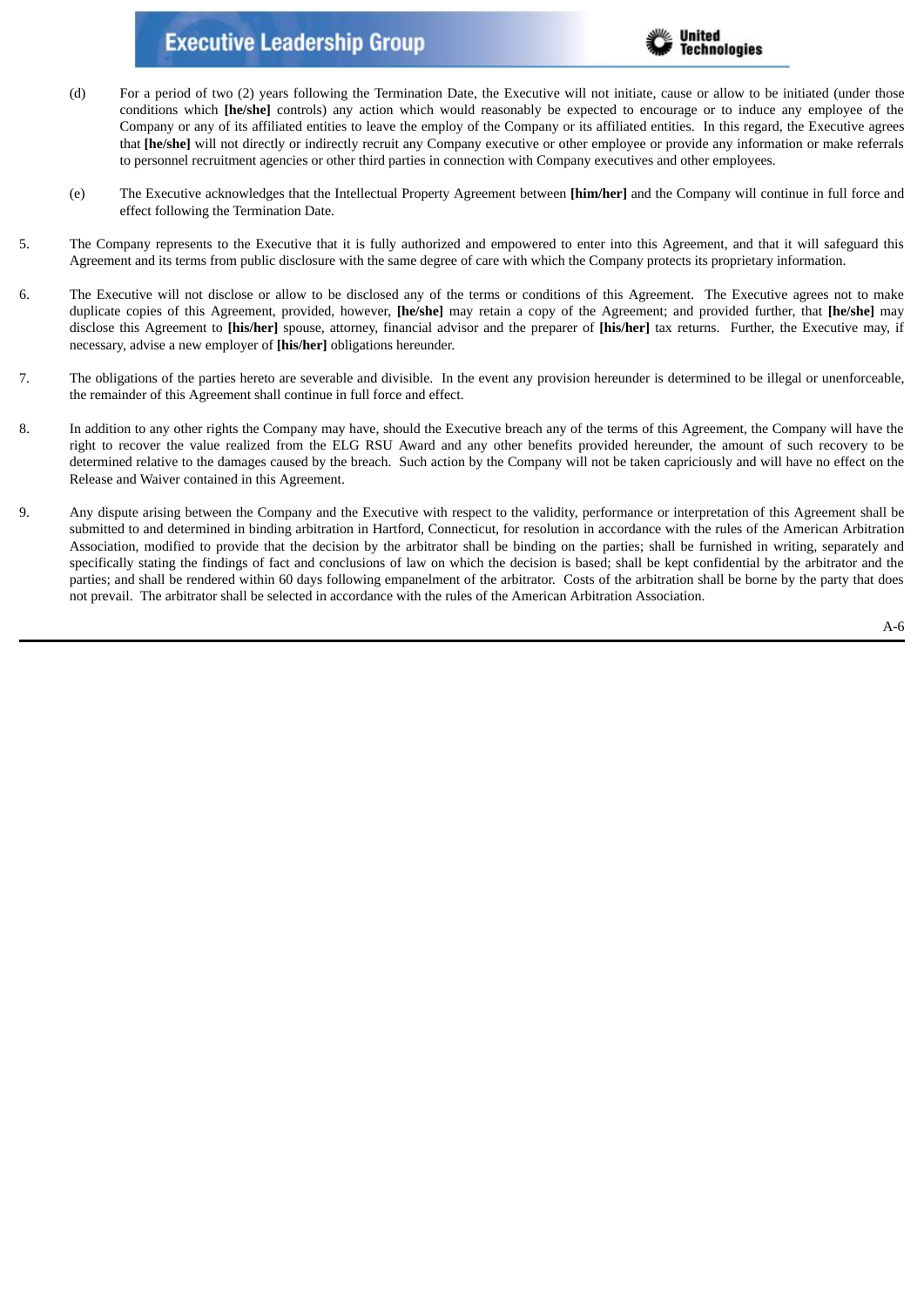

- 10. This Agreement shall be subject to and governed by the laws of the State of Connecticut, USA, excluding its conflict of laws rules.
- 11. This Agreement constitutes the entire agreement between the parties and supersedes all previous communications between the parties with respect to the subject matter of this Agreement. No amendment to this Agreement shall be binding upon either party unless in writing and signed by or on behalf of such party.
- 12. Any notice under this agreement shall be in writing and addressed to the Executive at **[his/her]** home address of record at the Company and to the Company as follows:

United Technologies Corporation 10 Farm Springs Road Farmington, CT 06032 Attention: Executive Vice President & Chief Human Resources Officer

Either party may change its address for notices by giving the other party notice of the change.

- 13. The Executive, or **[his/her]** estate, shall be responsible for any and all tax liability imposed on amounts paid hereunder. The Company reserves the right to withhold applicable taxes from any amounts paid pursuant to this Agreement to the extent required by law.
- 14. Capitalized terms in this Agreement, not otherwise defined herein, are defined in the ELG Program materials, Schedule of Terms applicable to this ELG RSU Award, or the UTC Long Term Incentive Plan, as amended and restated.
- 15. If and to the extent any payment or benefit provided herein is determined to be deferred compensation within the meaning of Section 409A, such payment or benefit will provided in a manner that complies with Section 409A.
- 16. The effective date of this Agreement shall be seven (7) days from the date in which the Agreement is signed and dated by the Executive, provided the Executive has not revoked acceptance in accordance with Paragraph 3(i) above. If the Agreement is not dated by the Executive, the effective day of the Agreement shall be seven (7) calendar days after receipt of the Agreement by the Company, provided the Executive has not revoked acceptance in accordance with Paragraph 3(i) above.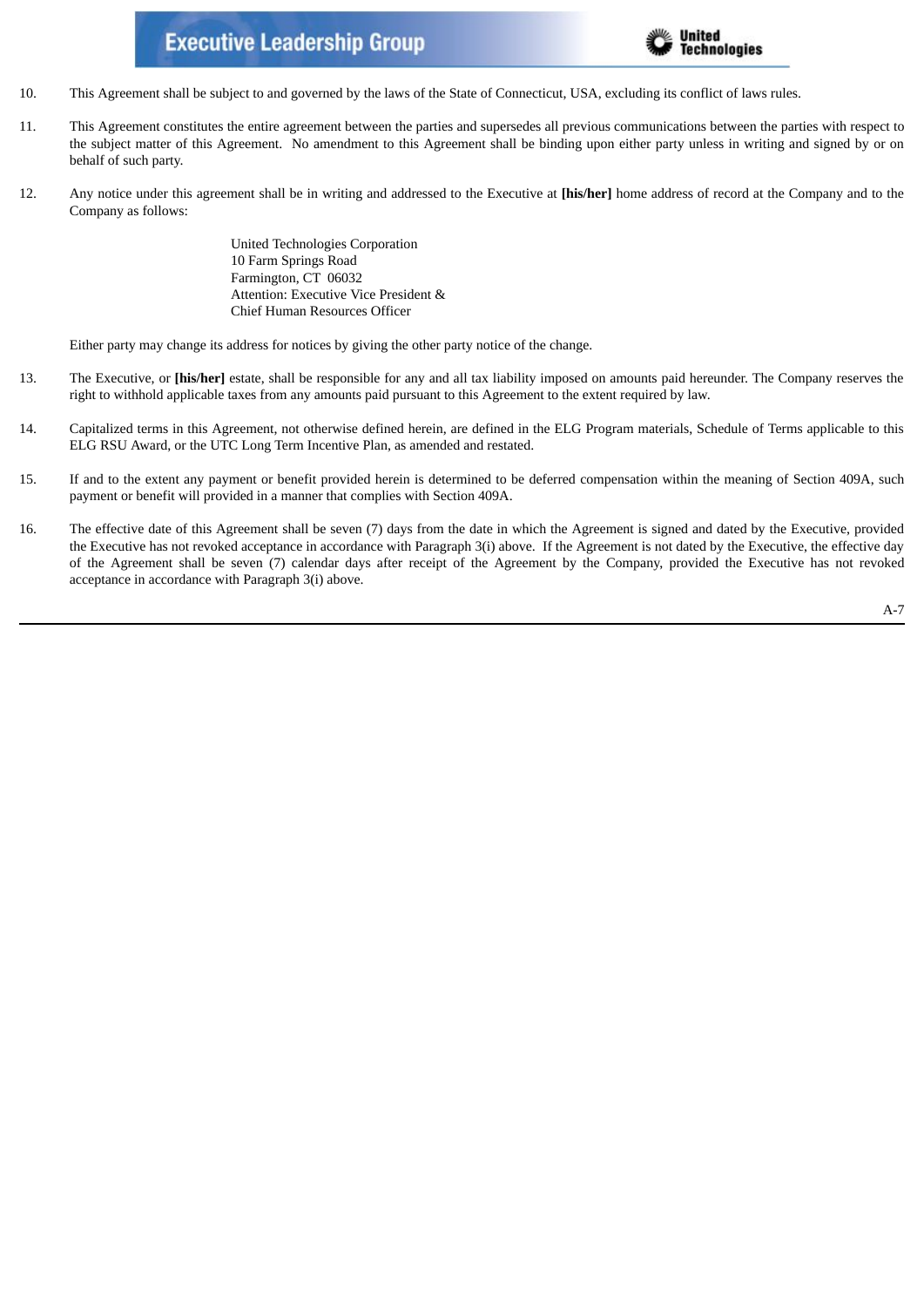

17. The Executive states that **[he/she]** has read this Agreement, including the Release and Waiver contained herein, fully understands its content and effect, and without duress or coercion, knowingly and voluntarily assents to its terms.

IN WITNESS WHEREOF, the parties hereto have executed this Agreement which shall be effective as of the date of the Executive's signature below.

#### **UNITED TECHNOLOGIES CORPORATION**

| By:   |                                                                                | By:                 |       |
|-------|--------------------------------------------------------------------------------|---------------------|-------|
|       | [Name]<br><b>Executive Vice President and</b><br>Chief Human Resources Officer | [Name of Executive] |       |
| Date: |                                                                                | Date:               |       |
|       |                                                                                |                     | $A-8$ |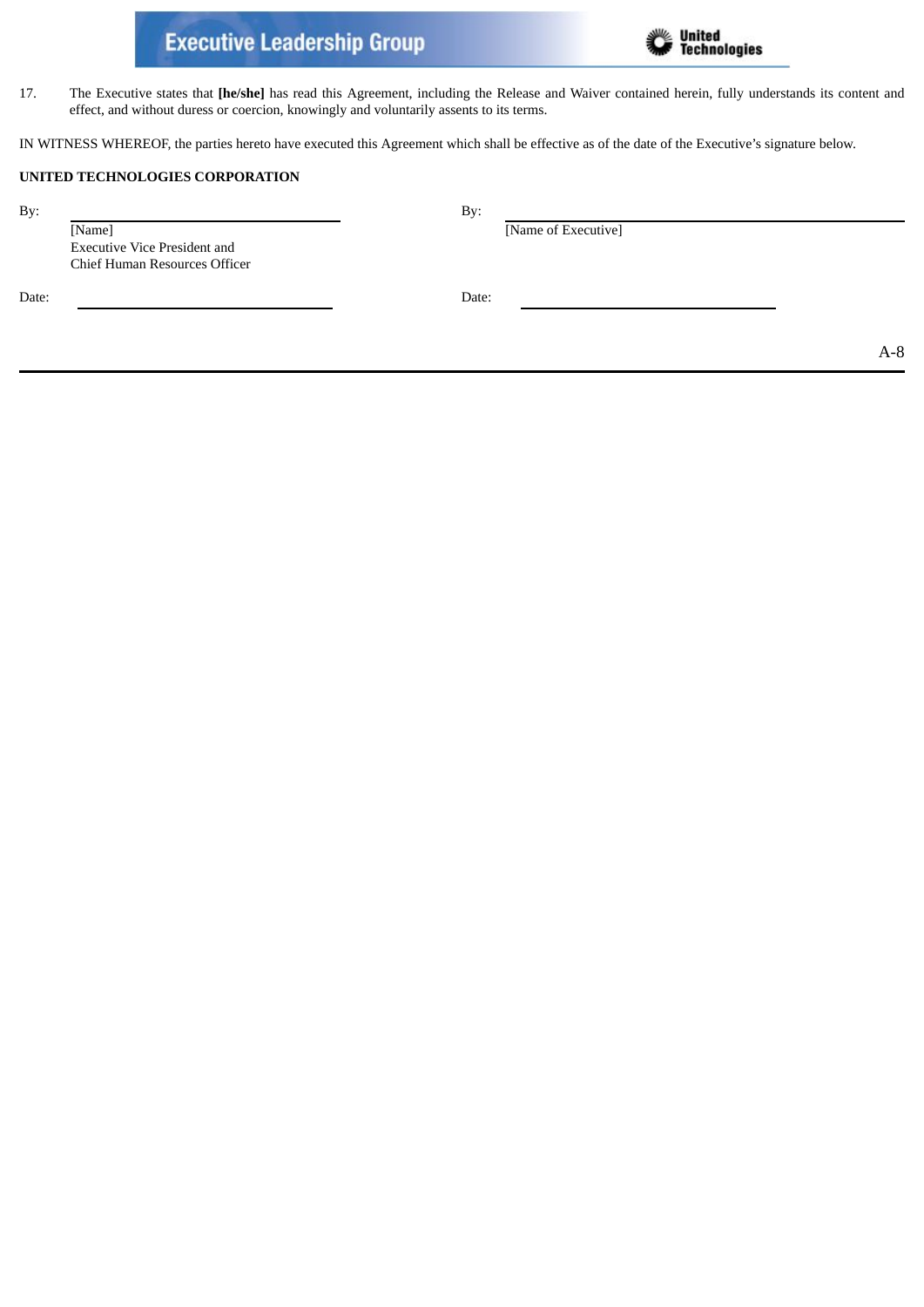## **FORM OF**

# **CARRIER GLOBAL CORPORATION**

## **BOARD OF DIRECTORS**

# **DEFERRED STOCK UNIT PLAN**

(Effective as of  $[$  ], 2020)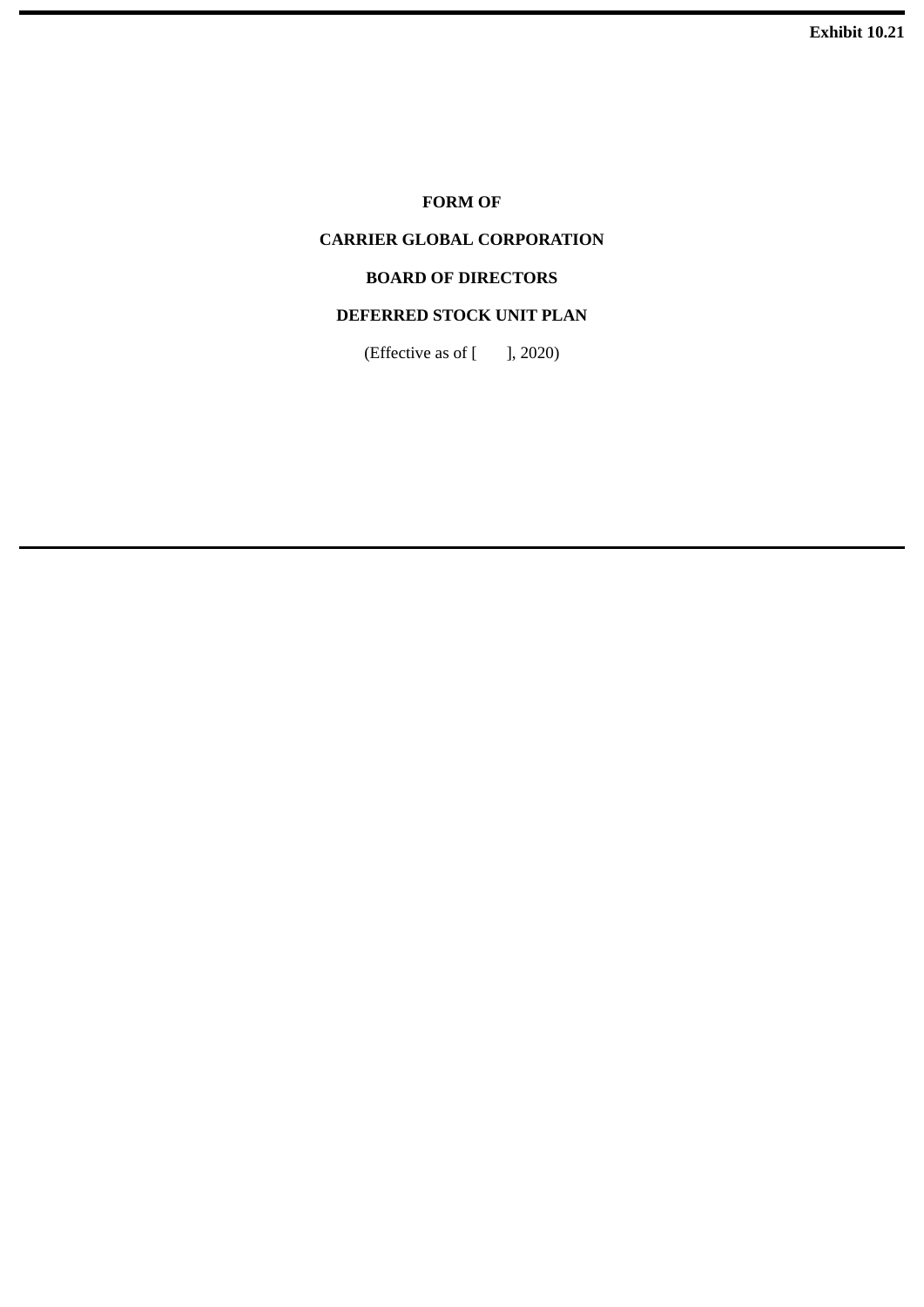## **CARRIER GLOBAL CORPORATION BOARD OF DIRECTORS DEFERRED STOCK UNIT PLAN**

### **TABLE OF CONTENTS**

|                                                 |                                                      | <b>Page</b>    |
|-------------------------------------------------|------------------------------------------------------|----------------|
| Article I INTRODUCTION AND PURPOSE              |                                                      | 1              |
| 1.01                                            | Purpose of Plan                                      | $\mathbf{1}$   |
| 1.02                                            | Impact of Spin-off from UTC                          | $\mathbf{1}$   |
| 1.03                                            | <b>Effective Date of Plan</b>                        | $\overline{2}$ |
| Article II                                      |                                                      | 2              |
| <b>DEFINITIONS</b>                              |                                                      |                |
|                                                 | Article III ELIGIBLE COMPENSATION                    | 6              |
| 3.01                                            | <b>Annual Retainer</b>                               | $\,6\,$        |
| 3.02                                            | Annual Deferred Stock Unit Award                     | $\,6$          |
| 3.03                                            | Transferred New Director Restricted Stock Unit Award | $\overline{7}$ |
| 3.04                                            | <b>Duplication of Benefits</b>                       | 7              |
|                                                 | Article IV ACCOUNTS AND CREDITS                      | 7              |
| 4.01                                            | Annual Deferred Stock Unit Award                     | $\overline{7}$ |
| 4.02                                            | <b>Elective Annual Retainer</b>                      | $\overline{7}$ |
| 4.03                                            | Transferred New Director Restricted Stock Unit Award | $\, 8$         |
| 4.04                                            | Accounts                                             | $\, 8$         |
| 4.05                                            | Deferred Stock Unit Accounts                         | 9              |
| 4.06                                            | Hypothetical Nature of Accounts and Investments      | 10             |
| Article V ELECTION PROCEDURES AND DISTRIBUTIONS |                                                      | 11             |
| 5.01                                            | <b>Annual Retainer Deferral Election</b>             | 11             |
| 5.02                                            | Annual Retainer Deferral Election Deadline           | 11             |
| 5.03                                            | <b>Distribution Commencement Date</b>                | 11             |
| 5.04                                            | Election of Form and Amount of Distribution          | 12             |
| 5.05                                            | Change in Distribution Election                      | 13             |
| <b>Article VI ADMINISTRATION</b>                |                                                      | 14             |
| 6.01                                            | In General                                           | 14             |
| 6.02                                            | Plan Amendment and Termination                       | 14             |
| 6.03                                            | <b>Reports to Participants</b>                       | 15             |
| 6.04                                            | Delegation of Authority                              | 15             |
| 6.05                                            | <b>Distribution of Shares</b>                        | 15             |

i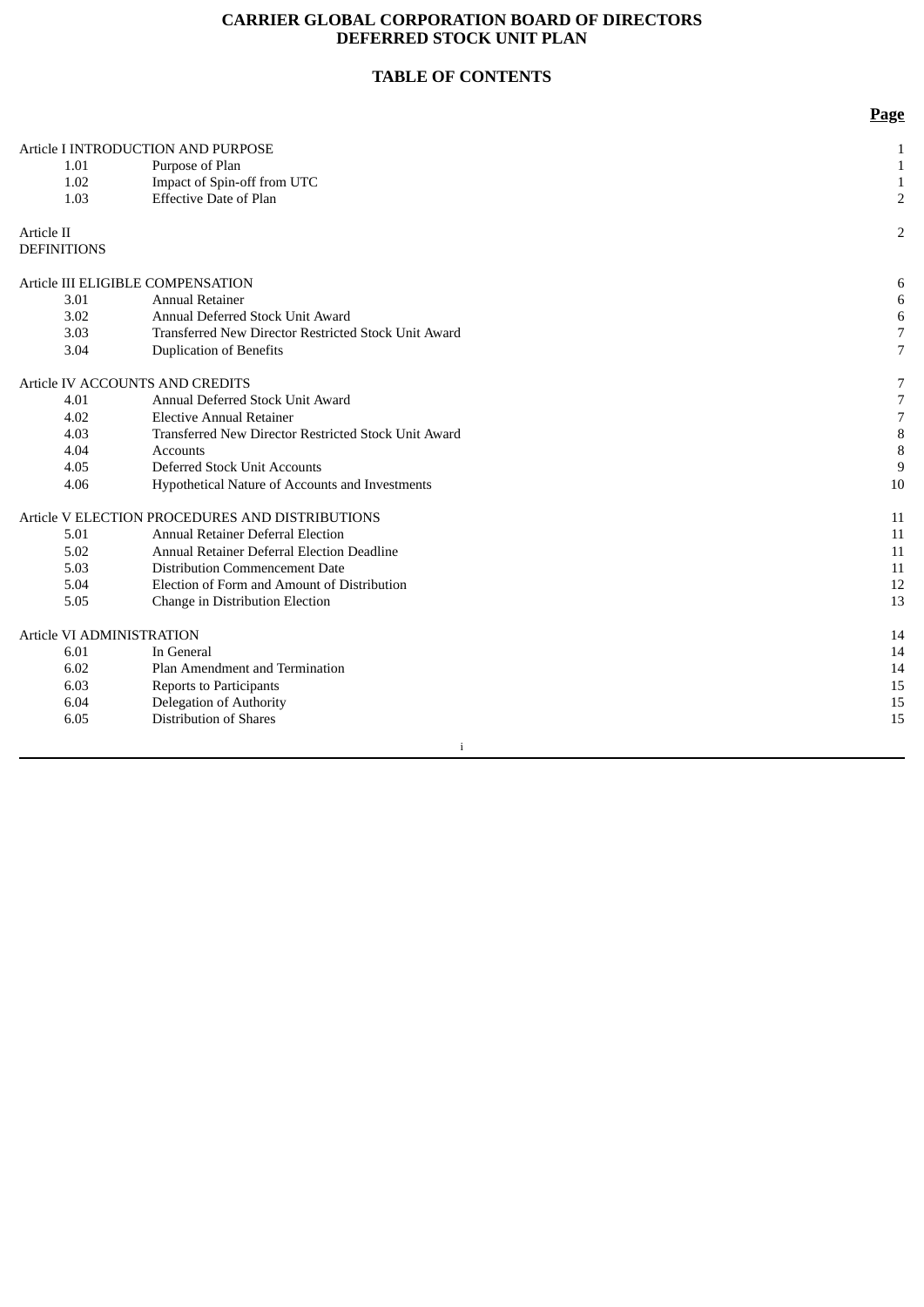| <b>Article VII MISCELLANEOUS</b> |                                                                                                         |    |
|----------------------------------|---------------------------------------------------------------------------------------------------------|----|
| 7.01                             | <b>Rights Not Assignable</b>                                                                            | 16 |
| 7.02                             | Certain Rights Reserved                                                                                 | 16 |
| 7.03                             | Withholding Taxes                                                                                       | 16 |
| 7.04                             | Compliance with Section 409A                                                                            | 16 |
| 7.05                             | Incompetence                                                                                            | 17 |
| 7.06                             | Inability to Locate Participants and Beneficiaries                                                      | 17 |
| 7.07                             | <b>Successors</b>                                                                                       | 17 |
| 7.08                             | Usage                                                                                                   | 18 |
| 7.09                             | Severability                                                                                            | 18 |
| 7.10                             | <b>Share Ownership Requirements</b>                                                                     | 18 |
| 7.11                             | Governing Law                                                                                           | 19 |
| <b>APPENDIX A</b>                | Carrier Global Corporation Board of Directors Deferred Stock Unit Prior Plan (the "Prior Carrier Plan") |    |

ii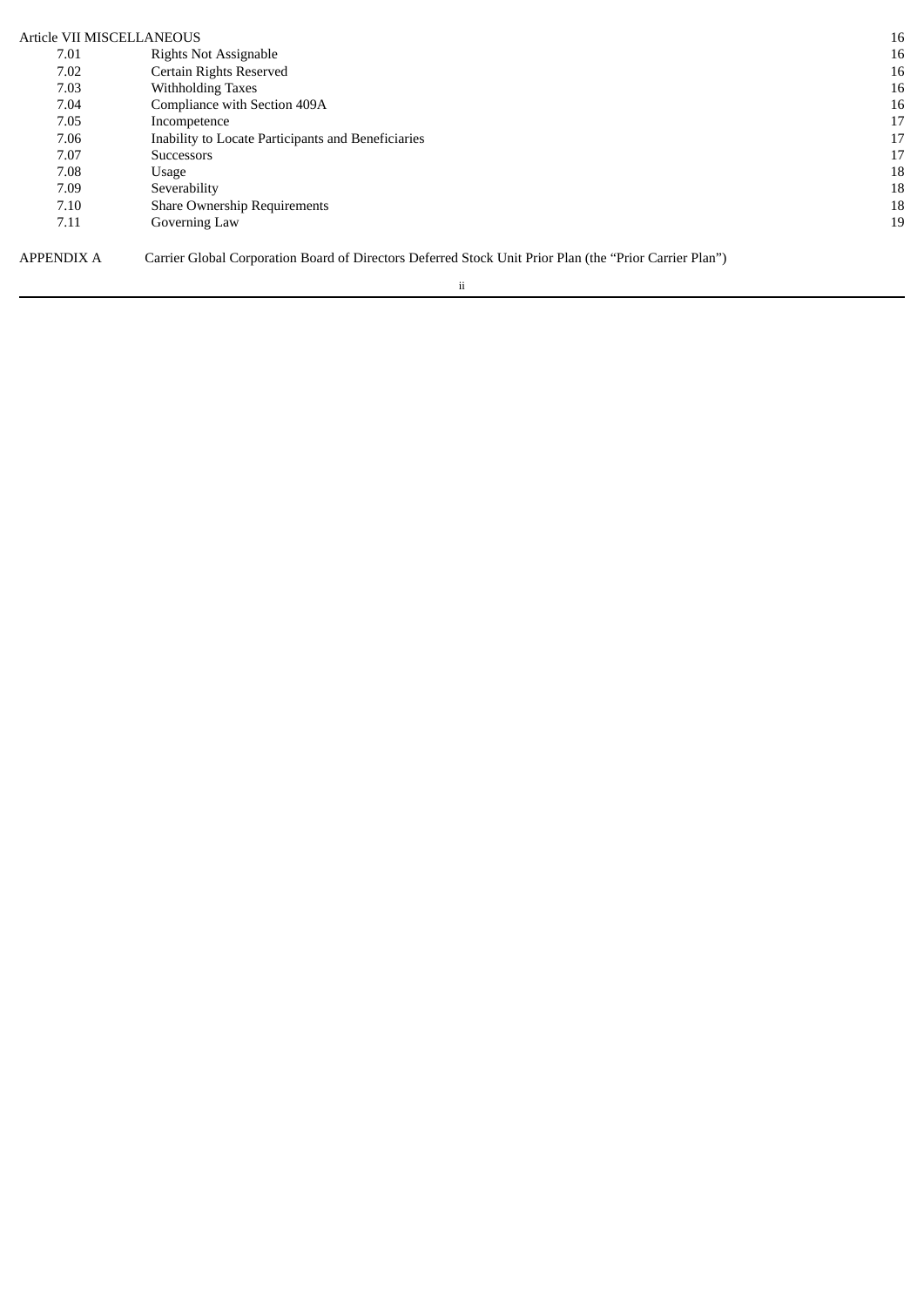#### **ARTICLE I INTRODUCTION AND PURPOSE**

#### **1.01 Purpose of Plan**

The Carrier Global Corporation Board of Directors Deferred Stock Unit Plan (the "Plan") is hereby established to provide an arrangement for non-employee directors to receive an annual Deferred Stock Unit Award and to defer their Annual Retainer in the form of deferred stock units equal in value to shares of the Corporation's common stock for the purpose of aligning the interests of non-employee directors with those of the Corporation's shareowners.

### **1.02 Impact of Spin-off from UTC**

On [ , 2020], United Technologies Corporation ("UTC") separated into three independent companies, UTC, Carrier Global Corporation (the "Corporation" or "Carrier") and Otis Worldwide Corporation ("Otis"), through spin-off transactions. The transaction by which the Corporation ceases to be a subsidiary of UTC is referred to herein as the "Spin-off." In connection with the Spin-off, and pursuant to the terms of the Employee Matters Agreement entered into, by and among the Corporation, UTC, and Otis (the "Employee Matters Agreement"), the Corporation and the Plan assumed all obligations and liabilities of UTC and its subsidiaries under the UTC DSU Plan with respect to "Carrier Transferred Directors" (as such term is defined in the Employee Matters Agreement). Any benefits due under the UTC DSU Plan with respect to Carrier Transferred Directors or Beneficiaries of Carrier Transferred Directors is the responsibility of the Corporation and this Plan, and any such benefits accrued, but not yet paid under the UTC DSU Plan, immediately prior to the Effective Date, is administered and paid under the terms of this Plan. All deferral and distribution elections and designations of Beneficiary made under the UTC DSU Plan by a Carrier Transferred Director or Beneficiary of a Carrier Transferred Director, and, in effect, immediately prior to the Effective Date, shall continue to apply and shall be administered under this Plan, until such election or designation expires or is otherwise changed or revoked in accordance with the terms of the Plan. Pursuant to the terms of the Employee Matters Agreement between the Corporation, UTC and Otis: (a) vested Deferred Stock Units were converted, upon the Spin-off, into Carrier, UTC and Otis Deferred Stock Units; (b) vested restricted Deferred Stock Units granted under a New Director Restricted Stock Unit Award (as defined in the UTC DSU Plan) were converted, upon the Spin-off, into Carrier, UTC and Otis Deferred Stock Units under the Transferred New Director Restricted Stock Unit Award; and (c) unvested restricted Deferred Stock Units granted under a New Director Restricted Stock Unit Award were converted to Carrier Deferred Stock Units under the Transferred New Director Restricted Stock Unit Award. Carrier Deferred Stock Units credited to Participants under this Plan shall be distributed in shares of Carrier Common Stock issued under the LTIP; however, UTC and Otis Deferred Stock Units shall be distributed in cash. The settlement of Deferred Stock Units in Common Stock and cash, as applicable, and other adjustments described herein shall in no event: (i) increase the value of any Participant's Account; (ii) modify any Participant's distribution election; or (iii) alter the procedures in effect under the Plan with respect to elections and distributions other than the substitution of cash for certain shares. The Plan shall be under no obligation to hold or issue shares of UTC or Otis Common Stock.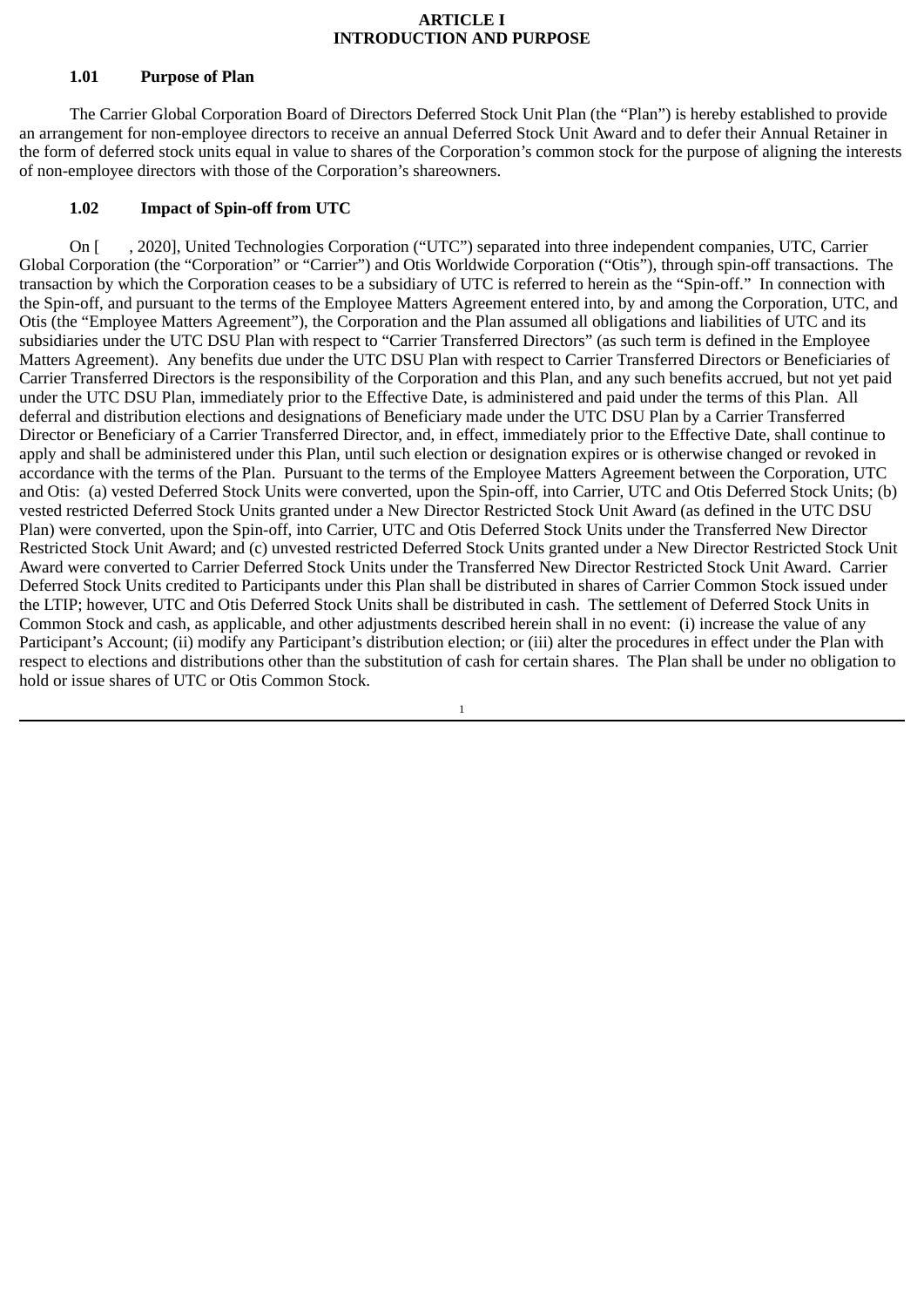Carrier has also established the Carrier Global Corporation Board of Directors Deferred Stock Unit Prior Plan (the "Prior Carrier Plan"), set forth in Appendix A hereto, which is a continuation of the United Technologies Corporation Board of Directors Deferred Stock Unit Plan, as in effect on October 3, 2004 ("Prior UTC Plan"), as it has been modified thereafter, from time to time, in a manner that does not constitute a "material modification" for purposes of Section 409A for the benefit of Carrier Transferred Directors who have a benefit earned or vested (within the meaning of Section 409A) prior to January 1, 2005, and any subsequent increases in these amounts that are permitted to be treated as grandfathered benefits under Section 409A, which were previously held under and subject to the terms of the Prior UTC Plan.

## **1.03 Effective Date of Plan**

Pursuant to the terms of the Employee Matters Agreement, this Plan shall be effective as of the Spin-off date.

### **ARTICLE II DEFINITIONS**

Unless the context clearly indicates otherwise, the following terms, when used in capitalized form in the Plan, shall have the meanings set forth below:

"*Account*" means a bookkeeping account established for a Participant under Article IV that is credited with Deferred Stock Units, but excluding accounts under the Prior Carrier Plan. Accounts under the Prior Carrier Plan will be valued and administered separately in accordance with the terms and procedures in effect under the Prior Carrier Plan.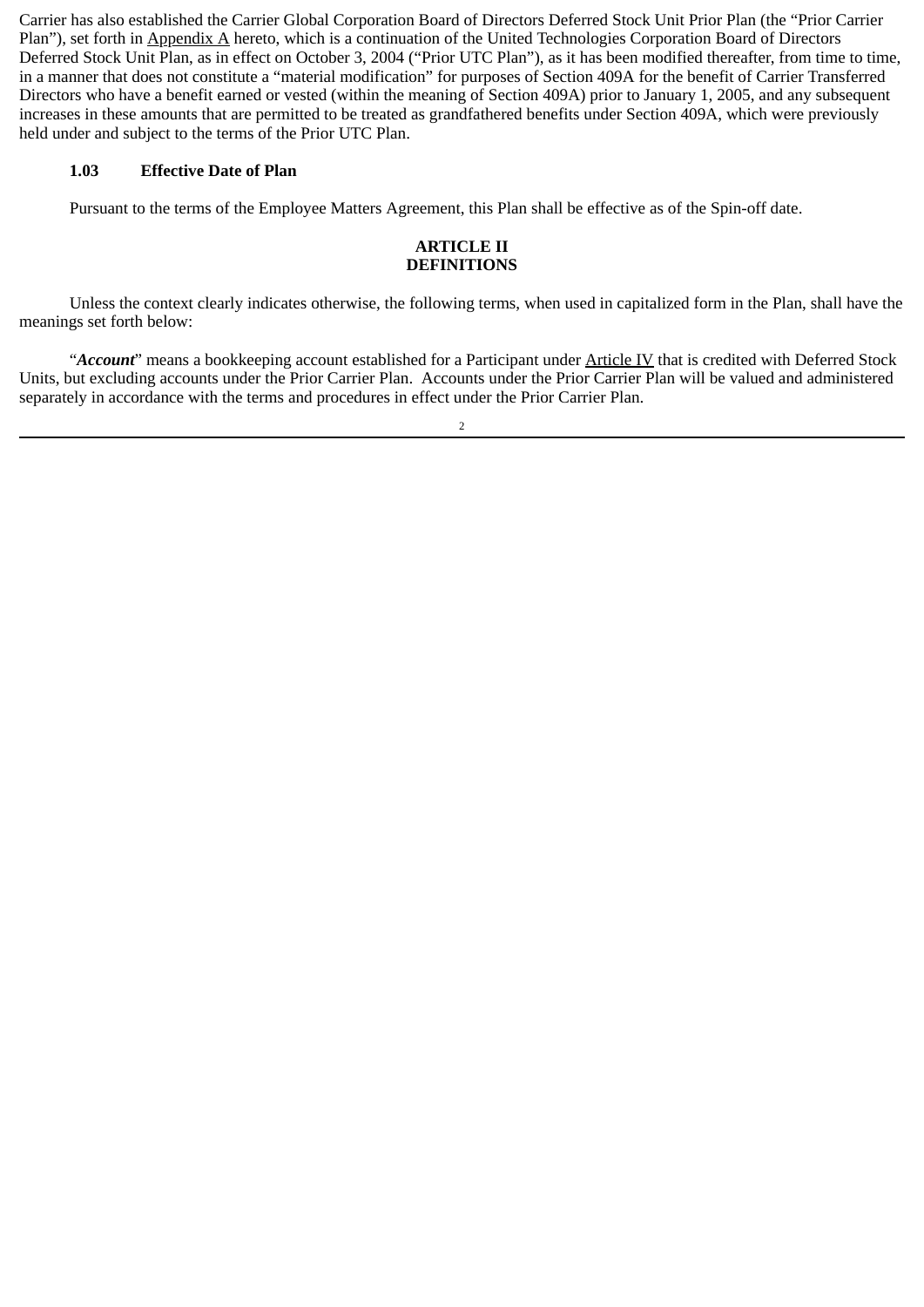"*Annual Deferred Stock Unit Award*" means the annual grant of Deferred Stock Units made to Participants in accordance with Section 3.02.

"*Annual Meeting*" means the Corporation's Annual Meeting of Shareowners.

"*Annual Retainer*" means the annual retainer fee payable to a Participant under Section 3.01 for services to the Corporation in the capacities indicated.

"*Beneficiary*" means a Participant's beneficiary, designated in writing in a form and manner satisfactory to the Committee, or if a Participant fails to designate a beneficiary, or if all of the Participant's designated Beneficiaries predecease the Participant, the Participant's estate.

"*Board*" means the Board of Directors of the Corporation.

"*Board Cycle*" means the period beginning on an Annual Meeting and ending at the start of the next Annual Meeting.

"*Carrier*" means Carrier Global Corporation.

"*Carrier Common Stock*" means the common stock of the Corporation.

"*Carrier Deferred Stock Units*" means, Deferred Stock Units of the Corporation convertible into actual shares of Carrier Common Stock as of the Conversion Date, prior to a distribution to be made in accordance with Article V. Each Carrier Deferred Stock Unit is equal in value to a share of Carrier Common Stock. Carrier Deferred Stock Units are "restricted stock units" awarded under the LTIP and distributed and administered in accordance with the terms of this Plan.

 "*Closing Price*" means, with respect to any date specified by the Plan, the closing price of common stock on the composite tape of New York Stock Exchange on such date (or if there was no reported sale of common stock on such date, on the next following day on which there was such a reported sale) which common stock is the underlying referenced security of the relevant Deferred Stock Unit.

"*Code*" means the Internal Revenue Code of 1986, as amended from time to time, and any successor thereto. References to any Section of the Internal Revenue Code shall include any final regulations or other applicable guidance. References to "Section 409A" shall include any final regulations or other applicable guidance issued thereunder by the Internal Revenue Service from time to time in effect.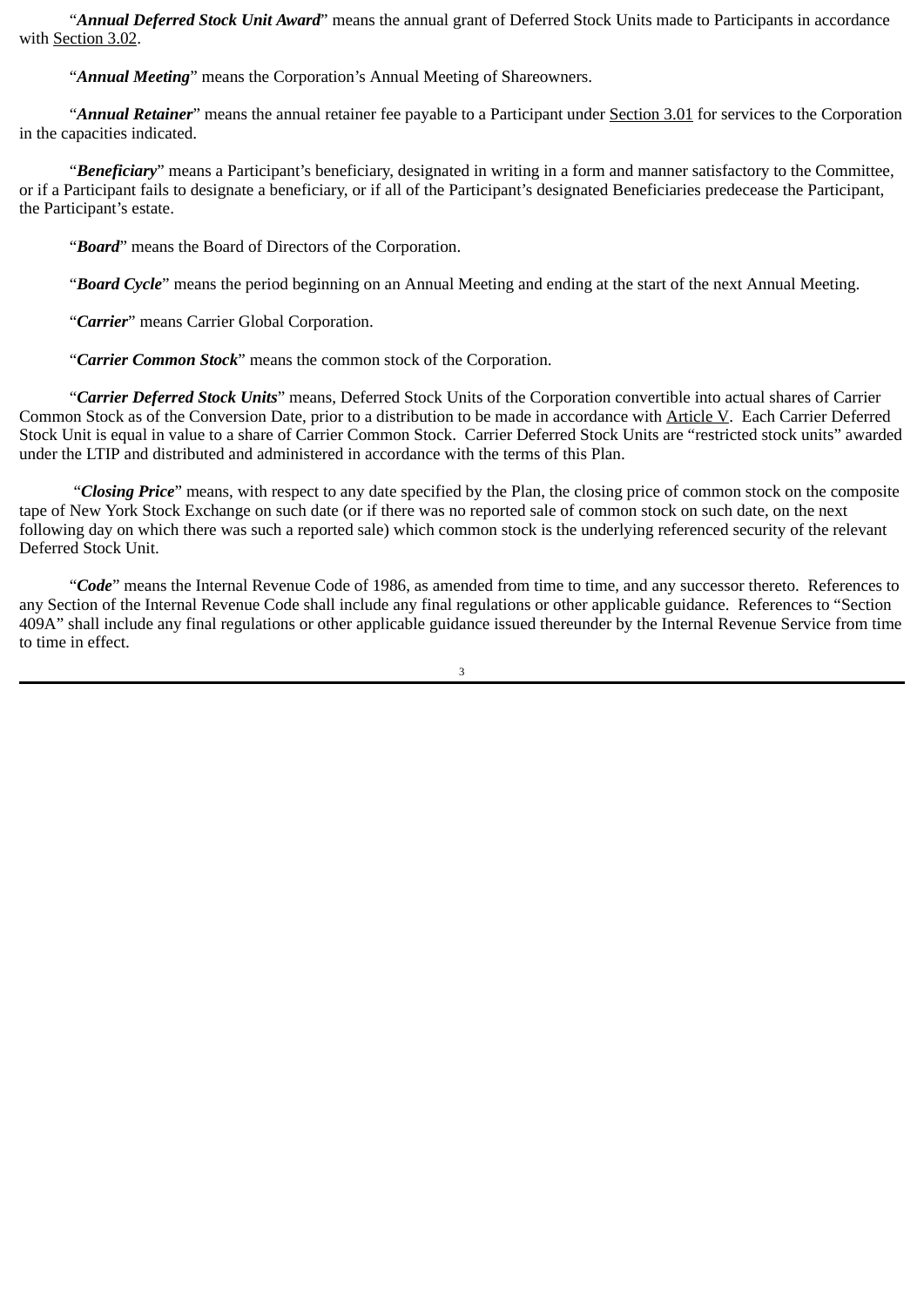"*Committee*" means the Committee on Governance and Public Policy (and any successor Committee) of the Board.

"*Conversion Date*" means the date Deferred Stock Units are converted to shares of Carrier Common Stock, immediately prior to the delivery of such shares to a Participant or Beneficiary in accordance with Article V herein.

"*Corporation*" means Carrier Global Corporation.

"*Deferred Annual Retainer*" means any portion of a Participant's Annual Retainer deferred in accordance with Article V.

"*Deferred Stock Units*" means hypothetical shares of common stock that will be settled in actual shares, or an amount of cash equal to the fair market value of shares, of common stock, that have been deferred in accordance with Section 409A.

"*Distribution Anniversary Date*" means an anniversary of the Distribution Commencement Date.

"*Distribution Commencement Date*" means the first business day that is 30 days following the date of Separation from Service.

"*Election*" means an irrevocable election by a Participant either to defer all or a portion of the Annual Retainer otherwise payable in cash or to specify how an Account will be distributed (i.e., as a lump sum, or in 10 or 15 annual installments).

"*Employee Matters Agreement*" means the Employee Matters Agreement entered into, by and among the Corporation, UTC, and Otis.

"*LTIP*" means the Carrier Global Corporation 2020 Long-Term Incentive Plan, as amended from time to time.

"*Otis*" means Otis Worldwide Corporation.

"*Otis Deferred Stock Units*" means Deferred Stock Units of Otis Global Corporation distributable in cash in accordance with Article V. Each Otis Deferred Stock Unit is equal in value to a share of Otis Common Stock.

"*Participant*" means a non-employee member of the Board. A Participant, including a Carrier Transferred Director, who has an existing Account under the Plan, but is not, or is no longer, eligible under the preceding sentence, shall not be eligible for additional awards under the Plan, but shall remain a Participant under the Plan with respect to his or her Account until it is distributed or forfeited in accordance with the terms of the Plan.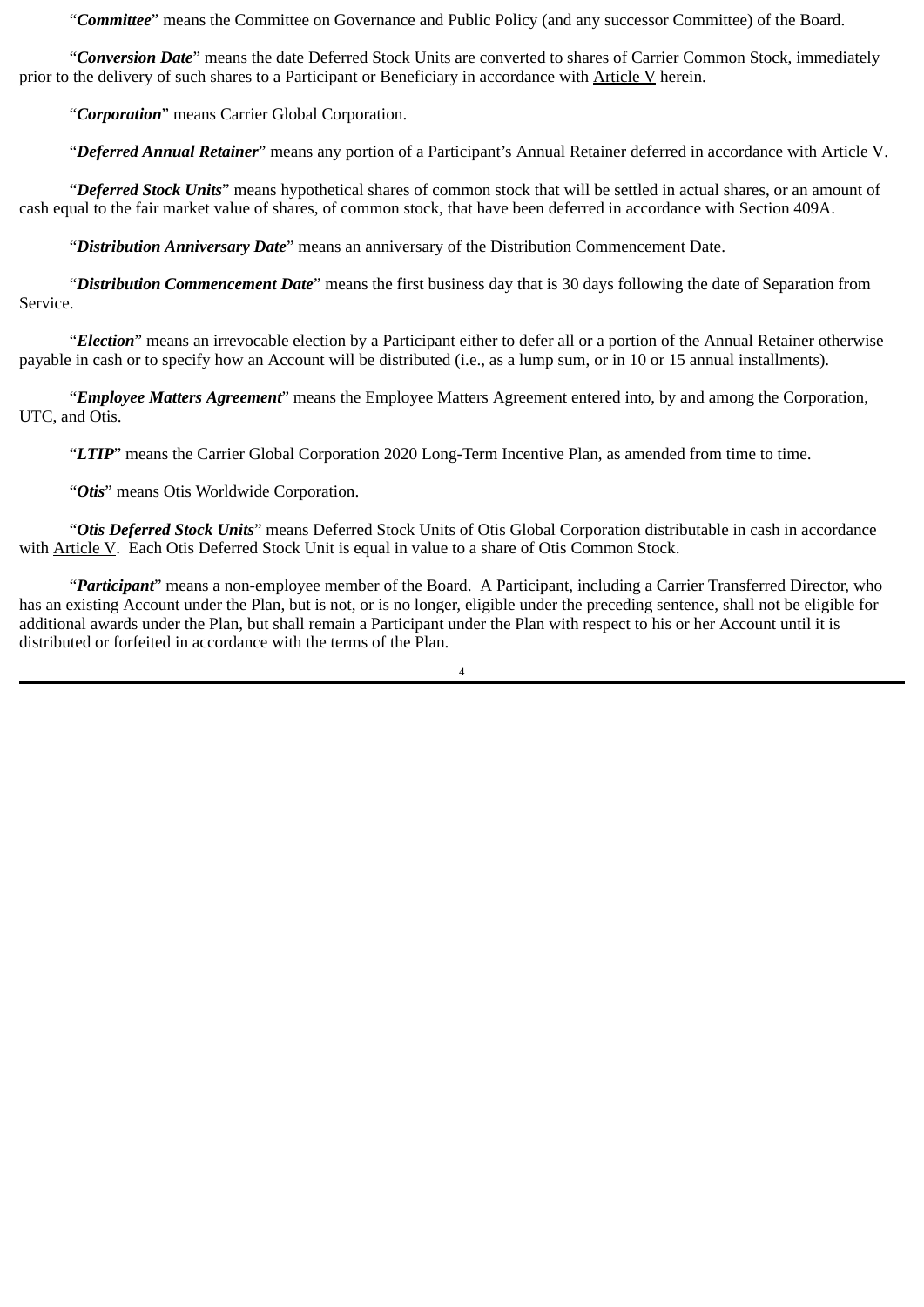"*Plan*" means this Carrier Global Corporation Board of Directors Deferred Stock Unit Plan, as amended from time to time.

"*Plan Year*" means the calendar year.

"*Prior Carrier Plan*" has the meaning set forth in Section 1.02. All amounts deferred under the Prior Carrier Plan, and any subsequent increases in these amounts that are permitted to be treated as grandfathered benefits under Section 409A, shall continue to be subject to the terms and conditions of the Prior Carrier Plan.

"*Prior UTC Plan*" means the United Technologies Corporation Board of Directors Deferred Stock Unit Plan, as in effect on October 3, 2004.

"*Recapitalization Event*" means a transaction or event described in Section 4.05(a)(iv).

"*Separation from Service*" means a Participant's resignation, removal, or retirement from the Board (for a reason other than death) that constitutes a good-faith, complete termination of the Participant's relationship with the Corporation and that also qualifies as a "separation from service" for purposes of Section 409A of the Code.

"*Separation from Service Anniversary Date*" means an anniversary of the date of Separation from Service.

"*Spin-off*" means the separation from United Technologies Corporation of Carrier Global Corporation and Otis Worldwide Corporation into independent publicly traded companies in 2020.

"*Transferred New Director Restricted Stock Unit Award*" means the one-time Deferred Stock Unit Award previously granted to a Carrier Transferred Director under the UTC DSU Plan upon election to the UTC Board as a New Director Restricted Stock Unit Award and credited to the Participant's New Director Restricted Stock Unit Account under the UTC DSU Plan which, immediately following the effective time of the Spin-off, shall be credited under this Plan to the Transferred New Director Restricted Stock Unit Account as provided in Section 4.03.

"*UTC*" means United Technologies Corporation.

"*UTC Deferred Stock Units*" means Deferred Stock Units of UTC distributable in cash in accordance with Article V. Each UTC Deferred Stock Unit is equal in value to a share of UTC Common Stock.

"*UTC DSU Plan*" means the United Technologies Corporation Board of Directors Deferred Stock Unit Plan.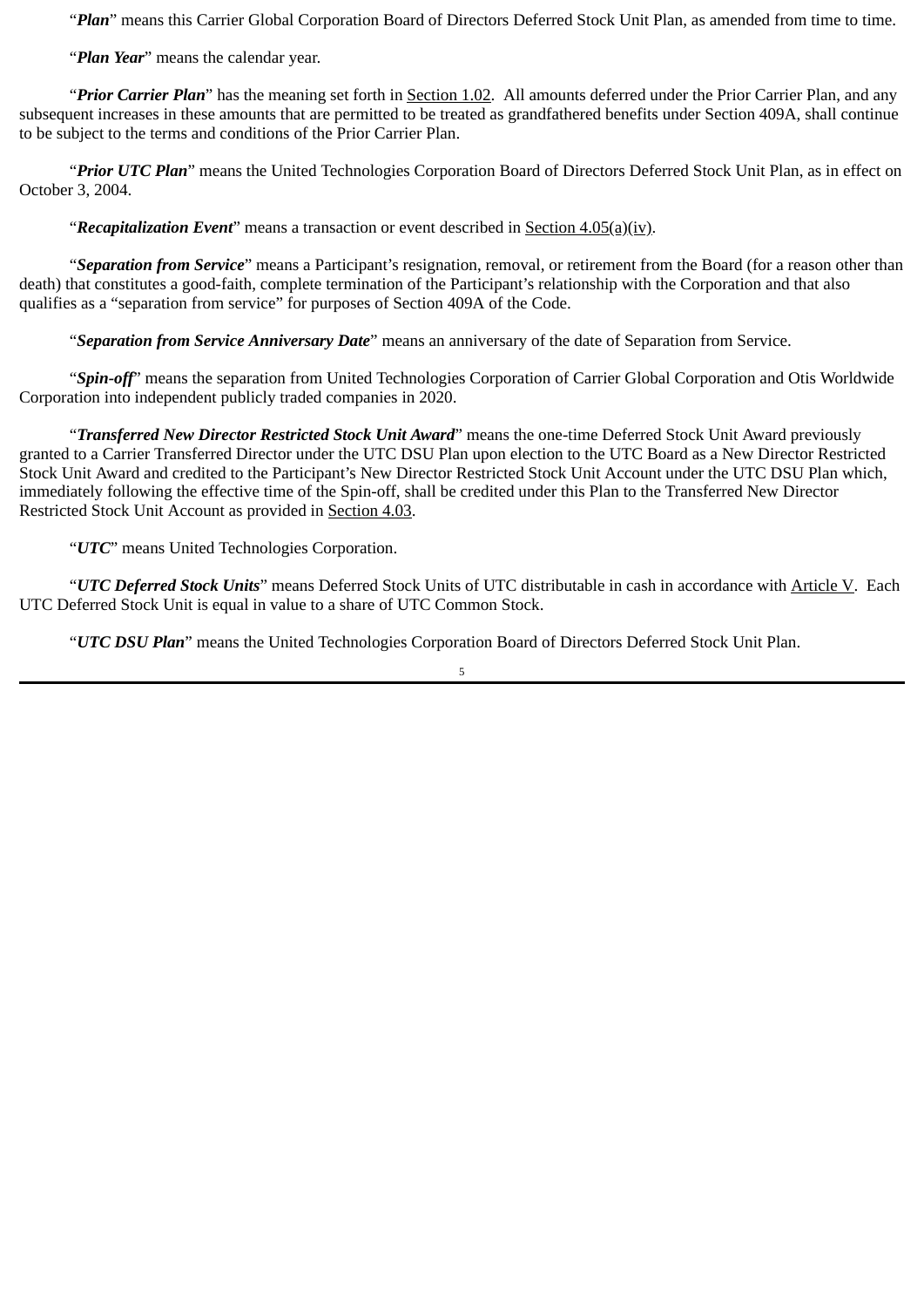#### **ARTICLE III ELIGIBLE COMPENSATION**

### **3.01 Annual Retainer**

(a) *Annual Retainer Amount.* Subject to subsection (b) of this Section 3.01, each Participant will receive a base Annual Retainer of \$124,000. In addition to the base Annual Retainer, Participants serving in leadership roles on the Board and/or its committees shall receive the following additional Annual Retainer amounts: \$10,000 for the Lead Director; \$10,000 for the Audit Committee Chair; \$6,000 for non-Chair members of the Audit Committee; \$8,000 each for the Chair of the Compensation Committee, and the Chair of the Committee on Governance and Public Policy. In the event that a Participant serves in more than one role listed above, the Participant will receive the additional amounts specified for each role. The Annual Retainer is subject to change, from time to time, at the discretion of the Committee.

(b) *New Participants.* If a Participant is elected to the Board before September 30 of a Board Cycle, the Participant will receive the full amount of the then applicable Annual Retainer. If a Participant is elected to the Board after September 30 of a Board Cycle, the Participant will receive 50% of the applicable Annual Retainer Amount set forth in subsection (a) above. Such amounts will be eligible for deferral in accordance with Article V.

### **3.02 Annual Deferred Stock Unit Award**

(a) *Annual Deferred Stock Unit Award.* Subject to subsection (b) of this Section 3.02, each Participant will receive a base annual Deferred Stock Unit Award of \$186,000, valued at the time of issuance, credited to the Participant's Account. In addition to the base annual Deferred Stock Unit Award, Participants serving in leadership roles on the Board and/or its committees shall receive the following additional annual Deferred Stock Units: \$25,000 for the Lead Director; \$15,000 for the Audit Committee Chair; \$9,000 for non-Chair members of the Audit Committee; \$12,000 each for the Chair of the Compensation Committee, and the Chair of the Committee on Governance and Public Policy. In the event that a Participant serves in more than one role listed above, the Participant shall receive the additional Deferred Stock Unit awards specified for each role. The Annual Deferred Stock Unit Award is subject to change, from time to time, at the discretion of the Committee.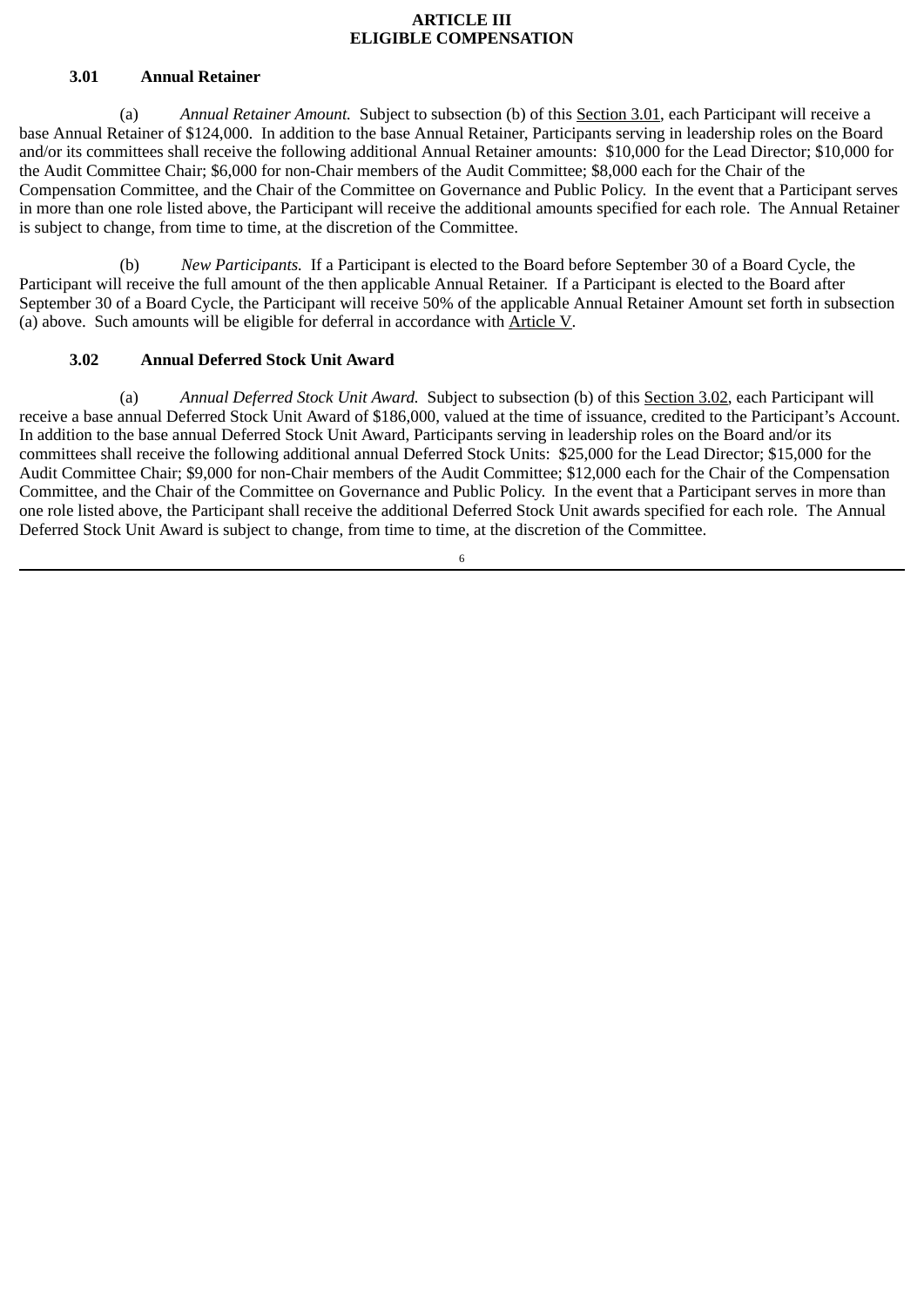(b) *New Participants.* If a Participant is elected to the Board before September 30 of a Board Cycle, the Participant will receive an Annual Deferred Stock Unit Award equal in value to the amounts specified in subsection (a) above. If a Participant is elected to the Board after September 30 of a Board Cycle, the Participant will receive an Annual Deferred Stock Unit Award equal to 50% of the value specified in subsection (a).

### **3.03 Transferred New Director Restricted Stock Unit Award**

New Director Restricted Stock Unit Awards granted under the UTC DSU Plan shall not be granted under this Plan. Any outstanding New Director Restricted Stock Unit Awards credited for the benefit of a Carrier Transferred Director, immediately prior to the effective time of the Spin-off will be maintained under this Plan, as of the effective time as a Transferred New Director Restricted Stock Unit Award under a separate Account for such Carrier Transferred Director as provided in Section 4.03.

## **3.04 Duplication of Benefits**

To the extent that a new Participant has received compensation for his or her service on the board of directors of an entity that becomes, or was previously, affiliated with the Corporation, and such compensation relates to the same Plan Year for which the Participant shall receive compensation under this Plan, the Annual Retainer and Annual Deferred Stock Unit Award, under Sections 3.01 and 3.02 respectively, may be appropriately adjusted to prevent a duplication of benefits for the same period of service.

#### **ARTICLE IV ACCOUNTS AND CREDITS**

### **4.01 Annual Deferred Stock Unit Award**

The Annual Deferred Stock Unit Award shall be credited automatically to an Account established for the Participant, effective as of the date of the Spin-off, and the date of the Annual Meeting thereafter. Participants may not elect to receive the Annual Deferred Stock Unit Award as current cash compensation.

### **4.02 Elective Annual Retainer**

The current Annual Retainer will be paid to the Participant as soon as administratively practicable following the date of the Spin-off, and on the date of the Annual Meeting thereafter, unless the Participant makes a timely irrevocable election in accordance with Article V to defer the receipt of the Annual Retainer as Carrier Deferred Stock Units subject to the terms of this Plan, in lieu of a current cash payment.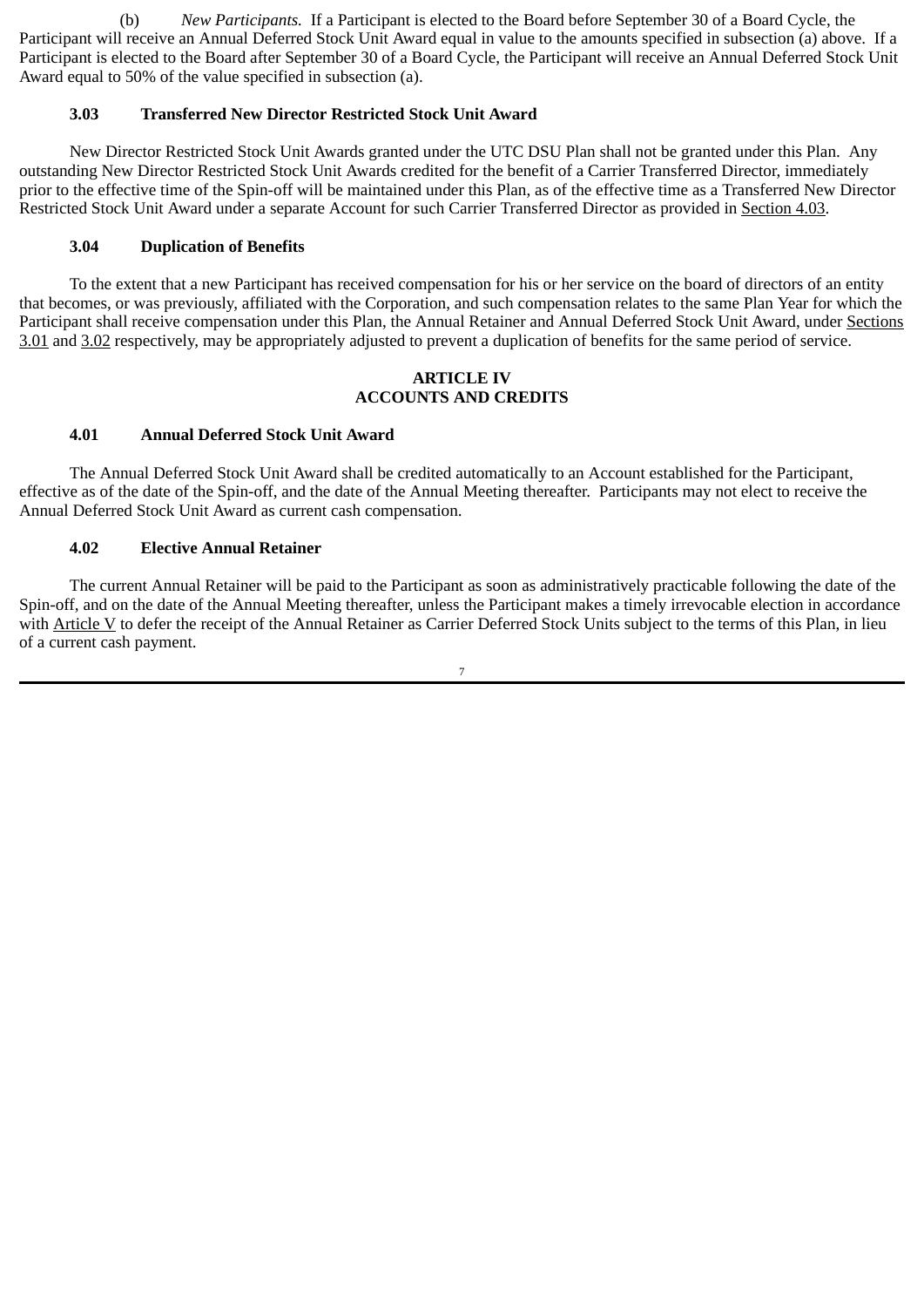#### **4.03 Transferred New Director Restricted Stock Unit Award**

Any outstanding New Director Restricted Stock Unit Award credited under the UTC DSU Plan for the benefit of a Carrier Transferred Director, immediately prior to the effective time of the Spin-off will be maintained under this Plan, as of the effective time of the Spin-off as a Transferred New Director Restricted Stock Unit Award under a separate Account for such Carrier Transferred Director. Such Account shall also be credited with dividend equivalents in the form of additional Deferred Stock Units which relate to the underlying common stock of UTC, Carrier or Otis, which will vest immediately, but will otherwise be subject to the same restrictions applicable to the Deferred Stock Units credited to the Account. Transferred New Director Restricted Stock Units and any additional dividend equivalents in the form of additional Deferred Stock Units may not be settled prior to a Separation from Service.

#### **4.04 Accounts**

(a) *Plan Accounts.* All (i) Deferred Annual Retainers and (ii) Annual Deferred Stock Unit Awards, including assumed Carrier Transferred Director benefits under the UTC DSU Plan, earned or vested after December 31, 2004, which include Transferred New Director Restricted Stock Unit Awards (if applicable), shall be maintained in a Participant's Account established under, and subject to the terms and conditions of the Plan, as amended from time to time. Subaccounts may be maintained within Participants' Accounts, to the extent that the Committee determines such an arrangement to be necessary or useful, in the administration of the Plan.

(b) *Prior Plan Accounts.* All assumed Carrier Transferred Director benefits under the UTC DSU Plan, including Deferred Stock Unit and Transferred New Director Restricted Stock Unit Awards, earned and vested prior to January 1, 2005, and any subsequent increases in these amounts that are permitted to be treated as grandfathered benefits under Section 409A (*e.g.*, increases in unit value and dividend equivalents), shall be maintained in separate account(s) under the Prior Carrier Plan and shall remain subject to the terms and conditions of the Prior Carrier Plan which reflect a continuation of the Prior UTC Plan as in effect on October 3, 2004. Prior Carrier Plan accounts shall be equal to the value earned and vested on December 31, 2004, as subsequently adjusted in accordance with the terms of the Prior Carrier Plan. The Prior Carrier Plan and Prior Carrier Plan accounts are not intended to be subject to Section 409A. No amendment to  $\Delta$ ppendix  $\Delta$  that would constitute a "material modification" for purposes of Section 409A shall be effective unless the amending instrument states that it is intended to materially modify Appendix A, and to cause the Prior Carrier Plan to become subject to Section 409A.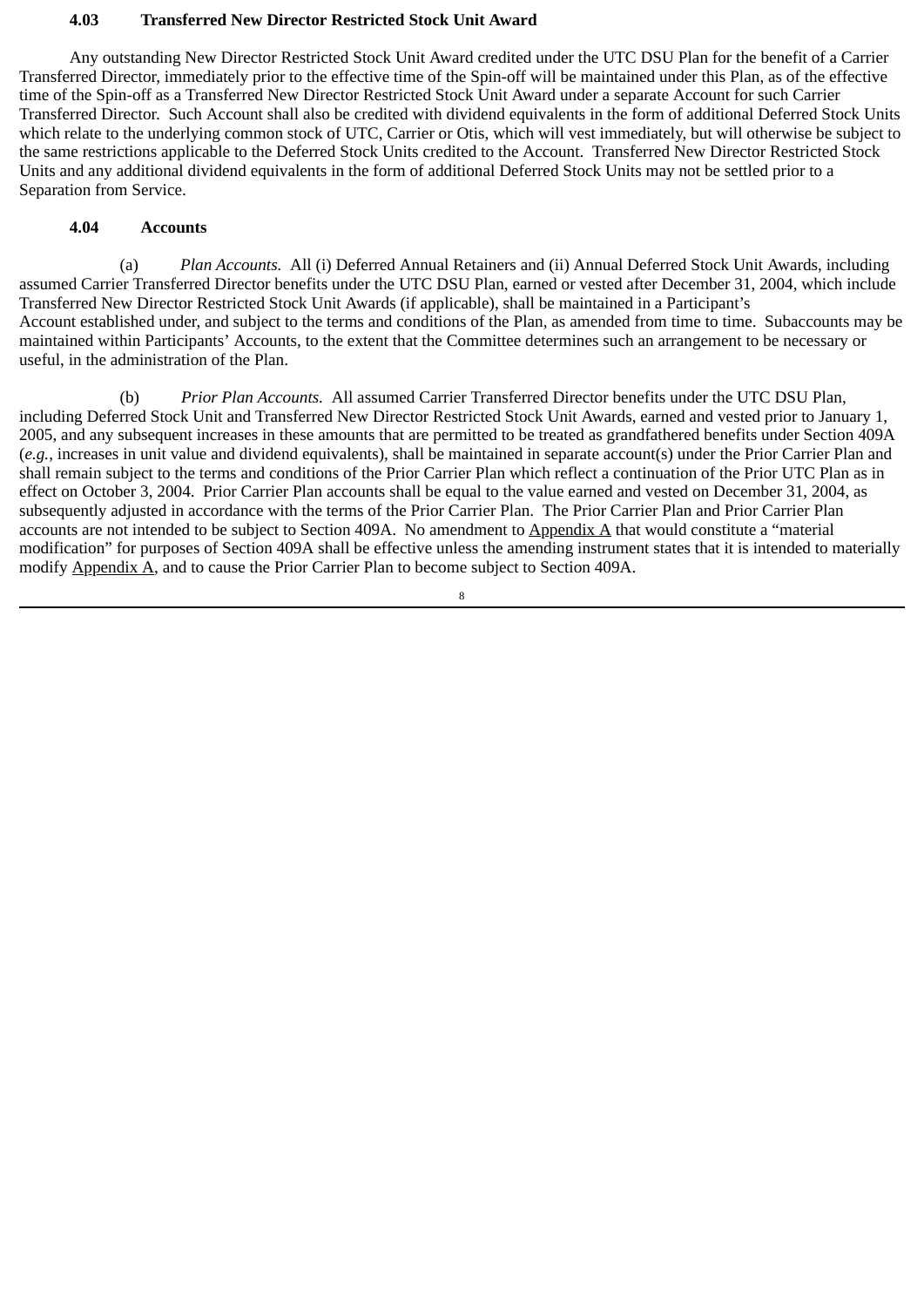## **4.05 Deferred Stock Unit Accounts**

(a) *Calculation of Deferred Stock Units*. A Participant's Account (including a Transferred New Director Restricted Stock Unit Account) shall be credited with the number of Deferred Stock Units in accordance with the following rules:

(i) *Opening Account Balances for Transferred Directors*. As of the effective time of the Spin-off, there shall be credited under the Plan the Deferred Stock Units of the Transferred Carrier Directors previously held under the UTC DSU Plan, as such Deferred Stock Units balances are adjusted as of the effective time of the Spin-off in accordance with the terms of the Employee Matters Agreement as detailed in Section 1.02 of the Plan.

(ii) *Initial Crediting of Deferred Stock Units.* The Annual Deferred Stock Unit Award and Deferred Annual Retainer (if any) credited to a Participant's Account for a Plan Year under Sections 4.01 and 4.02 shall result in a number of Deferred Stock Units (including fractional Deferred Stock Units) credited to Participant's Account equal to the sum of the dollar amounts of the Annual Deferred Stock Unit Award and the Deferred Annual Retainer (if any), divided by the Closing Price on the date of the Annual Meeting or the date a Participant is elected to the Board, if applicable.

(iii) *Deemed Reinvestment of Dividends.* The number of Deferred Stock Units credited to a Participant's Account shall be increased on each date on which a dividend is paid on the underlying referenced common stock that relates to a Deferred Stock Unit. The number of additional Carrier, Otis or UTC Deferred Stock Units credited to a Participant's Account as a result of such dividend payment on a Carrier DSU, Otis DSU or UTC DSU, respectively, shall be determined by (A) multiplying the total number of relevant Deferred Stock Units (including fractional Deferred Stock Units) credited to the Participant's Account on the dividend payment date by the amount of the dividend paid per share of Carrier, Otis or UTC common stock that is the underlying referenced common stock for purposes of the relevant Deferred Stock Unit on the dividend payment date, and (B) dividing the product so determined by the Closing Price of the underlying referenced common stock on the dividend payment date.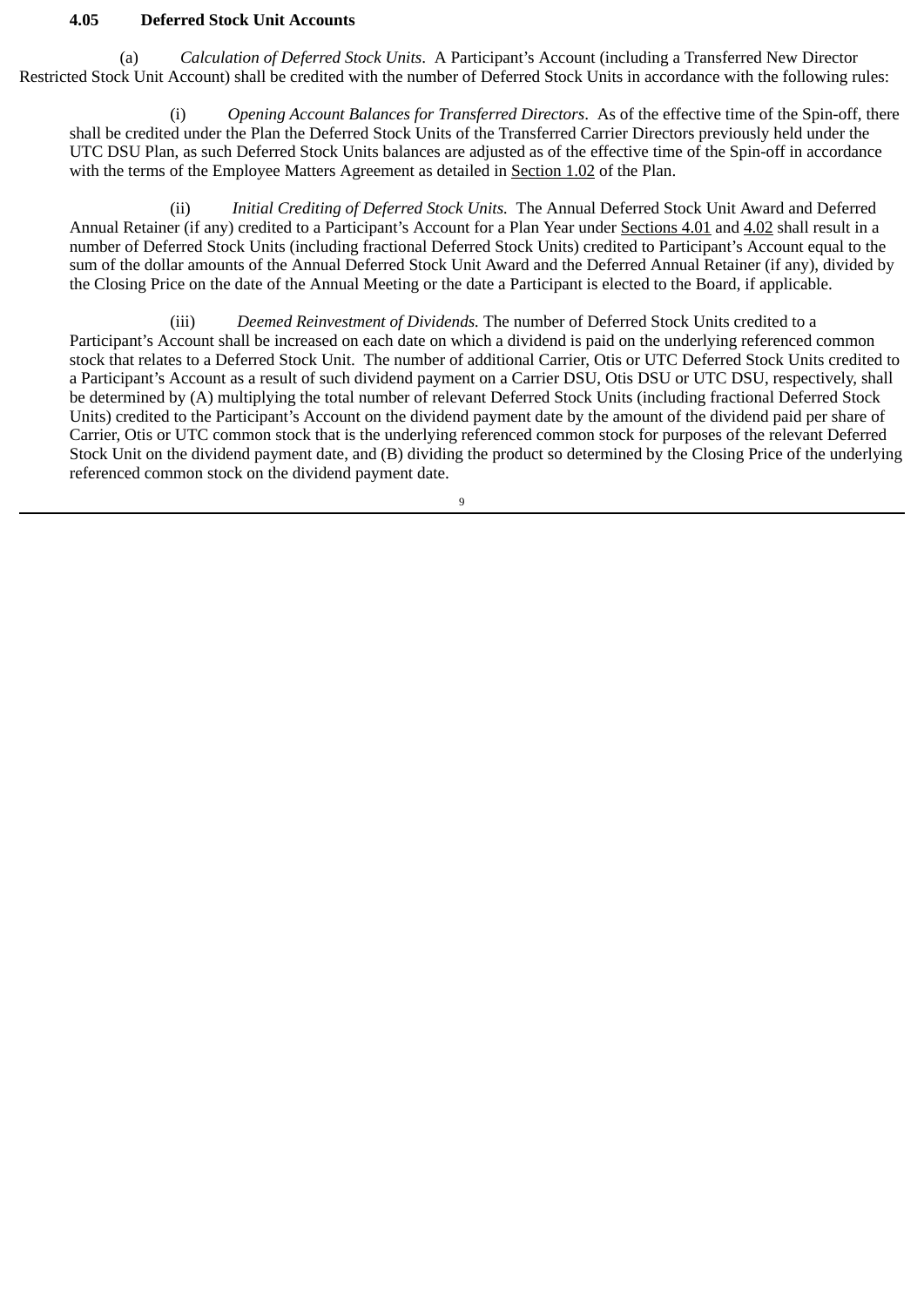(iv) *Effect of Recapitalization.* In the event of a transaction or event described in this subparagraph (iv) (a "Recapitalization Event"), the number of the applicable Deferred Stock Units credited to a Participant's Account shall be adjusted in the same manner as an outstanding share of common stock which is the underlying referenced security of such Deferred Stock Units. A Recapitalization Event includes a dividend (other than regular quarterly dividends) or other extraordinary distribution to a holder of a share of common stock which is the underlying referenced security of such Deferred Stock Unit (whether in the form of cash, shares, other securities, or other property), extraordinary cash dividend, recapitalization, stock split, reverse stock split, reorganization, merger, consolidation, split-up, spin-off, repurchase, or exchange of shares or other securities, the issuance or exercisability of stock purchase rights, the issuance of warrants or other rights to purchase shares or other securities, or other similar corporate transaction or event that has a material effect on a share of common stock which is the underlying referenced security of such Deferred Stock Unit and requires conforming adjustment to the value and/or number of applicable Deferred Stock Units which reference such security to prevent dilution or enlargement of the value of Participants' Accounts.

## **4.06 Hypothetical Nature of Accounts and Investments**

Each Account established under this Article IV shall be maintained for bookkeeping purposes only. Neither the Plan nor any of the Accounts established under the Plan shall hold any actual funds, shares or other assets. The Carrier, UTC, and Otis Deferred Stock Units established hereunder shall be used solely to determine the amounts to be distributed hereunder, shall not be or represent an equity security of the Corporation, shall not be convertible into or otherwise entitle a Participant to acquire an equity security of the Corporation prior to a Conversion Date as provided for under the terms of this Plan and shall not carry any voting or dividend rights.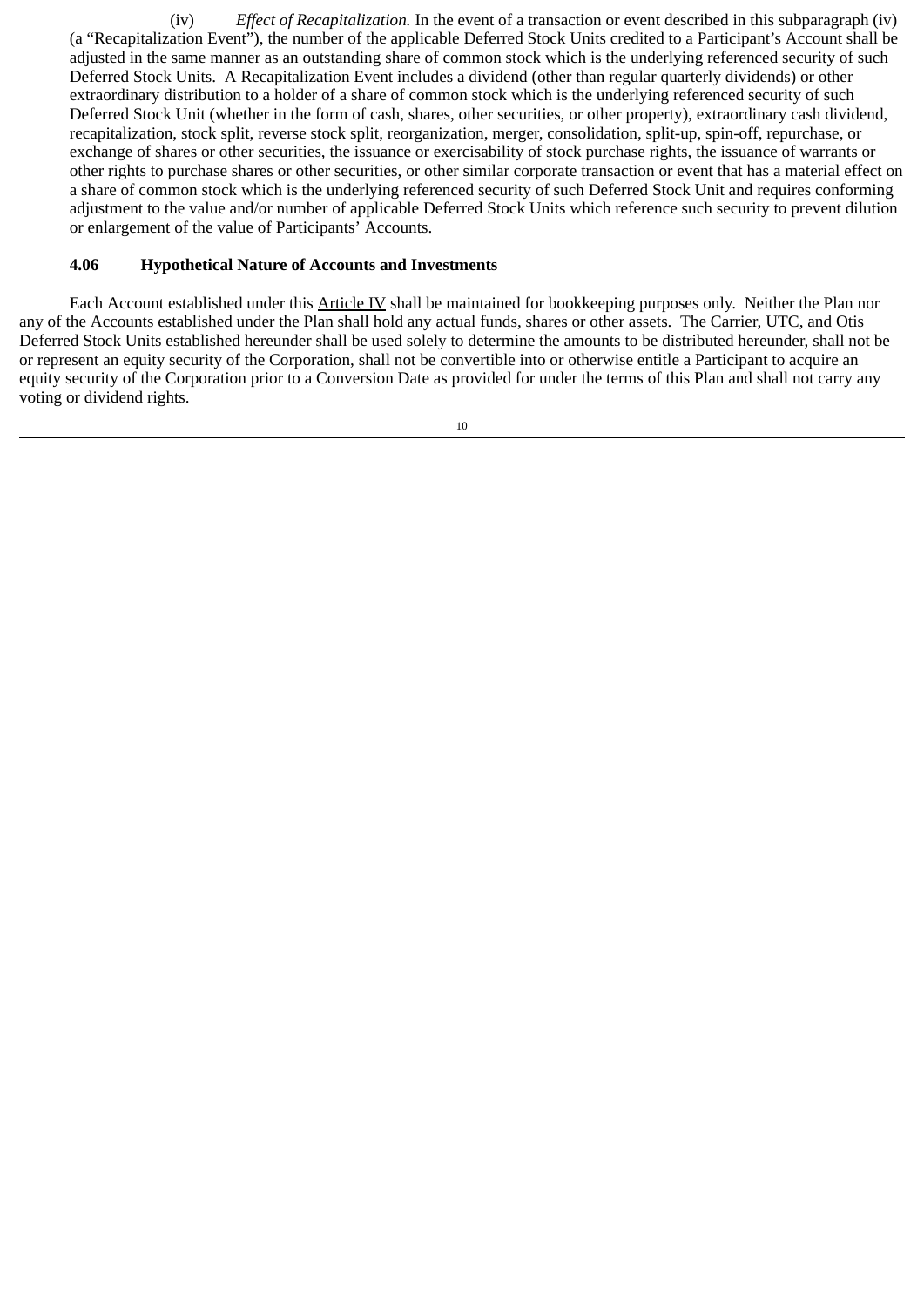#### **ARTICLE V ELECTION PROCEDURES AND DISTRIBUTIONS**

### **5.01 Annual Retainer Deferral Election**

Participants who elect to defer the receipt of the Annual Retainer as Carrier Deferred Stock Units for any Plan Year must make a written deferral election for that year on an Election form provided by the Committee.

### **5.02 Annual Retainer Deferral Election Deadline**

A written Election form must be completed and submitted to the Office of the Corporate Secretary, no later than December 31st, prior to the Plan Year for which the Annual Retainer will be earned or, for new Participants, no later than 30 days after their election to the Board (in the case of new Participants, the deferral shall only apply to compensation for services performed after the date of the election). If a Participant fails to timely submit a properly completed Election form, the Participant's Annual Retainer earned in the next succeeding year shall be paid in cash as provided in Section 4.02. The Participant's deferral election shall be irrevocable following the Election deadline.

### **5.03 Distribution Commencement Date**

(a) *Carrier Deferred Stock Units*. Carrier Deferred Stock Units shall be valued based on the Closing Price as of the date of Separation from Service (or in the case of installment payments, the Separation from Service Anniversary Date) and will be converted into shares of Carrier Common Stock and be distributed in stock from a Participant's Account as of the Participant's Distribution Commencement Date (and in the case of installment payments, on the applicable Distribution Anniversary Dates). Where the Participant has changed his or her distribution election as provided in Section 5.05, valuation shall occur, and distribution shall commence, no earlier than on the fifth anniversary of the Participant's Separation from Service and elected Distribution Date respectively.

(b) *UTC and Otis Deferred Stock Units*. UTC and Otis Deferred Stock Units shall be valued based on the Closing Price as of the date of Separation from Service (or in the case of installment payments, on the Separation from Service Anniversary Date) and will be distributed in cash from a Participant's Account as of the Participant's Distribution Commencement Date (and in the case of installment payments, on the applicable Distribution Anniversary Dates). Where the Participant has changed his or her distribution election as provided in Section 5.05, valuation shall occur and distribution shall commence no earlier than on the fifth anniversary of the Participant's Separation from Service and elected Distribution Date respectively.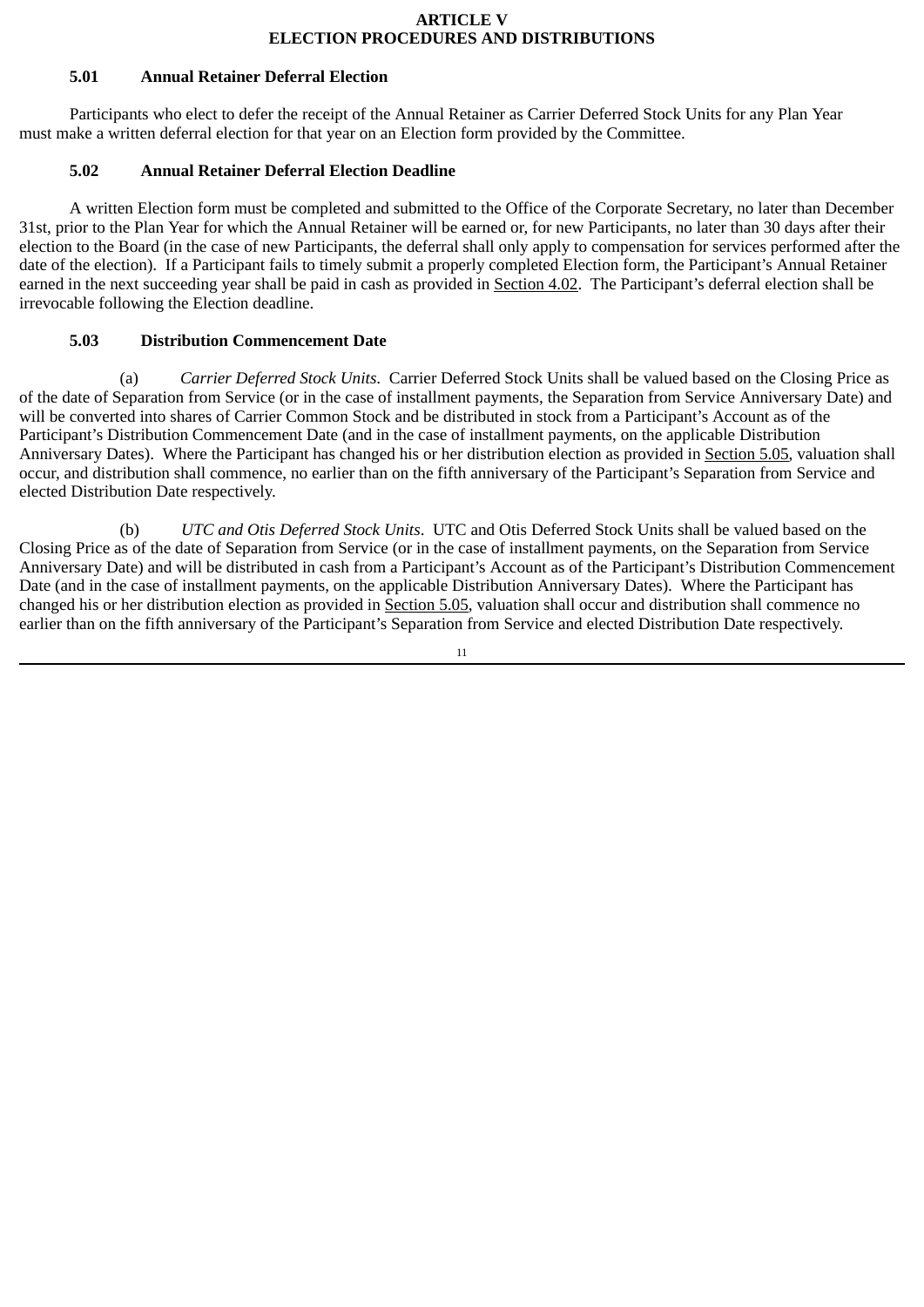(c) *Death.* If a Participant dies at any time before the Participant's Plan Account has been fully distributed, the full remaining value of the Participant's Plan Accounts will be distributed to the designated Beneficiary or the Participant's estate in a lump sum no later than December 31st of the year immediately following the year in which the death occurred.

(d) *Administrative Adjustments in Payment Date.* A distribution is treated as being made on the date when it is due under the Plan if the distribution occurs on the date specified by the Plan, or on a later date that is either (a) in the same calendar year (for a distribution whose specified due date is on or before September 30) or (b) by the 15th day of the third calendar month following the date specified by the Plan (for a distribution with a specified due date that is on or after October 1). A distribution is also treated as having been made on the date when it is due under the Plan if the distribution is made not more than 30 days before the due date specified by the Plan. A Participant may not, directly or indirectly, designate the taxable year of a distribution made in reliance on the administrative rules in this Section 5.03.

## **5.04 Election of Form and Amount of Distribution**

(a) *Full Distribution.* Following a Separation from Service, a Participant shall receive (i) a number of shares of Carrier Common Stock equal to the of the number of whole Carrier Deferred Stock Units credited to his or her Account, and (ii) the cash value of the UTC and Otis Deferred Stock Units credited to his or her Account (if applicable), unless the Participant timely elected to receive distributions from his or her Account in 10 or 15 annual installments in accordance with subsection (b), below. A distribution of shares of Carrier Common Stock shall occur as provided in Section 5.03. UTC and Otis Deferred Stock Units and Carrier fractional Deferred Stock Units will be paid in cash.

(b) *10 or 15 Annual Installments.* A Participant may elect to receive distributions from his or her Account in 10 or 15 installments, in lieu of a full distribution under subsection (a) above. Annual installment distributions of whole Carrier Deferred Stock Units shall be in shares of Carrier Common Stock, and annual installment distributions of UTC and Otis Deferred Stock Units and fractional Carrier Deferred Stock Units shall be in cash. Installment distributions shall commence as of the Distribution Commencement Date and continue as of each Distribution Anniversary Date thereafter until all installments have been paid. The first annual installment shall equal 1/10th or 1/15th (if Participant elects 10 or 15 installment payments respectively) of the value of the Participant's Accounts, determined as of the Distribution Commencement Date. Each successive annual installment shall equal the value of the Participant's Accounts, determined as of the Distribution Anniversary Date, multiplied by a fraction, the numerator of which is one, and the denominator of which shall be the number of remaining annual installments. Payment of each installment in shares of Carrier Common Stock with respect to Carrier Deferred Stock Units and cash with respect to UTC and Otis Deferred Stock Units shall be on a pro rata basis based on the outstanding balance of Carrier, UTC and Otis Deferred Stock Units.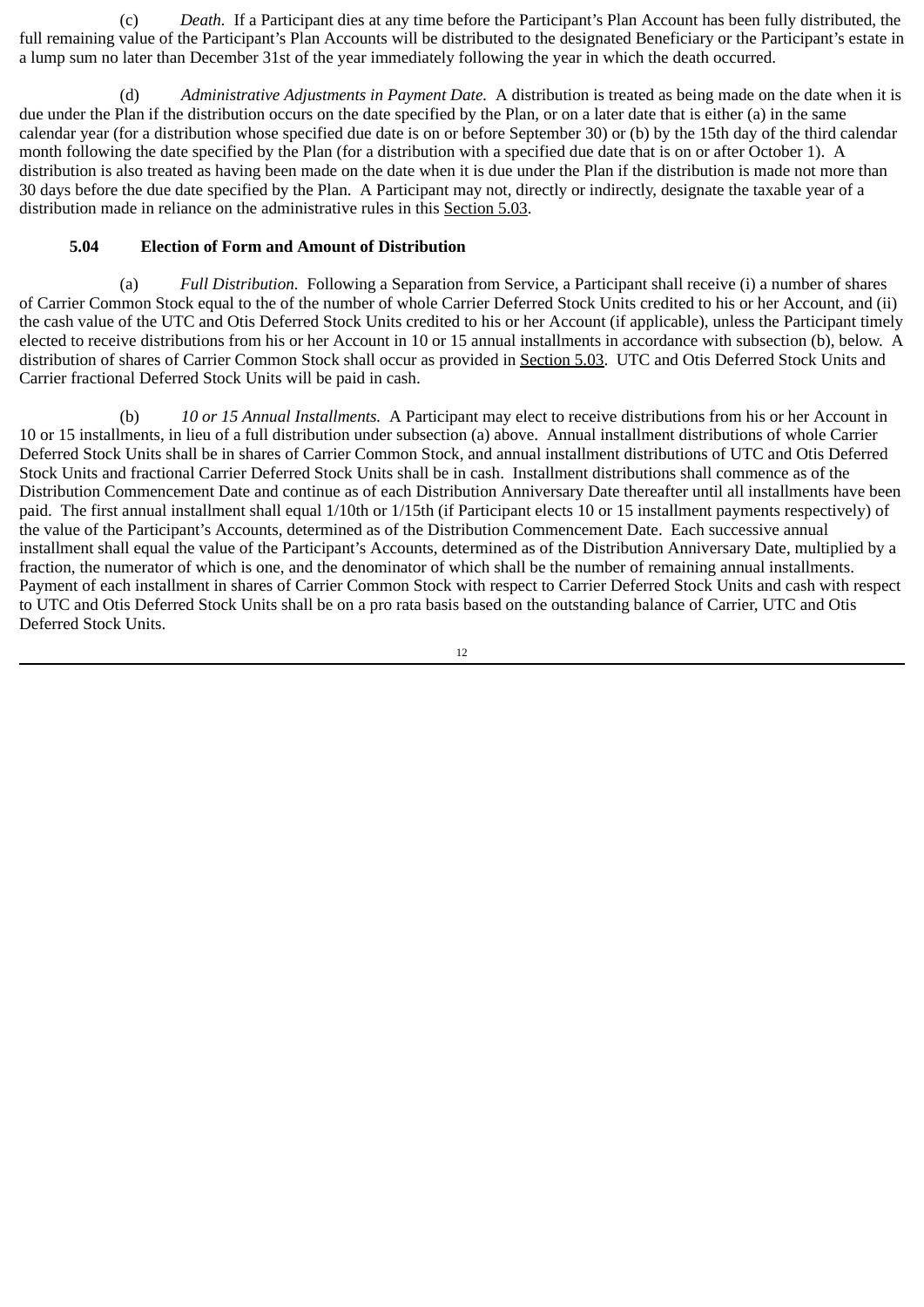(c) *Form of Distribution Election.* A valid election to receive annual distributions under subsection (b) shall be made in writing on an Election form, completed and submitted to the Office of the Corporate Secretary, no later than December 31st, prior to the Plan Year for which the Annual Retainer or Carrier Deferred Stock Unit Award is earned, or for new Participants, prior to the date the Participant is elected to the Board, and in no event later than 30 days after such election (in the case of new Participants, the deferral shall only apply to compensation for services performed after the date of the election). If a Participant does not make a valid distribution Election, the Participant shall be deemed to have elected to receive his or her Account in a full and immediate distribution as provided in subsection (a). Except as provided below in Section 5.05 (Change in Distribution Election), a Participant's distribution Election shall become irrevocable on the Election deadline date.

## **5.05 Change in Distribution Election**

A Participant may make a one-time irrevocable Election to extend the deferral period or change the form of distribution that the Participant elected under Section 5.04. A deferral extension election and/or change to the form of distribution must meet the following requirements:

(a) The new Election must be made at least 12 months prior to the Distribution Commencement Date (and the new election shall be ineffective if the Distribution Commencement Date occurs within 12 months after the date of the new Election);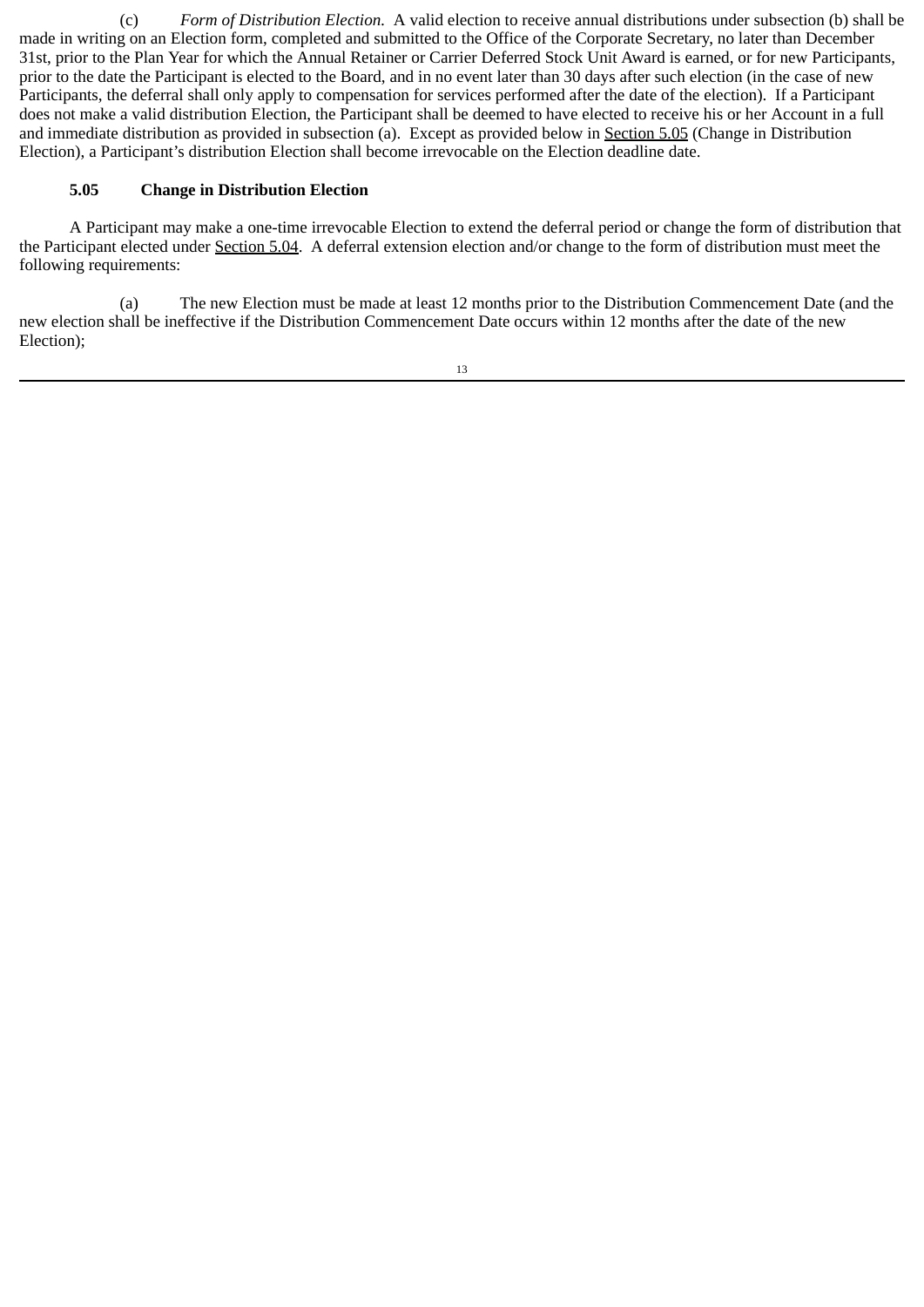(b) The new Election will not take effect until 12 months after the date when the Participant submits a new Election form to the Office of the Corporate Secretary;

(c) The new Distribution Commencement Date must be a minimum of five years later than the date on which the distribution would otherwise have commenced; and

(d) The new form of distribution must be one of the forms of payment provided under Section 5.04(a) or (b).

#### **ARTICLE VI ADMINISTRATION**

#### **6.01 In General**

The Committee (or its delegate) shall have the discretionary authority to interpret the Plan and to decide any and all matters arising under the Plan, including, without limitation, the right to determine eligibility for participation, benefits, and other rights under the Plan; the right to determine whether any Election or notice requirement or other administrative procedure under the Plan has been adequately observed; the right to determine the proper recipient of any distribution under the Plan; the right to remedy possible ambiguities, inconsistencies, or omissions by general rule or particular decision; and the right to otherwise interpret the Plan in accordance with its terms. Except as otherwise provided in Section 6.04, the Committee's determination on any and all questions arising out of the interpretation or administration of the Plan shall be final, conclusive, and binding on all parties.

#### **6.02 Plan Amendment and Termination**

(a) The Committee may amend, suspend, or terminate the Plan at any time; provided that no amendment, suspension, or termination of the Plan shall, without a Participant's consent, reduce the Participant's benefits accrued under the Plan before the date of such amendment, suspension, or termination. To the extent that any rule or procedure adopted by the Committee is inconsistent with a provision of the Plan that is administrative, technical or ministerial in nature, the Plan shall be deemed amended to the extent of the inconsistency.

(b) In the event of suspension of the Plan, no additional deferrals shall be made under the Plan, but all previous deferrals shall accumulate and be distributed in accordance with the otherwise applicable provisions of this Plan, the Prior Carrier Plan and the applicable Elections on file.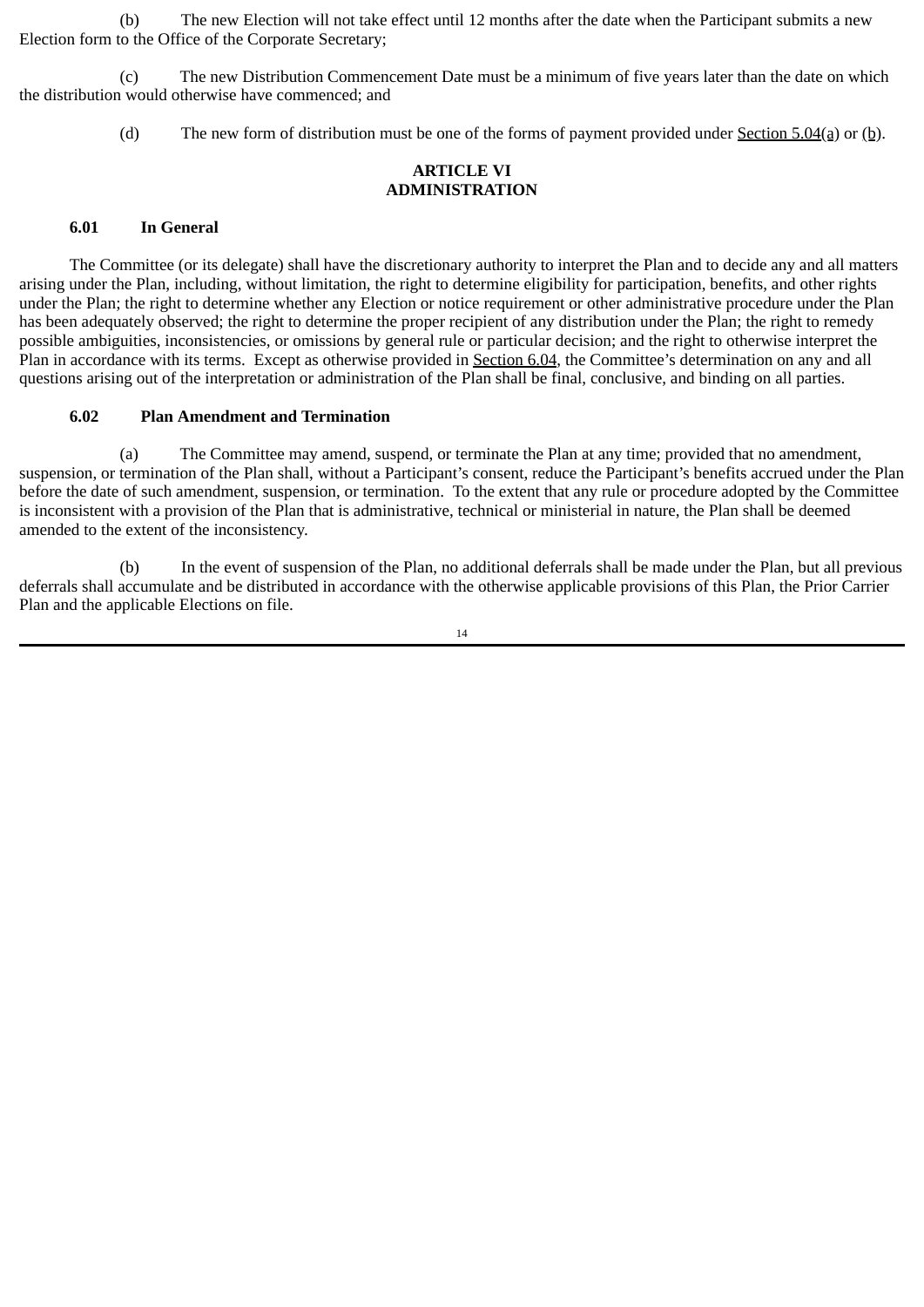(c) Upon the termination of the Plan with respect to all Participants, and termination of all arrangements sponsored by the Corporation or its affiliates that would be aggregated with the Plan under Section 409A, the Corporation shall have the right, in its sole discretion, and notwithstanding any Elections made by the Participant, to distribute the Participant's vested Account in full, to the extent permitted under Section 409A. All distributions that may be made pursuant to this Section 6.02(c) shall be made no earlier than the 13th month and no later than the 24 months after the termination of the Plan. The Corporation may not accelerate distributions pursuant to this Section  $6.02(c)$  if the termination of the Plan is proximate to a downturn in the Corporation's financial health within the meaning of Treas. Reg. Section 1.409A-3(j)(4)(ix)(C)(1). If the Corporation exercises its discretion to accelerate distributions under this Section 6.02(c), it shall not adopt any new arrangement that would have been aggregated with the Plan under Section 409A within three years following the date of the Plan's termination. The Committee may also provide for distribution of Plan Accounts following a termination of the Plan under any other circumstances permitted by Section 409A.

## **6.03 Reports to Participants**

The Committee shall make available an annual statement to each Participant reporting the value of the Participant's Account and his or her account(s) under the Prior Carrier Plan as of the end of the most recent Plan Year.

## **6.04 Delegation of Authority**

The Committee may delegate to officers of the Corporation any and all authority with which it is vested under the Plan, and the Committee may allocate its responsibilities under the Plan among its members.

### **6.05 Distribution of Shares**

The Carrier Deferred Stock Units granted under the Plan shall be issued under the LTIP, but subject to administration and distribution in accordance with the terms of this Plan. All shares of Carrier Common Stock so distributed in accordance with the terms of the Plan shall be transferred to a brokerage account designated by the Participant entitled to receive the shares. This Plan shall be under no obligation to hold or issue shares of UTC or Otis Common Stock.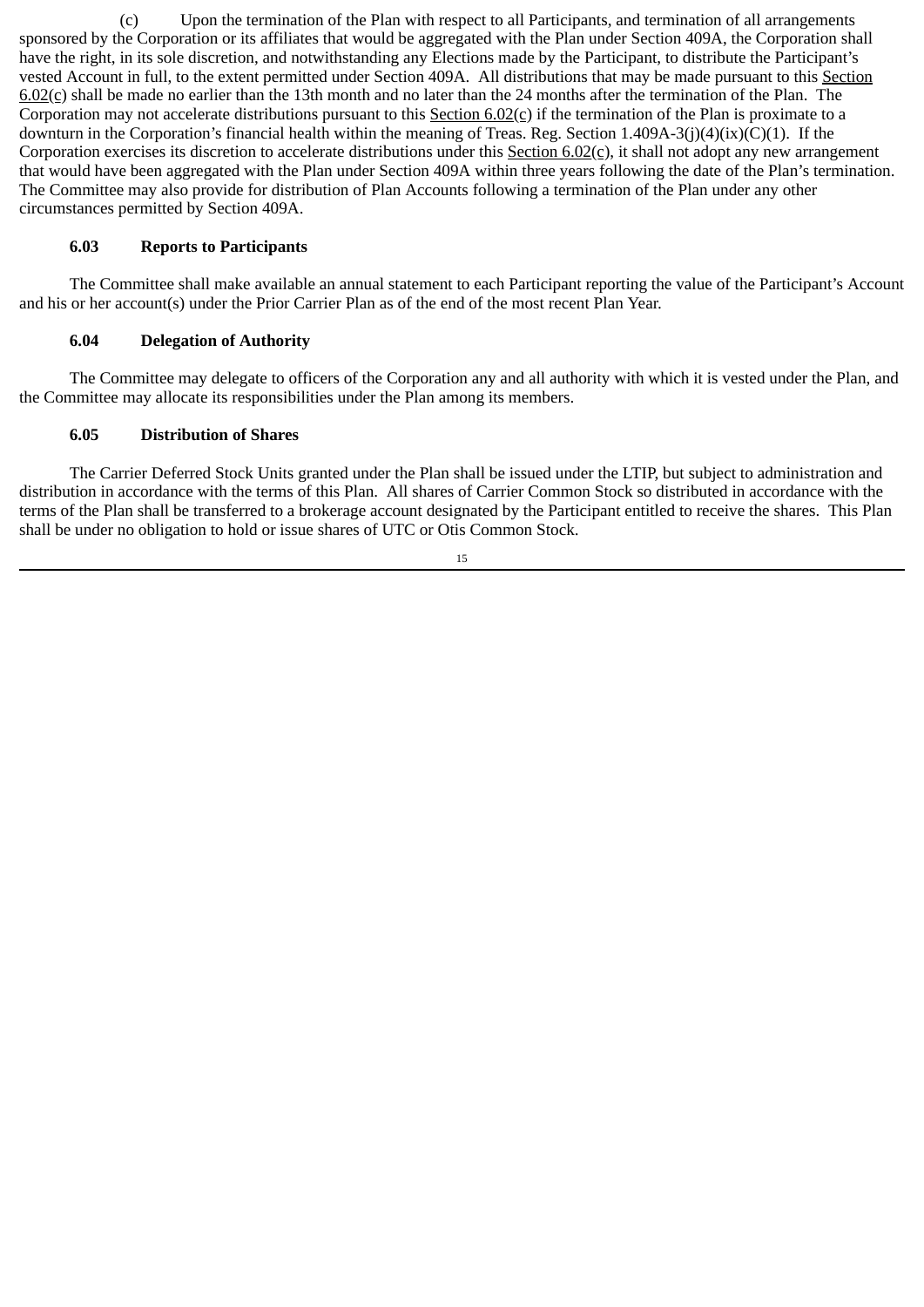#### **ARTICLE VII MISCELLANEOUS**

### **7.01 Rights Not Assignable**

No payment due under the Plan shall be subject in any manner to anticipation, alienation, sale, transfer, assignment, pledge, encumbrance, or charge in any other way. Any attempt to anticipate, alienate, sell, transfer, assign, pledge, encumber, or charge such payment in any other way shall be void. No such payment or interest therein shall be liable for or subject to the debts, contracts, liabilities, or torts of any Participant or Beneficiary. If any Participant or Beneficiary becomes bankrupt or attempts to anticipate, alienate, sell, transfer, assign, pledge, encumber, or charge in any other way any payment under the Plan, the Committee may direct that such payment be suspended and that all future payments to which such Participant or Beneficiary otherwise would be entitled be held and applied for the benefit of such person, the person's children or other dependents, or any of them, in such manner and in such proportions as the Committee may deem proper.

#### **7.02 Certain Rights Reserved**

Nothing in the Plan shall confer upon any person the right to continue to serve as a member of the Board or to participate in the Plan other than in accordance with its terms.

#### **7.03 Withholding Taxes**

The Committee may make any appropriate arrangements to deduct from all credits and payments under the Plan any taxes that the Committee determines to be required by law to be withheld from such credits and payments.

#### **7.04 Compliance with Section 409A**

This Section 7.04 shall apply notwithstanding any other provision of this Plan. To the extent that rights or payments under this Plan are subject to Section 409A, the Plan shall be construed and administered in compliance with the conditions of Section 409A and regulations and other guidance issued pursuant to Section 409A for deferral of income taxation until the time the compensation is paid. Any distribution election that would not comply with Section 409A of the Code shall not be effective for purposes of this Plan. To the extent that a provision of this Plan does not comply with Section 409A of the Code, such provision shall be void and without effect. The Corporation does not warrant that the Plan will comply with Section 409A of the Code with respect to any Participant or with respect to any payment, however. In no event shall the Corporation; any director, officer, or employee of the Corporation (other than the Participant); or any member of the Committee be liable for any additional tax, interest, or penalty incurred by a Participant or Beneficiary as a result of the Plan's failure to satisfy the requirements of Section 409A, or as a result of the Plan's failure to satisfy any other requirements of applicable tax laws. In the event that a Participant is a "specified employee" within the meaning of Section 409A (as determined in accordance with the methodology established by the Corporation), amounts that constitute "non-qualified deferred compensation" within the meaning of Section 409A that would otherwise be payable during the six-month period immediately following a Participant's Separation from Service by reason of such Separation from Service shall instead be paid or provided on the first business day of the seventh month following the month in which Participant's Separation from Service occurs.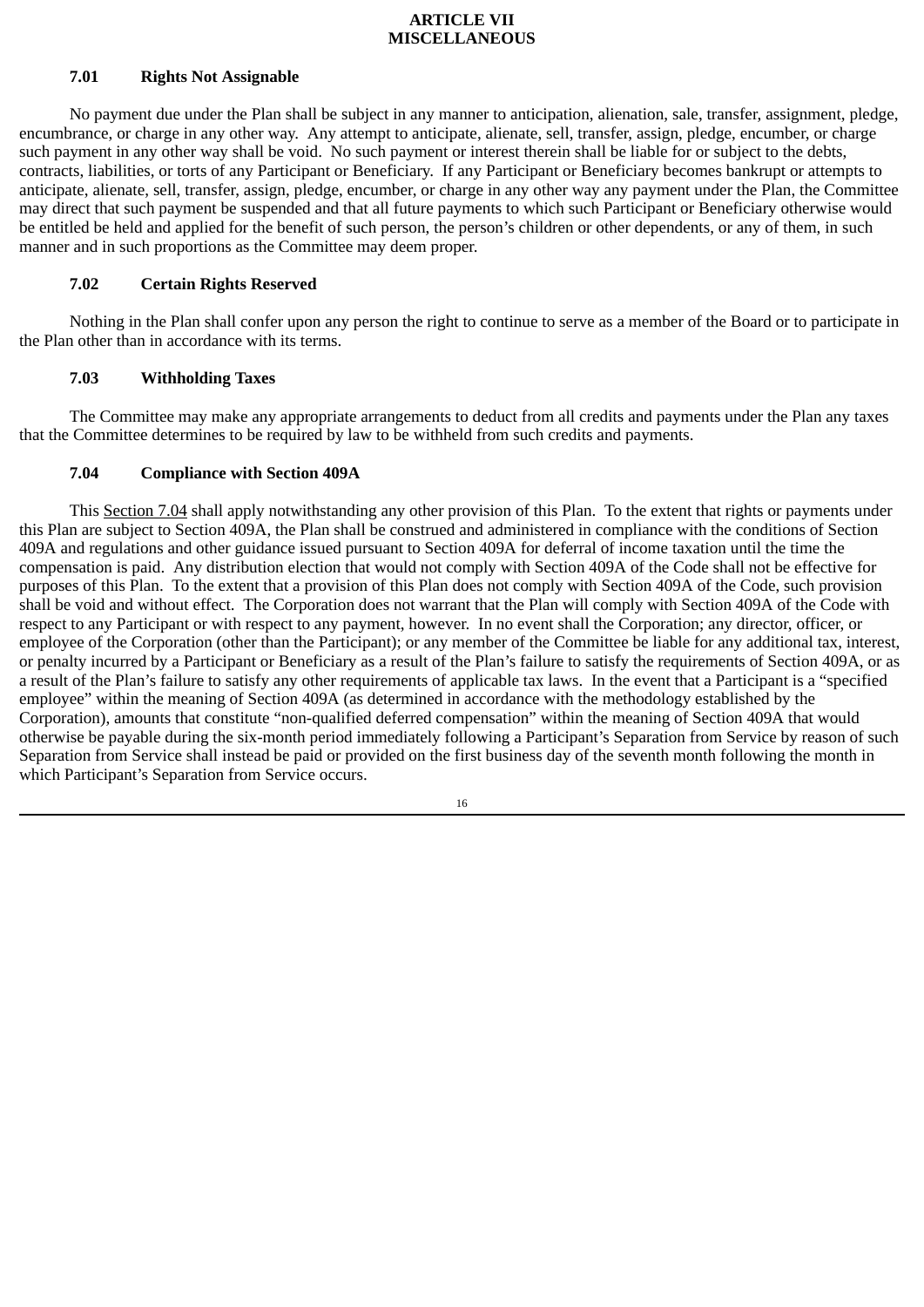#### **7.05 Incompetence**

If the Committee determines, upon evidence satisfactory to the Committee, that any Participant or Beneficiary to whom a distribution is due under the Plan is unable to care for his or her affairs because of illness or accident or otherwise, any distribution that is due under the Plan (unless prior claim therefore shall have been made by a duly authorized guardian or other legal representative) may be distributed, upon appropriate indemnification of the Committee and the Company, to the spouse of the Participant, or Beneficiary, or other person deemed by the Committee to have incurred expenses for the benefit of and on behalf of such Participant or Beneficiary. Any such distribution of shares or cash payment (as the case may be) shall be a complete discharge of any liability under the Plan with respect to the amount so distributed or paid.

## **7.06 Inability to Locate Participants and Beneficiaries**

Each Participant and Beneficiary entitled to receive a distribution under the Plan shall keep the Committee advised of his or her current address. If the Committee is unable to locate a Participant or Beneficiary to whom a distribution is due under the Plan, the total amount payable to such Participant or Beneficiary shall be forfeited as of the last day of the calendar year in which the distribution first becomes due.

### **7.07 Successors**

The provisions of the Plan shall bind and inure to the benefit of the Corporation and its successors and assigns. The term "successors" as used in the preceding sentence shall include any corporation or other business entity that by merger, consolidation, purchase, or otherwise acquires all or substantially all of the business and assets of the Corporation, and any successors and assigns of any such corporation or other business entity.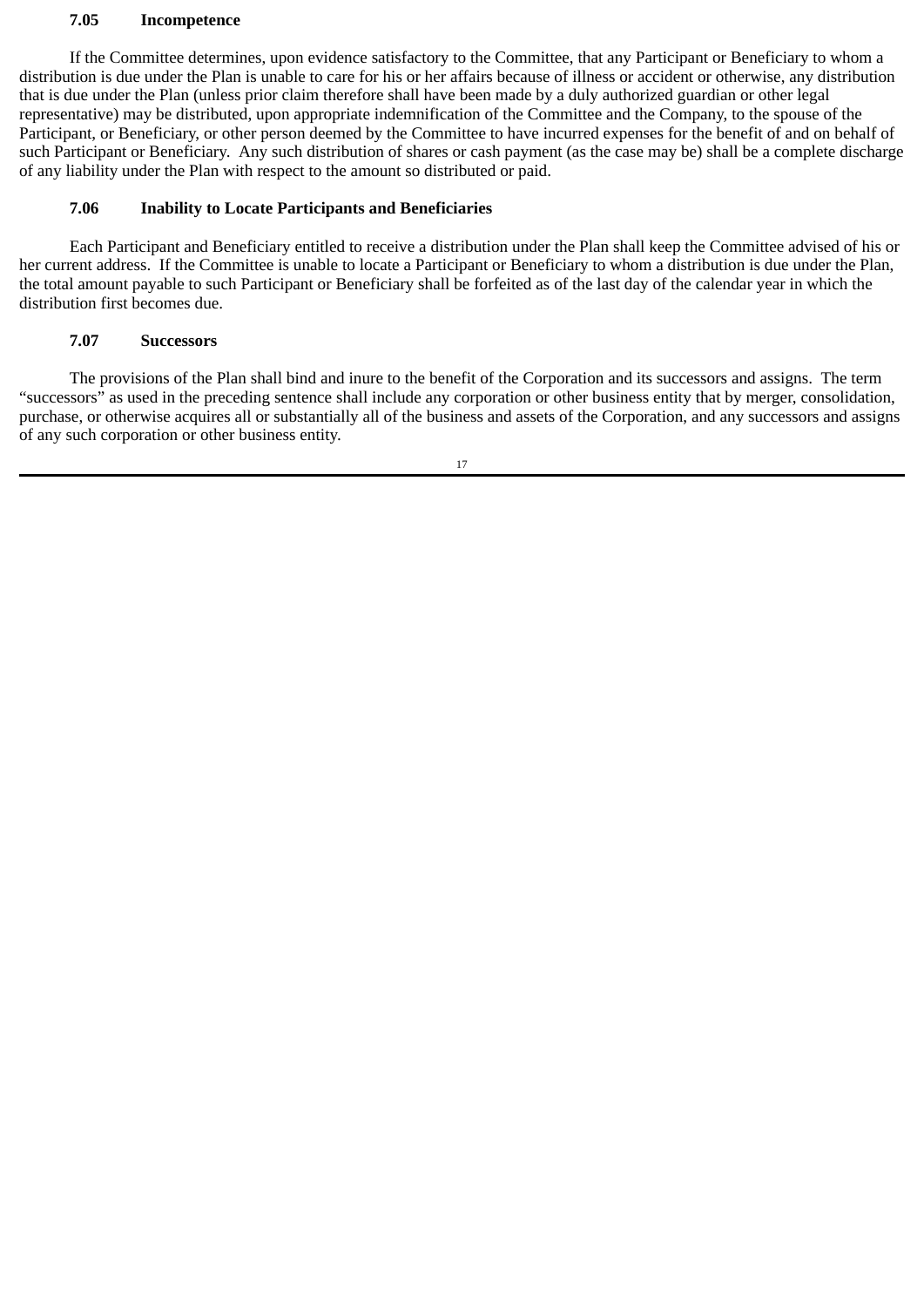#### **7.08 Usage**

(a) *Titles and Headings.* The titles to Articles and the headings of Sections, subsections, and paragraphs in the Plan are placed herein for convenience of reference only and shall be of no force or effect in the interpretation of the Plan.

(b) *Number.* The singular form shall include the plural, where appropriate.

## **7.09 Severability**

If any provision of the Plan is held unlawful or otherwise invalid or unenforceable in whole or in part, such unlawfulness, invalidity, or unenforceability shall not affect any other provision of the Plan or part thereof, each of which shall remain in full force and effect. If the making of any payment or the provision of any other benefit required under the Plan is held unlawful or otherwise invalid or unenforceable, such unlawfulness, invalidity or unenforceability shall not prevent any other payment or benefit from being made or provided under the Plan, and if the making of any payment in full or the provision of any other benefit required under the Plan in full would be unlawful or otherwise invalid or unenforceable, then such unlawfulness, invalidity, or unenforceability shall not prevent such payment or benefit from being made or provided in part, to the extent that it would not be unlawful, invalid, or unenforceable, and the maximum payment or benefit that would not be unlawful, invalid, or unenforceable shall be made or provided under the Plan.

### **7.10 Share Ownership Requirements**

Participants, including Carrier Transferred Directors, are expected to own shares of Carrier Common Stock and have Deferred Stock Units equal in aggregate value to at least five times the then applicable base Annual Retainer amount set forth in Section 3.01 no later than the fifth Annual Meeting following a Participant's first election to the Board.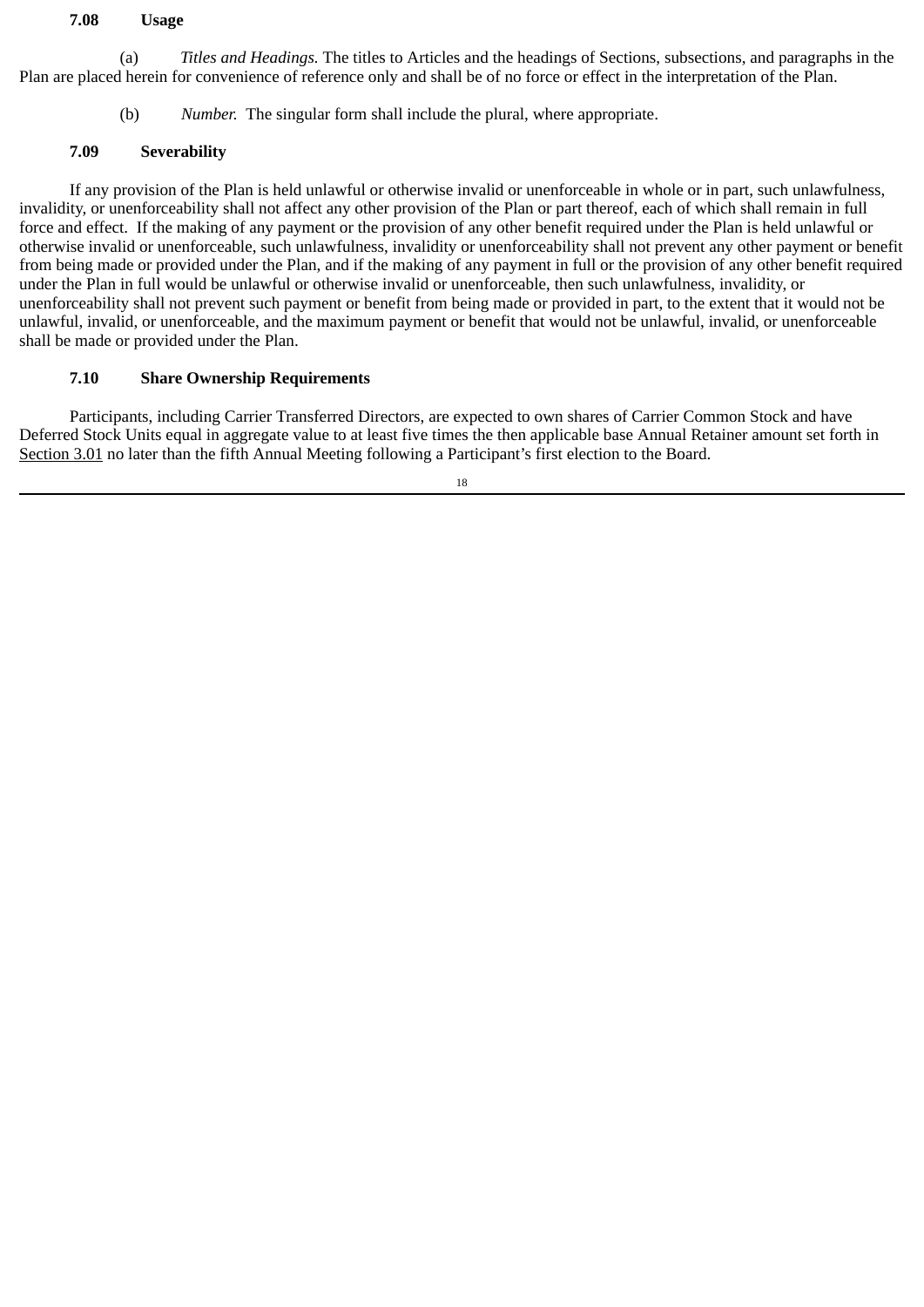## **7.11 Governing Law**

The Plan and all determinations made and actions taken under the Plan shall be governed by and construed in accordance with the laws of the State of Delaware.

#### CARRIER GLOBAL CORPORATION

By:

Attest: Date: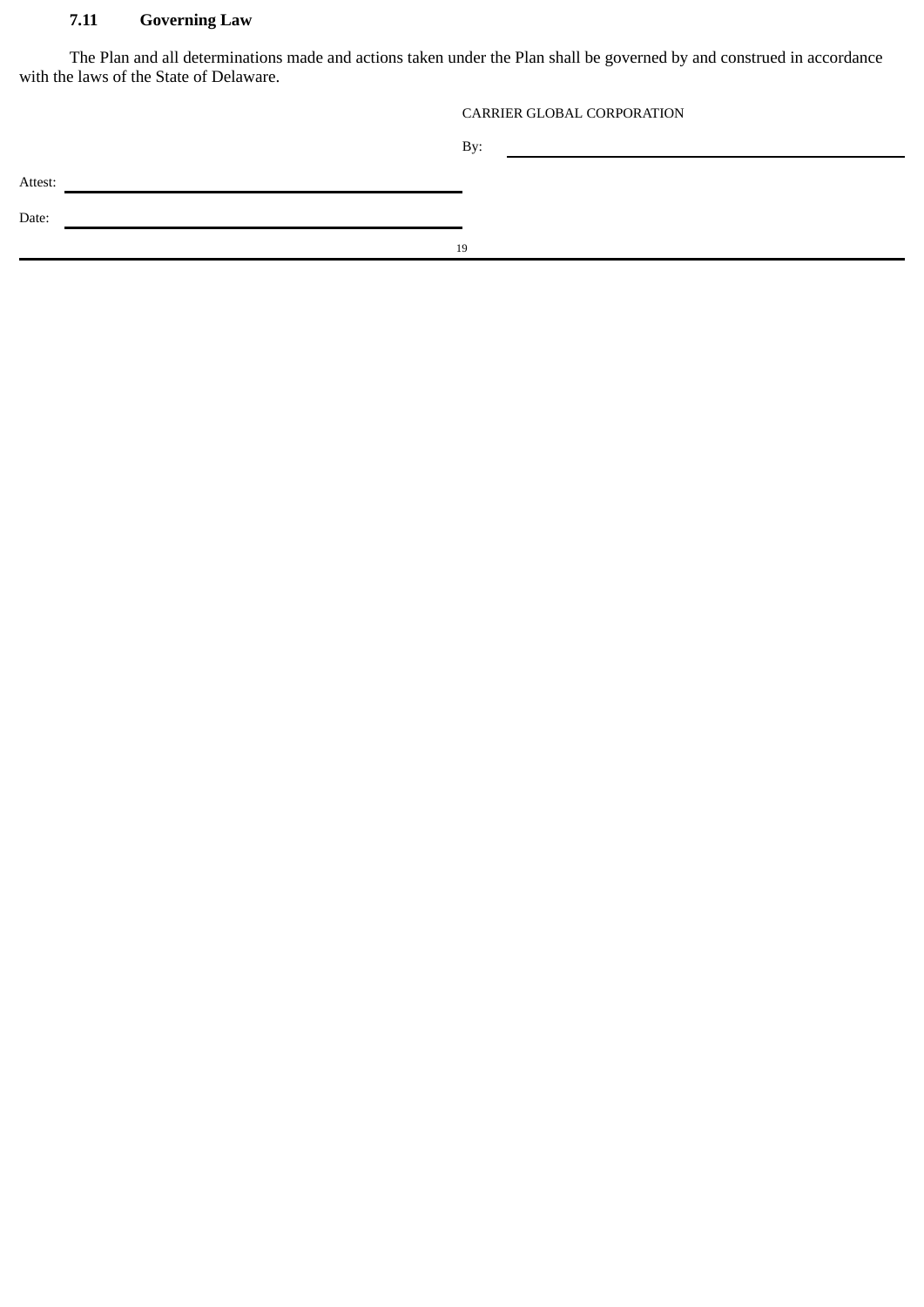#### **APPENDIX A**

This Appendix A sets forth the United Technologies Corporation Board of Directors Deferred Stock Unit Plan as in effect on October 3, 2004, as assumed by Carrier Global Corporation with regard to Carrier Transferred Directors (as defined below) (this "Prior Carrier Plan"), and as modified thereafter, from time to time, in a manner that does not constitute a "material modification" for purposes of Section 409A. Amounts that were earned or vested (within the meaning of Section 409A) prior to January 1, 2005, and any subsequent increases in these amounts that are permitted to be treated as grandfathered benefits under Section 409A, are generally subject to and shall continue to be governed by the terms of this Prior Carrier Plan.

Effective October 13, 2010, but prior to the Spin-off (as defined below), Stock Units credited to Participants under this Prior Carrier Plan were convertible into shares of UTC Common Stock that were issued under the LTIP of United Technologies Corporation. Notwithstanding any provision of this Prior Carrier Plan to the contrary, all distributions with respect to Stock Units under this Prior Carrier Plan shall be distributed in shares of Common Stock. The settlement of Stock Units in shares of Common Stock in lieu of cash shall in no event: (a) increase the value of any Participant's Account; (b) modify any Participant's distribution election; or (c) alter the procedures in effect under this Prior Carrier Plan with respect to elections and distributions other than the substitution of shares for cash.

Effective as of the Spin-off from United Technologies Corporation of Carrier Global Corporation ("Carrier") and Otis Worldwide Corporation ("Otis") into separate, independent public companies in 2020 (the "Spin-off"), Stock Units credited to Participants under this Prior Carrier Plan were converted, at Spin-off, into Carrier, UTC, and Otis Stock Units. Effective on and after the Spin-off date, the term "Company" shall mean Carrier Global Corporation. Carrier Deferred Stock Units credited to Participants under this Prior Carrier Plan shall be convertible into shares of Carrier Common Stock; however, UTC and Otis Deferred Stock Units shall be distributed in cash. Payment of any installment in shares of Carrier Common Stock with respect to Carrier Deferred Stock Units and cash with respect to UTC and Otis Deferred Stock Units shall be on a pro rata basis based on the outstanding balance of Carrier, UTC and Otis Deferred Stock Units. For these purposes, the definition of "Closing Price" shall include the price of the underlying referenced security for a Carrier Stock Unit or Otis Stock Unit, as applicable; the definition of "Stock Unit" shall include a hypothetical share of Carrier and Otis, as applicable; and Carrier Stock Units and Otis Stock Units shall be increased or otherwise adjusted under Sections 402(a)(2) and (4) by reference to the underlying referenced security for a Carrier Stock Unit or Otis Stock Unit, as applicable.

The settlement of Deferred Stock Units in Common Stock and cash, as applicable, and other adjustments described herein shall in no event: (a) increase the value of any Participant's Account; (b) modify any Participant's distribution election; or (c) alter the procedures in effect under this Prior Carrier Plan with respect to elections and distributions other than the substitution of cash for certain shares.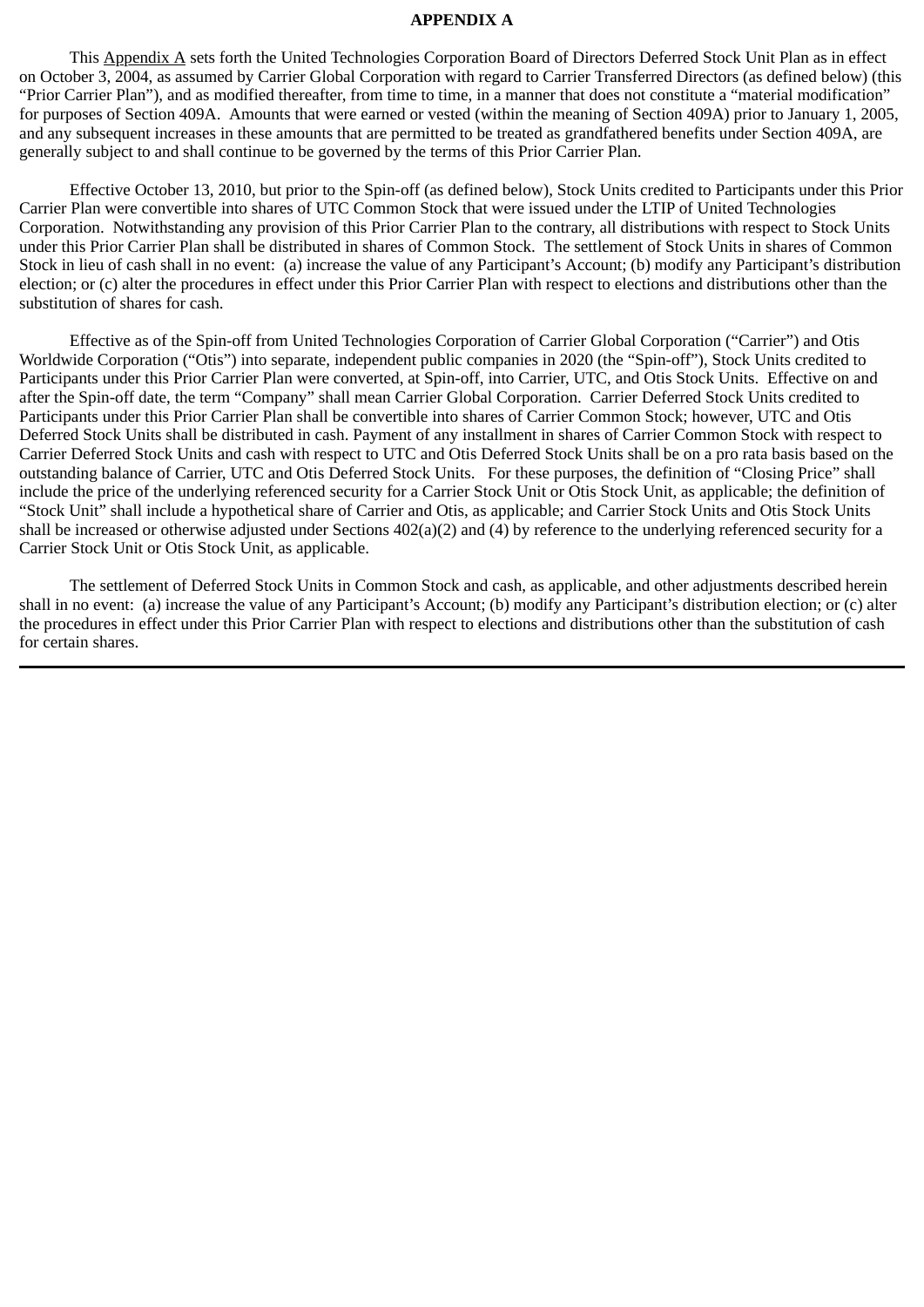## **UNITED TECHNOLOGIES CORPORATION**

## **BOARD OF DIRECTORS**

## **DEFERRED STOCK UNIT PLAN**

Effective January 1, 1996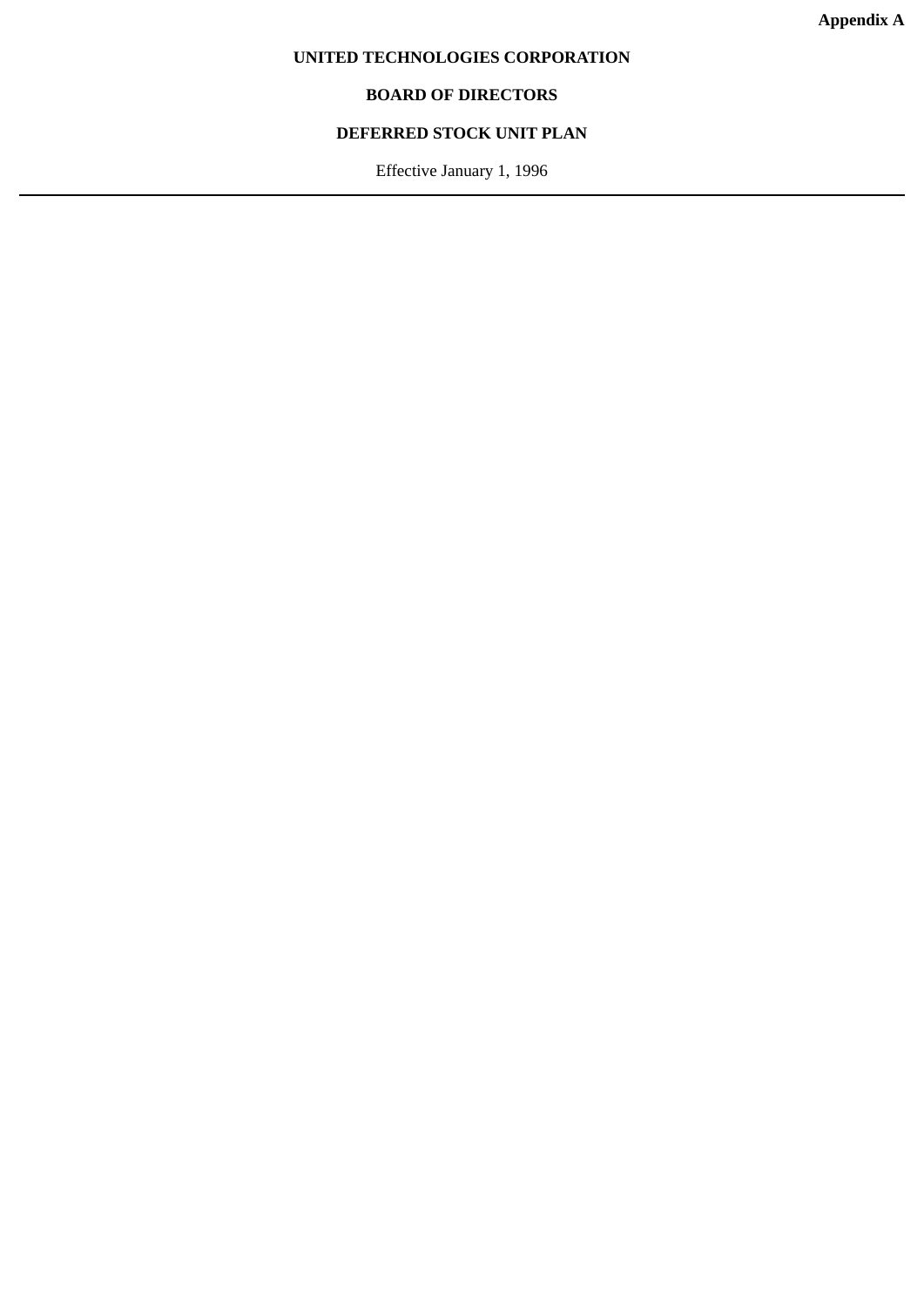### **UNITED TECHNOLOGIES CORPORATION BOARD OF DIRECTORS DEFERRED STOCK UNIT PLAN**

#### **Table of Contents**

|                                     |                                                    | Page   |
|-------------------------------------|----------------------------------------------------|--------|
| Article I INTRODUCTION              |                                                    | $A-1$  |
| 1.01                                | Purpose of Plan                                    | $A-1$  |
| 1.02                                | <b>Effective Date of Plan</b>                      | $A-1$  |
| <b>Article II DEFINITIONS</b>       |                                                    | $A-1$  |
| <b>Article III CREDITS</b>          |                                                    | $A-2$  |
| 3.01                                | <b>Transition Credits</b>                          | $A-2$  |
| 3.02                                | <b>Automatic Credits</b>                           | $A-3$  |
| 3.03                                | <b>Elective Credits</b>                            | $A-3$  |
| Article IV ACCOUNTS AND INVESTMENTS |                                                    | $A-3$  |
| 4.01                                | <b>Accounts</b>                                    | $A-3$  |
| 4.02                                | <b>Stock Units</b>                                 | $A-4$  |
| 4.03                                | Hypothetical Nature of Accounts and Investments    | $A-5$  |
| <b>Article V PAYMENTS</b>           |                                                    | $A-5$  |
| 5.01                                | <b>Entitlement to Payment</b>                      | $A-5$  |
| 5.02                                | <b>Payment Commencement Date</b>                   | $A-5$  |
| 5.03                                | Form and Amount of Payment                         | $A-6$  |
| Article VI ADMINISTRATION           |                                                    | $A-7$  |
| 6.01                                | In General                                         | $A-7$  |
| 6.02                                | Plan Amendment and Termination                     | $A-7$  |
| 6.03                                | <b>Reports to Participants</b>                     | $A-7$  |
| 6.04                                | Delegation of Authority                            | $A-7$  |
| Article VII MISCELLANEOUS           |                                                    | $A-8$  |
| 7.01                                | <b>Rights Not Assignable</b>                       | $A-8$  |
| 7.02                                | Certain Rights Reserved                            | $A-8$  |
| 7.03                                | Withholding Taxes                                  | $A-8$  |
| 7.04                                | Incompetence                                       | $A-8$  |
| 7.05                                | Inability to Locate Participants and Beneficiaries | $A-9$  |
| 7.06                                | <b>Successors</b>                                  | $A-9$  |
| 7.07                                | Usage                                              | $A-9$  |
| 7.08                                | Severability                                       | $A-9$  |
| 7.09                                | Governing Law                                      | $A-10$ |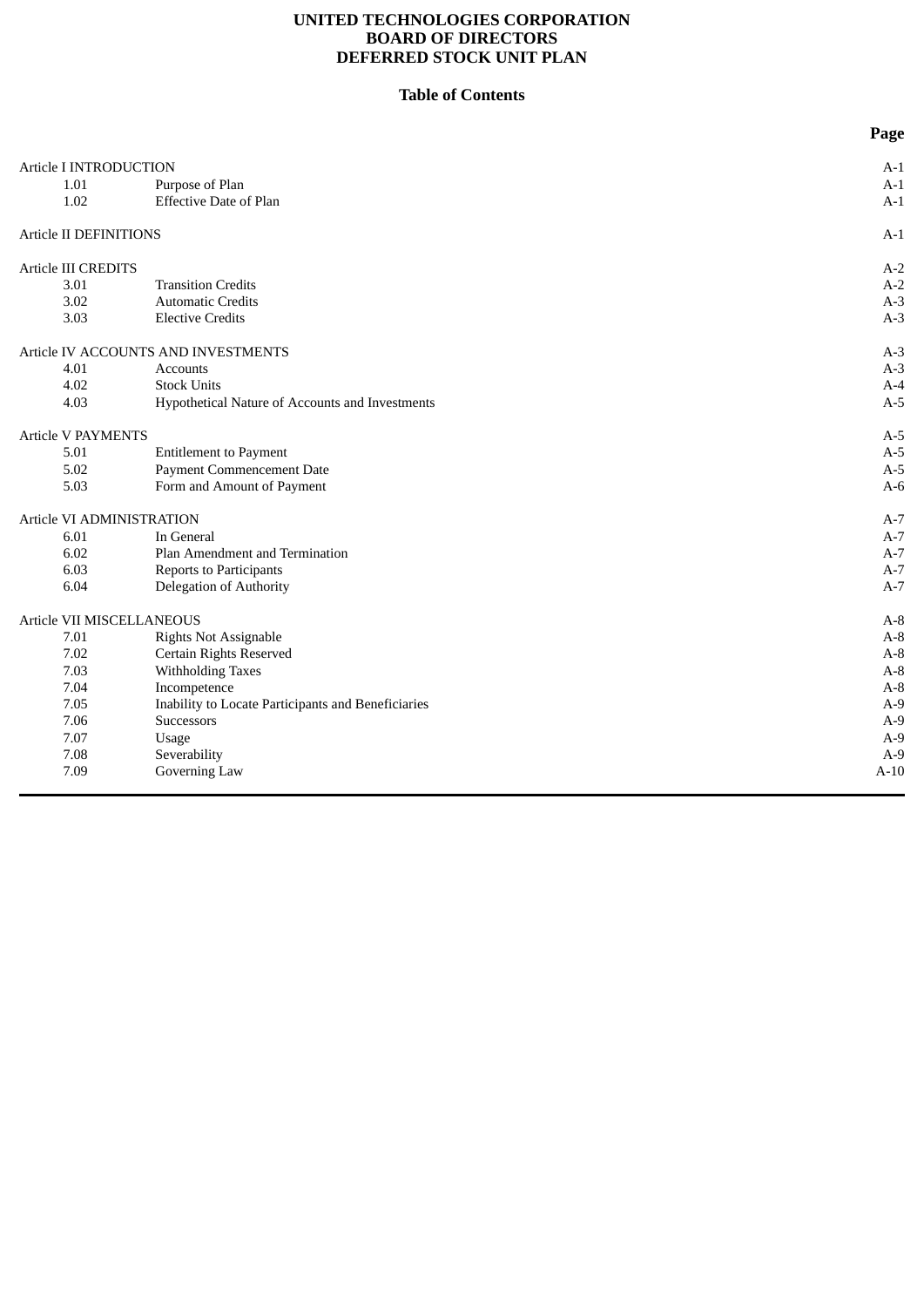## **ARTICLE I INTRODUCTION**

# **1.01 Purpose of Plan**

The purpose of the Plan is to enhance the Company's ability to attract and retain non-employee members of the Board whose training, experience and ability will promote the interests of the Company and to directly align the interests of such nonemployee Directors with the interests of the Company's shareowners by providing compensation based on the value of UTC Common Stock. The Plan is designed to permit such non-employee directors to defer the receipt of all or a portion of the cash compensation otherwise payable to them for services to the Company as members of the Board.

### **1.02 Effective Date of Plan**

Except as otherwise provided by Section 3.01, the Plan shall apply only to a Participant's annual Director's retainer Fees with respect to service on and after January 1, 1996.

### **ARTICLE II DEFINITIONS**

Unless the context clearly indicates otherwise, the following terms, when used in capitalized form in the Plan, shall have the meanings set forth below:

*Account* shall mean a bookkeeping account established for a Participant under Section 4.01.

*Article* shall mean an article of the Plan.

*Beneficiary* shall mean a Participant's beneficiary, designated in writing and in a form and manner satisfactory to the Committee, or if a Participant fails to designate a beneficiary, or if the Participant's designated Beneficiary predeceases the Participant, the Participant's estate.

*Board* shall mean the Board of Directors of the Company.

*Closing Price* shall mean, with respect to any date specified by the Plan, the closing price of UTC Common Stock on the composite tape of New York Stock Exchange issues (or if there was no reported sale of UTC Common Stock on such date, on the next preceding day on which there was such a reported sale).

*Committee* shall mean the Nominating Committee of the Board.

*Company* shall mean United Technologies Corporation.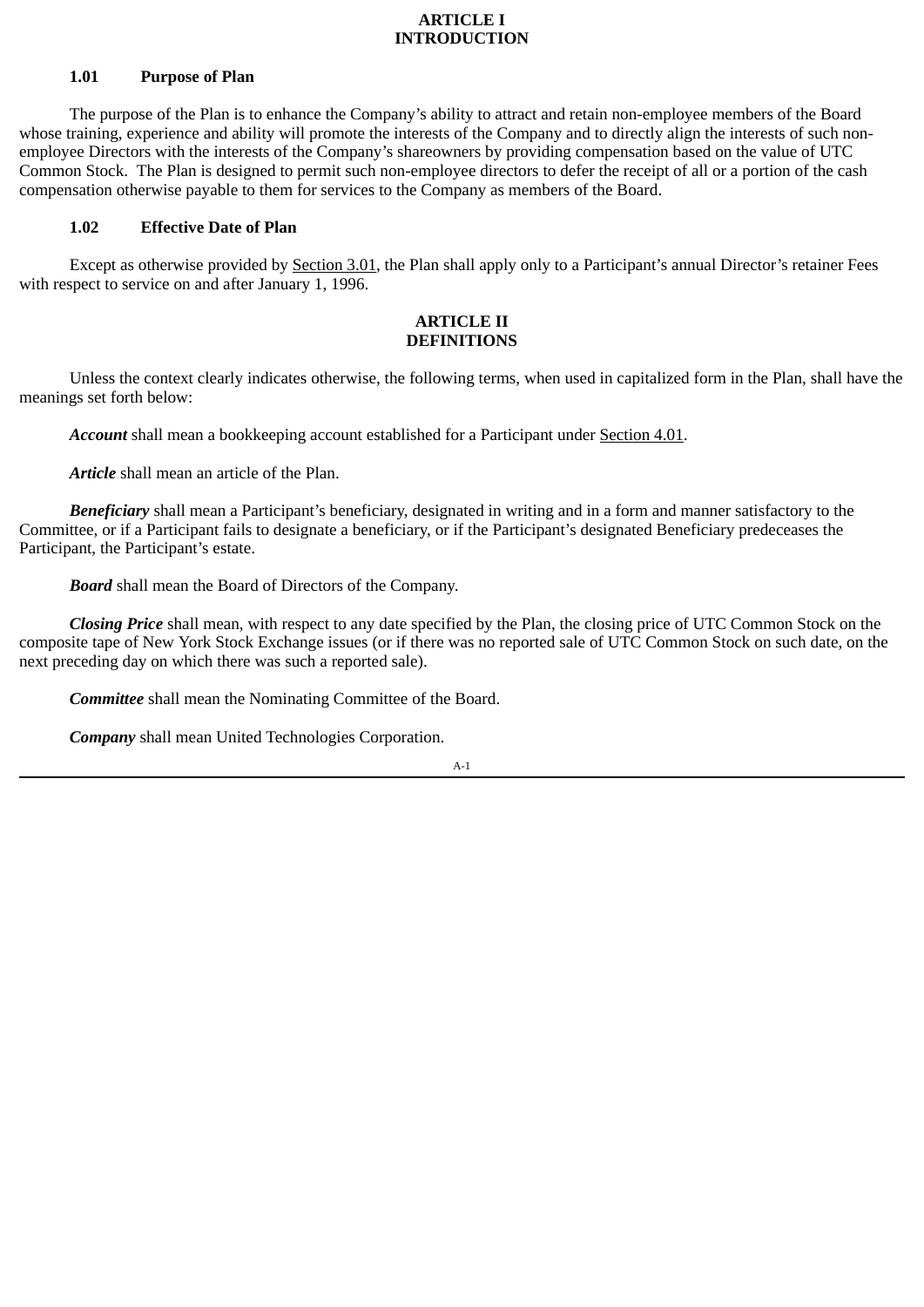*Director's Fees* shall mean the annual retainer fee payable to a Participant for services to the Company as a member of the Board. Director's Fees do not include special meeting fees.

*Participant* shall mean each member of the Board (other than a member of the Board who is also an employee of the Company or a subsidiary thereof) who is or becomes a member of the Board on or after January 1, 1996.

*Payment Anniversary Date* shall mean an anniversary of the Payment Commencement Date.

*Payment Commencement Date* shall mean the first business day of the first month following the month in which the Participant terminates service as a member of the Board.

*Plan* shall mean this United Technologies Corporation Board of Directors Deferred Stock Unit Plan, as set forth herein and as amended from time to time.

*Plan Year* shall mean the calendar year.

*Section* shall mean a Section of the Plan.

**Stock Unit** shall mean a hypothetical share of UTC Common Stock as described in Section 4.02.

*UTC Common Stock* shall mean the common stock of the Company.

# **ARTICLE III CREDITS**

#### **3.01 Transition Credits**

As soon as practicable on or after January 1, 1996, the Company shall credit to the Account of each Participant a number of Stock Units determined in accordance with the schedules set forth in Appendix I and Appendix II to the Plan. The credits set forth in Appendix I shall be provided in lieu of any benefits to which the Participant otherwise would have been entitled under the United Technologies Corporation Directors Retirement Plan as of its termination on December 31, 1995. The credits set forth in Appendix II shall be provided in lieu of any benefits to which the Participant otherwise would be entitled under certain deferred compensation arrangements entered into prior to January 1, 1996. The number of units set forth in Appendix II shall equal the number of tax deferred stock units (if any) credited to the Participant under any such prior deferred compensation arrangement, determined as of December 31, 1995.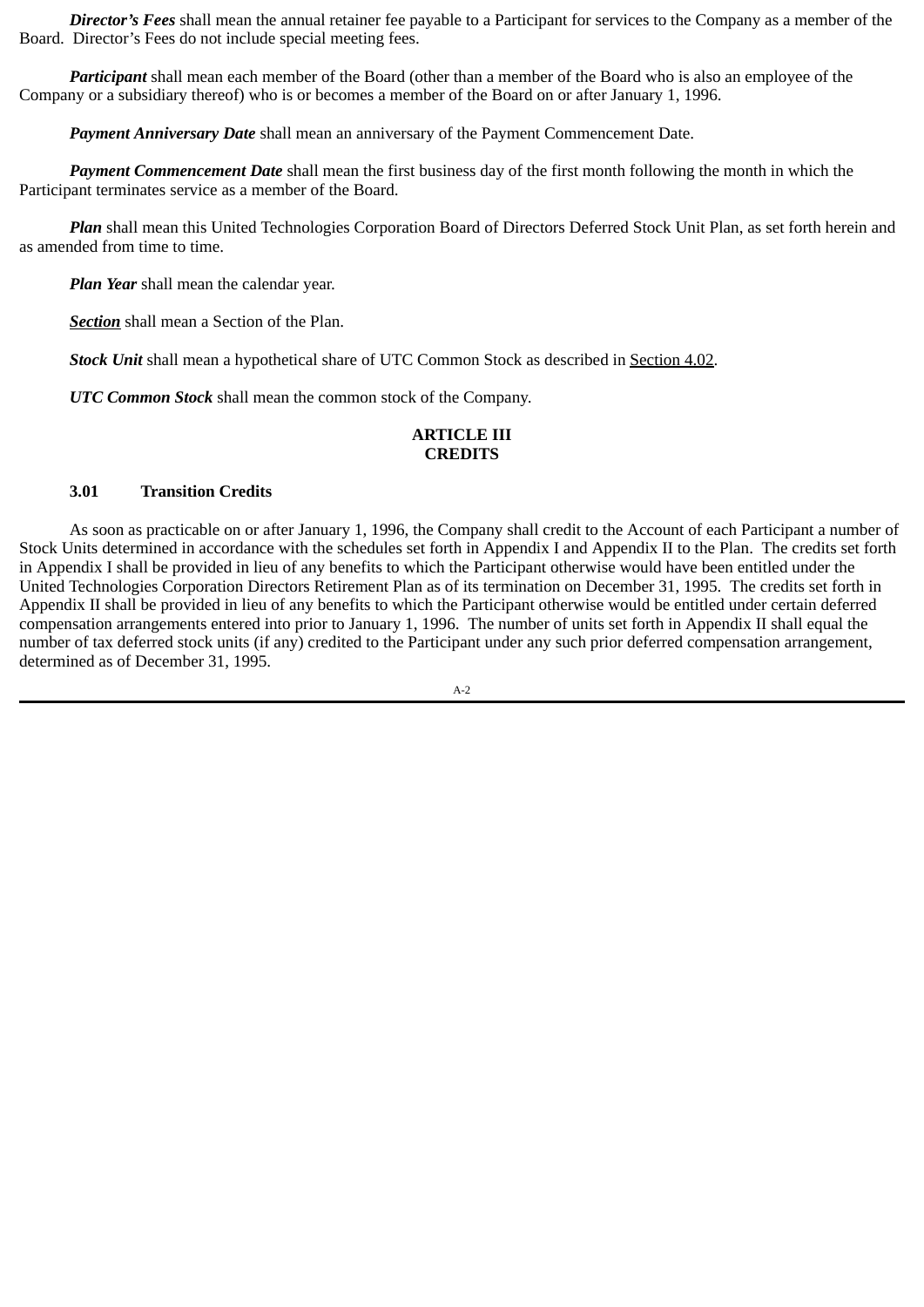### **3.02 Automatic Credits**

As of the beginning of each Plan Year, the Company shall credit Stock Units to each Participant's Account equal in value to 60% of the Participant's Director's Fees for the Plan Year, as determined in accordance with Section 4.02(a)(1).

## **3.03 Elective Credits**

A Participant may elect, with respect to each Plan Year, to defer the entire portion (but not a partial portion) of the 40% of the Participant's Director's Fees that are not automatically deferred in accordance with Section 3.02 and that otherwise would be paid to the Participant in cash. If the Participant makes such an election, the Company shall credit Stock Units to the Participant's Account equal in value to 40% of the Participant's Director's Fees for the Plan Year, as determined in accordance with Section  $4.02(a)(1)$ , as of the beginning of the Plan Year with respect to which the election is made (or, if later, as of the first day in the Plan Year on which the individual becomes a Participant). An election under this Section 3.03 shall be made in a form and manner satisfactory to the Committee and shall be effective for a Plan Year only if made before the beginning of the Plan Year; provided that an individual who becomes a Participant after the first day of a Plan Year may make the election for that Plan Year within 30 days of becoming a Participant.

### **ARTICLE IV ACCOUNTS AND INVESTMENTS**

### **4.01 Accounts**

A separate Account under the Plan shall be established for each Participant. Such Account shall be (a) credited with the amounts credited in accordance with Article III, (b) credited (or charged, as the case may be) with the investment results determined in accordance with Section 4.02, and (c) charged with the amounts paid by the Plan to or on behalf of the Participant in accordance with Article V. Within each Participant's Account, separate subaccounts shall be maintained to the extent the Committee determines them to be necessary or useful in the administration of the Plan.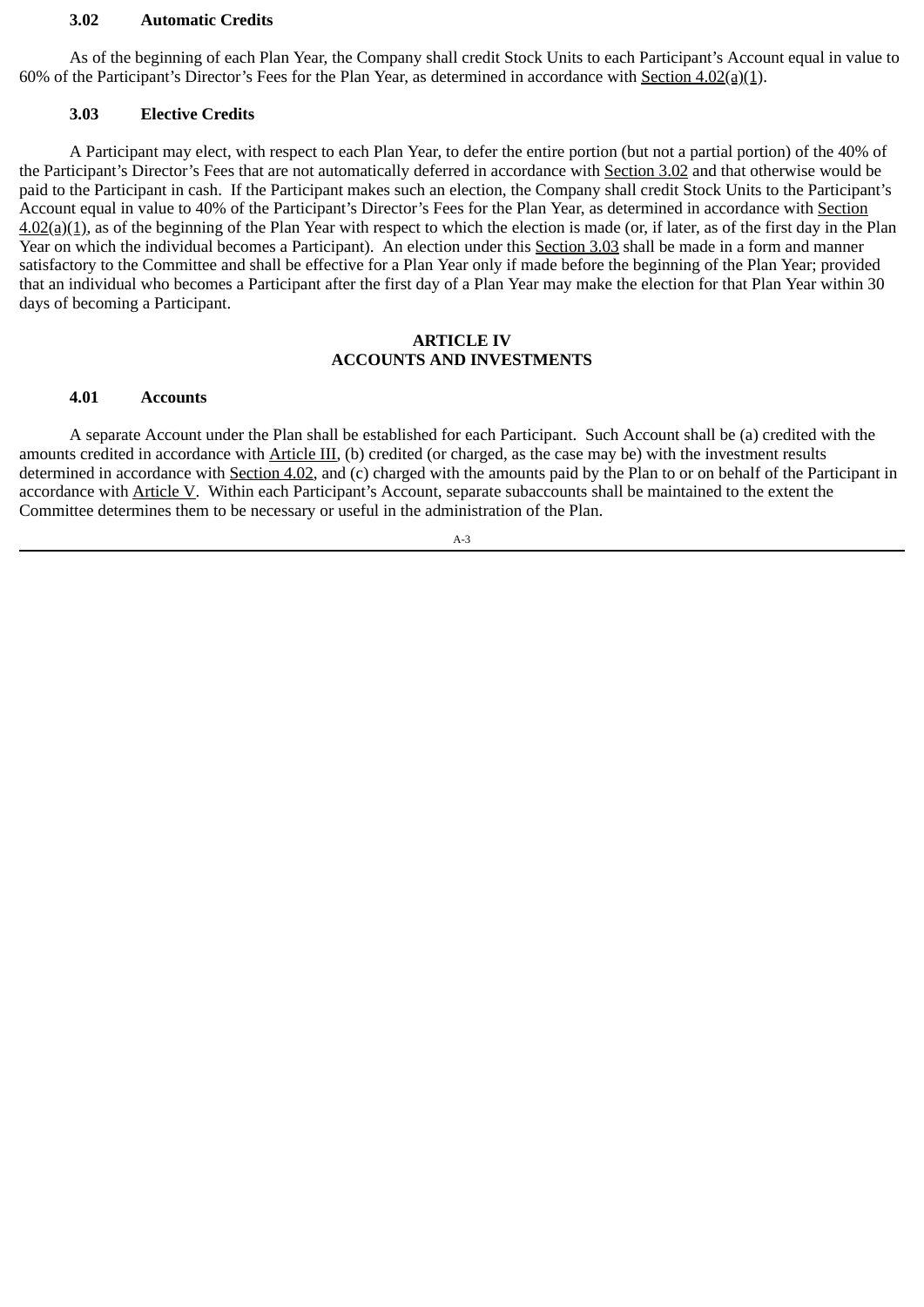# **4.02 Stock Units**

(a) **Deemed Investment in UTC Common Stock.** Except as provided in subsection (b), below, a Participant's Account shall be treated as if it were invested in Stock Units that are equivalent in value to the fair market value of shares of UTC Common Stock in accordance with the following rules:

(1) *Conversion into Stock Units.* Any Director's Fees credited to a Participant's Account for a Plan Year under Section 3.02 or 3.03 shall be converted into Stock Units (including fractional Stock Units) by dividing the amount credited by the Closing Price on the first business day of the Plan Year; provided that in the case of an individual who becomes a Participant after the first day of a Plan Year, the Closing Price shall be determined as of the day on which the individual becomes a Participant.

(2) *Deemed Reinvestment of Dividends.* The number of Stock Units credited to a Participant's Account shall be increased on each date on which a dividend is paid on UTC Common Stock. The number of additional Stock Units credited to a Participant's Account as a result of such increase shall be determined by (i) multiplying the total number of Stock Units (excluding fractional Stock Units) credited to the Participant's Account immediately before such increase by the amount of the dividend paid per share of UTC Common Stock on the dividend payment date, and (ii) dividing the product so determined by the Closing Price on the dividend payment date.

(3) *Conversion Out of Stock Units.* The dollar value of the Stock Units credited to a Participant's Account on any date shall be determined by multiplying the number of Stock Units (including fractional Stock Units) credited to the Participant's Account by the Closing Price on that date.

(4) *Effect of Recapitalization.* In the event of a transaction or event described in this paragraph (4), the number of Stock Units credited to a Participant's Account shall be adjusted in such manner as the Committee, in its sole discretion, deems equitable. A transaction or event is described in this paragraph (4) if (i) it is a dividend (other than regular quarterly dividends) or other distribution (whether in the form of cash, shares, other securities, or other property), extraordinary cash dividend, recapitalization, stock split, reverse stock split reorganization, merger, consolidation, split-up, spin-off, repurchase, or exchange of shares or other securities, the issuance or exercisability of stock purchase rights, the issuance of warrants or other rights to purchase shares or other securities, or other similar corporate transaction or event and (ii) the Committee determines that such transaction or event affects the shares of UTC Common Stock, such that an adjustment pursuant to this paragraph (4) is appropriate to prevent dilution or enlargement of the benefits or potential benefits intended to be made available under the Plan.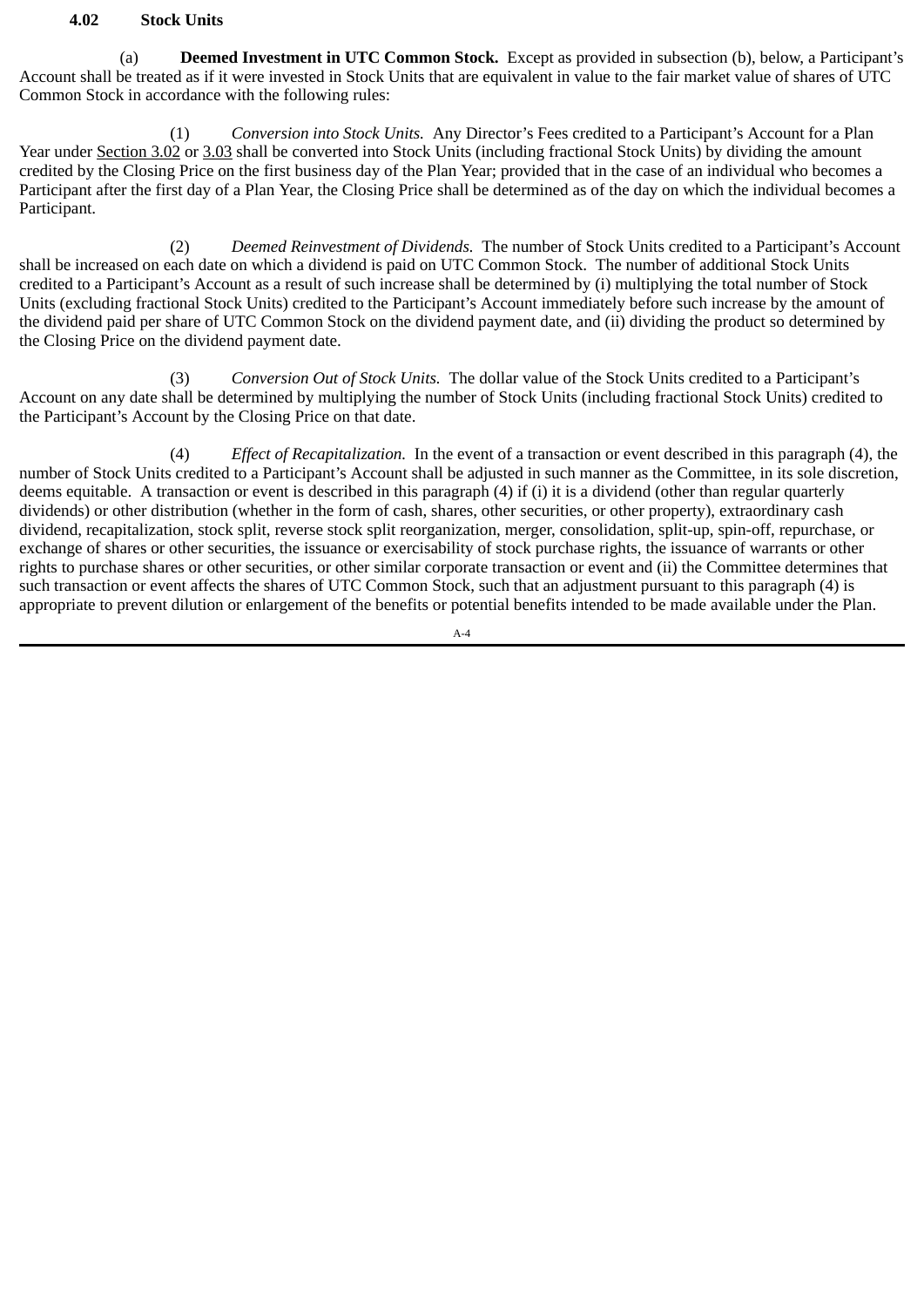(b) *Change in Deemed Investment Election.* A Participant who elects to receive distribution of his or her Accounts in annual installments will continue to have such Account credited with Stock Units during the installment period unless the Participant irrevocably elects to have his or her Account treated, as of the Payment Commencement Date, as if the Account were invested in cash. If a Participant makes such election, the Account will be credited with a rate of interest equal to the average interest rate on 10-Year Treasury Bonds as of the January through October Period in the calendar year prior to the Plan Year in which the interest is credited, plus 1%. An election under this subsection (b) shall be made in a form and manner satisfactory to the Committee and shall be effective only if made before the Payment Commencement Date.

# **4.03 Hypothetical Nature of Accounts and Investments**

Each Account established under this Article IV shall be maintained for bookkeeping purposes only. Neither the Plan nor any of the Accounts established under the Plan shall hold any actual funds or assets. The Stock Units established hereunder shall be used solely to determine the amounts to be paid hereunder, shall not be or represent an equity security of the Company, shall not be convertible into or otherwise entitle a Participant to acquire an equity security of the Company and shall not carry any voting or dividend rights.

# **ARTICLE V PAYMENTS**

### **5.01 Entitlement to Payment**

Credits to a Participant's Account under Section 3.02 or 3.03 shall be in lieu of payment to the Participant of the related Director's Fees. Any payment under the Plan with respect to an Account shall be made solely in cash and as further provided in this Article V. The right of any person to receive one or more payments under the Plan shall be an unsecured claim against the general assets of the Company.

## **5.02 Payment Commencement Date**

Payments to a Participant with respect to the Participant's Account shall begin as of the Participant's Payment Commencement Date; provided that if a Participant dies before the Participant's Payment Commencement Date, payment of the entire value of the Participant's Account shall be made in a lump sum to the Participant's Beneficiary as soon as practicable after the Committee receives all documents and other information that it requests in connection with the payment.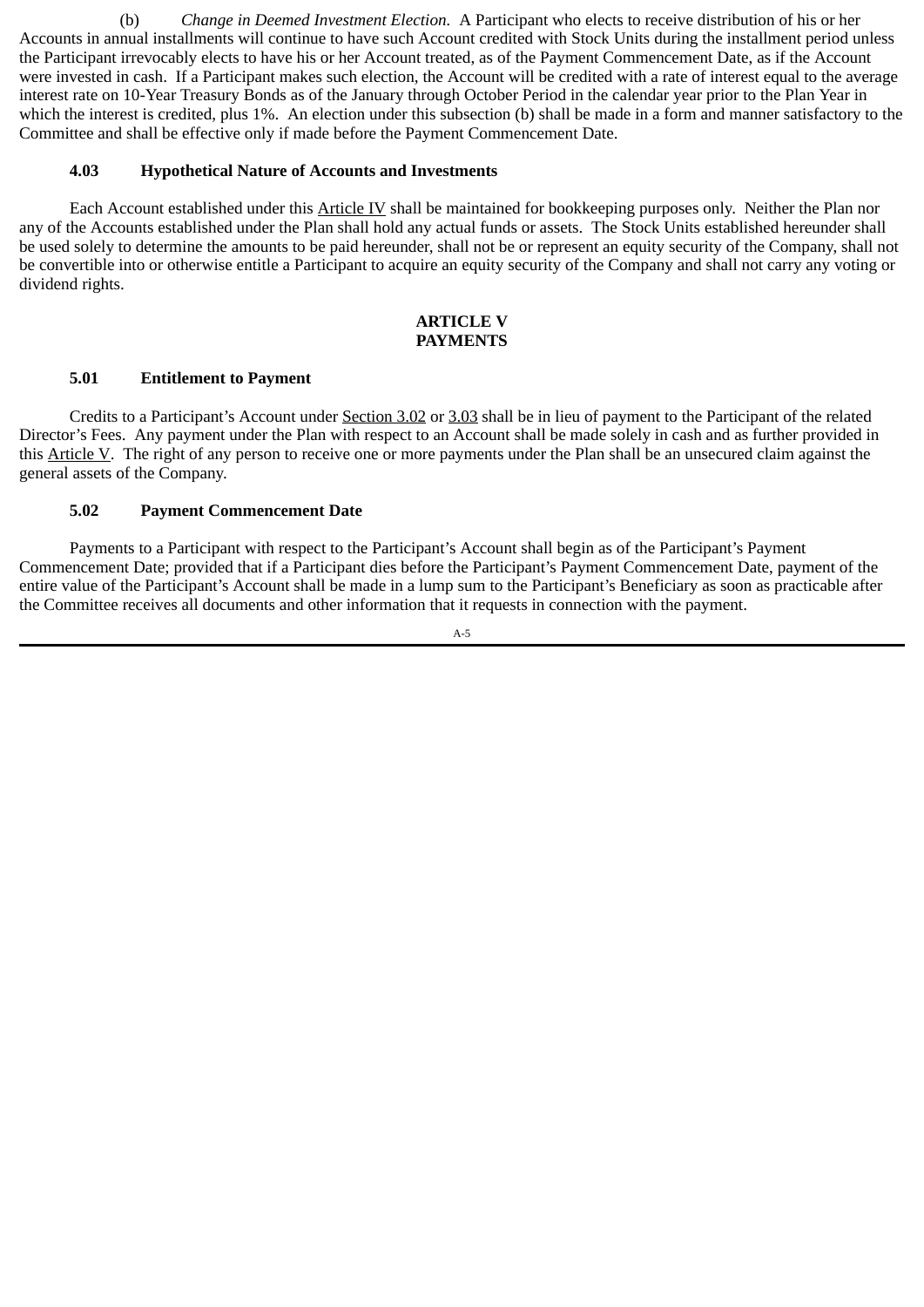# **5.03 Form and Amount of Payment**

(a) *Fifteen Annual Installments.* A Participant shall receive his or her benefits in 15 annual installments unless the Participant elects to receive his or her benefits under the Plan in the form of a lump-sum payment or in less than 15 annual installments in accordance with subsection (b), below. Annual installments shall be payable to the Participant in cash beginning as of the Payment Commencement Date and continuing as of each Payment Anniversary Date thereafter until all installments have been paid. The first annual installment shall equal one-fifteenth (1/15th) of the value of the Stock Units credited to the Participant's Account, determined as of the Payment Commencement Date. Each successive annual installment shall equal the value of the Stock Units credited to the Participant's Account, determined as of the Payment Anniversary Date, multiplied by a fraction, the numerator of which is one, and the denominator of which is the excess of 15 over the number of installment payments previously made (i.e., 1/14th, 1/13th, etc.). If the Participant dies after the Participant's Payment Commencement Date but before all 15 installments have been paid, the remaining installments shall be paid to the Participant's Beneficiary in accordance with the schedule in this subsection (a).

(b) *Lump Sum, or Less Than 15 Annual Installments.* A Participant may elect to receive his or her benefits under the Plan in the form of a lump-sum payment or in two to fourteen installments in lieu of the fifteen installment payments determined under subsection (a), above. The lump sum shall be payable to the Participant in cash as of the Payment Commencement Date and shall equal the value of the Stock Units credited to the Participant's Account, determined as of the Payment Commencement Date. Installments shall be paid in the manner set forth in subsection (a) above, except that for purposes of determining the amount of the first annual installment, the denominator of the fraction shall equal the number of scheduled annual installments. An election under this subsection (b) shall be made in a form and manner satisfactory to the Committee and shall be effective only if made at least two years before the Participant's Payment Commencement Date.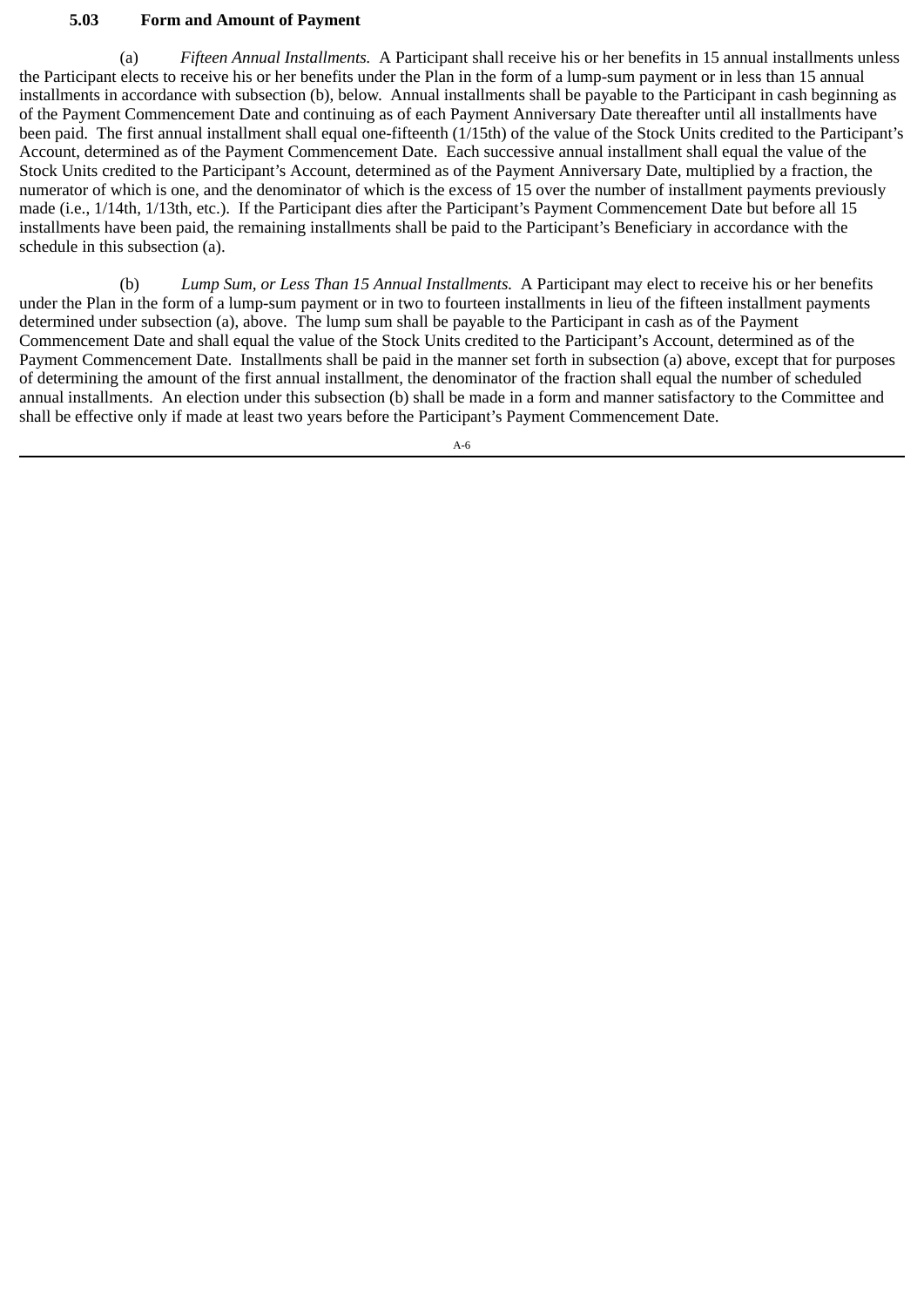## **ARTICLE VI ADMINISTRATION**

# **6.01 In General**

The Committee shall have the discretionary authority to interpret the Plan and to decide any and all matters arising under the Plan, including without limitation the right to determine eligibility for participation, benefits, and other rights under the Plan; the right to determine whether any election or notice requirement or other administrative procedure under the Plan has been adequately observed; the right to determine the proper recipient of any distribution under the Plan; the right to remedy possible ambiguities, inconsistencies, or omissions by general rule or particular decision; and the right otherwise to interpret the Plan in accordance with its terms. Except as otherwise provided in Section 6.03, the Committee's determination on any and all questions arising out of the interpretation or administration of the Plan shall be final, conclusive, and binding on all parties.

## **6.02 Plan Amendment and Termination**

The Committee may amend, suspend, or terminate the Plan at any time; provided that no amendment, suspension, or termination of the Plan shall, without a Participant's consent, reduce the Participant's benefits accrued under the Plan before the date of such amendment, suspension, or termination. If the Plan is terminated in accordance with this Section 6.02, the terms of the Plan as in effect immediately before termination shall determine the right to payment in respect of any amounts that remain credited to a Participant's or Beneficiary's Account upon termination.

# **6.03 Reports to Participants**

The Committee shall furnish an annual statement to each Participant (or Beneficiary) reporting the value of the Participant's (or Beneficiary's) Account as of the end of the most recent Plan Year.

# **6.04 Delegation of Authority**

The Committee may delegate to officers of the Company any and all authority with which it is vested under the Plan, and the Committee may allocate its responsibilities under the Plan among its member.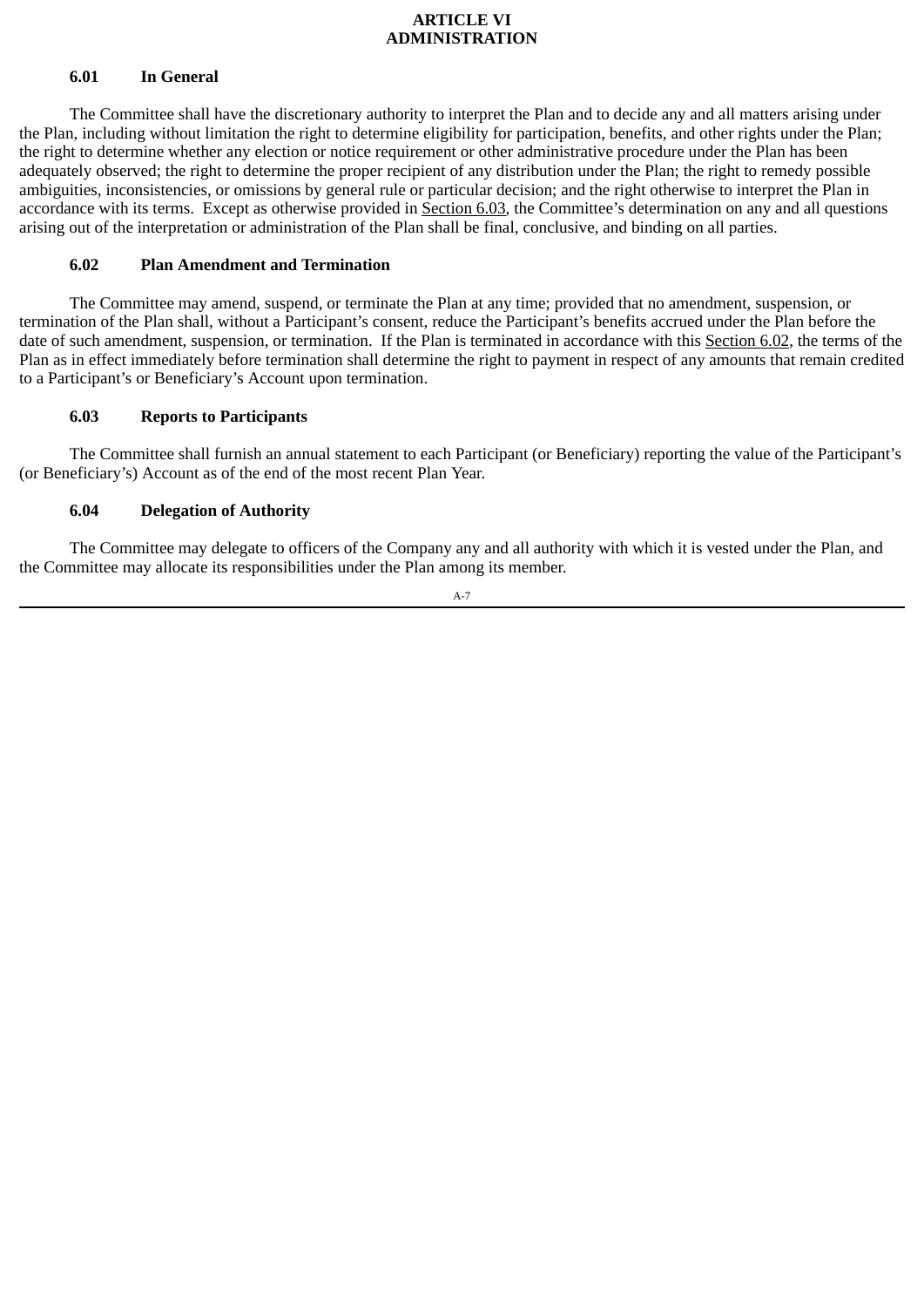### **ARTICLE VII MISCELLANEOUS**

# **7.01 Rights Not Assignable**

No payment due under the Plan shall be subject in any manner to anticipation, alienation, sale, transfer, assignment, pledge, encumbrance, or charge in any other way. Any attempt to anticipate, alienate, sell, transfer, assign, pledge, encumber, or charge such payment in any other way shall be void. No such payment or interest therein shall be liable for or subject to the debts, contracts, liabilities, or torts of any Participant or Beneficiary. If any Participant or Beneficiary becomes bankrupt or attempts to anticipate, alienate, sell, transfer, assign, pledge, encumber, or charge in any other way any payment under the Plan, the Committee may direct that such payment be suspended and that all future payments to which such Participant or Beneficiary otherwise would be entitled be held and applied for the benefit of such person, the person's children or other dependents, or any of them, in such manner and in such proportions as the Committee may deem proper.

# **7.02 Certain Rights Reserved**

Nothing in the Plan shall confer upon any person the right to continue to serve as a member of the Board or to participate in the Plan other than in accordance with its terms.

## **7.03 Withholding Taxes**

The Committee may make any appropriate arrangements to deduct from all credits and payments under the Plan any taxes that the Committee reasonably determines to be required by law to be withheld from such credits and payments.

# **7.04 Incompetence**

If the Committee determines, upon evidence satisfactory to the Committee, that any Participant or Beneficiary to whom a benefit is payable under the Plan is unable to care for his or her affairs because of illness or accident or otherwise, any payment due under the Plan (unless prior claim therefore shall have been made by a duly authorized guardian or other legal representative) may be paid, upon appropriate indemnification of the Committee and the Company, to the spouse of the Participant or Beneficiary or other person deemed by the Committee to have incurred expenses for the benefit of and on behalf of such Participant or Beneficiary. Any such payment shall be a complete discharge of any liability under the Plan with respect to the amount so paid.

$$
A-8
$$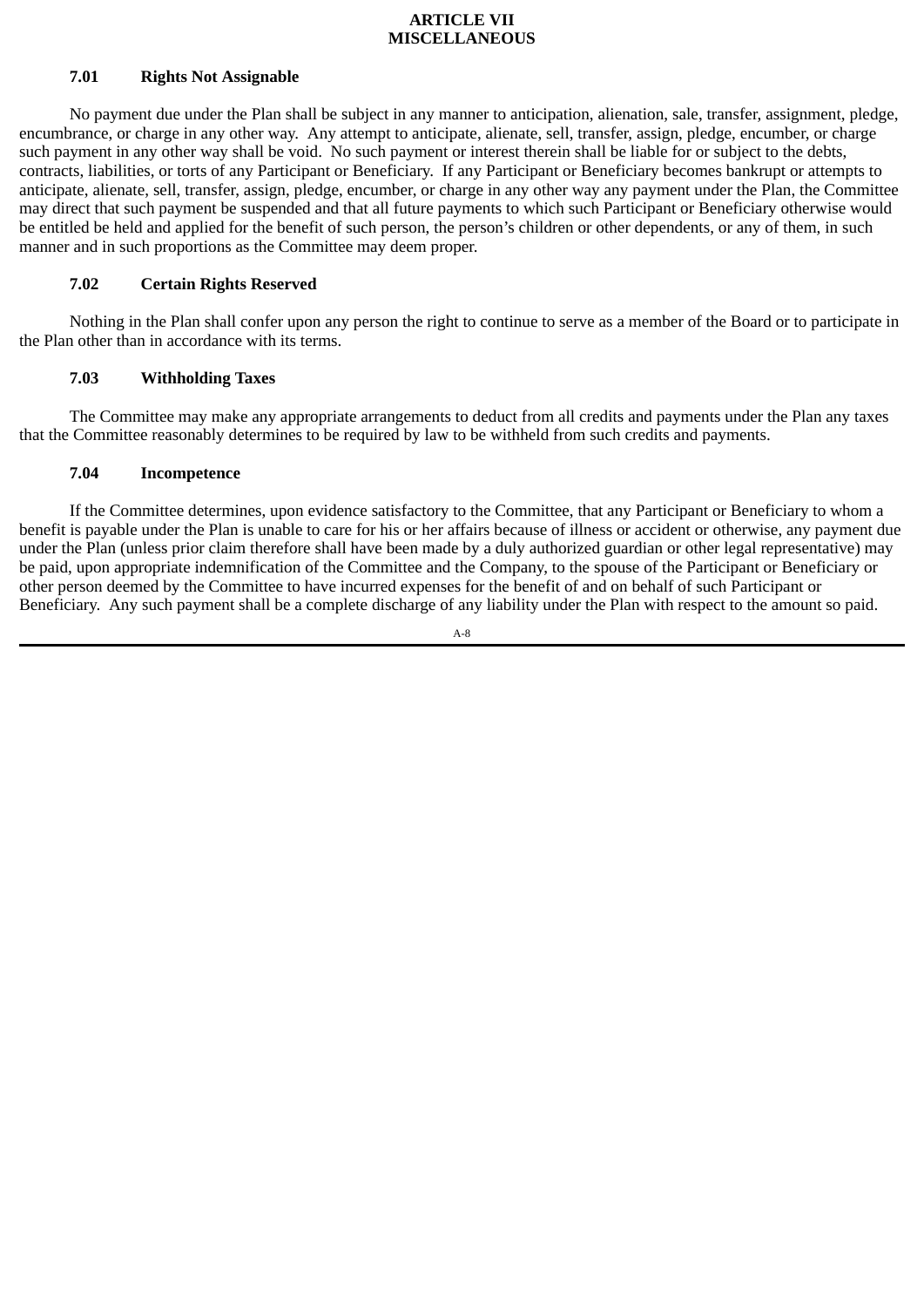## **7.05 Inability to Locate Participants and Beneficiaries**

Each Participant and Beneficiary entitled to receive a payment under the Plan shall keep the Committee advised of his or her current address. If the Committee is unable for a period of 36 months to locate a Participant or Beneficiary to whom a payment is due under the Plan, commencing with the first day of the month as of which such payment first comes due, the total amount payable to such Participant or Beneficiary shall be forfeited. Should such a Participant or Beneficiary subsequently contact the Committee requesting payment, the Committee shall, upon receipt of all documents and other information that it might request in connection with the payment, restore and pay the forfeited payment in a lump sum, the value of which shall not be adjusted to reflect any interest or other type of investment earnings or gains for the period of forfeiture.

### **7.06 Successors**

The provisions of the Plan shall bind and inure to the benefit of the Company and its successors and assigns. The term "successors" as used in the preceding sentence shall include any corporation or other business entity that by merger, consolidation, purchase, or otherwise acquires all or substantially all of the business and assets of the Company, and any successors and assigns of any such corporation or other business entity.

## **7.07 Usage**

(a) *Titles and Headings.* The titles to Articles and the headings of Sections, subsections, and paragraphs in the Plan are placed herein for convenience of reference only and shall be of no force or effect in the interpretation of the Plan

(b) *Number.* The singular form shall include the plural, where appropriate.

### **7.08 Severability**

If any provision of the Plan is held unlawful or otherwise invalid or unenforceable in whole or in part, such unlawfulness, invalidity, or unenforceability shall not affect any other provision of the Plan or part thereof, each of which shall remain in full force and effect. If the making of any payment or the provision of any other benefit required under the Plan is held unlawful or otherwise invalid or unenforceable, such unlawfulness, invalidity or unenforceability shall not prevent any other payment or benefit from being made or provided under the Plan, and if the making of any payment in full or the provision of any other benefit required under the Plan in full would be unlawful or otherwise invalid or unenforceable, then such unlawfulness, invalidity, or unenforceability shall not prevent such payment or benefit from being made or provided in part, to the extent that it would not be unlawful, invalid, or unenforceable, and the maximum payment or benefit that would not be unlawful, invalid, or unenforceable shall be made or provided under the Plan.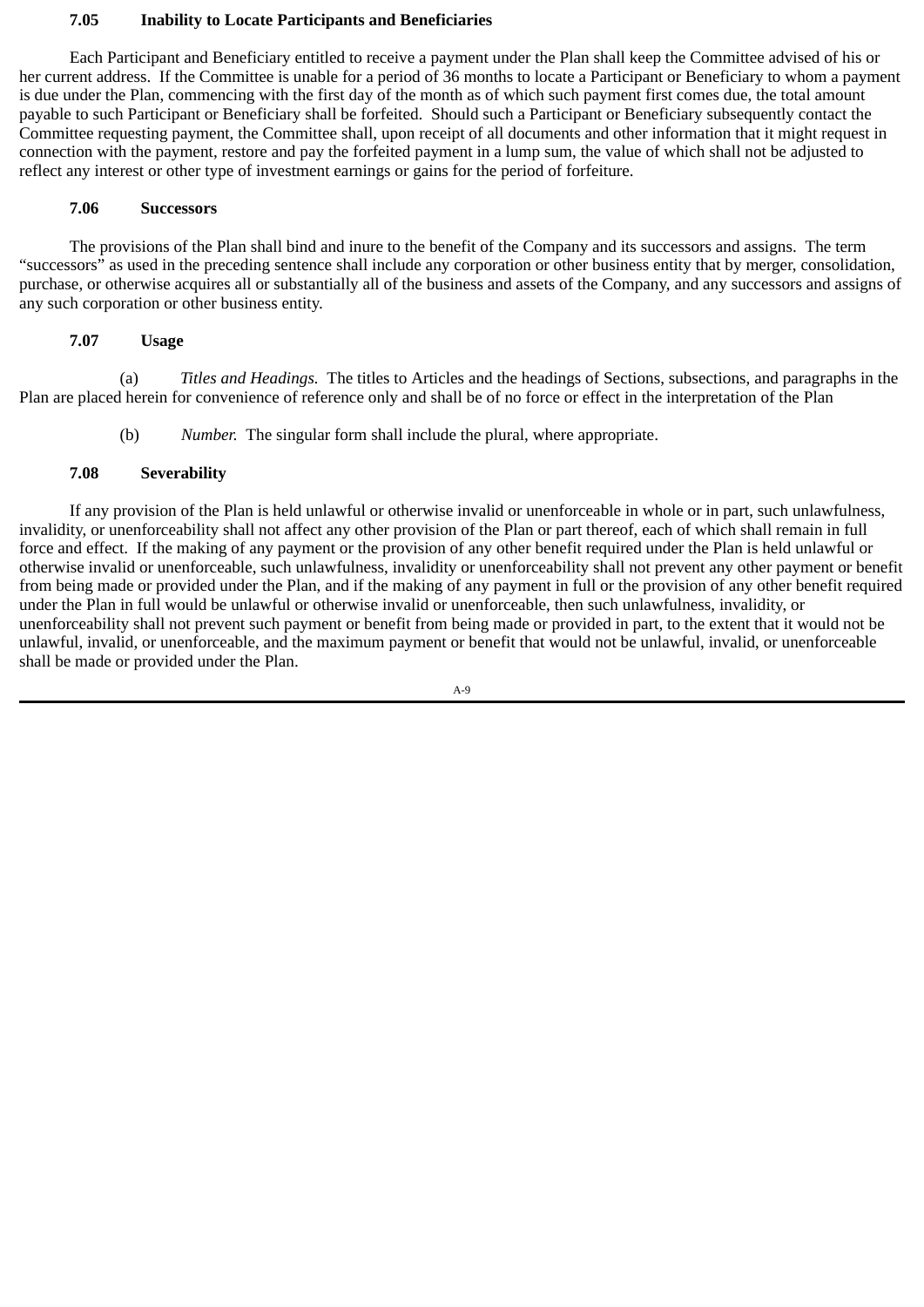# **7.09 Governing Law**

The Plan and all determinations made and actions taken under the Plan shall be governed by and construed in accordance with the laws of the State of Connecticut.

#### **UNITED TECHNOLOGIES CORPORATION**

By:

Attest:

Date: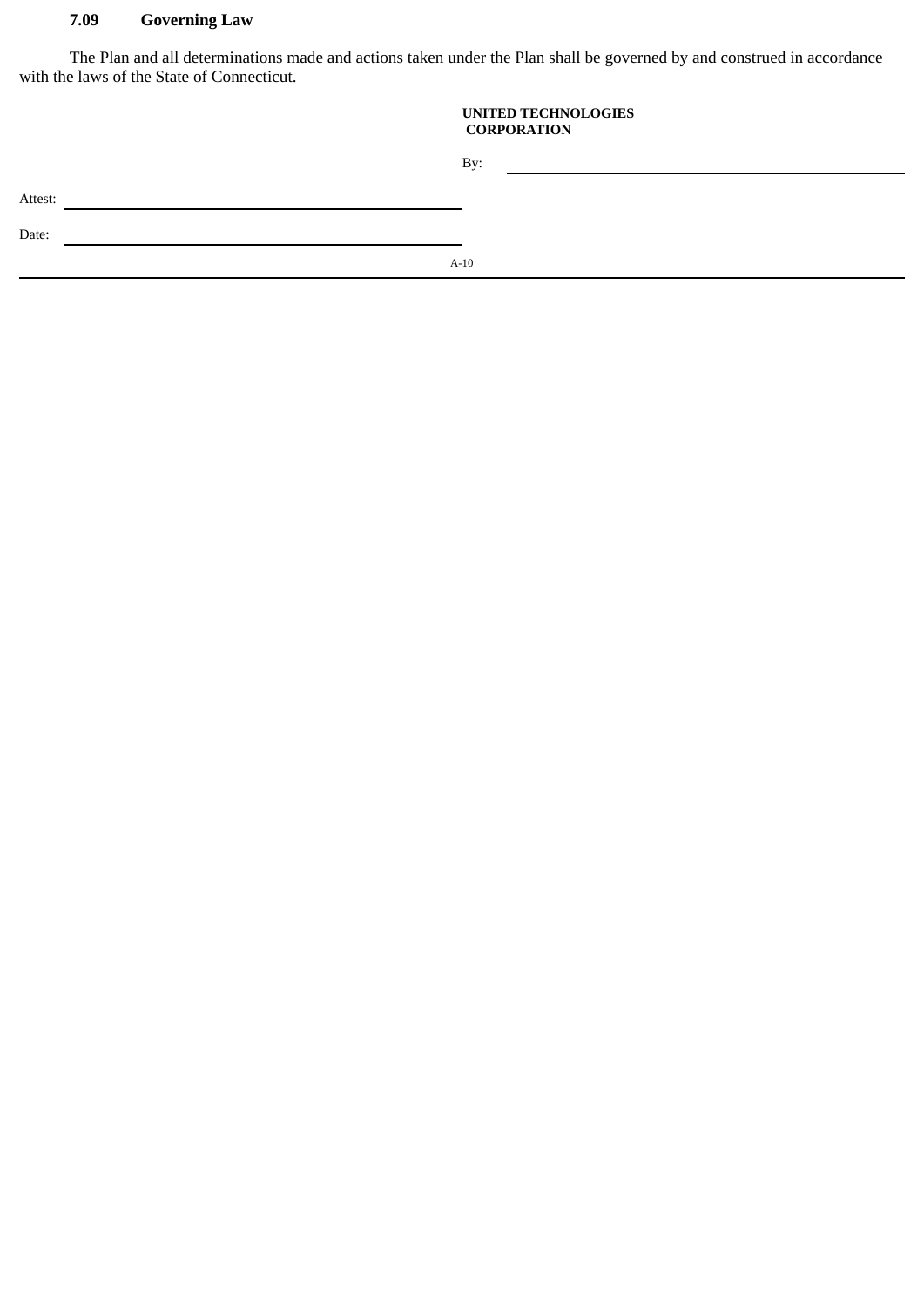## **Form of**

### **Carrier Global Corporation 2020 Long-Term Incentive Plan**

### **French Sub-Plan for Restricted Stock Units**

The Carrier Global Corporation 2020 Long-Term Incentive Plan (the "Plan") was approved by United Technologies Corporation as the sole shareowner of the Corporation on [●] for the benefit of employees, officers, and directors of the Corporation or any of its Subsidiaries or Affiliates, including Subsidiaries or Affiliates in France (each, a "French Entity"), in which the Corporation holds, directly or indirectly, at least a fifty percent (50%) voting or profits interest.

This Sub-Plan to the Plan contains the rules that, together with the provisions of the Plan, govern the operation of the Plan insofar as it applies to Awards made to Eligible Individuals employed by a French Entity who are residents in France for French tax purposes and/or subject to the French social security regime (the "French Participants"). The terms of the Plan as modified by this Sub-Plan constitute the "2020 French Qualified Plan." This Sub-Plan has been established to enable the Restricted Stock Units granted under this Sub-Plan to qualify for the favorable French income tax and social security regime applicable in France to "qualified" free-share plans, as may be amended from time to time (the "French Favorable Regime"). However, nothing in this Sub-Plan shall be construed as a guarantee or an undertaking by the Corporation or any of its Subsidiaries or Affiliates that such a favorable regime will effectively apply.

This Sub-Plan will apply to Participants in the Plan who are or may become subject to French taxation (*i.e.*, income tax and/or social security contributions) on the Restricted Stock Units awarded under the Plan; provided that the Award Agreement evidencing such Award refers to this Sub-Plan.

The terms and conditions of the Plan are modified by this Sub-Plan for France to comply with the provisions of Articles L.225-197- 1 to L.225-197-6 of the French Commercial Code and French employment law. This Sub-Plan shall be construed and operated with that intention.

This Sub-Plan should be read in conjunction with the rules of the Plan. Awards granted under this Sub-Plan are subject to the terms and conditions of the Plan applicable to Restricted Stock Units, except to the extent that the terms and conditions of the Plan differ from or conflict with the terms and conditions set out in this Sub-Plan, in which event, the terms set out in this Sub-Plan shall prevail.

Capitalized terms used herein and that are not defined in Section 1 below shall have the meanings ascribed to such terms in the Plan. Reference to the singular shall include reference to the plural.

Under this Sub-Plan, only Restricted Stock Units shall be awarded to French Participants.

The terms and conditions applicable to the Awards granted under this Sub-Plan are the terms and conditions set out in the rules of the Plan, modified as follows.

1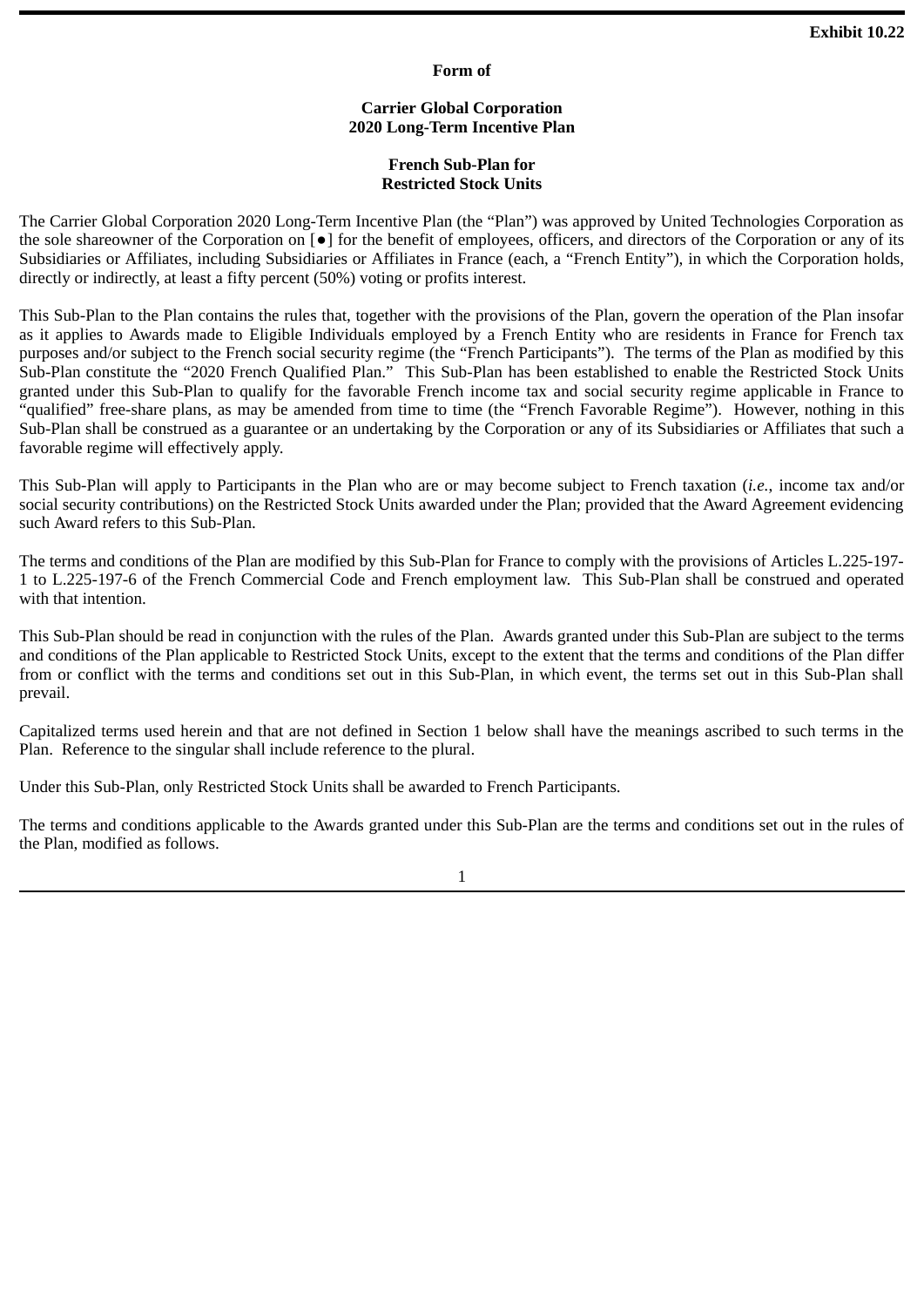### **1. DEFINITIONS**

#### **1.1 Award**

The term "*Award*" shall mean Restricted Stock Units (including both performance-based and time-based Restricted Stock Units) granted pursuant to the terms and conditions of the Plan as amended by this Sub-Plan.

## **1.2 Disability**

The term "*Disability*" shall mean a disability corresponding to the second or the third categories of Article L.341-4 of the French Social Security Code.

### **1.3 Eligible Individuals**

The term "*Eligible Individuals*" shall mean current salaried employees, as defined by French labor law, and/or Managing Corporate Officers (*mandataires sociaux*), as listed in Article L.225-197-1 of the French Commercial Code, of the Corporation, or a Subsidiary having a capital link as defined in Article L.225-197-2 of the French Commercial Code, who are Participants under the terms of the Plan, and who may be awarded Restricted Stock Units pursuant to this Sub-Plan.

#### **1.4 Grant Date**

The term "*Grant Date*" shall be the date on which the Committee both (i) designates the French Participant and (ii) specifies the terms and conditions of the Restricted Stock Units, including the number of Shares, the vesting conditions and the conditions of the transferability of the Shares.

#### **1.5 Qualified Stock Units**

The term "*Qualified Stock Units*" shall mean Awards of Restricted Stock Units granted pursuant to this Sub-Plan that qualify under the French Favorable Regime.

#### **1.6 Restricted Period**

The term "*Restricted Period*" shall mean the periods as set forth in Article L.225-197-1, I of the French Commercial Code, currently (i) the period within thirty (30) calendar days before the announcement of an interim financial report or an end-ofyear report that the issuer is required to make public and (ii) by the Participant having knowledge of privileged information within the meaning of Article 7 Regulation (EU) No. 596/2014 of the European Parliament and of the Council of 16 April 2014 on market abuse (Market Abuse Regulation) and repealing Directive 2003/6/EC of the European Parliament and of the Council and Commission Directives 2003/124/EC, 2003/125/EC and 2004/72/EC, which has not been made public.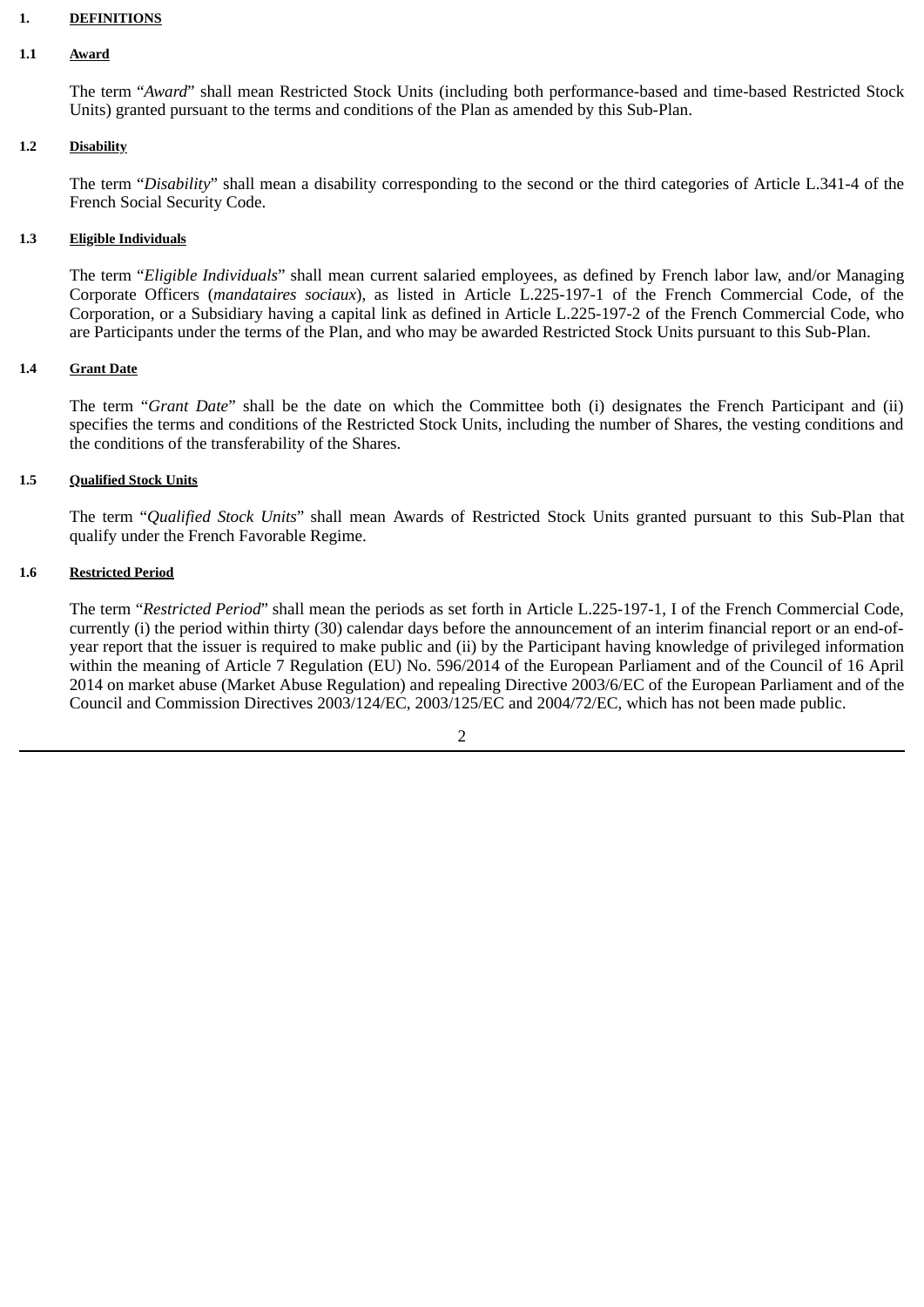#### **1.7 Restricted Stock Units**

The term "*Restricted Stock Units*" shall mean Awards denominated in Shares, subject to the terms and conditions of the Restricted Stock Units that will be settled in Shares.

### **2. ELIGIBILITY**

- **2.1** Subject to Sections 2.2, 2.3 and 2.4 below, any French Participant on the Grant Date shall be eligible to receive Awards under this Sub-Plan; provided that such Eligible Individual is (i) employed under the terms and conditions of an employment contract ("*contrat de travail*") with a French Entity or (ii) a Corporate Officer having a management function in the French Entity, as specified under the French Commercial Code ("Managing Corporate Officer").
- **2.2** Notwithstanding any other provision of the Plan, Restricted Stock Units granted under this Sub-Plan shall not be awarded to any Eligible Individual who is holding Shares representing ten percent (10%) or more of the Corporation's capital at the date of the award or who may hold Shares representing ten percent (10%) or more of the Corporation's capital due to the award of Restricted Stock Units.
- **2.3** Notwithstanding any other provision of the Plan, Restricted Stock Units can only be granted to Managing Corporate Officers (*mandataires sociaux*) under this Sub-Plan; provided that the following conditions are met:
	- Restricted Stock Units or stock-options are granted in the conditions of the French Commercial Code to at least ninety percent (90%) of the employees of the Corporation's entities in France; or
	- A profit sharing agreement (*i.e.*, French "*accord d'intéressement*" as defined in Article L.3312-2 of the French Labour Code, "*accord de participation dérogatoire*" as defined in Article L.3324-2 of the same Code or "*accord de participation volontaire*" as defined in Article L.3323- 6 of the same Code) benefiting to at least ninety percent (90%) of the employees of the Corporation's entities in France is in place.
- **2.4** Notwithstanding any other provision of the Plan, Awards may not be granted to corporate officers of a French Entity, other than Managing Corporate Officers, unless the officer is employed under the terms and conditions of an employment contract ("*contrat de travail*") with a French Entity and is otherwise eligible to receive Awards under the Plan.

#### **3. SETTLEMENT OF AWARDS**

Notwithstanding any other provision of the Plan and notably Section  $2(a)(vi)$ , Section  $3(d)(iii)$  and Section 7, the Awards shall only be settled by delivery of Shares and not in cash.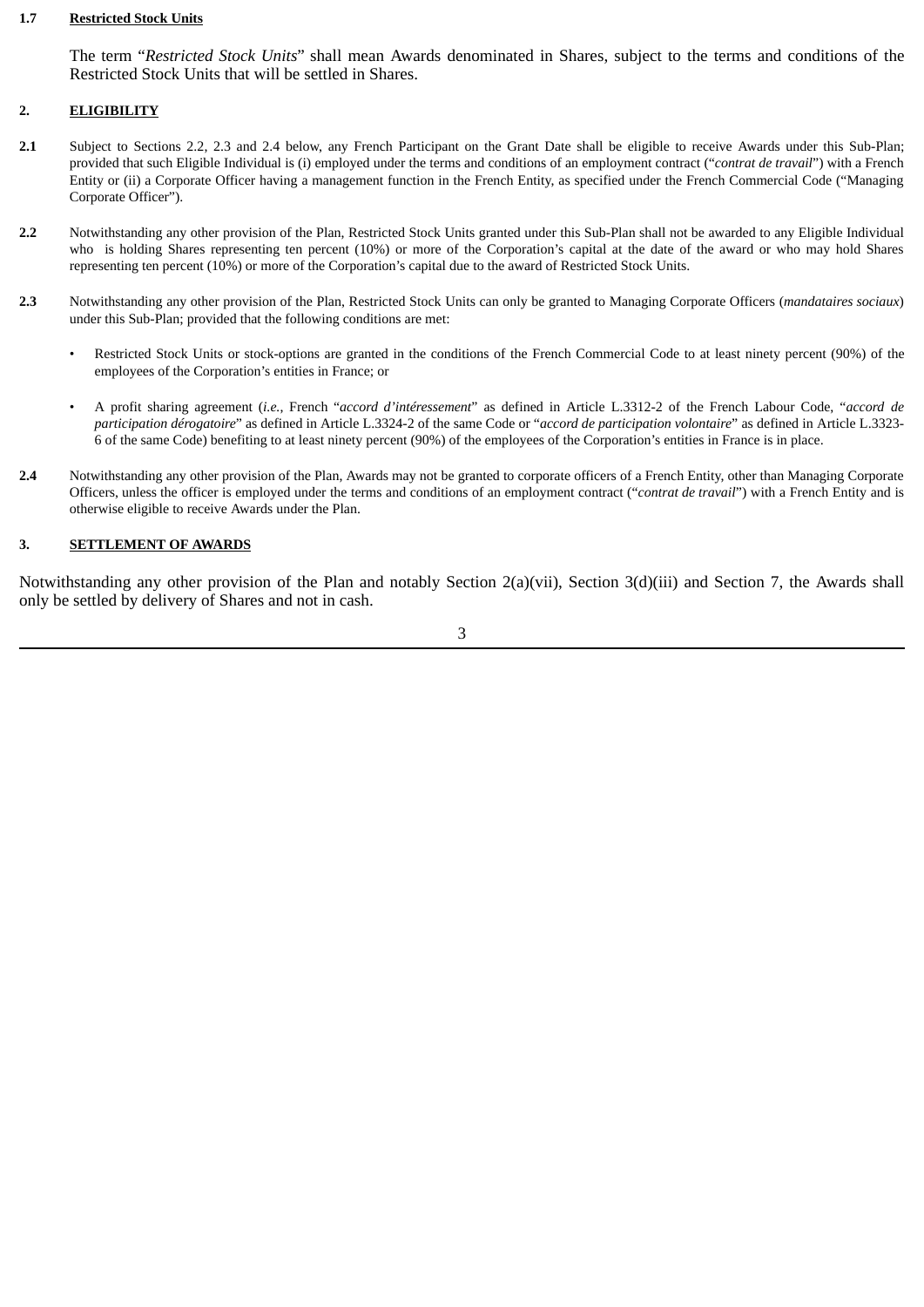### **4. DIVIDEND EQUIVALENTS**

Notwithstanding any other provision of the Plan and notably Section 7(b)(ii), the Restricted Stock Units granted under this Sub-Plan shall not give rise to the right to any dividend equivalent or to receive any payment corresponding to the dividends payable on the Common Stock.

#### **5. MINIMUM PERIOD BEFORE WHICH THE TRANSFER OF PROPERTY OF SHARES CAN OCCUR**

- **5.1** Notwithstanding any other provision of the Plan, the Restricted Stock Units granted pursuant to this Sub-Plan shall not vest and the Shares underlying the Awards shall not be transferred to French Participants before the first (1st) anniversary of the Grant Date, except in the event of death as described below in Section 9.
- **5.2** In the event a French Participant terminates employment with the Corporation or the French Entity before the first (1st) anniversary of the Grant Date for any reason other than death, his or her Restricted Stock Units shall be forfeited and he or she shall have no right to claim for compensation for the loss of his or her Restricted Stock Units and for not being issued and allotted the underlying Shares.

#### **6. SALE RESTRICTION PERIOD**

- **6.1** Notwithstanding any other provisions of the Plan, and in the event the Awards vest and the Shares are transferred to the French Participant before the second (2nd) anniversary of the Grant Date, the Shares issued pursuant to such Award shall be subject to a restriction on sale or transfer until the second (2nd) anniversary of the Grant Date, except in any event provided for under French law as an exception to this minimum time period before which the Shares cannot be sold, and notably in the event of Disability and death as described below in Sections 8 and 9.
- **6.2** Notwithstanding any other provision of the Plan, for Restricted Stock Units granted to Corporate Officers of the Corporation under this Sub-Plan, if any, the Board or the Committee shall, in the applicable Award Agreement, either:
	- specify that the Shares underlying the Award granted cannot be disposed of before the end of the Corporate Officer status of the Participant; or
	- determine a minimum quantity of Shares that the Participant shall hold until the end of his or her Corporate Officer status.

#### **7. SPECIFIC CLOSED PERIODS DURING WHICH THE SHARES CANNOT BE DISPOSED OF**

Notwithstanding any other provision of the Plan, once definitively delivered, Shares may not be disposed of within the Restricted Period.

4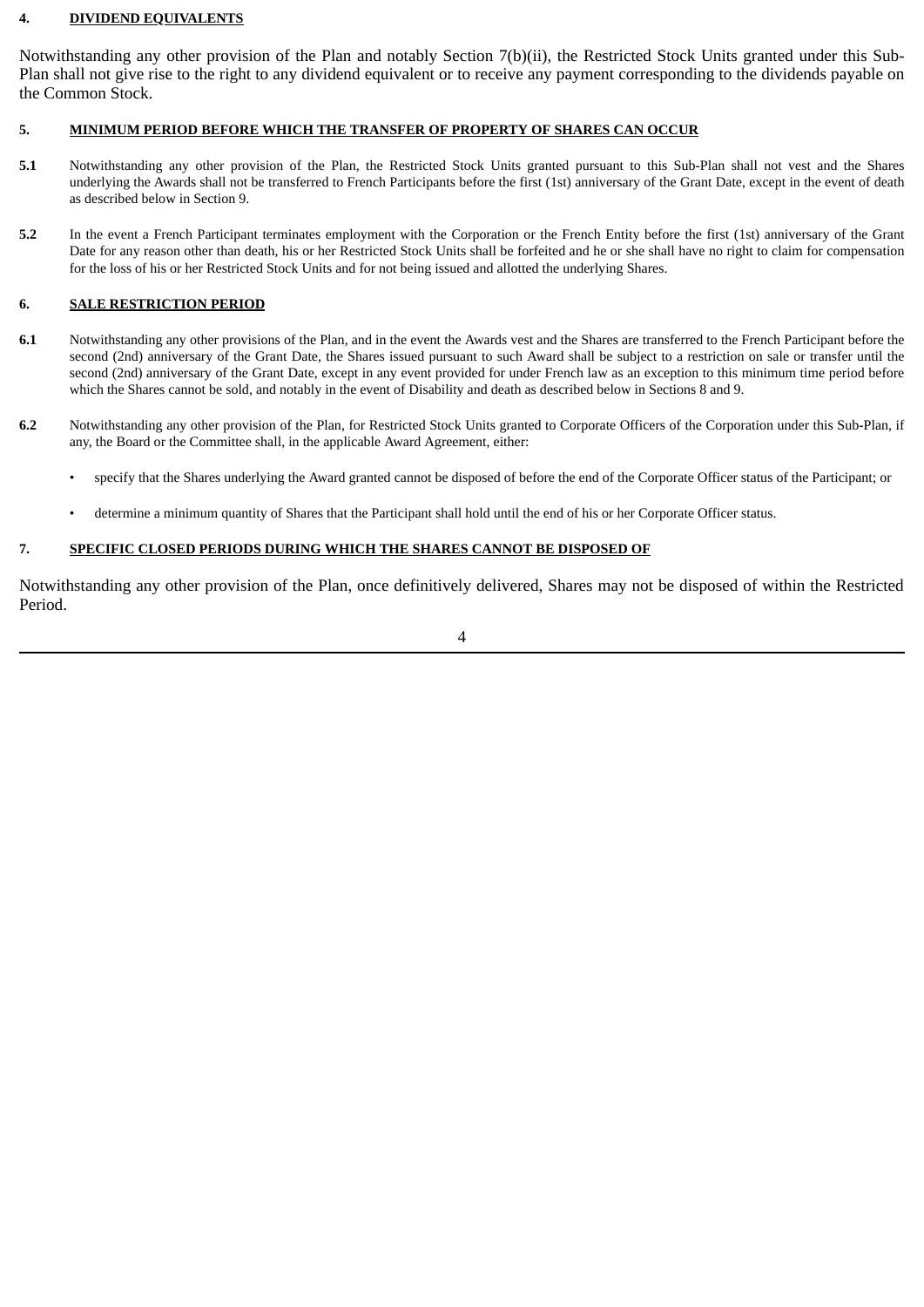### **8. DISABILITY**

In the event of Disability of a Participant before the first (1st) anniversary of the Grant Date, Restricted Stock Units shall remain outstanding and continue to vest pursuant to the terms of this Sub-Plan. Notwithstanding any other provision of the Plan, in the event of Disability of a Participant during the sale restriction period, Shares delivered shall not be subject to the restriction on the transfer of Shares that would otherwise apply pursuant to Section 6 and shall become immediately disposable.

### **9. TRANSFER TO HEIRS**

Notwithstanding any other provision of the Plan, in the event of death of a Participant, all Restricted Stock Units that are not vested at that time immediately will become vested in full, and the Corporation shall issue the underlying Shares to the Participant's heirs; provided that such request is made within six (6) months following such death. Shares delivered shall not be subject to the restriction on the transfer of Shares that would otherwise apply pursuant to Section 6 and shall become immediately disposable.

## **10. EXCHANGE OF SHARES DURING THE SALE RESTRICTION PERIOD**

In the event of an exchange of Shares resulting from a public offer, a merger, a spin-off, a stock-split or a reverse stock split operation performed during the sale restrictions described in Section 6 above, such sale restrictions, if any, remain applicable to the Shares received in the exchange for the time period remaining at the date of the exchange. Additionally, if the Shares are brought to a company or an investment trust whose capital exclusively consist of shares or equities derivatives giving a right to access to share capital issued by the Corporation or an affiliated company as defined in Article L.225-197-2 of the French Commercial Code, the sale restriction period remains applicable to the Shares received in exchange of the contribution for the time period remaining at the date of the contribution.

## **11. DEFINITIVE DELIVERY OF THE SHARES**

Notwithstanding any other provision of the Plan and notably Section 14(i), once delivered to the Participant (or to his or her heirs), the Shares are definitively delivered and cannot be cancelled or rescinded and a Participant cannot be forced to return the Shares.

## **12. VOLUNTARY DEFERRAL OF THE AWARD**

Notwithstanding any other provision of the Plan, the Committee cannot require or permit the Participants to defer the receipt or issuance of the Shares.

# **13. LIMITATION ON THE GRANT OF RESTRICTED STOCK AWARDS**

The number of Restricted Stock Units granted to a French Participant shall be limited, if necessary, so that the aggregate amount of (i) shares of Common Stock held by the French Participant at the Grant Date and (ii) shares of Common Stock underlying the Awards do not exceed ten percent (10%) of the share capital of the Corporation in accordance with Article L.225-197-1 of the French Commercial Code.

5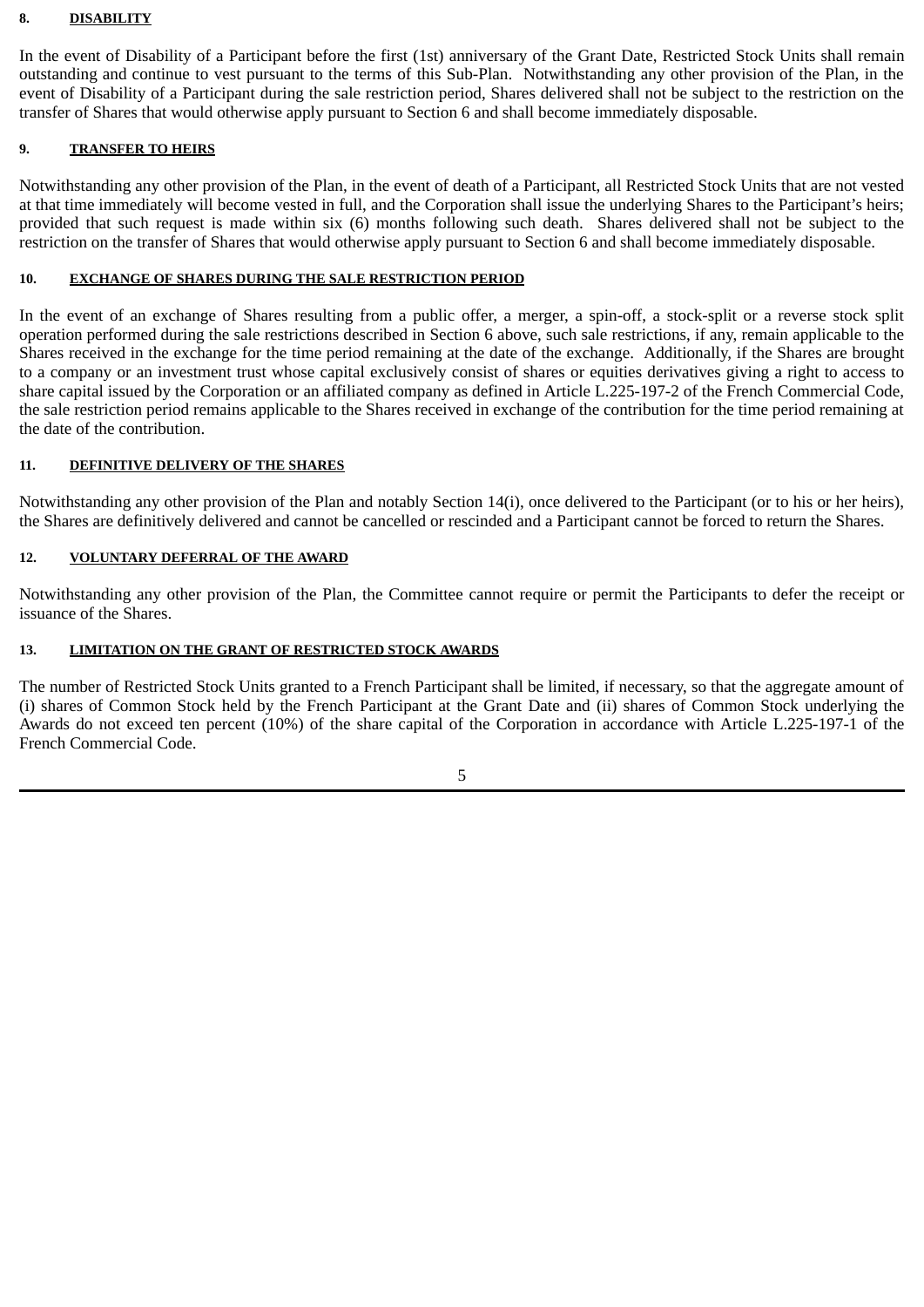### **14. ADJUSTMENTS AND CHANGE IN CORPORATE STRUCTURE**

Without limiting the generality of Section 3(d) of the Plan, which shall apply to Awards under this Sub-Plan, the Corporation may, at its sole discretion, make adjustments to the number of Awards, as well as the number of Shares to be delivered in the following circumstances:

- (i) in cases that would be authorized or rendered compulsory under French law; and
- (ii) in the event of operations performed on the share capital of the Company before the delivery of the Shares, in which cases, the Committee is authorized to adjust the number of Shares to be delivered but only in order to protect the rights of the Participant and to guarantee the neutrality of such operations.

# **15. INTERPRETATION**

It is intended that Awards granted under this Sub-Plan may qualify for the French Favorable Regime and in accordance with the relevant provisions set forth by French tax and social security laws. The terms of this Sub-Plan shall be interpreted accordingly and in accordance with the relevant guidelines published by French tax and social security administrations and subject to the fulfilment of certain legal, tax and reporting obligations, if applicable. However, certain corporate transactions or other factors may impact the qualification of the Awards for the French Favorable Regime.

## **16. TAX TREATMENT**

The failure or inability of any grant of Restricted Stock Units pursuant to this Sub-Plan to qualify for the French Favorable Regime for any reason shall not, under any circumstances, entitle a French Participant or his or her heirs to make any claims for damages, additional compensation, other benefit or payment of taxes owed or otherwise. The obligation and responsibility to determine, report and to pay any French taxes that may apply to the French Participant shall be and remain the sole responsibility of the individual Participant and not the Corporation or any Affiliate. Notwithstanding anything to the contrary hereinabove, the Corporation makes no warranty or representation that any particular tax regime or rate of taxation will be applicable to the Restricted Stock Units. The French Participant should consult with such advisors as he or she deems appropriate to determine the tax treatment applicable to the Award.

## **17. NO RIGHT TO EMPLOYMENT**

The adoption of this Sub-Plan shall not confer upon the French Participants any employment rights and shall not be construed as part of any employment contracts that a French Entity has with its employees. The Awards will not be considered part of the employee's salary or compensation package.

# **18. PERIOD DURING WHICH FRENCH QUALIFIED RESTRICTED STOCK UNITS CAN BE GRANTED**

No Awards can be granted under this Sub-Plan more than seventy-six (76) months after the date on which this Sub-Plan is approved by the Committee.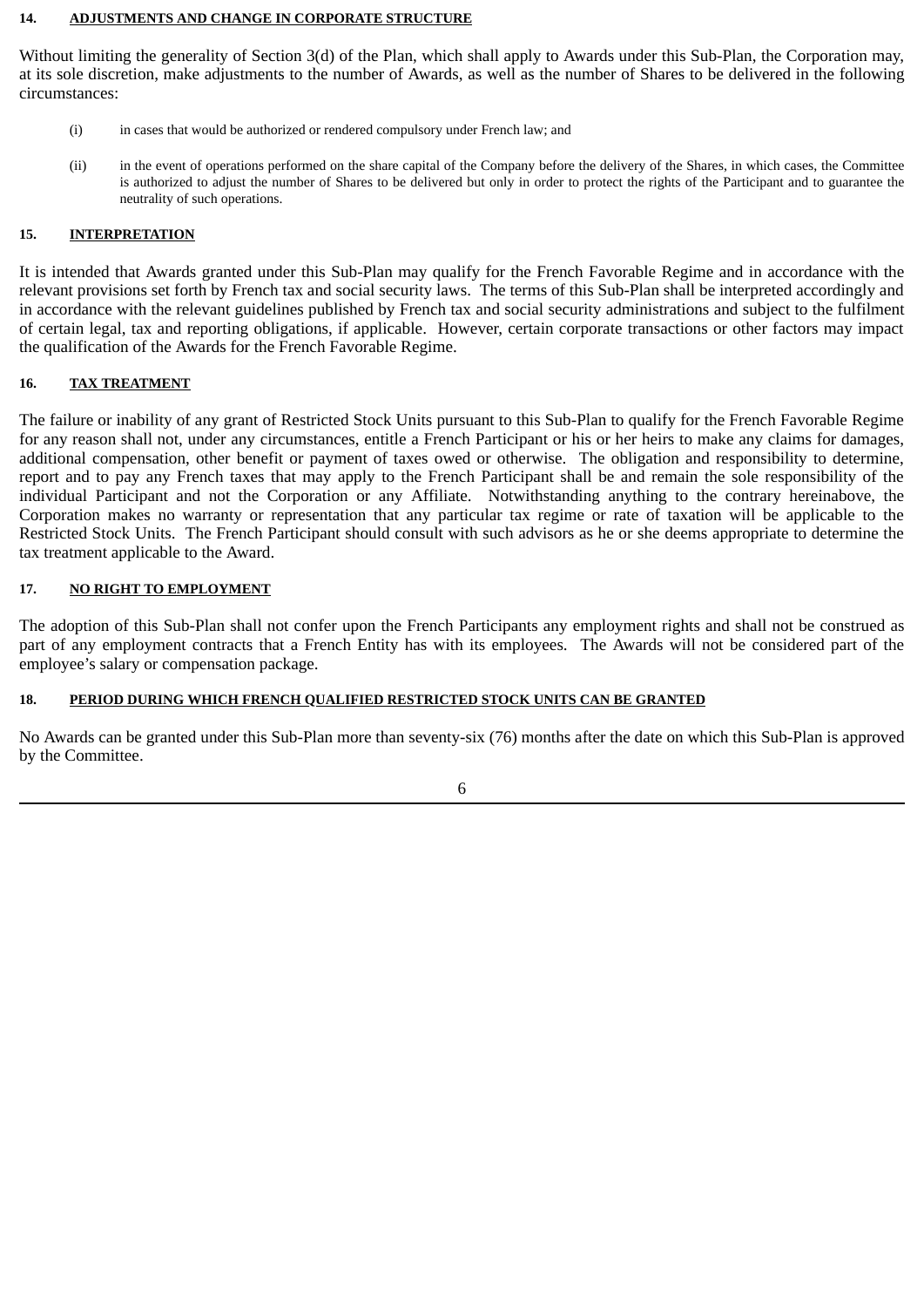### **19. PARTICIPANT ACCOUNT**

The Shares delivered under this Sub-Plan shall be recorded in an account in the name of the Participant with the Corporation or a broker or in such manner as the Committee may otherwise determine to ensure compliance with this Sub-Plan.

# **20. NON-TRANSFERABILITY OF THE AWARD**

Notwithstanding any other provision of the Plan, Awards granted under this Sub-Plan shall not be transferred or otherwise disposed of, except in the event of death as described above in Section 9.

# **21. SEVERABILITY**

The terms and conditions provided in this Sub-Plan are severable and if any one or more provisions are determined to be illegal or otherwise unenforceable under French law, in whole or in part, the remaining provisions shall nevertheless be binding and enforceable.

### **22. EFFECTIVE DATE**

This Sub-Plan shall be effective as of the date on which the Spin-Off occurs; provided that it has been approved by the Committee before such date.

This Sub-Plan approved by the Committee (corporate body of Corporation empowered to do so according to applicable corporate law) on [●], according to the authorization given by United Technologies Corporation as the sole shareowner of the Corporation on [●].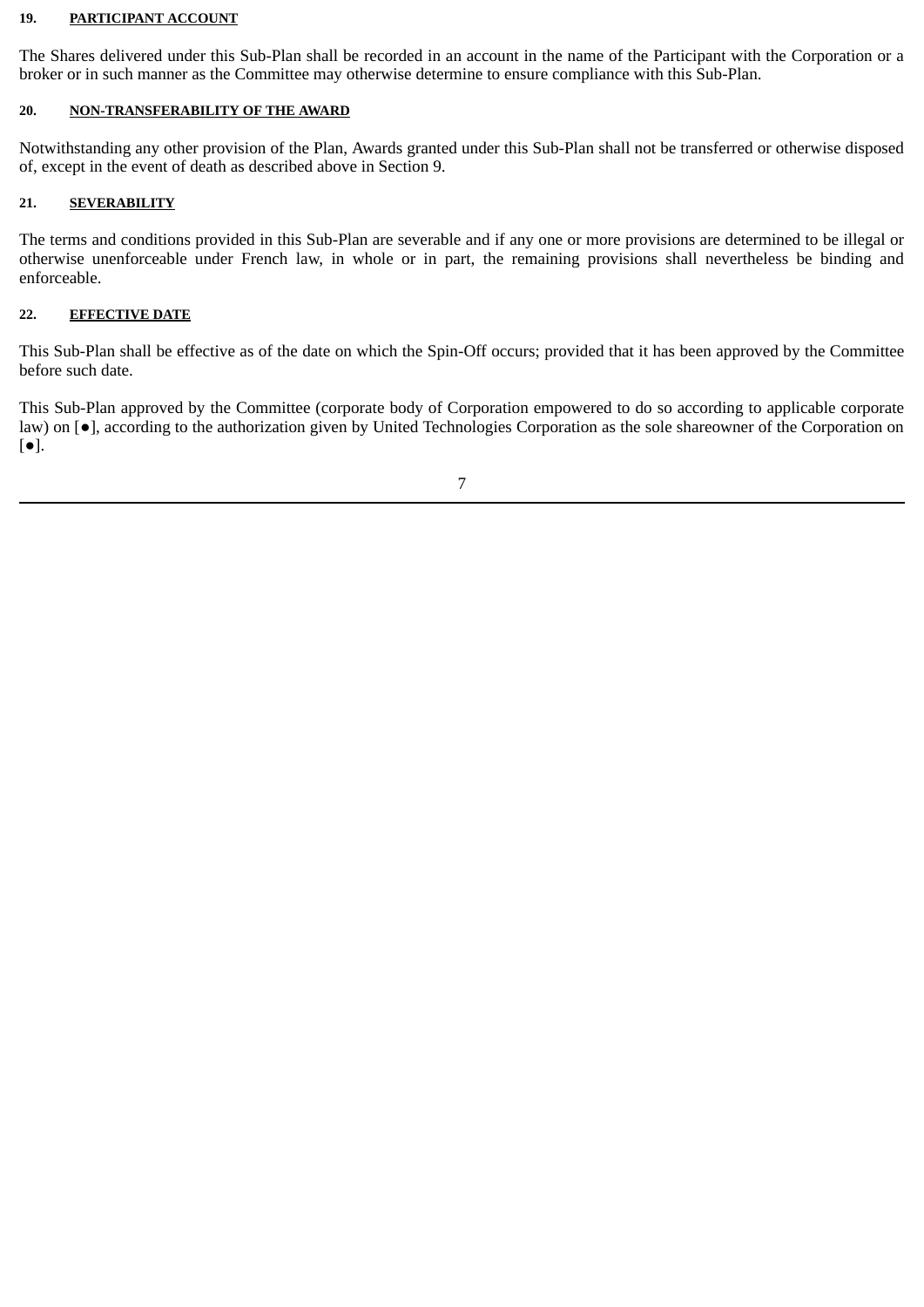**Exhibit 10.23**

Carrier 13995 Pasteur Boulevard Palm Beach Gardens, FL 33410



Timothy McLevish [ADDRESS] [ADDRESS]

September 6, 2019

Dear Tim,

I am pleased to confirm our offer of employment for you to join Carrier in the role of **Executive Vice President & Chief Financial Officer** within our Carrier Headquarters organization. Your executive level will be E5. You will report to David Gitlin, President & CEO, Carrier and you will be based in Palm Beach Gardens, Florida.

Your starting base salary will be **\$800,000** per year and your start date will be on or about October 1, 2019.

As a United Technologies Corporation ("UTC") executive, you may receive cash awards under the company's annual **Incentive Compensation Plan (IC)**.Individual awards, when made, are a function of individual and Carrier performance measured against previously established objectives and metrics. Your target bonus opportunity is **100%** of your annual base salary. Incentive Compensation awards for 2019 are expected to be paid to active, eligible executives in February 2020. Carrier will calculate your 2019 IC target assuming three months pro-ration based on your start date.

You will be eligible to participate in the **UTC Long Term Incentive Plan (the "LTIP")**, beginning in 2020. LTIP awards are typically granted in February of each year. This program is designed to provide equity awards to key employees whose efforts and achievements contribute to the long term success of the company. Your 2020 LTIP target opportunity is **\$3,500,000**. Awards are typically comprised of Restricted Stock Units ("RSUs"), Stock Appreciation Rights ("SARs") and Performance Share Units ("PSUs").

You will receive a **sign-on LTIP award** valued at **\$4,000,000**.The sign-on award will vest after three years of employment and will be comprised of 25% RSUs and 75% SARs.

You will also be entitled to a leased vehicle through UTC's **Executive Lease Vehicle Program ("ELVP")**. All fuel, maintenance, taxes, registration and car insurance are paid by UTC as part of this program. Additional details regarding the ELVP program and the vehicle selection process will be provided under separate cover.

In addition to your compensation, you will be eligible to participate in **UTC Choice**, the Corporation's flexible benefits plan, after 30 days of employment. This includes medical, dental, life insurance, and disability benefit programs for you and your eligible dependents.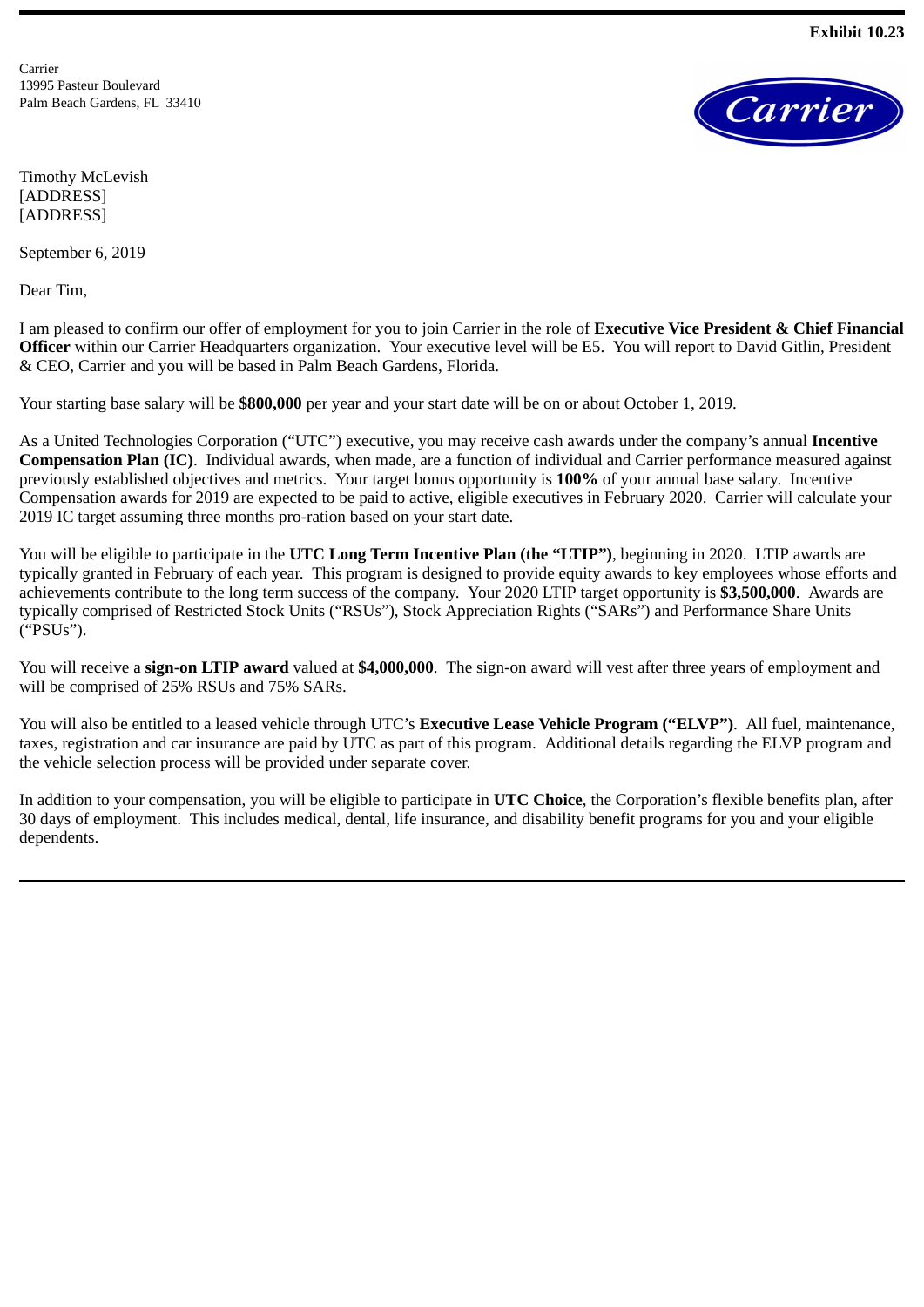You will be eligible to participate in the **UTC Savings Plan** immediately and, after one year of service, will receive the Company match on your contributions at 60 cents on the dollar up to 6% of your compensation, subject to IRS limits. You will be eligible to participate in the **Savings Restoration Plan** for compensation in excess of the IRS limits. This plan replicates the savings plan with Company match on contributions at 60 cents on the dollar up to 6% of compensation.

You will receive a **Company Automatic Feature (CAF) Contribution**, an enhanced Savings Plan feature where you will receive an automatic company contribution each pay period, regardless of your participation election to the Savings Plan. The contribution will begin 45 days after your date of hire. The contribution percentage will be based on your age as of December 31 of each calendar year. You will automatically be enrolled into the **Company Automatic Contribution Excess Plan** once your pensionable earnings reach the annual IRS limit at the same contribution percentage.

You will be eligible to participate in UTC's annual **Deferred Compensation Programs**, which allow U.S based executives to defer up to 50% of base salary; 70% of incentive compensation and 100% of LTIP PSUs for a minimum of five years, and up to retirement. Distribution elections can be made for lump sum or installment payments.

You are eligible for **five weeks** of **Vacation** annually. Because your start date is expected to be in October 2019, you will be eligible for six vacation days for the remainder of 2019.

Your position will be based in Palm Beach Gardens, Florida. It is anticipated that you will rent a home in the area. As such, you will be provided with the following **relocation benefits** in order to assist with your move:

- Two home finding trips for a total of 10 days, for you and one individual
- Reimbursement of actual costs of your interim living expenses for up to 60 days or until you move into your new home, whichever occurs first. You also have the option to receive a lump sum cash allowance in lieu of the interim living expense reimbursement. The cash allowance is based on 60 days at the government lodging rate in your move destination.
- UTC will reimburse certain en-route expenses, such as airfare, from the departure location to the destination location incurred by you and your family members
- Shipment of household goods and storage for up to 60 days, if needed

This offer is contingent upon verification of your authorization to work in the United States of America and your satisfactory completion of our employment requirements including screening for the presence of illegal or unauthorized drugs, a background check and the completion of an Intellectual Property Agreement. Upon your acceptance, you will receive a confirmation via e-mail with a link outlining arrangements for your drug screening and background check requirements. This must be completed as soon as possible after offer acceptance, but not more than 30 days or less than five days in advance of your start date. The drug test results must be confirmed prior to the announcement of your appointment and/or your start date, whichever is earlier.